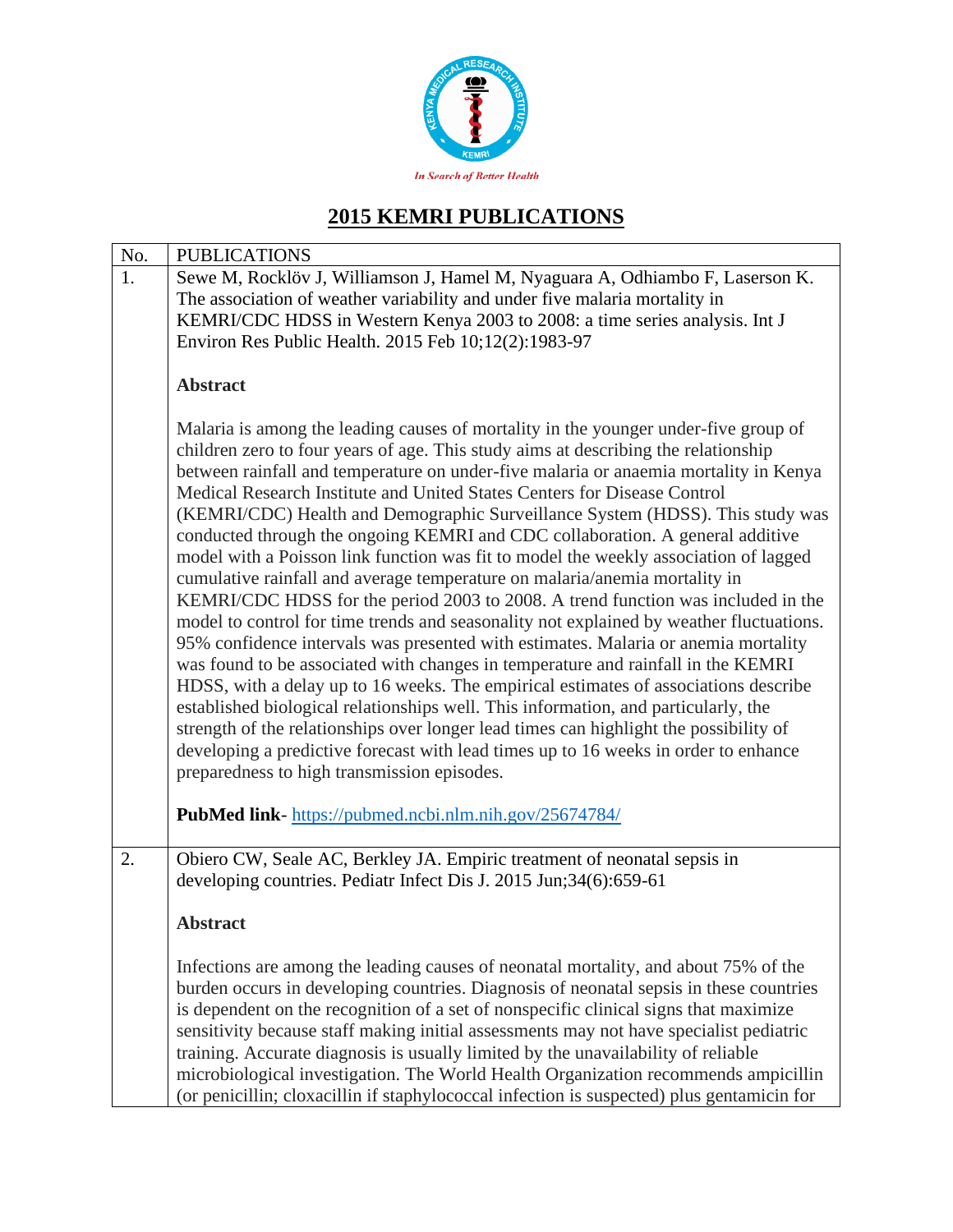

| empiric treatment of neonates with suspected clinical sepsis or meningitis. However,<br>there is a lack of comprehensive data on the causes of infection and antimicrobial<br>susceptibility in developing countries to support these recommendations, especially in<br>rural settings. Bacterial pathogens (predominantly Gram negative) with reduced<br>susceptibility to empiric medication have been reported, with variations both between<br>and within regions. Nosocomial infections with resistant organisms and high case<br>fatality challenge the first-line use of cephalosporins. Improving local surveillance data<br>using standardized antimicrobial susceptibility testing methods and validation of<br>diagnostic algorithms against microbial findings are essential. Standardized reporting<br>of treatment outcomes is required to evaluate practice, provide guidance on second-line<br>regimes and for studies of new approaches, such as simplified community-based<br>regimens, and to determine the appropriate duration of empiric treatment for apparently<br>low-risk neonates with early resolution of clinical signs, or where available, negative<br>blood cultures. Thus, a multifaceted approach, with attention to microbiological quality<br>assurance, is needed to better guide antimicrobial use and reduce mortality and long-<br>term impairments.<br><b>PubMed link-</b> https://pubmed.ncbi.nlm.nih.gov/25806843/ |
|---------------------------------------------------------------------------------------------------------------------------------------------------------------------------------------------------------------------------------------------------------------------------------------------------------------------------------------------------------------------------------------------------------------------------------------------------------------------------------------------------------------------------------------------------------------------------------------------------------------------------------------------------------------------------------------------------------------------------------------------------------------------------------------------------------------------------------------------------------------------------------------------------------------------------------------------------------------------------------------------------------------------------------------------------------------------------------------------------------------------------------------------------------------------------------------------------------------------------------------------------------------------------------------------------------------------------------------------------------------------------------------------------------------------------------------------------------------|
| Cano J, Moraga P, Nikolay B, Rebollo MP, Okorie PN, Davies E, Njenga SM,<br>Bockarie MJ, Brooker SJ. An investigation of the disparity in estimates of<br>microfilaraemia and antigenaemia in lymphatic filariasis surveys. Trans R Soc<br>Trop Med Hyg. 2015 Aug; 109(8): 529-31.                                                                                                                                                                                                                                                                                                                                                                                                                                                                                                                                                                                                                                                                                                                                                                                                                                                                                                                                                                                                                                                                                                                                                                            |
| <b>Abstract</b>                                                                                                                                                                                                                                                                                                                                                                                                                                                                                                                                                                                                                                                                                                                                                                                                                                                                                                                                                                                                                                                                                                                                                                                                                                                                                                                                                                                                                                               |
| <b>Background:</b> The diagnosis of lymphatic filariasis (LF) is based typically on either                                                                                                                                                                                                                                                                                                                                                                                                                                                                                                                                                                                                                                                                                                                                                                                                                                                                                                                                                                                                                                                                                                                                                                                                                                                                                                                                                                    |
| microfilaraemia as assessed by microscopy or filarial antigenaemia using an immuno-<br>chromatographic test. While it is known that estimates of antigenaemia are generally<br>higher than estimates of microfilaraemia, the extent of the difference is not known.                                                                                                                                                                                                                                                                                                                                                                                                                                                                                                                                                                                                                                                                                                                                                                                                                                                                                                                                                                                                                                                                                                                                                                                           |
| Methods: This paper presents the results of an extensive literature search for surveys<br>that estimated both microfilaraemia and antigenaemia in order to better understand the<br>disparity between the two measures.                                                                                                                                                                                                                                                                                                                                                                                                                                                                                                                                                                                                                                                                                                                                                                                                                                                                                                                                                                                                                                                                                                                                                                                                                                       |
| <b>Results and conclusions:</b> In some settings there was a very large disparity, up to 40-<br>70%, between estimates of microfilaraemia and antigenaemia. Regression analysis was<br>unable to identify any predictable relationship between the two measures. The<br>implications of findings for risk mapping and surveillance of LF are discussed.                                                                                                                                                                                                                                                                                                                                                                                                                                                                                                                                                                                                                                                                                                                                                                                                                                                                                                                                                                                                                                                                                                       |
|                                                                                                                                                                                                                                                                                                                                                                                                                                                                                                                                                                                                                                                                                                                                                                                                                                                                                                                                                                                                                                                                                                                                                                                                                                                                                                                                                                                                                                                               |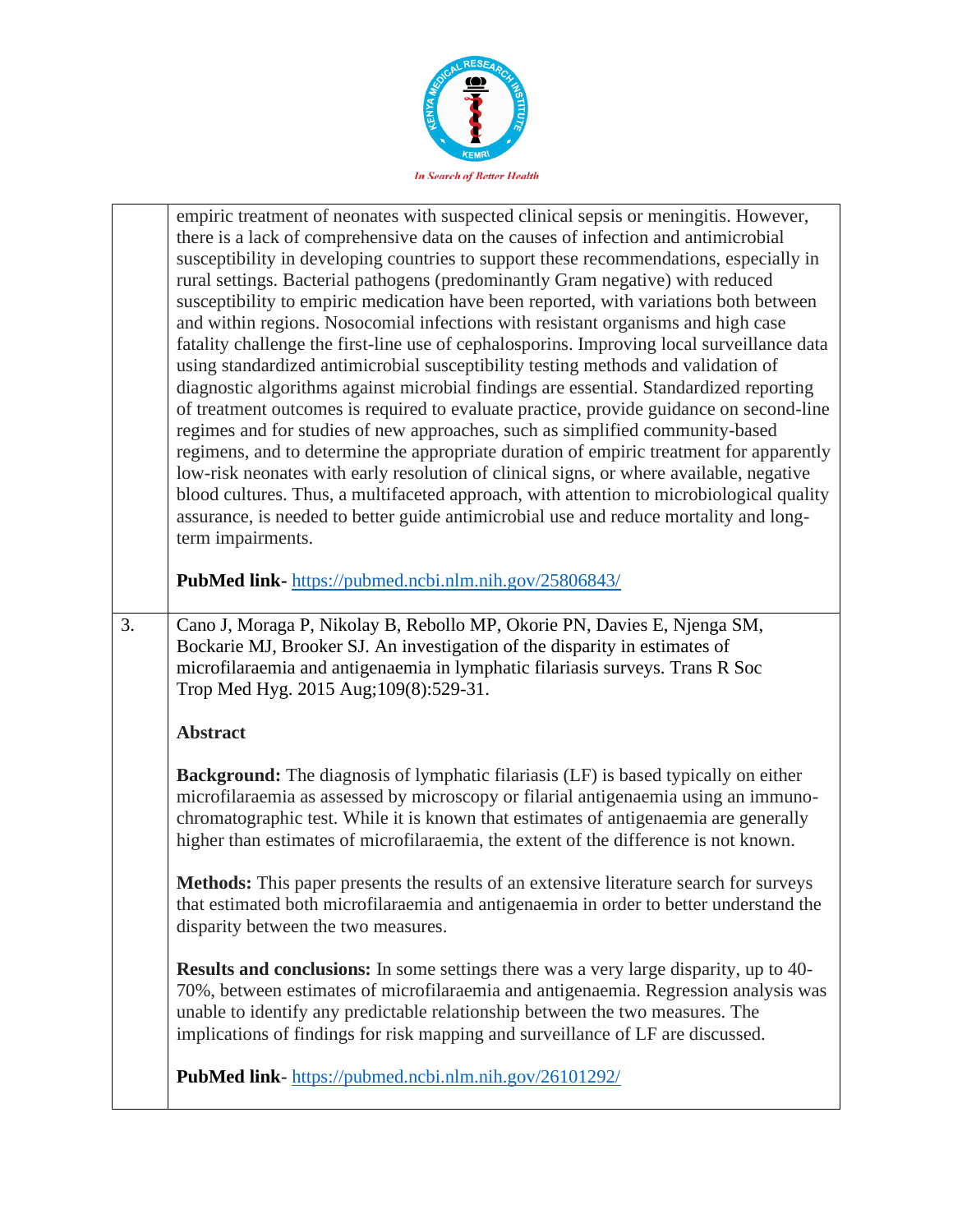

## 4. Amek N, Vounatsou P, Obonyo B, Hamel M, Odhiambo F, Slutsker L, Laserson K. Using health and demographic surveillance system (HDSS) data to analyze geographical distribution of socio-economic status; an experience from KEMRI/CDC HDSS. Acta Trop. 2015 Apr;144:24-30 **Abstract** Continuous monitoring in health and demographic surveillance sites (HDSS) allows for collection of longitudinal demographic data, health related, and socio-economic indicators of the site population. We sought to use household survey data collected between 2002 and 2006 in the Kenya Medical Research Institute in collaboration with Centers for Disease Control and prevention (KEMRI/CDC) HDSS site in Asembo and Gem Western Kenya to estimate socio-economic status (SES) and assess changes of SES over time and space. Data on household assets and characteristics, mainly source of drinking water, cooking fuel, and occupation of household head was annually collected from 44,313 unique households during the study period. An SES index was calculated as a weighted average of assets using weights generated via Principal Component Analysis (PCA), Polychoric PCA, and Multiple Correspondence Analysis (MCA) methods applied to the pooled data. The index from the best method was used to rank households into SES quintiles and assess their transition over time across SES categories. Kriging was employed to produce SES maps at the start and the end of the study period. First component of PCA, Polychoric PCA, and MCA accounted for 13.7%, 31.8%, and 47.3%, respectively of the total variance of all variables. The gap between the poorest and the least poor increased from 1% at the start to 6% at the end of the study period. Spatial analysis revealed that the increase in least poor households was centered in the lower part of study area (Asembo) over time. No significant changes were observed in Gem. The HDSS sites can provide a platform to assess spatial-temporal changes in the SES status of the population. Evidence on how SES varied over time and space within the same geographical area may provide a useful tool to design interventions in health and other areas that have a close bearing to the SES of the population. **PubMed link**- <https://pubmed.ncbi.nlm.nih.gov/25602533/> 5. Bull S, Cheah PY, Denny S, Jao I, Marsh V, Merson L, Shah More N, Nhan le NT, Osrin D, Tangseefa D, Wassenaar D, Parker M. Best Practices for Ethical Sharing of Individual-Level Health Research Data From Low- and Middle-Income Settings. J Empir Res Hum Res Ethics. 2015 Jul;10(3):302-13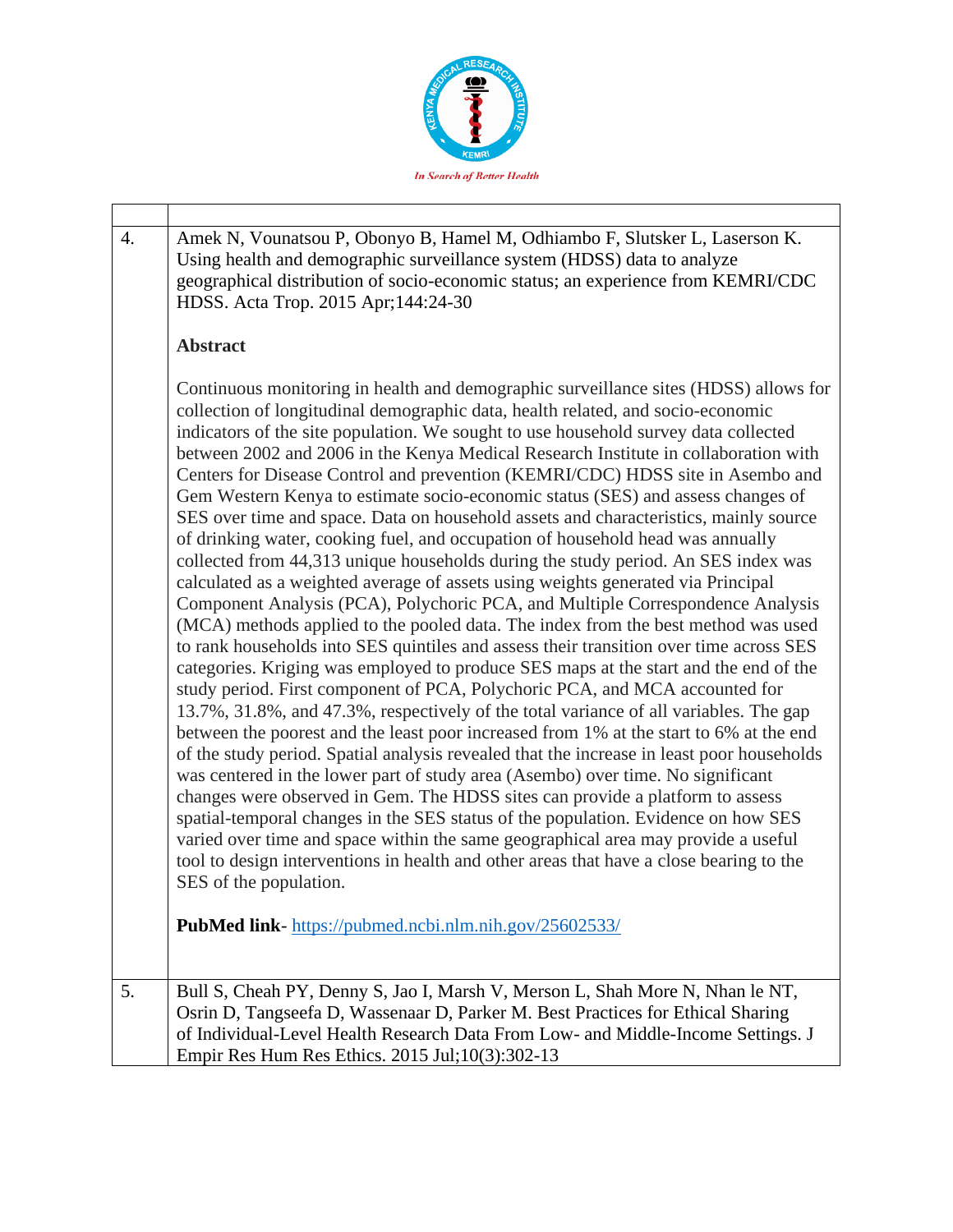

Sharing individual-level data from clinical and public health research is increasingly being seen as a core requirement for effective and efficient biomedical research. This article discusses the results of a systematic review and multisite qualitative study of key stakeholders' perspectives on best practices in ethical data sharing in low- and middle-income settings. Our research suggests that for data sharing to be effective and sustainable, multiple social and ethical requirements need to be met. An effective model of data sharing will be one in which considered judgments will need to be made about how best to achieve scientific progress, minimize risks of harm, promote fairness and reciprocity, and build and sustain trust.

**PubMed link-** <https://pubmed.ncbi.nlm.nih.gov/26297751/>

6. Barasa EW, Molyneux S, English M, Cleary S. Setting healthcare priorities in hospitals: a review of empirical studies. Health Policy Plan. 2015 Apr;30(3):386-96

### **Abstract**

Priority setting research has focused on the macro (national) and micro (bedside) level, leaving the meso (institutional, hospital) level relatively neglected. This is surprising given the key role that hospitals play in the delivery of healthcare services and the large proportion of health systems resources that they absorb. To explore the factors that impact upon priority setting at the hospital level, we conducted a thematic review of empirical studies. A systematic search of PubMed, EBSCOHOST, Econlit databases and Google scholar was supplemented by a search of key websites and a manual search of relevant papers' reference lists. A total of 24 papers were identified from developed and developing countries. We applied a policy analysis framework to examine and synthesize the findings of the selected papers. Findings suggest that priority setting practice in hospitals was influenced by (1) contextual factors such as decision space, resource availability, financing arrangements, availability and use of information, organizational culture and leadership, (2) priority setting processes that depend on the type of priority setting activity, (3) content factors such as priority setting criteria and (4) actors, their interests and power relations. We observe that there is need for studies to examine these issues and the interplay between them in greater depth and propose a conceptual framework that might be useful in examining priority setting practices in hospitals.

**PubMed link**- https://pubmed.ncbi.nlm.nih.gov/24604831/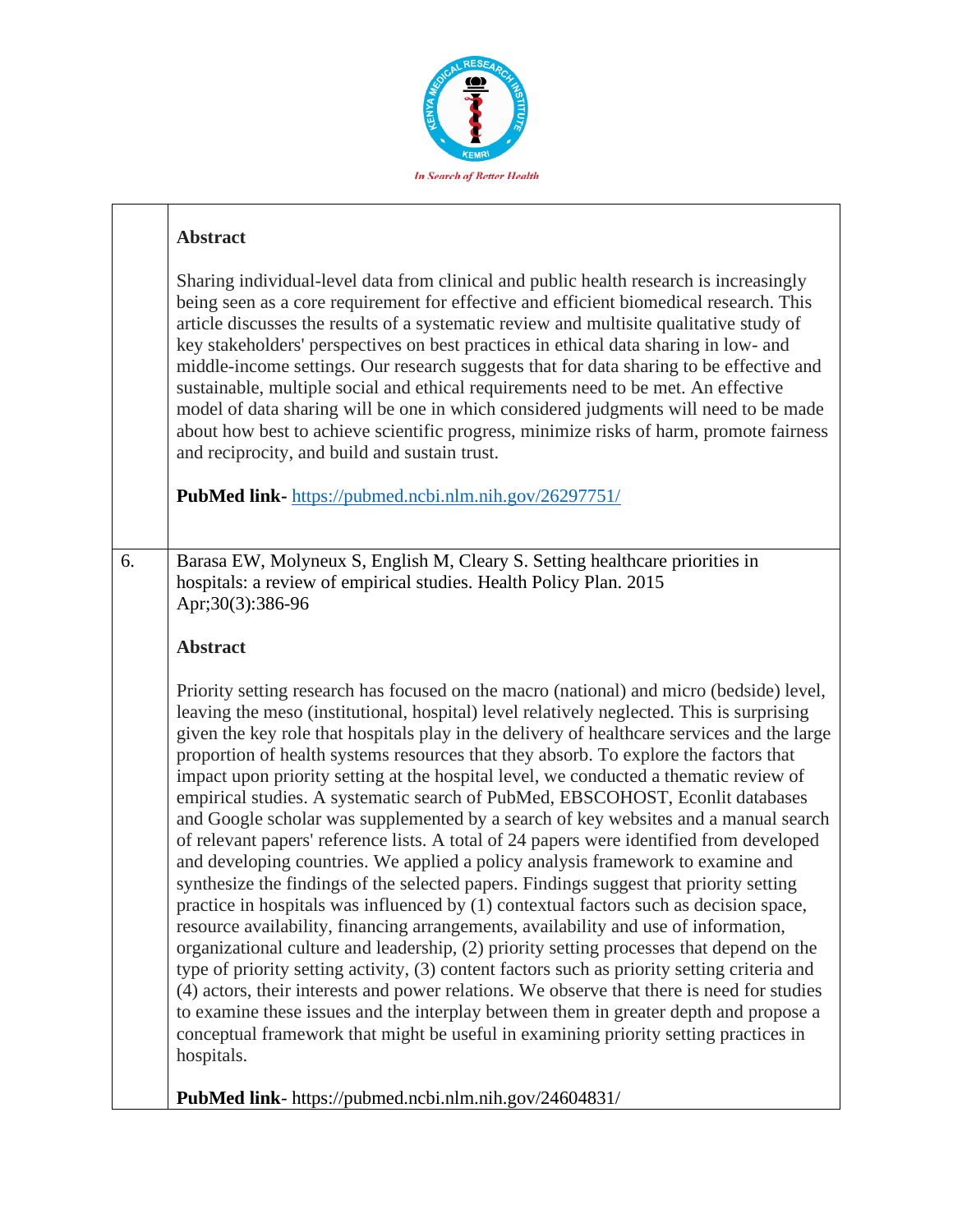

| 7. | Badurdeen S, Mulongo M, Berkley JA. Arginine depletion increases<br>susceptibility to serious infections in preterm newborns. Pediatr Res. 2015<br>Feb;77(2):290-7                                                                                                                                                                                                                                                                                                                                                                                                                                                                                                                                                                                                                                                                                                                                                                                                                                                                                                                                                                                                                                                                                                                                                                                                                                                                                                                                                                                                                                           |
|----|--------------------------------------------------------------------------------------------------------------------------------------------------------------------------------------------------------------------------------------------------------------------------------------------------------------------------------------------------------------------------------------------------------------------------------------------------------------------------------------------------------------------------------------------------------------------------------------------------------------------------------------------------------------------------------------------------------------------------------------------------------------------------------------------------------------------------------------------------------------------------------------------------------------------------------------------------------------------------------------------------------------------------------------------------------------------------------------------------------------------------------------------------------------------------------------------------------------------------------------------------------------------------------------------------------------------------------------------------------------------------------------------------------------------------------------------------------------------------------------------------------------------------------------------------------------------------------------------------------------|
|    | <b>Abstract</b>                                                                                                                                                                                                                                                                                                                                                                                                                                                                                                                                                                                                                                                                                                                                                                                                                                                                                                                                                                                                                                                                                                                                                                                                                                                                                                                                                                                                                                                                                                                                                                                              |
|    | Preterm newborns are highly susceptible to bacterial infections. This susceptibility is<br>regarded as being due to immaturity of multiple pathways of the immune system.<br>However, it is unclear whether a mechanism that unifies these different, suppressed<br>pathways exists. Here, we argue that the immune vulnerability of the preterm neonate<br>is critically related to arginine depletion. Arginine, a "conditionally essential" amino<br>acid, is depleted in acute catabolic states, including sepsis. Its metabolism is highly<br>compartmentalized and regulated, including by arginase-mediated hydrolysis. Recent<br>data suggest that arginase II-mediated arginine depletion is essential for the innate<br>immune suppression that occurs in newborn models of bacterial challenge, impairing<br>pathways critical for the immune response. Evidence that arginine depletion mediates<br>protection from immune activation during first gut colonization suggests a regulatory<br>role in controlling gut-derived pathogens. Clinical studies show that plasma arginine is<br>depleted during sepsis. In keeping with animal studies, small clinical trials of L-<br>arginine supplementation have shown benefit in reducing necrotizing enterocolitis in<br>premature neonates. We propose a novel, broader hypothesis that arginine depletion<br>during bacterial challenge is a key factor limiting the neonate's ability to mount an<br>adequate immune response, contributing to the increased susceptibility to infections,<br>particularly with respect to gut-derived sepsis. |
|    | PubMed link-https://pubmed.ncbi.nlm.nih.gov/25360828/                                                                                                                                                                                                                                                                                                                                                                                                                                                                                                                                                                                                                                                                                                                                                                                                                                                                                                                                                                                                                                                                                                                                                                                                                                                                                                                                                                                                                                                                                                                                                        |
| 8. | Chakravorty S, Williams TN. Sickle cell disease: a neglected chronic disease<br>of increasing global health importance. Arch Dis Child. 2015 Jan;100(1):48-53.<br>Chakravorty S, Williams TN. Sickle cell disease: a neglected chronic disease<br>of increasing global health importance. Arch Dis Child. 2015 Jan; 100(1):48-53.                                                                                                                                                                                                                                                                                                                                                                                                                                                                                                                                                                                                                                                                                                                                                                                                                                                                                                                                                                                                                                                                                                                                                                                                                                                                            |
|    | <b>Abstract</b>                                                                                                                                                                                                                                                                                                                                                                                                                                                                                                                                                                                                                                                                                                                                                                                                                                                                                                                                                                                                                                                                                                                                                                                                                                                                                                                                                                                                                                                                                                                                                                                              |
|    | Sickle cell disease (SCD) is a single gene disorder causing a debilitating systemic<br>syndrome characterised by chronic anaemia, acute painful episodes, organ infarction<br>and chronic organ damage and by a significant reduction in life expectancy. The origin<br>of SCD lies in the malarial regions of the tropics where carriers are protected against<br>death from malaria and hence enjoy an evolutionary advantage. More recently,<br>population migration has meant that SCD now has a worldwide distribution and that a<br>substantial number of children are born with the condition in higher-income areas,                                                                                                                                                                                                                                                                                                                                                                                                                                                                                                                                                                                                                                                                                                                                                                                                                                                                                                                                                                                 |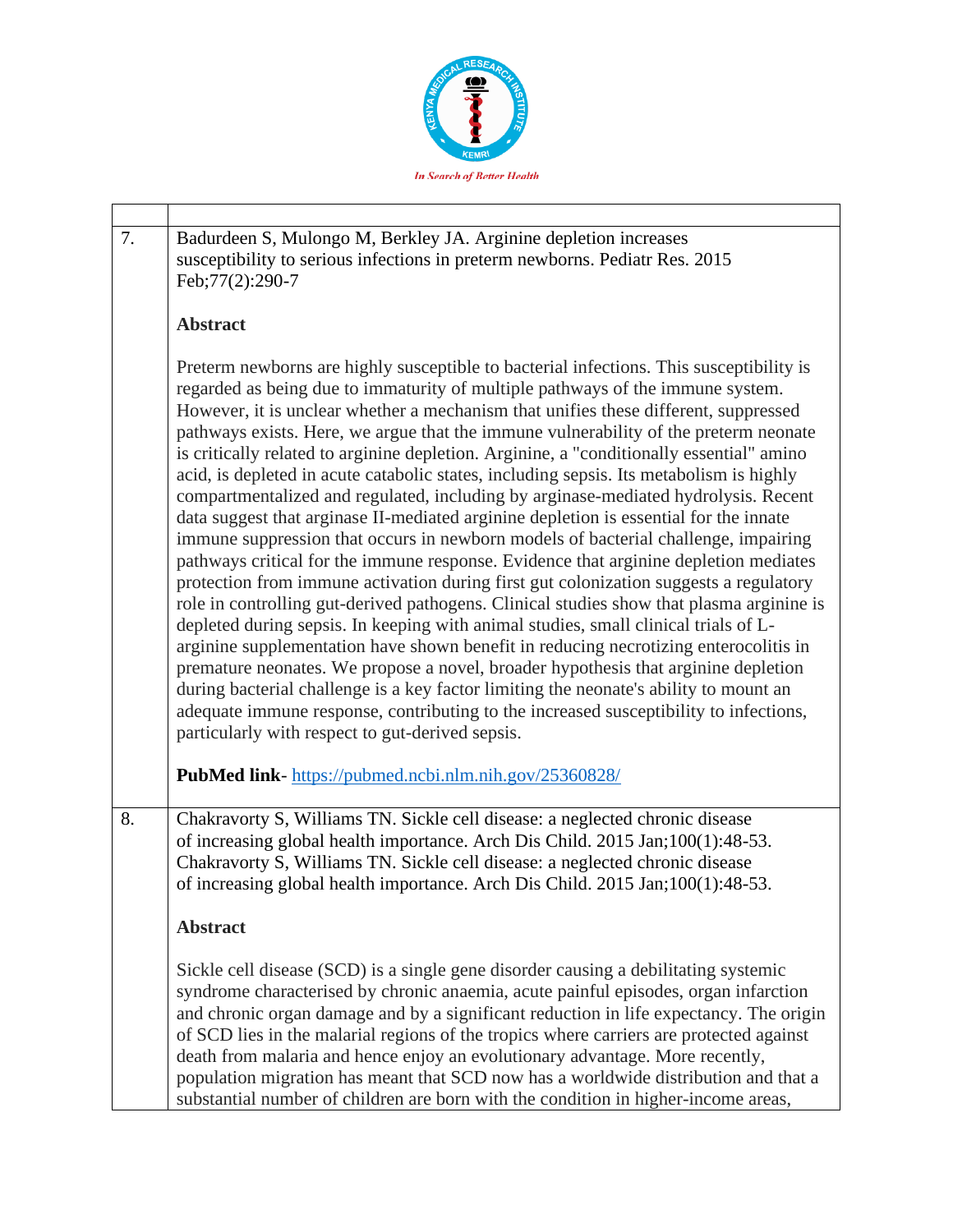

|     | including large parts of Europe and North and South America. Newborn screening,<br>systematic clinical follow-up and prevention of sepsis and organ damage have led to an<br>increased life expectancy among people with SCD in many such countries; however, in<br>resource-limited settings where the majority continue to be born, most affected<br>children continue to die in early childhood, usually undiagnosed, due to the lack of<br>effective programmes for its early detection and treatment. As new therapies emerge,<br>potentially leading to disease amelioration or cure, it is of paramount importance that<br>the significant burden of SCD in resource-poor countries is properly recognised.                                                                                                                                                                                                                                                                                                                                                                                                                                                                                                                                                                                                                                                                                                                                                |
|-----|-------------------------------------------------------------------------------------------------------------------------------------------------------------------------------------------------------------------------------------------------------------------------------------------------------------------------------------------------------------------------------------------------------------------------------------------------------------------------------------------------------------------------------------------------------------------------------------------------------------------------------------------------------------------------------------------------------------------------------------------------------------------------------------------------------------------------------------------------------------------------------------------------------------------------------------------------------------------------------------------------------------------------------------------------------------------------------------------------------------------------------------------------------------------------------------------------------------------------------------------------------------------------------------------------------------------------------------------------------------------------------------------------------------------------------------------------------------------|
|     | PubMed link- https://pubmed.ncbi.nlm.nih.gov/25239949/                                                                                                                                                                                                                                                                                                                                                                                                                                                                                                                                                                                                                                                                                                                                                                                                                                                                                                                                                                                                                                                                                                                                                                                                                                                                                                                                                                                                            |
| 9.  | Oliwa JN, Karumbi JM, Marais BJ, Madhi SA, Graham SM. Tuberculosis as a cause<br>or comorbidity of childhood pneumonia in tuberculosis-endemic areas: a<br>systematic review. Lancet Respir Med. 2015 Mar;3(3):235-43                                                                                                                                                                                                                                                                                                                                                                                                                                                                                                                                                                                                                                                                                                                                                                                                                                                                                                                                                                                                                                                                                                                                                                                                                                             |
|     | <b>Abstract</b>                                                                                                                                                                                                                                                                                                                                                                                                                                                                                                                                                                                                                                                                                                                                                                                                                                                                                                                                                                                                                                                                                                                                                                                                                                                                                                                                                                                                                                                   |
|     | Tuberculosis (TB) in pregnancy poses a substantial risk of morbidity to both the<br>pregnant woman and the fetus if not diagnosed and treated in a timely manner.<br>Assessing the risk of having Mycobacterium tuberculosis infection is essential to<br>determining when further evaluation should occur. Obstetrician-gynecologists are in a<br>unique position to identify individuals with infection and facilitate further evaluation<br>and follow up as needed. A TB evaluation consists of a TB risk assessment, medical<br>history, physical examination, and a symptom screen; a TB test should be performed if<br>indicated by the TB evaluation. If a pregnant woman has signs or symptoms of TB or if<br>the test result for TB infection is positive, active TB disease must be ruled out before<br>delivery, with a chest radiograph and other diagnostics as indicated. If active TB<br>disease is diagnosed, it should be treated; providers must decide when treatment of<br>latent TB infection is most beneficial. Most women will not require latent TB infection<br>treatment while pregnant, but all require close follow up and monitoring. Treatment<br>should be coordinated with the TB control program within the respective jurisdiction<br>and initiated based on the woman's risk factors including social history, comorbidities<br>(particularly human immunodeficiency virus [HIV] infection), and concomitant<br>medications. |
|     | PubMed link-https://pubmed.ncbi.nlm.nih.gov/32459437/                                                                                                                                                                                                                                                                                                                                                                                                                                                                                                                                                                                                                                                                                                                                                                                                                                                                                                                                                                                                                                                                                                                                                                                                                                                                                                                                                                                                             |
| 10. | Barasa EW, Molyneux S, English M, Cleary S. Setting Healthcare Priorities at<br>the Macro and Meso Levels: A Framework for Evaluation. Int J Health Policy<br>Manag. 2015 Sep 16;4(11):719-32.                                                                                                                                                                                                                                                                                                                                                                                                                                                                                                                                                                                                                                                                                                                                                                                                                                                                                                                                                                                                                                                                                                                                                                                                                                                                    |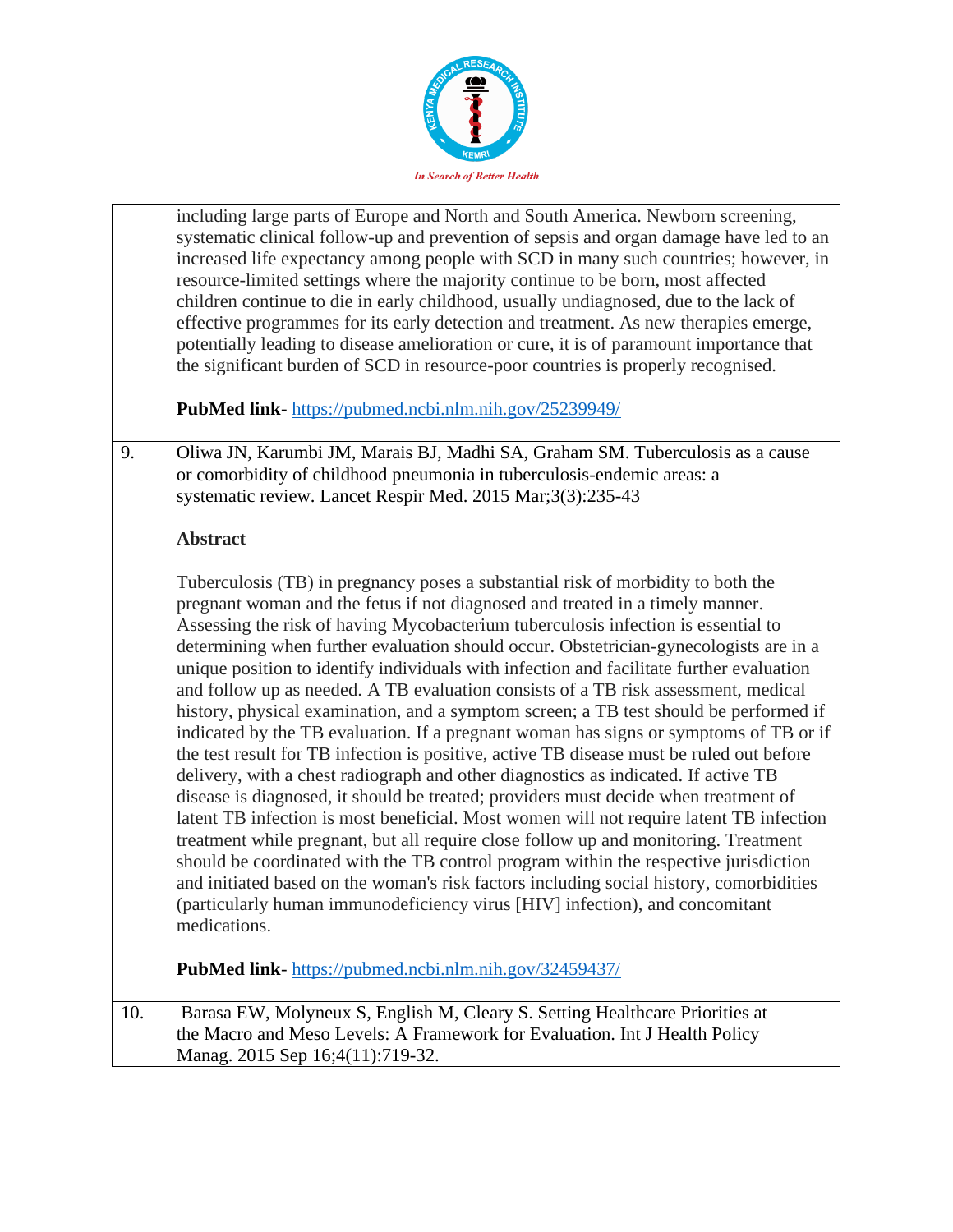

**Background:** Priority setting in healthcare is a key determinant of health system performance. However, there is no widely accepted priority setting evaluation framework. We reviewed literature with the aim of developing and proposing a framework for the evaluation of macro and meso level healthcare priority setting practices.

**Methods:** We systematically searched Econlit, PubMed, CINAHL, and EBSCOhost databases and supplemented this with searches in Google Scholar, relevant websites and reference lists of relevant papers. A total of 31 papers on evaluation of priority setting were identified. These were supplemented by broader theoretical literature related to evaluation of priority setting. A conceptual review of selected papers was undertaken.

**Results:** Based on a synthesis of the selected literature, we propose an evaluative framework that requires that priority setting practices at the macro and meso levels of the health system meet the following conditions: (1) Priority setting decisions should incorporate both efficiency and equity considerations as well as the following outcomes; (a) Stakeholder satisfaction, (b) Stakeholder understanding, (c) Shifted priorities (reallocation of resources), and (d) Implementation of decisions. (2) Priority setting processes should also meet the procedural conditions of (a) Stakeholder engagement, (b) Stakeholder empowerment, (c) Transparency, (d) Use of evidence, (e) Revisions, (f) Enforcement, and (g) Being grounded on community values.

**Conclusion:** Available frameworks for the evaluation of priority setting are mostly grounded on procedural requirements, while few have included outcome requirements. There is, however, increasing recognition of the need to incorporate both consequential and procedural considerations in priority setting practices. In this review, we adapt an integrative approach to develop and propose a framework for the evaluation of priority setting practices at the macro and meso levels that draws from these complementary schools of thought.

**PubMed link**- <https://pubmed.ncbi.nlm.nih.gov/26673332/>

11. Ssemwanga D, Lihana RW, Ugoji C, Abimiku A, Nkengasong J, Dakum P, Ndembi N. Update on HIV-1 acquired and transmitted drug resistance in Africa. AIDS Rev. 2015 Jan-Mar;17(1):3-20. PMID: 25427100.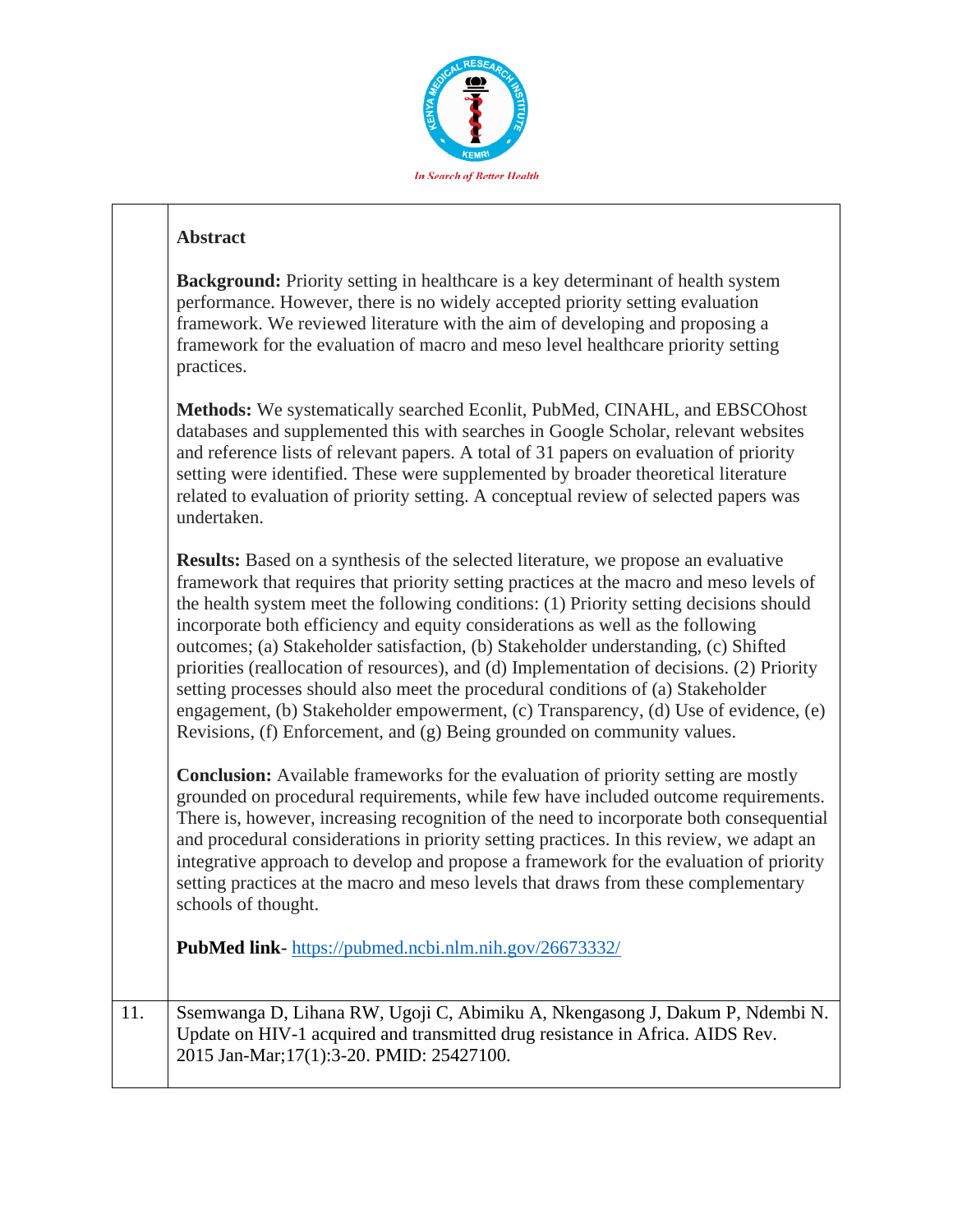

|     | The last ten years have witnessed a significant scale-up and access to antiretroviral<br>therapy in Africa, which has improved patient quality of life and survival. One major<br>challenge associated with increased access to antiretroviral therapy is the development<br>of antiretroviral resistance due to inconsistent drug supply and/or poor patient<br>adherence. We review the current state of both acquired and transmitted drug resistance<br>in Africa over the past ten years (2001-2011) to identify drug resistance associated with<br>the different drug regimens used on the continent and to help guide affordable<br>strategies for drug resistance surveillance. A total of 161 references (153 articles, six<br>reports and two conference abstracts) were reviewed. Antiretroviral resistance data was<br>available for 40 of 53 African countries. A total of 5,541 adult patients from 99 studies<br>in Africa were included in this analysis. The pooled prevalence of drug resistance<br>mutations in Africa was 10.6%, and Central Africa had the highest prevalence of<br>54.9%. The highest prevalence of nucleoside reverse transcriptase inhibitor mutations<br>was in the west (55.3%) and central (54.8%) areas; nonnucleoside reverse transcriptase<br>inhibitor mutations were highest in East Africa (57.0%) and protease inhibitors<br>mutations highest in Southern Africa (16.3%). The major nucleoside reverse<br>transcriptase inhibitor mutation in all four African regions was M184V. Major<br>nonnucleoside reverse transcriptase inhibitor as well as protease inhibitor mutations<br>varied by region. The prevalence of drug resistance has remained low in several<br>African countries although the emergence of drug resistance mutations varied across<br>countries. Continued surveillance of antiretroviral therapy resistance remains crucial in<br>gauging the effectiveness of country antiretroviral therapy programs and strategizing<br>on effective and affordable strategies for successful treatment. |
|-----|-------------------------------------------------------------------------------------------------------------------------------------------------------------------------------------------------------------------------------------------------------------------------------------------------------------------------------------------------------------------------------------------------------------------------------------------------------------------------------------------------------------------------------------------------------------------------------------------------------------------------------------------------------------------------------------------------------------------------------------------------------------------------------------------------------------------------------------------------------------------------------------------------------------------------------------------------------------------------------------------------------------------------------------------------------------------------------------------------------------------------------------------------------------------------------------------------------------------------------------------------------------------------------------------------------------------------------------------------------------------------------------------------------------------------------------------------------------------------------------------------------------------------------------------------------------------------------------------------------------------------------------------------------------------------------------------------------------------------------------------------------------------------------------------------------------------------------------------------------------------------------------------------------------------------------------------------------------------------------------------------------------------------------------------------------------------------|
|     | PubMed link-https://pubmed.ncbi.nlm.nih.gov/25427100/                                                                                                                                                                                                                                                                                                                                                                                                                                                                                                                                                                                                                                                                                                                                                                                                                                                                                                                                                                                                                                                                                                                                                                                                                                                                                                                                                                                                                                                                                                                                                                                                                                                                                                                                                                                                                                                                                                                                                                                                                   |
| 12. | Abay SM, Deribe K, Reda AA, Biadgilign S, Datiko D, Assefa T, Todd M,<br>Deribew A. The Effect of Early Initiation of Antiretroviral Therapy in TB/HIV-<br>Coinfected Patients: A Systematic Review and Meta-Analysis. J Int Assoc Provid<br>AIDS Care. 2015 Nov-Dec; 14(6): 560-70                                                                                                                                                                                                                                                                                                                                                                                                                                                                                                                                                                                                                                                                                                                                                                                                                                                                                                                                                                                                                                                                                                                                                                                                                                                                                                                                                                                                                                                                                                                                                                                                                                                                                                                                                                                     |
|     | <b>Abstract</b>                                                                                                                                                                                                                                                                                                                                                                                                                                                                                                                                                                                                                                                                                                                                                                                                                                                                                                                                                                                                                                                                                                                                                                                                                                                                                                                                                                                                                                                                                                                                                                                                                                                                                                                                                                                                                                                                                                                                                                                                                                                         |
|     | <b>Background:</b> The importance of early initiation of antiretroviral therapy (ART) for<br>tuberculosis (TB) and HIV-coinfected patients is controversial. We conducted a<br>systematic review and meta-analysis to assess the effect of early initiation of ART<br>(within 2-4 weeks of TB treatment) on several treatment outcomes among TB/HIV-<br>coinfected patients.                                                                                                                                                                                                                                                                                                                                                                                                                                                                                                                                                                                                                                                                                                                                                                                                                                                                                                                                                                                                                                                                                                                                                                                                                                                                                                                                                                                                                                                                                                                                                                                                                                                                                            |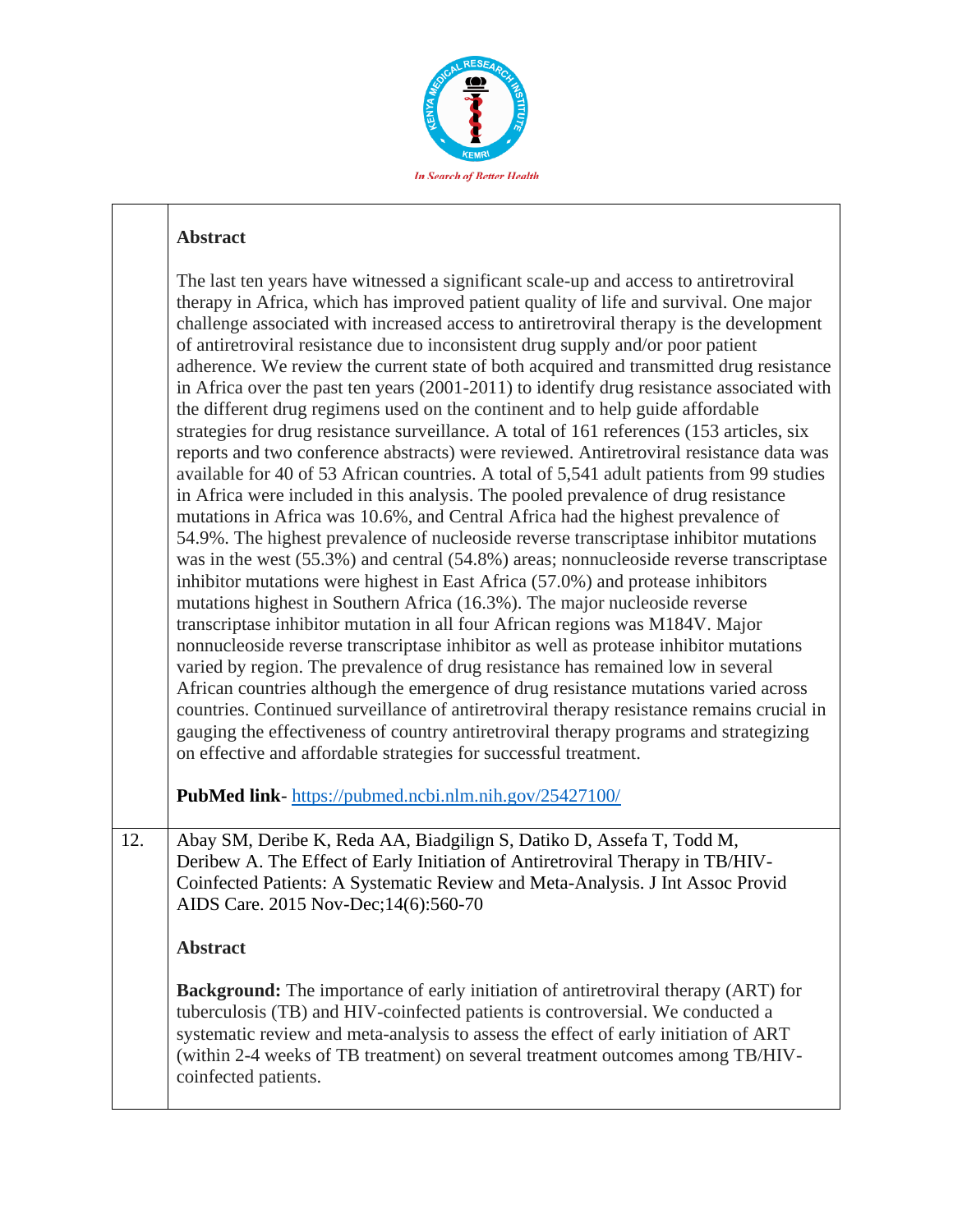

**Method:** A systematic search of clinical trials was performed in PubMed, Embase, Google Scholar, Science Direct, Medscape, and the Cochrane library. Clinical trials which were published in any language before the last date of search (March 31, 2015) were included. The qualities of the studies were assessed using criteria from the Cochrane Library. Heterogeneity test was conducted to assess the variations among study outcomes. For each study outcome, the risk ratio (RR) with 95% confidence interval (CI) was calculated as a measure of intervention effect. The Mantel-Haenszel method was used to estimate the RR using a fixed-effects model. **Findings:** A total of 2272 study participants from 6 trials were included in the metaanalysis. Early ART initiation during TB treatment was associated with reduced allcause mortality ( $RR = 0.78$ ; 95%  $CI = 0.63 - 0.98$ ) and increased rate of TB-associated immune reconstitution inflammatory syndrome (TB-IRIS;  $RR = 2.19$ ;  $95\%$  CI = 1.77-2.70) and death related to TB-IRIS ( $RR = 6.94$ ;  $95\%$  CI = 1.26-38.22). However, the time of ART initiation has no association with TB cure rate ( $RR = 0.99$ ; 95% CI = 0.81-1.07), rate of drug toxicity (RR = 1.00; 95% CI = 0.93-1.08), death associated with drug toxicity (RR =  $0.40$ ; 95% CI =  $0.14$ - 1.16), rate of low viral load (less than 400 copies/mL;  $RR = 1.00$ ; 95% CI = 0.96-1.04), and rate of new AIDS-defining illness (RR =  $0.84$ ; 95% CI =  $0.60$ -1.18). Immunological response in early ART arms of study participant in different trials showed a greater or equal response compared with late ART arms. **Conclusion:** This systematic review presents conclusive evidence on the reduction of all-cause mortality as a result of early initiation of ART. However, this study also confirms the high rate of TB-IRIS and death associated with it. Operational and implementation research are required to maintain the benefit of early ART initiation and proper management of TB-IRIS. Studies on the timing of ART in extrapulmonary and multidrug-resistant TB are recommended. **PubMed link**- <https://pubmed.ncbi.nlm.nih.gov/26289343/> 13. Karumbi J, Garner P. Directly observed therapy for treating tuberculosis. Cochrane Database Syst Rev. 2015 May 29;2015(5):CD003343 **Abstract Background:** Tuberculosis (TB) requires at least six months of treatment. If treatment is incomplete, patients may not be cured and drug resistance may develop. Directly Observed Therapy (DOT) is a specific strategy, endorsed by the World Health Organization, to improve adherence by requiring health workers, community volunteers or family members to observe and record patients taking each dose.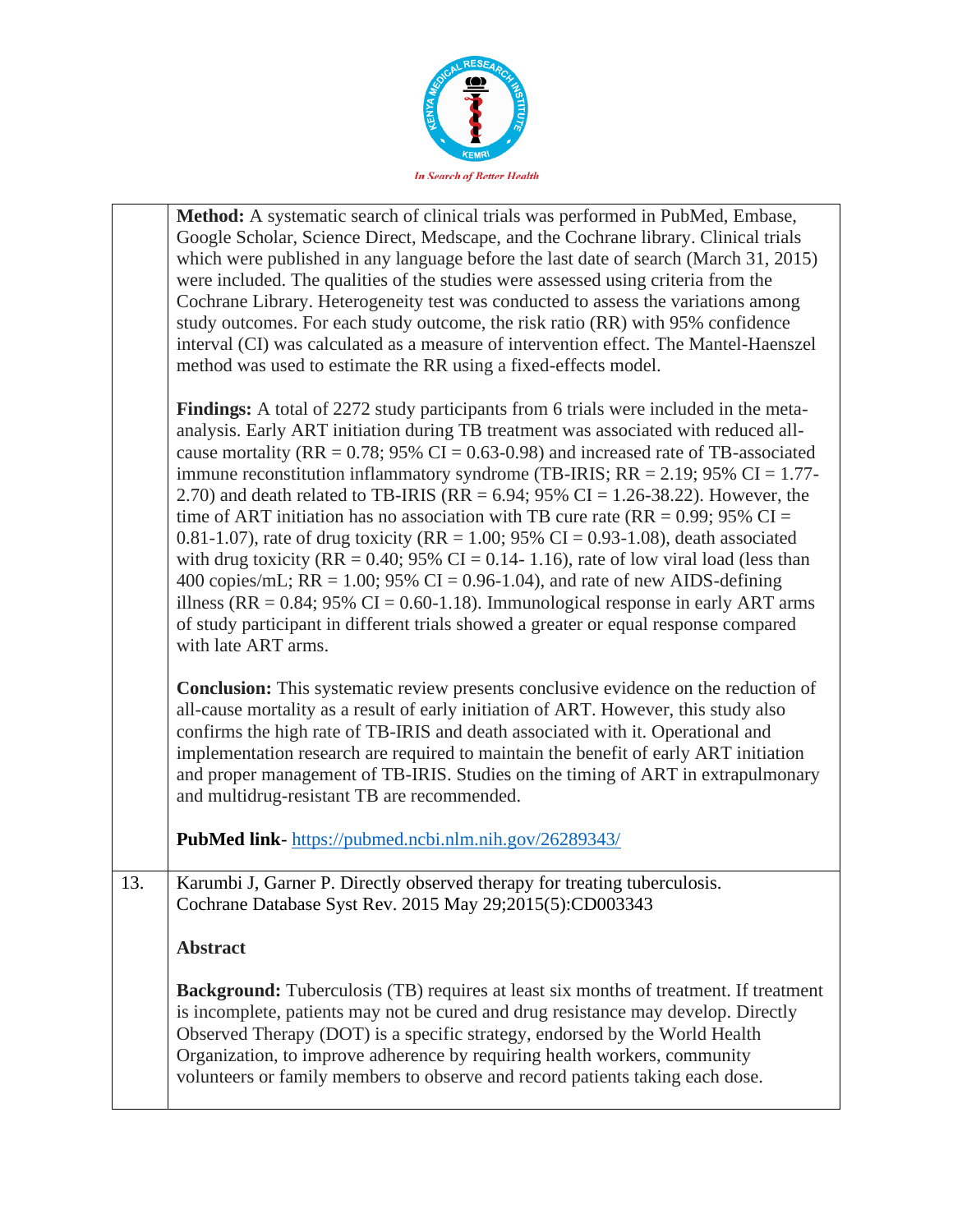

**Objectives:** To evaluate DOT compared to self-administered therapy in people on treatment for active TB or on prophylaxis to prevent active disease. We also compared the effects of different forms of DOT.

**Search methods:** We searched the following databases up to 13 January 2015: the Cochrane Infectious Diseases Group Specialized Register; the Cochrane Central Register of Controlled Trials (CENTRAL), published in the Cochrane Library; MEDLINE; EMBASE; LILACS and mRCT. We also checked article reference lists and contacted relevant researchers and organizations.

**Selection criteria:** Randomized controlled trials (RCTs) and quasi-RCTs comparing DOT with routine self-administration of treatment or prophylaxis at home.

**Data collection and analysis:** Two review authors independently assessed risk of bias of each included trial and extracted data. We compared interventions using risk ratios (RR) with 95% confidence intervals (CI). We used a random-effects model if metaanalysis was appropriate but heterogeneity present  $(I(2)$  statistic  $> 50\%$ ). We assessed the quality of the evidence using the GRADE approach.

**Main results:** Eleven trials including 5662 participants met the inclusion criteria. DOT was performed by a range of people (nurses, community health workers, family members or former TB patients) in a variety of settings (clinic, the patient's home or the home of a community volunteer). DOT versus self-administered Six trials from South Africa, Thailand, Taiwan, Pakistan and Australia compared DOT with selfadministered therapy for treatment. Trials included DOT at home by family members, community health workers (who were usually supervised); DOT at home by health staff; and DOT at health facilities. TB cure was low with self-administration across all studies (range 41% to 67%), and direct observation did not substantially improve this (RR 1.08, 95% CI 0.91 to 1.27; five trials, 1645 participants, moderate quality evidence). In a subgroup analysis stratified by the frequency of contact between health services in the self-treatment arm, daily DOT may improve TB cure when compared to self-administered treatment where patients in the self-administered group only visited the clinic every month (RR 1.15, 95% CI 1.06 to 1.25; two trials, 900 participants); but with contact in the control becoming more frequent, this small effect was not apparent (every two weeks: RR 0.96, 95% CI 0.83 to 1.12; one trial, 497 participants; every week: RR 0.90, 95% CI 0.68 to 1.21; two trials, 248 participants).Treatment completion showed a similar pattern, ranging from 59% to 78% in the self-treatment groups, and direct observation did not improve this (RR 1.07, 95% CI 0.96 to 1.19; six trials, 1839 participants, moderate quality evidence). DOT at home versus DOT at health facility In four trials that compared DOT at home by family members, or community health workers, with DOT by health workers at a health facility there was little or no difference in cure or treatment completion (cure: RR 1.02, 95% CI 0.88 to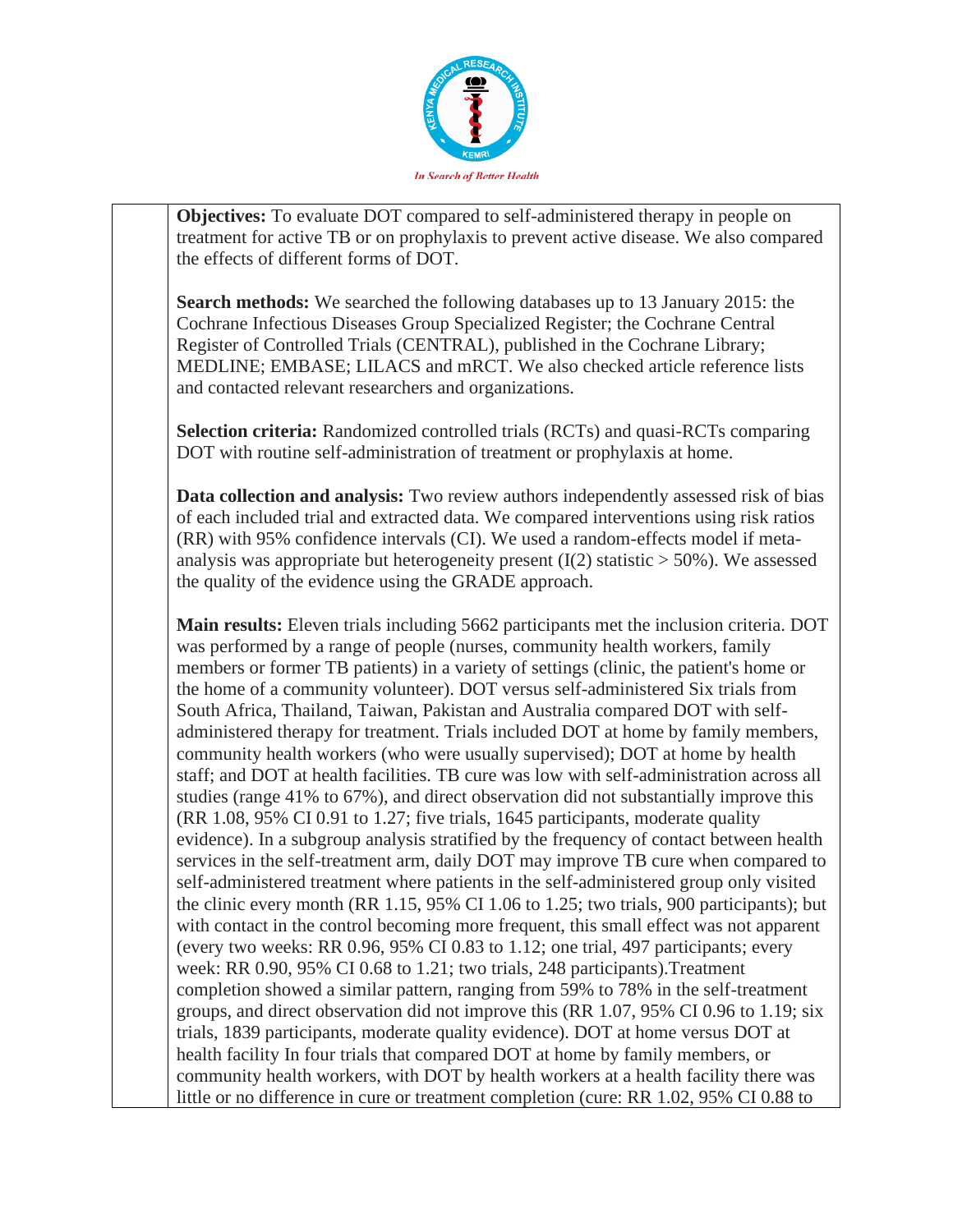

|     | 1.18, four trials, 1556 participants, moderate quality evidence; treatment completion:<br>RR 1.04, 95% CI 0.91 to 1.17, three trials, 1029 participants, moderate quality<br>evidence). DOT by family member versus DOT by community health workerTwo<br>trials compared DOT at home by family members with DOT at home by community<br>health workers. There was also little or no difference in cure or treatment completion<br>(cure: RR 1.02, 95% CI 0.86 to 1.21; two trials, 1493 participants, moderate quality<br>evidence; completion: RR 1.05, 95% CI 0.90 to 1.22; two trials, 1493 participants, low<br>quality evidence). Specific patient categoriesA trial of 300 intravenous drug users in<br>the USA evaluated direct observation with no observation in TB prophylaxis to prevent<br>active disease and showed little difference in treatment completion (RR 1.00, 95% CI<br>0.88 to 1.13; one trial, 300 participants, low quality evidence). |
|-----|------------------------------------------------------------------------------------------------------------------------------------------------------------------------------------------------------------------------------------------------------------------------------------------------------------------------------------------------------------------------------------------------------------------------------------------------------------------------------------------------------------------------------------------------------------------------------------------------------------------------------------------------------------------------------------------------------------------------------------------------------------------------------------------------------------------------------------------------------------------------------------------------------------------------------------------------------------------|
|     | Authors' conclusions: From the existing trials, DOT did not provide a solution to poor<br>adherence in TB treatment. Given the large resource and cost implications of DOT,<br>policy makers might want to reconsider strategies that depend on direct observation.<br>Other options might take into account financial and logistical barriers to care;<br>approaches that motivate patients and staff; and defaulter follow-up.                                                                                                                                                                                                                                                                                                                                                                                                                                                                                                                                 |
|     | PubMed link-https://pubmed.ncbi.nlm.nih.gov/26022367/                                                                                                                                                                                                                                                                                                                                                                                                                                                                                                                                                                                                                                                                                                                                                                                                                                                                                                            |
| 14. | Behrens RH, Neave PE, Jones CO. Imported malaria among people who travel to<br>visit friends and relatives: is current UK policy effective or does it need a<br>strategic change? Malar J. 2015 Apr 9;14:149.                                                                                                                                                                                                                                                                                                                                                                                                                                                                                                                                                                                                                                                                                                                                                    |
|     | <b>Abstract</b>                                                                                                                                                                                                                                                                                                                                                                                                                                                                                                                                                                                                                                                                                                                                                                                                                                                                                                                                                  |
|     | <b>Background:</b> The proportion of all imported malaria reported in travellers visiting<br>friends and relatives (VFRs) in the UK has increased over the past decade and the<br>proportion of Plasmodium falciparum malaria affecting this group has remained above<br>80% during that period. The epidemiological data suggest that the strategies employed<br>in the UK to prevent imported malaria have been ineffective for VFRs. This paper<br>attempts to identify possible reasons for the failure of the malaria prevention strategy<br>among VFRs and suggest potential alternatives.                                                                                                                                                                                                                                                                                                                                                                 |
|     | <b>Methods:</b> A review of the current UK malaria prevention guidelines was undertaken<br>and their approach was compared to the few data that are available on malaria<br>perceptions and practices among VFRs.                                                                                                                                                                                                                                                                                                                                                                                                                                                                                                                                                                                                                                                                                                                                                |
|     | <b>Results:</b> The current UK malaria prevention guidelines focus on educating travellers<br>and health professionals using messages based on the personal threat of malaria and<br>promoting the benefits of avoiding disease through the use of chemoprophylaxis.                                                                                                                                                                                                                                                                                                                                                                                                                                                                                                                                                                                                                                                                                             |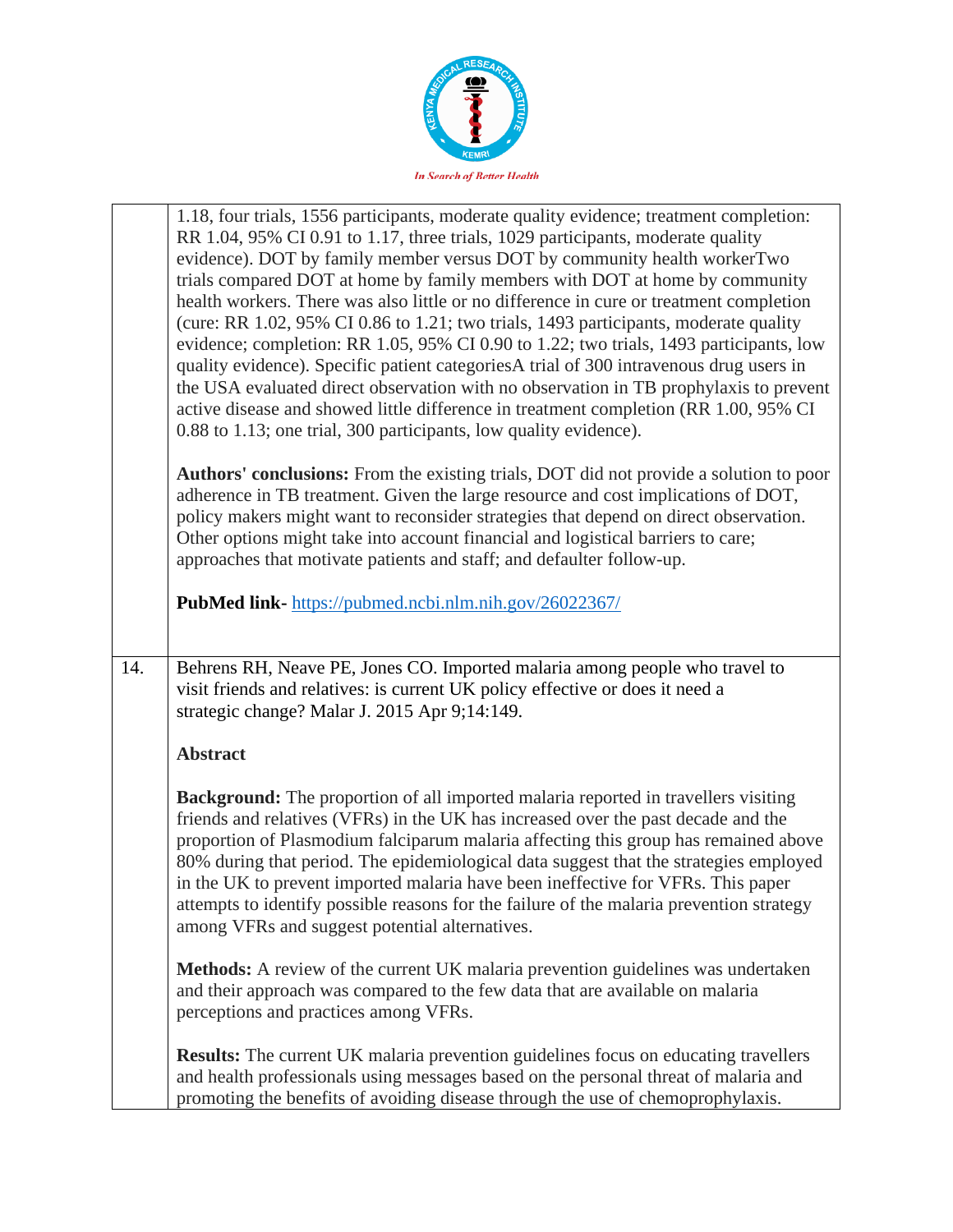

|     | While malaria morbidity disproportionately affects VFRs, the mortality rates from<br>malaria in VFRs is eight times, and severe disease eight times lower than in tourist and<br>business travellers. Recent research into VFR malaria perceptions and practices has<br>highlighted the complex socio-ecological context within which VFRs make their<br>decisions about malaria. These data suggest that alternative strategies that move<br>beyond a knowledge-deficit approach are required to address the burden of malaria in<br>VFR <sub>s</sub> .                                                                                                           |
|-----|--------------------------------------------------------------------------------------------------------------------------------------------------------------------------------------------------------------------------------------------------------------------------------------------------------------------------------------------------------------------------------------------------------------------------------------------------------------------------------------------------------------------------------------------------------------------------------------------------------------------------------------------------------------------|
|     | Discussion: Potential alternative strategies include the use of standby emergency-<br>treatment (SBET) for the management of fevers with an anti-malarial provided pre-<br>travel, the provision of rapid diagnostic testing and treatment regimen based in general-<br>practitioner surgeries, and urgent and walk-in care centres and local accident and<br>emergency (A&E) departments to provide immediate diagnosis and accessible<br>ambulatory treatment for malaria patients. This latter approach would potentially<br>address some of the practical barriers to reducing the burden of malaria in VFRs by<br>moving the process nearer to the community. |
|     | PubMed link-https://pubmed.ncbi.nlm.nih.gov/25890328/                                                                                                                                                                                                                                                                                                                                                                                                                                                                                                                                                                                                              |
| 15. | Talisuna AO, Noor AM, Okui AP, Snow RW. The past, present and future use of<br>epidemiological intelligence to plan malaria vector control and parasite<br>prevention in Uganda. Malar J. 2015 Apr 15;14:158.                                                                                                                                                                                                                                                                                                                                                                                                                                                      |
|     | <b>Abstract</b>                                                                                                                                                                                                                                                                                                                                                                                                                                                                                                                                                                                                                                                    |
|     | <b>Background:</b> An important prelude to developing strategies to control infectious<br>diseases is a detailed epidemiological evidence platform to target cost-effective<br>interventions and define resource needs.                                                                                                                                                                                                                                                                                                                                                                                                                                            |
|     | Methods: A review of published and un-published reports of malaria vector control<br>and parasite prevention in Uganda was conducted for the period 1900-2013. The<br>objective was to provide a perspective as to how epidemiological intelligence was used<br>to design malaria control before and during the global malaria eradication programme<br>(GMEP) and to contrast this with the evidence generated in support of the Roll Back<br>Malaria (RBM) initiative from 1998 to date.                                                                                                                                                                         |
|     | <b>Results:</b> During the GMEP era, comprehensive investigations were undertaken on the<br>effectiveness of vector and parasite control such as indoor residual house-spraying<br>(IRS) and mass drug administration (MDA) at different sites in Uganda. Nationwide<br>malariometric surveys were undertaken between 1964 and 1967 to provide a profile of<br>risk, epidemiology and seasonality leading to an evidence-based national cartography                                                                                                                                                                                                                |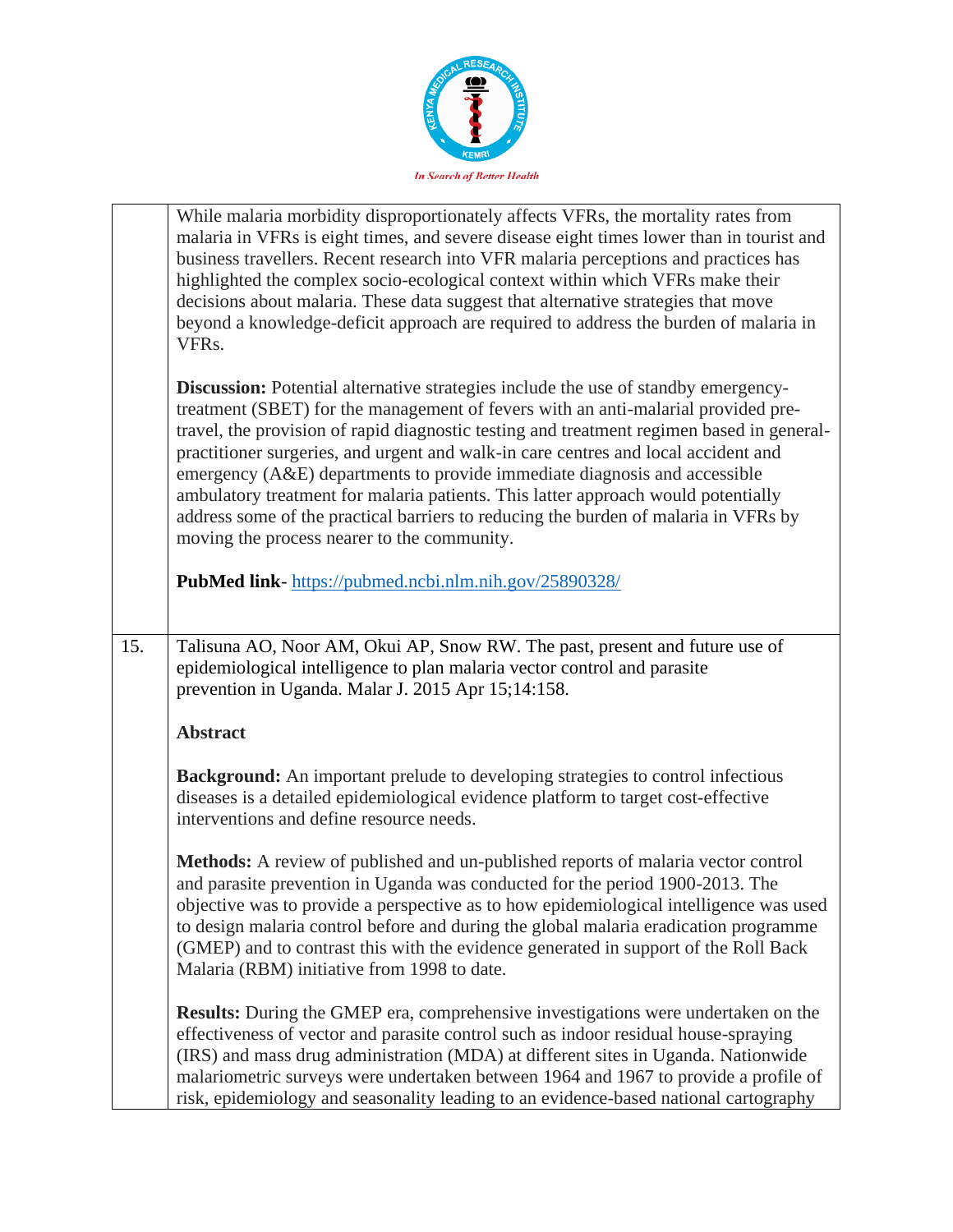

|     | of risk to characterize the diversity of malaria transmission in Uganda. At the launch of<br>the RBM initiative in the late 1990s, an equivalent level of evidence was lacking.<br>There was no contemporary national evidence-base for the likely impact of insecticide-<br>treated nets (ITN), no new malariometric data, no new national cartography of malaria<br>risk or any evidence of tailored intervention delivery based on variations in the ecology<br>of malaria risk in Uganda.                                                                                                               |
|-----|-------------------------------------------------------------------------------------------------------------------------------------------------------------------------------------------------------------------------------------------------------------------------------------------------------------------------------------------------------------------------------------------------------------------------------------------------------------------------------------------------------------------------------------------------------------------------------------------------------------|
|     | Discussion: Despite millions of dollars of overseas development assistance over the<br>last ten years in ITN, and more recently the resurrection of the use of IRS, the<br>epidemiological impact of vector control remains uncertain due to an absence of<br>nationwide basic parasite and vector-based field studies.                                                                                                                                                                                                                                                                                     |
|     | <b>Conclusion:</b> Readily available epidemiological data should become the future business<br>model to maximize malaria funding from 2015. Over the next five to ten years,<br>accountability, impact analysis, financial business cases supported by a culture of data<br>use should become the new paradigm by which malaria programmes, governments and<br>their development partners operate.                                                                                                                                                                                                          |
|     | PubMed link-https://pubmed.ncbi.nlm.nih.gov/25888989/                                                                                                                                                                                                                                                                                                                                                                                                                                                                                                                                                       |
| 16. | Tan J, Bull PC. Agglutination Assays of the Plasmodium falciparum-Infected<br>Erythrocyte. Methods Mol Biol. 2015;1325:115-29.                                                                                                                                                                                                                                                                                                                                                                                                                                                                              |
|     | <b>Abstract</b>                                                                                                                                                                                                                                                                                                                                                                                                                                                                                                                                                                                             |
|     | The agglutination assay is used to determine the ability of antibodies to recognize<br>parasite variant antigens on the surface of Plasmodium falciparum-infected<br>erythrocytes. In this technique, infected erythrocytes are selectively labelled with a<br>DNA-binding fluorescent dye and mixed with antibodies of interest to allow antibody-<br>surface antigen binding. Recognition of surface antigens by the antibodies can result in<br>the formation of agglutinates containing multiple parasite-infected erythrocytes. These<br>can be viewed and quantified using a fluorescence microscope. |
|     | PubMed link- https://pubmed.ncbi.nlm.nih.gov/26450384/                                                                                                                                                                                                                                                                                                                                                                                                                                                                                                                                                      |
| 17. | Opiyo N, English M. In-service training for health professionals to improve<br>care of seriously ill newborns and children in low-income countries. Cochrane<br>Database Syst Rev. 2015 May 13;(5):CD007071                                                                                                                                                                                                                                                                                                                                                                                                 |
|     | <b>Abstract</b>                                                                                                                                                                                                                                                                                                                                                                                                                                                                                                                                                                                             |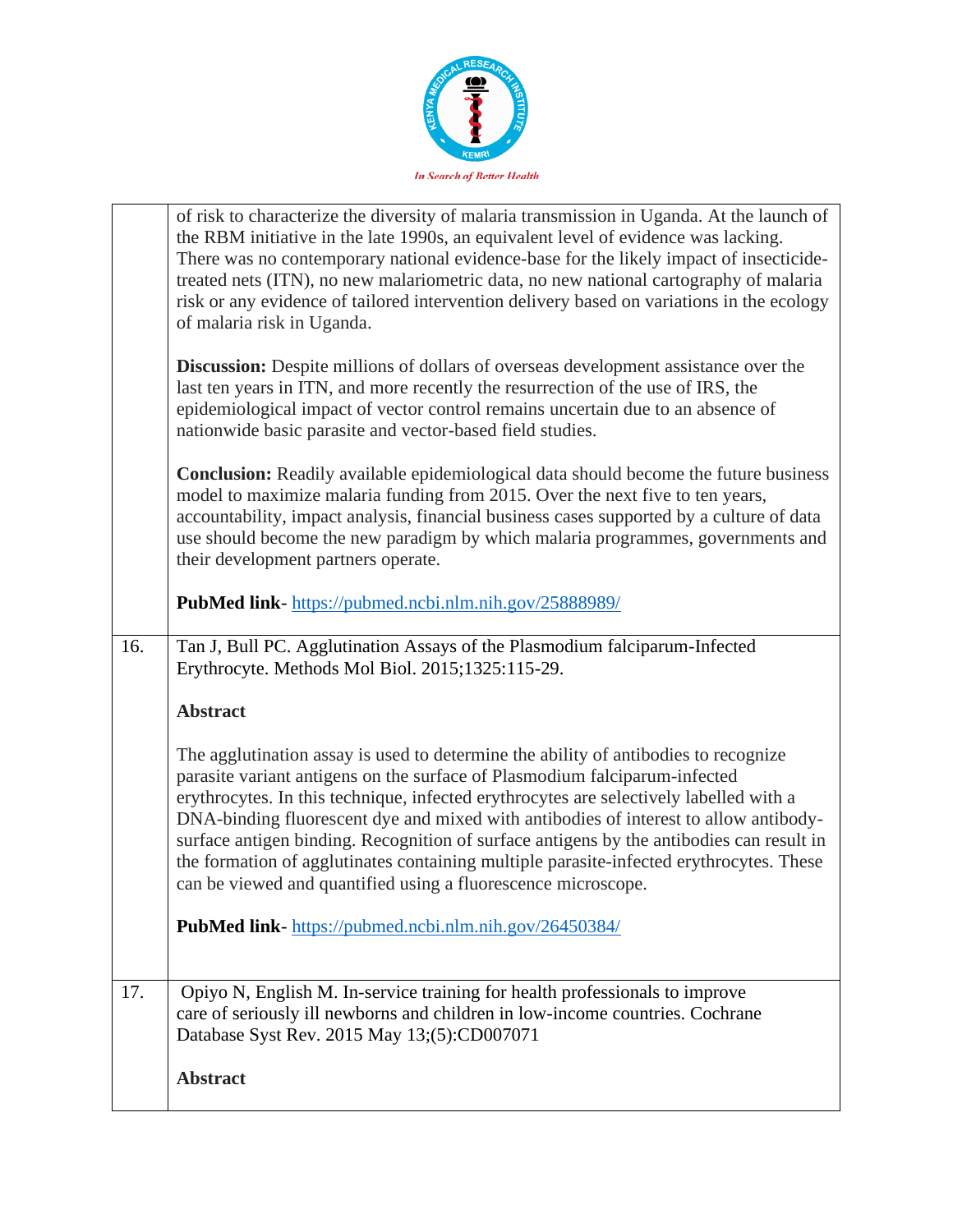

**Background:** A variety of in-service emergency care training courses are currently being promoted as a strategy to improve the quality of care provided to seriously ill newborns and children in low-income countries. Most courses have been developed in high-income countries. However, whether these courses improve the ability of health professionals to provide appropriate care in low-income countries remains unclear. This is the first update of the original review.

**Objectives:** To assess the effects of in-service emergency care training on health professionals' treatment of seriously ill newborns and children in low-income countries.

**Search methods:** For this update, we searched the Cochrane Database of Systematic Reviews, part of The Cochrane Library (www.cochranelibrary.com); MEDLINE, Ovid SP; EMBASE, Ovid SP; the Cochrane Central Register of Controlled Trials (CENTRAL), part of The Cochrane Library (www.cochranelibrary.com) (including the Cochrane Effective Practice and Organisation of Care (EPOC) Group Specialised Register); Science Citation Index and Social Sciences Citation Index, Institute for Scientific Information (ISI) Web of Knowledge/Science and eight other databases. We performed database searches in February 2015. We also searched clinical trial registries, websites of relevant organisations and reference lists of related reviews. We applied no date, language or publication status restrictions when conducting the searches.

**Selection criteria:** Randomised trials, non-randomised trials, controlled before and after studies and interrupted-time-series studies that compared the effects of in-service emergency care training versus usual care were eligible for inclusion. We included only hospital-based studies and excluded community-based studies. Two review authors independently screened and selected studies for inclusion.

**Data collection and analysis:** Two review authors independently extracted data and assessed study risk of bias and confidence in effect estimates (certainty of evidence) for each outcome using GRADE (Grades of Recommendation, Assessment, Development and Evaluation). We described results and presented them in GRADE tables.

**Main results:** We identified no new studies in this update. Two randomised trials (which were included in the original review) met the review eligibility criteria. In the first trial, newborn resuscitation training compared with usual care improved provider performance of appropriate resuscitation (trained 66% vs usual care 27%, risk ratio 2.45, 95% confidence interval (CI) 1.75 to 3.42; moderate certainty evidence) and reduced inappropriate resuscitation (trained mean 0.53 vs usual care 0.92, mean difference 0.40, 95% CI 0.13 to 0.66; moderate certainty evidence). Effect on neonatal mortality was inconclusive (trained 28% vs usual care 25%, risk ratio 0.77, 95% CI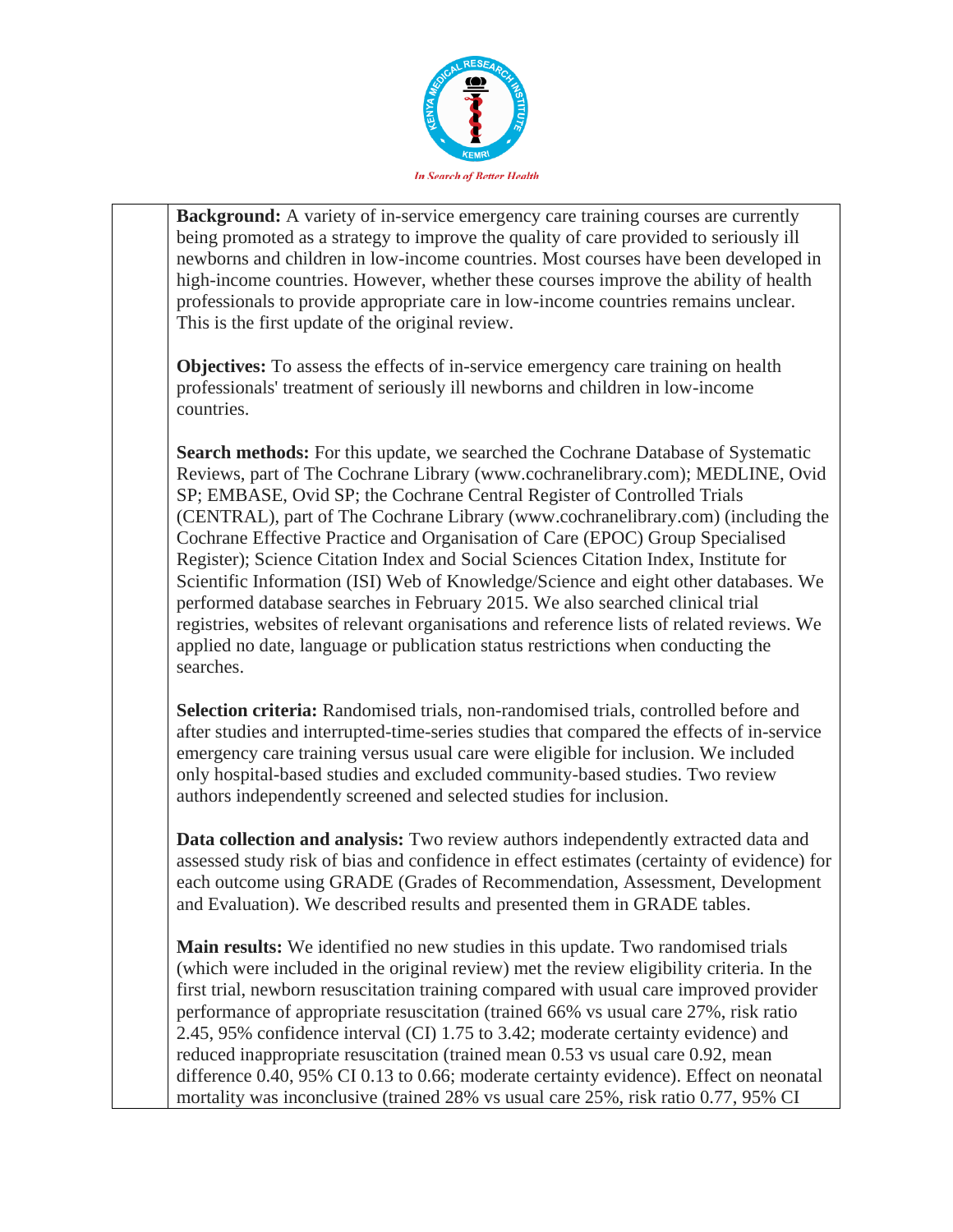

|     | 0.40 to 1.48; $N = 27$ deaths; low certainty evidence). Findings from the second trial<br>suggest that essential newborn care training compared with usual care probably slightly<br>improves delivery room newborn care practices (assessment of breathing, preparedness<br>for resuscitation) (moderate certainty evidence).<br>Authors' conclusions: In-service neonatal emergency care courses probably improve<br>health professionals' treatment of seriously ill babies in the short term. Further multi-<br>centre randomised trials evaluating the effects of in-service emergency care training on<br>long-term outcomes (health professional practice and patient outcomes) are needed.<br><b>PubMed link-</b> https://pubmed.ncbi.nlm.nih.gov/25968066/                         |
|-----|---------------------------------------------------------------------------------------------------------------------------------------------------------------------------------------------------------------------------------------------------------------------------------------------------------------------------------------------------------------------------------------------------------------------------------------------------------------------------------------------------------------------------------------------------------------------------------------------------------------------------------------------------------------------------------------------------------------------------------------------------------------------------------------------|
| 18. | English M, English R, English A. Millennium Development Goals progress: a<br>perspective from sub-Saharan Africa. Arch Dis Child. 2015 Feb;100 Suppl 1(Suppl<br>$1):S57-8.$                                                                                                                                                                                                                                                                                                                                                                                                                                                                                                                                                                                                                 |
|     | <b>Abstract</b>                                                                                                                                                                                                                                                                                                                                                                                                                                                                                                                                                                                                                                                                                                                                                                             |
|     | Sub-Saharan Africa is a highly diverse geo-political region. Any brief discussion of the<br>progress made over the last 15 years towards the Millennium Development Goals<br>(MDGs) will therefore not do justice to the true complexity of context and events. Our<br>focus will be MDG4-to reduce child mortality by 66% from 1990 levels. We will touch<br>briefly on MDG1, to eradicate extreme poverty and hunger, MDG2, to achieve<br>universal primary education, and MDG5, to improve maternal health, which are<br>inextricably linked with child well-being. We will also draw on an eclectic mix of<br>additional global indicators. Acknowledging the limitations of this approach, we first<br>offer a summary of expected progress and then point to debates on future goals. |
|     | PubMed link- https://pubmed.ncbi.nlm.nih.gov/25613971/                                                                                                                                                                                                                                                                                                                                                                                                                                                                                                                                                                                                                                                                                                                                      |
| 19. | Zumla A, Petersen E, Nyirenda T, Chakaya J. Tackling the tuberculosis                                                                                                                                                                                                                                                                                                                                                                                                                                                                                                                                                                                                                                                                                                                       |
|     | epidemic in sub-Saharan Africa--unique opportunities arising from the second<br>European Developing Countries Clinical Trials Partnership (EDCTP) programme<br>2015-2024. Int J Infect Dis. 2015 Mar;32:46-9.                                                                                                                                                                                                                                                                                                                                                                                                                                                                                                                                                                               |
|     | <b>Abstract</b>                                                                                                                                                                                                                                                                                                                                                                                                                                                                                                                                                                                                                                                                                                                                                                             |
|     | Tuberculosis (TB) today remains a global emergency affecting 9.0 million people<br>globally. The African Region bears the highest global TB/HIV burden and over 50% of<br>TB cases in SSA are co-infected with HIV. An estimated 1.5 million died from the TB<br>globally in 2013. A large majority of the 360,000 HIV-positive TB cases who died                                                                                                                                                                                                                                                                                                                                                                                                                                           |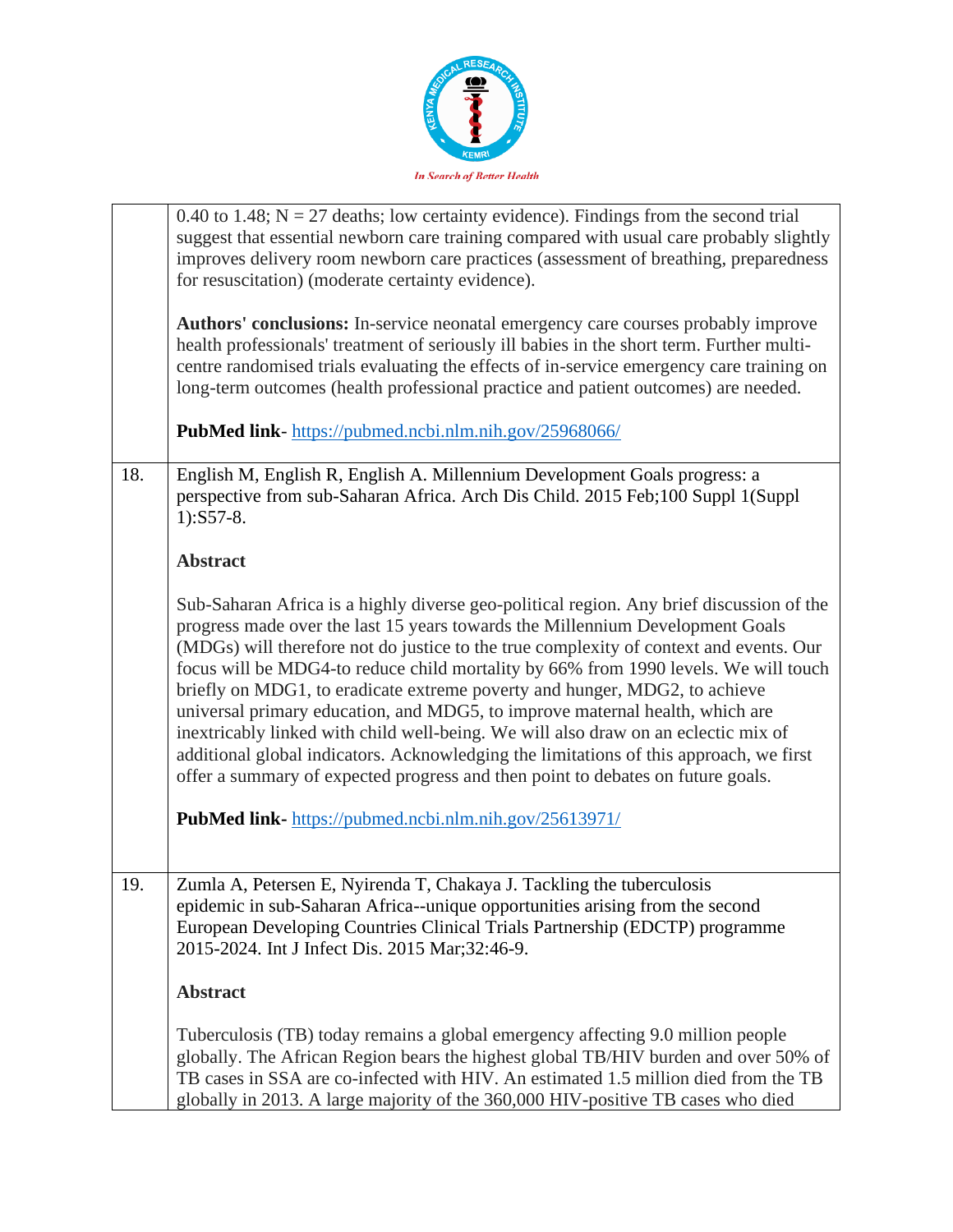

|     | were from sub-Saharan Africa. Research and development is an important pillar of the<br>WHO post-2015 global TB strategy. Advances in development of diagnostics, drugs,<br>host-directed therapies, and vaccines will require evaluation under field conditions<br>through multi-centre clinical trials at different geographical locations. Thus it is<br>critically important that these evaluations are fully supported by all African<br>governments and the capacity, trained staff and infrastructure required to perform the<br>research and evaluations is built and made available. This viewpoint article reviews the<br>opportunities provided by recently launched second programme (2015-2024) of the<br>European & Developing Countries Clinical Trials Partnership (EDCTP2) for tackling<br>the TB epidemic in Africa through its magnanimous portfolio. The unique<br>opportunities provided by EDCTP2 for leadership of scientific research in TB and<br>other diseases fully devolving to Africa are also covered. |
|-----|---------------------------------------------------------------------------------------------------------------------------------------------------------------------------------------------------------------------------------------------------------------------------------------------------------------------------------------------------------------------------------------------------------------------------------------------------------------------------------------------------------------------------------------------------------------------------------------------------------------------------------------------------------------------------------------------------------------------------------------------------------------------------------------------------------------------------------------------------------------------------------------------------------------------------------------------------------------------------------------------------------------------------------------|
|     | PubMed link-https://pubmed.ncbi.nlm.nih.gov/25809755/                                                                                                                                                                                                                                                                                                                                                                                                                                                                                                                                                                                                                                                                                                                                                                                                                                                                                                                                                                                 |
| 20. | Kamau E, Campino S, Amenga-Etego L, Drury E, Ishengoma D, Johnson K, Mumba<br>D, Kekre M, Yavo W, Mead D, Bouyou-Akotet M, Apinjoh T, Golassa<br>L, Randrianarivelojosia M, Andagalu B, Maiga-Ascofare O, Amambua-Ngwa A,<br>Tindana P, Ghansah A, MacInnis B, Kwiatkowski D, Djimde AA. K13-propeller<br>polymorphisms in Plasmodium falciparum parasites from sub-Saharan Africa. J Infect<br>Dis. 2015 Apr<br>15;211(8):1352-5                                                                                                                                                                                                                                                                                                                                                                                                                                                                                                                                                                                                     |
|     | <b>Abstract</b>                                                                                                                                                                                                                                                                                                                                                                                                                                                                                                                                                                                                                                                                                                                                                                                                                                                                                                                                                                                                                       |
|     | Mutations in the Plasmodium falciparum K13-propeller domain have recently been<br>shown to be important determinants of artemisinin resistance in Southeast Asia. This<br>study investigated the prevalence of K13-propeller polymorphisms across sub-Saharan<br>Africa. A total of 1212 P. falciparum samples collected from 12 countries were<br>sequenced. None of the K13-propeller mutations previously reported in Southeast Asia<br>were found, but 22 unique mutations were detected, of which 7 were nonsynonymous.<br>Allele frequencies ranged between 1% and 3%. Three mutations were observed in $>1$<br>country, and the A578S was present in parasites from 5 countries. This study provides<br>the baseline prevalence of K13-propeller mutations in sub-Saharan Africa.                                                                                                                                                                                                                                              |
|     | PubMed link- https://pubmed.ncbi.nlm.nih.gov/25367300/                                                                                                                                                                                                                                                                                                                                                                                                                                                                                                                                                                                                                                                                                                                                                                                                                                                                                                                                                                                |
| 21. | Tanner M, Greenwood B, Whitty CJ, Ansah EK, Price RN, Dondorp AM, von<br>Seidlein L, Baird JK, Beeson JG, Fowkes FJ, Hemingway J, Marsh K, Osier F.<br>Malaria eradication and elimination: views on how to translate a vision into<br>reality. BMC Med. 2015 Jul 25;13:167.                                                                                                                                                                                                                                                                                                                                                                                                                                                                                                                                                                                                                                                                                                                                                          |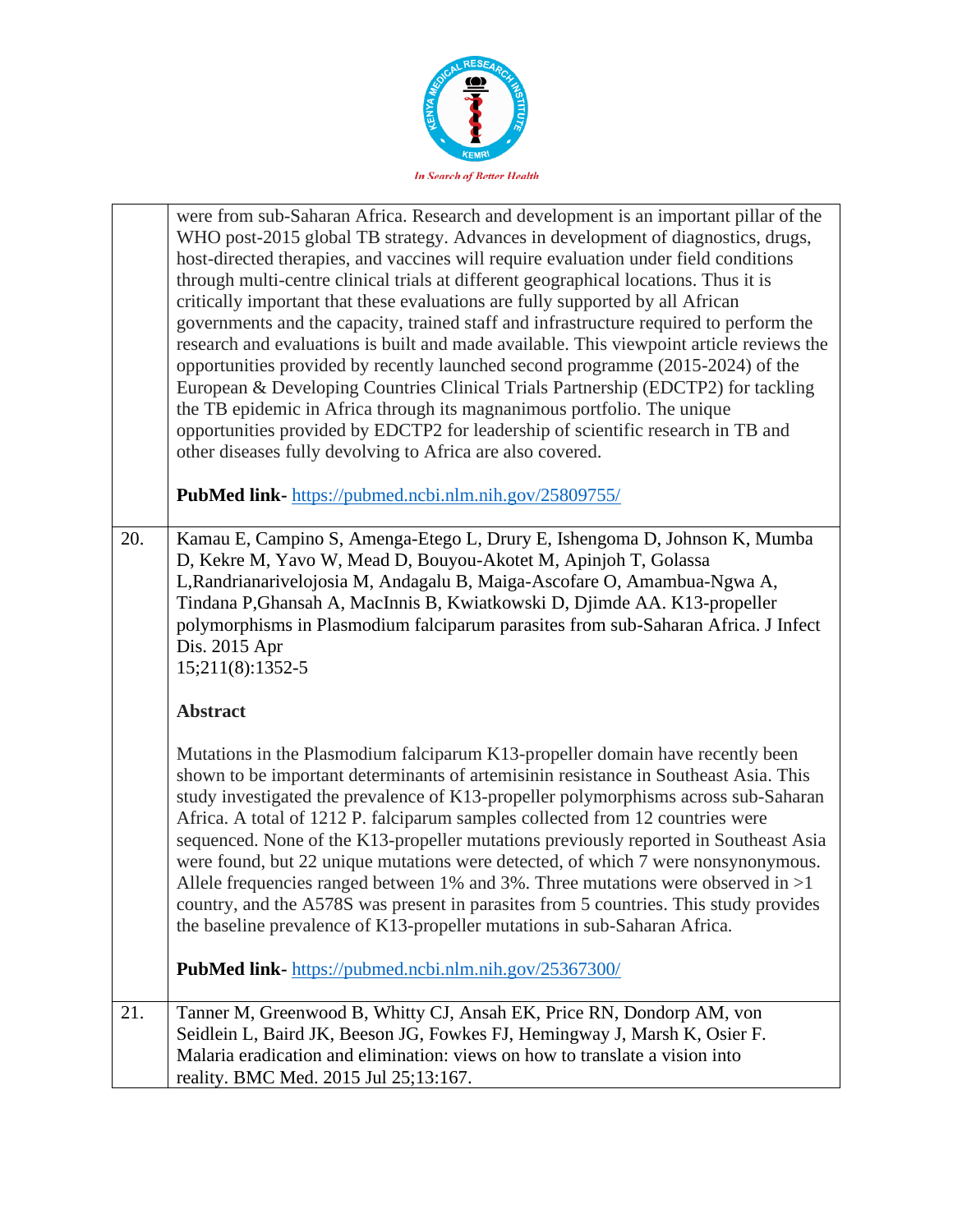

Although global efforts in the past decade have halved the number of deaths due to malaria, there are still an estimated 219 million cases of malaria a year, causing more than half a million deaths. In this forum article, we asked experts working in malaria research and control to discuss the ways in which malaria might eventually be eradicated. Their collective views highlight the challenges and opportunities, and explain how multi-factorial and integrated processes could eventually make malaria eradication a reality.

**PubMed link-** <https://pubmed.ncbi.nlm.nih.gov/26208740/>

22. Akullian A, Ng'eno E, Matheson AI, Cosmas L, Macharia D, Fields B, Bigogo G, Mugoh M, John-Stewart G, Walson JL, Wakefield J, Montgomery JM. Environmental Transmission of Typhoid Fever in an Urban Slum. PLoS Negl Trop Dis. 2015 Dec 3;9(12):e0004212.

### **Abstract**

**Background:** Enteric fever due to Salmonella Typhi (typhoid fever) occurs in urban areas with poor sanitation. While direct fecal-oral transmission is thought to be the predominant mode of transmission, recent evidence suggests that indirect environmental transmission may also contribute to disease spread.

**Methods:** Data from a population-based infectious disease surveillance system (28,000 individuals followed biweekly) were used to map the spatial pattern of typhoid fever in Kibera, an urban informal settlement in Nairobi Kenya, between 2010-2011. Spatial modeling was used to test whether variations in topography and accumulation of surface water explain the geographic patterns of risk.

**Results:** Among children less than ten years of age, risk of typhoid fever was geographically heterogeneous across the study area  $(p = 0.016)$  and was positively associated with lower elevation,  $OR = 1.87$ , 95% CI (1.36-2.57), p <0.001. In contrast, the risk of typhoid fever did not vary geographically or with elevation among individuals more than ten years of age [corrected].

**Conclusions:** Our results provide evidence of indirect, environmental transmission of typhoid fever among children, a group with high exposure to fecal pathogens in the environment. Spatially targeting sanitation interventions may decrease enteric fever transmission.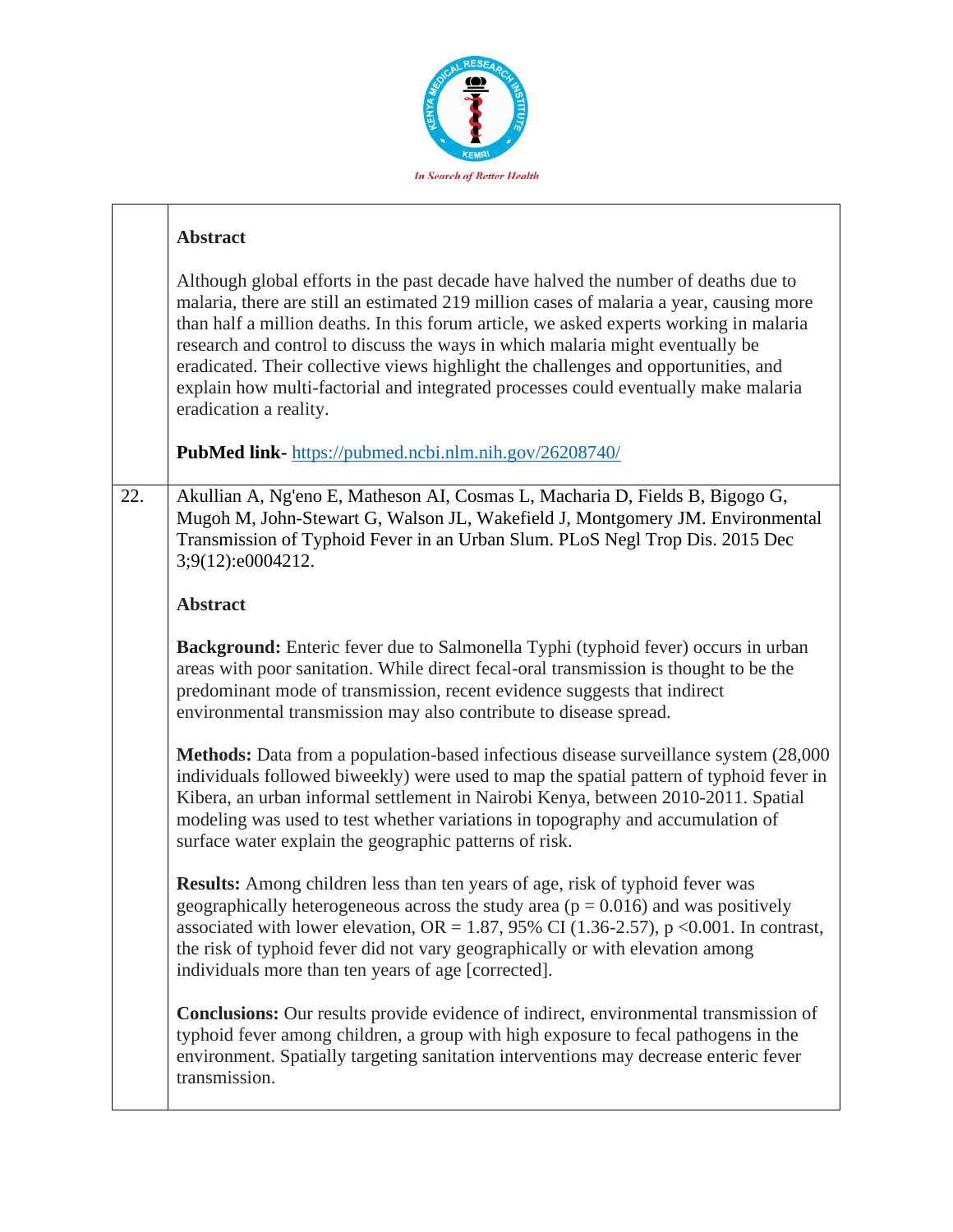

|     | PubMed link- https://pubmed.ncbi.nlm.nih.gov/26633656/                                                                                                                                                                                                                                                                                                                                                                                                                                                                                                                                                                                                                                                                                                                                                                                                                                                                                                                                                                                                                                                                                                                                                                                                                                                                                           |
|-----|--------------------------------------------------------------------------------------------------------------------------------------------------------------------------------------------------------------------------------------------------------------------------------------------------------------------------------------------------------------------------------------------------------------------------------------------------------------------------------------------------------------------------------------------------------------------------------------------------------------------------------------------------------------------------------------------------------------------------------------------------------------------------------------------------------------------------------------------------------------------------------------------------------------------------------------------------------------------------------------------------------------------------------------------------------------------------------------------------------------------------------------------------------------------------------------------------------------------------------------------------------------------------------------------------------------------------------------------------|
| 23. | Snow RW. Global malaria eradication and the importance of Plasmodium<br>falciparum epidemiology in Africa. BMC Med. 2015 Feb 3;13:23.                                                                                                                                                                                                                                                                                                                                                                                                                                                                                                                                                                                                                                                                                                                                                                                                                                                                                                                                                                                                                                                                                                                                                                                                            |
|     | <b>Abstract</b>                                                                                                                                                                                                                                                                                                                                                                                                                                                                                                                                                                                                                                                                                                                                                                                                                                                                                                                                                                                                                                                                                                                                                                                                                                                                                                                                  |
|     | The global agenda for malaria has, once again, embraced the possibility of eradication.<br>As history has shown, there will be no single magic bullet that can be applied to every<br>epidemiological setting. Africa has a diverse malaria ecology, lending itself to some of<br>the highest disease burden areas of the world and a wide range of clinical<br>epidemiological patterns making control with our current tools challenging. This<br>commentary highlights why the epidemiology of Plasmodium falciparum malaria in<br>Africa should not be forgotten when planning an eradication strategy, and why<br>forgetting Africa will, once again, be the single largest threat to any hope for global<br>eradication.                                                                                                                                                                                                                                                                                                                                                                                                                                                                                                                                                                                                                   |
|     | PubMed link-https://pubmed.ncbi.nlm.nih.gov/25644195/                                                                                                                                                                                                                                                                                                                                                                                                                                                                                                                                                                                                                                                                                                                                                                                                                                                                                                                                                                                                                                                                                                                                                                                                                                                                                            |
| 24. | Sahl JW, Morris CR, Emberger J, Fraser CM, Ochieng JB, Juma J, Fields B,<br>Breiman RF, Gilmour M, Nataro JP, Rasko DA. Defining the phylogenomics of<br>Shigella species: a pathway to diagnostics. J Clin Microbiol. 2015<br>Mar;53(3):951-60.                                                                                                                                                                                                                                                                                                                                                                                                                                                                                                                                                                                                                                                                                                                                                                                                                                                                                                                                                                                                                                                                                                 |
|     | <b>Abstract</b>                                                                                                                                                                                                                                                                                                                                                                                                                                                                                                                                                                                                                                                                                                                                                                                                                                                                                                                                                                                                                                                                                                                                                                                                                                                                                                                                  |
|     | Shigellae cause significant diarrheal disease and mortality in humans, as there are<br>approximately 163 million episodes of shigellosis and 1.1 million deaths annually.<br>While significant strides have been made in the understanding of the pathogenesis, few<br>studies on the genomic content of the Shigella species have been completed. The goal<br>of this study was to characterize the genomic diversity of Shigella species through<br>sequencing of 55 isolates representing members of each of the four Shigella species: S.<br>flexneri, S. sonnei, S. boydii, and S. dysenteriae. Phylogeny inferred from 336<br>available Shigella and Escherichia coli genomes defined exclusive clades of Shigella;<br>conserved genomic markers that can identify each clade were then identified. PCR<br>assays were developed for each clade-specific marker, which was combined with an<br>amplicon for the conserved Shigella invasion antigen, IpaH3, into a multiplex PCR<br>assay. This assay demonstrated high specificity, correctly identifying 218 of 221<br>presumptive Shigella isolates, and sensitivity, by not identifying any of 151 diverse E.<br>coli isolates incorrectly as Shigella. This new phylogenomics-based PCR assay<br>represents a valuable tool for rapid typing of uncharacterized Shigella isolates and |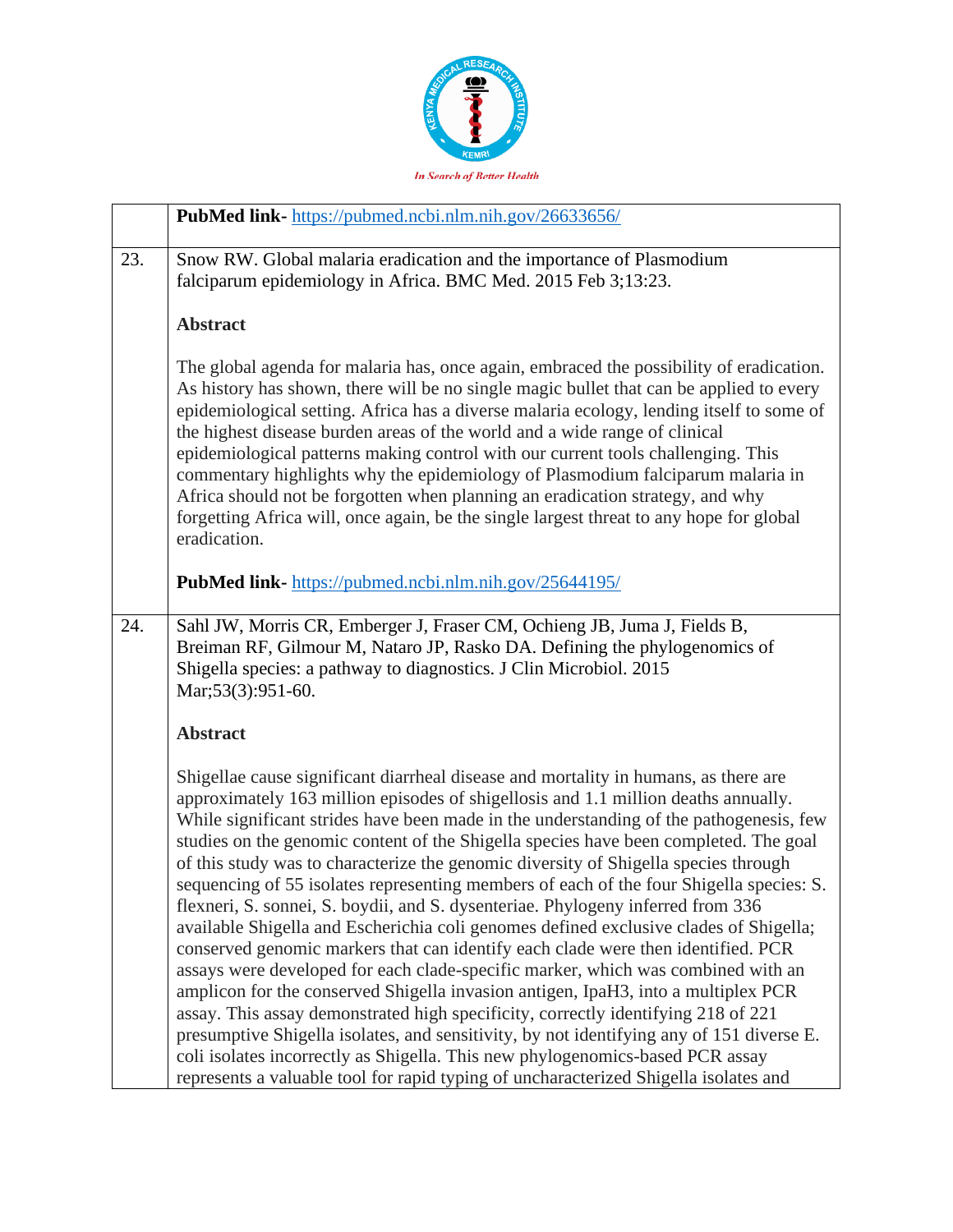

provides a framework that can be utilized for the identification of novel genomic markers from genomic data. **PubMed link**- <https://pubmed.ncbi.nlm.nih.gov/25588655/> 25. Greenland K, Dixon R, Khan SA, Gunawardena K, Kihara JH, Smith JL, Drake L, Makkar P, Raman S, Singh S, Kumar S. The epidemiology of soil-transmitted helminths in Bihar State, India. PLoS Negl Trop Dis. 2015 May 20;9(5):e0003790. **Abstract Background:** Soil-transmitted helminths (STHs) infect over a billion individuals worldwide. In India, 241 million children are estimated to need deworming to avert the negative consequences STH infections can have on child health and development. In February-April 2011, 17 million children in Bihar State were dewormed during a government-led school-based deworming campaign. Prior to programme implementation, a study was conducted to assess STH prevalence in the school-age population to direct the programme. The study also investigated risk factors for STH infections, including caste, literacy, and defecation and hygiene practices, in order to inform the development of complementary interventions. **Methods:** A cross-sectional survey was conducted among children in 20 schools in Bihar. In addition to providing stool samples for identification of STH infections, children completed a short questionnaire detailing their usual defecation and handhygiene practices. Risk factors for STH infections were explored. **Results:** In January-February 2011, 1279 school children aged four to seventeen provided stool samples and 1157 children also completed the questionnaire. Overall, 68% of children (10-86% across schools) were infected with one or more soiltransmitted helminth species. The prevalence of ascariasis, hookworm and trichuriasis was 52%, 42% and 5% respectively. The majority of children (95%) practiced open defecation and reported most frequently cleansing hands with soil (61%). Increasing age, lack of maternal literacy and certain castes were independently associated with hookworm infection. Absence of a hand-washing station at the schools was also independently associated with A. lumbricoides infection. **Conclusions:** STH prevalence in Bihar is high, and justifies mass deworming in school-aged children. Open defecation is common-place and hands are often cleansed using soil. The findings reported here can be used to help direct messaging appropriate to mothers with low levels of literacy and emphasise the importance of water and sanitation in the control of helminths and other diseases.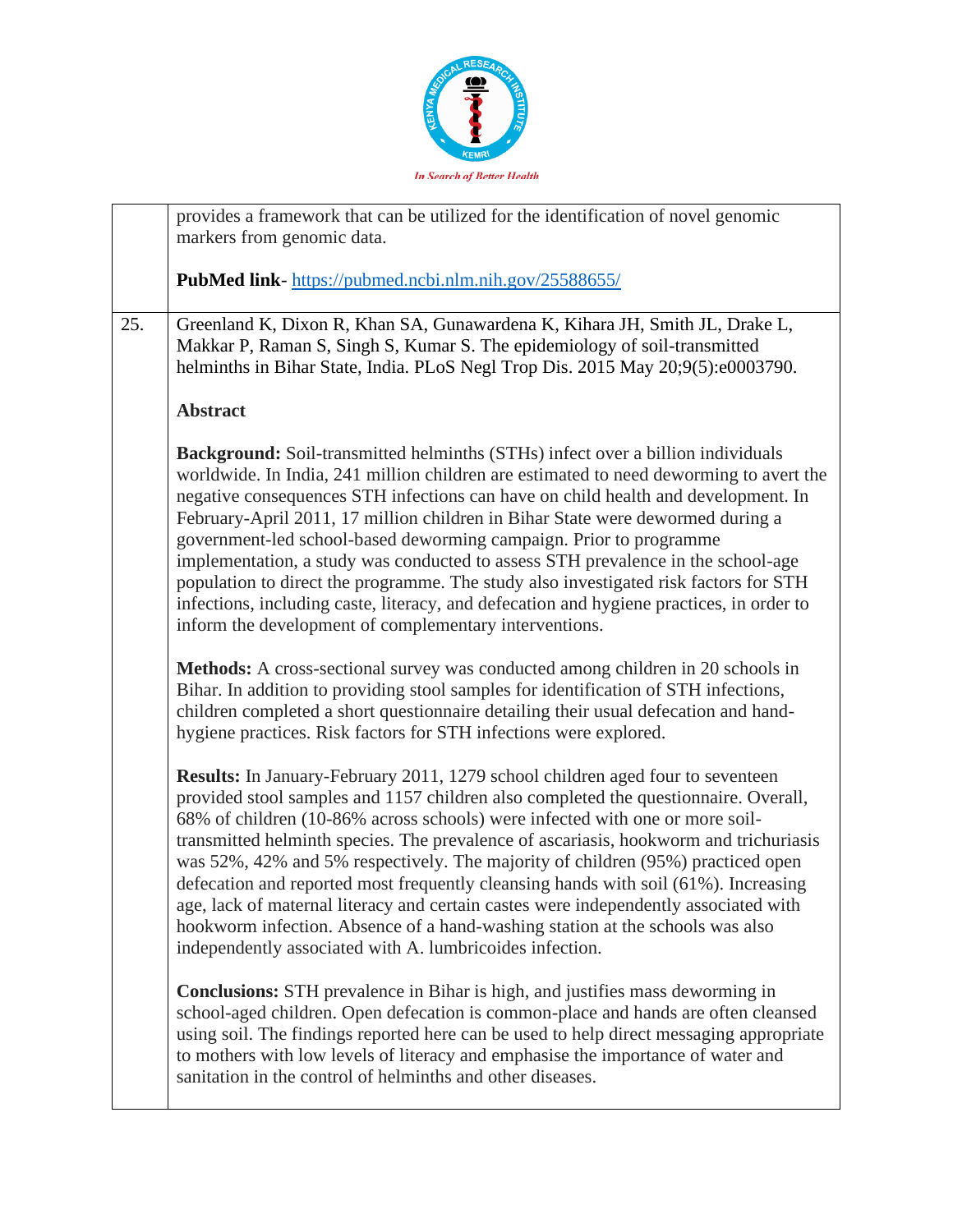

|     | <b>PubMed link-</b> https://pubmed.ncbi.nlm.nih.gov/25993697/                                                                                                                                                                                                                                                                                                                                                                                                                                                                                                                                                                                                                                                                                                                                                                                                                                                                                                                                                                                                                                                                     |
|-----|-----------------------------------------------------------------------------------------------------------------------------------------------------------------------------------------------------------------------------------------------------------------------------------------------------------------------------------------------------------------------------------------------------------------------------------------------------------------------------------------------------------------------------------------------------------------------------------------------------------------------------------------------------------------------------------------------------------------------------------------------------------------------------------------------------------------------------------------------------------------------------------------------------------------------------------------------------------------------------------------------------------------------------------------------------------------------------------------------------------------------------------|
|     |                                                                                                                                                                                                                                                                                                                                                                                                                                                                                                                                                                                                                                                                                                                                                                                                                                                                                                                                                                                                                                                                                                                                   |
| 26. | Musau S, McCarthy K, Okumu A, Shinnick T, Wandiga S, Williamson J, Cain K.<br>Experience in implementing a quality management system in a tuberculosis<br>laboratory, Kisumu, Kenya. Int J Tuberc Lung Dis. 2015 Jun;19(6):693-5.<br><b>Abstract</b>                                                                                                                                                                                                                                                                                                                                                                                                                                                                                                                                                                                                                                                                                                                                                                                                                                                                              |
|     | We implemented a quality management system (QMS) and documented our<br>improvements in a tuberculosis (TB) laboratory in Kisumu, Kenya. After<br>implementation of the QMS, a sustained reduction in culture contamination rates for<br>solid (from 15.4% to 5.3%) and liquid media (from 15.2% to 9.3%) was observed, and<br>waste from product expiry was reduced significantly. External quality assurance (EQA)<br>results were satisfactory before and after QMS implementation, and a client survey<br>after implementation revealed 98% satisfaction. The laboratory attained ISO 15189<br>accreditation in October 2013. The implementation of QMS facilitated the attainment<br>of target quality indicators, reduced waste due to expiry and led to high client<br>satisfaction                                                                                                                                                                                                                                                                                                                                         |
|     | PubMed link- https://pubmed.ncbi.nlm.nih.gov/25946361/                                                                                                                                                                                                                                                                                                                                                                                                                                                                                                                                                                                                                                                                                                                                                                                                                                                                                                                                                                                                                                                                            |
| 27. | Brenna JT, Akomo P, Bahwere P, Berkley JA, Calder PC, Jones KD, Liu L,<br>Manary M, Trehan I, Briend A. Balancing omega-6 and omega-3 fatty acids in<br>ready-to-use therapeutic foods (RUTF). BMC Med. 2015 May 15;13:117                                                                                                                                                                                                                                                                                                                                                                                                                                                                                                                                                                                                                                                                                                                                                                                                                                                                                                        |
|     | <b>Abstract</b>                                                                                                                                                                                                                                                                                                                                                                                                                                                                                                                                                                                                                                                                                                                                                                                                                                                                                                                                                                                                                                                                                                                   |
|     | Ready-to-use therapeutic foods (RUTFs) are a key component of a life-saving<br>treatment for young children who present with uncomplicated severe acute<br>malnutrition in resource limited settings. Increasing recognition of the role of balanced<br>dietary omega-6 and omega-3 polyunsaturated fatty acids (PUFA) in neurocognitive<br>and immune development led two independent groups to evaluate RUTFs. Jones et al.<br>(BMC Med 13:93, 2015), in a study in BMC Medicine, and Hsieh et al. (J Pediatr<br>Gastroenterol Nutr 2015), in a study in the Journal of Pediatric Gastroenterology and<br>Nutrition, reformulated RUTFs with altered PUFA content and looked at the effects on<br>circulating omega-3 docosahexaenoic acid (DHA) status as a measure of overall<br>omega-3 status. Supplemental oral administration of omega-3 DHA or reduction of<br>RUTF omega-6 linoleic acid using high oleic peanuts improved DHA status, whereas<br>increasing omega-3 alpha-linolenic acid in RUTF did not. The results of these two<br>small studies are consistent with well-established effects in animal studies and |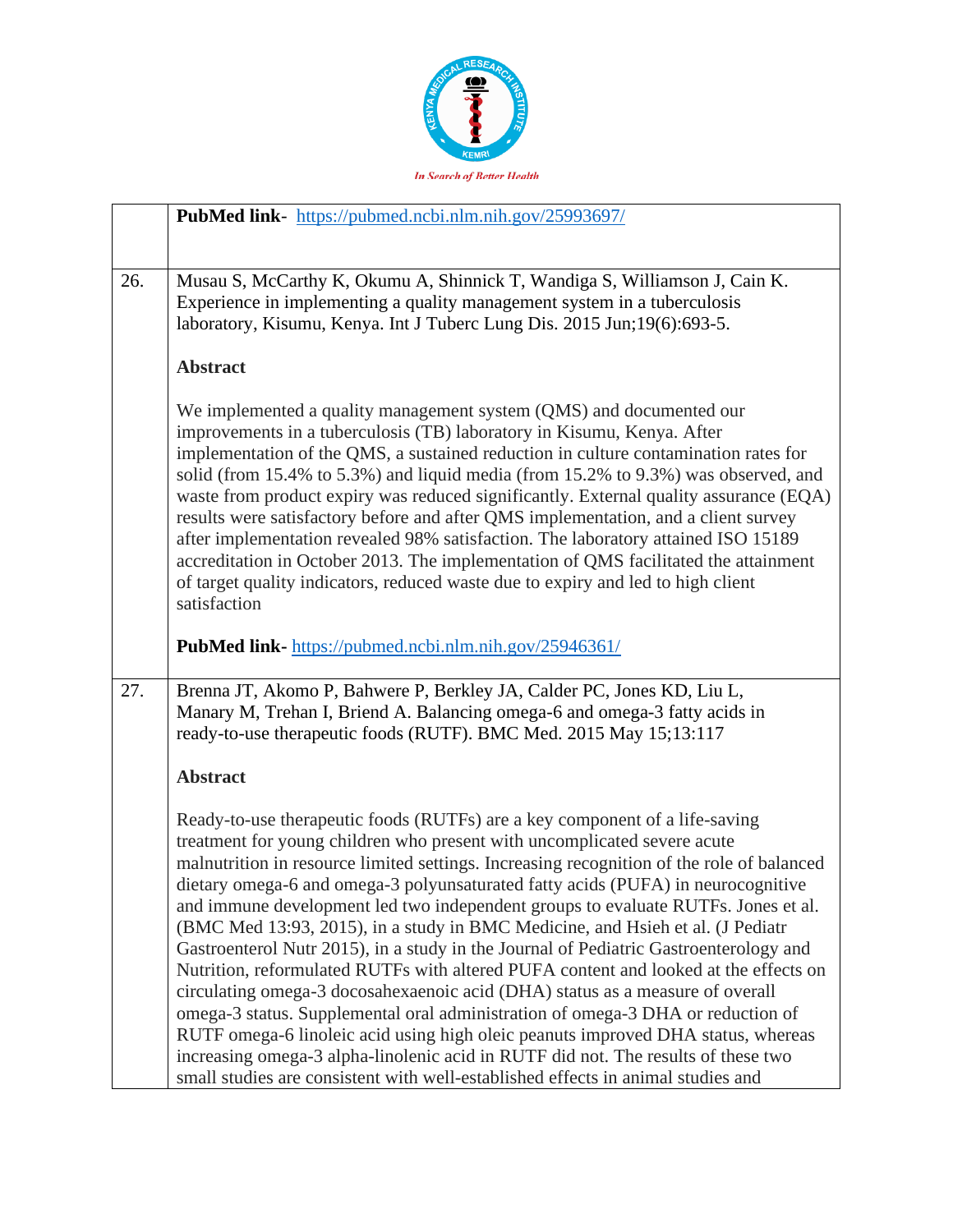

|     | highlight the need for basic and operational research to improve fat composition in<br>support of omega-3-specific development in young children as RUTF use expands.                                                                                                                                                                                                                                                                                                                                                                                                                                                                                                                                                                                                                                                                                                                                                                                                                                      |
|-----|------------------------------------------------------------------------------------------------------------------------------------------------------------------------------------------------------------------------------------------------------------------------------------------------------------------------------------------------------------------------------------------------------------------------------------------------------------------------------------------------------------------------------------------------------------------------------------------------------------------------------------------------------------------------------------------------------------------------------------------------------------------------------------------------------------------------------------------------------------------------------------------------------------------------------------------------------------------------------------------------------------|
|     | PubMed link- https://pubmed.ncbi.nlm.nih.gov/25980919/                                                                                                                                                                                                                                                                                                                                                                                                                                                                                                                                                                                                                                                                                                                                                                                                                                                                                                                                                     |
| 28. | Aluvaala J, Okello D, Murithi G, Wafula L, Wanjala L, Isika N, Wasunna A,<br>Were F, Nyamai R, English M. Delivery outcomes and patterns of morbidity and<br>mortality for neonatal admissions in five Kenyan hospitals. J Trop Pediatr. 2015<br>Aug;61(4):255-9                                                                                                                                                                                                                                                                                                                                                                                                                                                                                                                                                                                                                                                                                                                                           |
|     | <b>Abstract</b>                                                                                                                                                                                                                                                                                                                                                                                                                                                                                                                                                                                                                                                                                                                                                                                                                                                                                                                                                                                            |
|     | A cross-sectional survey was conducted in neonatal and maternity units of five Kenyan<br>district public hospitals. Data for 1 year were obtained: 3999 maternal and 1836<br>neonatal records plus tallies of maternal deaths, deliveries and stillbirths. There were<br>40 maternal deaths [maternal mortality ratio: 276 per 100 000 live births, 95%<br>confidence interval (CI): 197-376]. Fresh stillbirths ranged from 11 to 43 per 1000<br>births. A fifth (19%, 263 of 1384, 95% CI: 11-30%) of the admitted neonates died.<br>Compared with normal birth weight, odds of death were significantly higher in all of<br>the low birth weight $(LBW, < 2500 g)$ categories, with the highest odds for the<br>extremely LBW (<1000 g) category (odds ratio: 59, 95% CI: 21-158, $p < 0.01$ ). The<br>observed maternal mortality, stillbirths and neonatal mortality call for implementation<br>of the continuum of care approach to intervention delivery with particular emphasis on<br>LBW babies. |
|     | PubMed link-https://pubmed.ncbi.nlm.nih.gov/25841436/                                                                                                                                                                                                                                                                                                                                                                                                                                                                                                                                                                                                                                                                                                                                                                                                                                                                                                                                                      |
| 29. | Mackelprang RD, Scoville CW, Cohen CR, Ondondo RO, Bigham AW, Celum C,<br>Campbell MS, Essex M, Wald A, Kiarie J, Ronald A, Gray G, Lingappa JR; Partners<br>in Prevention HSV/HIV Transmission Study Team. Toll-like receptor gene variants<br>and bacterial vaginosis among HIV-1 infected and uninfected African women. Genes<br>Immun. 2015 Jul-Aug;16(5):362-365                                                                                                                                                                                                                                                                                                                                                                                                                                                                                                                                                                                                                                      |
|     | <b>Abstract</b>                                                                                                                                                                                                                                                                                                                                                                                                                                                                                                                                                                                                                                                                                                                                                                                                                                                                                                                                                                                            |
|     | Bacterial vaginosis (BV) is a common vaginal syndrome associated with altered<br>microflora that increases the risk of preterm delivery and acquisition of sexually<br>transmitted diseases. The cause of BV is unknown although toll-like receptors (TLRs),<br>that are central to innate immune responses, may be important. We evaluated<br>associations between TLR SNPs and BV among HIV-1 infected and uninfected<br>African women. Logistic regression was used to assess associations between SNPs<br>(N=99) in TLRs 2-4, 7-9 and BV (as classified by Nugent's criteria). Among HIV-1                                                                                                                                                                                                                                                                                                                                                                                                             |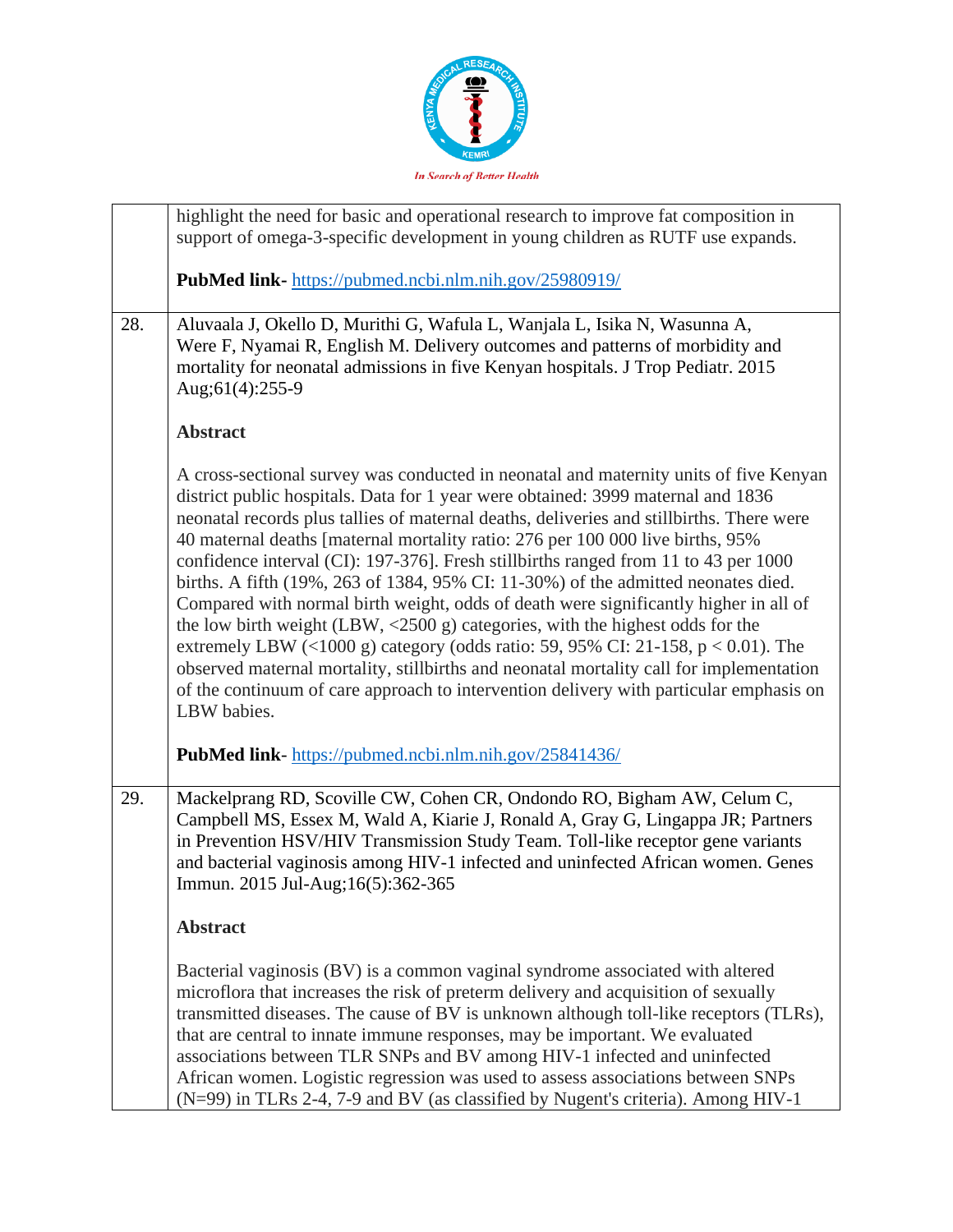

|     | uninfected women, TLR7 rs5743737 and TLR7 rs1634323 were associated with a<br>decreased risk of BV, whereas TLR7 rs179012 was associated with an increased risk.<br>TLR2 SNP rs3804099 was associated with a decreased risk of BV among HIV-1<br>infected women. Our findings indicate that there may be differences in TLR<br>association with BV among HIV-1 infected and HIV-1 uninfected women.                                                                                                                                                                                                          |
|-----|--------------------------------------------------------------------------------------------------------------------------------------------------------------------------------------------------------------------------------------------------------------------------------------------------------------------------------------------------------------------------------------------------------------------------------------------------------------------------------------------------------------------------------------------------------------------------------------------------------------|
|     | <b>PubMed link-</b> https://pubmed.ncbi.nlm.nih.gov/25928881/                                                                                                                                                                                                                                                                                                                                                                                                                                                                                                                                                |
| 30. | Agweyu A. Amoxicillin equivalent to parenteral antibiotics in the treatment<br>of resource-deficient infants with tachypnea. J Pediatr. 2015 Sep;167(3):778-9.                                                                                                                                                                                                                                                                                                                                                                                                                                               |
|     | <b>Abstract</b>                                                                                                                                                                                                                                                                                                                                                                                                                                                                                                                                                                                              |
|     | African Neonatal Sepsis Trial (AFRINEST) group, Tshefu A, Lokangaka A, Ngaima S,<br>Engmann C, Esamai F, Gisore P, et al. Oral amoxicillin compared with injectable<br>procaine benzylpenicillin plus gentamic in for treatment of neonates and young infants<br>with fast breathing when referral is not possible: a randomised, open-label, equivalence<br>trial.                                                                                                                                                                                                                                          |
|     | PubMed link- https://pubmed.ncbi.nlm.nih.gov/26319927/                                                                                                                                                                                                                                                                                                                                                                                                                                                                                                                                                       |
| 31. | Nduba V, Hoog AH, Mitchell E, Onyango P, Laserson K, Borgdorff M. Prevalence<br>of tuberculosis in adolescents, western Kenya: implications for control<br>programs. Int J Infect Dis. 2015 Jun;35:11-7.                                                                                                                                                                                                                                                                                                                                                                                                     |
|     | <b>Abstract</b>                                                                                                                                                                                                                                                                                                                                                                                                                                                                                                                                                                                              |
|     | <b>Objective:</b> The aim of this study was to determine the prevalence of tuberculosis (TB)<br>in adolescents in western Kenya.                                                                                                                                                                                                                                                                                                                                                                                                                                                                             |
|     | Methods: A cohort study of 5004 adolescents aged 12-18 years was conducted.<br>Adolescents were screened for prevalent TB using clinical criteria, history of TB<br>contact, and a Mantoux test. Cases of suspected TB were investigated through two<br>sputum examinations (microscopy and liquid culture) and chest radiography.                                                                                                                                                                                                                                                                           |
|     | <b>Results:</b> Out of 5004 adolescents enrolled, 1960 (39.2%) were identified with<br>suspected TB, including 1544 with a positive Mantoux (prevalence 1544/4808, 32.1%),<br>515 with symptoms suggestive of TB (10.3%), and 144 (2.9%) with household TB<br>contact. Sixteen culture-confirmed (definite) and 18 probable pulmonary TB (PTB)<br>cases were identified, reflecting a prevalence estimate of 3.2/1000 (definite) and<br>6.8/1000 all PTB, respectively. Only one smear-positive case was detected. The case<br>notification rate among 12-18-year-old adolescents for all TB was 101/100000, |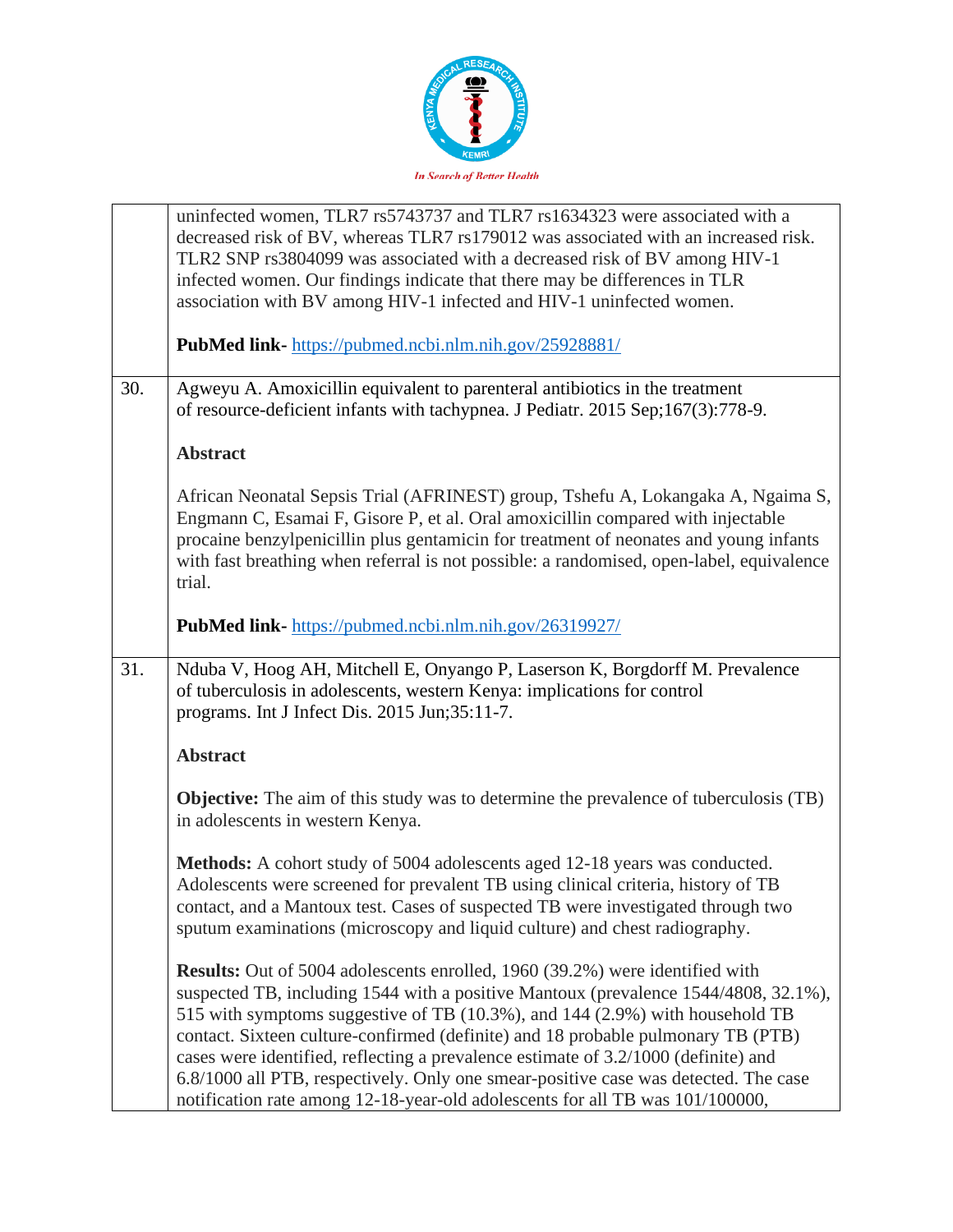

|     | yielding a patient diagnostic rate of 0.13 (95% confidence interval 0.03-3.7) cases<br>detected per person-year for all TB.                                                                                                                                                                                                                                                                                                                                                                                                                                                                      |
|-----|--------------------------------------------------------------------------------------------------------------------------------------------------------------------------------------------------------------------------------------------------------------------------------------------------------------------------------------------------------------------------------------------------------------------------------------------------------------------------------------------------------------------------------------------------------------------------------------------------|
|     | <b>Conclusion:</b> The prevalence of PTB among adolescents is high, with the majority of<br>cases not detected routinely. Innovative active case finding including the wider use of<br>Xpert MTB/RIF is needed to detect smear-negative TB among adolescents.                                                                                                                                                                                                                                                                                                                                    |
|     | <b>PubMed link-</b> https://pubmed.ncbi.nlm.nih.gov/25770911/                                                                                                                                                                                                                                                                                                                                                                                                                                                                                                                                    |
|     |                                                                                                                                                                                                                                                                                                                                                                                                                                                                                                                                                                                                  |
| 32. | Aluvaala J, Nyamai R, Were F, Wasunna A, Kosgei R, Karumbi J, Gathara D,<br>English M; SIRCLE/Ministry of Health Hospital Survey Group. Assessment of<br>neonatal care in clinical training facilities in Kenya. Arch Dis Child. 2015<br>$Jan;100(1):42-7.$                                                                                                                                                                                                                                                                                                                                      |
|     | <b>Abstract</b>                                                                                                                                                                                                                                                                                                                                                                                                                                                                                                                                                                                  |
|     | <b>Objective:</b> An audit of neonatal care services provided by clinical training centres was<br>undertaken to identify areas requiring improvement as part of wider efforts to improve<br>newborn survival in Kenya.                                                                                                                                                                                                                                                                                                                                                                           |
|     | <b>Design:</b> Cross-sectional study using indicators based on prior work in Kenya.<br>Statistical analyses were descriptive with adjustment for clustering of data.                                                                                                                                                                                                                                                                                                                                                                                                                             |
|     | <b>Setting:</b> Neonatal units of 22 public hospitals.                                                                                                                                                                                                                                                                                                                                                                                                                                                                                                                                           |
|     | <b>Patients:</b> Neonates aged <7 days.                                                                                                                                                                                                                                                                                                                                                                                                                                                                                                                                                          |
|     | Main outcome measures: Quality of care was assessed in terms of availability of<br>basic resources (principally equipment and drugs) and audit of case records for<br>documentation of patient assessment and treatment at admission.                                                                                                                                                                                                                                                                                                                                                            |
|     | <b>Results:</b> All hospitals had oxygen, 19/22 had resuscitation and phototherapy<br>equipment, but some key resources were missing—for example kangaroo care was<br>available in 14/22. Out of 1249 records, 56.9% (95% CI 36.2% to 77.6%) had a<br>standard neonatal admission form. A median score of 0 out of 3 for symptoms of<br>severe illness (IQR 0-3) and a median score of 6 out of 8 for signs of severe illness<br>(IQR 4-7) were documented. Maternal HIV status was documented in 674/1249 (54%,<br>95% CI 41.9% to 66.1%) cases. Drug doses exceeded recommendations by >20% in |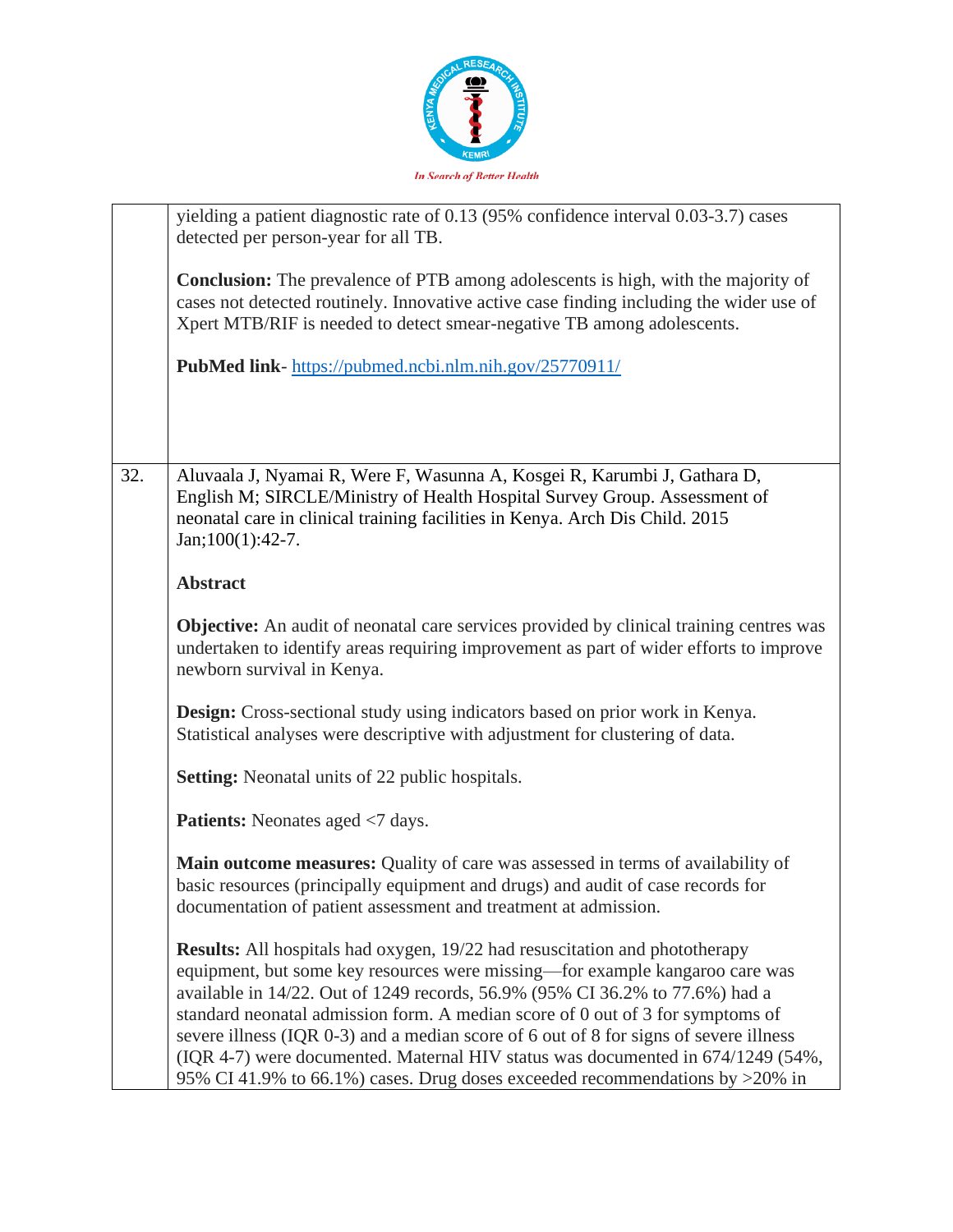

prescriptions for penicillin (11.6%, 95% CI 3.4% to 32.8%) and gentamicin (18.5%, 95% CI 13.4% to 25%), respectively. **Conclusions:** Basic resources are generally available, but there are deficiencies in key areas. Poor documentation limits the use of routine data for quality improvement. Significant opportunities exist for improvement in service delivery and adherence to guidelines in hospitals providing professional training. **PubMed link-** <https://pubmed.ncbi.nlm.nih.gov/25138104/> 33. Keny A, Wanyee S, Kwaro D, Mulwa E, Were MC. Developing a National-Level Concept Dictionary for EHR Implementations in Kenya. Stud Health Technol Inform. 2015;216:780-4. PMID: 26262158. **Abstract** The increasing adoption of Electronic Health Records (EHR) by developing countries comes with the need to develop common terminology standards to assure semantic interoperability. In Kenya, where the Ministry of Health has rolled out an EHR at 646 sites, several challenges have emerged including variable dictionaries across implementations, inability to easily share data across systems, lack of expertise in dictionary management, lack of central coordination and custody of a terminology service, inadequately defined policies and processes, insufficient infrastructure, among others. A Concept Working Group was constituted to address these challenges. The country settled on a common Kenya data dictionary, initially derived as a subset of the Columbia International eHealth Laboratory (CIEL)/Millennium Villages Project (MVP) dictionary. The initial dictionary scope largely focuses on clinical needs. Processes and policies around dictionary management are being guided by the framework developed by Bakhshi-Raiez et al. Technical and infrastructure-based approaches are also underway to streamline workflow for dictionary management and distribution across implementations. Kenya's approach on comprehensive common dictionary can serve as a model for other countries in similar settings. **PubMed link**- <https://pubmed.ncbi.nlm.nih.gov/26262158/> 34. Pavlinac PB, Naulikha JM, John-Stewart GC, Onchiri FM, Okumu AO, Sitati RR, Cranmer LM, Lokken EM, Singa BO, Walson JL. Mycobacterium tuberculosis Bacteremia Among Acutely Febrile Children in Western Kenya. Am J Trop Med Hyg. 2015 Nov;93(5):1087-91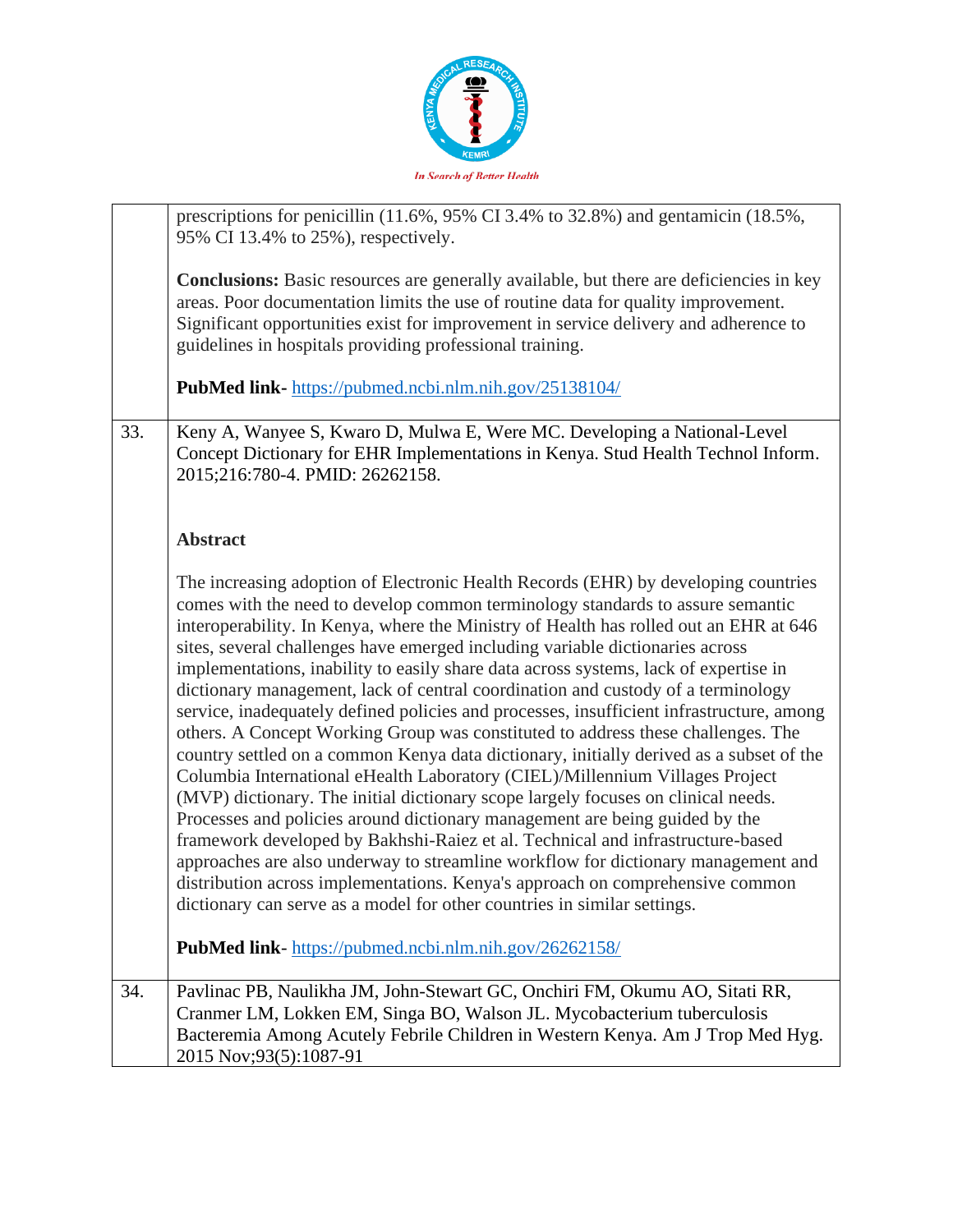

|     | In children, Mycobacterium tuberculosis (M. tuberculosis) frequently disseminates<br>systemically, presenting with nonspecific signs including fever. We determined<br>prevalence of M. tuberculosis bacteremia among febrile children presenting to<br>hospitals in Nyanza, Kenya (a region with high human immunodeficiency virus (HIV)<br>and M. tuberculosis prevalence). Between March 2013 and February 2014, we enrolled<br>children aged 6 months to 5 years presenting with fever (axillary temperature $\geq$<br>37.5°C) and no recent antibiotic use. Blood samples were collected for bacterial and<br>mycobacterial culture using standard methods. Among 148 children enrolled, median<br>age was 3.1 years (interquartile range: 1.8-4.1 years); 10.3% of children were living<br>with a household member diagnosed with M. tuberculosis in the last year. Seventeen<br>percent of children were stunted (height-for-age z-score $\langle$ -2), 18.6% wasted (weight-<br>for-height z-score $\langle -2 \rangle$ , 2.7% were HIV-infected, and 14.2% were HIV-exposed<br>uninfected. Seventeen children (11.5%) had one or more signs of tuberculosis (TB). All<br>children had a Bacille Calmette-Guerin vaccination scar. Among 134 viable blood<br>cultures, none (95% confidence interval: 0-2.7%) had Mycobacterium isolated. Despite<br>exposure to household TB contacts, HIV exposure, and malnutrition, M. tuberculosis<br>bacteremia was not detected in this pediatric febrile cohort, a finding consistent with<br>other pediatric studies.<br>PubMed link- https://pubmed.ncbi.nlm.nih.gov/26324730/ |
|-----|----------------------------------------------------------------------------------------------------------------------------------------------------------------------------------------------------------------------------------------------------------------------------------------------------------------------------------------------------------------------------------------------------------------------------------------------------------------------------------------------------------------------------------------------------------------------------------------------------------------------------------------------------------------------------------------------------------------------------------------------------------------------------------------------------------------------------------------------------------------------------------------------------------------------------------------------------------------------------------------------------------------------------------------------------------------------------------------------------------------------------------------------------------------------------------------------------------------------------------------------------------------------------------------------------------------------------------------------------------------------------------------------------------------------------------------------------------------------------------------------------------------------------------------------------------------------------------------------------------------------------------|
|     |                                                                                                                                                                                                                                                                                                                                                                                                                                                                                                                                                                                                                                                                                                                                                                                                                                                                                                                                                                                                                                                                                                                                                                                                                                                                                                                                                                                                                                                                                                                                                                                                                                  |
| 35. | Kamali A, Price MA, Lakhi S, Karita E, Inambao M, Sanders EJ, Anzala O,<br>Latka MH, Bekker LG, Kaleebu P, Asiki G, Ssetaala A, Ruzagira E, Allen S, Farmer<br>P, Hunter E, Mutua G, Makkan H, Tichacek A, Brill IK, Fast P, Stevens G, Chetty<br>P, Amornkul PN, Gilmour J; IAVI Africa HIV Prevention Partnership. Creating an<br>African HIV clinical research and prevention trials network: HIV prevalence,<br>incidence and transmission. PLoS One. 2015 Jan 20;10(1):e0116100.                                                                                                                                                                                                                                                                                                                                                                                                                                                                                                                                                                                                                                                                                                                                                                                                                                                                                                                                                                                                                                                                                                                                            |
|     | <b>Abstract</b>                                                                                                                                                                                                                                                                                                                                                                                                                                                                                                                                                                                                                                                                                                                                                                                                                                                                                                                                                                                                                                                                                                                                                                                                                                                                                                                                                                                                                                                                                                                                                                                                                  |
|     | HIV epidemiology informs prevention trial design and program planning. Nine clinical<br>research centers (CRC) in sub-Saharan Africa conducted HIV observational<br>epidemiology studies in populations at risk for HIV infection as part of an HIV<br>prevention and vaccine trial network. Annual HIV incidence ranged from below 2% to<br>above 10% and varied by CRC and risk group, with rates above 5% observed in<br>Zambian men in an HIV-discordant relationship, Ugandan men from Lake Victoria<br>fishing communities, men who have sex with men, and several cohorts of women. HIV<br>incidence tended to fall after the first three months in the study and over calendar time.<br>Among suspected transmission pairs, 28% of HIV infections were not from the                                                                                                                                                                                                                                                                                                                                                                                                                                                                                                                                                                                                                                                                                                                                                                                                                                                      |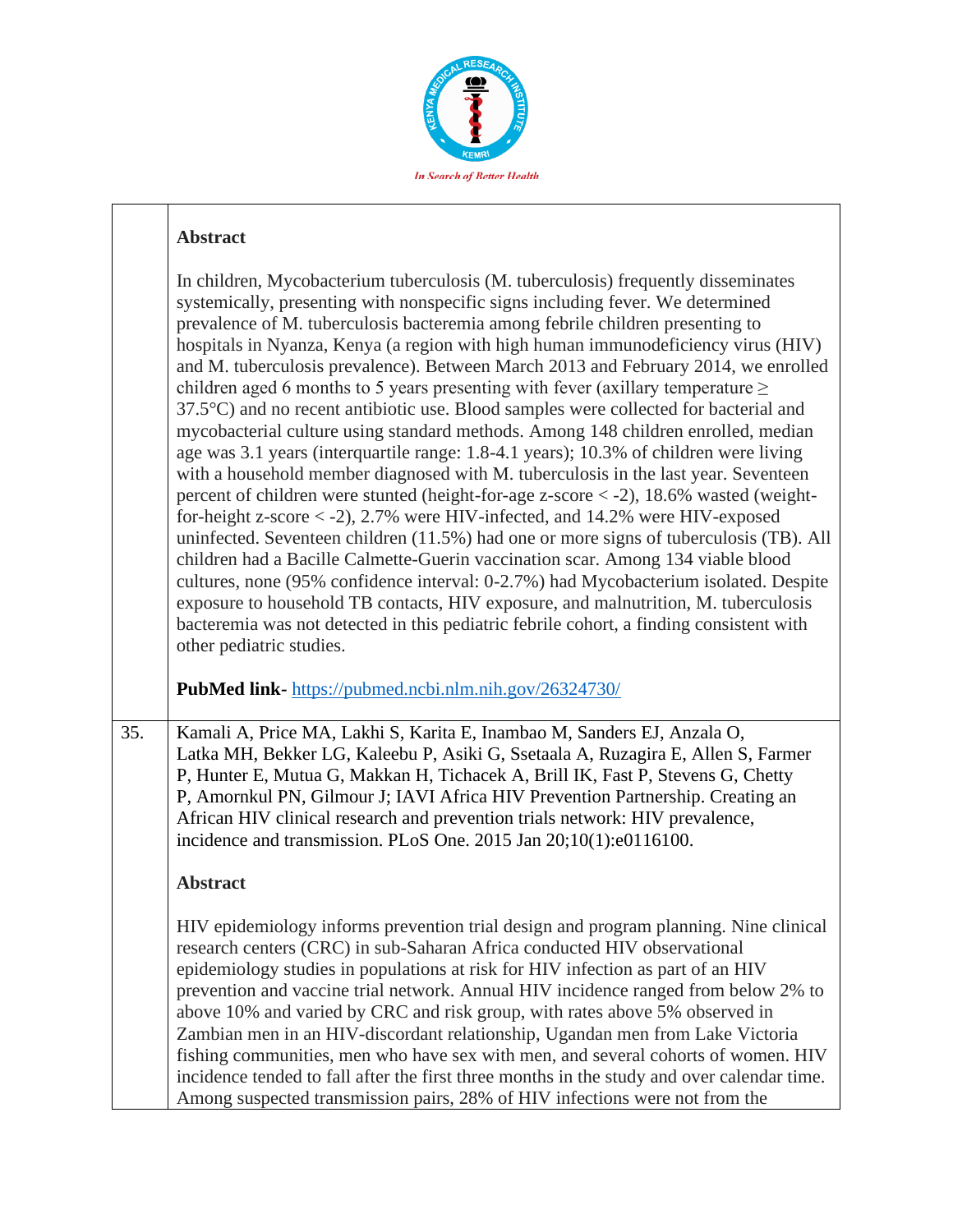

reported partner. Volunteers with high incidence were successfully identified and enrolled into large scale cohort studies. Over a quarter of new cases in couples acquired infection from persons other than the suspected transmitting partner. **PubMed link-** <https://pubmed.ncbi.nlm.nih.gov/25602351/> 36. Nyasembe VO, Tchouassi DP, Mbogo CM, Sole CL, Pirk C, Torto B. Linalool oxide: generalist plant based lure for mosquito disease vectors. Parasit Vectors. 2015 Nov 9;8:581. **Abstract Background:** Lack of effective vaccines and therapeutics for important arboviral diseases such as Rift Valley fever (RVF) and dengue, necessitates continuous monitoring of vector populations for infections in them. Plant-based lures as surveillance tools has the potential of targeting mosquitoes of both sexes and females of varied physiological states; yet such lures are lacking for vectors of these diseases. Here, we present evidence of the effectiveness of linalool oxide (LO), a single plantbased lure previously developed for malaria vectors in trapping RVF vectors, Aedes mcintoshi and Aedes ochraceus, and dengue vector, Aedes aegypti. **Methods:** For RVF vectors, we used CDC traps to evaluate the performance of LO against three vertebrate-based lures: CO2 (dry ice), BioGent (BG) lure, and HONAD (a blend of aldehydes) in 2 experiments with Completely Randomized design: 1) using unlit CDC traps baited separately with LO, HONAD and BG-lure, and unlit CDC trap + CO2 and lit CDC trap as controls, 2) similar treatments but with inclusion of CO2 to all the traps. For dengue vectors, LO was evaluated against BG lure using BG sentinel traps, in a  $3 \times 6$  Latin Square design, first as single lures and then combined with CO2 and traps baited with CO2 included as controls. Trap captures were compared between the treatments using Chi square and GLM. **Results:** Low captures of RVF vectors were recorded for all lures in the absence of CO2 with no significant difference between them. When combined with CO2, LO performance in trapping these vectors was comparable to BG-lure and HONAD but it was less effective than the lit CDC trap. In the absence of CO2, LO performed comparably with the BG-lure in trapping female Ae. aegypti, but with significantly higher males recorded in traps baited with the plant-based lure. When CO2 was added, LO was significantly better than the BG-lure with a 2.8- fold increase in captures of male Ae. aegypti.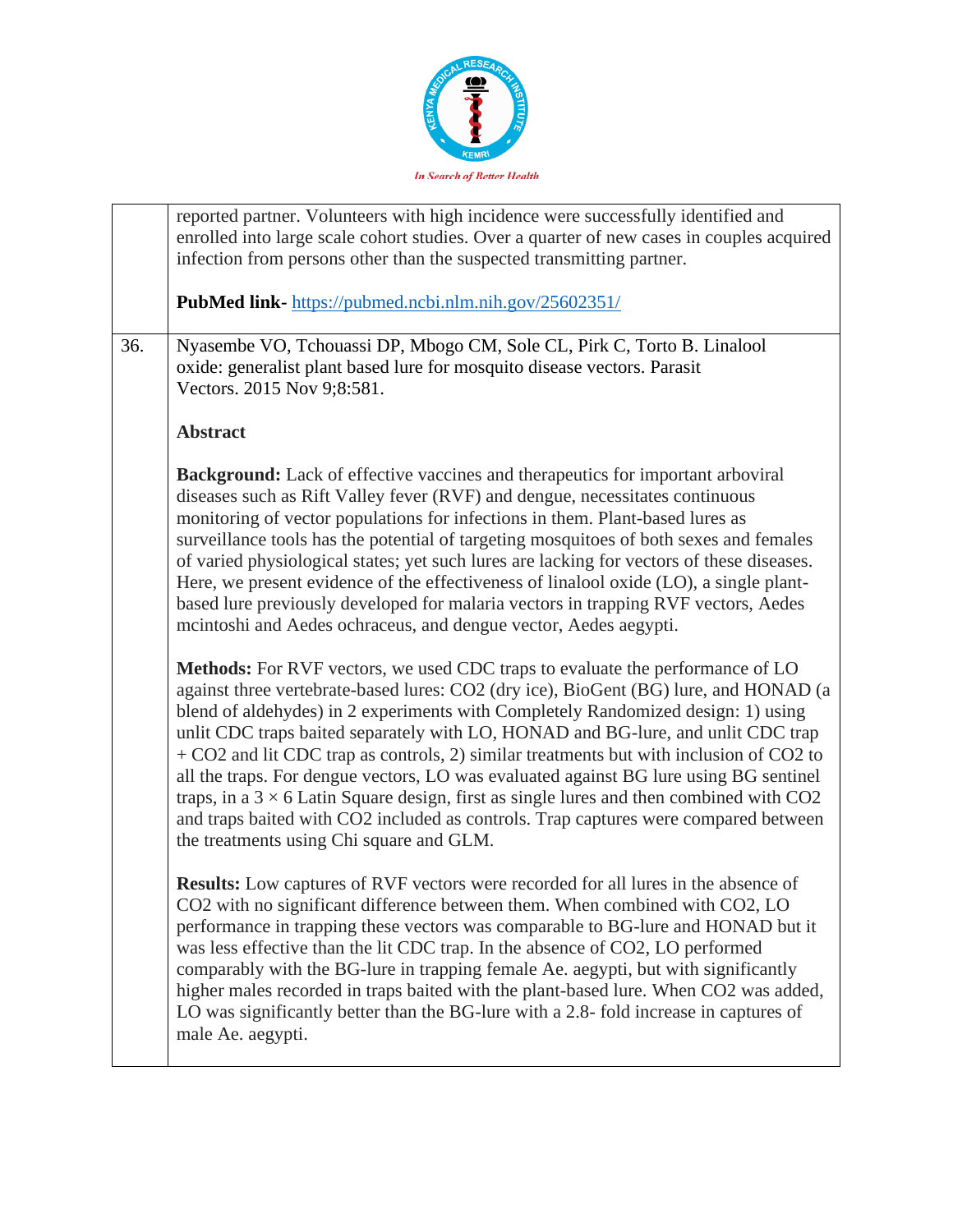

|     | Conclusions: These results highlight the potential of LO as a generalist plant-based<br>lure for mosquito disease vectors, pending further assessment of possible specificity in<br>their response profile to the different stereoisomers of this compound.                                                                                                                                                                                                                                                                                                                                                                                                                                                                                                                                                                                                                                                                                                                                                                                                                                                                                                                                                                                                        |
|-----|--------------------------------------------------------------------------------------------------------------------------------------------------------------------------------------------------------------------------------------------------------------------------------------------------------------------------------------------------------------------------------------------------------------------------------------------------------------------------------------------------------------------------------------------------------------------------------------------------------------------------------------------------------------------------------------------------------------------------------------------------------------------------------------------------------------------------------------------------------------------------------------------------------------------------------------------------------------------------------------------------------------------------------------------------------------------------------------------------------------------------------------------------------------------------------------------------------------------------------------------------------------------|
|     | PubMed link- https://pubmed.ncbi.nlm.nih.gov/26552398/                                                                                                                                                                                                                                                                                                                                                                                                                                                                                                                                                                                                                                                                                                                                                                                                                                                                                                                                                                                                                                                                                                                                                                                                             |
| 37. | Abdi AI, Kariuki SM, Muthui MK, Kivisi CA, Fegan G, Gitau E, Newton CR, Bull<br>PC. Differential Plasmodium falciparum surface antigen expression among children<br>with Malarial Retinopathy. Sci Rep. 2015 Dec 14;5:18034                                                                                                                                                                                                                                                                                                                                                                                                                                                                                                                                                                                                                                                                                                                                                                                                                                                                                                                                                                                                                                        |
|     | <b>Abstract</b>                                                                                                                                                                                                                                                                                                                                                                                                                                                                                                                                                                                                                                                                                                                                                                                                                                                                                                                                                                                                                                                                                                                                                                                                                                                    |
|     | Retinopathy provides a window into the underlying pathology of life-threatening<br>malarial coma ("cerebral malaria"), allowing differentiation between 1) coma caused<br>by sequestration of Plasmodium falciparum-infected erythrocytes in the brain and 2)<br>coma with other underlying causes. Parasite sequestration in the brain is mediated by<br>PfEMP1; a diverse parasite antigen that is inserted into the surface of infected<br>erythrocytes and adheres to various host receptors. PfEMP1 sub-groups called "DC8"<br>and "DC13" have been proposed to cause brain pathology through interactions with<br>endothelial protein C receptor. To test this we profiled PfEMP1 gene expression in<br>parasites from children with clinically defined cerebral malaria, who either had or did<br>not have accompanying retinopathy. We found no evidence for an elevation of DC8 or<br>DC13 PfEMP1 expression in children with retinopathy. However, the proportional<br>expression of a broad subgroup of PfEMP1 called "group A" was elevated in<br>retinopathy patients suggesting that these variants may play a role in the pathology of<br>cerebral malaria. Interventions targeting group A PfEMP1 may be effective at reducing<br>brain pathology. |
|     | PubMed link-https://pubmed.ncbi.nlm.nih.gov/26657042/                                                                                                                                                                                                                                                                                                                                                                                                                                                                                                                                                                                                                                                                                                                                                                                                                                                                                                                                                                                                                                                                                                                                                                                                              |
| 38. | Wasonga C, Inoue S, Rumberia C, Michuki G, Kimotho J, Ongus JR, Sang R,<br>Musila L. Genetic divergence of Chikungunya virus plaque variants from the<br>Comoros Island (2005). Virus Genes. 2015 Dec; 51(3): 323-8                                                                                                                                                                                                                                                                                                                                                                                                                                                                                                                                                                                                                                                                                                                                                                                                                                                                                                                                                                                                                                                |
|     | <b>Abstract</b>                                                                                                                                                                                                                                                                                                                                                                                                                                                                                                                                                                                                                                                                                                                                                                                                                                                                                                                                                                                                                                                                                                                                                                                                                                                    |
|     | Chikungunya virus (CHIKV) from a human sample collected during the 2005<br>Chikungunya outbreak in the Comoros Island, showed distinct and reproducible large<br>(L2) and small (S7) plaques which were characterized in this study. The parent strain<br>and plaque variants were analysed by in vitro growth kinetics in different cell lines and<br>their genetic similarity assessed by whole genome sequencing, comparative sequence                                                                                                                                                                                                                                                                                                                                                                                                                                                                                                                                                                                                                                                                                                                                                                                                                          |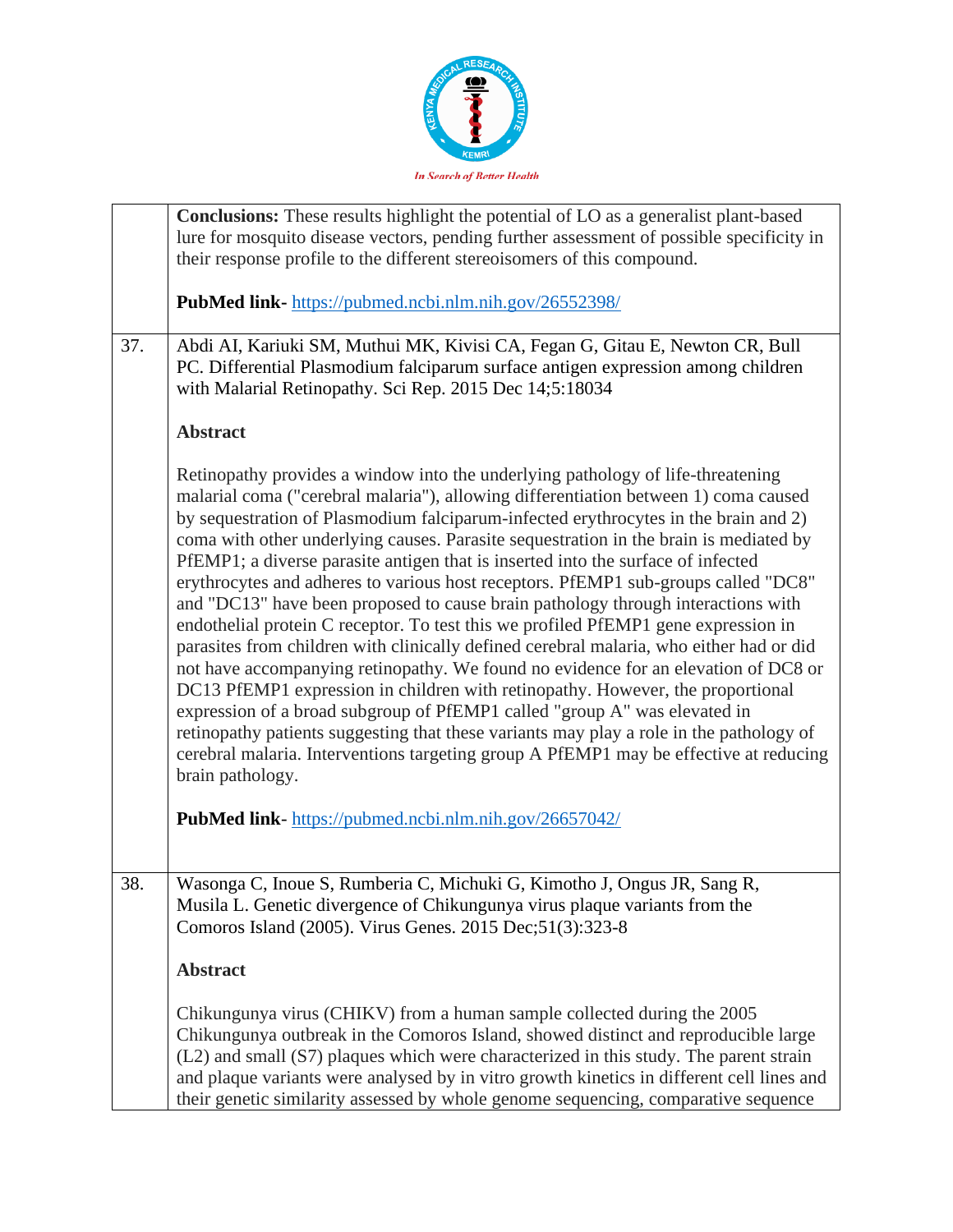

|     | alignment and phylogenetic analysis. In vitro growth kinetic assays showed similar<br>growth patterns of both plaque variants in Vero cells but higher viral titres of S7<br>compared to L2 in C6/36 cells. Amino acids (AA) alignments of the CHIKV plaque<br>variants and S27 African prototype strain, showed 30 AA changes in the non-structural<br>proteins (nsP) and 22 AA changes in the structural proteins. Between L2 and S7, only<br>two AAs differences were observed. A missense substitution (C642Y) of L2 in the<br>nsP2, involving a conservative AA substitution and a nonsense substitution (R524X) of<br>S7 in the nsP3, which has been shown to enhance O'nyong-nyong virus infectivity and<br>dissemination in Anopheles mosquitoes. The phenotypic difference observed in plaque<br>size could be attributed to one of these AA substitutions. Phylogenetic analysis showed<br>that the parent strain and its variants clustered closely together with each other and<br>with Indian Ocean CHIKV strains indicating circulation of isolates with close<br>evolutionary relatedness in the same outbreak. These observations pave way for<br>important functional studies to understand the significance of the identified genetic<br>changes in virulence and viral transmission in mosquito and mammalian hosts<br>PubMed link-https://pubmed.ncbi.nlm.nih.gov/26347221/                                                                                                                                      |
|-----|--------------------------------------------------------------------------------------------------------------------------------------------------------------------------------------------------------------------------------------------------------------------------------------------------------------------------------------------------------------------------------------------------------------------------------------------------------------------------------------------------------------------------------------------------------------------------------------------------------------------------------------------------------------------------------------------------------------------------------------------------------------------------------------------------------------------------------------------------------------------------------------------------------------------------------------------------------------------------------------------------------------------------------------------------------------------------------------------------------------------------------------------------------------------------------------------------------------------------------------------------------------------------------------------------------------------------------------------------------------------------------------------------------------------------------------------------------------------------------------------------------------------------------------|
| 39. | McMorrow ML, Emukule GO, Njuguna HN, Bigogo G, Montgomery JM, Nyawanda<br>B, Audi A, Breiman RF, Katz MA, Cosmas L, Waiboci LW, Duque J, Widdowson MA,<br>Mott JA. The Unrecognized Burden of Influenza in Young Kenyan Children, 2008-<br>2012. PLoS One. 2015 Sep 17;10(9):e0138272                                                                                                                                                                                                                                                                                                                                                                                                                                                                                                                                                                                                                                                                                                                                                                                                                                                                                                                                                                                                                                                                                                                                                                                                                                                |
|     | <b>Abstract</b>                                                                                                                                                                                                                                                                                                                                                                                                                                                                                                                                                                                                                                                                                                                                                                                                                                                                                                                                                                                                                                                                                                                                                                                                                                                                                                                                                                                                                                                                                                                      |
|     | Influenza-associated disease burden among children in tropical sub-Saharan Africa is<br>not well established, particularly outside of the 2009 pandemic period. We estimated<br>the burden of influenza in children aged 0-4 years through population-based<br>surveillance for influenza-like illness (ILI) and acute lower respiratory tract illness<br>(ALRI). Household members meeting ILI or ALRI case definitions were referred to<br>health facilities for evaluation and collection of nasopharyngeal and oropharyngeal<br>swabs for influenza testing by real-time reverse transcription polymerase chain<br>reaction. Estimates were adjusted for health-seeking behavior and those with ILI and<br>ALRI who were not tested. During 2008-2012, there were 9,652 person-years of<br>surveillance among children aged 0-4 years. The average adjusted rate of influenza-<br>associated hospitalization was 4.3 (95% CI 3.0-6.0) per 1,000 person-years in children<br>aged 0-4 years. Hospitalization rates were highest in the 0-5 month and 6-23 month age<br>groups, at 7.6 (95% CI 3.2-18.2) and 8.4 (95% CI 5.4-13.0) per 1,000 person-years,<br>respectively. The average adjusted rate of influenza-associated medically attended<br>(inpatient or outpatient) ALRI in children aged 0-4 years was 17.4 (95% CI 14.2-19.7)<br>per 1,000 person-years. Few children who had severe laboratory-confirmed influenza<br>were clinically diagnosed with influenza by the treating clinician in the inpatient $(0/33, 0)$ |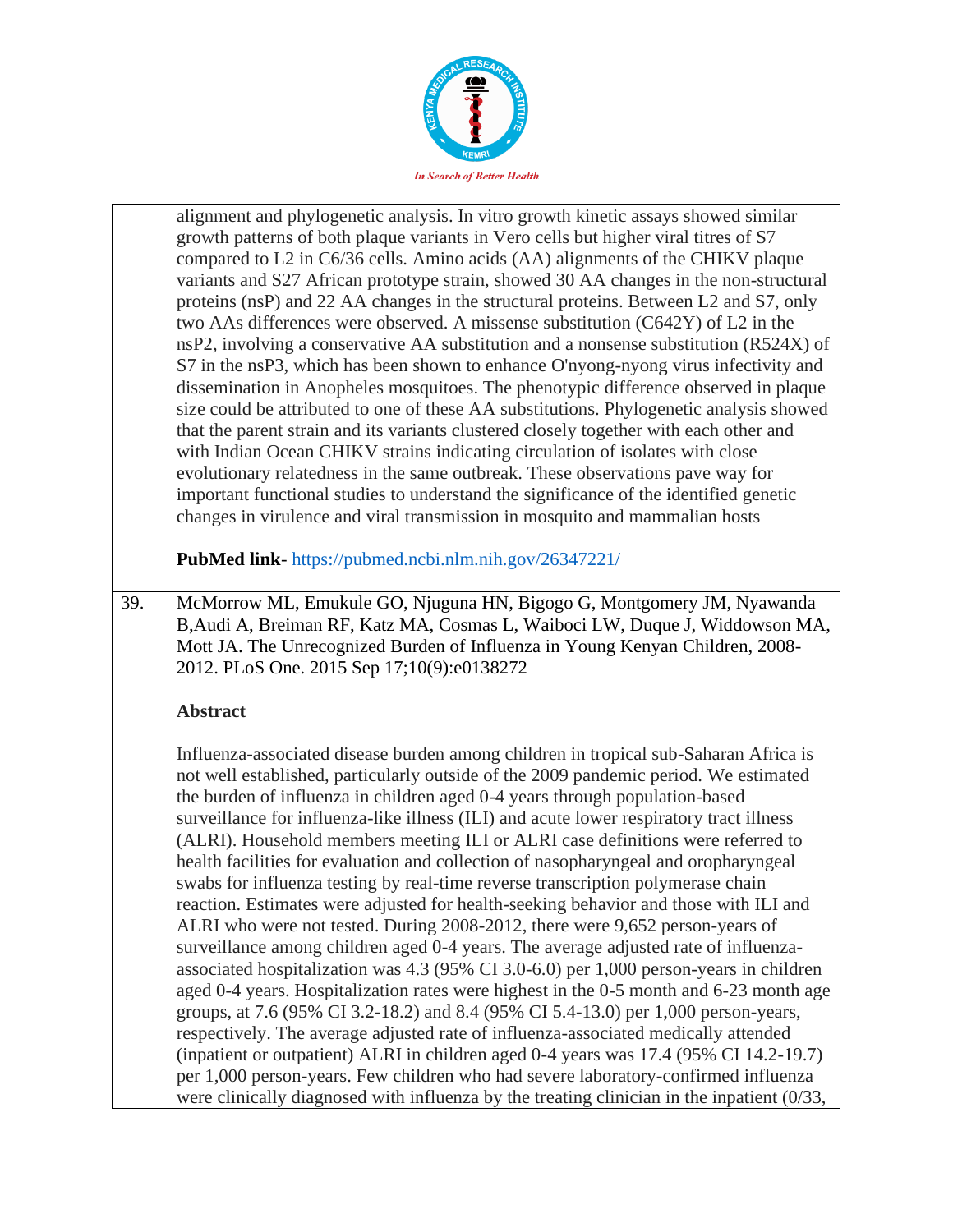

|     | 0%) or outpatient (1/109, 0.9%) settings. Influenza-associated hospitalization rates<br>from 2008-2012 were 5-10 times higher than contemporaneous U.S. estimates. Many<br>children with danger signs were not hospitalized; thus, influenza-associated severe                                                                                                                                                                                                                                                                                                                                                                                                         |
|-----|------------------------------------------------------------------------------------------------------------------------------------------------------------------------------------------------------------------------------------------------------------------------------------------------------------------------------------------------------------------------------------------------------------------------------------------------------------------------------------------------------------------------------------------------------------------------------------------------------------------------------------------------------------------------|
|     | disease rates in Kenyan children are likely higher than hospital-based estimates<br>suggest.                                                                                                                                                                                                                                                                                                                                                                                                                                                                                                                                                                           |
|     | PubMed link-https://pubmed.ncbi.nlm.nih.gov/26379030/                                                                                                                                                                                                                                                                                                                                                                                                                                                                                                                                                                                                                  |
| 40. | Namukobe J, Kiremire BT, Byamukama R, Kasenene JM, Akala HM, Kamau E,<br>Dumontet V. Antiplasmodial compounds from the stem bark of Neoboutonia<br>macrocalyx pax. J Ethnopharmacol. 2015 Mar 13;162:317-22                                                                                                                                                                                                                                                                                                                                                                                                                                                            |
|     | <b>Abstract</b>                                                                                                                                                                                                                                                                                                                                                                                                                                                                                                                                                                                                                                                        |
|     | Ethnopharmacological relevance: The plant Neoboutonia macrocalyx has been<br>reported in traditional medicine to be used in the treatment of malaria.                                                                                                                                                                                                                                                                                                                                                                                                                                                                                                                  |
|     | <b>Aim of the study:</b> To study the in vitro antiplasmodial activity of compounds from the<br>stem bark of Neoboutonia macrocalyx.                                                                                                                                                                                                                                                                                                                                                                                                                                                                                                                                   |
|     | Materials and methods: Compounds were extracted and purified from stem bark of<br>Neoboutonia macrocalyx and their structure identified and confirmed by spectroscopic<br>methods. The crude ethyl acetate extract, aqueous extract and the isolated compounds<br>were evaluated for antiplasmodial activity against the chloroquine sensitive Sierra<br>Leone I (D6) and chloroquine-resistant Indochina I (W2) strains of Plasmodium<br>falciparum.                                                                                                                                                                                                                  |
|     | <b>Results:</b> Chemical investigation of the ethyl acetate extract of Neoboutonia<br>macrocalyx bark resulted in the identification of one new diterpenoid;<br>neoboutomacroin (1) in addition to the four known compounds which included, a<br>phenanthrene; 3,6-dihyroxy-1,7-dimethyl-9-methoxyphenanthrene (2), a sterol; 3-O-<br>Acetyloleuritolic acid (3) and two diterpenoids; simplexin (4) and montanin (5).<br>Compounds 1 and 5 displayed good antiplasmodial activity of IC50 values less than 10<br>µg/mL against both strains. However, all the compounds tested displayed high<br>cytotoxic activity against MRC5 cell line with IC50 less than 10 μM. |
|     | <b>Conclusions:</b> Despite an indirect in vitro antiplasmodial activity of some compounds<br>isolated from the stem bark of Neoboutonia macrocalyx, the identification of these<br>bioactive compounds indicates that they may play a role in the pharmacological<br>properties of this plant.                                                                                                                                                                                                                                                                                                                                                                        |
|     | PubMed link-https://pubmed.ncbi.nlm.nih.gov/25535086/                                                                                                                                                                                                                                                                                                                                                                                                                                                                                                                                                                                                                  |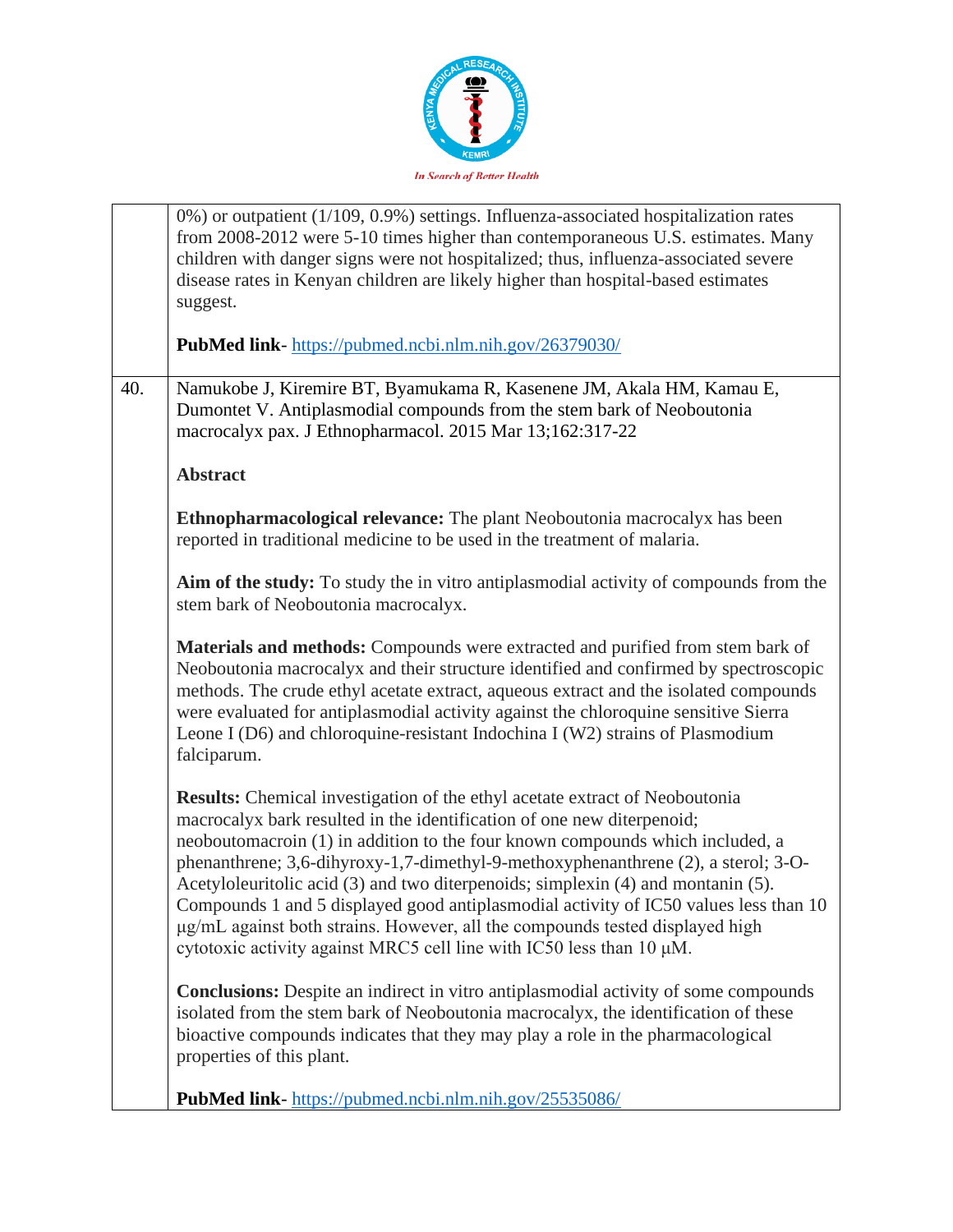

41. Kipyab PC, Khaemba BM, Mwangangi JM, Mbogo CM. The physicochemical and environmental factors affecting the distribution of Anopheles merus along the Kenyan coast. Parasit Vectors. 2015 Apr 11;8:221. **Abstract Background:** Members of the Anopheles gambiae complex are the main transmitters of malaria. Anopheles merus is a member of the complex found along the Kenyan coast because it breeds in saline waters. An entomological study was conducted in Garithe Malindi District, to investigate the physicochemical and environmental factors affecting the distribution of An. merus. **Methods:** Field and laboratory studies were used to investigate the breeding habitats of the subspecies. Mosquito larvae were sampled using standard dipping technique from small pockets of pools, ponds, hoof prints, road drain, wells and mangrove swamps found in Garithe. All 3(rd) and 4(th) instars of Anopheles larvae sampled were identified microscopically into species. A representative of Anopheles gambiae complex was then identified to specific sibling species using r-DNA PCR technique. The habitats were characterized based on temperature, conductivity, salinity, dissolved oxygen, total dissolved solids, pH, size, distance to nearest house, canopy coverage, surface debris, presence of algae, emergent plants, turbidity and habitat types. **Results:** A total of 159 morphologically identified late stage instar Anopheles gambiae s.l larvae were selected for r-DNA analysis by PCR. Out of these,  $60.4\%$  ( $n = 96$ ) were Anopheles merus, 8.8% (n = 14) were Anopheles arabiensis, 18.2% (n = 29) were Anopheles gambiae s.s and 12.6% ( $n = 20$ ) were unknown. Using paired t-test (t (121)  $= -3.331$ ,  $P = 0.001$ ) a significantly high proportion of An. merus was observed in all habitats compared to An. arabiensis, and An. gambiae s. s. In habitat characterization, Pearson's correlation analysis test showed different parameters being associated with the occurrence of An. merus larvae in the different habitats sampled. Six out of the 55 correlation coefficients (10.9%) were statistically significant, suggesting non-random association between some pairs of variables. Those that had a significantly high positive correlation with An. merus included temperature, salinity, conductivity, total dissolved solids and algae. **Conclusions:** Different physicochemical parameters and environmental parameters affect the occurrence of An. merus. In this study, higher temperatures accelerate the growth of the larvae and aids in growth of micro-organisms and algae which are food sources for the larvae. Saline waters favour the growth and development of An. merus larvae; they are also able to develop in a range of saline waters. Conductivity, total dissolved solids and canopy coverage are among the important factors influencing the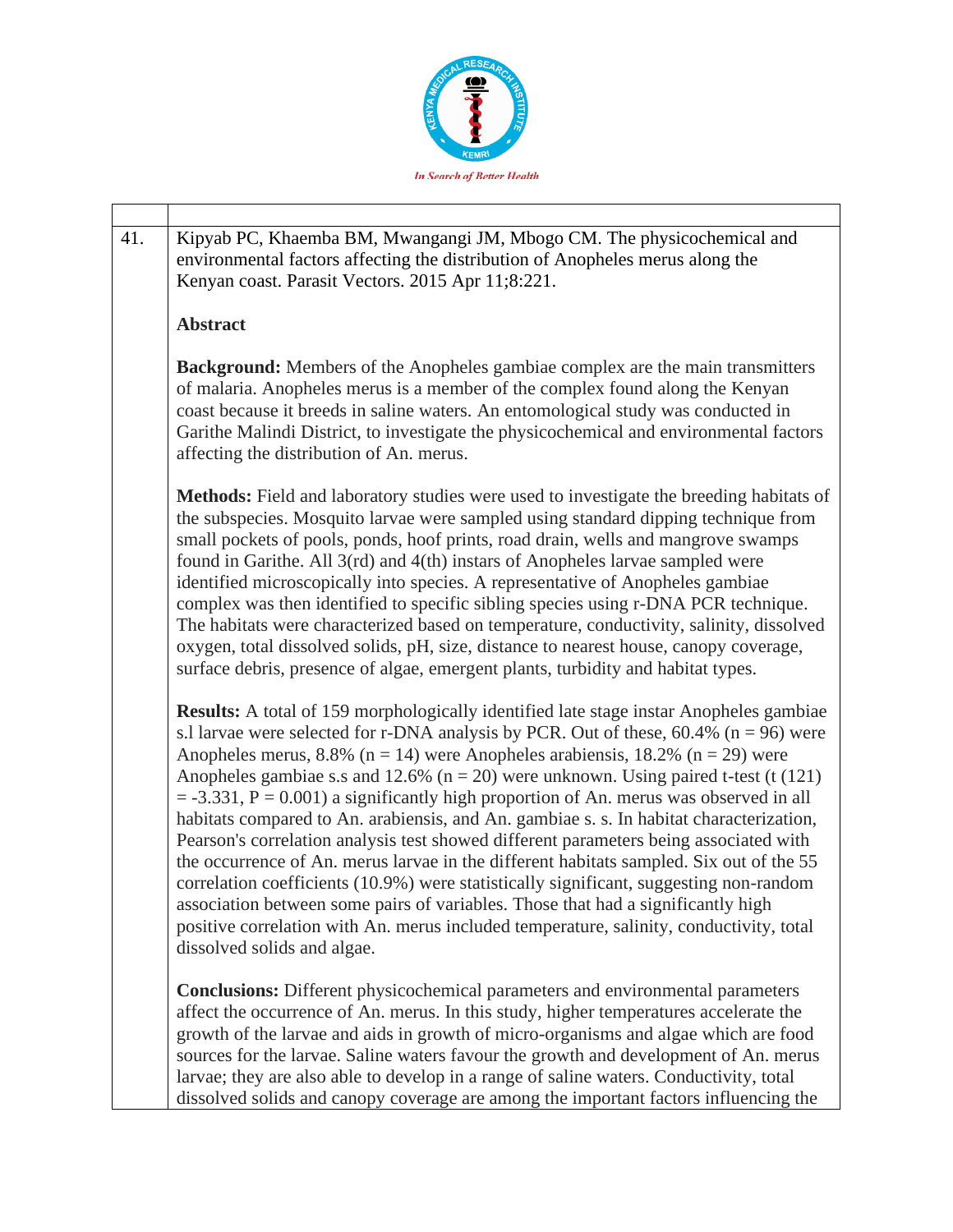

|     | development and abundance of An. merus larvae in their habitats. Habitat type also<br>influences the abundance of An. merus larvae. They mainly prefer to breed in pools<br>and ponds, but not swamps, hoof prints and wells.                                                                                                                                                                                                                                                                                                                                                                                                                                                                                                                                                                                                                                                                                                                                                                                                               |
|-----|---------------------------------------------------------------------------------------------------------------------------------------------------------------------------------------------------------------------------------------------------------------------------------------------------------------------------------------------------------------------------------------------------------------------------------------------------------------------------------------------------------------------------------------------------------------------------------------------------------------------------------------------------------------------------------------------------------------------------------------------------------------------------------------------------------------------------------------------------------------------------------------------------------------------------------------------------------------------------------------------------------------------------------------------|
|     | PubMed link-https://pubmed.ncbi.nlm.nih.gov/25889775/                                                                                                                                                                                                                                                                                                                                                                                                                                                                                                                                                                                                                                                                                                                                                                                                                                                                                                                                                                                       |
| 42. | Muinga N, Sen B, Ayieko P, Todd J, English M. Access to and value of<br>information to support good practice for staff in Kenyan hospitals. Glob Health<br>Action. 2015 May 14;8:26559.                                                                                                                                                                                                                                                                                                                                                                                                                                                                                                                                                                                                                                                                                                                                                                                                                                                     |
|     | <b>Abstract</b>                                                                                                                                                                                                                                                                                                                                                                                                                                                                                                                                                                                                                                                                                                                                                                                                                                                                                                                                                                                                                             |
|     | <b>Background:</b> Studies have sought to define information needs of health workers<br>within very specific settings or projects. Lacking in the literature is how hospitals in<br>low-income settings are able to meet the information needs of their staff and the use of<br>information communication technologies (ICT) in day-to-day information searching.                                                                                                                                                                                                                                                                                                                                                                                                                                                                                                                                                                                                                                                                           |
|     | <b>Objective:</b> The study aimed to explore where professionals in Kenyan hospitals turn to<br>for work-related information in their day-to-day work. Additionally, it examined what<br>existing solutions are provided by hospitals with regard to provision of best practice<br>care. Lastly, the study explored the use of ICT in information searching.                                                                                                                                                                                                                                                                                                                                                                                                                                                                                                                                                                                                                                                                                |
|     | <b>Design:</b> Data for this study were collected in July 2012. Self-administered<br>questionnaires (SAQs) were distributed across 22 study hospitals with an aim to get a<br>response from 34 health workers per hospital.                                                                                                                                                                                                                                                                                                                                                                                                                                                                                                                                                                                                                                                                                                                                                                                                                 |
|     | <b>Results:</b> SAQs were collected from 657 health workers. The most popular sources of<br>information to guide work were fellow health workers and printed guidelines while the<br>least popular were scientific journals. Of value to health workers were: national<br>treatment policies, new research findings, regular reports from surveillance data,<br>information on costs of services and information on their performance of routine<br>clinical tasks; however, hospitals only partially met these needs. Barriers to accessing<br>information sources included: 'not available/difficult to get' and 'difficult to<br>understand'. ICT use for information seeking was reported and with demographic<br>specific differences noted from the multivariate logistic regression model; nurses<br>compared to medical doctors and older workers were less likely to use ICT for health<br>information searching. Barriers to accessing Internet were identified as: high costs and<br>the lack of the service at home or at work. |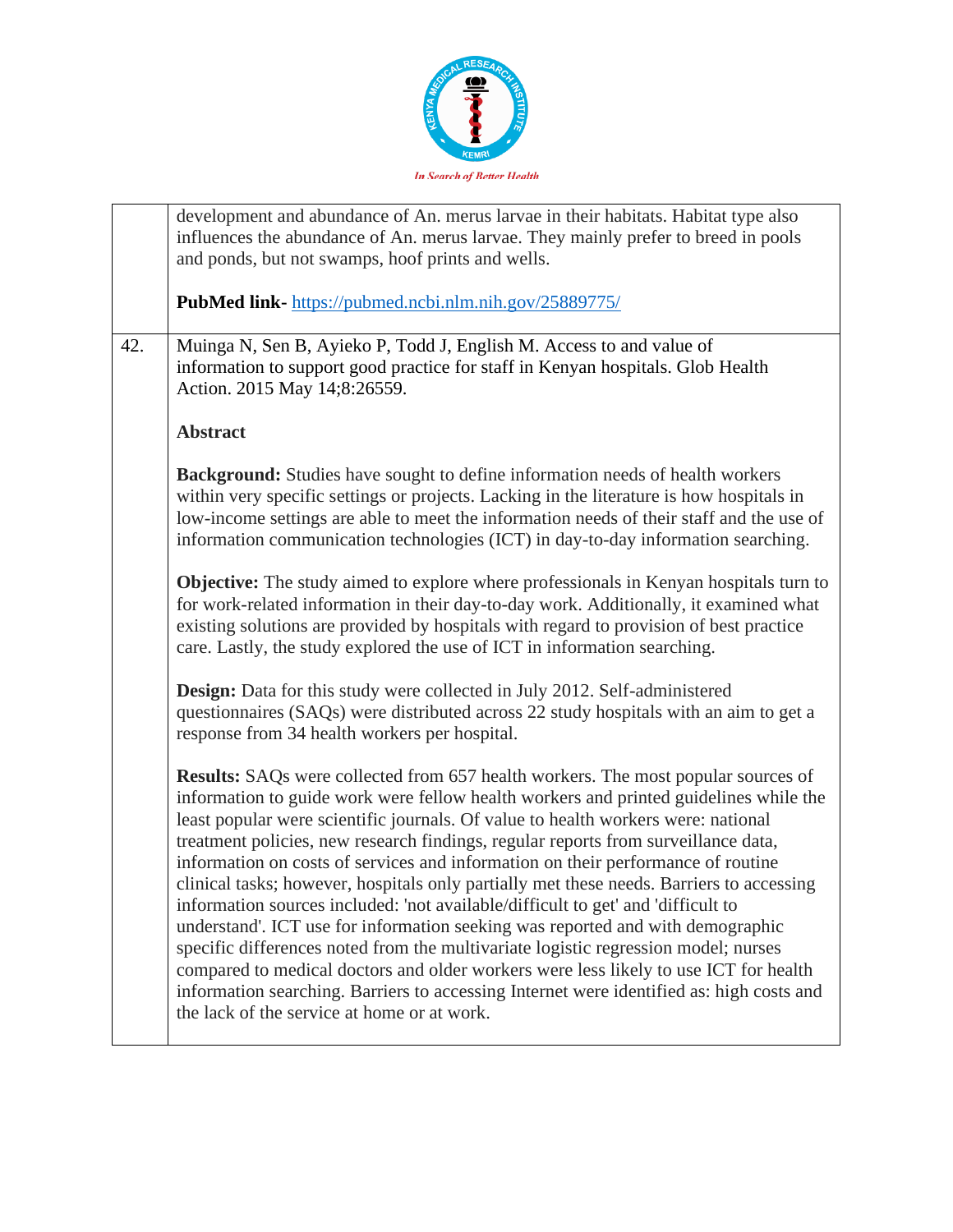

|     | <b>Conclusions:</b> Hospitals need to provide appropriate information by improving<br>information dissemination efforts and providing an enabling environment that allows<br>health workers find the information they need for best practice.                                                                                                                                                                                                                                                                                                                                                                                                                                                                                                                                                                                                                                                                                                         |
|-----|-------------------------------------------------------------------------------------------------------------------------------------------------------------------------------------------------------------------------------------------------------------------------------------------------------------------------------------------------------------------------------------------------------------------------------------------------------------------------------------------------------------------------------------------------------------------------------------------------------------------------------------------------------------------------------------------------------------------------------------------------------------------------------------------------------------------------------------------------------------------------------------------------------------------------------------------------------|
|     | PubMed link-https://pubmed.ncbi.nlm.nih.gov/25979113/                                                                                                                                                                                                                                                                                                                                                                                                                                                                                                                                                                                                                                                                                                                                                                                                                                                                                                 |
| 43. | Serem GK, Newton CR, Kariuki SM. Incidence, causes and phenotypes of acute<br>seizures in Kenyan children post the malaria-decline period. BMC Neurol. 2015<br>Oct 6;15:180.                                                                                                                                                                                                                                                                                                                                                                                                                                                                                                                                                                                                                                                                                                                                                                          |
|     | <b>Abstract</b>                                                                                                                                                                                                                                                                                                                                                                                                                                                                                                                                                                                                                                                                                                                                                                                                                                                                                                                                       |
|     | <b>Background:</b> Acute seizures are a common cause of paediatric admissions to hospitals<br>in Africa, and malaria is an important cause of seizures in endemic areas. Malaria has<br>declined in the past decade whilst neonatal admissions have increased, both which may<br>affect the incidence and phenotypes of acute seizures in African children.                                                                                                                                                                                                                                                                                                                                                                                                                                                                                                                                                                                           |
|     | <b>Methods:</b> We examined the effect of recent decline in malaria and the increasing<br>burden of neonatal admissions on the incidence, causes and phenotypes of acute<br>seizures admitted to hospital from 2009-2013. We used logistic regression to measure<br>associations and Poisson regression to calculate the incidence and rate ratios.                                                                                                                                                                                                                                                                                                                                                                                                                                                                                                                                                                                                   |
|     | <b>Results:</b> The overall incidence of acute seizures over the 5-year period was 312 per<br>100,000/year (95% CI, 295-329): 116 per 100,000/year (95% CI, 106-127) for complex<br>seizures and 443 per 100,000 live births (95% CI, 383-512) for neonatal seizures. Over<br>the period, there was an increase in incidence of seizures-attributable to malaria (SAM)<br>(incidence rate ratio (IRR) = 1.25; $p < 0.001$ ), but neither non-SAM (IRR = 1.03; $p =$<br>0.569) nor neonatal seizures (IRR = $0.99$ ; p = 0.905). Important causes of acute<br>seizures were malaria (33%) and respiratory tract infections (19%); and for neonatal<br>seizures were neonatal sepsis (51%), hypoglycemia (41%) and hypoxic-ischemic<br>encephalopathy (21%). Mortality occurred in 6% of all acute seizures, being more<br>common in complex seizures $(8\%)$ and neonatal seizures $(10\%)$ than other seizures (p<br>$< 0.001$ for both comparisons). |
|     | <b>Conclusions:</b> Acute seizures remain common in children despite a decline in the<br>incidence of malaria; suggesting that causes for these seizures need to be prevented in<br>the community.                                                                                                                                                                                                                                                                                                                                                                                                                                                                                                                                                                                                                                                                                                                                                    |
|     | <b>PubMed link-</b> https://pubmed.ncbi.nlm.nih.gov/26444670/                                                                                                                                                                                                                                                                                                                                                                                                                                                                                                                                                                                                                                                                                                                                                                                                                                                                                         |
| 44. | Zurovac D, Guintran JO, Donald W, Naket E, Malinga J, Taleo G. Health<br>systems readiness and management of febrile outpatients under low malaria                                                                                                                                                                                                                                                                                                                                                                                                                                                                                                                                                                                                                                                                                                                                                                                                    |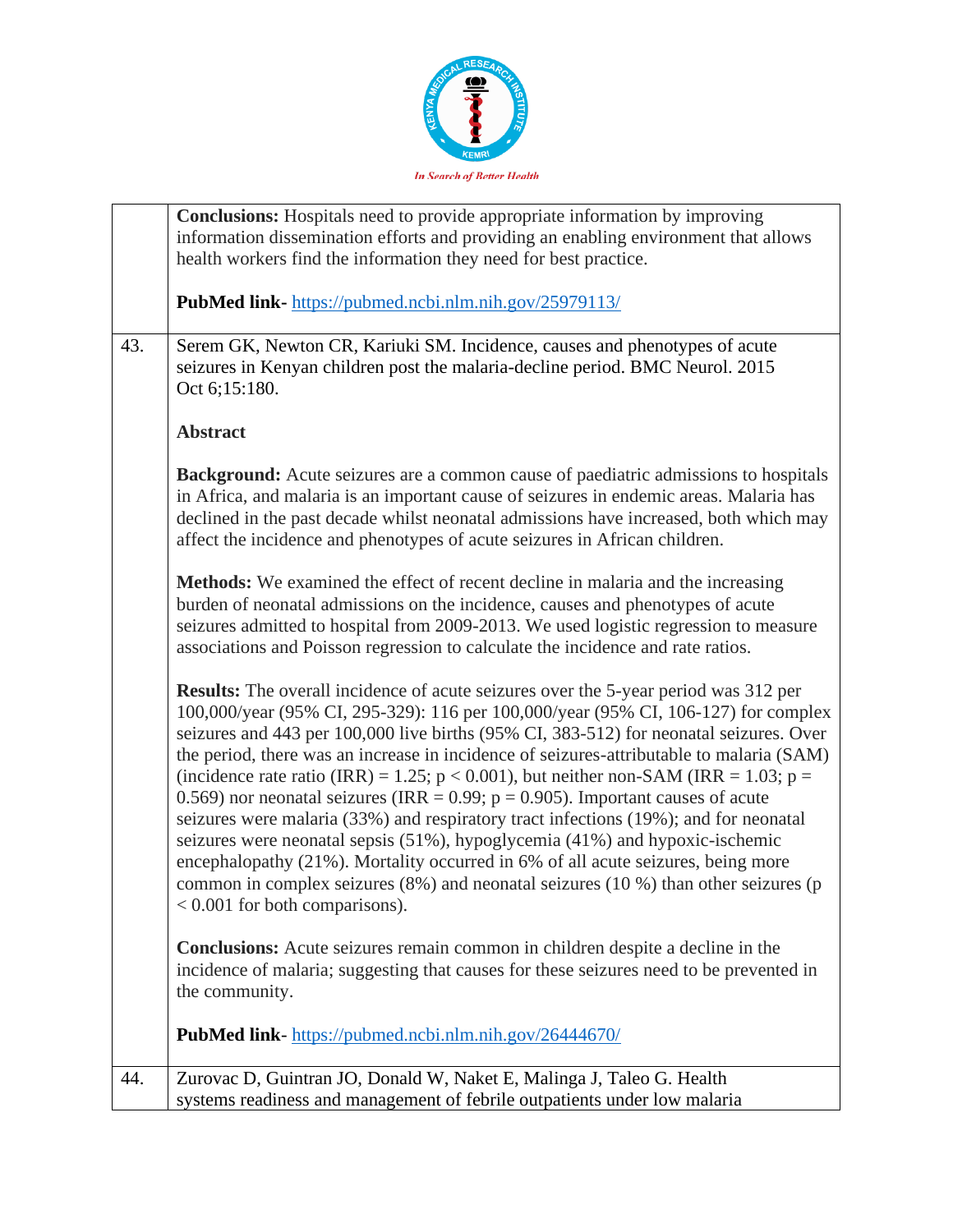

transmission in Vanuatu. Malar J. 2015 Dec 2;14:489.

### **Abstract**

**Background:** Vanuatu, an archipelago country in Western Pacific harbouring low Plasmodium falciparum and Plasmodium vivax malaria transmission, has been implementing a malaria case management policy, recommending parasitological testing of patients with fever and anti-malarial treatment for test-positive only patients. A health facility survey to evaluate the health systems readiness to implement the policy and the quality of outpatient management for patients with fever was undertaken.

**Methods:** A cross-sectional, cluster sample survey, using a range of quality-of-care methods, included all health centres and hospitals in Vanuatu. The main outcome measures were coverage of health facilities and health workers with commodities and support interventions, adherence to test and treatment recommendations, and factors influencing malaria testing.

**Results:** The survey was undertaken in 2014 during the low malaria season and included 41 health facilities, 67 health workers and 226 outpatient consultations for patients with fever. All facilities had capacity for parasitological diagnosis, 95.1 % stocked artemether-lumefantrine and 63.6 % primaquine. The coverage of health workers with support interventions ranged from 50 to 70 %. Health workers' knowledge was high only regarding treatment policy for uncomplicated P. falciparum malaria (83.4 %). History taking and clinical examination practices were sub-optimal. Some 35.0 % (95 % CI 23.4-48.6) of patients with fever were tested for malaria, of which all results were negative and only one patient received anti-malarial treatment. Testing was significantly higher for patients age 5 years and older ( $OR = 2.33$ ; 95 % CI 1.48-5.02), seen by less qualified health workers (OR = 2.73; 95 % CI 1.48-5.02), health workers who received malaria case management training ( $OR = 2.39$ ; 95 % CI 1.28-4.47) and patients with increased temperature  $(OR = 2.56; 95\% \text{ CI} 1.17-5.57)$ , main complaint of fever ( $OR = 5.82$ ; 95 % CI 1.26-26.87) and without runny nose ( $OR$  $= 3.75$ ; 95 % CI 1.36-10.34). Antibiotic use was very high (77.4 %) with sub-optimal dispensing and counselling practices.

**Conclusions:** Health facility and health worker readiness to implement policy is higher for falciparum than vivax malaria. Clinical and malaria testing practices are suboptimal, however adherence to test negative results is nearly universal. Use of antibiotics is irrational. Quantitative and qualitative improvements of ongoing interventions are needed to re-inforce clinical practices in this area characterized by difficult access, human resource shortages but aspiring towards malaria elimination.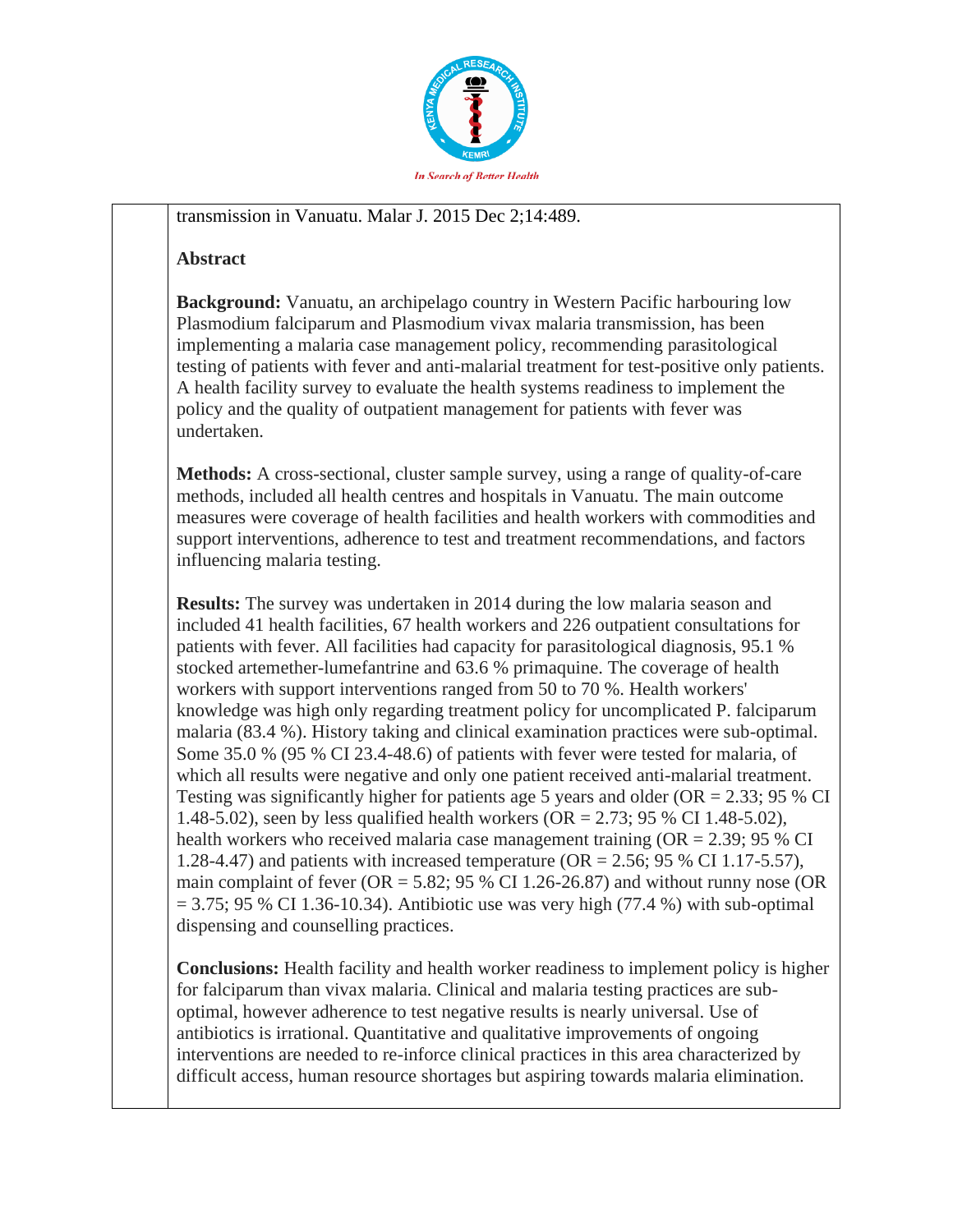

|     | <b>PubMed link-</b> https://pubmed.ncbi.nlm.nih.gov/26630927/                                                                                                                                                                                                                                                                                                                                                                                                                                                                                                                                                                                                                                                                                   |
|-----|-------------------------------------------------------------------------------------------------------------------------------------------------------------------------------------------------------------------------------------------------------------------------------------------------------------------------------------------------------------------------------------------------------------------------------------------------------------------------------------------------------------------------------------------------------------------------------------------------------------------------------------------------------------------------------------------------------------------------------------------------|
| 45. | Hodgson SH, Juma E, Salim A, Magiri C, Njenga D, Molyneux S, Njuguna P,<br>Awuondo K, Lowe B, Billingsley PF, Cole AO, Ogwang C, Osier F, Chilengi R,<br>Hoffman SL, Draper SJ, Ogutu B, Marsh K. Lessons learnt from the first<br>controlled human malaria infection study conducted in Nairobi, Kenya. Malar J.<br>2015 Apr 28;14:182.                                                                                                                                                                                                                                                                                                                                                                                                        |
|     | <b>Abstract</b>                                                                                                                                                                                                                                                                                                                                                                                                                                                                                                                                                                                                                                                                                                                                 |
|     | Background: Controlled human malaria infection (CHMI) studies, in which healthy<br>volunteers are infected with Plasmodium falciparum to assess the efficacy of novel<br>malaria vaccines and drugs, have become a vital tool to accelerate vaccine and drug<br>development. CHMI studies provide a cost-effective and expeditious way to<br>circumvent the use of large-scale field efficacy studies to deselect intervention<br>candidates. However, to date few modern CHMI studies have been performed in<br>malaria-endemic countries.                                                                                                                                                                                                     |
|     | Methods: An open-label, randomized pilot CHMI study was conducted using aseptic,<br>purified, cryopreserved, infectious P. falciparum sporozoites (SPZ) (Sanaria® PfSPZ<br>Challenge) administered intramuscularly (IM) to healthy Kenyan adults ( $n = 28$ ) with<br>varying degrees of prior exposure to P. falciparum. The purpose of the study was to<br>establish the PfSPZ Challenge CHMI model in a Kenyan setting with the aim of<br>increasing the international capacity for efficacy testing of malaria vaccines and drugs,<br>and allowing earlier assessment of efficacy in a population for which interventions are<br>being developed. This was part of the EDCTP-funded capacity development of the<br>CHMI platform in Africa. |
|     | <b>Discussion:</b> This paper discusses in detail lessons learnt from conducting the first<br>CHMI study in Kenya. Issues pertinent to the African setting, including community<br>sensitization, consent and recruitment are considered. Detailed reasoning regarding the<br>study design (for example, dose and route of administration of PfSPZ Challenge,<br>criteria for grouping volunteers according to prior exposure to malaria and duration of<br>follow-up post CHMI) are given and changes other centres may want to consider for<br>future studies are suggested.                                                                                                                                                                  |
|     | <b>Conclusions:</b> Performing CHMI studies in an African setting presents unique but<br>surmountable challenges and offers great opportunity for acceleration of malaria<br>vaccine and drug development. The reflections in this paper aim to aid other centres<br>and partners intending to use the CHMI model in Africa.                                                                                                                                                                                                                                                                                                                                                                                                                    |
|     | PubMed link- https://pubmed.ncbi.nlm.nih.gov/25927522/                                                                                                                                                                                                                                                                                                                                                                                                                                                                                                                                                                                                                                                                                          |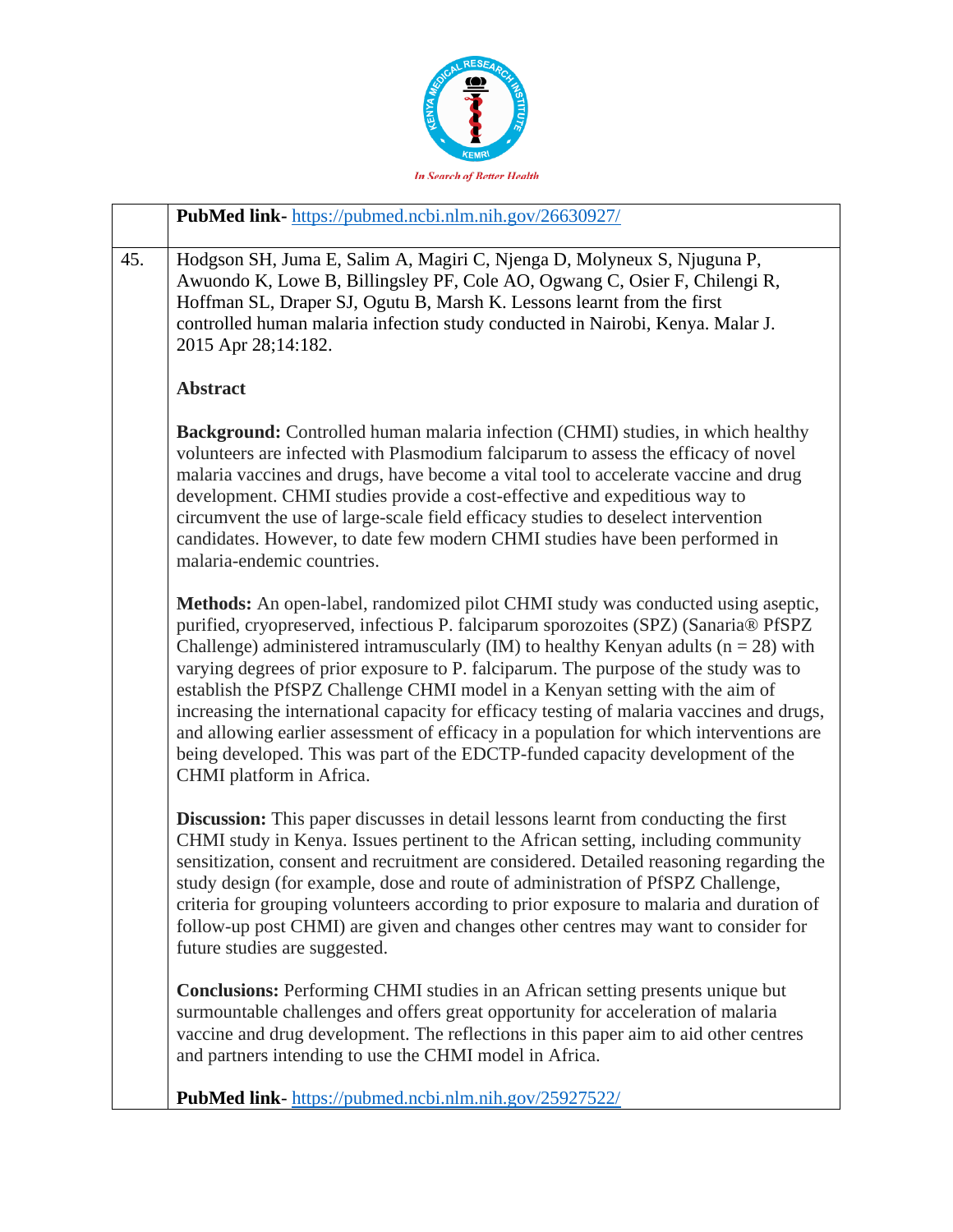

| 46. | Ae-Ngibise KA, Akpalu B, Ngugi A, Akpalu A, Agbokey F, Adjei P, Punguyire D,<br>Bottomley C, Newton C, Owusu-Agyei S. Prevalence and risk factors for Active<br>Convulsive Epilepsy in Kintampo, Ghana. Pan Afr Med J. 2015 May 13;21:29.                                                                                                                                                                                                                                                                                                                                                                                                                                                                                                                                                                                                                                                                                                                                                                                                                                                                                                        |
|-----|--------------------------------------------------------------------------------------------------------------------------------------------------------------------------------------------------------------------------------------------------------------------------------------------------------------------------------------------------------------------------------------------------------------------------------------------------------------------------------------------------------------------------------------------------------------------------------------------------------------------------------------------------------------------------------------------------------------------------------------------------------------------------------------------------------------------------------------------------------------------------------------------------------------------------------------------------------------------------------------------------------------------------------------------------------------------------------------------------------------------------------------------------|
|     | <b>Abstract</b>                                                                                                                                                                                                                                                                                                                                                                                                                                                                                                                                                                                                                                                                                                                                                                                                                                                                                                                                                                                                                                                                                                                                  |
|     | <b>Introduction:</b> Epilepsy is common in sub-Saharan Africa, but there is little data in<br>West Africa, to develop public health measures for epilepsy in this region.                                                                                                                                                                                                                                                                                                                                                                                                                                                                                                                                                                                                                                                                                                                                                                                                                                                                                                                                                                        |
|     | <b>Methods:</b> We conducted a three-stage cross-sectional survey to determine the<br>prevalence and risk factors for active convulsive epilepsy (ACE), and estimated the<br>treatment gap in Kintampo situated in the middle of Ghana.                                                                                                                                                                                                                                                                                                                                                                                                                                                                                                                                                                                                                                                                                                                                                                                                                                                                                                          |
|     | <b>Results:</b> 249 people with ACE were identified in a study population of 113,796<br>individuals. After adjusting for attrition and the sensitivity of the screening method, the<br>prevalence of ACE was 10.1/1000 (95% Confidence Interval (95% CI) 9.5-10.7). In<br>children aged <18 years, risk factors for ACE were: family history of seizures<br>(OR=3.31; 95% CI: 1.83-5.96), abnormal delivery (OR=2.99; 95% CI: 1.07-8.34),<br>problems after birth (OR=3.51; 95% CI: 1.02-12.06), and exposure to Onchocerca<br>volvulus (OR=2.32; 95% CI: 1.12-4.78). In adults, a family history of seizures<br>(OR=1.83; 95% CI: 1.05-3.20), never attended school (OR=11.68; 95% CI: 4.80-<br>28.40), cassava consumption (OR=3.92; 95% CI: 1.14-13.54), pork consumption<br>(OR=1.68; 95% CI: 1.09-2.58), history of snoring at least 3 nights per week (OR=3.40:<br>95% CI: 1.56-7.41), exposure to Toxoplasma gondii (OR=1.99; 95% CI: 1.15-3.45)<br>and Onchocerca volvulus (OR=2.09: 95% CI: 1.29-3.40) were significant risk factors<br>for the development of ACE. The self-reported treatment gap was 86.9% (95% CI:<br>83.5%-90.3%). |
|     | <b>Conclusion:</b> ACE is common within the middle belt of Ghana and could be reduced<br>with improved obstetric care and prevention of parasite infestations such as<br>Onchocerca volvulus and Toxoplasma gondii.                                                                                                                                                                                                                                                                                                                                                                                                                                                                                                                                                                                                                                                                                                                                                                                                                                                                                                                              |
|     | <b>PubMed link-</b> https://pubmed.ncbi.nlm.nih.gov/26401223/                                                                                                                                                                                                                                                                                                                                                                                                                                                                                                                                                                                                                                                                                                                                                                                                                                                                                                                                                                                                                                                                                    |
| 47. | Okware SI, Omaswa F, Talisuna A, Amandua J, Amone J, Onek P, Opio A, Wamala<br>J, Lubwama J, Luswa L, Kagwa P, Tylleskar T. Managing Ebola from rural to urban<br>slum settings: experiences from Uganda. Afr Health Sci. 2015 Mar;15(1):312-21                                                                                                                                                                                                                                                                                                                                                                                                                                                                                                                                                                                                                                                                                                                                                                                                                                                                                                  |
|     | <b>Abstract</b>                                                                                                                                                                                                                                                                                                                                                                                                                                                                                                                                                                                                                                                                                                                                                                                                                                                                                                                                                                                                                                                                                                                                  |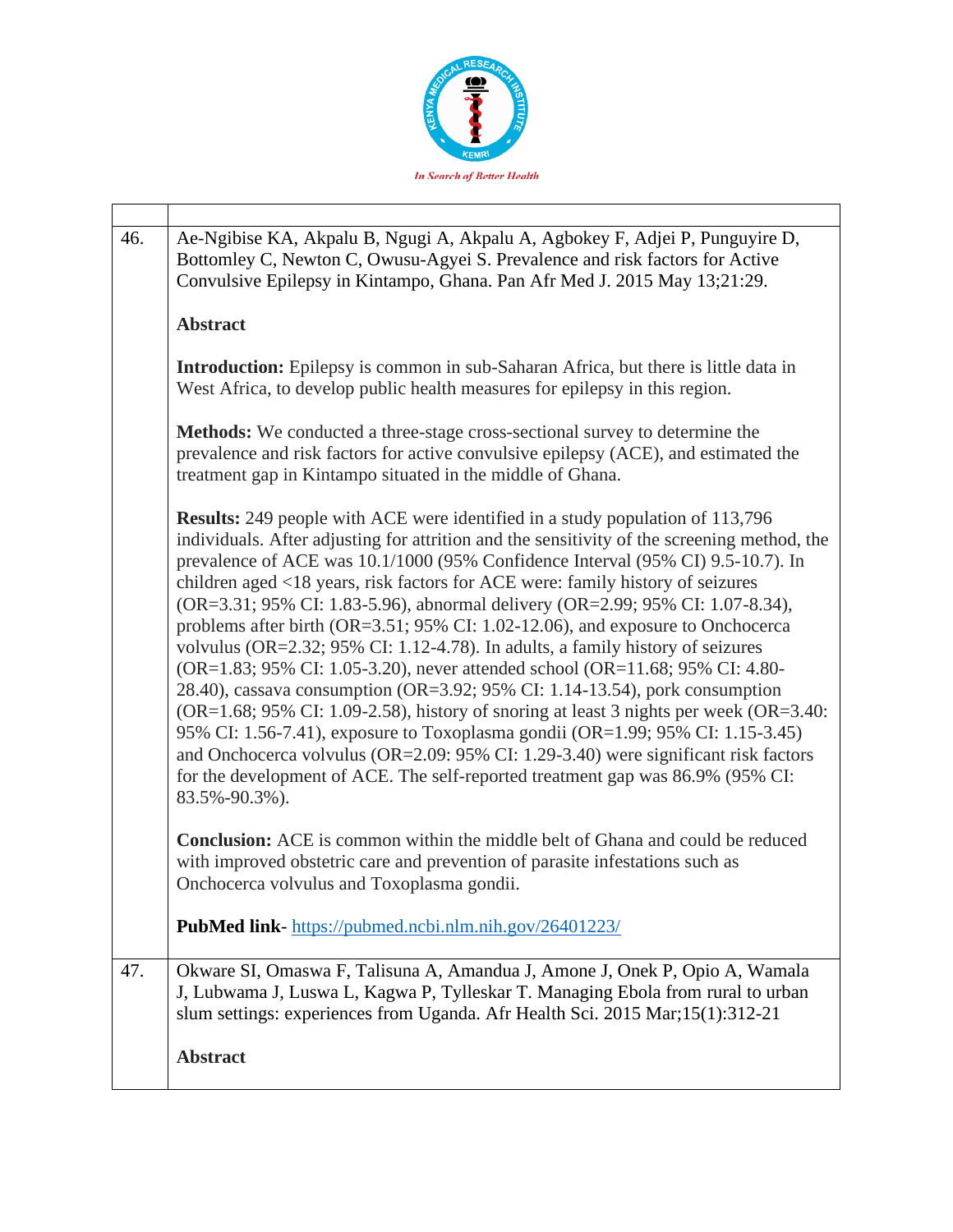

|     | Background: Five outbreaks of ebola occurred in Uganda between 2000-2012. The<br>outbreaks were quickly contained in rural areas. However, the Gulu outbreak in 2000<br>was the largest and complex due to insurgency. It invaded Gulu municipality and the<br>slum-like camps of the internally displaced persons (IDPs). The Bundigugyo district<br>outbreak followed but was detected late as a new virus. The subsequent outbreaks in<br>the districts of Luwero district (2011, 2012) and Kibaale (2012) were limited to rural<br>areas.                                                                                                                                                                                                     |
|-----|---------------------------------------------------------------------------------------------------------------------------------------------------------------------------------------------------------------------------------------------------------------------------------------------------------------------------------------------------------------------------------------------------------------------------------------------------------------------------------------------------------------------------------------------------------------------------------------------------------------------------------------------------------------------------------------------------------------------------------------------------|
|     | Methods: Detailed records of the outbreak presentation, cases, and outcomes were<br>reviewed and analyzed. Each outbreak was described and the outcomes examined for<br>the different scenarios.                                                                                                                                                                                                                                                                                                                                                                                                                                                                                                                                                  |
|     | Results: Early detection and action provided the best outcomes and results. The ideal<br>scenario occurred in the Luwero outbreak during which only a single case was<br>observed. Rural outbreaks were easier to contain. The community imposed quarantine<br>prevented the spread of ebola following introduction into Masindi district. The<br>outbreak was confined to the extended family of the index case and only one case<br>developed in the general population. However, the outbreak invasion of the town slum<br>areas escalated the spread of infection in Gulu municipality. Community mobilization<br>and leadership was vital in supporting early case detection and isolations well as<br>contact tracing and public education. |
|     | <b>Conclusion:</b> Palliative care improved survival. Focusing on treatment and not just<br>quarantine should be emphasized as it also enhanced public trust and health seeking<br>behavior. Early detection and action provided the best scenario for outbreak<br>containment. Community mobilization and leadership was vital in supporting outbreak<br>control. International collaboration was essential in supporting and augmenting the<br>national efforts.<br>PubMed link-https://pubmed.ncbi.nlm.nih.gov/25834568/                                                                                                                                                                                                                       |
|     |                                                                                                                                                                                                                                                                                                                                                                                                                                                                                                                                                                                                                                                                                                                                                   |
| 48. | Gathara D, Nyamai R, Were F, Mogoa W, Karumbi J, Kihuba E, Mwinga S,<br>Aluvaala J, Mulaku M, Kosgei R, Todd J, Allen E, English M; SIRCLE/Ministry of<br>Health Hospital Survey Group. Moving towards routine evaluation of quality of<br>inpatient pediatric care in Kenya. PLoS One. 2015 Mar 30;10(3):e0117048.                                                                                                                                                                                                                                                                                                                                                                                                                               |
|     | <b>Abstract</b>                                                                                                                                                                                                                                                                                                                                                                                                                                                                                                                                                                                                                                                                                                                                   |
|     | <b>Background:</b> Regular assessment of quality of care allows monitoring of progress<br>towards system goals and identifies gaps that need to be addressed to promote better                                                                                                                                                                                                                                                                                                                                                                                                                                                                                                                                                                    |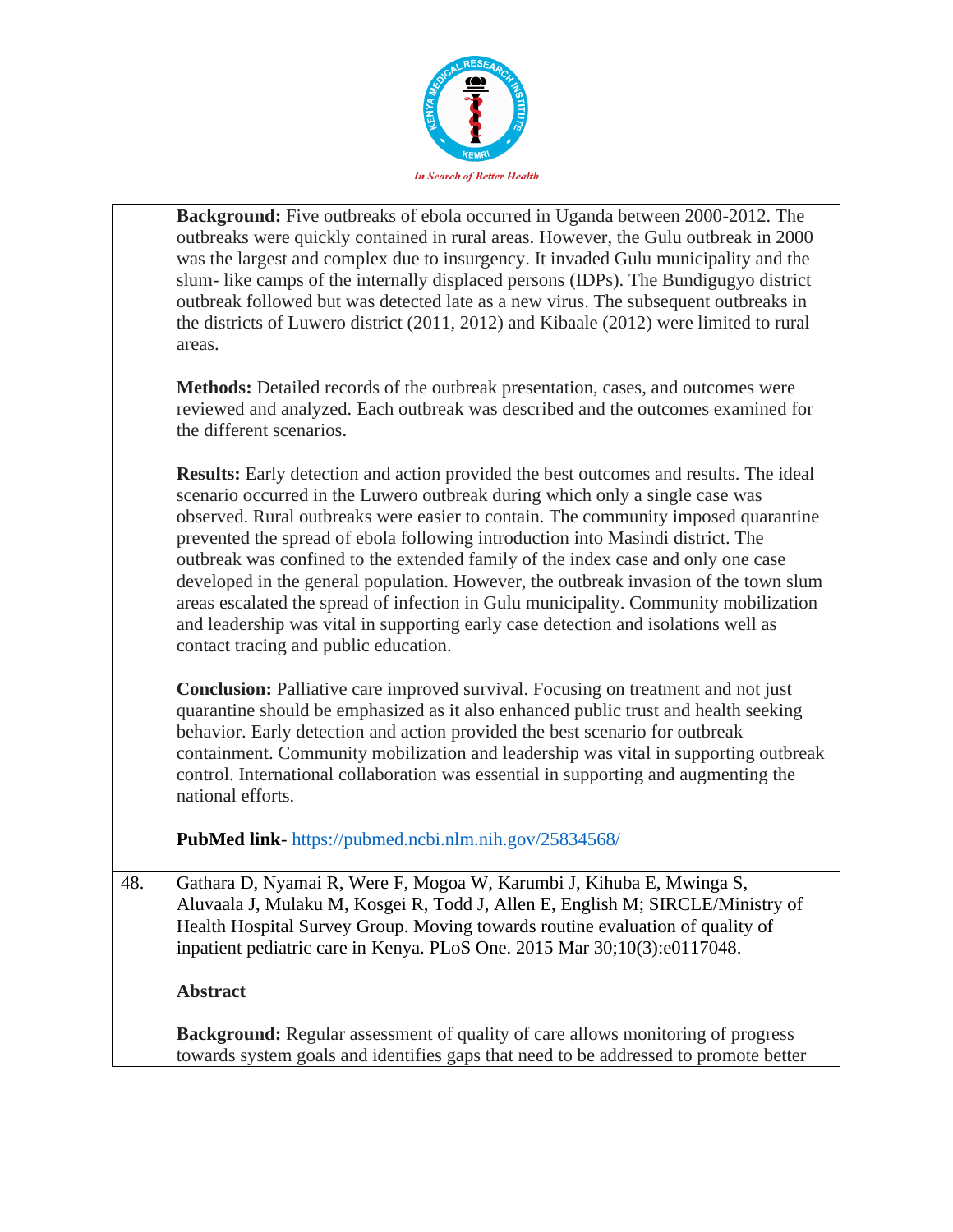

|     | outcomes. We report efforts to initiate routine assessments in a low-income country in      |
|-----|---------------------------------------------------------------------------------------------|
|     | partnership with government.                                                                |
|     |                                                                                             |
|     | Methods: A cross-sectional survey undertaken in 22 'internship training' hospitals          |
|     | across Kenya that examined availability of essential resources and process of care          |
|     |                                                                                             |
|     | based on review of 60 case-records per site focusing on the common childhood                |
|     | illnesses (pneumonia, malaria, diarrhea/dehydration, malnutrition and meningitis).          |
|     |                                                                                             |
|     | <b>Results:</b> Availability of essential resources was 75% (45/61 items) or more in 8/22   |
|     |                                                                                             |
|     | hospitals. A total of 1298 (range 54-61) case records were reviewed. HIV testing            |
|     | remained suboptimal at 12% (95% CI 7-19). A routinely introduced structured                 |
|     | pediatric admission record form improved documentation of core admission symptoms           |
|     | and signs (median score for signs 22/22 and 8/22 when form used and not used                |
|     |                                                                                             |
|     | respectively). Correctness of penicillin and gentamic in dosing was above 85% but           |
|     | correctness of prescribed intravenous fluid or oral feed volumes for severe dehydration     |
|     | and malnutrition were 54% and 25% respectively. Introduction of Zinc for diarrhea has       |
|     | been relatively successful (66% cases) but use of artesunate for malaria remained rare.     |
|     | Exploratory analysis suggests considerable variability of the quality of care across        |
|     |                                                                                             |
|     | hospitals.                                                                                  |
|     |                                                                                             |
|     | <b>Conclusion:</b> Quality of pediatric care in Kenya has improved but can improve further. |
|     | The approach to monitoring described in this survey seems feasible and provides an          |
|     | opportunity for routine assessments across a large number of hospitals as part of           |
|     | national efforts to sustain improvement. Understanding variability across hospitals may     |
|     |                                                                                             |
|     | help target improvement efforts.                                                            |
|     |                                                                                             |
|     | PubMed link-https://pubmed.ncbi.nlm.nih.gov/25822492/                                       |
|     |                                                                                             |
| 49. | : George EC, Walker AS, Kiguli S, Olupot-Olupot P, Opoka RO, Engoru C, Akech                |
|     | SO, Nyeko R, Mtove G, Reyburn H, Berkley JA, Mpoya A, Levin M, Crawley J, Gibb              |
|     |                                                                                             |
|     | DM, Maitland K, Babiker AG. Predicting mortality in sick African children: the              |
|     | FEAST Paediatric Emergency Triage (PET) Score. BMC Med. 2015 Jul 31;13:174.                 |
|     |                                                                                             |
|     | <b>Abstract</b>                                                                             |
|     |                                                                                             |
|     | <b>Background:</b> Mortality in paediatric emergency care units in Africa often occurs      |
|     | within the first 24 h of admission and remains high. Alongside effective triage systems,    |
|     |                                                                                             |
|     | a practical clinical bedside risk score to identify those at greatest risk could contribute |
|     | to reducing mortality.                                                                      |
|     |                                                                                             |
|     | <b>Methods:</b> Data collected during the Fluid As Expansive Supportive Therapy (FEAST)     |
|     | trial, a multi-centre trial involving 3,170 severely ill African children, were analysed to |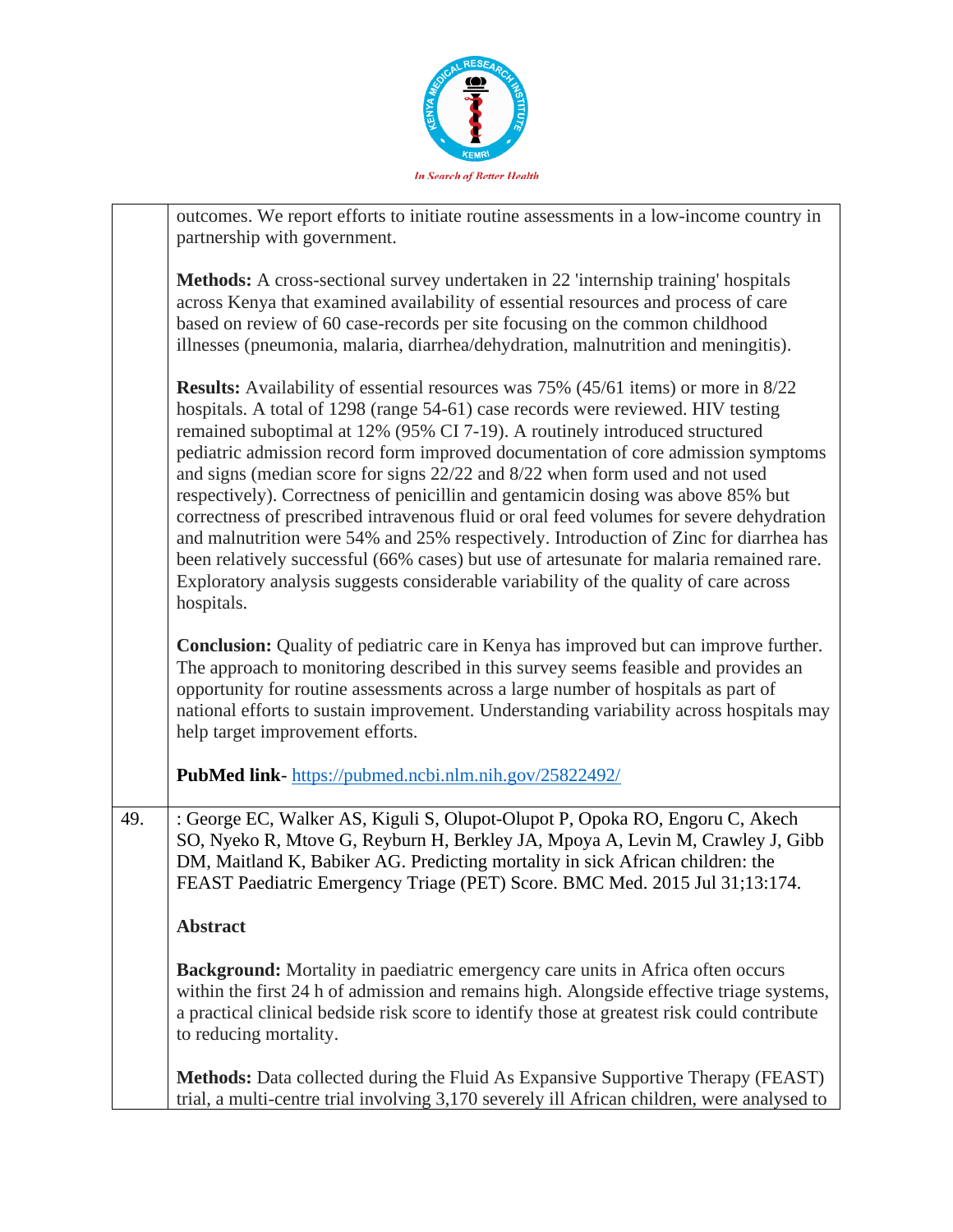

|     | identify clinical and laboratory prognostic factors for mortality. Multivariable Cox<br>regression was used to build a model in this derivation dataset based on clinical<br>parameters that could be quickly and easily assessed at the bedside. A score developed<br>from the model coefficients was externally validated in two admissions datasets from<br>Kilifi District Hospital, Kenya, and compared to published risk scores using Area<br>Under the Receiver Operating Curve (AUROC) and Hosmer-Lemeshow tests. The Net<br>Reclassification Index (NRI) was used to identify additional laboratory prognostic<br>factors.                                                                                                                                                                                                             |
|-----|-------------------------------------------------------------------------------------------------------------------------------------------------------------------------------------------------------------------------------------------------------------------------------------------------------------------------------------------------------------------------------------------------------------------------------------------------------------------------------------------------------------------------------------------------------------------------------------------------------------------------------------------------------------------------------------------------------------------------------------------------------------------------------------------------------------------------------------------------|
|     | Results: A risk score using 8 clinical variables (temperature, heart rate, capillary refill<br>time, conscious level, severe pallor, respiratory distress, lung crepitations, and weak<br>pulse volume) was developed. The score ranged from 0-10 and had an AUROC of 0.82<br>(95 % CI, 0.77-0.87) in the FEAST trial derivation set. In the independent validation<br>datasets, the score had an AUROC of 0.77 (95 % CI, 0.72-0.82) amongst admissions to<br>a paediatric high dependency ward and 0.86 (95 % CI, 0.82-0.89) amongst general<br>paediatric admissions. This discriminative ability was similar to, or better than other<br>risk scores in the validation datasets. NRI identified lactate, blood urea nitrogen, and<br>pH to be important prognostic laboratory variables that could add information to the<br>clinical score. |
|     | <b>Conclusions:</b> Eight clinical prognostic factors that could be rapidly assessed by<br>healthcare staff for triage were combined to create the FEAST Paediatric Emergency<br>Triage (PET) score and externally validated. The score discriminated those at highest<br>risk of fatal outcome at the point of hospital admission and compared well to other<br>published risk scores. Further laboratory tests were also identified as prognostic factors<br>which could be added if resources were available or as indices of severity for<br>comparison between centres in future research studies.                                                                                                                                                                                                                                         |
|     | PubMed link- https://pubmed.ncbi.nlm.nih.gov/26228245/                                                                                                                                                                                                                                                                                                                                                                                                                                                                                                                                                                                                                                                                                                                                                                                          |
| 50. | Angwenyi V, Asante KP, Traoré A, Febir LG, Tawiah C, Kwarteng A, Ouédraogo<br>A, Sirima SB, Owusu-Agyei S, Imoukhuede EB, Webster J, Chandramohan D,<br>Molyneux S, Jones C. Health providers' perceptions of clinical trials: lessons from<br>Ghana, Kenya and Burkina Faso. PLoS One. 2015 May 1;10(5):e0124554                                                                                                                                                                                                                                                                                                                                                                                                                                                                                                                               |
|     | <b>Abstract</b>                                                                                                                                                                                                                                                                                                                                                                                                                                                                                                                                                                                                                                                                                                                                                                                                                                 |
|     | <b>Background:</b> Clinical trials conducted in Africa often require substantial investments<br>to support trial centres and public health facilities. Trial resources could potentially<br>generate benefits for routine health service delivery but may have unintended<br>consequences. Strengthening ethical practice requires understanding the potential<br>effects of trial inputs on the perceptions and practices of routine health care providers.                                                                                                                                                                                                                                                                                                                                                                                    |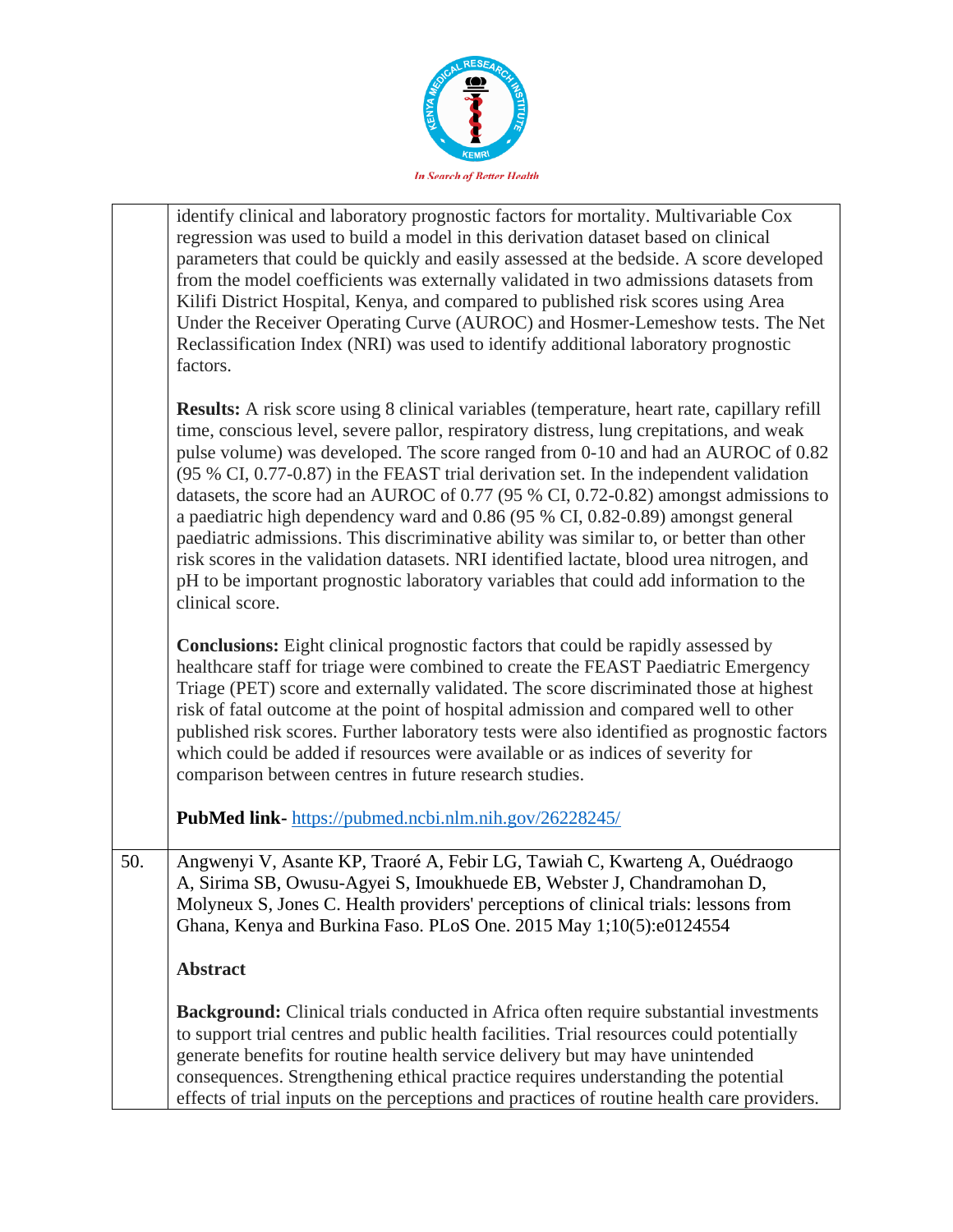

|     | This study explores the influence of malaria vaccine trials on health service delivery in<br>Ghana, Kenya and Burkina Faso.                                                                                                                                                                                                                                                                                                                                                                                                                                                                                                                                                                                                    |
|-----|--------------------------------------------------------------------------------------------------------------------------------------------------------------------------------------------------------------------------------------------------------------------------------------------------------------------------------------------------------------------------------------------------------------------------------------------------------------------------------------------------------------------------------------------------------------------------------------------------------------------------------------------------------------------------------------------------------------------------------|
|     | <b>Methods:</b> We conducted: audits of trial inputs in 10 trial facilities and among 144<br>health workers; individual interviews with frontline providers (n=99) and health<br>managers $(n=14)$ ; and group discussions with fieldworkers $(n=9$ discussions).<br>Descriptive summaries were generated from audit data. Qualitative data were analysed<br>using a framework approach.                                                                                                                                                                                                                                                                                                                                       |
|     | <b>Results:</b> Facilities involved in trials benefited from infrastructure and equipment<br>upgrades, support with essential drugs, access to trial vehicles, and placement of<br>additional qualified trial staff. Qualified trial staff in facilities were often seen as role<br>models by their colleagues; assisting with supportive supervision and reducing facility<br>workload. Some facility staff in place before the trial also received formal training and<br>salary top-ups from the trials. However, differential access to support caused<br>dissatisfaction, and some interviewees expressed concerns about what would happen at<br>the end of the trial once financial and supervisory support was removed. |
|     | <b>Conclusion:</b> Clinical trials function as short-term complex health service delivery<br>interventions in the facilities in which they are based. They have the potential to both<br>benefit facilities, staff and communities through providing the supportive environment<br>required for improvements in routine care, but they can also generate dissatisfaction,<br>relationship challenges and demoralisation among staff. Minimising trial related harm<br>and maximising benefits requires careful planning and engagement of key actors at the<br>outset of trials, throughout the trial and on its' completion.                                                                                                  |
|     | PubMed link- https://pubmed.ncbi.nlm.nih.gov/25933429/                                                                                                                                                                                                                                                                                                                                                                                                                                                                                                                                                                                                                                                                         |
| 51. | El Hassan IM, Sahly A, Alzahrani MH, Alhakeem RF, Alhelal M, Alhogail A,<br>Alsheikh AA, Assiri AM, ElGamri TB, Faragalla IA, Al-Atas M, Akeel MA, Bani I,<br>Ageely HM, BinSaeed AA, Kyalo D, Noor AM, Snow RW. Progress toward malaria<br>elimination in Jazan Province, Kingdom of Saudi Arabia: 2000-2014. Malar J. 2015<br>Nov 9;14:444.                                                                                                                                                                                                                                                                                                                                                                                  |
|     | <b>Abstract</b>                                                                                                                                                                                                                                                                                                                                                                                                                                                                                                                                                                                                                                                                                                                |
|     | <b>Background:</b> The draft Global Technical Strategy for malaria aims to eliminate<br>malaria from at least 10 countries by 2020. Yemen and Saudi Arabia remain the last<br>two countries on the Arabian Peninsula yet to achieve elimination. Over the last 50<br>years, systematic efforts to control malaria in the Kingdom of Saudi Arabia has<br>successfully reduced malaria cases to a point where malaria is now constrained largely                                                                                                                                                                                                                                                                                 |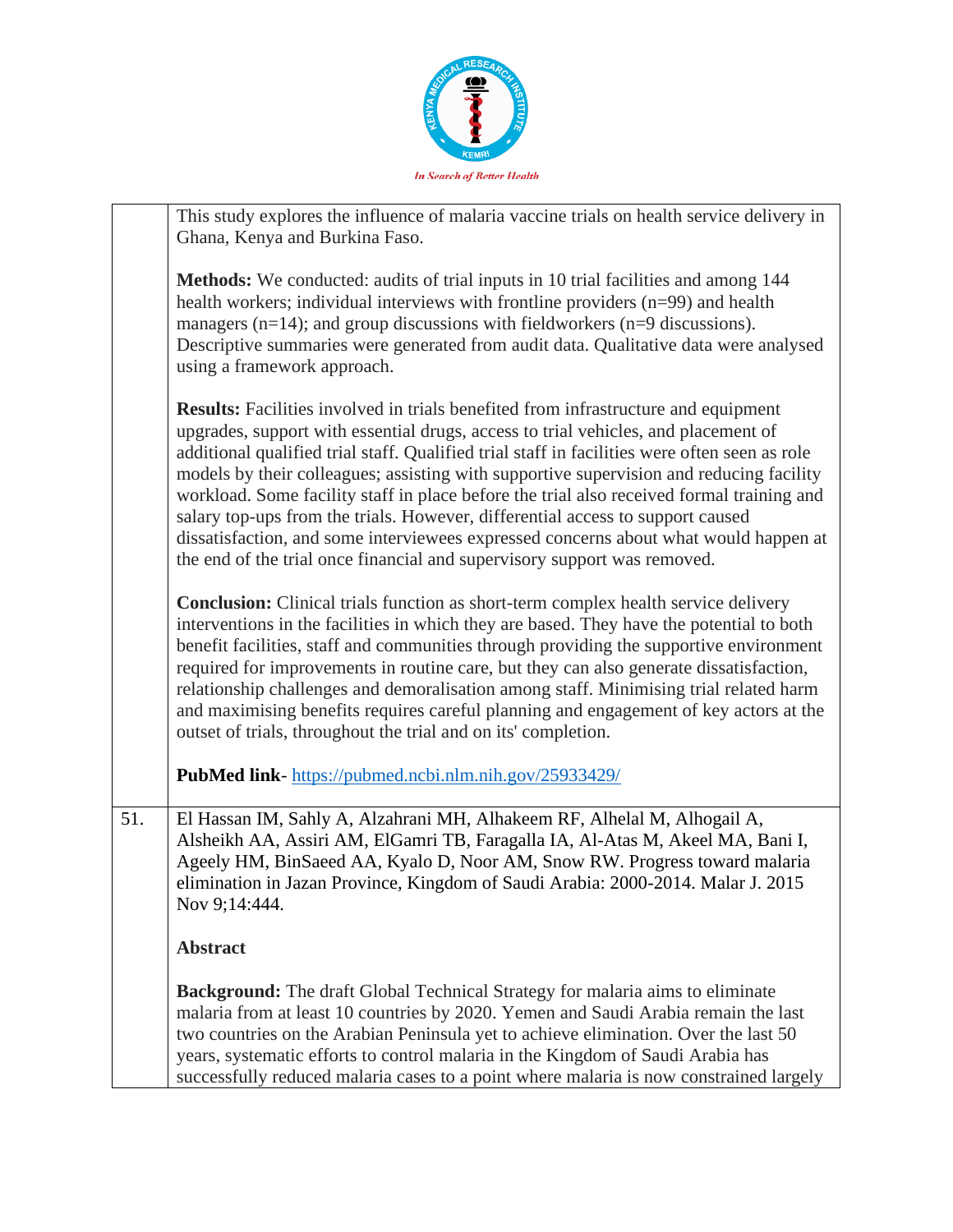

| elimination in this province is reviewed between 2000 and 2014.<br>Methods: Data were obtained from the Ministry of Health case-reporting systems,<br>activity reports, unpublished consultants reports, and relevant scientific published<br>undertaken in 2004 and 2010. Rainfall data were obtained from the Meteorological<br>Department in Jazan.<br><b>Results:</b> Between 2000 and 2014 there were 5522 locally acquired cases of malaria<br>2014) of 0.3 cases per 10,000 population. Conversely imported cases, since 2000,<br>remain consistent and higher than locally acquired cases, averaging between 250 and<br>Province, with only a few health districts contributing the majority of the cases. The<br>control efforts and periods of exceptionally low rainfall.<br>to change from a policy of passive case detection to reactively and proactively<br>detecting infectious reservoirs that require new approaches to surveillance. These<br>epidemiological receptive and hotspot malaria risk mapping. The single largest threat<br>currently remains the risks posed by imported infections from Yemen.<br>PubMed link-https://pubmed.ncbi.nlm.nih.gov/26552387/<br>52.<br>Bisung E, Elliott SJ, Abudho B, Schuster-Wallace CJ, Karanja DM. Dreaming of<br>toilets: using photovoice to explore knowledge, attitudes and practices around<br>water-health linkages in rural Kenya. Health Place. 2015 Jan;31:208-15<br><b>Abstract</b><br>As part of a knowledge, attitudes, practices and empowerment (KAPE) project<br>implemented by the United Nations University Institute for Water, Environment and |                                                                                                                                                                                                                                                                                                                                                                         |
|-----------------------------------------------------------------------------------------------------------------------------------------------------------------------------------------------------------------------------------------------------------------------------------------------------------------------------------------------------------------------------------------------------------------------------------------------------------------------------------------------------------------------------------------------------------------------------------------------------------------------------------------------------------------------------------------------------------------------------------------------------------------------------------------------------------------------------------------------------------------------------------------------------------------------------------------------------------------------------------------------------------------------------------------------------------------------------------------------------------------------------------------------------------------------------------------------------------------------------------------------------------------------------------------------------------------------------------------------------------------------------------------------------------------------------------------------------------------------------------------------------------------------------------------------------------------------------------------------------------------------------------|-------------------------------------------------------------------------------------------------------------------------------------------------------------------------------------------------------------------------------------------------------------------------------------------------------------------------------------------------------------------------|
|                                                                                                                                                                                                                                                                                                                                                                                                                                                                                                                                                                                                                                                                                                                                                                                                                                                                                                                                                                                                                                                                                                                                                                                                                                                                                                                                                                                                                                                                                                                                                                                                                                   | to Jazan Province, the most south-western area along the Red Sea. The progress toward                                                                                                                                                                                                                                                                                   |
|                                                                                                                                                                                                                                                                                                                                                                                                                                                                                                                                                                                                                                                                                                                                                                                                                                                                                                                                                                                                                                                                                                                                                                                                                                                                                                                                                                                                                                                                                                                                                                                                                                   | papers. Sub-provincial population data were obtained the national household censuses                                                                                                                                                                                                                                                                                    |
|                                                                                                                                                                                                                                                                                                                                                                                                                                                                                                                                                                                                                                                                                                                                                                                                                                                                                                                                                                                                                                                                                                                                                                                                                                                                                                                                                                                                                                                                                                                                                                                                                                   | and 9936 cases of imported malaria. A significant reduction in locally acquired malaria<br>cases was observed from 2000 to 2014, resulting in an average annual incidence (2010-<br>830 cases per year. The incidence of locally acquired cases is heterogeneous across the<br>overall decline in malaria case incidence can be attributed to coincidental expansion of |
|                                                                                                                                                                                                                                                                                                                                                                                                                                                                                                                                                                                                                                                                                                                                                                                                                                                                                                                                                                                                                                                                                                                                                                                                                                                                                                                                                                                                                                                                                                                                                                                                                                   | <b>Conclusions:</b> Jazan province is poised to achieve malaria elimination. There is a need<br>should be combined with advanced epidemiological tools to improve the definitions of                                                                                                                                                                                    |
|                                                                                                                                                                                                                                                                                                                                                                                                                                                                                                                                                                                                                                                                                                                                                                                                                                                                                                                                                                                                                                                                                                                                                                                                                                                                                                                                                                                                                                                                                                                                                                                                                                   |                                                                                                                                                                                                                                                                                                                                                                         |
|                                                                                                                                                                                                                                                                                                                                                                                                                                                                                                                                                                                                                                                                                                                                                                                                                                                                                                                                                                                                                                                                                                                                                                                                                                                                                                                                                                                                                                                                                                                                                                                                                                   |                                                                                                                                                                                                                                                                                                                                                                         |
|                                                                                                                                                                                                                                                                                                                                                                                                                                                                                                                                                                                                                                                                                                                                                                                                                                                                                                                                                                                                                                                                                                                                                                                                                                                                                                                                                                                                                                                                                                                                                                                                                                   |                                                                                                                                                                                                                                                                                                                                                                         |
| photovoice study with women in Usoma, a lakeshore community in Western Kenya.<br>perceptions and practices were shaped by ecological and broader structural factors.                                                                                                                                                                                                                                                                                                                                                                                                                                                                                                                                                                                                                                                                                                                                                                                                                                                                                                                                                                                                                                                                                                                                                                                                                                                                                                                                                                                                                                                              | Health (UNU-INWEH) in the Lake Victoria Basin, this paper reports findings from a<br>Drawing on ecosocial and political ecology theory, findings reveal that access to water,                                                                                                                                                                                           |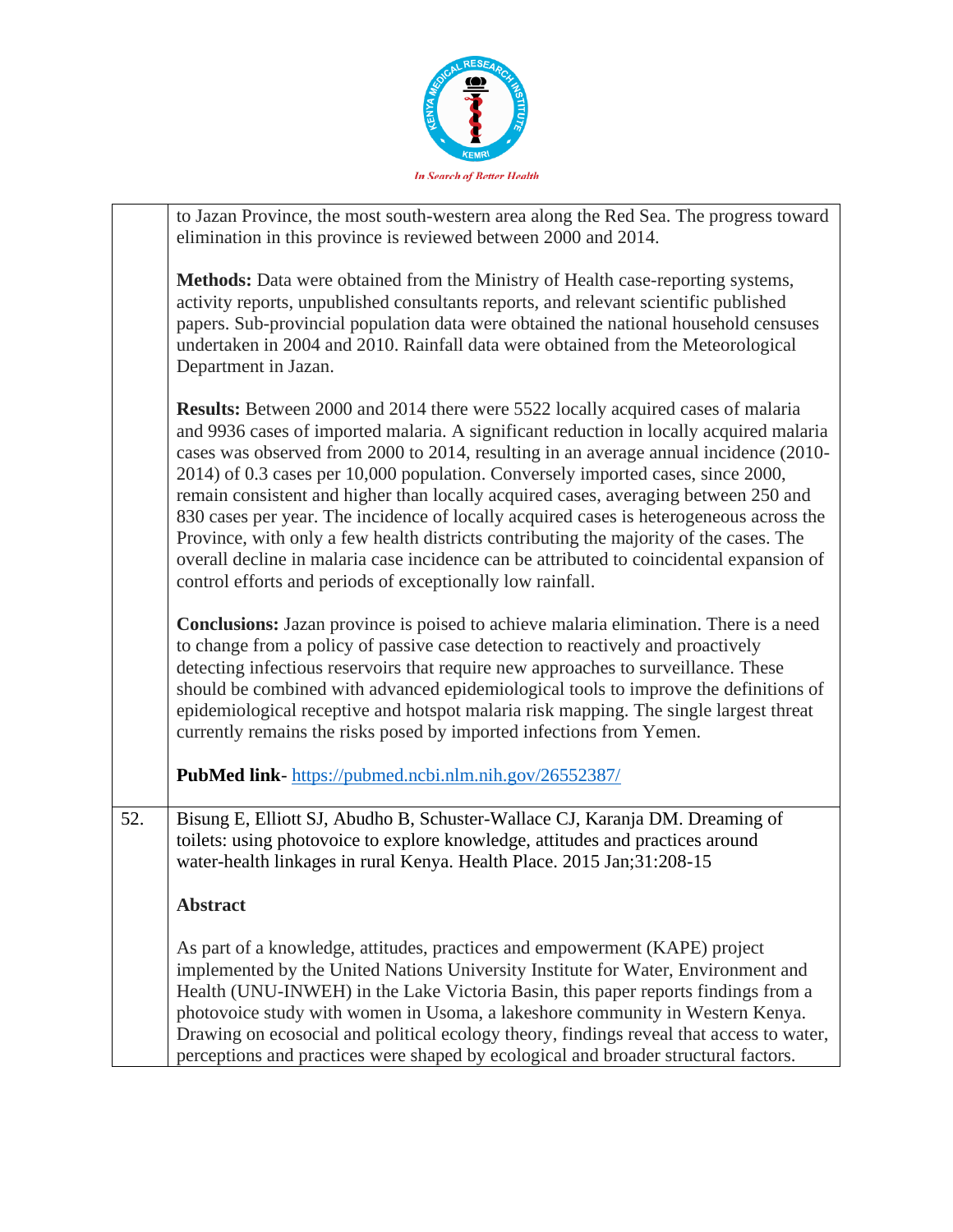

Further, collective actions to improve access were constrained by institutional and economic structures, thus (re)enforcing inequalities. **PubMed link**- <https://pubmed.ncbi.nlm.nih.gov/25576836/> 53. Ibinda F, Bauni E, Kariuki SM, Fegan G, Lewa J, Mwikamba M, Boga M, Odhiambo R, Mwagandi K, Seale AC, Berkley JA, Dorfman JR, Newton CR. Incidence and risk factors for neonatal tetanus in admissions to Kilifi County Hospital, Kenya. PLoS One. 2015 Apr 7;10(4):e0122606 **Abstract Background:** Neonatal Tetanus (NT) is a preventable cause of mortality and neurological sequelae that occurs at higher incidence in resource-poor countries, presumably because of low maternal immunisation rates and unhygienic cord care practices. We aimed to determine changes in the incidence of NT, characterize and investigate the associated risk factors and mortality in a prospective cohort study including all admissions over a 15-year period at a County hospital on the Kenyan coast, a region with relatively high historical NT rates within Kenya. **Methods:** We assessed all neonatal admissions to Kilifi County Hospital in Kenya (1999-2013) and identified cases of NT (standard clinical case definition) admitted during this time. Poisson regression was used to examine change in incidence of NT using accurate denominator data from an area of active demographic surveillance. Logistic regression was used to investigate the risk factors for NT and factors associated with mortality in NT amongst neonatal admissions. A subset of sera from mothers ( $n = 61$ ) and neonates ( $n = 47$ ) were tested for anti-tetanus antibodies. **Results:** There were 191 NT admissions, of whom 187 (98%) were home deliveries. Incidence of NT declined significantly (Incidence Rate Ratio: 0.85 (95% Confidence interval  $(0.81-0.89)$ , P<0.001) but the case fatality (62%) did not change over the study period (P = 0.536). Younger infant age at admission (P = 0.001) was the only independent predictor of mortality. Compared to neonatal hospital admittee controls, the proportion of home births was higher among the cases. Sera tested for antitetanus antibodies showed most mothers (50/61, 82%) had undetectable levels of antitetanus antibodies, and most (8/9, 89%) mothers with detectable antibodies had a neonate without protective levels. **Conclusions:** Incidence of NT in Kilifi County has significantly reduced, with reductions following immunisation campaigns. Our results suggest immunisation efforts are effective if sustained and efforts should continue to expand coverage.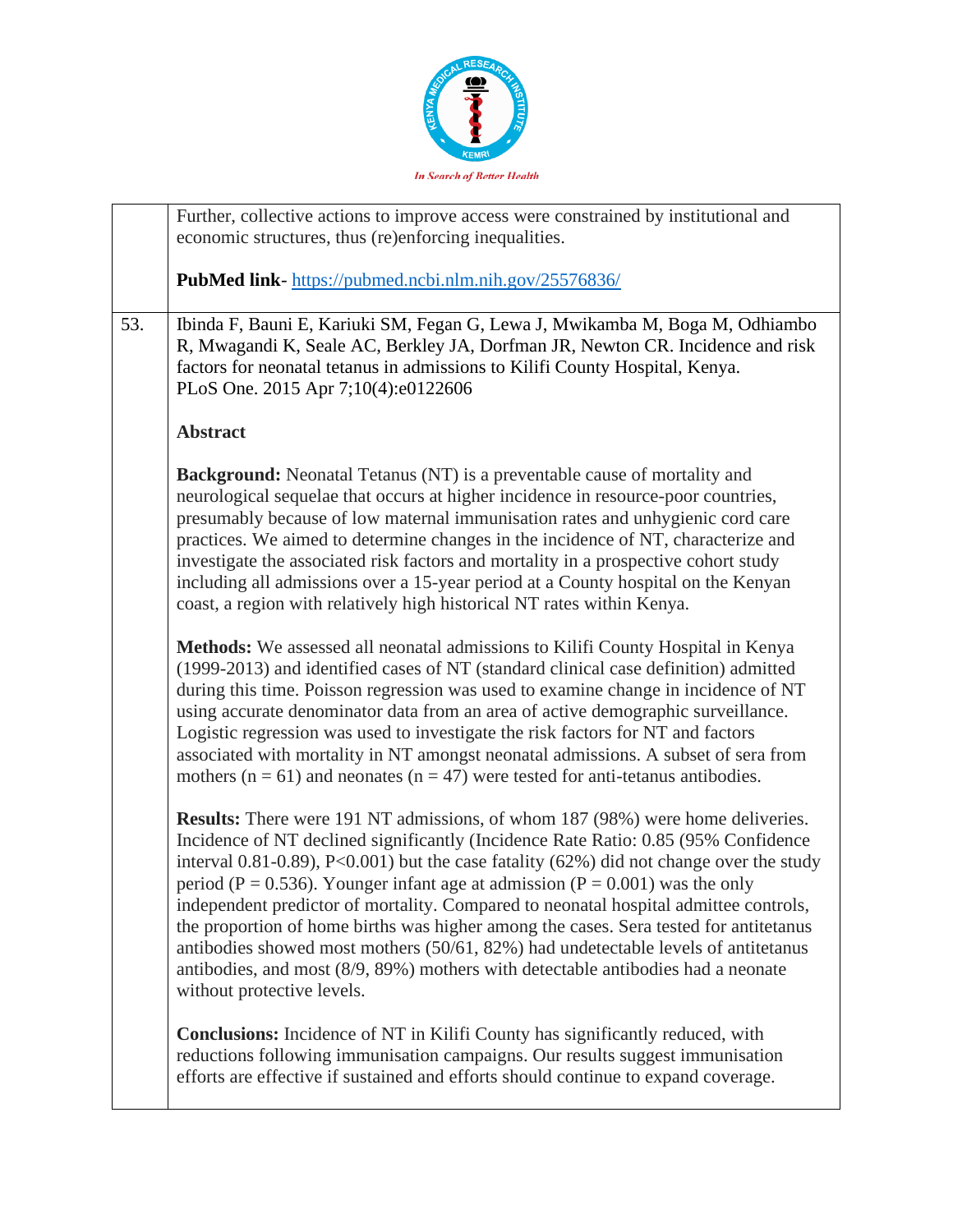

|     | PubMed link- https://pubmed.ncbi.nlm.nih.gov/25849440/                                                                                                                                                                                                                                                                                                                                                                                                                                                                                                                                                                                                                                                                                                                                                                                                                                                                                                                                                                                                                                            |
|-----|---------------------------------------------------------------------------------------------------------------------------------------------------------------------------------------------------------------------------------------------------------------------------------------------------------------------------------------------------------------------------------------------------------------------------------------------------------------------------------------------------------------------------------------------------------------------------------------------------------------------------------------------------------------------------------------------------------------------------------------------------------------------------------------------------------------------------------------------------------------------------------------------------------------------------------------------------------------------------------------------------------------------------------------------------------------------------------------------------|
| 54. | Ye Y, Arnold F, Noor A, Wamukoya M, Amuasi J, Blay S, Mberu B, Ren R,<br>Kyobutungi C, Wekesah F, Gatakaa H, Toda M, Njogu J, Evance I, O'Connell K,<br>Shewchuk T, Thougher S, Mann A, Willey B, Goodman C, Hanson K. The Affordable<br>Medicines Facility-malaria (AMFm): are remote areas benefiting from the<br>intervention? Malar J. 2015 Oct 9;14:398                                                                                                                                                                                                                                                                                                                                                                                                                                                                                                                                                                                                                                                                                                                                      |
|     | <b>Abstract</b>                                                                                                                                                                                                                                                                                                                                                                                                                                                                                                                                                                                                                                                                                                                                                                                                                                                                                                                                                                                                                                                                                   |
|     | <b>Background:</b> To assess the availability, price and market share of quality-assured<br>artemisinin-based combination therapy (QAACT) in remote areas (RAs) compared<br>with non-remote areas (nRAs) in Kenya and Ghana at end-line of the Affordable<br>Medicines Facility-malaria (AMFm) intervention.                                                                                                                                                                                                                                                                                                                                                                                                                                                                                                                                                                                                                                                                                                                                                                                      |
|     | <b>Methods:</b> Areas were classified by remoteness using a composite index computed<br>from estimated travel times to three levels of service centres. The index was used to<br>five categories of remoteness, which were then grouped into two categories of remote<br>and non-remote areas. The number of public or private outlets with the potential to sell<br>or distribute anti-malarial medicines, screened in nRAs and RAs, respectively, was 501<br>and 194 in Ghana and 9980 and 2353 in Kenya. The analysis compares RAs with nRAs<br>in terms of availability, price and market share of QAACT in each country.                                                                                                                                                                                                                                                                                                                                                                                                                                                                     |
|     | Results: QAACT were similarly available in RAs as nRAs in Ghana and Kenya. In<br>both countries, there was no statistical difference in availability of QAACT with<br>AMFm logo between RAs and nRAs in public health facilities (PHFs), while private-<br>for-profit (PFP) outlets had lower availability in RA than in nRAs (Ghana: 66.0 vs 82.2)<br>%, $p < 0.0001$ ; Kenya: 44.9 vs 63.5 %, $p = 0.0001$ . The median price of QAACT with<br>AMFm logo for PFP outlets in RAs (USD1.25 in Ghana and USD0.69 in Kenya) was<br>above the recommended retail price in Ghana (US\$0.95) and Kenya (US\$0.46), and<br>much higher than in nRAs for both countries. QAACT with AMFm logo represented<br>the majority of QAACT in RAs and nRAs in Kenya and Ghana. In the PFP sector in<br>Ghana, the market share for QAACT with AMFm logo was significantly higher in RAs<br>than in nRAs (75.6 vs 51.4 %, $p < 0.0001$ ). In contrast, in similar outlets in Kenya, the<br>market share of QAACT with AMFm logo was significantly lower in RAs than in<br>$nRAs$ (39.4 vs 65.1 %, $p < 0.0001$ ). |
|     | <b>Conclusion:</b> The findings indicate the AMFm programme contributed to making<br>QAACT more available in RAs in these two countries. Therefore, the AMFm approach<br>can inform other health interventions aiming at reaching hard-to-reach populations,<br>particularly in the context of universal access to health interventions. However, further                                                                                                                                                                                                                                                                                                                                                                                                                                                                                                                                                                                                                                                                                                                                         |

examination of the factors accounting for the deep penetration of the AMFm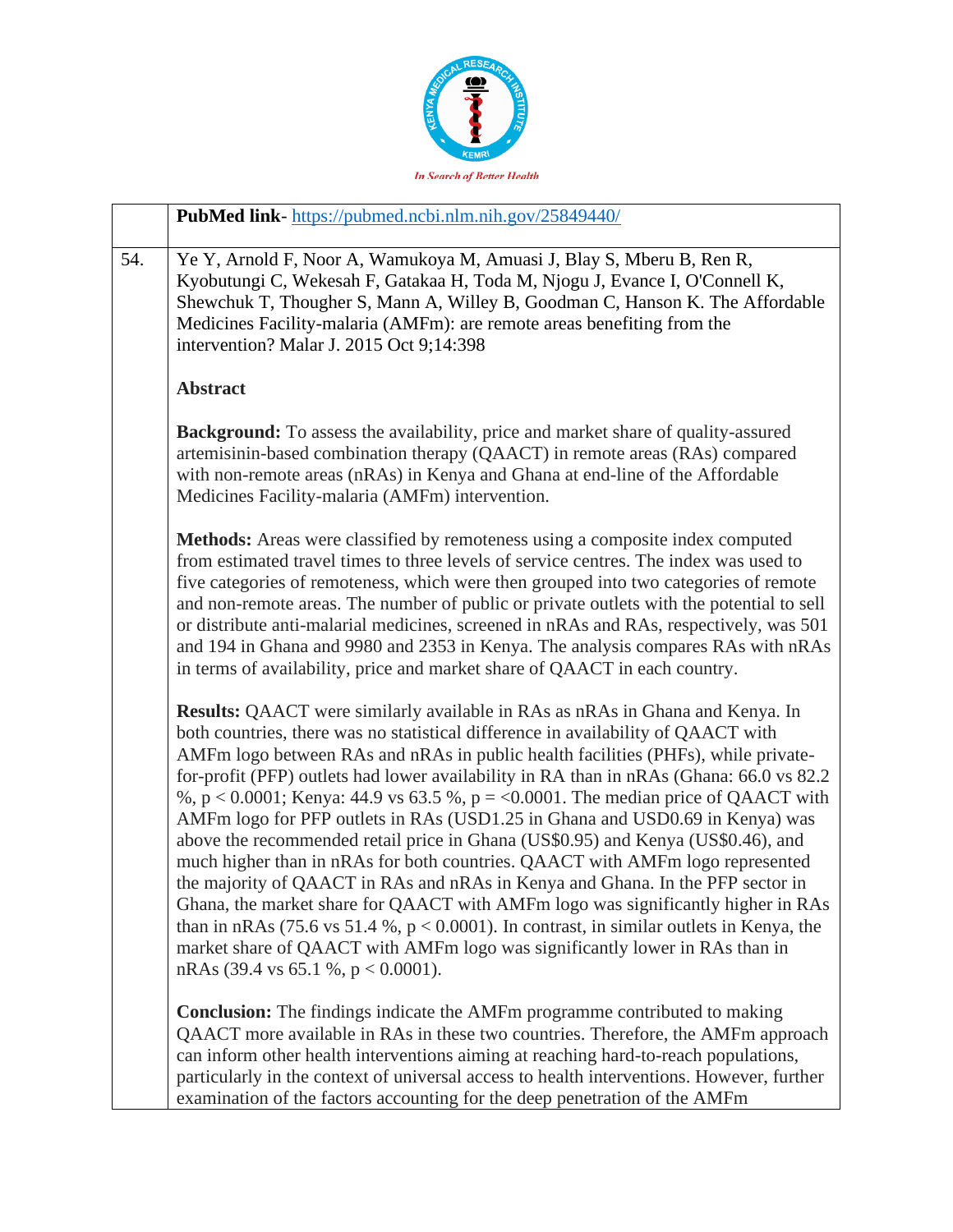

|     | programme into RAs is needed to inform actions to improve the healthcare delivery<br>system, particularly in RAs.                                                                                                                                                                                                                                                                                                                                                                                                                                                                                                                                                                                                                                                                                                                                                                                                                                                                                                                                                                                                                                                                                                                                                                                                                                                                                                                                                         |
|-----|---------------------------------------------------------------------------------------------------------------------------------------------------------------------------------------------------------------------------------------------------------------------------------------------------------------------------------------------------------------------------------------------------------------------------------------------------------------------------------------------------------------------------------------------------------------------------------------------------------------------------------------------------------------------------------------------------------------------------------------------------------------------------------------------------------------------------------------------------------------------------------------------------------------------------------------------------------------------------------------------------------------------------------------------------------------------------------------------------------------------------------------------------------------------------------------------------------------------------------------------------------------------------------------------------------------------------------------------------------------------------------------------------------------------------------------------------------------------------|
|     | <b>PubMed link-</b> https://pubmed.ncbi.nlm.nih.gov/26452625/                                                                                                                                                                                                                                                                                                                                                                                                                                                                                                                                                                                                                                                                                                                                                                                                                                                                                                                                                                                                                                                                                                                                                                                                                                                                                                                                                                                                             |
| 55. | Atkinson SH, Uyoga SM, Armitage AE, Khandwala S, Mugyenyi CK, Bejon P, Marsh<br>K, Beeson JG, Prentice AM, Drakesmith H, Williams TN. Malaria and Age Variably<br>but Critically Control Hepcidin Throughout Childhood in Kenya. EBioMedicine.<br>2015 Aug 8;2(10):1478-86.                                                                                                                                                                                                                                                                                                                                                                                                                                                                                                                                                                                                                                                                                                                                                                                                                                                                                                                                                                                                                                                                                                                                                                                               |
|     | <b>Abstract</b>                                                                                                                                                                                                                                                                                                                                                                                                                                                                                                                                                                                                                                                                                                                                                                                                                                                                                                                                                                                                                                                                                                                                                                                                                                                                                                                                                                                                                                                           |
|     | Both iron deficiency (ID) and malaria are common among African children. Studies<br>show that the iron-regulatory hormone hepcidin is induced by malaria, but few studies<br>have investigated this relationship longitudinally. We measured hepcidin<br>concentrations, markers of iron status, and antibodies to malaria antigens during two<br>cross-sectional surveys within a cohort of 324 Kenyan children $\leq$ 8 years old who were<br>under intensive surveillance for malaria and other febrile illnesses. Hepcidin<br>concentrations were the highest in the youngest, and female infants, declined rapidly in<br>infancy and more gradually thereafter. Asymptomatic malaria and malaria antibody<br>titres were positively associated with hepcidin concentrations. Recent episodes of<br>febrile malaria were associated with high hepcidin concentrations that fell over time.<br>Hepcidin concentrations were not associated with the subsequent risk of either malaria<br>or other febrile illnesses. Given that iron absorption is impaired by hepcidin, our data<br>suggest that asymptomatic and febrile malaria contribute to the high burden of ID seen<br>in African children. Further, the effectiveness of iron supplementation may be sub-<br>optimal in the presence of asymptomatic malaria. Thus, strategies to prevent and<br>eliminate malaria may have the added benefit of addressing an important cause of ID<br>for African children. |
|     | PubMed link-https://pubmed.ncbi.nlm.nih.gov/26629542/                                                                                                                                                                                                                                                                                                                                                                                                                                                                                                                                                                                                                                                                                                                                                                                                                                                                                                                                                                                                                                                                                                                                                                                                                                                                                                                                                                                                                     |
| 56. | Agoti CN, Otieno JR, Munywoki PK, Mwihuri AG, Cane PA, Nokes DJ, Kellam P,<br>Cotten M. Local evolutionary patterns of human respiratory syncytial virus<br>derived from whole-genome sequencing. J Virol. 2015 Apr;89(7):3444-54                                                                                                                                                                                                                                                                                                                                                                                                                                                                                                                                                                                                                                                                                                                                                                                                                                                                                                                                                                                                                                                                                                                                                                                                                                         |
|     | <b>Abstract</b>                                                                                                                                                                                                                                                                                                                                                                                                                                                                                                                                                                                                                                                                                                                                                                                                                                                                                                                                                                                                                                                                                                                                                                                                                                                                                                                                                                                                                                                           |
|     | Human respiratory syncytial virus (RSV) is associated with severe childhood<br>respiratory infections. A clear description of local RSV molecular epidemiology,<br>evolution, and transmission requires detailed sequence data and can inform new<br>strategies for virus control and vaccine development. We have generated 27 complete                                                                                                                                                                                                                                                                                                                                                                                                                                                                                                                                                                                                                                                                                                                                                                                                                                                                                                                                                                                                                                                                                                                                  |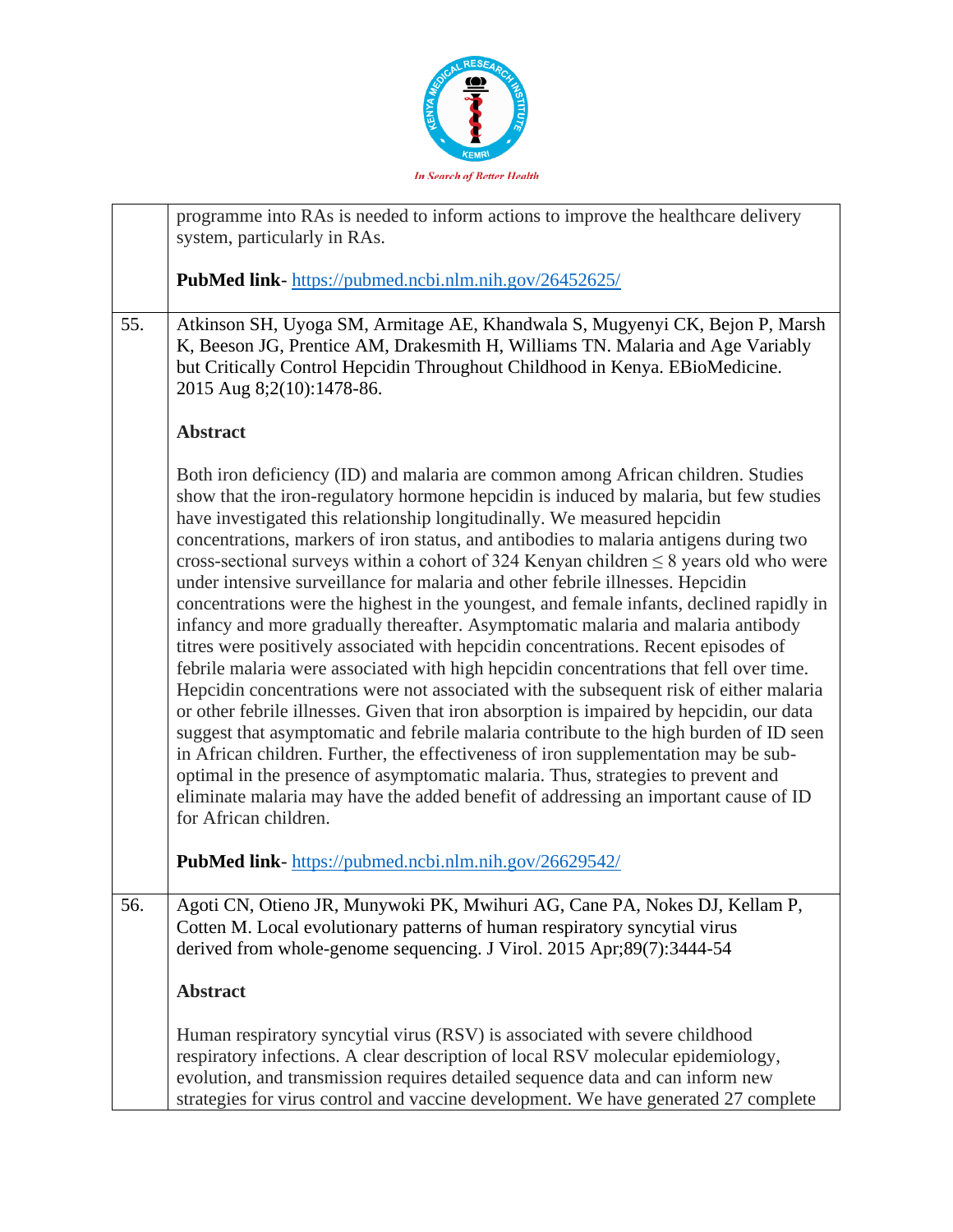

|     | or nearly complete genomes of RSV from hospitalized children attending a rural<br>coastal district hospital in Kilifi, Kenya, over a 10-year period using a novel full-<br>genome deep-sequencing process. Phylogenetic analysis of the new genomes<br>demonstrated the existence and cocirculation of multiple genotypes in both RSV A and<br>B groups in Kilifi. Comparison of local versus global strains demonstrated that most<br>RSV A variants observed locally in Kilifi were also seen in other parts of the world,<br>while the Kilifi RSV B genomes encoded a high degree of variation that was not<br>observed in other parts of the world. The nucleotide substitution rates for the individual<br>open reading frames (ORFs) were highest in the regions encoding the attachment (G)<br>glycoprotein and the NS2 protein. The analysis of RSV full genomes, compared to<br>subgenomic regions, provided more precise estimates of the RSV sequence changes<br>and revealed important patterns of RSV genomic variation and global movement. The<br>novel sequencing method and the new RSV genomic sequences reported here expand<br>our knowledge base for large-scale RSV epidemiological and transmission studies.<br><b>Importance:</b> The new RSV genomic sequences and the novel sequencing method<br>reported here provide important data for understanding RSV transmission and vaccine<br>development. Given the complex interplay between RSV A and RSV B infections, the<br>existence of local RSV B evolution is an important factor in vaccine deployment. |
|-----|----------------------------------------------------------------------------------------------------------------------------------------------------------------------------------------------------------------------------------------------------------------------------------------------------------------------------------------------------------------------------------------------------------------------------------------------------------------------------------------------------------------------------------------------------------------------------------------------------------------------------------------------------------------------------------------------------------------------------------------------------------------------------------------------------------------------------------------------------------------------------------------------------------------------------------------------------------------------------------------------------------------------------------------------------------------------------------------------------------------------------------------------------------------------------------------------------------------------------------------------------------------------------------------------------------------------------------------------------------------------------------------------------------------------------------------------------------------------------------------------------------------------------------------------------------------------------------------|
|     | PubMed link-https://pubmed.ncbi.nlm.nih.gov/25609811/                                                                                                                                                                                                                                                                                                                                                                                                                                                                                                                                                                                                                                                                                                                                                                                                                                                                                                                                                                                                                                                                                                                                                                                                                                                                                                                                                                                                                                                                                                                                  |
|     |                                                                                                                                                                                                                                                                                                                                                                                                                                                                                                                                                                                                                                                                                                                                                                                                                                                                                                                                                                                                                                                                                                                                                                                                                                                                                                                                                                                                                                                                                                                                                                                        |
| 57. | Wagner RG, Bottomley C, Ngugi AK, Ibinda F, Gómez-Olivé FX, Kahn K, Tollman<br>S, Newton CR; SEEDS Writing Group, Wagner R, Twine R, Connor M, Collinson M,<br>Masanja H, Mathew A, Kakooza A, Pariyo G, Peterson S, Ndyo-mughenyi D,<br>Odhiambo R, Chengo E, Chabi M, Bauni E, Kamuyu G, Odera VM, Mageto JO, Ae-<br>Ngibise K, Akpalu B, Akpalu A, Agbokey F, Adjei P, Owusu-Agyei S, Kleinschmidt I,<br>Doku VC, Odermatt P, Neville B, Sander JW, White S, Nutman T, Wilkins P, Noh J.<br>Incidence, Remission and Mortality of Convulsive Epilepsy in Rural Northeast<br>South Africa. PLoS One. 2015 Jun 8;10(6):e0129097                                                                                                                                                                                                                                                                                                                                                                                                                                                                                                                                                                                                                                                                                                                                                                                                                                                                                                                                                       |
|     | <b>Abstract</b>                                                                                                                                                                                                                                                                                                                                                                                                                                                                                                                                                                                                                                                                                                                                                                                                                                                                                                                                                                                                                                                                                                                                                                                                                                                                                                                                                                                                                                                                                                                                                                        |
|     | <b>Background:</b> Epilepsy is one of the most common neurological conditions globally,<br>estimated to constitute 0.75% of the global burden of disease, with the majority of this<br>burden found in low- and middle- income countries (LMICs). Few studies from<br>LMICs, including much of sub-Saharan Africa, have described the incidence,<br>remission or mortality rates due to epilepsy, which are needed to quantify the burden<br>and inform policy. This study investigates the epidemiological parameters of                                                                                                                                                                                                                                                                                                                                                                                                                                                                                                                                                                                                                                                                                                                                                                                                                                                                                                                                                                                                                                                              |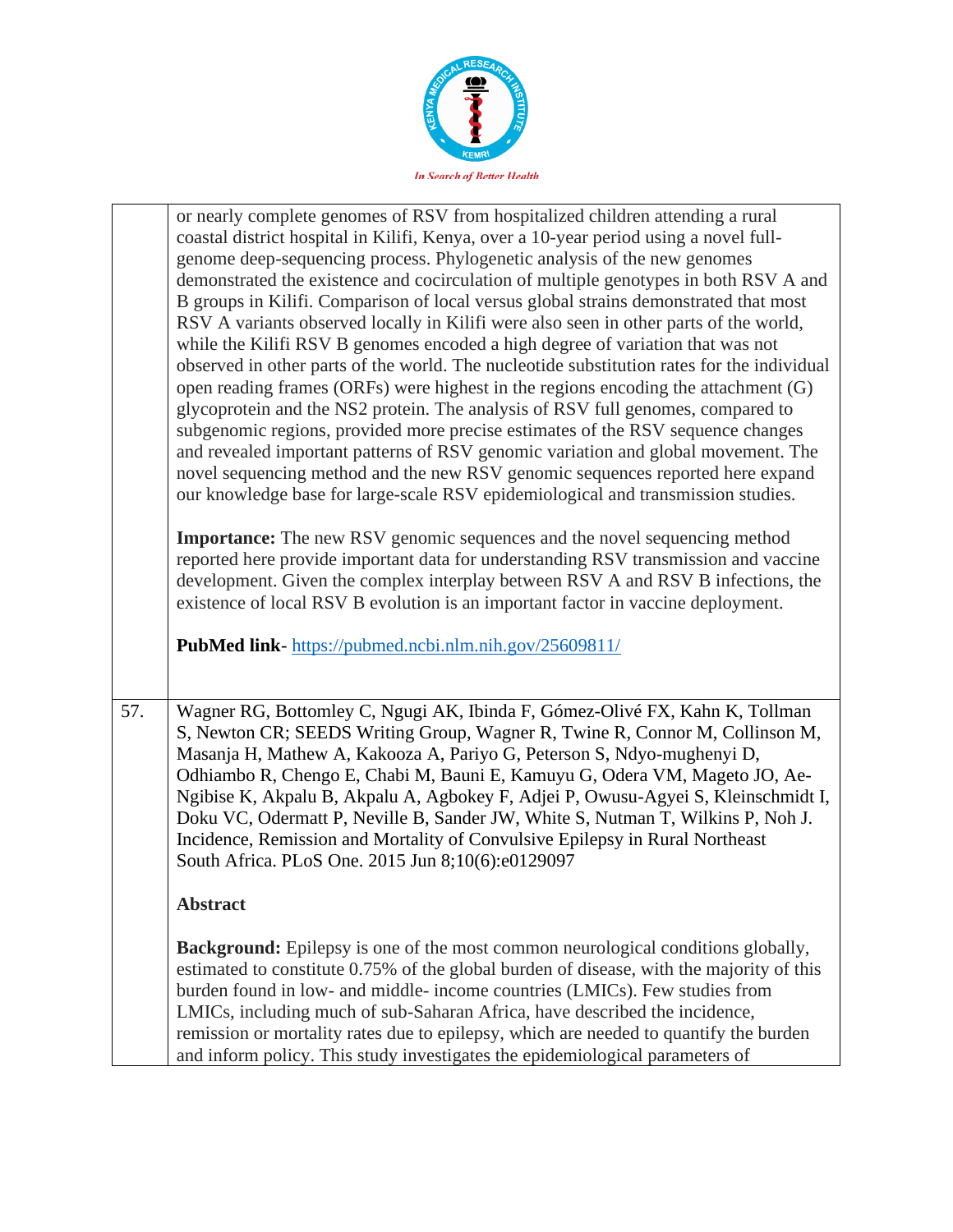

|     | convulsive epilepsy within a context of high HIV prevalence and an emerging burden<br>of cardiovascular disease.                                                                                                                                                                                                                                                                                                                                                                                                              |
|-----|-------------------------------------------------------------------------------------------------------------------------------------------------------------------------------------------------------------------------------------------------------------------------------------------------------------------------------------------------------------------------------------------------------------------------------------------------------------------------------------------------------------------------------|
|     | Methods: A cross-sectional population survey of 82,818 individuals, in the Agincourt<br>Health and Socio-demographic Surveillance Site (HDSS) in rural northeast South<br>Africa was conducted in 2008, from which 296 people were identified with active<br>convulsive epilepsy. A follow-up survey was conducted in 2012. Incidence and<br>mortality rates were estimated, with duration and remission rates calculated using the<br>DISMOD II software package.                                                            |
|     | <b>Results:</b> The crude incidence for convulsive epilepsy was 17.4/100,000 per year<br>(95%CI: 13.1-23.0). Remission was 4.6% and 3.9% per year for males and females,<br>respectively. The standardized mortality ratio was 2.6 (95%CI: 1.7-3.5), with 33.3% of<br>deaths directly related to epilepsy. Mortality was higher in men than women (adjusted<br>rate ratio (aRR) 2.6 (95% CI: 1.2-5.4)), and was significantly associated with older ages<br>(50+ years versus those 0-5 years old (RR 4.8 (95%CI: 0.6-36.4)). |
|     | <b>Conclusions:</b> The crude incidence was lower whilst mortality rates were similar to<br>other African studies; however, this study found higher mortality amongst older males.<br>Efforts aimed at further understanding what causes epilepsy in older people and<br>developing interventions to reduce prolonged seizures are likely to reduce the overall<br>burden of ACE in rural South Africa.                                                                                                                       |
|     | PubMed link-https://pubmed.ncbi.nlm.nih.gov/26053071/                                                                                                                                                                                                                                                                                                                                                                                                                                                                         |
| 58. | Sanders EJ, Wahome E, Powers KA, Werner L, Fegan G, Lavreys L, Mapanje C,<br>McClelland RS, Garrett N, Miller WC, Graham SM. Targeted screening of at-risk<br>adults for acute HIV-1 infection in sub-Saharan Africa. AIDS. 2015 Dec;29 Suppl<br>3(0 3):S221-30.                                                                                                                                                                                                                                                              |
|     | <b>Abstract</b>                                                                                                                                                                                                                                                                                                                                                                                                                                                                                                               |
|     | <b>Background:</b> Patients with acute HIV-1 infection (AHI) have elevated infectivity, but<br>cannot be diagnosed using antibody-based testing. Approaches to screen patients for<br>AHI are urgently needed to enable counselling and treatment to reduce onward<br>transmission.                                                                                                                                                                                                                                           |
|     | Methods: We pooled data from four African studies of high-risk adults that evaluated<br>symptoms and signs compatible with acute retroviral syndrome and tested for HIV-1 at<br>each visit. AHI was defined as detectable plasma viral load or p24 antigen in an HIV-<br>1-antibody-negative patient who subsequently seroconverted. Using generalized<br>estimating equation, we identified symptoms, signs, and demographic factors                                                                                         |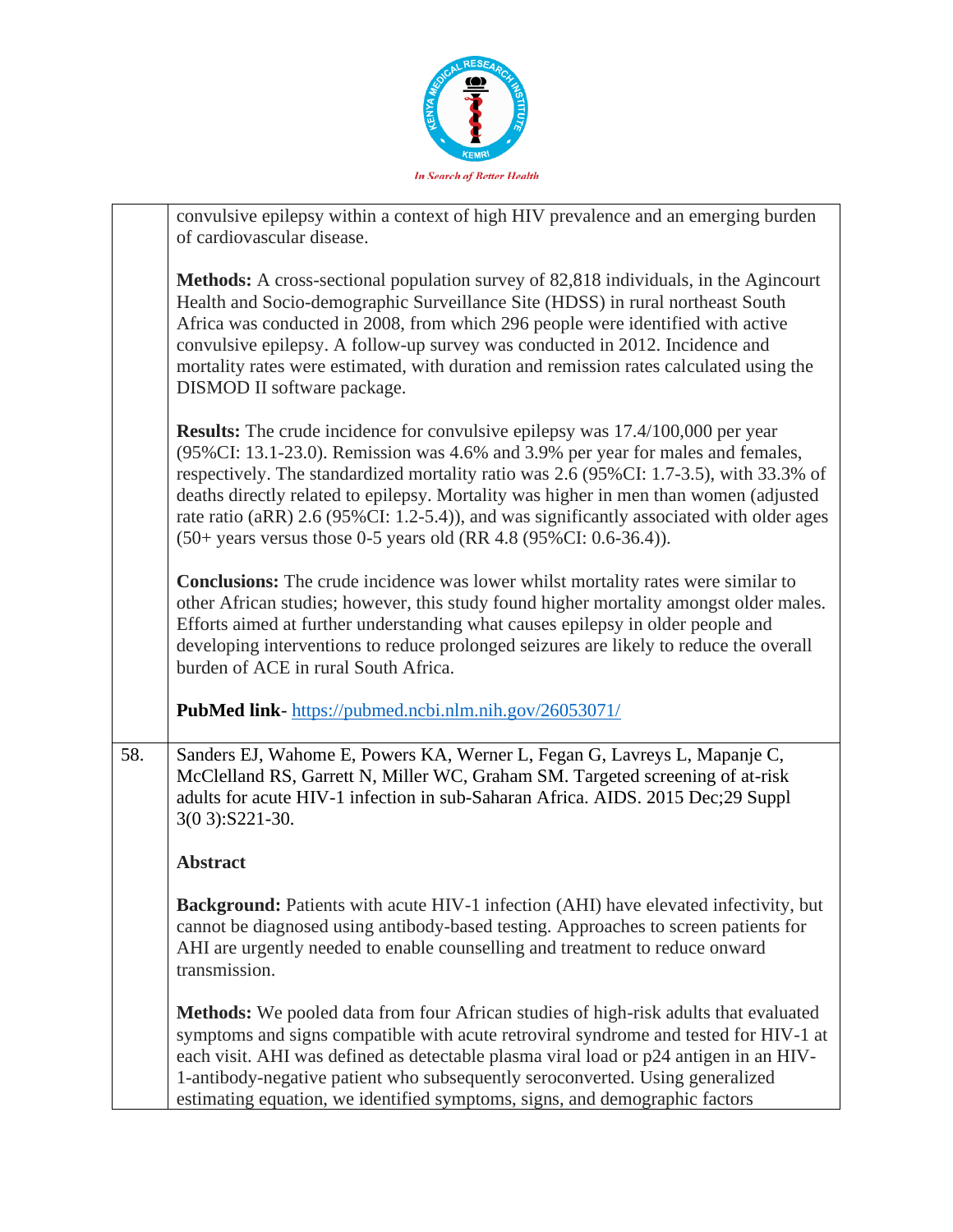

|     | predictive of AHI, adjusting for study site. We assigned a predictor score to each<br>statistically significant predictor based on its beta coefficient, summing predictor<br>scores to calculate a risk score for each participant. We evaluated the performance of<br>this algorithm overall and at each site.                                                                                                                                                                                                                                                                                              |
|-----|---------------------------------------------------------------------------------------------------------------------------------------------------------------------------------------------------------------------------------------------------------------------------------------------------------------------------------------------------------------------------------------------------------------------------------------------------------------------------------------------------------------------------------------------------------------------------------------------------------------|
|     | <b>Results:</b> We compared 122 AHI visits with 45 961 visits by uninfected patients.<br>Younger age (18-29 years), fever, fatigue, body pains, diarrhoea, sore throat, and<br>genital ulcer disease were independent predictors of AHI. The overall area under the<br>receiver operating characteristics curve (AUC) for the algorithm was 0.78, with site-<br>specific AUCs ranging from 0.61 to 0.89. A risk score of at least 2 would indicate AHI<br>testing for 5-50% of participants, substantially decreasing the number needing testing.                                                             |
|     | <b>Conclusion:</b> Our targeted risk score algorithm based on seven characteristics reduced<br>the number of patients needing AHI testing and had good performance overall. We<br>recommend this risk score algorithm for use by HIV programs in sub-Saharan Africa<br>with capacity to test high-risk patients for AHI.                                                                                                                                                                                                                                                                                      |
|     | PubMed link- https://pubmed.ncbi.nlm.nih.gov/26562811/                                                                                                                                                                                                                                                                                                                                                                                                                                                                                                                                                        |
| 59. | Ototo EN, Mbugi JP, Wanjala CL, Zhou G, Githeko AK, Yan G. Surveillance of<br>malaria vector population density and biting behaviour in western Kenya. Malar<br>J. 2015 Jun 17;14:244.                                                                                                                                                                                                                                                                                                                                                                                                                        |
|     | <b>Abstract</b>                                                                                                                                                                                                                                                                                                                                                                                                                                                                                                                                                                                               |
|     | <b>Background:</b> Malaria is a great public health burden and Africa suffers the largest<br>share of malaria-attributed deaths. Despite control efforts targeting indoor malaria<br>transmission, such as insecticide-treated bed nets (ITNs) and deployment of indoor<br>residual spraying, transmission of the parasite in western Kenya is still maintained.<br>This study was carried out to determine the impact of ITNs on indoor vector densities<br>and biting behaviour in western Kenya.                                                                                                           |
|     | Methods: Indoor collection of adult mosquitoes was done monthly in six study sites in<br>western Kenya using pyrethrum spray collections from 2012 to 2014. The rotator trap<br>collections were done in July-August in 2013 and May-June in 2014. Mosquitoes were<br>collected every 2 h between 18.00 and 08.00 h. Human behaviour study was conducted<br>via questionnaire surveys. Species within Anopheles gambiae complex was<br>differentiated by PCR and sporozoite infectivity was determined by ELISA. Species<br>distribution was determined and bed net coverage in the study sites was recorded. |
|     | <b>Results:</b> During the study a total of 5,469 mosquito vectors were collected from both<br>PSC and Rotator traps comprising 3,181 (58.2%) Anopheles gambiae and 2,288                                                                                                                                                                                                                                                                                                                                                                                                                                     |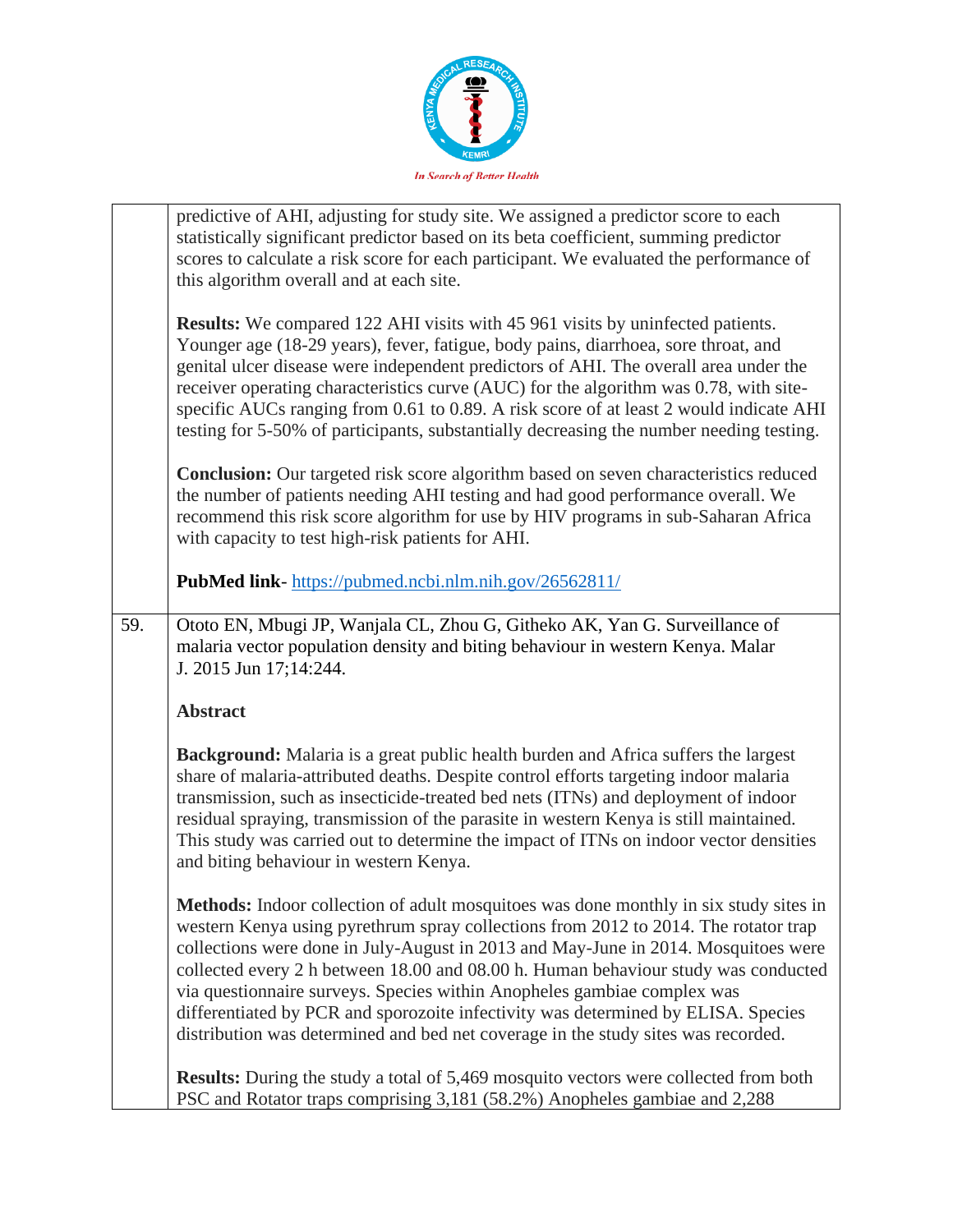

|     | (41.8%) Anopheles funestus. Compared to all the study sites, Rae had the highest<br>density of An. gambiae with a mean of $1.2$ (P<0.001) while Kombewa had the highest<br>density of An. funestus with a mean of $1.08$ (P<0.001). Marani had the lowest density<br>of vectors with 0.06 An. gambiae and 0.17 An. funestus (P<0.001). Among the 700<br>PCR confirmed An. gambiae s.l. individuals, An. gambiae s.s. accounted for 49% and<br>An. arabiensis 51%. Over 50% of the study population stayed outdoors between 18.00<br>and 20.00 and 06.00 and 08.00 which was the time when highest densities of blood fed<br>vectors were collected. Anopheles gambie s.s. was the main malaria parasite vector in<br>the highland sites and An. arabiensis in the lowland sites. Bed net ownership in 2012<br>averaged 87% across the study sites.                                                                                                                                                                                                 |
|-----|----------------------------------------------------------------------------------------------------------------------------------------------------------------------------------------------------------------------------------------------------------------------------------------------------------------------------------------------------------------------------------------------------------------------------------------------------------------------------------------------------------------------------------------------------------------------------------------------------------------------------------------------------------------------------------------------------------------------------------------------------------------------------------------------------------------------------------------------------------------------------------------------------------------------------------------------------------------------------------------------------------------------------------------------------|
|     | <b>Conclusions:</b> This study suggests that mass distribution of ITNs has had a significant<br>impact on vector densities, species distribution and sporozoite rate. However, shift of<br>biting time poses significant threats to the current malaria vector control strategies<br>which heavily rely on indoor controls.                                                                                                                                                                                                                                                                                                                                                                                                                                                                                                                                                                                                                                                                                                                        |
|     | PubMed link- https://pubmed.ncbi.nlm.nih.gov/26082138/                                                                                                                                                                                                                                                                                                                                                                                                                                                                                                                                                                                                                                                                                                                                                                                                                                                                                                                                                                                             |
| 60. | Folayan MO, Peterson K, Kombe F. Ethics, emergencies and Ebola clinical<br>trials: the role of governments and communities in offshored research. Pan Afr<br>Med J. 2015 Oct 10;22 Suppl 1(Suppl 1):10                                                                                                                                                                                                                                                                                                                                                                                                                                                                                                                                                                                                                                                                                                                                                                                                                                             |
|     | <b>Abstract</b>                                                                                                                                                                                                                                                                                                                                                                                                                                                                                                                                                                                                                                                                                                                                                                                                                                                                                                                                                                                                                                    |
|     | The Ebola Virus Disease (EVD) in West Africa has stimulated investments in EVD<br>research. While these research efforts are most welcome, we are concerned about the<br>potential to ignore effective community ethics engagement programmes and critical<br>government regulatory agencies in light of the urgency to conduct clinical trials for<br>EVD therapies and vaccines. We discuss the reasons why community engagement with<br>various research stakeholders is essential, how community engagement should be<br>conducted, and the potential consequences of failing to engage both communities and<br>regulatory agencies by drawing on past experiences in the field of HIV research. We<br>highlight the importance of a) capacity building to enable local researchers design and<br>implement EVD research for future epidemics, b) the need to support community<br>research literacy, and c) the need to build the competency of research regulatory<br>agencies on the continent to address EVD therapy and vaccine research. |
|     | <b>PubMed link-</b> https://pubmed.ncbi.nlm.nih.gov/26740838/                                                                                                                                                                                                                                                                                                                                                                                                                                                                                                                                                                                                                                                                                                                                                                                                                                                                                                                                                                                      |
| 61. | Mmbando BP, Mgaya J, Cox SE, Mtatiro SN, Soka D, Rwezaula S, Meda E, Msaki<br>E, Snow RW, Jeffries N, Geller NL, Makani J. Negative Epistasis between Sickle<br>and Foetal Haemoglobin Suggests a Reduction in Protection against Malaria. PLoS                                                                                                                                                                                                                                                                                                                                                                                                                                                                                                                                                                                                                                                                                                                                                                                                    |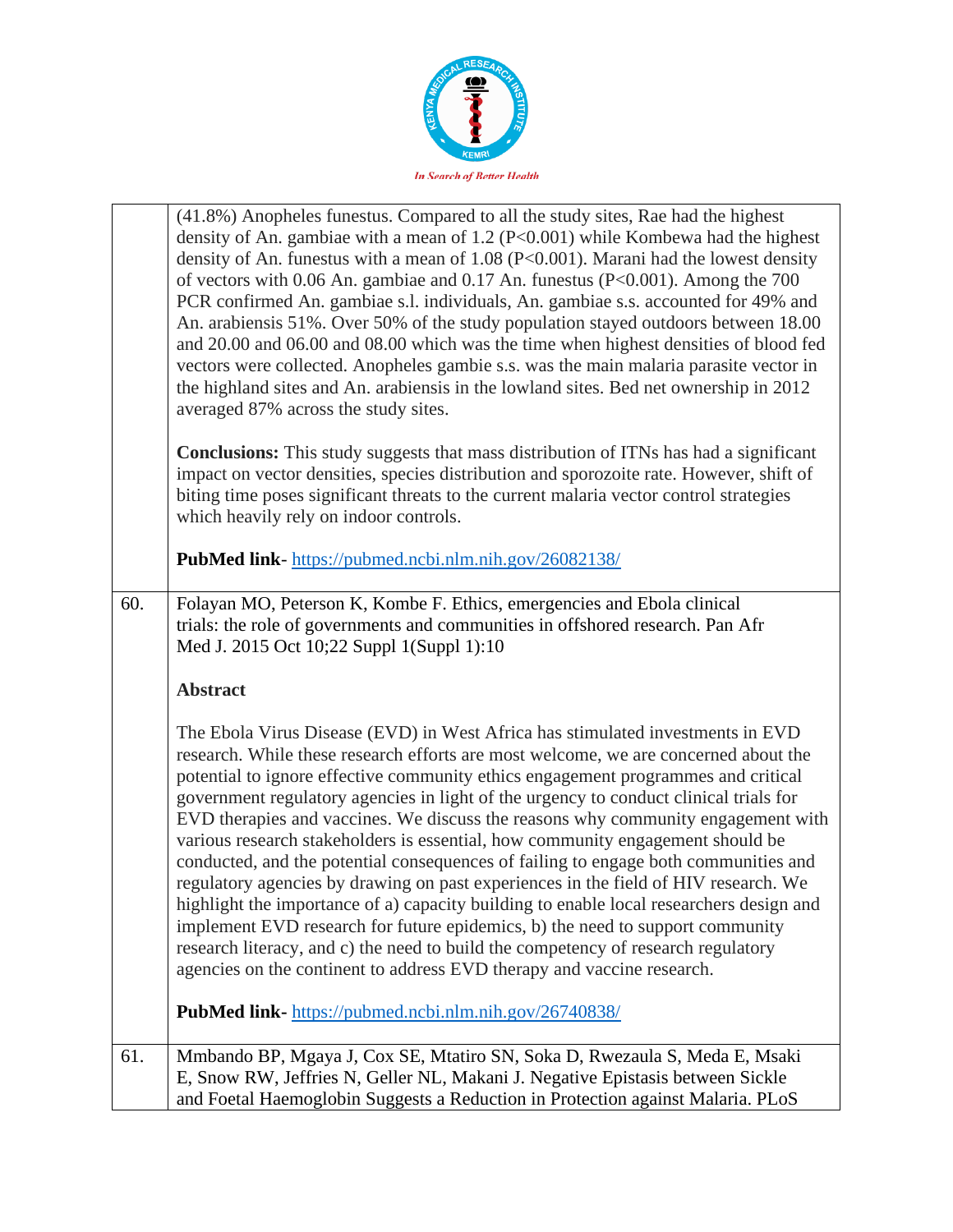

### One. 2015 May 12;10(5):e0125929

### **Abstract**

**Background:** Haemoglobin variants, Sickle (HbS) and foetal (HbF) have been associated with malaria protection. This study explores epistatic interactions between HbS and HbF on malaria infection.

**Methods:** The study was conducted between March 2004 and December 2013 within the sickle cell disease (SCD) programme at Muhimbili National Hospital, Tanzania. SCD status was categorized into HbAA, HbAS and HbSS using hemoglobin electrophoresis and High Performance Liquid Chromatography (HPLC). HbF levels were determined by HPLC. Malaria was diagnosed using rapid diagnostic test and/or blood film. Logistic regression and generalized estimating equations models were used to evaluate associations between SCD status, HbF and malaria.

**Findings:** 2,049 individuals with age range 0-70 years, HbAA 311(15.2%), HbAS 241(11.8%) and HbSS 1,497(73.1%) were analysed. At enrolment, malaria prevalence was significantly higher in HbAA 13.2% compared to HbAS 1.24% and HbSS 1.34% (p<0.001). Mean HbF was lower in those with malaria compared to those without malaria in HbAA (0.43% vs 0.82%) but was the reverse in HbSS (8.10% vs 5.59%). An increase in HbF was associated with a decrease in risk of malaria OR=0.50  $(95\% CI: 0.28, 0.90; p=0.021)$  in HbAA, whereas for HbSS the risk of malaria increased OR=2.94 (1.44, 5.98; p=0.003). A similar pattern was seen during multiple visits; HbAA OR= $0.52$  (0.34, 0.80; p= $0.003$ ) vs HbSS OR= $2.01$  (1.27, 3.23; p= $0.003$ ).

**Conclusion:** Higher prevalence of malaria in HbAA compared to HbAS and HbSS confirmed the protective effect of HbS. Lower prevalence of malaria in HbAA with high HbF supports a protective effect of HbF. However, in HbSS, the higher prevalence of malaria with high levels of HbF suggests loss of malaria protection. This is the first epidemiological study to suggest a negative epistasis between HbF and HbS on malaria.

**PubMed link-** <https://pubmed.ncbi.nlm.nih.gov/25965586/>

| 62. | Abuya T, Maina T, Chuma J. Historical account of the national health<br>insurance formulation in Kenya: experiences from the past decade. BMC Health<br>Serv Res. 2015 Feb 12;15:56. |
|-----|--------------------------------------------------------------------------------------------------------------------------------------------------------------------------------------|
|     | <b>Abstract</b>                                                                                                                                                                      |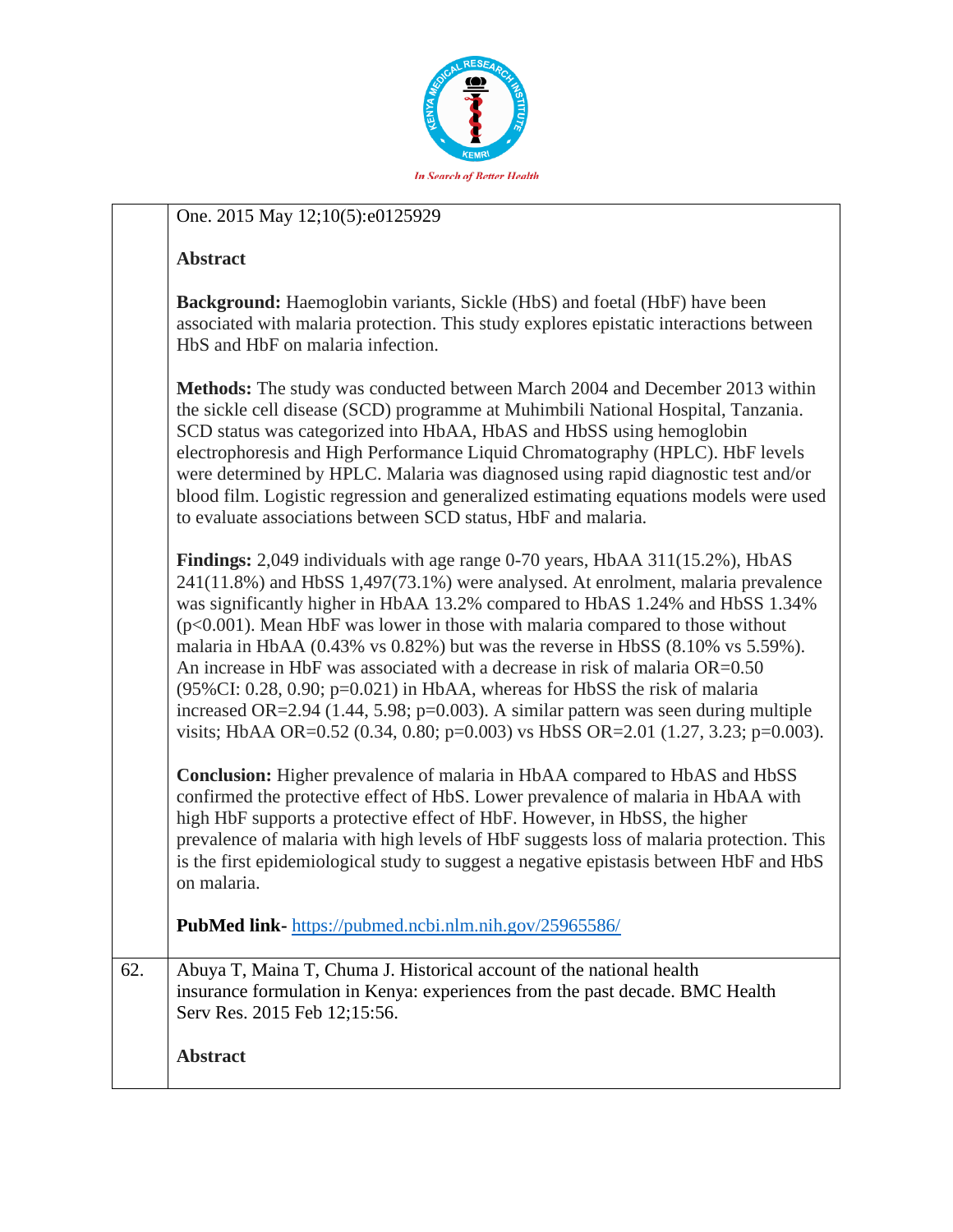

|     | Background: Many Low-and-Middle-Income countries are considering reviewing<br>their health financing systems to meet the principles of Universal Health Coverage<br>(UHC). One financing mechanism, which has dominated UHC reforms, is the<br>development of health insurance schemes. We trace the historical development of the<br>National Health Insurance (NHI) policy, illuminate stakeholders' perceptions on the<br>design to inform future development of health financing policies in Kenya.                                                                                                                                                                                                                                                                                                                                                                                                                                                                                                                                                                                                                                                                           |
|-----|-----------------------------------------------------------------------------------------------------------------------------------------------------------------------------------------------------------------------------------------------------------------------------------------------------------------------------------------------------------------------------------------------------------------------------------------------------------------------------------------------------------------------------------------------------------------------------------------------------------------------------------------------------------------------------------------------------------------------------------------------------------------------------------------------------------------------------------------------------------------------------------------------------------------------------------------------------------------------------------------------------------------------------------------------------------------------------------------------------------------------------------------------------------------------------------|
|     | Methods: We conducted a retrospective policy analysis of the development of a NHI<br>policy in Kenya using data from document reviews and seven in depth interviews with<br>key stakeholders involved in the NHI design. Analysis was conducted using a thematic<br>framework.                                                                                                                                                                                                                                                                                                                                                                                                                                                                                                                                                                                                                                                                                                                                                                                                                                                                                                    |
|     | <b>Results:</b> The design of a NHI scheme was marked by complex interaction of the actor's<br>understanding of the design, proposed implementation strategies and the covert<br>opposition of the reform due to several reasons. First, actor's perception of the cost of<br>the NHI design and its implication to the economy generated opposition. This was due<br>to inadequate communication strategies to articulate the policy, leading to a vacuum of<br>factual information flow to various players. Secondly, perceived fear of implications of<br>the changes among private sector players threatened support and success gained.<br>Thirdly, underlying mistrust associated with perceived lack of government's<br>commitment towards transparency and good governance affected active engagement of<br>all key players dampening the spirit of collective bargain breeding opposition. Finally,<br>some international actors perceived a clash of their role and that of international<br>programs based on vertical approaches that were inherent in the health system.<br><b>Conclusion:</b> The thrust towards UHC using NHI schemes should not only focus on the |
|     | design of a viable NHI package but should also involve stakeholder engagements,<br>devise ways of improving the health care system, enhance transparency and develop<br>adequate governance structures to institutions mandated to provide leadership in the<br>reform process to overcome covert opposition                                                                                                                                                                                                                                                                                                                                                                                                                                                                                                                                                                                                                                                                                                                                                                                                                                                                      |
|     | PubMed link- https://pubmed.ncbi.nlm.nih.gov/25884159/                                                                                                                                                                                                                                                                                                                                                                                                                                                                                                                                                                                                                                                                                                                                                                                                                                                                                                                                                                                                                                                                                                                            |
| 63. | Angood C, McGrath M, Mehta S, Mwangome M, Lung'aho M, Roberfroid D, Perry A,<br>Wilkinson C, Israel AD, Bizouerne C, Haider R, Seal A, Berkley JA, Kerac M; MAMI<br>Working Group Collaborators. Research priorities to improve the management of<br>acute malnutrition in infants aged less than six months (MAMI). PLoS Med. 2015<br>Apr 21;12(4):e1001812                                                                                                                                                                                                                                                                                                                                                                                                                                                                                                                                                                                                                                                                                                                                                                                                                      |
|     | <b>Abstract</b>                                                                                                                                                                                                                                                                                                                                                                                                                                                                                                                                                                                                                                                                                                                                                                                                                                                                                                                                                                                                                                                                                                                                                                   |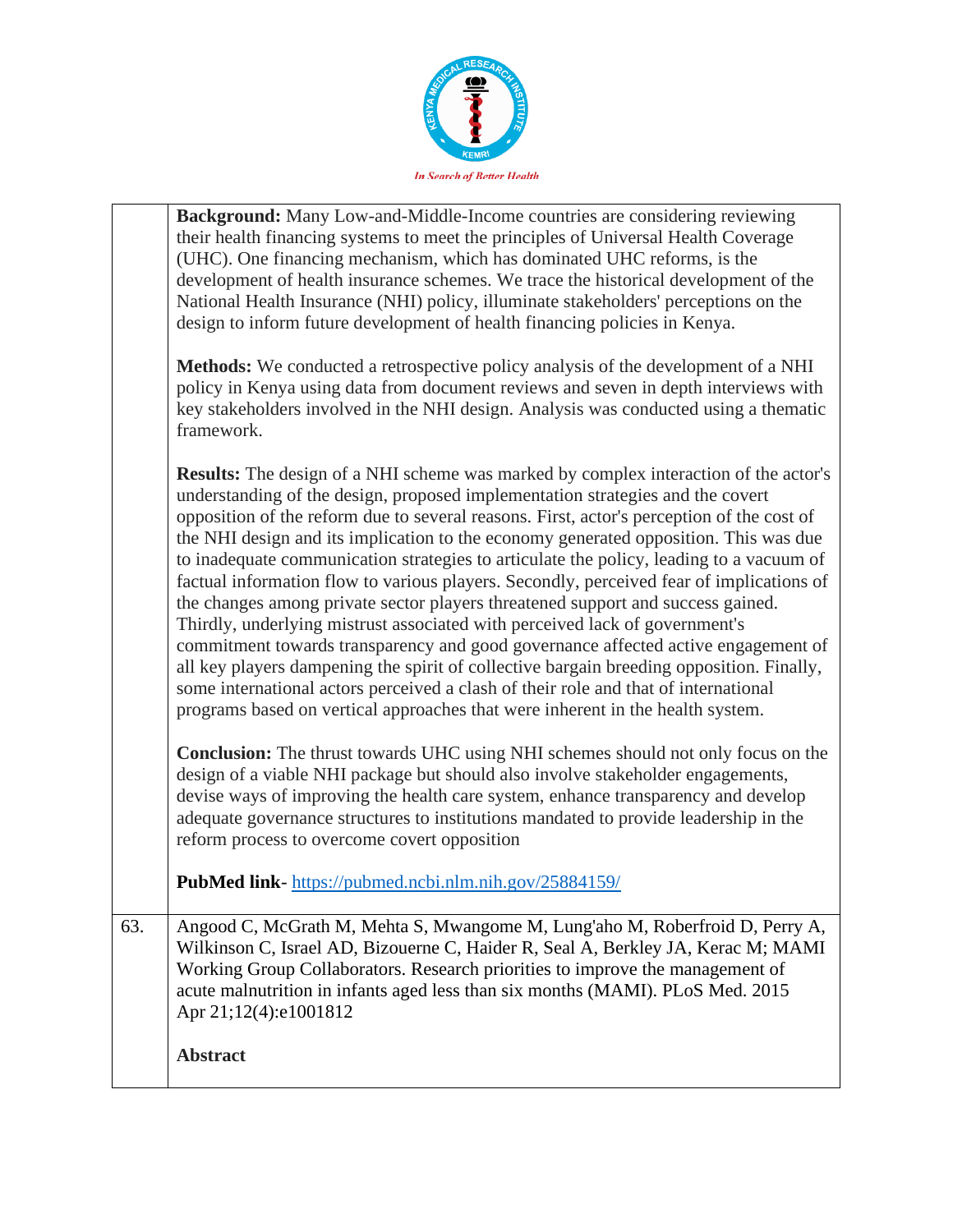

|     | By engaging expert opinion, Marko Kerac and colleagues set research priorities for the<br>management of acute malnutrition in infants.                                                                                                                                                                                                                                                                                                                                                                                                                                                                                                                                                                                                                                                                                                                                                                                                                                                                                                                                                                                                                                           |
|-----|----------------------------------------------------------------------------------------------------------------------------------------------------------------------------------------------------------------------------------------------------------------------------------------------------------------------------------------------------------------------------------------------------------------------------------------------------------------------------------------------------------------------------------------------------------------------------------------------------------------------------------------------------------------------------------------------------------------------------------------------------------------------------------------------------------------------------------------------------------------------------------------------------------------------------------------------------------------------------------------------------------------------------------------------------------------------------------------------------------------------------------------------------------------------------------|
|     | <b>PubMed link-</b> https://pubmed.ncbi.nlm.nih.gov/25898252/                                                                                                                                                                                                                                                                                                                                                                                                                                                                                                                                                                                                                                                                                                                                                                                                                                                                                                                                                                                                                                                                                                                    |
| 64. | Kiguli S, Maitland K, George EC, Olupot-Olupot P, Opoka RO, Engoru C, Akech<br>SO, Nyeko R, Mtove G, Reyburn H, Levin M, Babiker AG, Gibb DM, Crawley J.<br>Anaemia and blood transfusion in African children presenting to hospital with<br>severe febrile illness. BMC Med. 2015 Feb 2;13:21.                                                                                                                                                                                                                                                                                                                                                                                                                                                                                                                                                                                                                                                                                                                                                                                                                                                                                  |
|     | <b>Abstract</b>                                                                                                                                                                                                                                                                                                                                                                                                                                                                                                                                                                                                                                                                                                                                                                                                                                                                                                                                                                                                                                                                                                                                                                  |
|     | <b>Background:</b> Severe anaemia in children is a leading cause of hospital admission and<br>a major cause of mortality in sub-Saharan Africa, yet there are limited published data<br>on blood transfusion in this vulnerable group.                                                                                                                                                                                                                                                                                                                                                                                                                                                                                                                                                                                                                                                                                                                                                                                                                                                                                                                                           |
|     | Methods: We present data from a large controlled trial of fluid resuscitation (Fluid<br>Expansion As Supportive Therapy (FEAST) trial) on the prevalence, clinical features,<br>and transfusion management of anaemia in children presenting to hospitals in three<br>East African countries with serious febrile illness (predominantly malaria and/or<br>sepsis) and impaired peripheral perfusion.                                                                                                                                                                                                                                                                                                                                                                                                                                                                                                                                                                                                                                                                                                                                                                            |
|     | <b>Results:</b> Of 3,170 children in the FEAST trial, 3,082 (97%) had baseline haemoglobin<br>(Hb) measurement, 2,346/3,082 (76%) were anaemic (Hb <10 g/dL), and 33% severely<br>anaemic (Hb $\leq$ $g/dL$ ). Prevalence of severe anaemia varied from 12% in Kenya to<br>41% in eastern Uganda. 1,387/3,082 (45%) children were transfused (81% within 8<br>hours). Adherence to WHO transfusion guidelines was poor. Among severely anaemic<br>children who were not transfused, 52% (54/103) died within 8 hours, and 90% of these<br>deaths occurred within 2.5 hours of randomisation. By 24 hours, 128/1,002 (13%)<br>severely anaemic children had died, compared to 36/501 (7%) and 71/843 (8%) of<br>those with moderate and mild anaemia, respectively. Among children without severe<br>hypotension who were randomised to receive fluid boluses of 0.9% saline or albumin,<br>mortality was increased (10.6% and 10.5%, respectively) compared to controls (7.2%),<br>regardless of admission Hb level. Repeat transfusion varied from $\leq 2\%$ in<br>Kenya/Tanzania to 6 to 13% at the four Ugandan centres. Adverse reactions to blood<br>were rare $(0.4\%)$ . |
|     | <b>Conclusions:</b> Severe anaemia complicates one third of childhood admissions with<br>serious febrile illness to hospitals in East Africa, and is associated with increased<br>mortality. A high proportion of deaths occurred within 2.5 hours of admission,<br>emphasizing the need for rapid recognition and prompt blood transfusion. Adherence<br>to current WHO transfusion guidelines was poor. The high rates of re-transfusion                                                                                                                                                                                                                                                                                                                                                                                                                                                                                                                                                                                                                                                                                                                                       |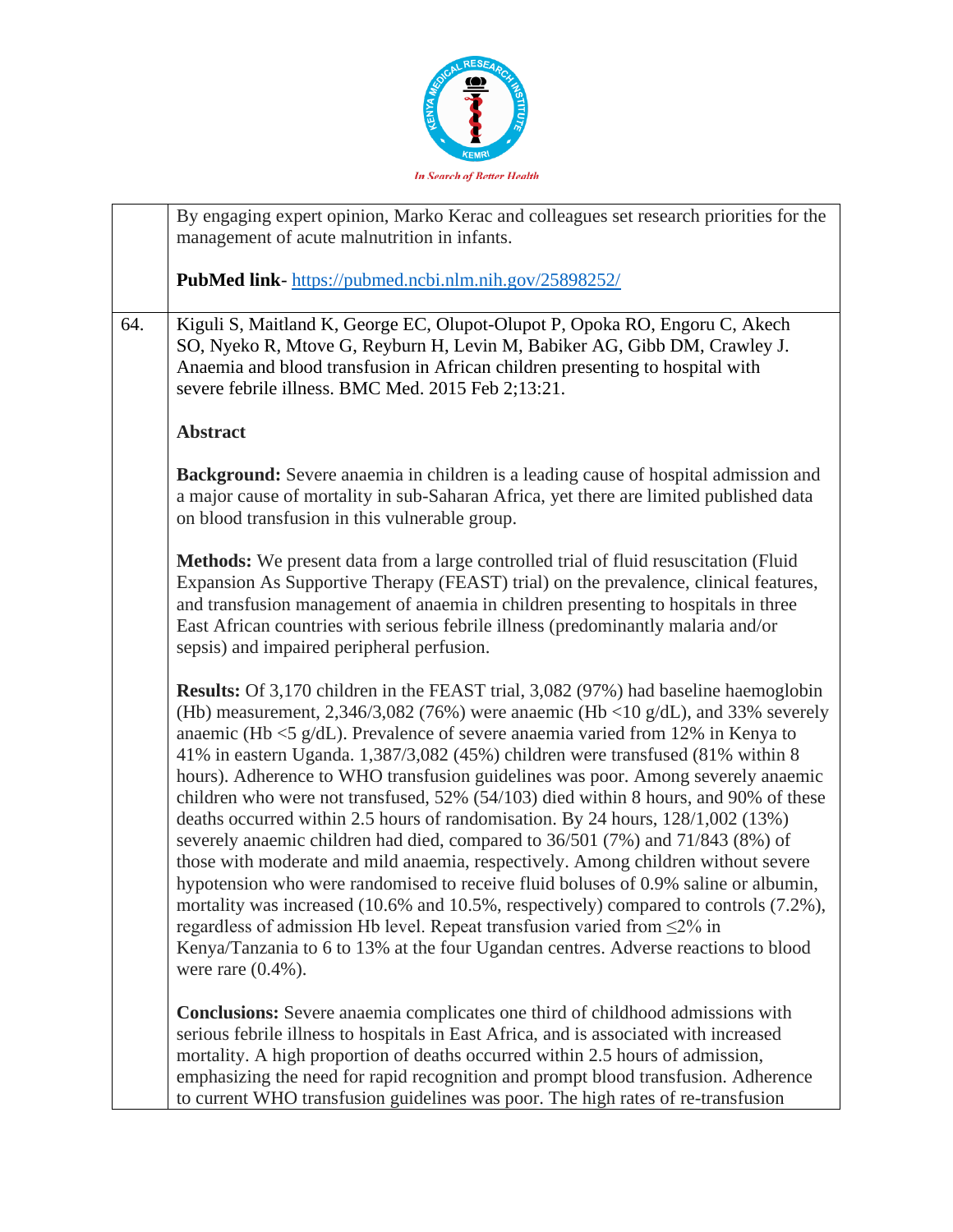

|     | suggest that 20 mL/kg whole blood or 10 mL/kg packed cells may undertreat a<br>significant proportion of anaemic children. Future evaluation of the impact of a larger<br>volume of transfused blood and optimum transfusion management of children with Hb<br>of $\langle 6 \text{ g/d}$ L is warranted.                                                                                                                                                                                                                                                                                                                                                                                                                                                                                                                                                                                                                                                                                                                                                                                                                                                                                                                                                                                                                                                                                                                                                                                                                                                       |
|-----|-----------------------------------------------------------------------------------------------------------------------------------------------------------------------------------------------------------------------------------------------------------------------------------------------------------------------------------------------------------------------------------------------------------------------------------------------------------------------------------------------------------------------------------------------------------------------------------------------------------------------------------------------------------------------------------------------------------------------------------------------------------------------------------------------------------------------------------------------------------------------------------------------------------------------------------------------------------------------------------------------------------------------------------------------------------------------------------------------------------------------------------------------------------------------------------------------------------------------------------------------------------------------------------------------------------------------------------------------------------------------------------------------------------------------------------------------------------------------------------------------------------------------------------------------------------------|
|     | <b>PubMed link-</b> https://pubmed.ncbi.nlm.nih.gov/25640706/                                                                                                                                                                                                                                                                                                                                                                                                                                                                                                                                                                                                                                                                                                                                                                                                                                                                                                                                                                                                                                                                                                                                                                                                                                                                                                                                                                                                                                                                                                   |
| 65. | Llewellyn D, Miura K, Fay MP, Williams AR, Murungi LM, Shi J, Hodgson SH,<br>Douglas AD, Osier FH, Fairhurst RM, Diakite M, Pleass RJ, Long CA, Draper SJ.<br>Standardization of the antibody-dependent respiratory burst assay with human<br>neutrophils and Plasmodium falciparum malaria. Sci Rep. 2015 Sep 16;5:14081.                                                                                                                                                                                                                                                                                                                                                                                                                                                                                                                                                                                                                                                                                                                                                                                                                                                                                                                                                                                                                                                                                                                                                                                                                                      |
|     | <b>Abstract</b>                                                                                                                                                                                                                                                                                                                                                                                                                                                                                                                                                                                                                                                                                                                                                                                                                                                                                                                                                                                                                                                                                                                                                                                                                                                                                                                                                                                                                                                                                                                                                 |
|     | The assessment of naturally-acquired and vaccine-induced immunity to blood-stage<br>Plasmodium falciparum malaria is of long-standing interest. However, the field has<br>suffered from a paucity of in vitro assays that reproducibly measure the anti-parasitic<br>activity induced by antibodies in conjunction with immune cells. Here we optimize the<br>antibody-dependent respiratory burst (ADRB) assay, which assesses the ability of<br>antibodies to activate the release of reactive oxygen species from human neutrophils in<br>response to P. falciparum blood-stage parasites. We focus particularly on assay<br>parameters affecting serum preparation and concentration, and importantly assess<br>reproducibility. Our standardized protocol involves testing each serum sample in<br>singlicate with three independent neutrophil donors, and indexing responses against a<br>standard positive control of pooled hyper-immune Kenyan sera. The protocol can be<br>used to quickly screen large cohorts of samples from individuals enrolled in immuno-<br>epidemiological studies or clinical vaccine trials, and requires only 6 µL of serum per<br>sample. Using a cohort of 86 samples, we show that malaria-exposed individuals<br>induce higher ADRB activity than malaria-naïve individuals. The development of the<br>ADRB assay complements the use of cell-independent assays in blood-stage malaria,<br>such as the assay of growth inhibitory activity, and provides an important standardized<br>cell-based assay in the field. |
|     | PubMed link-https://pubmed.ncbi.nlm.nih.gov/26373337/                                                                                                                                                                                                                                                                                                                                                                                                                                                                                                                                                                                                                                                                                                                                                                                                                                                                                                                                                                                                                                                                                                                                                                                                                                                                                                                                                                                                                                                                                                           |
| 66. | Kariuki SM, Chengo E, Ibinda F, Odhiambo R, Etyang A, Ngugi AK, Newton CR.<br>Burden, causes, and outcomes of people with epilepsy admitted to a rural<br>hospital in Kenya. Epilepsia. 2015 Apr;56(4):577-84                                                                                                                                                                                                                                                                                                                                                                                                                                                                                                                                                                                                                                                                                                                                                                                                                                                                                                                                                                                                                                                                                                                                                                                                                                                                                                                                                   |
|     | <b>Abstract</b>                                                                                                                                                                                                                                                                                                                                                                                                                                                                                                                                                                                                                                                                                                                                                                                                                                                                                                                                                                                                                                                                                                                                                                                                                                                                                                                                                                                                                                                                                                                                                 |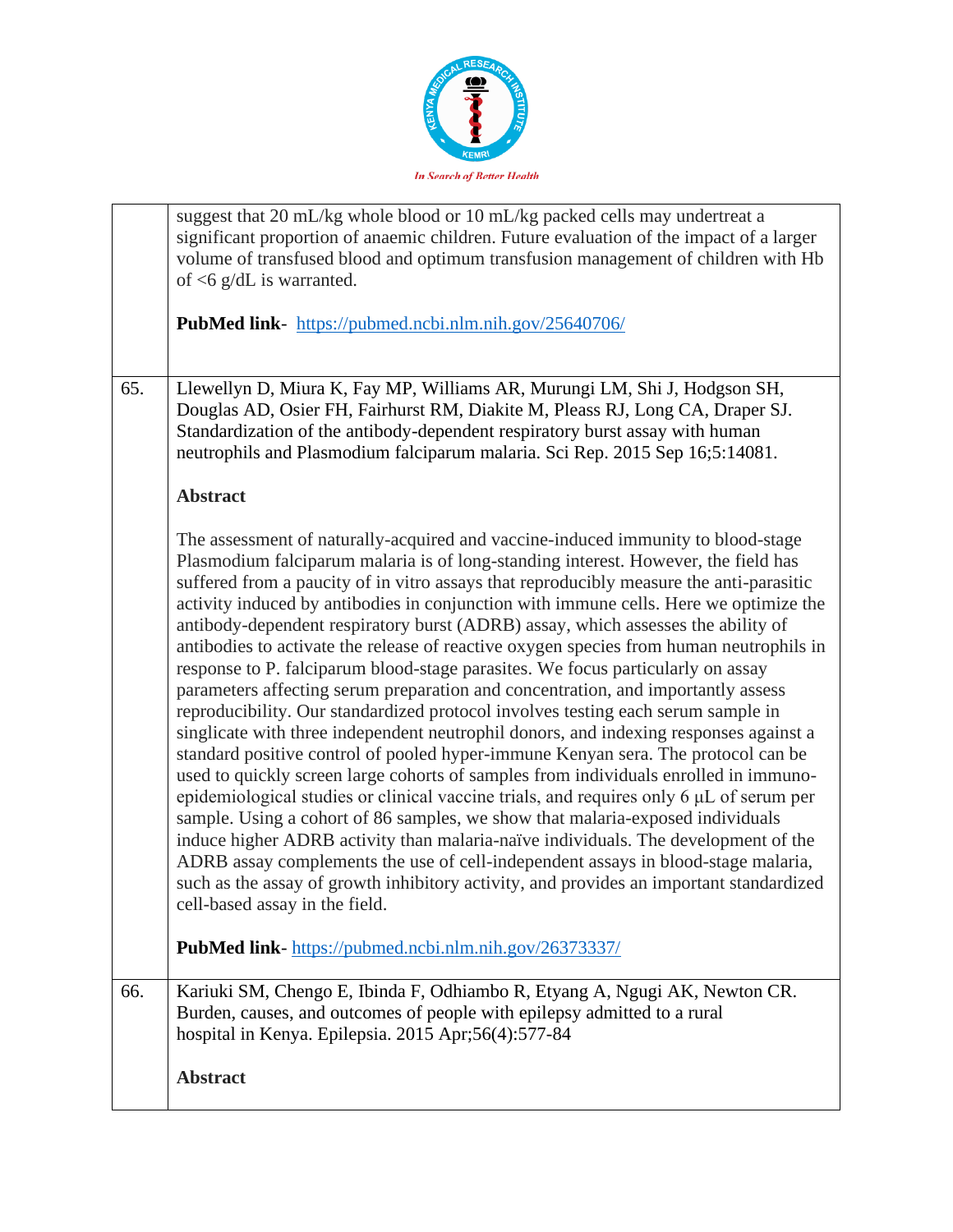

|     | <b>Objective:</b> People with epilepsy (PWE) develop complications and comorbidities often<br>requiring admission to hospital, which adds to the burden on the health system,<br>particularly in low-income countries. We determined the incidence, disability-adjusted<br>life years (DALYs), risk factors, and causes of admissions in PWE. We also examined<br>the predictors of prolonged hospital stay and death using data from linked clinical and<br>demographic surveillance system.<br>Methods: We studied children and adults admitted to a Kenyan rural hospital, between<br>January 2003 and December 2011, with a diagnosis of epilepsy. Poisson regression<br>was used to compute incidence and rate ratios, logistic regression to determine                                                                                                                                                                                                                                                                |
|-----|-----------------------------------------------------------------------------------------------------------------------------------------------------------------------------------------------------------------------------------------------------------------------------------------------------------------------------------------------------------------------------------------------------------------------------------------------------------------------------------------------------------------------------------------------------------------------------------------------------------------------------------------------------------------------------------------------------------------------------------------------------------------------------------------------------------------------------------------------------------------------------------------------------------------------------------------------------------------------------------------------------------------------------|
|     | associated factors, and the DALY package of the R-statistical software to calculate<br>years lived with disability (YLD) and years of life lost (YLL).<br><b>Results:</b> The overall incidence of admissions was 45.6/100,000 person-years of<br>observation (PYO) (95% confidence interval [95% CI] 43.0-48.7) and decreased with<br>age ( $p < 0.001$ ). The overall DALYs were 3.1/1,000 (95% CI, 1.8-4.7) PYO and<br>comprised 55% of YLD. Factors associated with hospitalization were use of<br>antiepileptic drugs (AEDs) (odds ratio [OR] 5.36, 95% CI 2.64-10.90), previous<br>admission (OR 11.65, 95% CI 2.65-51.17), acute encephalopathy (OR 2.12, 95% CI<br>1.07-4.22), and adverse perinatal events (OR 2.87, 95% CI 1.06-7.74). Important<br>causes of admission were epilepsy-related complications: convulsive status epilepticus<br>(CSE) (38%), and postictal coma (12%). Age was independently associated with<br>prolonged hospital stay (OR 1.02, 95% CI 1.00-1.04) and mortality (OR, 1.07, 95% CI |
|     | $1.04 - 1.10$ .<br>Significance: Epilepsy is associated with significant number of admissions to hospital,<br>considerable duration of admission, and mortality. Improved supply of AEDs in the<br>community, early initiation of treatment, and adherence would reduce hospitalization<br>of PWE and thus the burden of epilepsy on the health system.<br>PubMed link-https://pubmed.ncbi.nlm.nih.gov/25689574/                                                                                                                                                                                                                                                                                                                                                                                                                                                                                                                                                                                                            |
| 67. | Negussie H, Kassahun MM, Fegan G, Njuguna P, Enquselassie F, McKay A,<br>Newport M, Lang T, Davey G. Podoconiosis treatment in northern Ethiopia<br>(GoLBet): study protocol for a randomised controlled trial. Trials. 2015 Jul<br>16;16:307.                                                                                                                                                                                                                                                                                                                                                                                                                                                                                                                                                                                                                                                                                                                                                                              |
|     | Abstract<br><b>Background:</b> Podoconiosis is one of the forgotten types of leg swelling (elephantiasis)<br>in the tropics. Unlike the other, better-known types of leg swelling, podoconiosis is not                                                                                                                                                                                                                                                                                                                                                                                                                                                                                                                                                                                                                                                                                                                                                                                                                      |
|     | caused by any parasite, virus or bacterium, but by an abnormal reaction to minerals                                                                                                                                                                                                                                                                                                                                                                                                                                                                                                                                                                                                                                                                                                                                                                                                                                                                                                                                         |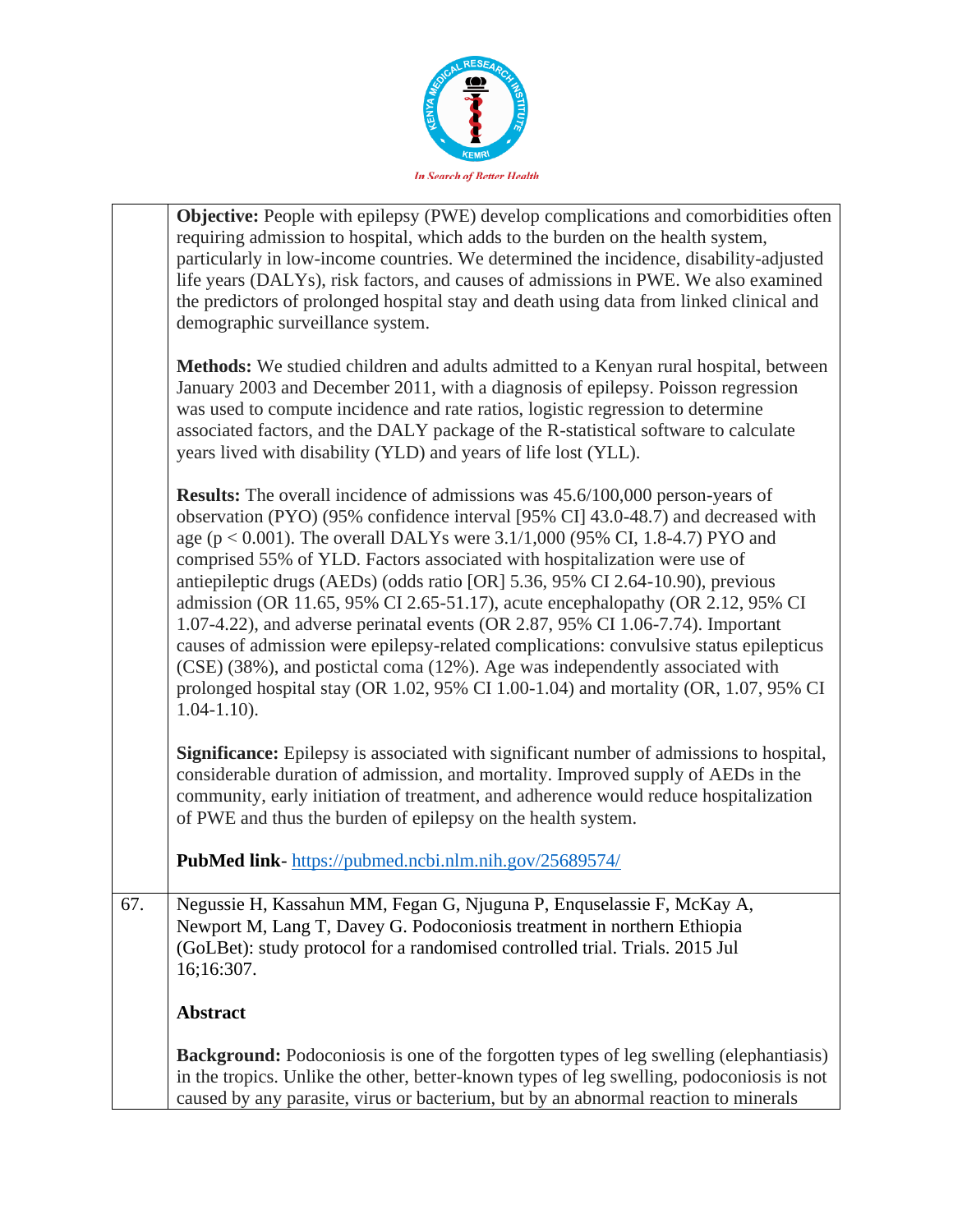

|     | found in the clay soils of some tropical highland areas. Non-governmental<br>Organizations (NGOs) have been responsible for the development of simple treatment<br>methods without systematic evaluation of its effectiveness. It is essential that a large<br>scale, fully controlled, pragmatic trial of the intervention is conducted. We aim to test<br>the hypothesis that community-based treatment of podoconiosis lymphoedema reduces<br>the frequency of acute dermatolymphangioadenitis episodes ('acute attacks') and<br>improves other clinical, social and economic outcomes.                                                                                                                                                                                                                                                                                                                                                                                                                                                                                                                                                                                                                                               |
|-----|------------------------------------------------------------------------------------------------------------------------------------------------------------------------------------------------------------------------------------------------------------------------------------------------------------------------------------------------------------------------------------------------------------------------------------------------------------------------------------------------------------------------------------------------------------------------------------------------------------------------------------------------------------------------------------------------------------------------------------------------------------------------------------------------------------------------------------------------------------------------------------------------------------------------------------------------------------------------------------------------------------------------------------------------------------------------------------------------------------------------------------------------------------------------------------------------------------------------------------------|
|     | Methods/design: This is a pragmatic, individually randomised controlled trial. We<br>plan to randomly allocate 680 podoconiosis patients from the East Gojjam Zone in<br>northern Ethiopia to one of two groups: 'Standard Treatment' or 'Delayed Treatment'.<br>Those randomised to standard treatment will receive the hygiene and foot-care<br>intervention from May 2015 for one year, whereas those in the control arm will be<br>followed through 2015 and be offered the intervention in 2016. The trial will be<br>preceded by an economic context survey and a Rapid Ethical Assessment to identify<br>optimal methods of conveying information about the trial and the approaches to<br>obtaining informed consent preferred by the community. The primary outcome will be<br>measured by recording patient recall and using a simple, patient-held diary that will be<br>developed to record episodes of acute attacks. Adherence to treatment, clinical stage of<br>disease, quality of life, disability and stigma will be considered secondary outcome<br>measures. Other outcomes will include adverse events and economic productivity.<br>Assessments will be made at baseline and at 3, 6, 9 and 12 months thereafter. |
|     | <b>Discussion:</b> The evidence is highly likely to inform implementation of the new master<br>plan for integrated control of Neglected Tropical Diseases (NTDs), in which<br>podoconiosis is identified as one of eight NTDs prioritised for control. Potentially, an<br>estimated 3 million patients in Ethiopia will therefore benefit from the results of this<br>trial.<br><b>PubMed link-</b> https://pubmed.ncbi.nlm.nih.gov/26177812/                                                                                                                                                                                                                                                                                                                                                                                                                                                                                                                                                                                                                                                                                                                                                                                            |
|     |                                                                                                                                                                                                                                                                                                                                                                                                                                                                                                                                                                                                                                                                                                                                                                                                                                                                                                                                                                                                                                                                                                                                                                                                                                          |
| 68. | Ochomo E, Subramaniam K, Kemei B, Rippon E, Bayoh NM, Kamau L, Atieli F,<br>Vulule JM, Ouma C, Gimnig J, Donnelly MJ, Mbogo C. Presence of the knockdown<br>resistance mutation, Vgsc-1014F in Anopheles gambiae and An. arabiensis in<br>western Kenya. Parasit Vectors. 2015 Dec 1;8:616                                                                                                                                                                                                                                                                                                                                                                                                                                                                                                                                                                                                                                                                                                                                                                                                                                                                                                                                               |
|     | <b>Abstract</b>                                                                                                                                                                                                                                                                                                                                                                                                                                                                                                                                                                                                                                                                                                                                                                                                                                                                                                                                                                                                                                                                                                                                                                                                                          |
|     | <b>Introduction:</b> The voltage gated sodium channel mutation Vgsc-1014S (kdr-east) was<br>first reported in Kenya in 2000 and has since been observed to occur at high<br>frequencies in the local Anopheles gambiae s.s.                                                                                                                                                                                                                                                                                                                                                                                                                                                                                                                                                                                                                                                                                                                                                                                                                                                                                                                                                                                                              |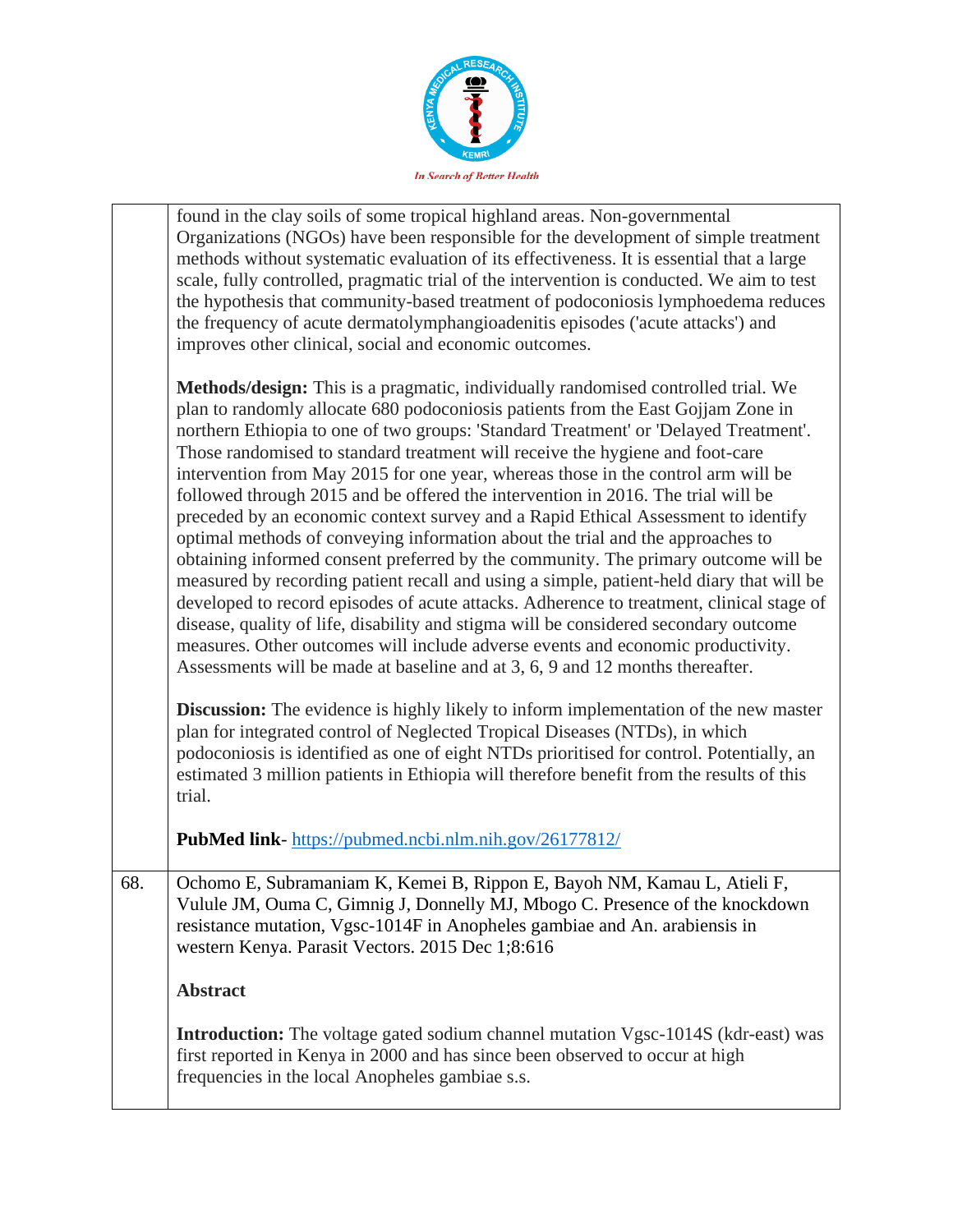

|     | <b>Population:</b> The mutation Vgsc-1014F has never been reported from An. gambiae                                                                                                                                                                                                                                                                                                                                                                                                                                                                                                                                                                                                                                                                                                                                                                                                                                                                                                                                                             |
|-----|-------------------------------------------------------------------------------------------------------------------------------------------------------------------------------------------------------------------------------------------------------------------------------------------------------------------------------------------------------------------------------------------------------------------------------------------------------------------------------------------------------------------------------------------------------------------------------------------------------------------------------------------------------------------------------------------------------------------------------------------------------------------------------------------------------------------------------------------------------------------------------------------------------------------------------------------------------------------------------------------------------------------------------------------------|
|     | Complex complex mosquitoes in Kenya.                                                                                                                                                                                                                                                                                                                                                                                                                                                                                                                                                                                                                                                                                                                                                                                                                                                                                                                                                                                                            |
|     | Findings: Molecularly confirmed An. gambiae s.s. (hereafter An. gambiae) and An.<br>arabiensis collected from 4 different parts of western Kenya were genotyped for kdr<br>from 2011 to 2013. Vgsc-1014F was observed to have emerged, apparently,<br>simultaneously in both An. gambiae and An. arabiensis in 2012. A portion of the<br>samples were submitted for sequencing in order to confirm the Vgsc-1014F genotyping<br>results. The resulting sequence data were deposited in GenBank (Accession numbers:<br>KR867642-KR867651, KT758295-KT758303). A single Vgsc-1014F haplotype was<br>observed suggesting, a common origin in both species.<br><b>Conclusion:</b> This is the first report of Vgsc-1014F in Kenya. Based on our samples,<br>the mutation is present in low frequencies in both An. gambiae and An. arabiensis. It is<br>important that we start monitoring relative frequencies of the two kdr genes so that we<br>can determine their relative importance in an area of high insecticide treated net<br>ownership. |
|     | PubMed link-https://pubmed.ncbi.nlm.nih.gov/26626424/                                                                                                                                                                                                                                                                                                                                                                                                                                                                                                                                                                                                                                                                                                                                                                                                                                                                                                                                                                                           |
| 69. | Kumar M, Ongeri L, Mathai M, Mbwayo A. Translation of EPDS Questionnaire<br>into Kiswahili: Understanding the Cross-Cultural and Translation Issues in<br>Mental Health Research. J Pregnancy Child Health. 2015 Jan 15;2(1):1000134                                                                                                                                                                                                                                                                                                                                                                                                                                                                                                                                                                                                                                                                                                                                                                                                            |
|     | <b>Abstract</b>                                                                                                                                                                                                                                                                                                                                                                                                                                                                                                                                                                                                                                                                                                                                                                                                                                                                                                                                                                                                                                 |
|     | The need for a suitable tool for assessing postpartum depression in Kenya led to the<br>process of translation of the 10 items Edinburgh Postnatal Scale into Kiswahili. The<br>idea was to seek semantic, conceptual as well as normative equivalence in this<br>translation. The paper discusses issues and the process of translation and provides in<br>depth discussions around translation from the point of view of cross-cultural mental<br>health research and practice. The English version of the EPDS screening tool was<br>finally successfully translated into Kiswahili and the translated version is attached with<br>this paper.                                                                                                                                                                                                                                                                                                                                                                                               |
|     | <b>PubMed link-</b> https://pubmed.ncbi.nlm.nih.gov/25893218/                                                                                                                                                                                                                                                                                                                                                                                                                                                                                                                                                                                                                                                                                                                                                                                                                                                                                                                                                                                   |
| 70. | Mason L, Dellicour S, Ter Kuile F, Ouma P, Phillips-Howard P, Were F,<br>Laserson K, Desai M. Barriers and facilitators to antenatal and delivery care in<br>western Kenya: a qualitative study. BMC Pregnancy Childbirth. 2015 Feb 13;15:26                                                                                                                                                                                                                                                                                                                                                                                                                                                                                                                                                                                                                                                                                                                                                                                                    |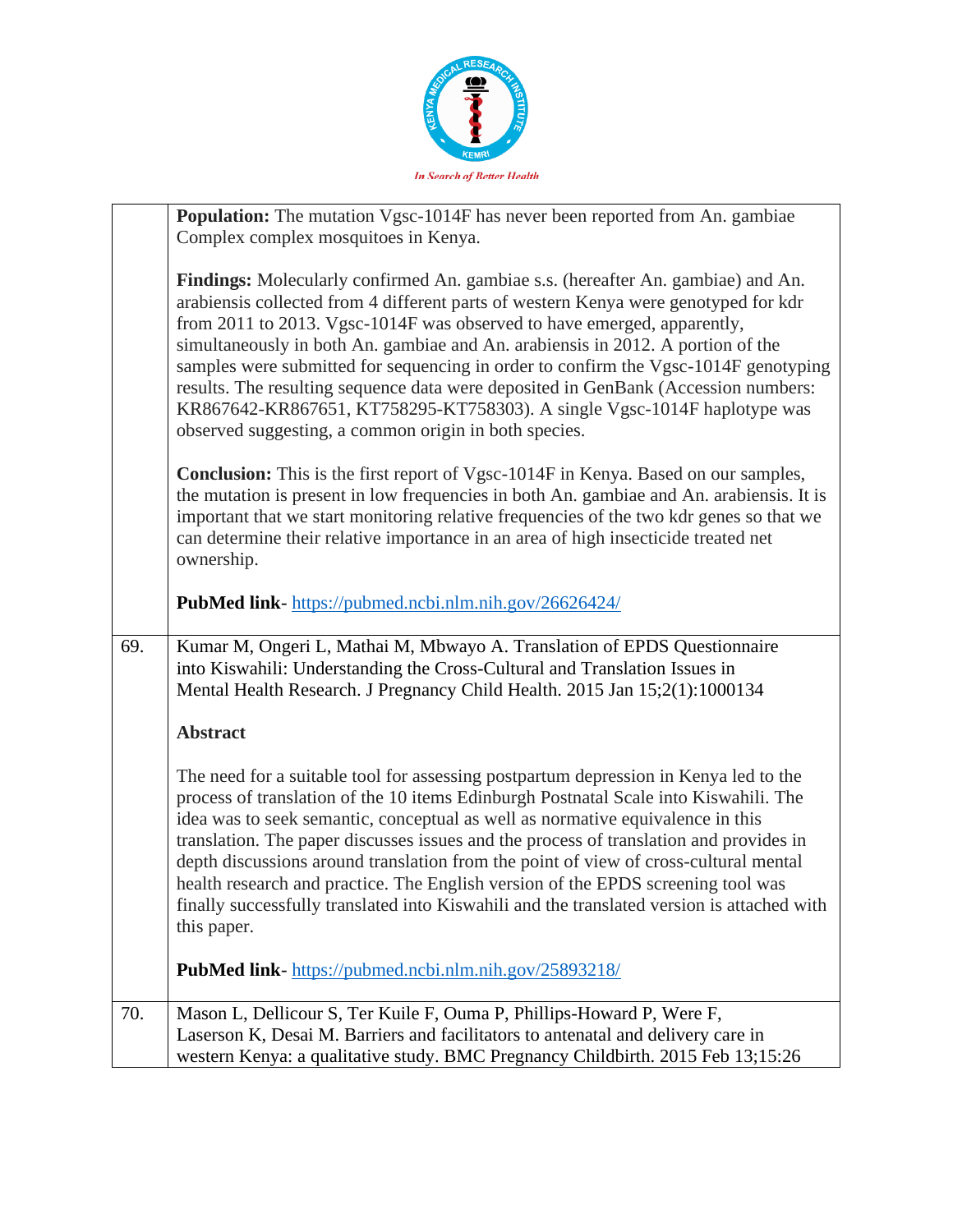

## **Abstract**

**Background:** In western Kenya, maternal mortality is a major public health problem estimated at 730/100,000 live births, higher than the Kenyan national average of 488/100,000 women. Many women do not attend antenatal care (ANC) in the first trimester, half do not receive 4 ANC visits. A high proportion use traditional birth attendants (TBA) for delivery and 1 in five deliver unassisted. The present study was carried out to ascertain why women do not fully utilise health facility ANC and delivery services.

**Methods:** A qualitative study using 8 focus group discussions each consisting of 8-10 women, aged 15-49 years. Thematic analysis identified the main barriers and facilitators to health facility based ANC and delivery.

**Results:** Attending health facility for ANC was viewed positively. Three elements of care were important; testing for disease including HIV, checking the position of the foetus, and receiving injections and / or medications. Receiving a bed net and obtaining a registration card were also valuable. Four barriers to attending a health facility for ANC were evident; attitudes of clinic staff, long clinic waiting times, HIV testing and cost, although not all women felt the cost was prohibitive being worth it for the health of the child. Most women preferred to deliver in a health facility due to better management of complications. However cost was a barrier, and a reason to visit a TBA because of flexible payment. Other barriers were unpredictable labour and transport, staff attitudes and husbands' preference.

**Conclusions:** Our findings suggest that women in western Kenya are amenable to ANC and would be willing and even prefer to deliver in a healthcare facility, if it were affordable and accessible to them. However for this to happen there needs to be investment in health promotion, and transport, as well as reducing or removing all fees associated with antenatal and delivery care. Yet creating demand for service will need to go alongside investment in antenatal services at organisational, staffing and facility level in order to meet both current and future increase in demand

**PubMed link**- <https://pubmed.ncbi.nlm.nih.gov/25886593/>

71. Munywoki PK, Koech DC, Agoti CN, Bett A, Cane PA, Medley GF, Nokes DJ. Frequent Asymptomatic Respiratory Syncytial Virus Infections During an Epidemic in a Rural Kenyan Household Cohort. J Infect Dis. 2015 Dec 1;212(11):1711-8.

**Abstract**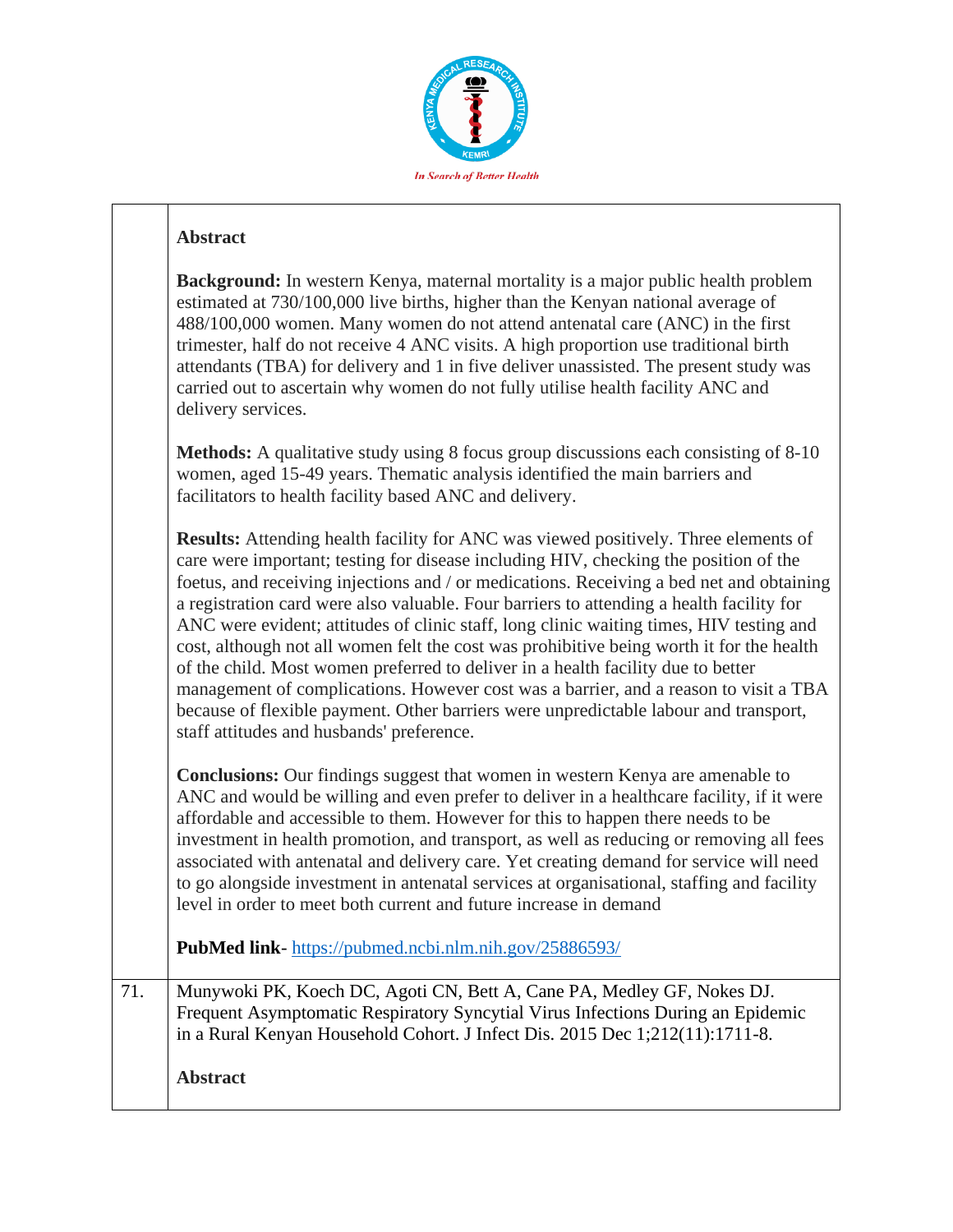

|     | Background: The characteristics, determinants, and potential contribution to<br>transmission of asymptomatic cases of respiratory syncytial virus (RSV) infection have<br>not been well described.                                                                                                                                                                                                                                                                                                                                                                                                                                                           |
|-----|--------------------------------------------------------------------------------------------------------------------------------------------------------------------------------------------------------------------------------------------------------------------------------------------------------------------------------------------------------------------------------------------------------------------------------------------------------------------------------------------------------------------------------------------------------------------------------------------------------------------------------------------------------------|
|     | <b>Methods:</b> A cohort of 47 households (493 individuals) in coastal Kenya was recruited<br>and followed for a 26-week period spanning a complete RSV season. Nasopharyngeal<br>swab specimens were requested weekly, during the first 4 weeks, and twice weekly<br>thereafter from all household members, regardless of illness status. The samples were<br>screened for a range of respiratory viruses by multiplex real-time polymerase chain<br>reaction.                                                                                                                                                                                              |
|     | <b>Results:</b> Tests on 16,928 samples yielded 205 RSV infection episodes in 179<br>individuals (37.1%) from 40 different households. Eighty-six episodes (42.0%) were<br>asymptomatic. Factors independently associated with an increased risk of<br>asymptomatic RSV infection episodes were higher age, shorter duration of infection,<br>bigger household size, lower peak viral load, absence of concurrent RSV infections<br>within the household, infection by RSV group B, and no prior human rhinovirus<br>infections. The propensity of RSV spread in households was dependent on symptom<br>status and amount (duration and load) of virus shed. |
|     | <b>Conclusions:</b> While asymptomatic RSV was less likely to spread, the high frequency<br>of symptomless RSV infection episodes highlights a potentially important role of<br>asymptomatic infections in the community transmission of RSV.                                                                                                                                                                                                                                                                                                                                                                                                                |
|     | <b>PubMed link-</b> https://pubmed.ncbi.nlm.nih.gov/25941331/                                                                                                                                                                                                                                                                                                                                                                                                                                                                                                                                                                                                |
| 72. | Gilchrist JJ, Mills TC, Naranbhai V, Chapman SJ, Fairfax BP, Knight JC,<br>Williams TN, Scott JA, MacLennan CA, Rautanen A, Hill AV; Wellcome Trust Case<br>Control Consortium 2. Genetic variants associated with non-typhoidal Salmonella<br>bacteraemia in African children. Lancet. 2015 Feb 26;385 Suppl 1(Suppl 1):S13.                                                                                                                                                                                                                                                                                                                                |
|     | <b>Abstract</b>                                                                                                                                                                                                                                                                                                                                                                                                                                                                                                                                                                                                                                              |
|     | Background: Non-typhoidal Salmonella (NTS) causes invasive and frequently fatal<br>disease in African children. Existing strategies to prevent, diagnose, and treat NTS<br>disease are inadequate. An improved understanding of the biology of invasive<br>Salmonella infection will facilitate the development of novel NTS control measures.<br>Despite evidence in mice and man showing a clear role for host genetics in NTS<br>susceptibility, there are no published studies investigating host genetic susceptibility to<br>NTS in African populations.                                                                                               |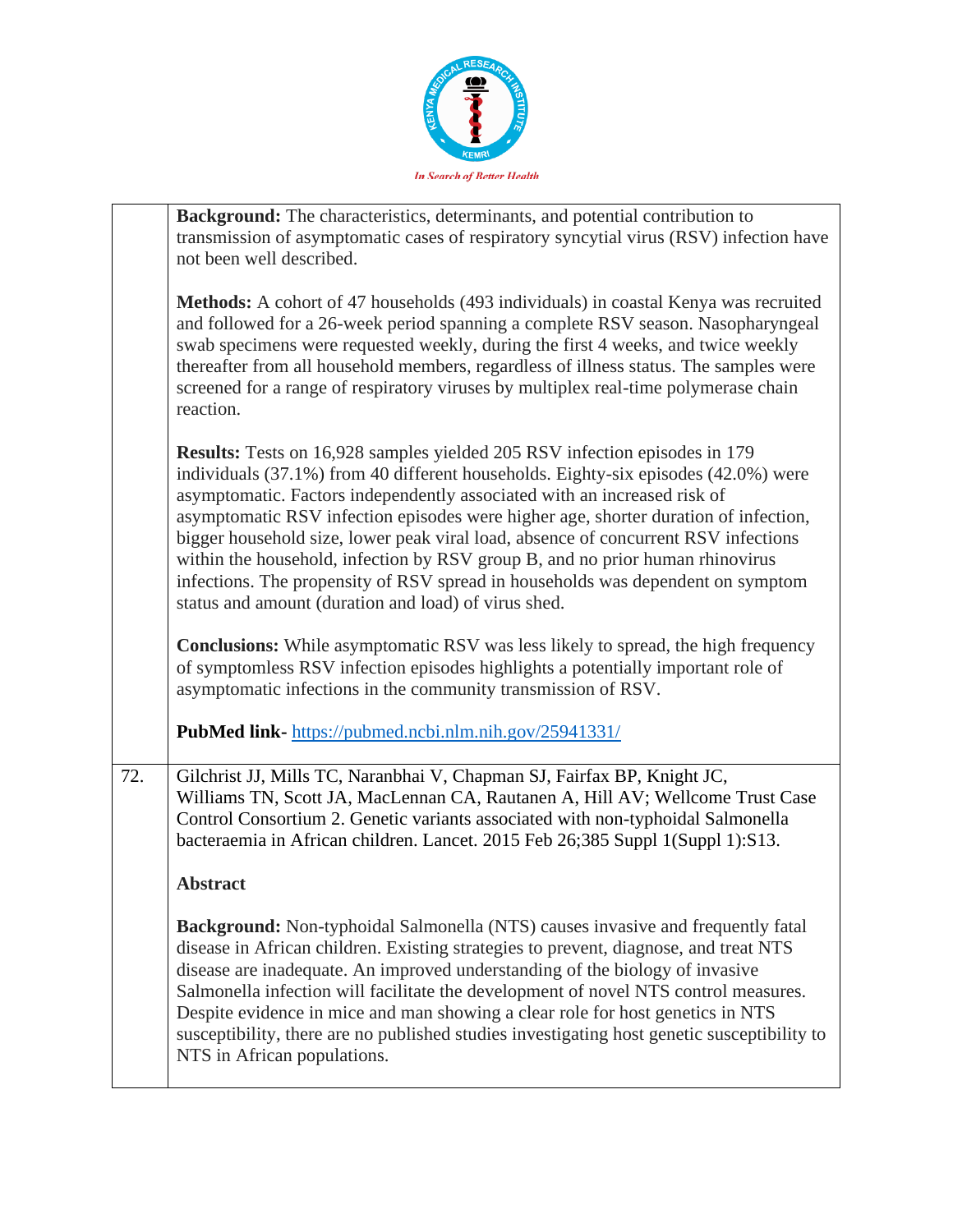

|     | Methods: We conducted a genome-wide association study (SNP Array 6.0,<br>Affymetrix, CA, USA) of NTS bacteraemia in Kenyan children, with replication in<br>Malawian children. We assessed the function of NTS-associated variants in an<br>expression quantitative trait locus (eQTL) dataset of interferon $\gamma$ (IFN $\gamma$ ) and<br>lipopolysaccharide-stimulated monocytes from 432 healthy European adults. Serum<br>IFNy (Bio-Plex immunoassay, Bio-Rad Laboratories, CA, USA) in Malawian NTS<br>cases $(n=106)$ during acute disease was correlated with genotype by linear regression.                                                                                                                                                                                                                                                                                                                           |
|-----|---------------------------------------------------------------------------------------------------------------------------------------------------------------------------------------------------------------------------------------------------------------------------------------------------------------------------------------------------------------------------------------------------------------------------------------------------------------------------------------------------------------------------------------------------------------------------------------------------------------------------------------------------------------------------------------------------------------------------------------------------------------------------------------------------------------------------------------------------------------------------------------------------------------------------------|
|     | Findings: After whole-genome imputation and quality control, 180 Kenyan cases and<br>2677 controls were included in an association analysis at 7 951 614 (additive model)<br>and 4 669 537 (genotypic model) loci. After quality control, 143 Malawian cases and<br>336 controls were included in the replication analysis. An intronic variant in STAT4<br>was associated (recessive model) with NTS in both Kenyan and Malawian children<br>(Kenya p=5.6 $\times$ 10(-9), Malawi p=0.02, combined p=1.4 $\times$ 10(-9); odds ratio 7.2, 95%<br>CI 3.8-13.5). The NTS-associated variant was an eQTL for STAT4 expression in<br>IFNy-stimulated monocytes ( $p=9.59 \times 10(-6)$ ), the NTS risk allele being associated<br>with lower STAT4 expression. In Malawian children with NTS bacteraemia, the same<br>NTS risk allele was associated with lower serum concentrations of IFN $\gamma$ (p=0.02) at<br>presentation. |
|     | <b>Interpretation:</b> STAT4 is highly plausible as a susceptibility locus for invasive NTS<br>disease. STAT4 mediates IFNy release in T cells and natural killer cells in response to<br>interleukin 12 (IL12). Individuals with rare mutations elsewhere in the IL12-IFN $\gamma$ axis<br>are at risk of disseminated NTS infection. We provide the first evidence, to our<br>knowledge, of a host genetic determinant of NTS disease in African children, and of a<br>STAT4 variant conferring susceptibility to an infectious disease in man.                                                                                                                                                                                                                                                                                                                                                                               |
|     | PubMed link-https://pubmed.ncbi.nlm.nih.gov/26312835/                                                                                                                                                                                                                                                                                                                                                                                                                                                                                                                                                                                                                                                                                                                                                                                                                                                                           |
| 73. | Agaya J, Nnadi CD, Odhiambo J, Obonyo C, Obiero V, Lipke V, Okeyo E, Cain K,<br>Oeltmann JE. Tuberculosis and latent tuberculosis infection among healthcare<br>workers in Kisumu, Kenya. Trop Med Int Health. 2015 Dec;20(12):1797-804.                                                                                                                                                                                                                                                                                                                                                                                                                                                                                                                                                                                                                                                                                        |
|     | <b>Abstract</b>                                                                                                                                                                                                                                                                                                                                                                                                                                                                                                                                                                                                                                                                                                                                                                                                                                                                                                                 |
|     | <b>Objective:</b> To assess prevalence and occupational risk factors of latent TB infection<br>and history of TB disease ascribed to work in a healthcare setting in western Kenya.                                                                                                                                                                                                                                                                                                                                                                                                                                                                                                                                                                                                                                                                                                                                             |
|     | Methods: We conducted a cross-sectional survey among healthcare workers in western<br>Kenya in 2013. They were recruited from dispensaries, health centres and hospitals that<br>offer both TB and HIV services. School workers from the health facilities' catchment<br>communities were randomly selected to serve as the community comparison group.                                                                                                                                                                                                                                                                                                                                                                                                                                                                                                                                                                         |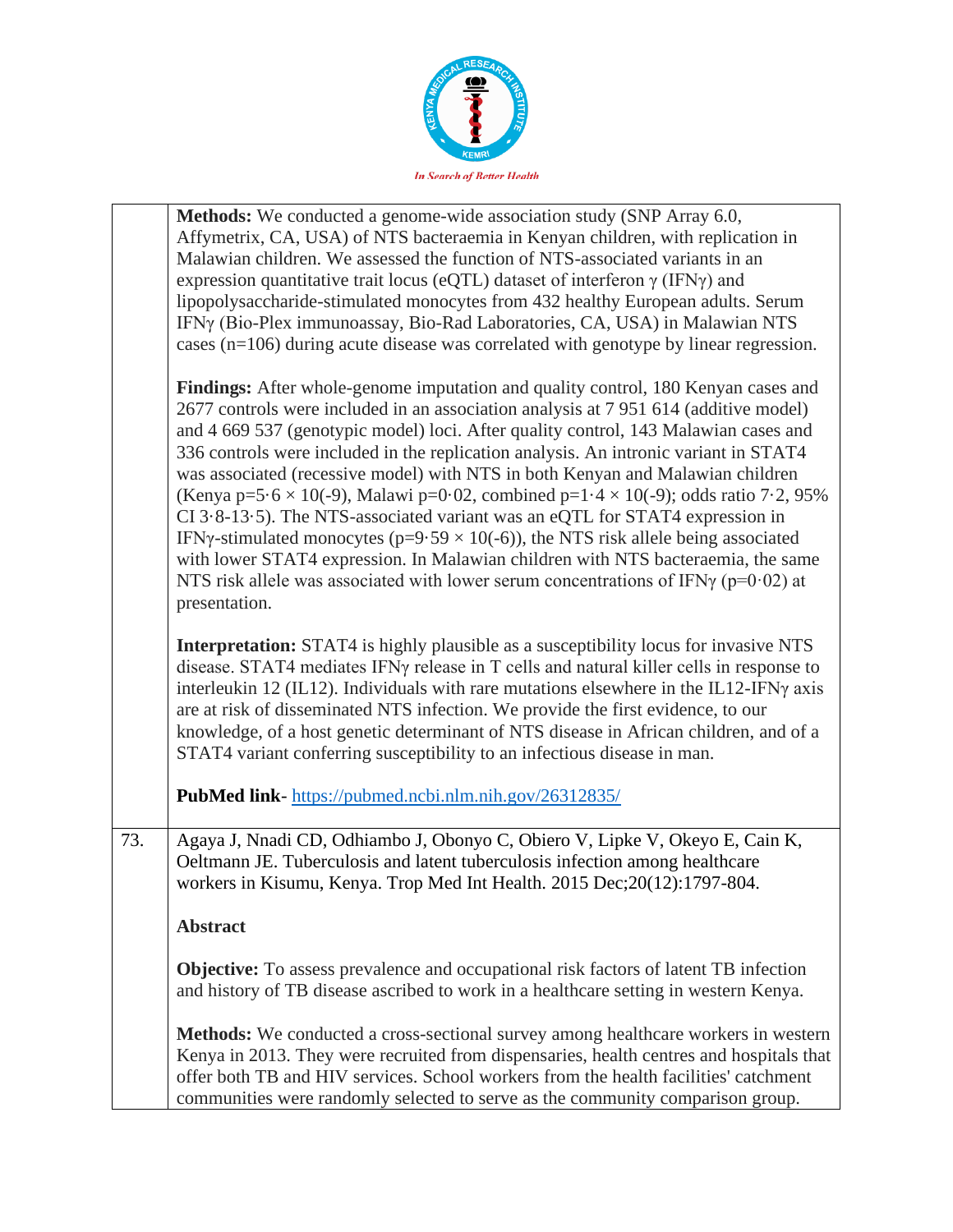|     | <b>RESEA</b>                                                                                                                                                                                                                                                                                                                                                                                                                                                                                                                                                                                                                                                                                                                                                                                                             |
|-----|--------------------------------------------------------------------------------------------------------------------------------------------------------------------------------------------------------------------------------------------------------------------------------------------------------------------------------------------------------------------------------------------------------------------------------------------------------------------------------------------------------------------------------------------------------------------------------------------------------------------------------------------------------------------------------------------------------------------------------------------------------------------------------------------------------------------------|
|     | <b>In Search of Better Health</b>                                                                                                                                                                                                                                                                                                                                                                                                                                                                                                                                                                                                                                                                                                                                                                                        |
|     | Latent TB infection was diagnosed by tuberculin skin testing. HIV status of<br>participants was assessed. Using a logistic regression model, we determined the<br>adjusted odds of latent TB infection among healthcare workers compared to school<br>workers; and among healthcare workers only, we assessed work-related risk factors for<br>latent TB infection.                                                                                                                                                                                                                                                                                                                                                                                                                                                      |
|     | <b>Results:</b> We enrolled 1005 healthcare workers and 411 school workers. Approximately<br>60% of both groups were female. A total of 22% of 958 healthcare workers and 12% of<br>392 school workers tested HIV positive. Prevalence of self-reported history of TB<br>disease was 7.4% among healthcare workers and 3.6% among school workers.<br>Prevalence of latent TB infection was 60% among healthcare workers and 48% among<br>school workers. Adjusted odds of latent TB infection were 1.5 times higher among<br>healthcare workers than school workers (95% confidence interval 1.2-2.0). Healthcare<br>workers at all three facility types had similar prevalence of latent TB infection ( $P =$<br>0.72), but increasing years of employment was associated with increased odds of LTBI<br>$(P < 0.01)$ . |
|     | <b>Conclusion:</b> Healthcare workers at facilities in western Kenya which offer TB and<br>HIV services are at increased risk of latent TB infection, and the risk is similar across<br>facility types. Implementation of WHO-recommended TB infection control measures<br>are urgently needed in health facilities to protect healthcare workers.                                                                                                                                                                                                                                                                                                                                                                                                                                                                       |
|     | <b>PubMed link-</b> https://pubmed.ncbi.nlm.nih.gov/26376085/                                                                                                                                                                                                                                                                                                                                                                                                                                                                                                                                                                                                                                                                                                                                                            |
| 74. | Rono J, Färnert A, Murungi L, Ojal J, Kamuyu G, Guleid F, Nyangweso G,<br>Wambua J, Kitsao B, Olotu A, Marsh K, Osier FH. Multiple clinical episodes of<br>Plasmodium falciparum malaria in a low transmission intensity setting: exposure<br>versus immunity. BMC Med. 2015 May 13;13:114.                                                                                                                                                                                                                                                                                                                                                                                                                                                                                                                              |
|     | <b>Abstract</b>                                                                                                                                                                                                                                                                                                                                                                                                                                                                                                                                                                                                                                                                                                                                                                                                          |
|     | <b>Background:</b> Epidemiological studies indicate that some children experience many<br>more episodes of clinical malaria than their age mates in a given location. Whether this<br>is as a result of the micro-heterogeneity of malaria transmission with some children<br>effectively getting more exposure to infectious mosquitoes than others, or reflects a<br>failure in the acquisition of immunity needs to be elucidated. Here, we investigated the<br>determinants of increased susceptibility to clinical malaria by comparing the intensity<br>of exposure to Plasmodium falciparum and the acquisition of immunity in children at<br>the extreme ends of the over-dispersed distribution of the incidence of clinical malaria.                                                                           |

**Methods:** The study was nested within a larger cohort in an area where the intensity of malaria transmission was low. We identified children who over a five-year period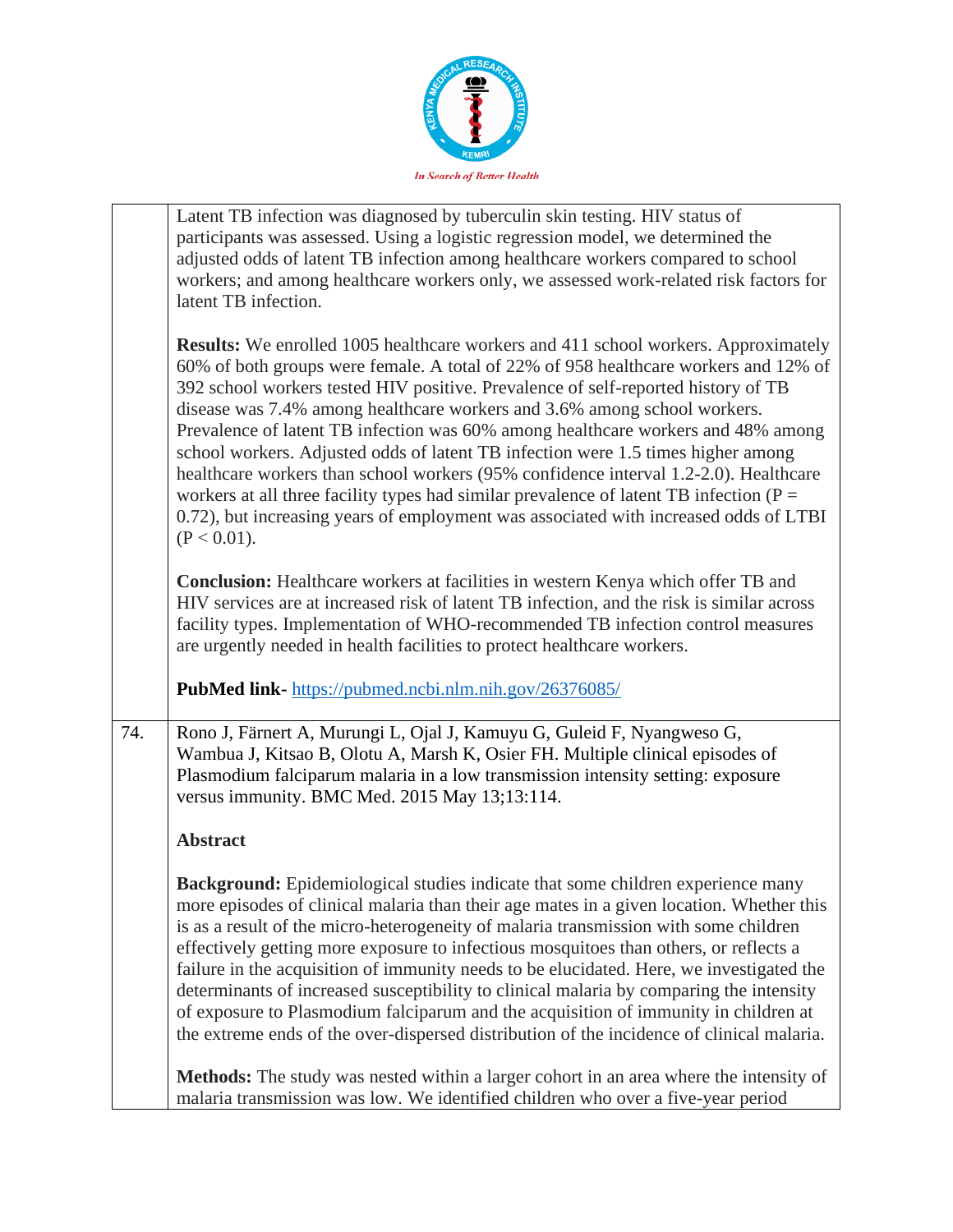

|     | experienced 5 to 16 clinical malaria episodes (children at the tail-end of the over-<br>dispersed distribution, $n = 35$ ), remained malaria-free ( $n = 12$ ) or had a single episode<br>$(n = 26)$ . We quantified antibodies against seven Plasmodium falciparum merozoite<br>antigens in plasma obtained at six cross-sectional surveys spanning these five years.<br>We analyzed the antibody responses to identify temporal dynamics that associate with<br>disease susceptibility.                                                                                                                                           |
|-----|-------------------------------------------------------------------------------------------------------------------------------------------------------------------------------------------------------------------------------------------------------------------------------------------------------------------------------------------------------------------------------------------------------------------------------------------------------------------------------------------------------------------------------------------------------------------------------------------------------------------------------------|
|     | <b>Results:</b> Children experiencing multiple episodes of malaria were more likely to be<br>parasite positive by microscopy at cross-sectional surveys $(X (2)$ test for trend 14.72 P<br>$= 0.001$ ) and had a significantly higher malaria exposure index, than those in the<br>malaria-free or single episode groups (Kruskal-Wallis test $P = 0.009$ ). In contrast, the<br>five-year temporal dynamics of anti-merozoite antibodies were similar in the three<br>groups. Importantly in all groups, antibody levels were below the threshold<br>concentrations previously observed to be correlated with protective immunity. |
|     | Conclusions: We conclude that in the context of a low malaria transmission setting,<br>susceptibility to clinical malaria is not accounted for by anti-merozoite antibodies but<br>appears to be a consequence of increased parasite exposure. We hypothesize that<br>intensive exposure is a prerequisite for protective antibody concentrations, while little<br>to modest exposure may manifest as multiple clinical infections with low levels of<br>antibodies. These findings have implications for interventions that effectively lower<br>malaria transmission intensity.                                                   |
|     | <b>PubMed link-</b> https://pubmed.ncbi.nlm.nih.gov/25967134/                                                                                                                                                                                                                                                                                                                                                                                                                                                                                                                                                                       |
| 75. | Nyiro JU, Sande C, Mutunga M, Kiyuka PK, Munywoki PK, Scott JA, Nokes DJ.<br>Quantifying maternally derived respiratory syncytial virus specific neutralising<br>antibodies in a birth cohort from coastal Kenya. Vaccine. 2015 Apr<br>8;33(15):1797-801.                                                                                                                                                                                                                                                                                                                                                                           |
|     | <b>Abstract</b>                                                                                                                                                                                                                                                                                                                                                                                                                                                                                                                                                                                                                     |
|     | Background: Severe respiratory syncytial virus (RSV) disease occurs predominantly<br>in children under 6 months of age. There is no licensed RSV vaccine. Protection of<br>young infants could be achieved by a maternal vaccine to boost titres of passively<br>transferred protective antibodies. Data on the level and kinetics of functional RSV-<br>specific antibody at birth and over the early infant period would inform vaccine<br>product design.                                                                                                                                                                        |
|     | <b>Methods:</b> From a birth cohort study (2002-2007) in Kilifi, Kenya, 100 participants<br>were randomly selected for whom cord blood and 2 subsequent 3-monthly blood<br>samples within the first year of life, were available. RSV antibodies against the A2                                                                                                                                                                                                                                                                                                                                                                     |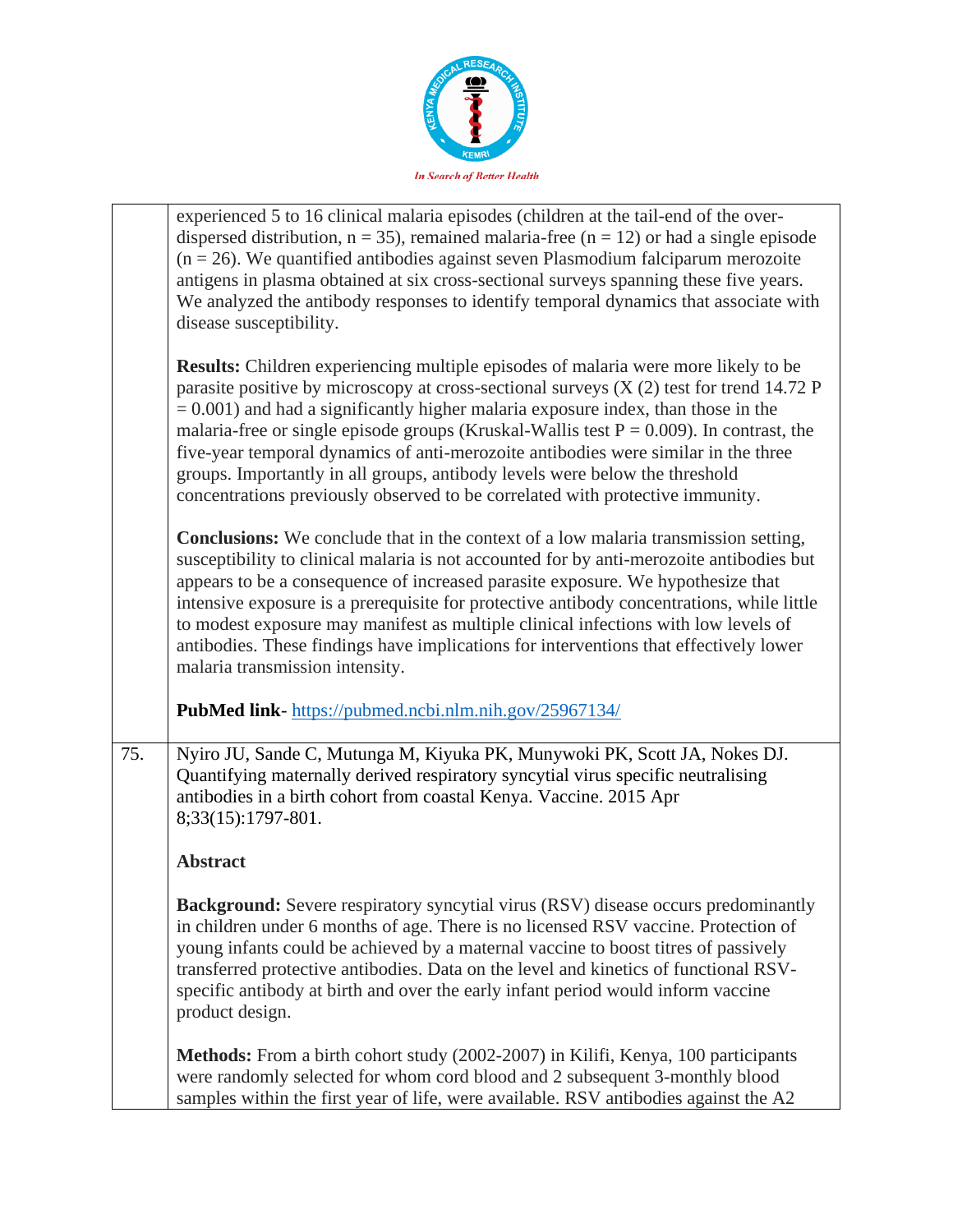

|     | strain of RSV were assayed and recorded as the logarithm (base 2) plaque reduction<br>neutralisation test (PRNT) titre. Analysis by linear regression accounted for within-<br>person clustering.                                                                                                                                                                                                                                                                                                                                                                                                                                                                                                                                         |
|-----|-------------------------------------------------------------------------------------------------------------------------------------------------------------------------------------------------------------------------------------------------------------------------------------------------------------------------------------------------------------------------------------------------------------------------------------------------------------------------------------------------------------------------------------------------------------------------------------------------------------------------------------------------------------------------------------------------------------------------------------------|
|     | <b>Results:</b> The geometric mean neutralisation antibody titre was 10.6 (SD: 1.13) at birth<br>with a log-linear decay over the first 6 months of life. The estimated rate of decay was<br>-0.58 (SD: 0.20) log2PRNT titre per month and a half-life of 36 days. There was no<br>significant interaction between cord titre and rate of decay with age. Mean cord titres<br>rose and fell in a pattern temporally tracking community virus transmission.                                                                                                                                                                                                                                                                                |
|     | <b>Conclusions:</b> In this study population, RSV neutralising antibody titres decay<br>approximately two-fold every one month. The rate of decay varies widely by individual<br>but is not related to titre at birth. RSV specific cord titres vary seasonally, presumably<br>due to maternal boosting.                                                                                                                                                                                                                                                                                                                                                                                                                                  |
|     | PubMed link-https://pubmed.ncbi.nlm.nih.gov/25725445/                                                                                                                                                                                                                                                                                                                                                                                                                                                                                                                                                                                                                                                                                     |
| 76. | Irvine MA, Reimer LJ, Njenga SM, Gunawardena S, Kelly-Hope L, Bockarie M,<br>Hollingsworth TD. Modelling strategies to break transmission of lymphatic<br>filariasis--aggregation, adherence and vector competence greatly alter<br>elimination. Parasit Vectors. 2015 Oct 22;8:547                                                                                                                                                                                                                                                                                                                                                                                                                                                       |
|     | <b>Abstract</b>                                                                                                                                                                                                                                                                                                                                                                                                                                                                                                                                                                                                                                                                                                                           |
|     | <b>Background:</b> With ambitious targets to eliminate lymphatic filariasis over the coming<br>years, there is a need to identify optimal strategies to achieve them in areas with<br>different baseline prevalence and stages of control. Modelling can assist in identifying<br>what data should be collected and what strategies are best for which scenarios.                                                                                                                                                                                                                                                                                                                                                                         |
|     | Methods: We develop a new individual-based, stochastic mathematical model of the<br>transmission of lymphatic filariasis. We validate the model by fitting to a first time<br>point and predicting future timepoints from surveillance data in Kenya and Sri Lanka,<br>which have different vectors and different stages of the control programme. We then<br>simulate different treatment scenarios in low, medium and high transmission settings,<br>comparing once yearly mass drug administration (MDA) with more frequent MDA and<br>higher coverage. We investigate the potential impact that vector control, systematic<br>non-compliance and different levels of aggregation have on the dynamics of<br>transmission and control. |
|     | <b>Results:</b> In all settings, increasing coverage from 65 to 80 % has a similar impact on<br>control to treating twice a year at 65 % coverage, for fewer drug treatments being<br>distributed. Vector control has a large impact, even at moderate levels. The extent of                                                                                                                                                                                                                                                                                                                                                                                                                                                              |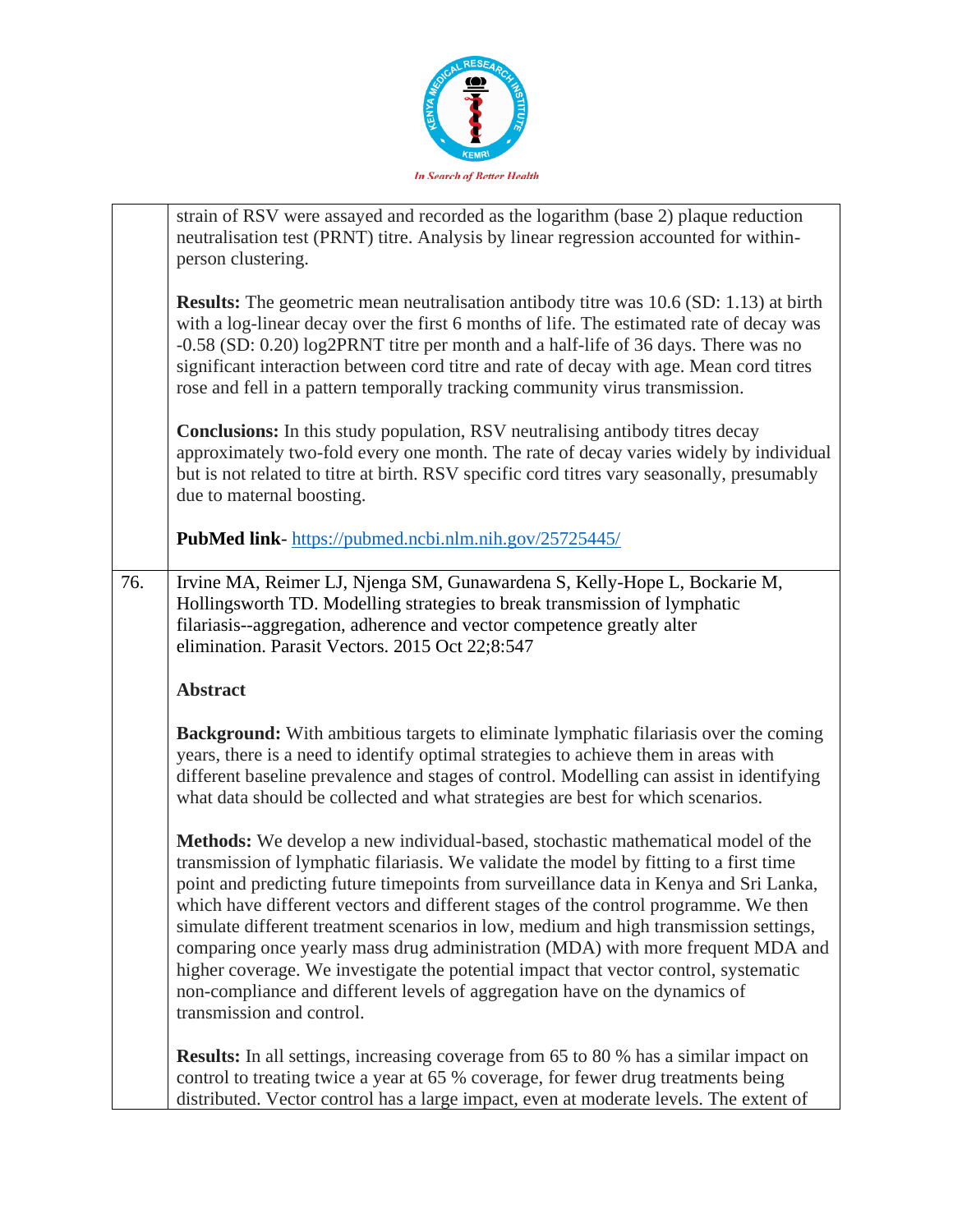

|     | aggregation of parasite loads amongst a small portion of the population, which has<br>been estimated to be highly variable in different settings, can undermine the success of<br>a programme, particularly if high risk sub-communities are not accessing interventions.                                                                                                                                                                                                                                                                                                                                                                                                                             |
|-----|-------------------------------------------------------------------------------------------------------------------------------------------------------------------------------------------------------------------------------------------------------------------------------------------------------------------------------------------------------------------------------------------------------------------------------------------------------------------------------------------------------------------------------------------------------------------------------------------------------------------------------------------------------------------------------------------------------|
|     | <b>Conclusion:</b> Even moderate levels of vector control have a large impact both on the<br>reduction in prevalence and the maintenance of gains made during MDA, even when<br>parasite loads are highly aggregated, and use of vector control is at moderate levels.<br>For the same prevalence, differences in aggregation and adherence can result in very<br>different dynamics. The novel analysis of a small amount of surveillance data and<br>resulting simulations highlight the need for more individual level data to be analysed to<br>effectively tailor programmes in the drive for elimination.                                                                                       |
|     | PubMed link- https://pubmed.ncbi.nlm.nih.gov/26489753/                                                                                                                                                                                                                                                                                                                                                                                                                                                                                                                                                                                                                                                |
| 77. | Okoyo C, Mwandawiro C, Kihara J, Simiyu E, Gitonga CW, Noor AM, Njenga SM,<br>Snow RW. Comparing insecticide-treated bed net use to Plasmodium falciparum<br>infection among schoolchildren living near Lake Victoria, Kenya. Malar J. 2015<br>Dec 22;14:515.                                                                                                                                                                                                                                                                                                                                                                                                                                         |
|     | <b>Abstract</b>                                                                                                                                                                                                                                                                                                                                                                                                                                                                                                                                                                                                                                                                                       |
|     | <b>Background:</b> Under trial conditions insecticide-treated nets have been shown to<br>provide significant clinical and mortality protection under a range of malaria<br>transmission intensity conditions. There are, however, few operational impact data,<br>notably in very intense transmission conditions. This study, reports on malaria<br>infection among Kenyan schoolchildren living in areas of intense malaria transmission<br>and their reported use of insecticide-treated bed nets.                                                                                                                                                                                                 |
|     | <b>Methods:</b> 5188 children in 54 schools were randomly sampled from seven counties<br>surrounding Lake Victoria between May and June 2014. A questionnaire was<br>administered to schoolchildren in classes 2-6 on the use of a long-lasting, insecticide-<br>treated net (LLIN) the night before the survey and provided a single blood sample for a<br>rapid diagnostic test for malaria infection. Analysis of the impact of insecticide-treated<br>net use on malaria prevalence was undertaken using a multivariable, mixed effects,<br>logistic regression at 95% confidence interval (CI), taking into account hierarchical<br>nature of the data and results adjusted for school clusters. |
|     | <b>Results:</b> The overall prevalence of malaria infection was 48.7%, two-thirds (67.9%) of<br>the children reported using LLIN, 91.3% of the children reported that their households<br>own at least one LLIN and the household LLIN coverage was 2.5 persons per one<br>LLIN. The prevalence of infection showed variation across the counties, with                                                                                                                                                                                                                                                                                                                                               |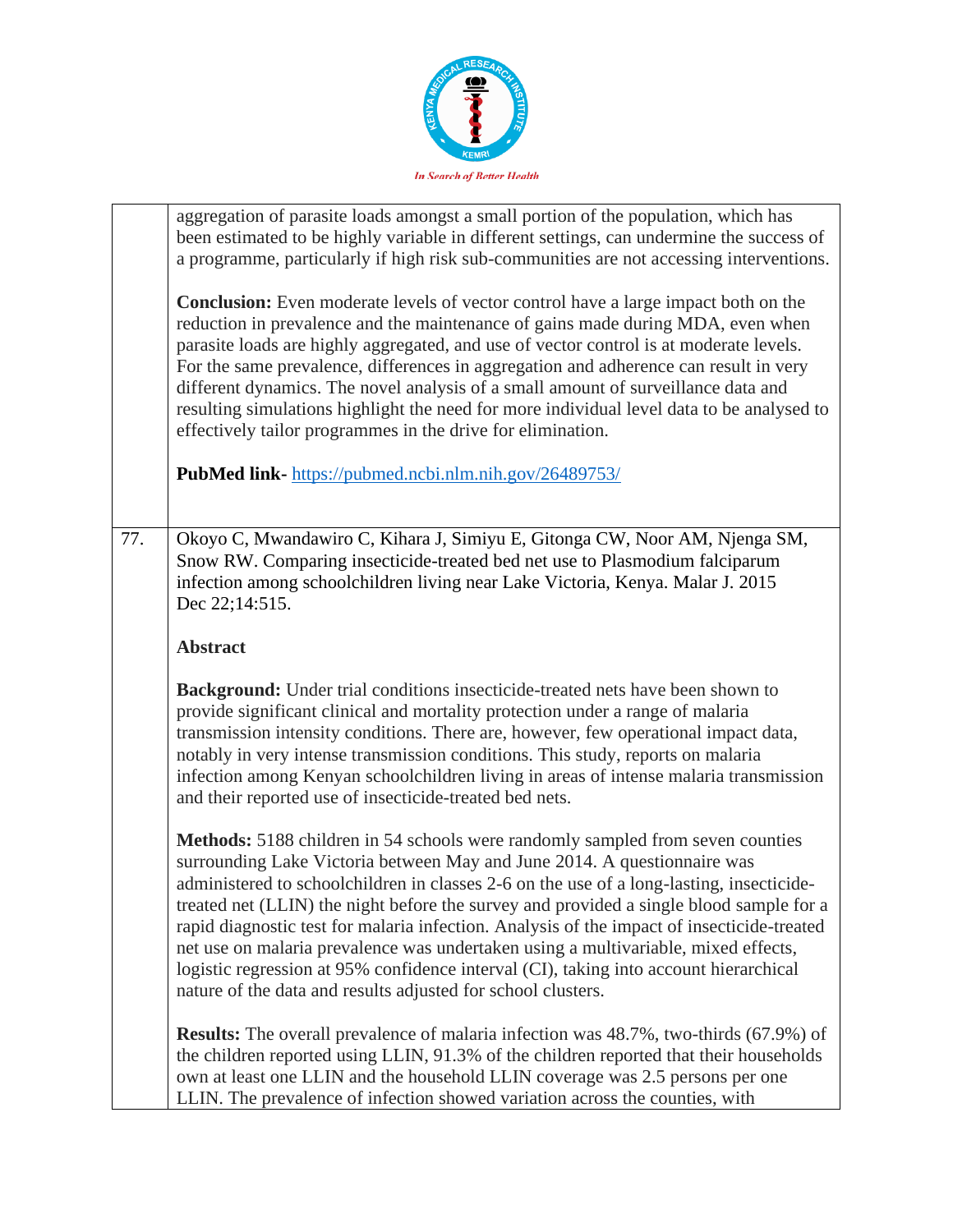

|     | prevalence being highest in Busia (66.9%) and Homabay (51.8%) counties, and lowest<br>in Migori County (29.6%). Generally, malaria parasite prevalence differed between age<br>groups and gender with the highest prevalence occurring in children below 7 years<br>(50.6%) and males (52.2%). Adjusting for county and school, there was a significant<br>reduction in odds of malaria infection among the schoolchildren who reported LLIN<br>use the previous night by 14 % (aOR 0.86, 95% CI 0.74-0.98, P < 0.027).                                                                                                                                                   |
|-----|---------------------------------------------------------------------------------------------------------------------------------------------------------------------------------------------------------------------------------------------------------------------------------------------------------------------------------------------------------------------------------------------------------------------------------------------------------------------------------------------------------------------------------------------------------------------------------------------------------------------------------------------------------------------------|
|     | <b>Conclusion:</b> Malaria transmission continues to be high around Lake Victoria. Despite<br>evidence of increasing pyrethroid resistance and the likely overall efficacy of LLIN<br>distributed several years prior to the survey, LLIN continue to provide protection<br>against infection among school-aged children.                                                                                                                                                                                                                                                                                                                                                 |
|     | PubMed link-https://pubmed.ncbi.nlm.nih.gov/26696416/                                                                                                                                                                                                                                                                                                                                                                                                                                                                                                                                                                                                                     |
| 78. | Ingasia LA, Akala HM, Imbuga MO, Opot BH, Eyase FL, Johnson JD, Bulimo WD,<br>Kamau E. Molecular characterization of the cytochrome b gene and in vitro<br>atovaquone susceptibility of Plasmodium falciparum isolates from Kenya.<br>Antimicrob Agents Chemother. 2015 Mar;59(3):1818-21                                                                                                                                                                                                                                                                                                                                                                                 |
|     | <b>Abstract</b>                                                                                                                                                                                                                                                                                                                                                                                                                                                                                                                                                                                                                                                           |
|     | The prevalence of a genetic polymorphism(s) at codon 268 in the cytochrome b gene,<br>which is associated with failure of atovaquone-proguanil treatment, was analyzed in<br>227 Plasmodium falciparum parasites from western Kenya. The prevalence of the wild-<br>type allele was 63%, and that of the Y268S (denoting a Y-to-S change at position 268)<br>mutant allele was 2%. There were no pure Y268C or Y268N mutant alleles, only<br>mixtures of a mutant allele(s) with the wild type. There was a correlation between<br>parasite 50% inhibitory concentration (IC50) and parasite genetic polymorphism;<br>mutant alleles had higher IC50s than the wild type. |
|     | <b>PubMed link-</b> https://pubmed.ncbi.nlm.nih.gov/25583715/                                                                                                                                                                                                                                                                                                                                                                                                                                                                                                                                                                                                             |
| 79. | Kirigia JM, Masiye F, Kirigia DG, Akweongo P. Indirect costs associated with<br>deaths from the Ebola virus disease in West Africa. Infect Dis Poverty. 2015 Oct<br>29;4:45                                                                                                                                                                                                                                                                                                                                                                                                                                                                                               |
|     | <b>Abstract</b>                                                                                                                                                                                                                                                                                                                                                                                                                                                                                                                                                                                                                                                           |
|     | <b>Background:</b> By 28 June 2015, there were a total of 11,234 deaths from the Ebola<br>virus disease (EVD) in five West African countries (Guinea, Liberia, Mali, Nigeria and<br>Sierra Leone). The objective of this study was to estimate the future productivity losses                                                                                                                                                                                                                                                                                                                                                                                             |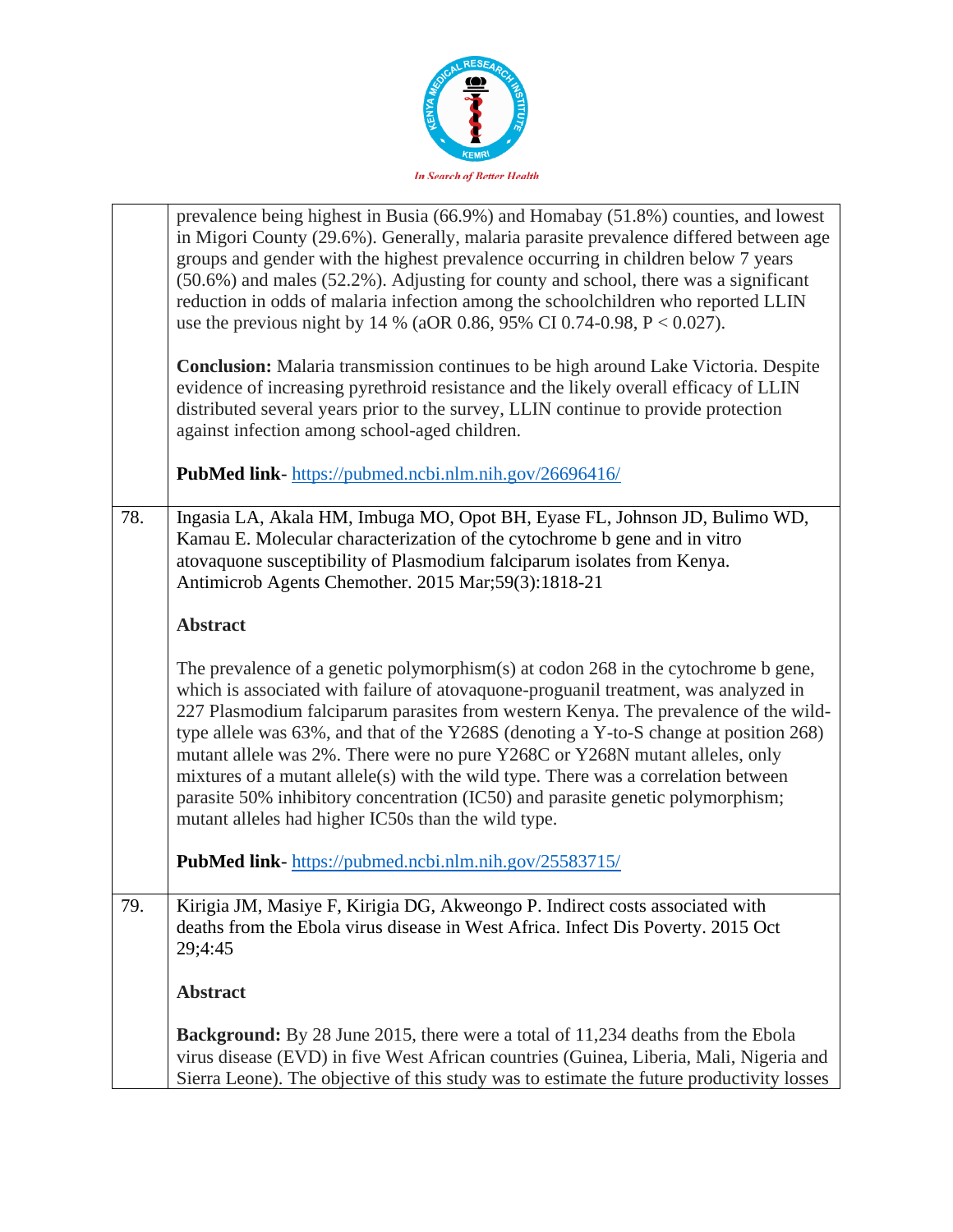

|     | associated with EVD deaths in these West African countries, in order to encourage<br>increased investments in national health systems.                                                                                                                                                                                                                                                                                                                                                                                                                                                                                                                                                                          |
|-----|-----------------------------------------------------------------------------------------------------------------------------------------------------------------------------------------------------------------------------------------------------------------------------------------------------------------------------------------------------------------------------------------------------------------------------------------------------------------------------------------------------------------------------------------------------------------------------------------------------------------------------------------------------------------------------------------------------------------|
|     | Methods: A cost-of-illness method was employed to calculate future non-health (NH)<br>gross domestic product (GDP) (NHGDP) losses associated with EVD deaths. The<br>future non-health GDP loss (NHGDPLoss) was discounted at 3 %. Separate analyses<br>were done for three different age groups ( $\lt$ =14 years, 15-44 years and = >45 years) for<br>the five countries (Guinea, Liberia, Mali, Nigeria, and Sierra Leone) affected by EVD.<br>We also conducted a one-way sensitivity analysis at 5 and 10 % discount rates to gauge<br>their impacts on expected NHGDPLoss.                                                                                                                                |
|     | <b>Results:</b> The discounted value of future NHGDPLoss due to the 11,234 deaths<br>associated with EVD was estimated to be Int\$ (international dollars) 155,663,244.<br>About 27.86 % of the loss would be borne by Guinea, 34.84 % by Liberia, 0.10 % by<br>Mali, 0.24 % by Nigeria and 36.96 % by Sierra Leone. About 27.27 % of the loss is<br>attributed to those aged under 14 years, 66.27 % to those aged 15-44 years and 6.46 %<br>to those aged over 45 years. The average NHGDPLoss per EVD death was estimated to<br>be Int\$ 17,473 for Guinea, Int\$ 11,283 for Liberia, Int\$ 25,126 for Mali, Int\$ 47,364<br>for Nigeria and Int\$ 14,633 for Sierra Leone.                                  |
|     | <b>Conclusion:</b> In spite of alluded limitations, the estimates of human and economic<br>losses reported in this paper, in addition to those projected by the World Bank, show<br>that EVD imposes a significant economic burden on the affected West African<br>countries. That heavy burden, coupled with human rights and global security concerns,<br>underscores the urgent need for increased domestic and external investments to enable<br>Guinea, Liberia and Sierra Leone (and other vulnerable African countries) to develop<br>resilient health systems, including core capacities to detect, assess, notify, verify and<br>report events, and to respond to public health risks and emergencies. |
|     | PubMed link-https://pubmed.ncbi.nlm.nih.gov/26510633/                                                                                                                                                                                                                                                                                                                                                                                                                                                                                                                                                                                                                                                           |
| 80. | Gimode WR, Kiboi DM, Kimani FT, Wamakima HN, Burugu MW, Muregi FW.<br>Fitness cost of resistance for lumefantrine and piperaquine-resistant Plasmodium<br>berghei in a mouse model. Malar J. 2015 Jan 28;14:38.                                                                                                                                                                                                                                                                                                                                                                                                                                                                                                 |
|     | <b>Abstract</b>                                                                                                                                                                                                                                                                                                                                                                                                                                                                                                                                                                                                                                                                                                 |
|     | <b>Background:</b> The evolution of drug-resistant parasites is a major hindrance to malaria<br>control, and thus understanding the behaviour of drug-resistant mutants is of clinical<br>relevance. The study aimed to investigate how resistance against lumefantrine (LU)<br>and piperaquine (PQ), anti-malarials used as partner drugs in artemisinin-based                                                                                                                                                                                                                                                                                                                                                 |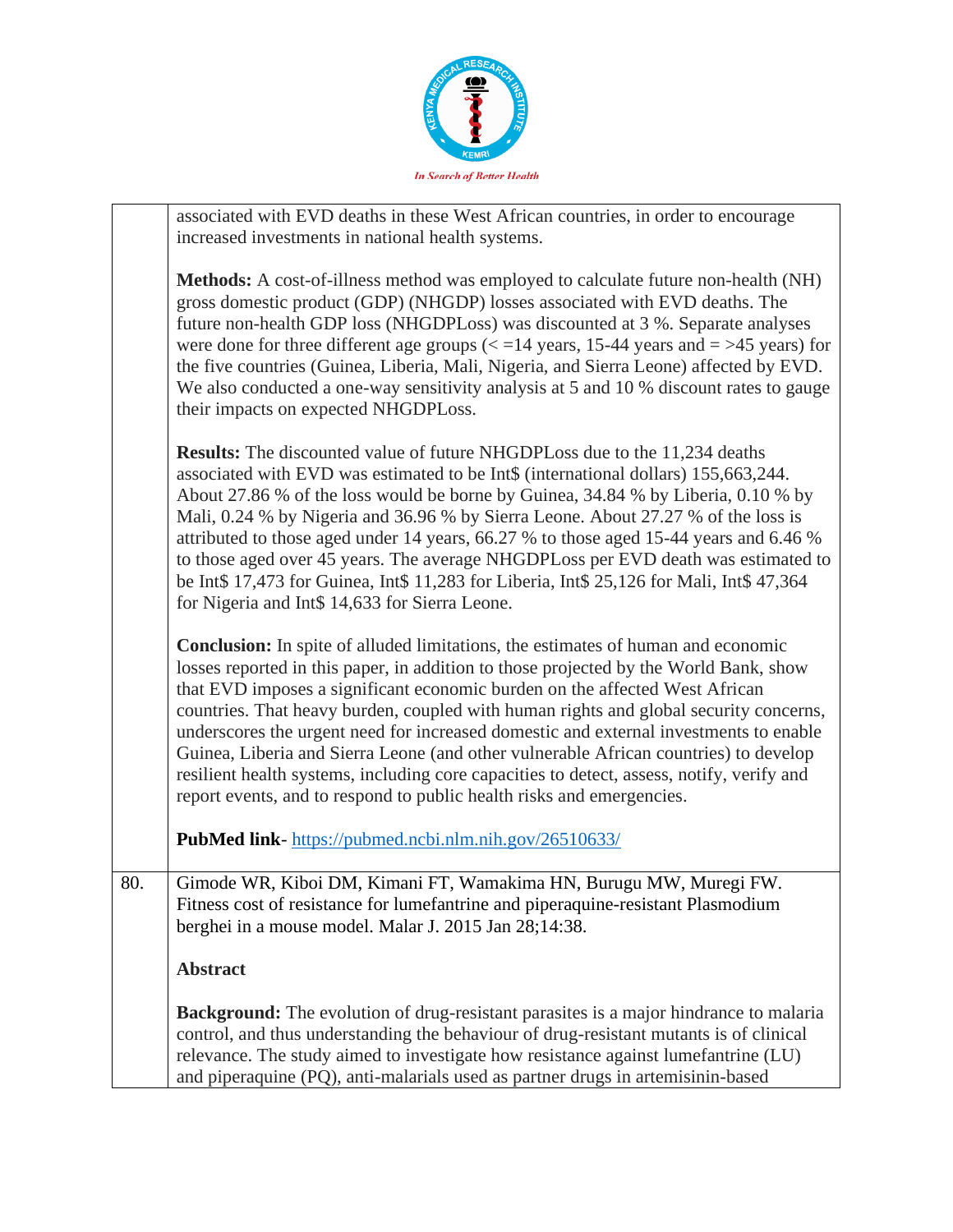

|     | combination therapy (ACT), impacts parasite fitness. This is important since resistance<br>to ACT, the first-line anti-malarial regimen is increasingly being reported.                                                                                                                                                                                                                                                                                                                                                                                                                                                                                                                                                                                                                                                                  |
|-----|------------------------------------------------------------------------------------------------------------------------------------------------------------------------------------------------------------------------------------------------------------------------------------------------------------------------------------------------------------------------------------------------------------------------------------------------------------------------------------------------------------------------------------------------------------------------------------------------------------------------------------------------------------------------------------------------------------------------------------------------------------------------------------------------------------------------------------------|
|     | Methods: The stability of Plasmodium berghei ANKA strain that was previously<br>selected for LU and PQ resistance was evaluated using the 4-day assay and established<br>infection test in mice. Fitness cost of resistance was determined by comparing parasites<br>proliferation rates in absence of drug pressure for the drug-exposed parasites between<br>day 4 and 7 post-infection (pi), relative to the wild-type. Statistical analysis of data to<br>compare mean parasitaemia and growth rates of respective parasite lines was carried<br>out using student's t-test and one-way analysis of variance, with significance level set<br>at $p<0.05$ .                                                                                                                                                                           |
|     | <b>Results:</b> During serial passaging in the absence of the drug, the PQ-resistant parasite<br>maintained low growth rates at day 7 pi (mean parasitaemia, $5.6\% \pm 2.3$ ) relative to the<br>wild-type (28.4% $\pm$ 6.6), translating into a fitness cost of resistance of 80.3%. Whilst<br>resistance phenotype for PQ was stable, that of LU was transient since after several<br>serial passages in the absence of drug, the LU-exposed line assumed the growth<br>patterns of the wild-type.                                                                                                                                                                                                                                                                                                                                    |
|     | <b>Conclusions:</b> The contrasting behaviour of PQ- and LU-resistance phenotypes support<br>similar findings which indicate that even for drugs within the same chemical class,<br>resistance-conferred traits may vary on how they influence parasite fitness and<br>virulence. Resistance-mediating polymorphisms have been associated with less fit<br>malaria parasites. In the absence of drug pressure in the field, it is therefore likely that<br>the wild-type parasite will out-compete the mutant form. This implies the possibility of<br>reintroducing a drug previously lost to resistance, after a period of suspended use.<br>Considering the recent reports of high failure rates associated with ACT, high fitness<br>cost of resistance to PQ is therefore of clinical relevance as the drug is a partner in<br>ACT. |
|     | PubMed link-https://pubmed.ncbi.nlm.nih.gov/25627576/                                                                                                                                                                                                                                                                                                                                                                                                                                                                                                                                                                                                                                                                                                                                                                                    |
| 81. | McCarron M, Munyua P, Cheng PY, Manga T, Wanjohi C, Moen A, Mounts A, Katz<br>MA. Understanding the poultry trade network in Kenya: Implications for regional<br>disease prevention and control. Prev Vet Med. 2015 Jul 1;120(3-4):321-7                                                                                                                                                                                                                                                                                                                                                                                                                                                                                                                                                                                                 |
|     | <b>Abstract</b>                                                                                                                                                                                                                                                                                                                                                                                                                                                                                                                                                                                                                                                                                                                                                                                                                          |
|     | Infectious diseases in poultry can spread quickly and lead to huge economic losses. In<br>the past decade, on multiple continents, the accelerated spread of highly pathogenic<br>avian Influenza A (H5N1) virus, often through informal trade networks, has led to the<br>death and culling of hundreds of millions of poultry. Endemic poultry diseases like                                                                                                                                                                                                                                                                                                                                                                                                                                                                           |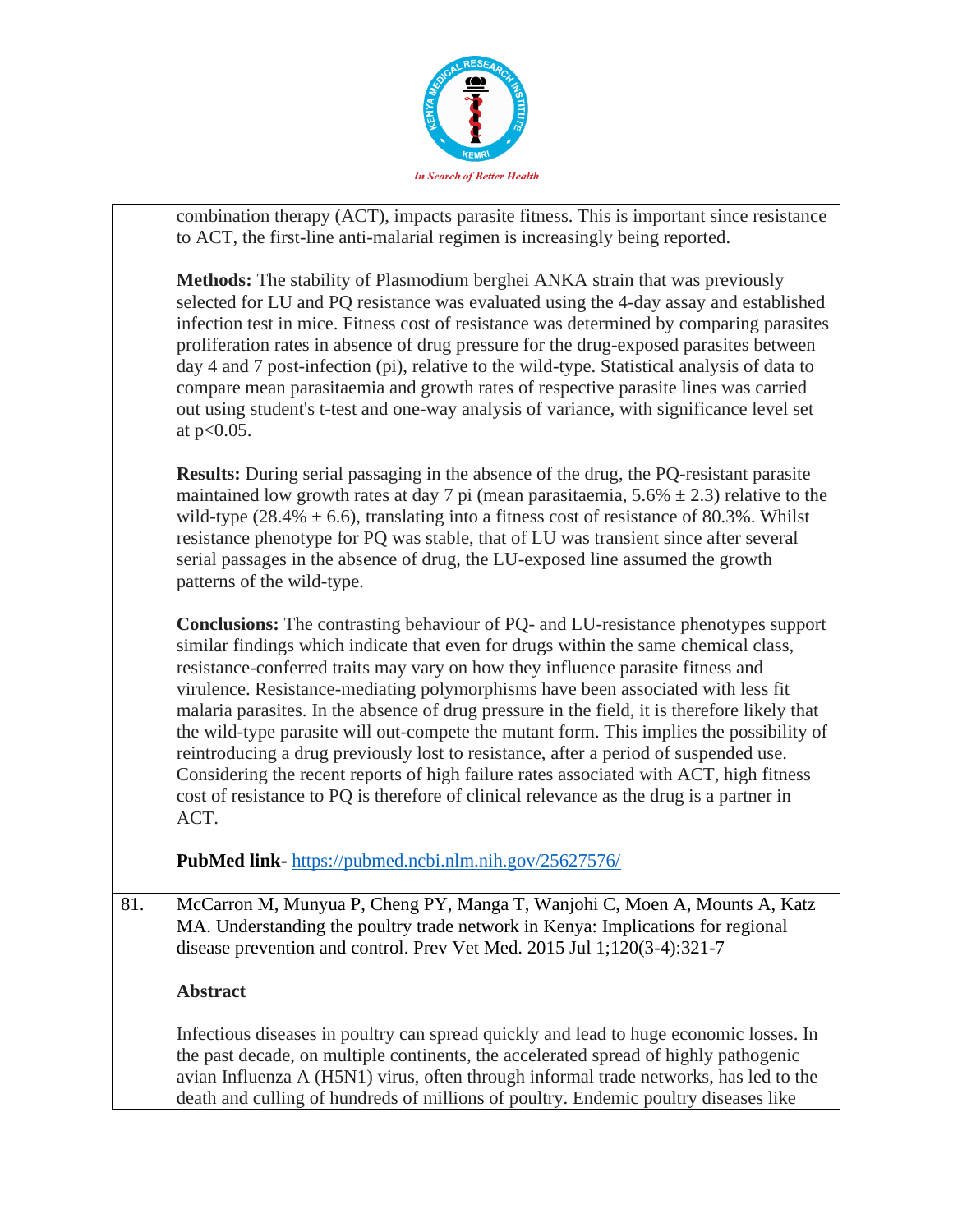

|     | Newcastle disease and fowl typhoid can also be devastating in many parts of the world.<br>Understanding trade networks in unregulated systems can inform policy decisions<br>concerning disease prevention and containment. From June to December 2008 we<br>conducted a cross-sectional survey of backyard farmers, market traders, and<br>middlemen in 5/8 provinces in Kenya. We administered a standardized questionnaire to<br>each type of actor using convenience, random, snowball, and systematic sampling.<br>Questionnaires addressed frequency, volume, and geography of trade, as well as<br>biosecurity practices. We created a network diagram identifying the most important<br>locations for trade. Of 380 respondents, 51% were backyard farmers, 24% were<br>middlemen and 25% were market traders. Half (50%) of backyard farmers said they<br>raised poultry both for household consumption and for sale. Compared to market<br>traders, middlemen bought their poultry from a greater number of villages (median 4.2<br>villages for middlemen vs. 1.9 for market traders). Traders were most likely to<br>purchase poultry from backyard farmers. Of the backyard farmers who sold poultry,<br>51% [CI 40-63] reported selling poultry to market traders, and 54% [CI 44-63] sold to<br>middlemen. Middlemen moved the largest volume of poultry on a weekly basis<br>(median purchases: 187 birds/week [IQR 206]; median sales: 188 birds/week [IQR<br>412.5]). The highest numbers of birds were traded in Nairobi - Kenya's capital city.<br>Nairobi was the most prominent trading node in the network (61 degrees of centrality).<br>Many smaller sub-networks existed as a result of clustered local trade. Market traders<br>were also integral to the network. The informal poultry trade in Kenya is dependent on<br>the sale of backyard poultry to middlemen and market traders. These two actors play a<br>critical role in poultry movement in Kenya; during any type of disease outbreak<br>middlemen should be targeted for control- and containment-related interventions.<br>PubMed link- https://pubmed.ncbi.nlm.nih.gov/26002998/ |
|-----|-----------------------------------------------------------------------------------------------------------------------------------------------------------------------------------------------------------------------------------------------------------------------------------------------------------------------------------------------------------------------------------------------------------------------------------------------------------------------------------------------------------------------------------------------------------------------------------------------------------------------------------------------------------------------------------------------------------------------------------------------------------------------------------------------------------------------------------------------------------------------------------------------------------------------------------------------------------------------------------------------------------------------------------------------------------------------------------------------------------------------------------------------------------------------------------------------------------------------------------------------------------------------------------------------------------------------------------------------------------------------------------------------------------------------------------------------------------------------------------------------------------------------------------------------------------------------------------------------------------------------------------------------------------------------------------------------------------------------------------------------------------------------------------------------------------------------------------------------------------------------------------------------------------------------------------------------------------------------------------------------------------------------------------------------------------------------------------------------------------------------------------------------------------------------------|
| 82. | Kwallah Ao, Inoue S, Thairu-Muigai AW, Kuttoh N, Morita K, Mwau M.<br>Seroprevalence of yellow fever virus in selected health facilities in Western<br>Kenya from 2010 to 2012. Jpn J Infect Dis. 2015;68(3):230-4.                                                                                                                                                                                                                                                                                                                                                                                                                                                                                                                                                                                                                                                                                                                                                                                                                                                                                                                                                                                                                                                                                                                                                                                                                                                                                                                                                                                                                                                                                                                                                                                                                                                                                                                                                                                                                                                                                                                                                         |
|     | <b>Abstract</b>                                                                                                                                                                                                                                                                                                                                                                                                                                                                                                                                                                                                                                                                                                                                                                                                                                                                                                                                                                                                                                                                                                                                                                                                                                                                                                                                                                                                                                                                                                                                                                                                                                                                                                                                                                                                                                                                                                                                                                                                                                                                                                                                                             |
|     | Yellow fever (YF), which is caused by a mosquito-borne virus, is an important viral<br>hemorrhagic fever endemic in equatorial Africa and South America. Yellow fever virus<br>(YFV) is the prototype of the family Flaviviridae and genus Flavivirus. The aim of this<br>study was to determine the seroprevalence of YFV in selected health facilities in<br>Western Kenya during the period 2010-2012. A total of 469 serum samples from<br>febrile patients were tested for YFV antibodies using in-house IgM-capture ELISA, in-<br>house indirect IgG ELISA, and 50% focus reduction neutralization test (FRNT50). The<br>present study did not identify any IgM ELISA-positive cases, indicating absence of                                                                                                                                                                                                                                                                                                                                                                                                                                                                                                                                                                                                                                                                                                                                                                                                                                                                                                                                                                                                                                                                                                                                                                                                                                                                                                                                                                                                                                                           |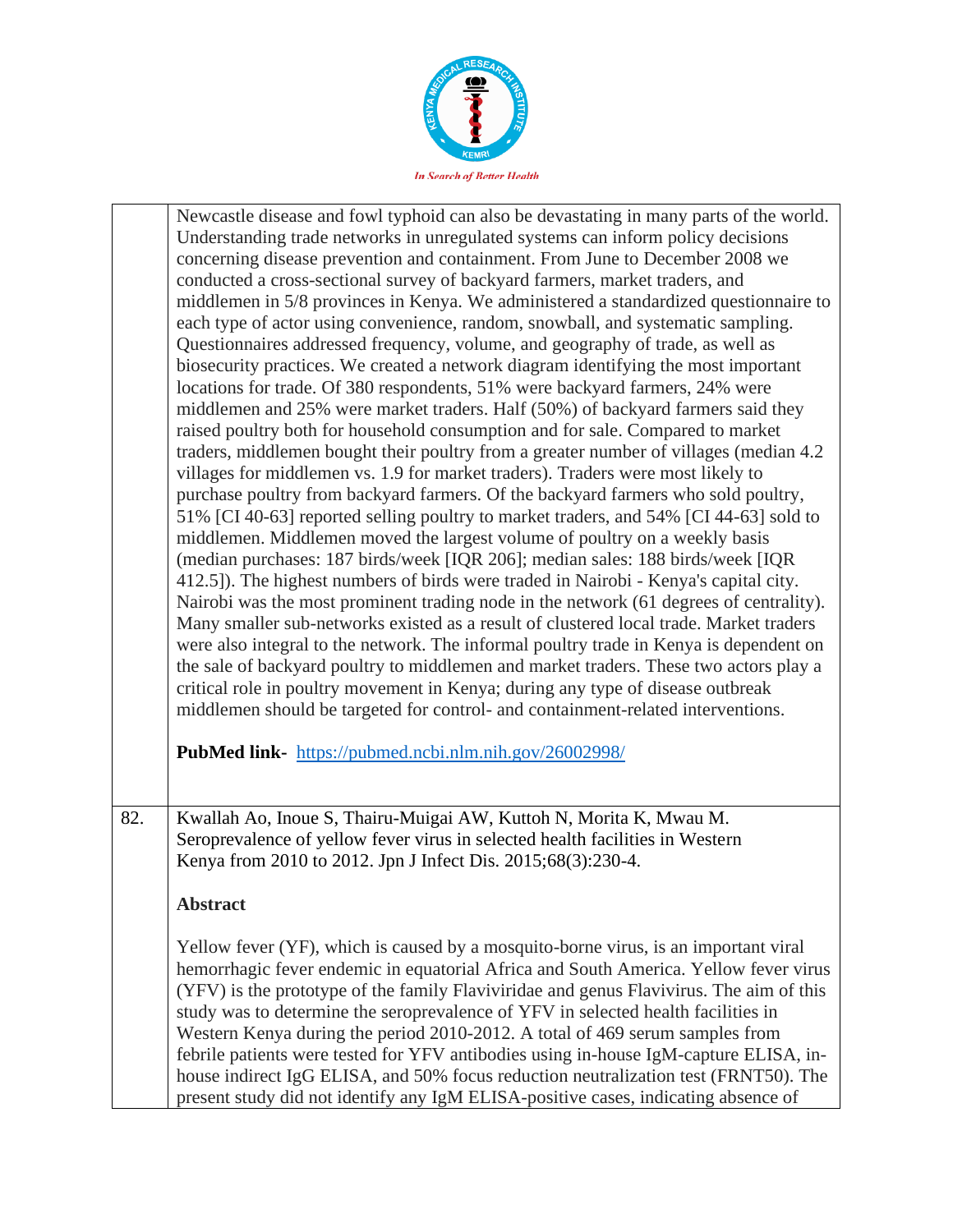

|     | recent YFV infection in the area. Twenty-eight samples (6%) tested positive for YFV<br>IgG, because of either YFV vaccination or past exposure to various flaviviruses<br>including YFV. Five cases were confirmed by FRNT50; of these, 4 were either<br>vaccination or natural infection during the YF outbreak in 1992-1993 or another period<br>and 1 case was confirmed as a West Nile virus infection. Domestication and routine<br>performance of arboviral differential diagnosis will help to address the phenomenon of<br>pyrexia of unknown origin, contribute to arboviral research in developing countries,<br>and enhance regular surveillance.<br>PubMed link-https://pubmed.ncbi.nlm.nih.gov/25672346/                                                                                                                                                                                                                                                                                                                                                                                                                                                                                                                                                                                                                                                                                                                                              |
|-----|--------------------------------------------------------------------------------------------------------------------------------------------------------------------------------------------------------------------------------------------------------------------------------------------------------------------------------------------------------------------------------------------------------------------------------------------------------------------------------------------------------------------------------------------------------------------------------------------------------------------------------------------------------------------------------------------------------------------------------------------------------------------------------------------------------------------------------------------------------------------------------------------------------------------------------------------------------------------------------------------------------------------------------------------------------------------------------------------------------------------------------------------------------------------------------------------------------------------------------------------------------------------------------------------------------------------------------------------------------------------------------------------------------------------------------------------------------------------|
| 83. | : Jenkins R, Othieno C, Omollo R, Ongeri L, Sifuna P, Mboroki JK, Kiima D,<br>Ogutu B. Probable Post Traumatic Stress Disorder in Kenya and Its Associated<br>Risk Factors: A Cross-Sectional Household Survey. Int J Environ Res Public<br>Health. 2015 Oct 26;12(10):13494-509                                                                                                                                                                                                                                                                                                                                                                                                                                                                                                                                                                                                                                                                                                                                                                                                                                                                                                                                                                                                                                                                                                                                                                                   |
|     | <b>Abstract</b>                                                                                                                                                                                                                                                                                                                                                                                                                                                                                                                                                                                                                                                                                                                                                                                                                                                                                                                                                                                                                                                                                                                                                                                                                                                                                                                                                                                                                                                    |
|     | This study aimed to assess the prevalence of probable post-traumatic stress disorder<br>(PTSD), and its associated risk factors in a general household population in Kenya.<br>Data were drawn from a cross-sectional household survey of mental disorders and their<br>associated risk factors. The participants received a structured epidemiological<br>assessment of common mental disorders, and symptoms of PTSD, accompanied by<br>additional sections on socio-demographic data, life events, social networks, social<br>supports, disability/activities of daily living, quality of life, use of health services, and<br>service use. The study found that 48% had experienced a severe trauma, and an overall<br>prevalence rate of 10.6% of probable PTSD, defined as a score of six or more on the<br>trauma screening questionnaire (TSQ). The conditional probability of PTSD was 0.26.<br>Risk factors include being female, single, self-employed, having experienced recent<br>life events, having a common mental disorder (CMD) and living in an institution before<br>age 16. The study indicates that probable PTSD is prevalent in this rural area of Kenya.<br>The findings are relevant for the training of front line health workers, their support and<br>supervision, for health management information systems, and for mental health<br>promotion in state boarding schools.<br>PubMed link-https://pubmed.ncbi.nlm.nih.gov/26516877/ |
|     |                                                                                                                                                                                                                                                                                                                                                                                                                                                                                                                                                                                                                                                                                                                                                                                                                                                                                                                                                                                                                                                                                                                                                                                                                                                                                                                                                                                                                                                                    |
| 84. | Jenkins R, Othieno C, Omollo R, Ongeri L, Sifuna P, Ongecha M, Mboroki JK,<br>Kiima D, Ogutu B. Tedium vitae, death wishes, suicidal ideation and attempts in<br>Kenya-prevalence and risk factors. BMC Public Health. 2015 Aug 8;15:759                                                                                                                                                                                                                                                                                                                                                                                                                                                                                                                                                                                                                                                                                                                                                                                                                                                                                                                                                                                                                                                                                                                                                                                                                           |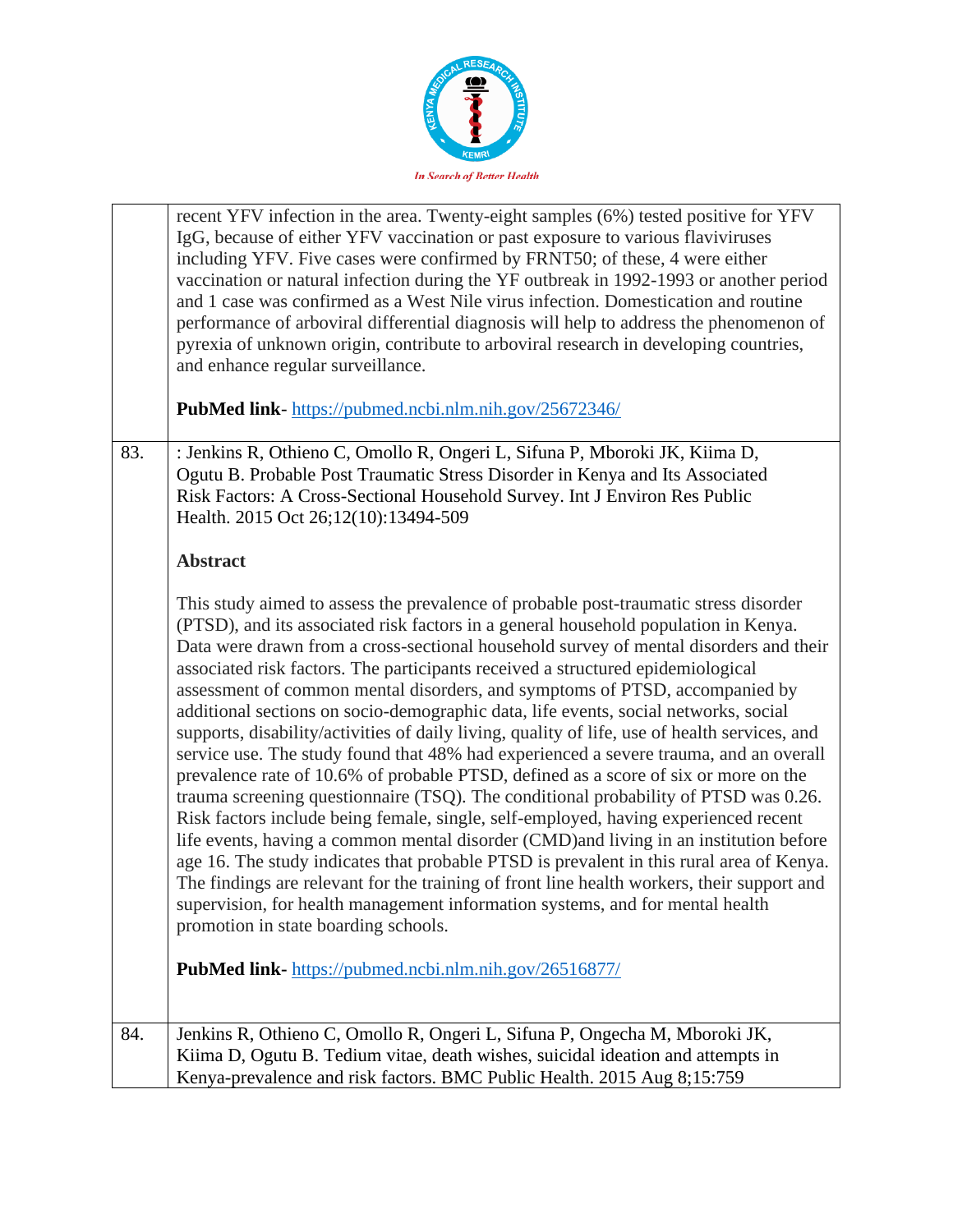

## **Abstract**

**Background:** There has been no previous household population study of suicidal ideation and attempts in Kenya. Therefore this study aimed to establish the prevalence of suicidal ideation and attempts in a rural population in Kenya, and to assess risk factors.

**Methods:** An epidemiological survey of a household population, using standardised structured interviews. We examined the prevalence of suicidal ideation and suicide attempts and the predictors of suicidal thoughts and attempts, using STATA to calculate unadjusted and adjusted odds ratios.

**Results:** A quarter of the sample (24.1 %) had thought that life was not worth living (tedium vitae) at some point in their lives, while a fifth had experienced death wishes at some stage. About 7.9 % reported suicidal thoughts and 1.9 % had made actual suicide attempts at some point in their lives. It can be seen that the prevalence of suicidal thoughts was 0.7 %, 4.2 %, 3.7 % and 7.9 % for last week, last year, at some other time, and lifetime respectively, while the prevalence of suicidal attempts was 0.5 %, 1.2 %, 0.7 and 1.9 % respectively. In the adjusted analysis of factors associated with suicidal thoughts, being female (OR 1.8,  $p = 0.017$ ), having CMD (OR 2.7,  $p = 0.001$ ), having a number of recent life events (OR 2.3,  $p = 0.001$  for 2-3 life events and OR 2.6,  $p = 0.004$  for 4 or more life events), and having a large social group size (OR 7.7,  $p = 0.006$  for social group size of 4-8 and OR 9.1,  $p = 0.003$  for social group size of 9 or more) were all associated with increased rates of life time suicidal thoughts, but psychotic symptoms were no longer significant after adjustment for the other variables. In the adjusted analysis of suicide attempts, having any psychotic symptoms (OR 5.1, p  $= 0.001$ ) was the only factor associated with suicide attempts after adjustment for other factors significant at the bivariate level.

**Conclusion:** Suicidal ideation and attempts pose a significant public health burden in this poor rural area of Kenya. The findings are relevant for mental health promotion and prevention programmes, public education and professional training programmes in relevant sectors, especially in front line health workers and social workers.

**PubMed link**- <https://pubmed.ncbi.nlm.nih.gov/26253319/>

85. Kinyanjui TM, House TA, Kiti MC, Cane PA, Nokes DJ, Medley GF. Vaccine Induced Herd Immunity for Control of Respiratory Syncytial Virus Disease in a Low-Income Country Setting. PLoS One. 2015 Sep 21;10(9):e0138018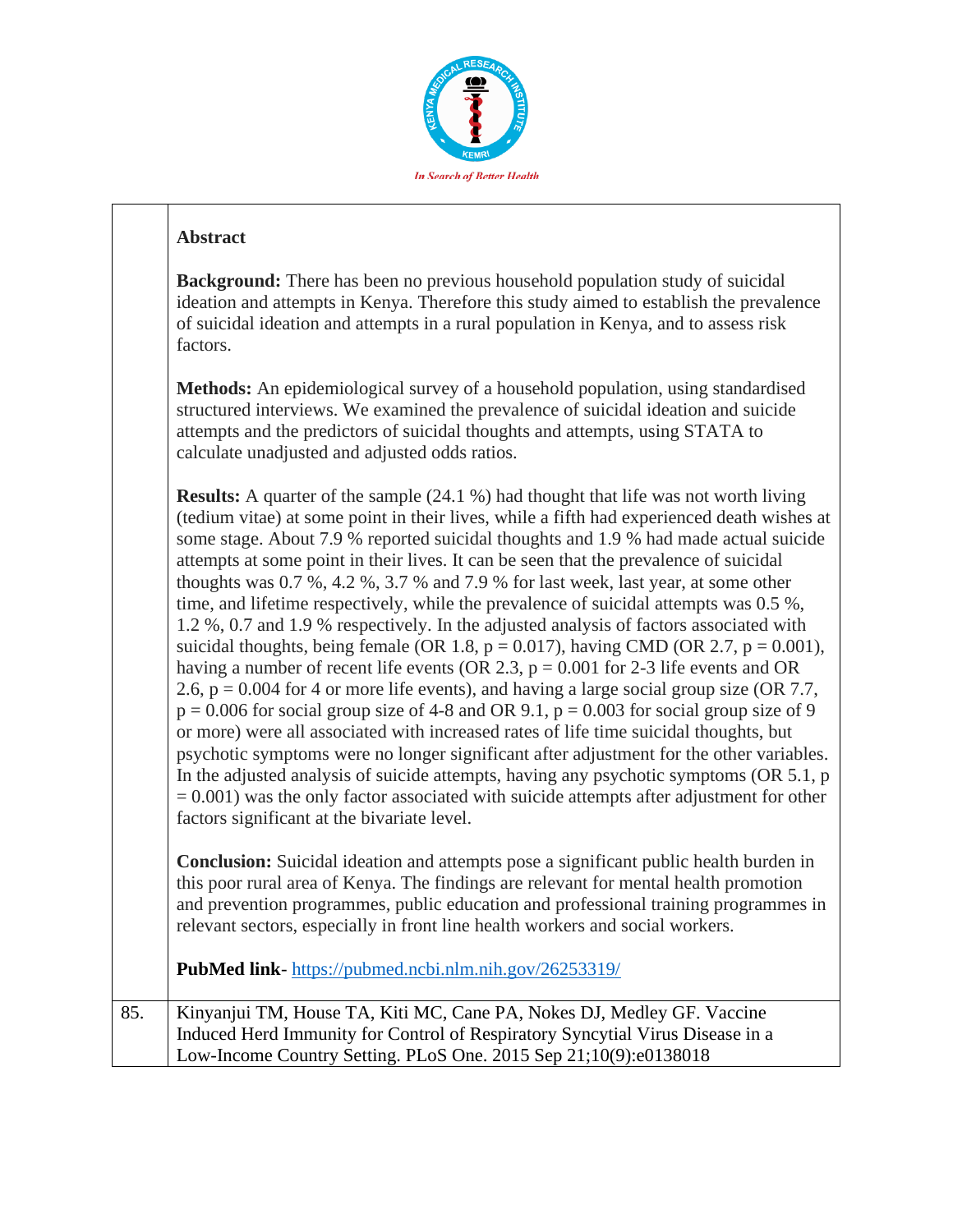

# **Abstract**

|     | <b>Background:</b> Respiratory syncytial virus (RSV) is globally ubiquitous, and infection<br>during the first six months of life is a major risk for severe disease and hospital<br>admission; consequently RSV is the most important viral cause of respiratory<br>morbidity and mortality in young children. Development of vaccines for young infants<br>is complicated by the presence of maternal antibodies and immunological immaturity,<br>but vaccines targeted at older children avoid these problems. Vaccine development for<br>young infants has been unsuccessful, but this is not the case for older children $(6 \text{ m})$ .<br>Would vaccinating older children have a significant public health impact? We<br>developed a mathematical model to explore the benefits of a vaccine against RSV.                                                                                                                                                                                                                                     |
|-----|---------------------------------------------------------------------------------------------------------------------------------------------------------------------------------------------------------------------------------------------------------------------------------------------------------------------------------------------------------------------------------------------------------------------------------------------------------------------------------------------------------------------------------------------------------------------------------------------------------------------------------------------------------------------------------------------------------------------------------------------------------------------------------------------------------------------------------------------------------------------------------------------------------------------------------------------------------------------------------------------------------------------------------------------------------|
|     | Methods and findings: We have used a deterministic age structured model capturing<br>the key epidemiological characteristics of RSV and performed a statistical maximum-<br>likelihood fit to age-specific hospitalization data from a developing country setting. To<br>explore the effects of vaccination under different mixing assumptions, we included two<br>versions of contact matrices: one from a social contact diary study, and the second a<br>synthesised construction based on demographic data. Vaccination is assumed to elicit<br>an immune response equivalent to primary infection. Our results show that<br>immunisation of young children (5-10 m) is likely to be a highly effective method of<br>protection of infants $(6 \text{ m})$ against hospitalisation. The majority benefit is derived<br>from indirect protection (herd immunity). A full sensitivity and uncertainty analysis<br>using Latin Hypercube Sampling of the parameter space shows that our results are<br>robust to model structure and model parameters. |
|     | <b>Conclusions:</b> This result suggests that vaccinating older infants and children against<br>RSV can have a major public health benefit.                                                                                                                                                                                                                                                                                                                                                                                                                                                                                                                                                                                                                                                                                                                                                                                                                                                                                                             |
|     | PubMed link-https://pubmed.ncbi.nlm.nih.gov/26390032/                                                                                                                                                                                                                                                                                                                                                                                                                                                                                                                                                                                                                                                                                                                                                                                                                                                                                                                                                                                                   |
| 86. | Sicuri E, Fernandes S, Macete E, González R, Mombo-Ngoma G, Massougbodgi A,<br>Abdulla S, Kuwawenaruwa A, Katana A, Desai M, Cot M, Ramharter M, Kremsner P,<br>Slustker L, Aponte J, Hanson K, Menéndez C. Economic evaluation of an<br>alternative drug to sulfadoxine-pyrimethamine as intermittent preventive<br>treatment of malaria in pregnancy. PLoS One. 2015 Apr 27;10(4):e0125072.                                                                                                                                                                                                                                                                                                                                                                                                                                                                                                                                                                                                                                                           |
|     | Abstract                                                                                                                                                                                                                                                                                                                                                                                                                                                                                                                                                                                                                                                                                                                                                                                                                                                                                                                                                                                                                                                |
|     | <b>Background:</b> Intermittent preventive treatment in pregnancy (IPTp) with sulfadoxine-<br>pyrimethamine (SP) is recommended in HIV-negative women to avert malaria, while<br>this relies on cotrimoxazole prophylaxis (CTXp) in HIV-positive women. Alternative                                                                                                                                                                                                                                                                                                                                                                                                                                                                                                                                                                                                                                                                                                                                                                                     |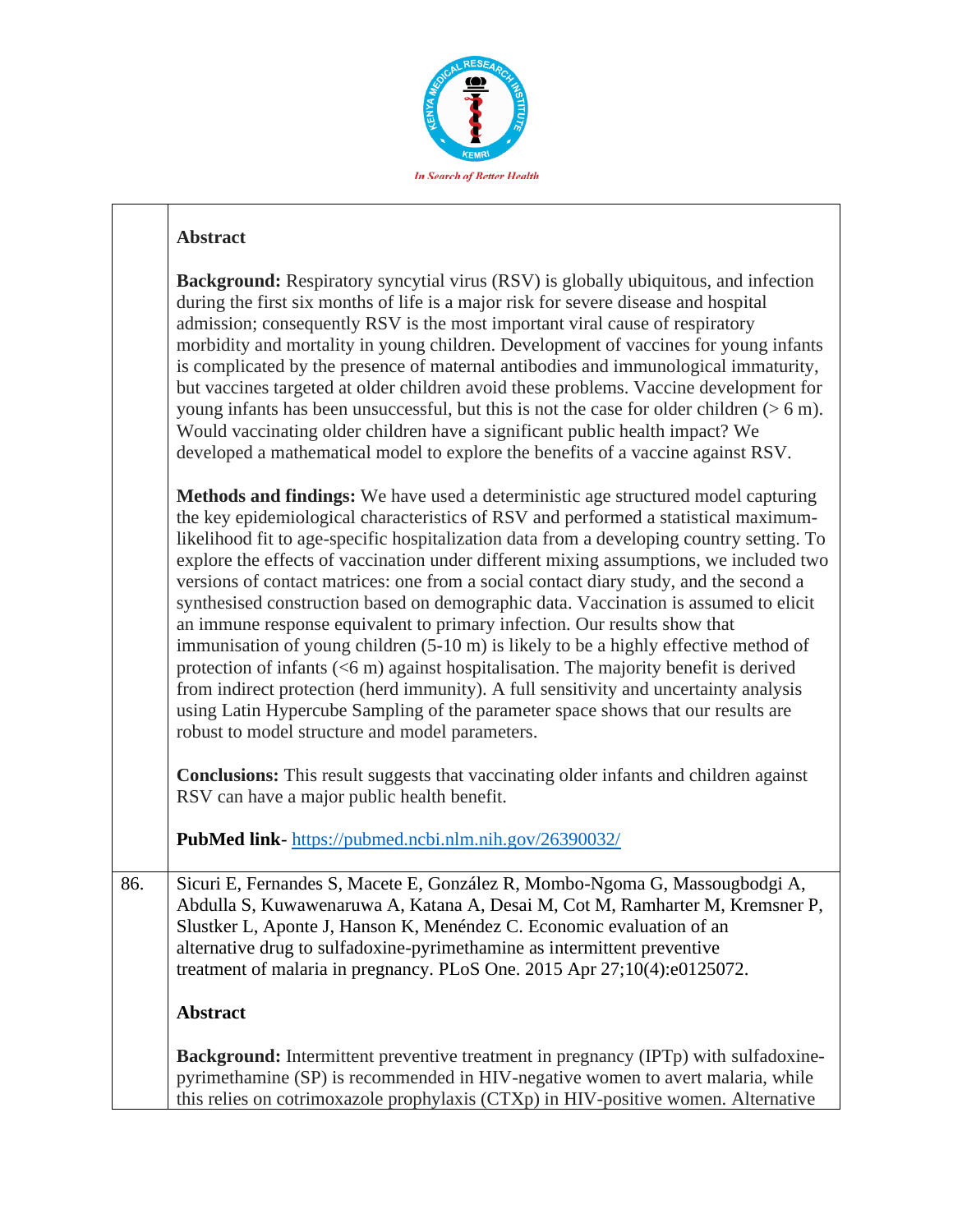

|     | antimalarials are required in areas where parasite resistance to antifolate drugs is high.<br>The cost-effectiveness of IPTp with alternative drugs is needed to inform policy.                                                                                                                                                                                                                                                                                                                                                                                                                                                                                                                                                                           |
|-----|-----------------------------------------------------------------------------------------------------------------------------------------------------------------------------------------------------------------------------------------------------------------------------------------------------------------------------------------------------------------------------------------------------------------------------------------------------------------------------------------------------------------------------------------------------------------------------------------------------------------------------------------------------------------------------------------------------------------------------------------------------------|
|     | Methods: The cost-effectiveness of 2-dose IPTp-mefloquine (MQ) was compared with<br>IPTp-SP in HIV-negative women (Benin, Gabon, Mozambique and Tanzania). In HIV-<br>positive women the cost-effectiveness of 3-dose IPTp-MQ added to CTXp was<br>compared with CTXp alone (Kenya, Mozambique and Tanzania). The outcomes used<br>were maternal clinical malaria, anaemia at delivery and non-obstetric hospital<br>admissions. The poor tolerability to MQ was included as the value of women's loss of<br>working days. Incremental cost-effectiveness ratios (ICERs) were calculated and<br>threshold analysis undertaken.                                                                                                                            |
|     | <b>Results:</b> For HIV-negative women, the ICER for IPTp-MQ versus IPTp-SP was<br>136.30 US\$ (2012 US\$) (95%CI 131.41; 141.18) per disability-adjusted life-year<br>(DALY) averted, or 237.78 US\$ (95%CI 230.99; 244.57), depending on whether<br>estimates from Gabon were included or not. For HIV-positive women, the ICER per<br>DALY averted for IPTp-MQ added to CTXp, versus CTXp alone was 6.96 US\$<br>(95%CI 4.22; 9.70). In HIV-negative women, moderate shifts of variables such as<br>malaria incidence, drug cost, and IPTp efficacy increased the ICERs above the cost-<br>effectiveness threshold. In HIV-positive women the intervention remained cost-<br>effective for a substantial (up to 21 times) increase in cost per tablet. |
|     | <b>Conclusions:</b> Addition of IPTp with an effective antimalarial to CTXp was very cost-<br>effective in HIV-positive women. IPTp with an efficacious antimalarial was more cost-<br>effective than IPTp-SP in HIV-negative women. However, the poor tolerability of MQ<br>does not favour its use as IPTp. Regardless of HIV status, prevention of malaria in<br>pregnancy with a highly efficacious, well tolerated antimalarial would be cost-effective<br>despite its high price.                                                                                                                                                                                                                                                                   |
|     | PubMed link- https://pubmed.ncbi.nlm.nih.gov/25915616/                                                                                                                                                                                                                                                                                                                                                                                                                                                                                                                                                                                                                                                                                                    |
| 87. | Snow RW, Kibuchi E, Karuri SW, Sang G, Gitonga CW, Mwandawiro C, Bejon P,<br>Noor AM. Changing Malaria Prevalence on the Kenyan Coast since 1974: Climate,<br>Drugs and Vector Control. PLoS One. 2015 Jun 24;10(6):e0128792                                                                                                                                                                                                                                                                                                                                                                                                                                                                                                                              |
|     | <b>Abstract</b>                                                                                                                                                                                                                                                                                                                                                                                                                                                                                                                                                                                                                                                                                                                                           |
|     | <b>Background:</b> Progress toward reducing the malaria burden in Africa has been<br>measured, or modeled, using datasets with relatively short time-windows. These<br>restricted temporal analyses may miss the wider context of longer-term cycles of                                                                                                                                                                                                                                                                                                                                                                                                                                                                                                   |
|     |                                                                                                                                                                                                                                                                                                                                                                                                                                                                                                                                                                                                                                                                                                                                                           |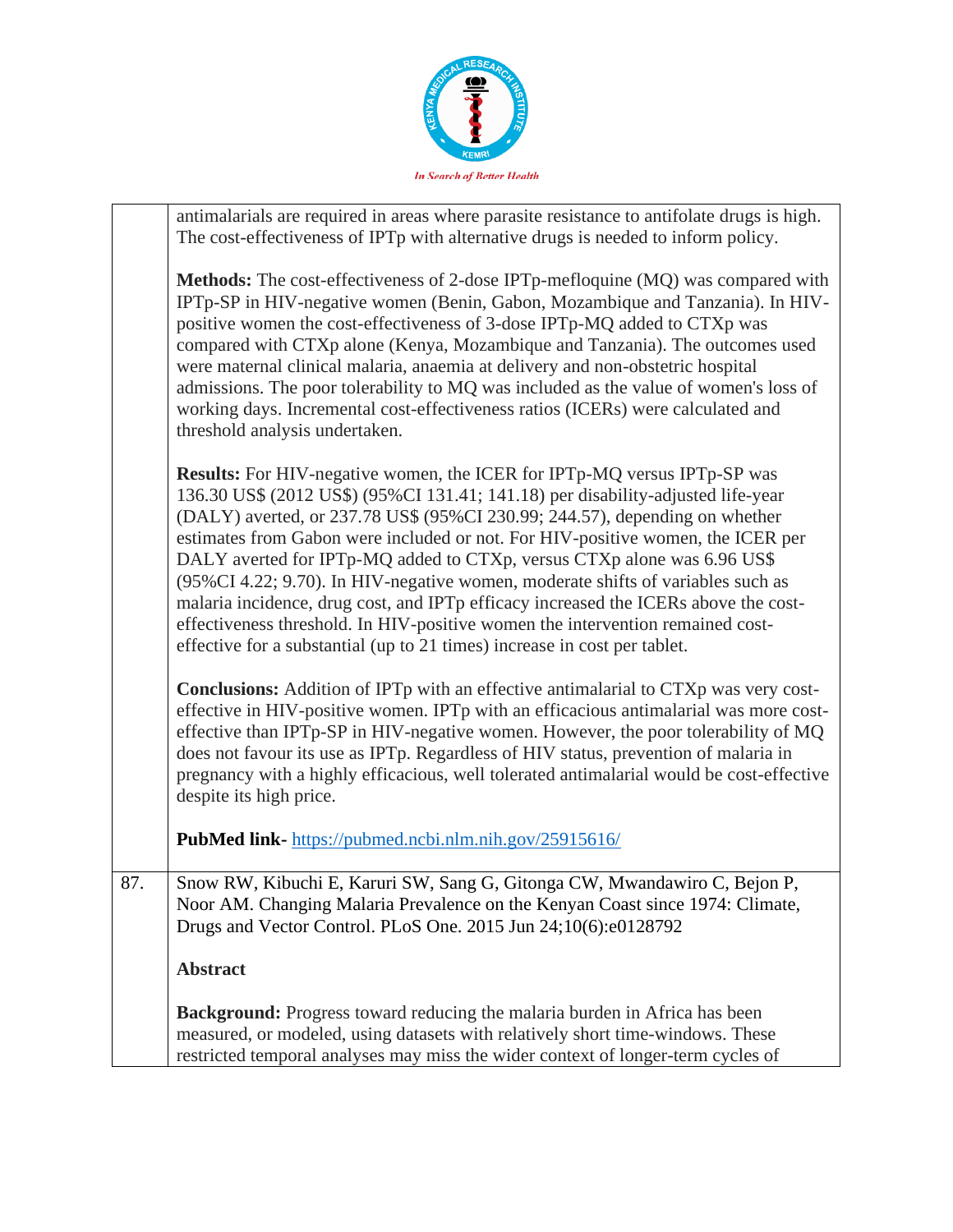

|     | malaria risk and hence may lead to incorrect inferences regarding the impact of<br>intervention.                                                                                                                                                                                                                                                                                                                                                                                                                                                                                                                    |
|-----|---------------------------------------------------------------------------------------------------------------------------------------------------------------------------------------------------------------------------------------------------------------------------------------------------------------------------------------------------------------------------------------------------------------------------------------------------------------------------------------------------------------------------------------------------------------------------------------------------------------------|
|     | Methods: 1147 age-corrected Plasmodium falciparum parasite prevalence (PfPR2-10)<br>surveys among rural communities along the Kenyan coast were assembled from 1974<br>to 2014. A Bayesian conditional autoregressive generalized linear mixed model was<br>used to interpolate to 279 small areas for each of the 41 years since 1974. Best-fit<br>polynomial splined curves of changing PfPR2-10 were compared to a sequence of<br>plausible explanatory variables related to rainfall, drug resistance and insecticide-<br>treated bed net (ITN) use.                                                            |
|     | <b>Results:</b> P. falciparum parasite prevalence initially rose from 1974 to 1987, dipped in<br>1991-92 but remained high until 1998. From 1998 onwards prevalence began to<br>decline until 2011, then began to rise through to 2014. This major decline occurred<br>before ITNs were widely distributed and variation in rainfall coincided with some, but<br>not all, short-term transmission cycles. Emerging resistance to chloroquine and<br>introduction of sulfadoxine/pyrimethamine provided plausible explanations for the rise<br>and fall of malaria transmission along the Kenyan coast.              |
|     | <b>Conclusions:</b> Progress towards elimination might not be as predictable as we would<br>like, where natural and extrinsic cycles of transmission confound evaluations of the<br>effect of interventions. Deciding where a country lies on an elimination pathway<br>requires careful empiric observation of the long-term epidemiology of malaria<br>transmission.                                                                                                                                                                                                                                              |
|     | PubMed link-https://pubmed.ncbi.nlm.nih.gov/26107772/                                                                                                                                                                                                                                                                                                                                                                                                                                                                                                                                                               |
| 88. | Ruganuza DM, Mazigo HD, Waihenya R, Morona D, Mkoji GM. Schistosoma<br>mansoni among pre-school children in Musozi village, Ukerewe Island, North-<br>Western-Tanzania: prevalence and associated risk factors. Parasit Vectors. 2015 Jul<br>16;8:377                                                                                                                                                                                                                                                                                                                                                               |
|     | <b>Abstract</b>                                                                                                                                                                                                                                                                                                                                                                                                                                                                                                                                                                                                     |
|     | <b>Background:</b> Recent evidence indicates that pre-school children (PSC) living in S.<br>mansoni highly endemic areas are at similar risk of schistosomiasis infection and<br>morbidity as their school aged siblings. Recognizing this fact, the World Health<br>Organization (WHO) is considering including this age group in highly endemic areas<br>in control programmes using mass drug administration (MDA). However, detailed<br>epidemiological information on S. mansoni infection among PSC is lacking for many<br>endemic areas, specifically in Tanzania. This study was conducted to determine the |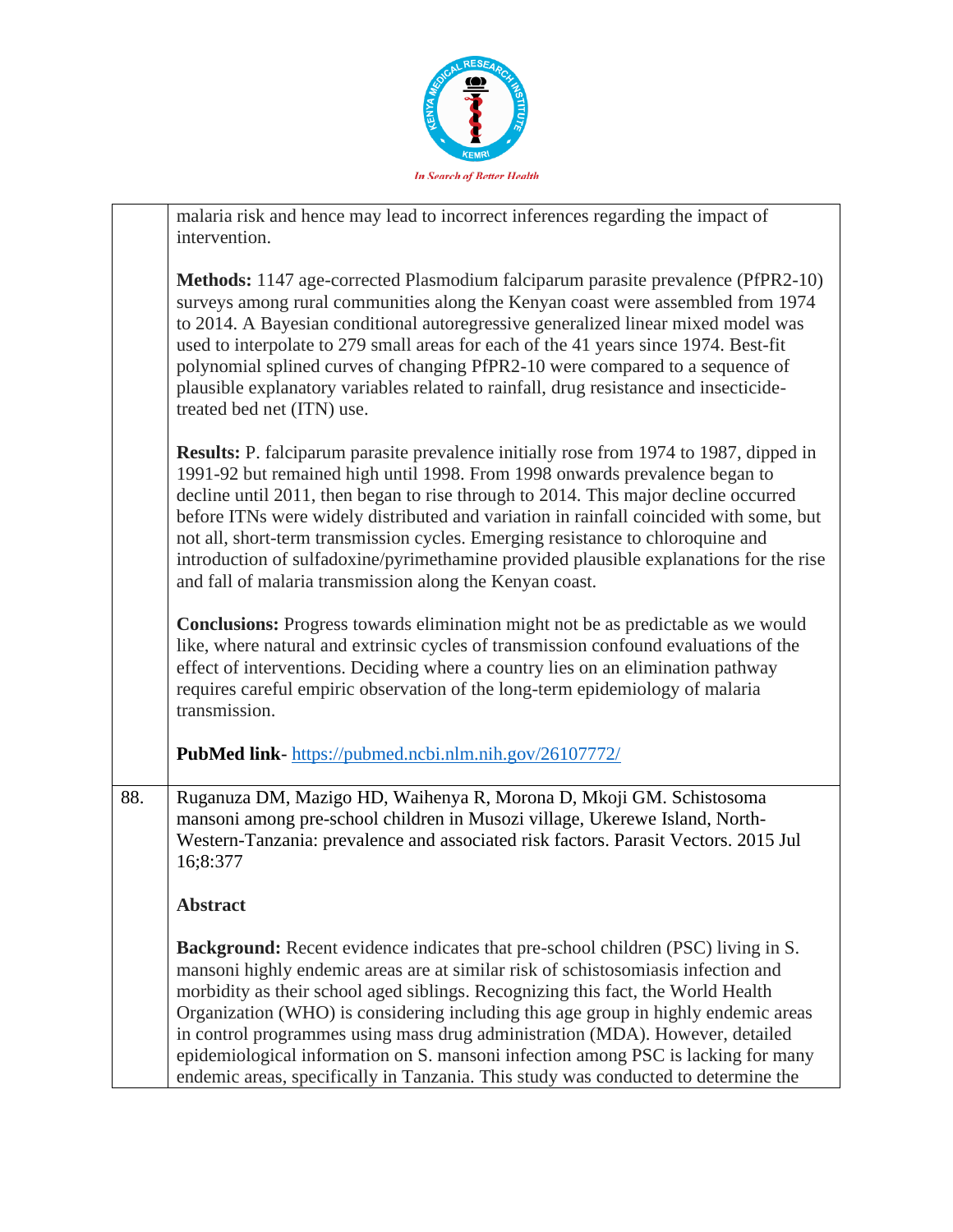

|     | prevalence of S. mansoni infection and its associated risk factors among PSC in<br>Ukerewe Island, North-Western Tanzania.                                                                                                                                                                                                                                                                                                                                                                                                                                                                                                                                                                                                                                                                                                                                                        |
|-----|-----------------------------------------------------------------------------------------------------------------------------------------------------------------------------------------------------------------------------------------------------------------------------------------------------------------------------------------------------------------------------------------------------------------------------------------------------------------------------------------------------------------------------------------------------------------------------------------------------------------------------------------------------------------------------------------------------------------------------------------------------------------------------------------------------------------------------------------------------------------------------------|
|     | <b>Methods:</b> This was a cross-sectional study, which studied 400 PSC aged 1-6 years.<br>The Kato-Katz (K-K) technique and the point of care circulating cathodic antigen<br>(CCA) immunodiagnostic test were used to diagnose S. mansoni infection in stool and<br>urine samples respectively. A pre-tested questionnaire was used to collect demographic<br>data and water contact behaviour of the children from their parents/guardians.                                                                                                                                                                                                                                                                                                                                                                                                                                    |
|     | <b>Results:</b> Based on the K-K technique, 44.4% (95% CI: 39.4-49.4) pre-school children<br>were infected with S. mansoni and the overall geometric mean eggs per gram of faeces<br>(GM-epg) was 110.6 epg with 38.2 and 14.7% having moderate and heavy intensity<br>infections respectively. Based on the CCA, 80.1%, (95% CI: 76.0-84.0) were infected<br>if a trace was considered positive, and 45.9%, (95% CI: 40.9-50.9), were infected if a<br>trace was considered negative. Reported history of lake visits $(AOR = 2.31, 95\% \text{ CI:})$<br>1.06-5.01, P < 0.03) and the proximity to the lake shore $(<500 \text{ m})$ (AOR = 2.09, 95%<br>CI: 1.05-4.14, $P < 0.03$ ) were significantly associated with S. mansoni infection.<br>Reported lake visit frequency (4-7 days/week) was associated with heavy intensities of<br>S. mansoni infection ( $P < 0.00$ ). |
|     | <b>Conclusion:</b> The prevalence of S. mansoni infection in the study population using K-K<br>and CCA-trace-negative was moderate. The frequency of lake visits and the proximity<br>to the lake shore were associated with the infection of S. mansoni and its intensity.<br>These findings call for the need to include the PSC in MDA programmes, public health<br>education and provision of safe water for bathing.                                                                                                                                                                                                                                                                                                                                                                                                                                                         |
|     | PubMed link-https://pubmed.ncbi.nlm.nih.gov/26178484/                                                                                                                                                                                                                                                                                                                                                                                                                                                                                                                                                                                                                                                                                                                                                                                                                             |
| 89. | Taylor SM, Parobek CM, DeConti DK, Kayentao K, Coulibaly SO, Greenwood BM,<br>Tagbor H, Williams J, Bojang K, Njie F, Desai M, Kariuki S, Gutman J, Mathanga<br>DP, Mårtensson A, Ngasala B, Conrad MD, Rosenthal PJ, Tshefu AK, Moormann<br>AM, Vulule JM, Doumbo OK, Ter Kuile FO, Meshnick SR, Bailey JA, Juliano JJ.<br>Absence of putative artemisinin resistance mutations among Plasmodium falciparum in<br>Sub-Saharan Africa: a molecular epidemiologic study. J Infect Dis. 2015 Mar<br>$1;211(5):680-8$                                                                                                                                                                                                                                                                                                                                                                |
|     | <b>Abstract</b>                                                                                                                                                                                                                                                                                                                                                                                                                                                                                                                                                                                                                                                                                                                                                                                                                                                                   |
|     | Plasmodium falciparum parasites that are resistant to artemisinins have been detected<br>in Southeast Asia. Resistance is associated with several polymorphisms in the parasite's<br>K13-propeller gene. The molecular epidemiology of these artemisinin resistance<br>genotypes in African parasite populations is unknown. We developed an assay to                                                                                                                                                                                                                                                                                                                                                                                                                                                                                                                             |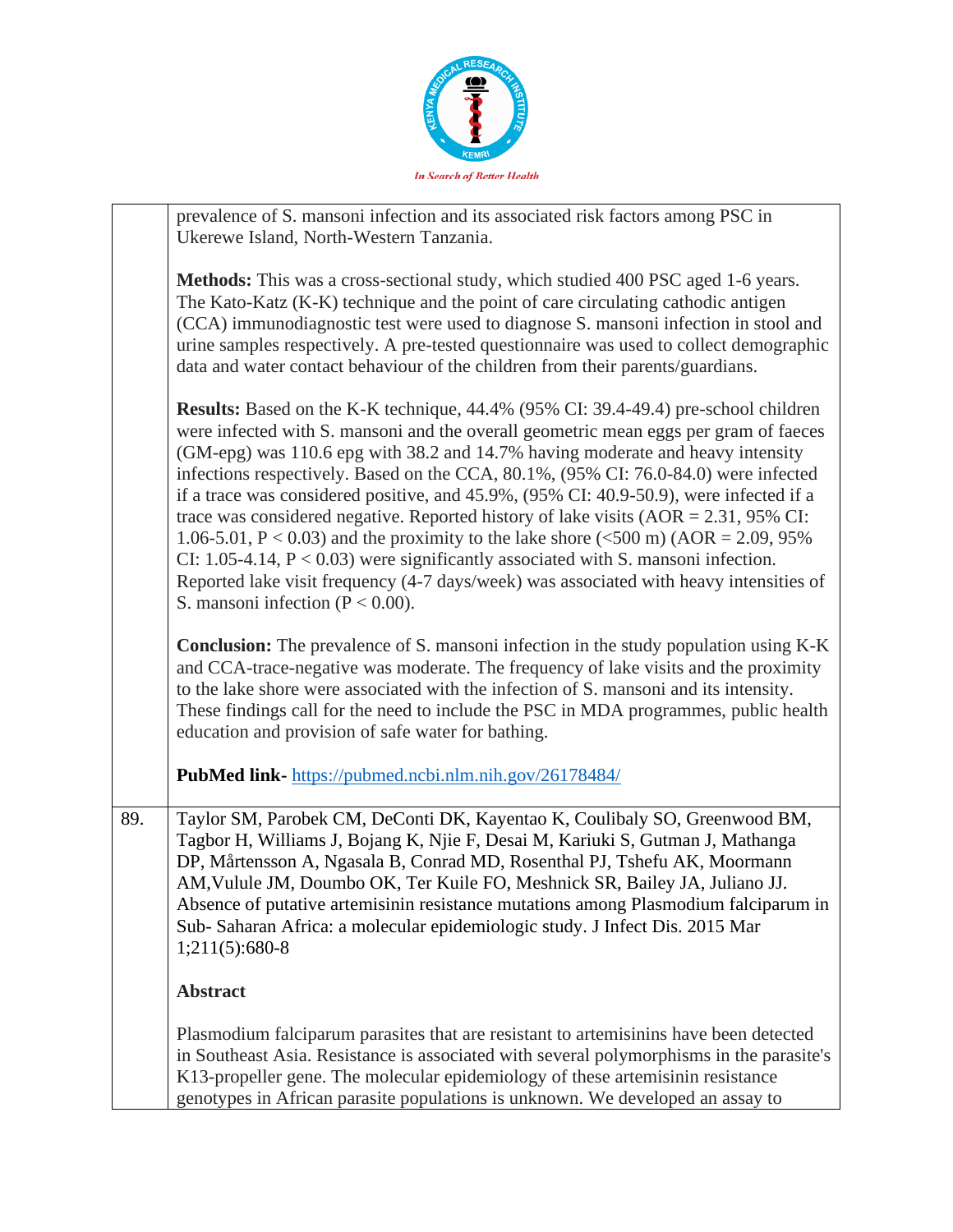

|     | quantify rare polymorphisms in parasite populations that uses a pooled deep-<br>sequencing approach to score allele frequencies, validated it by evaluating mixtures of<br>laboratory parasite strains, and then used it to screen P. falciparum parasites from<br>>1100 African infections collected since 2002 from 14 sites across sub-Saharan Africa.<br>We found no mutations in African parasite populations that are associated with<br>artemisinin resistance in Southeast Asian parasites. However, we observed 15 coding<br>mutations, including 12 novel mutations, and limited allele sharing between parasite<br>populations, consistent with a large reservoir of naturally occurring K13-propeller<br>variation. Although polymorphisms associated with artemisinin resistance in P.<br>falciparum in Southeast Asia are not prevalent in sub-Saharan Africa, numerous K13-<br>propeller coding polymorphisms circulate in Africa. Although their distributions do not<br>support a widespread selective sweep for an artemisinin-resistant phenotype, the<br>impact of these mutations on artemisinin susceptibility is unknown and will require<br>further characterization. Rapid, scalable molecular surveillance offers a useful adjunct<br>in tracking and containing artemisinin resistance.<br>PubMed link- https://pubmed.ncbi.nlm.nih.gov/25180240/ |
|-----|------------------------------------------------------------------------------------------------------------------------------------------------------------------------------------------------------------------------------------------------------------------------------------------------------------------------------------------------------------------------------------------------------------------------------------------------------------------------------------------------------------------------------------------------------------------------------------------------------------------------------------------------------------------------------------------------------------------------------------------------------------------------------------------------------------------------------------------------------------------------------------------------------------------------------------------------------------------------------------------------------------------------------------------------------------------------------------------------------------------------------------------------------------------------------------------------------------------------------------------------------------------------------------------------------------------------------------------------------------------------------|
|     |                                                                                                                                                                                                                                                                                                                                                                                                                                                                                                                                                                                                                                                                                                                                                                                                                                                                                                                                                                                                                                                                                                                                                                                                                                                                                                                                                                              |
| 90. | Muchemi OM, Echoka E, Makokha A. Factors associated with low birth weight<br>among neonates born at Olkalou District Hospital, Central Region, Kenya. Pan Afr<br>Med J. 2015 Feb 5;20:108.                                                                                                                                                                                                                                                                                                                                                                                                                                                                                                                                                                                                                                                                                                                                                                                                                                                                                                                                                                                                                                                                                                                                                                                   |
|     | <b>Abstract</b>                                                                                                                                                                                                                                                                                                                                                                                                                                                                                                                                                                                                                                                                                                                                                                                                                                                                                                                                                                                                                                                                                                                                                                                                                                                                                                                                                              |
|     | <b>Introduction:</b> Ninety-two percent of Low Birth Weight(LBW) infants are born in<br>developing countries, 70% in Asia and 22% in Africa. WHO and UNICEF estimate<br>LBW in Kenya as 11% and 6% by 2009 Kenya Demographic Health Survey. The same<br>survey estimated LBW to be 5.5% in Central Province, Kenya. Data in Olkalou<br>hospital indicated that prevalence of LBW was high. However, factors giving rise to<br>the problem remained unknown.                                                                                                                                                                                                                                                                                                                                                                                                                                                                                                                                                                                                                                                                                                                                                                                                                                                                                                                  |
|     | Methods: A cross-sectional analytic study was therefore conducted to estimate<br>prevalence and distribution and determine the factors associated with LBW in the<br>hospital. LBW was defined as birth of a live infant less than 2500 g. We collected data<br>using a semi-structured questionnaire and review of health records. A total 327 women<br>were randomly selected from 500 mothers. Data was managed using Epi Info 3.3.2.                                                                                                                                                                                                                                                                                                                                                                                                                                                                                                                                                                                                                                                                                                                                                                                                                                                                                                                                     |
|     | <b>Results:</b> The prevalence of LBW was 12.3% ( $n = 40$ ). The mean age of mothers was<br>$25.6 \pm 6.2$ years. Mean birth weight was $2928 \pm 533$ grams. There were 51.1% (n =<br>165) male neonates and 48.9% ( $n = 158$ ) females. The following factors were<br>significantly associated with LBW:LBW delivery in a previous birth ( $OR = 4.7$ ,<br>95% C.I. = 1.53-14.24), premature rapture of membranes (OR = 2.95, 95% C.I. = 1.14-                                                                                                                                                                                                                                                                                                                                                                                                                                                                                                                                                                                                                                                                                                                                                                                                                                                                                                                           |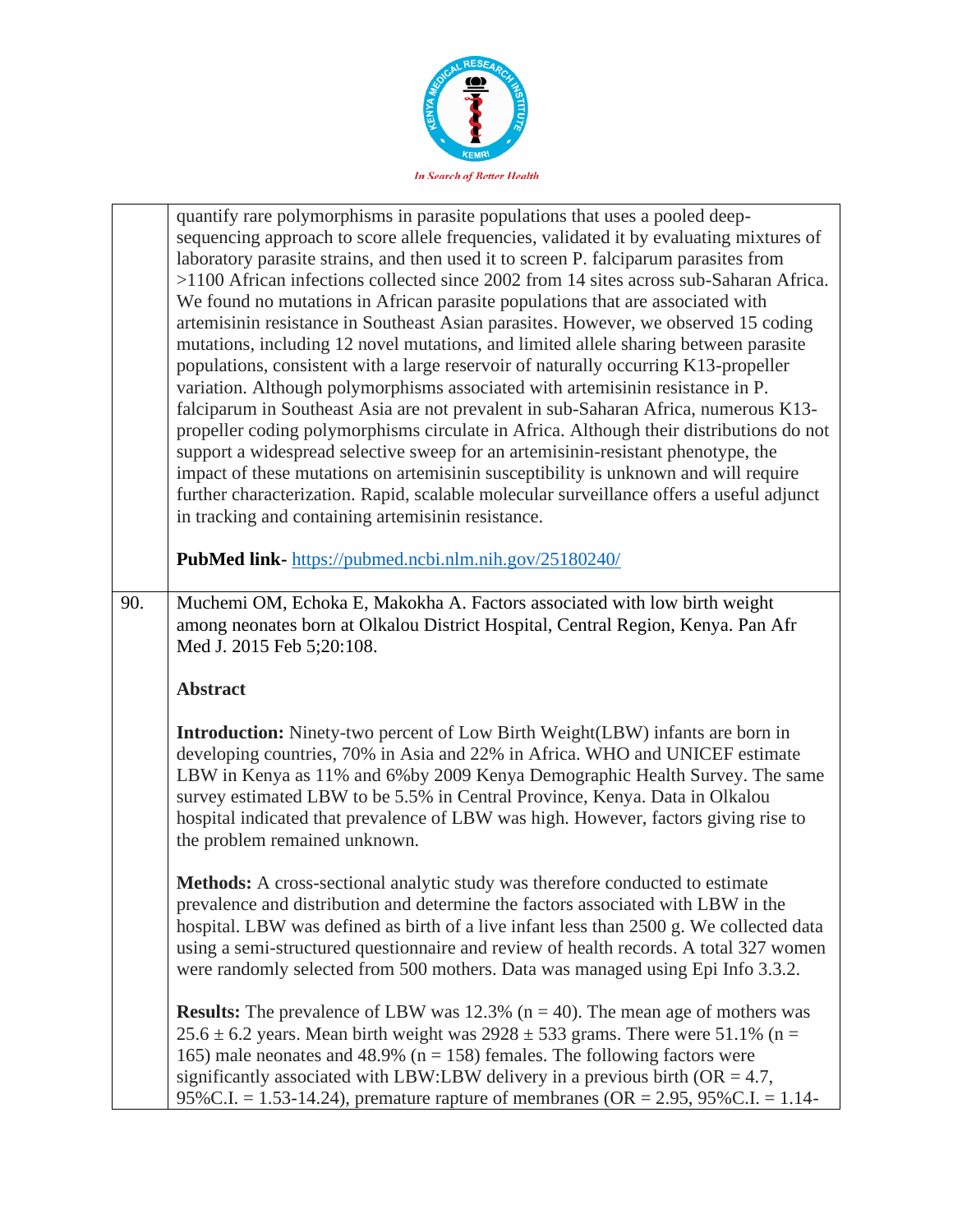

|     | 7.62), premature births (OR=3.65, 95% C.I. = 1.31-10.38), and female newborn (OR =<br>2.32, 95% C.I. = 1.15-4.70). On logistic regression only delivery of LBW baby in a<br>previous birth (OR = 5.07, 95% C.I. = 1.59-16.21) and female infant (OR = 3.37,<br>$95\%$ C.I. = 1.14-10.00) were independently associated with LBW.                                                                                                                                                                                                                                                                                                                                                                                                                                                      |
|-----|---------------------------------------------------------------------------------------------------------------------------------------------------------------------------------------------------------------------------------------------------------------------------------------------------------------------------------------------------------------------------------------------------------------------------------------------------------------------------------------------------------------------------------------------------------------------------------------------------------------------------------------------------------------------------------------------------------------------------------------------------------------------------------------|
|     | <b>Conclusion:</b> Prevalence of LBW in the hospital was higher than national estimates.<br>Female infant and LBW baby in a previous birth are independent factors. Local<br>prevention efforts are necessary to mitigate the problem. Population-based study is<br>necessary to provide accurate estimates in the area.                                                                                                                                                                                                                                                                                                                                                                                                                                                              |
|     | <b>PubMed link-</b> https://pubmed.ncbi.nlm.nih.gov/26090056/                                                                                                                                                                                                                                                                                                                                                                                                                                                                                                                                                                                                                                                                                                                         |
| 91. | Weiser SD, Bukusi EA, Steinfeld RL, Frongillo EA, Weke E, Dworkin SL,<br>Pusateri K, Shiboski S, Scow K, Butler LM, Cohen CR. Shamba Maisha: randomized<br>controlled trial of an agricultural and finance intervention to improve HIV health<br>outcomes. AIDS. 2015 Sep 10;29(14):1889-94                                                                                                                                                                                                                                                                                                                                                                                                                                                                                           |
|     | <b>Abstract</b>                                                                                                                                                                                                                                                                                                                                                                                                                                                                                                                                                                                                                                                                                                                                                                       |
|     | <b>Objectives:</b> Food insecurity and HIV/AIDS outcomes are inextricably linked in sub-<br>Saharan Africa. We report on health and nutritional outcomes of a multisectoral<br>agricultural intervention trial among HIV-infected adults in rural Kenya.                                                                                                                                                                                                                                                                                                                                                                                                                                                                                                                              |
|     | <b>Design:</b> This is a pilot cluster randomized controlled trial.                                                                                                                                                                                                                                                                                                                                                                                                                                                                                                                                                                                                                                                                                                                   |
|     | Methods: The intervention included a human-powered water pump, a microfinance<br>loan to purchase farm commodities, and education in sustainable farming practices and<br>financial management. Two health facilities in Nyanza Region, Kenya were randomly<br>assigned as intervention or control. HIV-infected adults 18 to 49 years' old who were<br>on antiretroviral therapy and had access to surface water and land were enrolled<br>beginning in April 2012 and followed quarterly for 1 year. Data were collected on<br>nutritional parameters, CD4 T-lymphocyte counts, and HIV RNA. Differences in<br>fixed-effects regression models were used to test whether patterns in health outcomes<br>differed over time from baseline between the intervention and control arms. |
|     | <b>Results:</b> We enrolled 72 and 68 participants in the intervention and control groups,<br>respectively. At 12 months follow-up, we found a statistically significant increase in<br>CD4 cell counts (165 cells/ $\mu$ l, P < 0.001) and proportion virologically suppressed in the<br>intervention arm compared with the control arm (comparative improvement in<br>proportion of 0.33 suppressed, odds ratio 7.6, 95% confidence interval: 2.2-26.8).<br>Intervention participants experienced significant improvements in food security (3.6)                                                                                                                                                                                                                                   |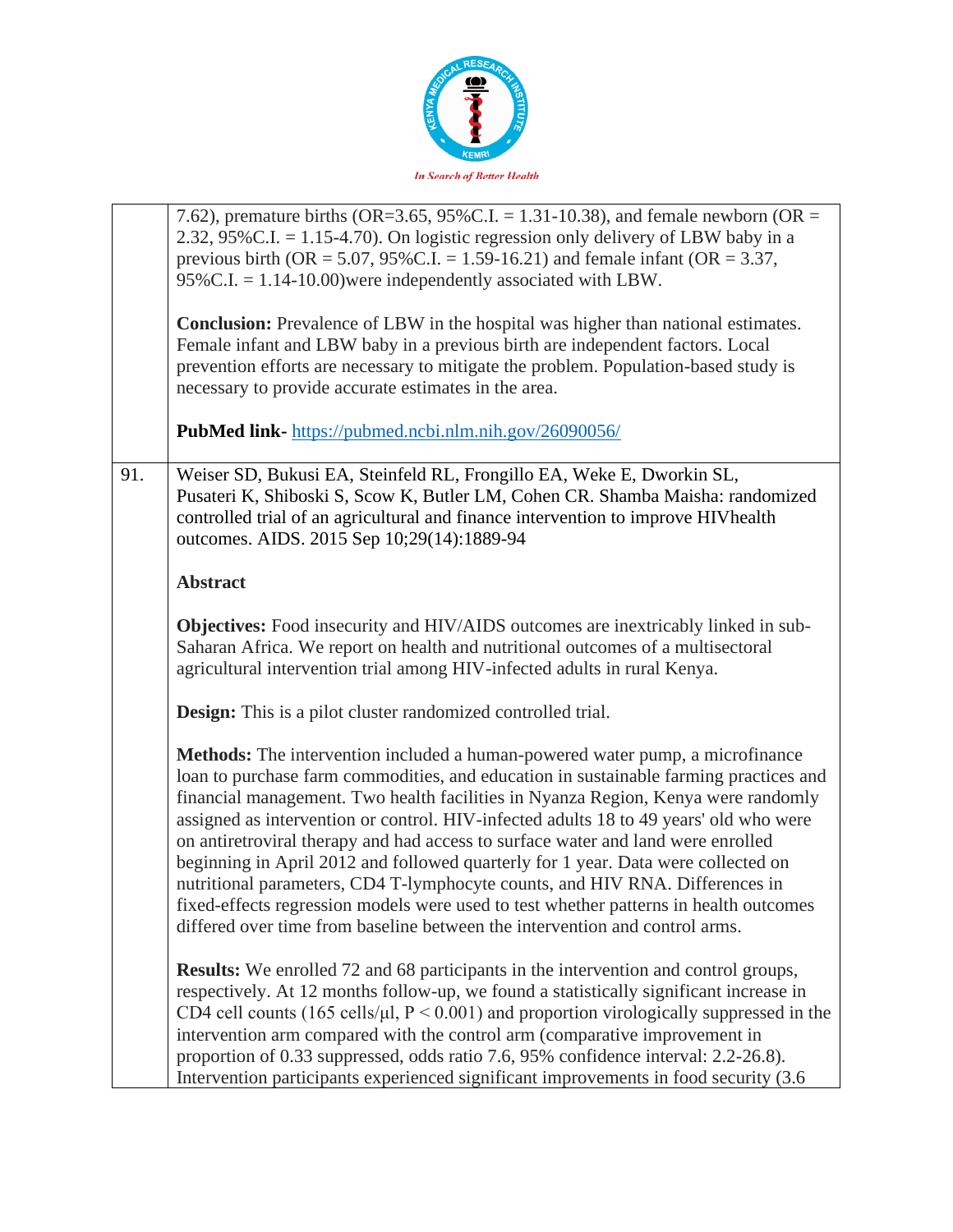

|     | scale points higher, $P < 0.001$ ) and frequency of food consumption (9.4 times per week                                                                                                                                                                                                                                                     |
|-----|----------------------------------------------------------------------------------------------------------------------------------------------------------------------------------------------------------------------------------------------------------------------------------------------------------------------------------------------|
|     | greater frequency, $P = 0.013$ ) compared to controls.                                                                                                                                                                                                                                                                                       |
|     | <b>Conclusion:</b> Livelihood interventions may be a promising approach to tackle the<br>intersecting problems of food insecurity, poverty and HIV/AIDS morbidity.                                                                                                                                                                           |
|     | PubMed link-https://pubmed.ncbi.nlm.nih.gov/26214684/                                                                                                                                                                                                                                                                                        |
| 92. | Jenkins R, Omollo R, Ongecha M, Sifuna P, Othieno C, Ongeri L, Kingora J,<br>Ogutu B. Prevalence of malaria parasites in adults and its determinants in<br>malaria endemic area of Kisumu County, Kenya. Malar J. 2015 Jul 8;14:263                                                                                                          |
|     | <b>Abstract</b>                                                                                                                                                                                                                                                                                                                              |
|     | <b>Background:</b> The prevalence of malaria parasites in adults in Africa is less well<br>researched than in children. Therefore, a demographic surveillance site was used to<br>conduct a household survey of adults in the malaria endemic area of Maseno division<br>in Kisumu County near Lake Victoria.                                |
|     | <b>Methods:</b> A random survey of 1,190 adults living in a demographic health surveillance<br>site in a malaria endemic area of 70,805 population size was conducted, measuring<br>presence of malaria parasites by slide microscopy. Data were analysed using STATA<br>to calculate the prevalence of malaria and associated risk factors. |
|     | <b>Results:</b> The adult prevalence of presence of malaria parasites in Maseno was 28%<br>(95% CI: 25.4-31.0%). Gender was a significant sociodemographic risk factor in both<br>univariate (OR 1.5, $p = 0.005$ ) and multivariate (OR 1.4, $p = 0.019$ ) analyses. Females<br>were 50% more likely to have malaria than men.              |
|     | <b>Conclusions:</b> Presence of malaria parasites is common in the adult population of this<br>endemic area, and the rate is greatly increased in women. The presence of such an adult<br>pool of malaria parasites represents a key reservoir factor in transmission of parasites<br>to children, and is relevant for plans to              |
|     | <b>PubMed link-</b> https://pubmed.ncbi.nlm.nih.gov/26152272/                                                                                                                                                                                                                                                                                |
| 93. | Seale AC, Barsosio HC, Koech AC, Berkley JA; KIPMAT group. Embedding<br>surveillance into clinical care to detect serious adverse events in pregnancy.<br>Vaccine. 2015 Nov 25;33(47):6466-8                                                                                                                                                 |
|     | <b>Abstract</b>                                                                                                                                                                                                                                                                                                                              |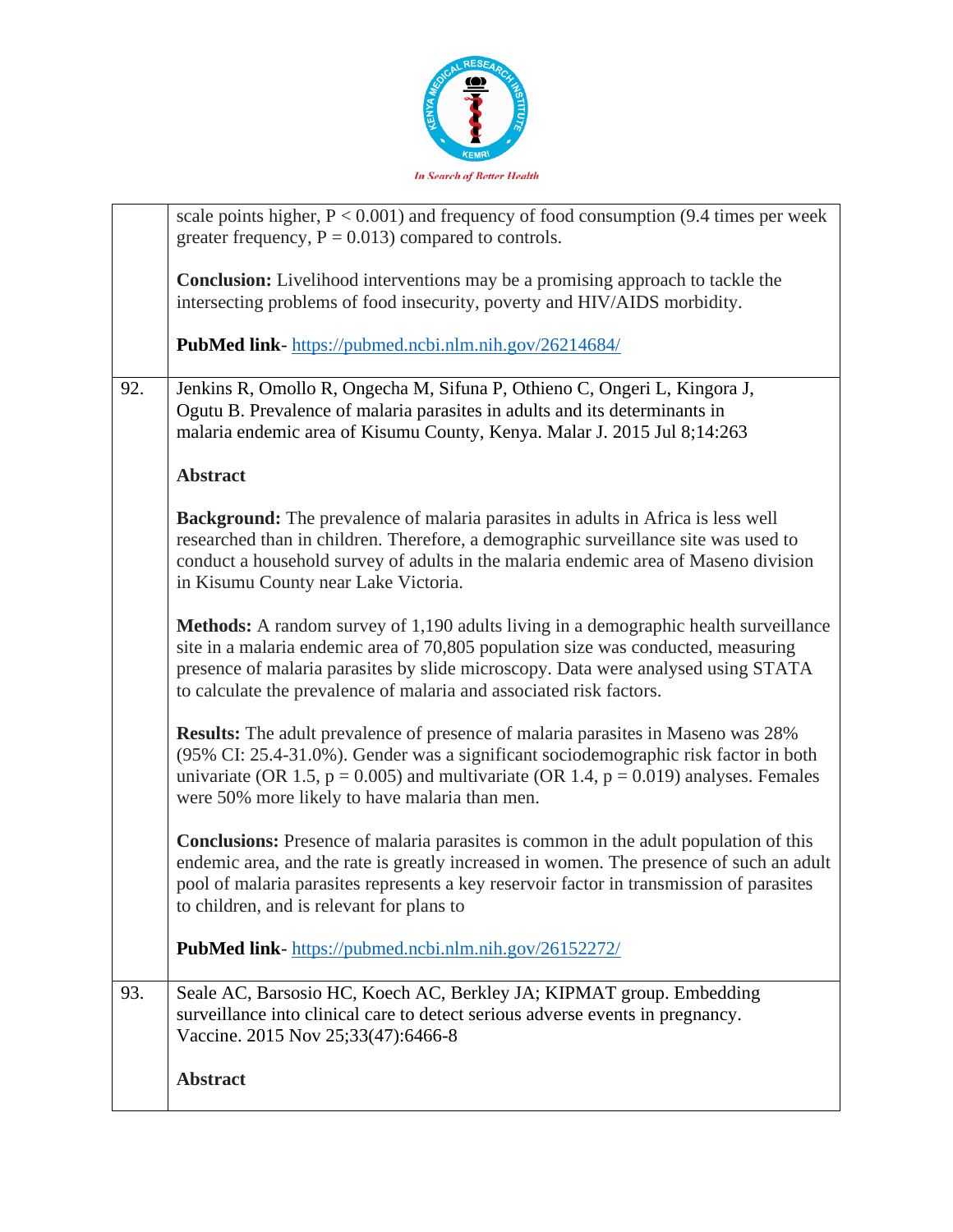

|     | Severe maternal complications in pregnancy in sub-Saharan Africa contribute to high<br>maternal mortality and morbidity. Incidence data on severe maternal complications,<br>life-threatening conditions, maternal deaths and birth outcomes are essential for clinical<br>audit and to inform trial design of the types and frequency of expected severe adverse<br>events (SAEs). However, such data are very limited, especially in sub-Saharan Africa.<br>We set up standardized, systematic clinical surveillance embedded into routine clinical<br>care in a rural county hospital in Kenya. Pregnant women and newborns are<br>systematically assessed and investigated. Data are reported using a standardized<br>Maternal Admission Record that forms both the hospital's clinical record and the data<br>collection tool. Integrating clinical surveillance with routine clinical care is feasible<br>and should be expanded in sub-Saharan Africa, both for improving clinical practice and<br>as a basis for intervention studies to reduce maternal and newborn mortality and<br>morbidity where rates are highest. |
|-----|----------------------------------------------------------------------------------------------------------------------------------------------------------------------------------------------------------------------------------------------------------------------------------------------------------------------------------------------------------------------------------------------------------------------------------------------------------------------------------------------------------------------------------------------------------------------------------------------------------------------------------------------------------------------------------------------------------------------------------------------------------------------------------------------------------------------------------------------------------------------------------------------------------------------------------------------------------------------------------------------------------------------------------------------------------------------------------------------------------------------------------|
|     | PubMed link-https://pubmed.ncbi.nlm.nih.gov/26254977/                                                                                                                                                                                                                                                                                                                                                                                                                                                                                                                                                                                                                                                                                                                                                                                                                                                                                                                                                                                                                                                                            |
| 94. | Onsare RS, Micoli F, Lanzilao L, Alfini R, Okoro CK, Muigai AW, Revathi G,<br>Saul A, Kariuki S, MacLennan CA, Rondini S. Relationship between antibody<br>susceptibility and lipopolysaccharide O-antigen characteristics of invasive and<br>gastrointestinal nontyphoidal Salmonellae isolates from Kenya. PLoS Negl Trop<br>Dis. 2015 Mar 4;9(3):e0003573                                                                                                                                                                                                                                                                                                                                                                                                                                                                                                                                                                                                                                                                                                                                                                     |
|     | <b>Abstract</b>                                                                                                                                                                                                                                                                                                                                                                                                                                                                                                                                                                                                                                                                                                                                                                                                                                                                                                                                                                                                                                                                                                                  |
|     | Background: Nontyphoidal Salmonellae (NTS) cause a large burden of invasive and<br>gastrointestinal disease among young children in sub-Saharan Africa. No vaccine is<br>currently available. Previous reports indicate the importance of the O-antigen of<br>Salmonella lipopolysaccharide for virulence and resistance to antibody-mediated<br>killing. We hypothesised that isolates with more O-antigen have increased resistance to<br>antibody-mediated killing and are more likely to be invasive than gastrointestinal.                                                                                                                                                                                                                                                                                                                                                                                                                                                                                                                                                                                                  |
|     | Methodology/principal findings: We studied 192 NTS isolates (114 Typhimurium,<br>78 Enteritidis) from blood and stools, mostly from paediatric admissions in Kenya<br>2000-2011. Isolates were tested for susceptibility to antibody-mediated killing, using<br>whole adult serum. O-antigen structural characteristics, including O-acetylation and<br>glucosylation, were investigated. Overall, isolates were susceptible to antibody-<br>mediated killing, but S. Enteritidis were less susceptible and expressed more O-antigen<br>than Typhimurium ( $p<0.0001$ for both comparisons). For S. Typhimurium, but not<br>Enteritidis, O-antigen expression correlated with reduced sensitivity to killing $(r =$<br>0.29, 95% CI = $0.10$ -0.45, p = 0.002). Both serovars expressed O-antigen populations<br>ranging 21-33 kDa average molecular weight. O-antigen from most Typhimurium were<br>O-acetylated on rhamnose and abequose residues, while Enteritidis O-antigen had low                                                                                                                                         |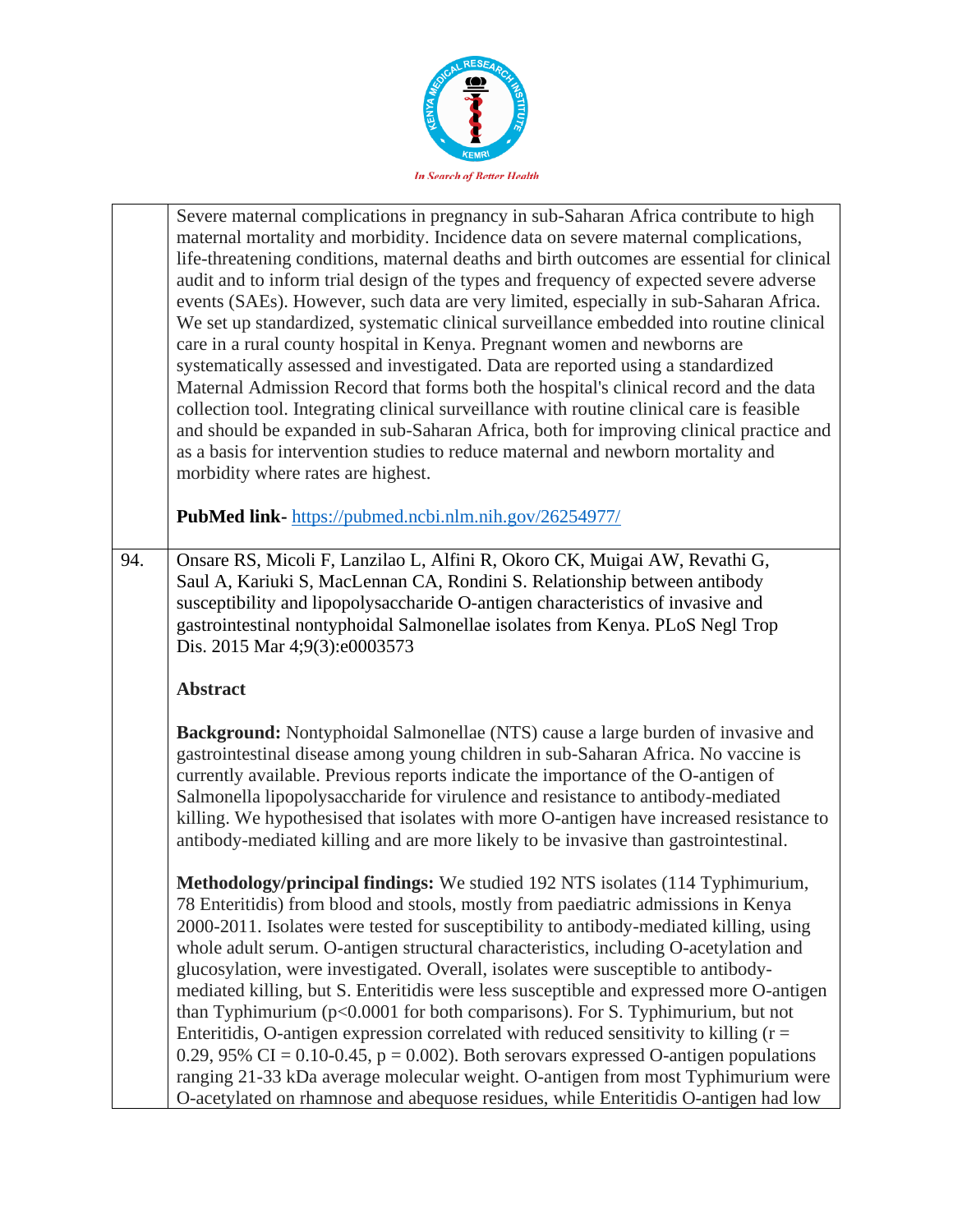

|     | or no O-acetylation. Both Typhimurium and Enteritidis O-antigen were approximately<br>20%-50% glucosylated. Amount of S. Typhimurium O-antigen and O-antigen<br>glucosylation level were inversely related. There was no clear association between<br>clinical presentation and antibody susceptibility, O-antigen level or other O-antigen<br>features.                                                                                                                                                                                                                                                                                                                                                                                                                                                                                         |
|-----|--------------------------------------------------------------------------------------------------------------------------------------------------------------------------------------------------------------------------------------------------------------------------------------------------------------------------------------------------------------------------------------------------------------------------------------------------------------------------------------------------------------------------------------------------------------------------------------------------------------------------------------------------------------------------------------------------------------------------------------------------------------------------------------------------------------------------------------------------|
|     | <b>Conclusion/significance:</b> Kenyan S. Typhimurium and Enteritidis clinical isolates are<br>susceptible to antibody-mediated killing, with degree of susceptibility varying with<br>level of O-antigen for S. Typhimurium. This supports the development of an antibody-<br>inducing vaccine against NTS for Africa. No clear differences were found in the<br>phenotype of isolates from blood and stool, suggesting that the same isolates can cause<br>invasive disease and gastroenteritis. Genome studies are required to understand<br>whether invasive and gastrointestinal isolates differ at the genotypic level.                                                                                                                                                                                                                    |
|     | PubMed link- https://pubmed.ncbi.nlm.nih.gov/25739091/                                                                                                                                                                                                                                                                                                                                                                                                                                                                                                                                                                                                                                                                                                                                                                                           |
| 95. | Owino EA, Sang R, Sole CL, Pirk C, Mbogo C, Torto B. An improved odor bait<br>for monitoring populations of Aedes aegypti-vectors of dengue and chikungunya<br>viruses in Kenya. Parasit Vectors. 2015 Apr 29;8:253                                                                                                                                                                                                                                                                                                                                                                                                                                                                                                                                                                                                                              |
|     | <b>Abstract</b>                                                                                                                                                                                                                                                                                                                                                                                                                                                                                                                                                                                                                                                                                                                                                                                                                                  |
|     | <b>Background:</b> Effective surveillance and estimation of the biting fraction of Aedes<br>aegypti is critical for accurate determination of the extent of virus transmission during<br>outbreaks and inter-epidemic periods of dengue and chikungunya fever. Here, we<br>describe the development and use of synthetic human odor baits for improved sampling<br>of adult Ae. aegypti, in two dengue and chikungunya fevers endemic areas in Kenya;<br>Kilifi and Busia counties.                                                                                                                                                                                                                                                                                                                                                              |
|     | Methods: We collected volatiles from the feet and trunks of two female and two male<br>volunteers aged between 25 and 45 years. We used coupled gas chromatography-<br>electroantennographic detection (GC/EAD) analysis to screen for antennally-active<br>components from the volatiles and coupled GC-mass spectrometry (GC/MS) to<br>identify the EAD-active components. Using randomized replicated designs, we<br>compared the efficacies of Biogents (BG) sentinel traps baited with carbon dioxide<br>plus either single or blends of the identified compounds against the BG sentinel trap<br>baited with carbon dioxide plus the BG commercial lure in trapping Ae. aegypti. The<br>daily mosquito counts in the different traps were subjected to negative binomial<br>regression following the generalized linear models procedures. |
|     | <b>Results:</b> A total of ten major EAD-active components identified by GC/MS as mainly<br>aldehydes and carboxylic acids, were consistently isolated from the human feet and                                                                                                                                                                                                                                                                                                                                                                                                                                                                                                                                                                                                                                                                   |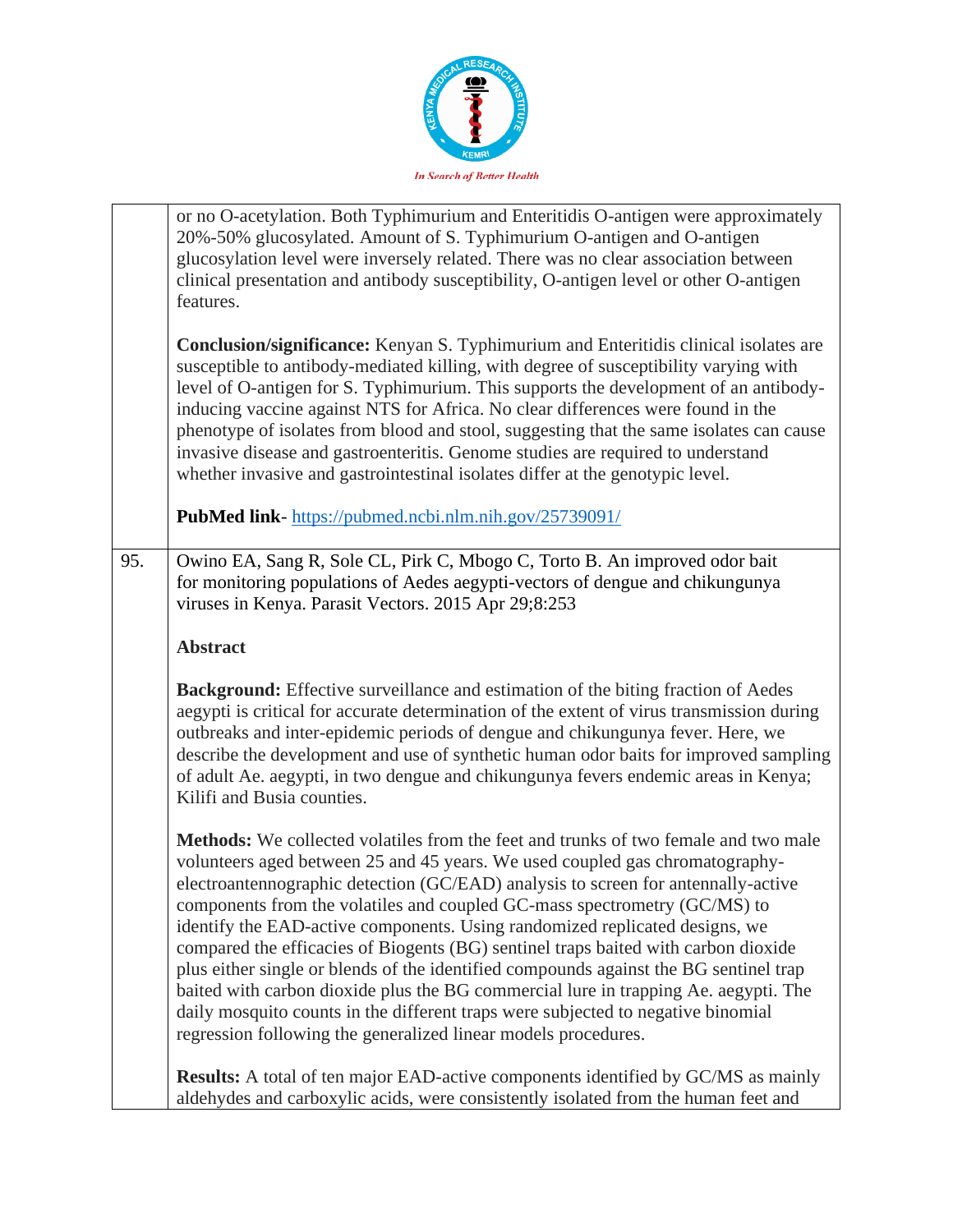

|     | trunk volatiles from at least two volunteers. Field assays with synthetic chemicals of<br>the shared EAD-active components identified from the feet and trunk gave varying<br>results. Ae. aegypti were more attracted to carbon dioxide baited BG sentinel traps<br>combined with blends of aldehydes than to similar traps combined with blends of<br>carboxylic acids. When we assessed the efficacy of hexanoic acid detected in odors of<br>the BG commercial lure and volunteers plus carbon dioxide, trap captures of Ae.<br>aegypti doubled over the trap baited with the commercial BG lure. However,<br>dispensing aldehydes and carboxylic acids together in blends, reduced trap captures of<br>Ae. aegypti by ~45%-50%.                                                                                                                                                                                                                                                                                                                                                                                                                                                                                                                                                                                                                                                                                                                                                                                                                                                                                                             |
|-----|--------------------------------------------------------------------------------------------------------------------------------------------------------------------------------------------------------------------------------------------------------------------------------------------------------------------------------------------------------------------------------------------------------------------------------------------------------------------------------------------------------------------------------------------------------------------------------------------------------------------------------------------------------------------------------------------------------------------------------------------------------------------------------------------------------------------------------------------------------------------------------------------------------------------------------------------------------------------------------------------------------------------------------------------------------------------------------------------------------------------------------------------------------------------------------------------------------------------------------------------------------------------------------------------------------------------------------------------------------------------------------------------------------------------------------------------------------------------------------------------------------------------------------------------------------------------------------------------------------------------------------------------------|
|     | <b>Conclusions:</b> Our results provide evidence for roles of carboxylic acids and aldehydes<br>in Ae. aegypti host attraction and also show that of the carboxylic acids, hexanoic acid<br>is a more effective lure for the vector than the BG commercial lure.                                                                                                                                                                                                                                                                                                                                                                                                                                                                                                                                                                                                                                                                                                                                                                                                                                                                                                                                                                                                                                                                                                                                                                                                                                                                                                                                                                                 |
|     | PubMed link- https://pubmed.ncbi.nlm.nih.gov/25924877/                                                                                                                                                                                                                                                                                                                                                                                                                                                                                                                                                                                                                                                                                                                                                                                                                                                                                                                                                                                                                                                                                                                                                                                                                                                                                                                                                                                                                                                                                                                                                                                           |
| 96. | Hollingsworth TD, Langley I, Nokes DJ, Macpherson EE, McGivern G, Adams ER,<br>Bockarie MJ, Mortimer K, Reimer LJ, Squire B, Torr SJ, Medley GF. Infectious<br>disease and health systems modelling for local decision making to control<br>neglected tropical diseases. BMC Proc. 2015 Dec 18;9(Suppl 10):S6.                                                                                                                                                                                                                                                                                                                                                                                                                                                                                                                                                                                                                                                                                                                                                                                                                                                                                                                                                                                                                                                                                                                                                                                                                                                                                                                                   |
|     | <b>Abstract</b>                                                                                                                                                                                                                                                                                                                                                                                                                                                                                                                                                                                                                                                                                                                                                                                                                                                                                                                                                                                                                                                                                                                                                                                                                                                                                                                                                                                                                                                                                                                                                                                                                                  |
|     | Most neglected tropical diseases (NTDs) have complex life cycles and are challenging<br>to control. The "2020 goals" of control and elimination as a public health programme<br>for a number of NTDs are the subject of significant international efforts and<br>investments. Beyond 2020 there will be a drive to maintain these gains and to push for<br>true local elimination of transmission. However, these diseases are affected by<br>variations in vectors, human demography, access to water and sanitation, access to<br>interventions and local health systems. We therefore argue that there will be a need to<br>develop local quantitative expertise to support elimination efforts. If available now,<br>quantitative analyses would provide updated estimates of the burden of disease, assist<br>in the design of locally appropriate control programmes, estimate the effectiveness of<br>current interventions and support 'real-time' updates to local operations. Such<br>quantitative tools are increasingly available at an international scale for NTDs, but are<br>rarely tailored to local scenarios. Localised expertise not only provides an opportunity<br>for more relevant analyses, but also has a greater chance of developing positive<br>feedback between data collection and analysis by demonstrating the value of data. This<br>is essential as rational program design relies on good quality data collection. It is also<br>likely that if such infrastructure is provided for NTDs there will be an additional<br>impact on the health system more broadly. Locally tailored quantitative analyses can |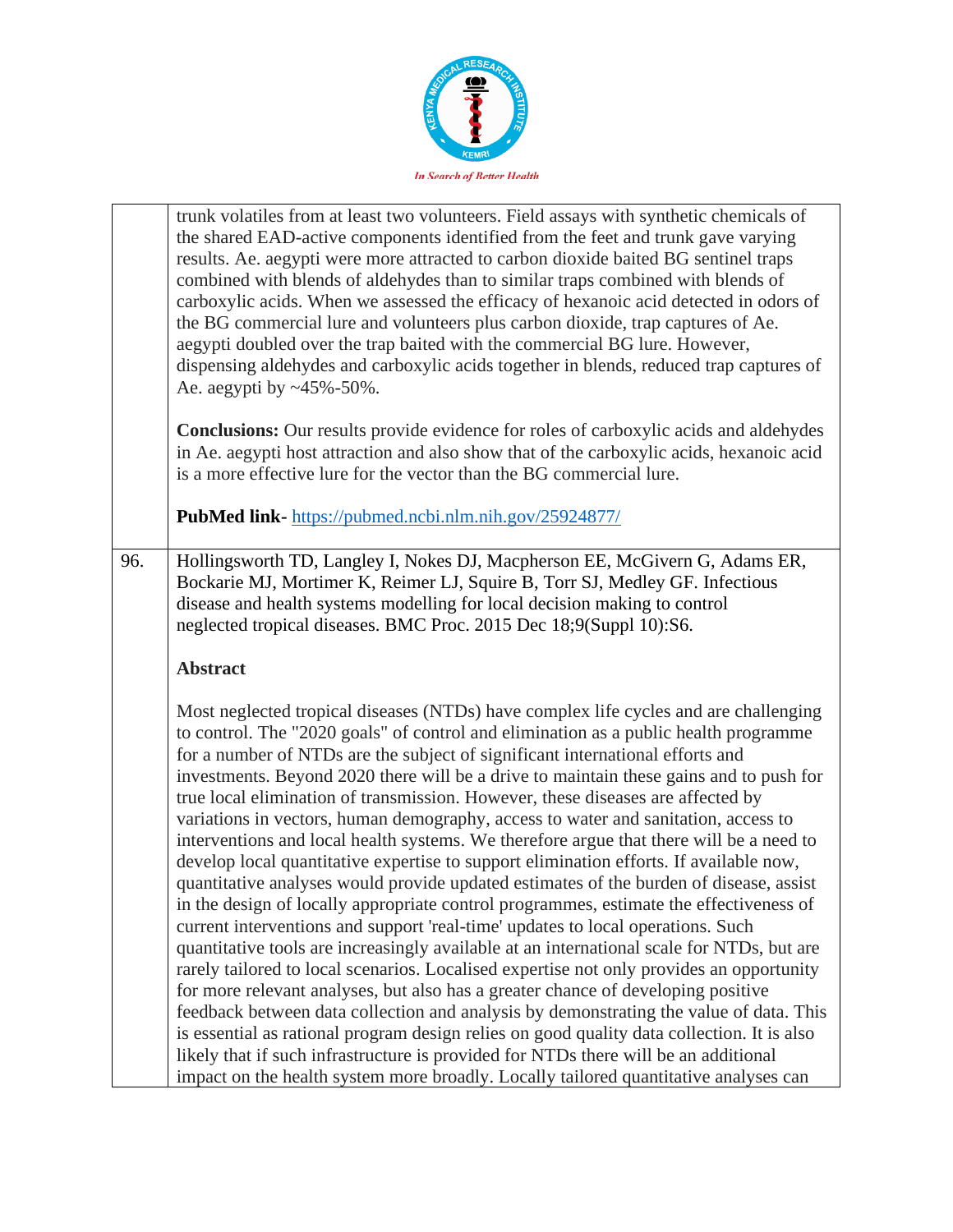

|     | help achieve sustainable and effective control of NTDs, but also underpin the<br>development of local health care systems.                                                                                                                                                                                                                                                                                                                                                                                                                                                                                                                                                                                                                                                                                                                                                                                                                                                                                                                                                   |
|-----|------------------------------------------------------------------------------------------------------------------------------------------------------------------------------------------------------------------------------------------------------------------------------------------------------------------------------------------------------------------------------------------------------------------------------------------------------------------------------------------------------------------------------------------------------------------------------------------------------------------------------------------------------------------------------------------------------------------------------------------------------------------------------------------------------------------------------------------------------------------------------------------------------------------------------------------------------------------------------------------------------------------------------------------------------------------------------|
|     | PubMed link- https://pubmed.ncbi.nlm.nih.gov/28281704/                                                                                                                                                                                                                                                                                                                                                                                                                                                                                                                                                                                                                                                                                                                                                                                                                                                                                                                                                                                                                       |
| 97. | Zhang X, Wallace OL, Domi A, Wright KJ, Driscoll J, Anzala O, Sanders EJ,<br>Kamali A, Karita E, Allen S, Fast P, Gilmour J, Price MA, Parks CL. Canine<br>distemper virus neutralization activity is low in human serum and it is<br>sensitive to an amino acid substitution in the hemagglutinin protein. Virology.<br>2015 Aug; 482: 218-24                                                                                                                                                                                                                                                                                                                                                                                                                                                                                                                                                                                                                                                                                                                               |
|     | <b>Abstract</b>                                                                                                                                                                                                                                                                                                                                                                                                                                                                                                                                                                                                                                                                                                                                                                                                                                                                                                                                                                                                                                                              |
|     | Serum was analyzed from 146 healthy adult volunteers in eastern Africa to evaluate<br>measles virus (MV) and canine distemper virus (CDV) neutralizing antibody (nAb)<br>prevalence and potency. MV plaque reduction neutralization test (PRNT) results<br>indicated that all sera were positive for MV nAbs. Furthermore, the 50% neutralizing<br>dose (ND50) for the majority of sera corresponded to antibody titers induced by MV<br>vaccination. CDV nAbs titers were low and generally were detected in sera with high<br>MV nAb titers. A mutant CDV was generated that was less sensitive to neutralization<br>by human serum. The mutant virus genome had 10 nucleotide substitutions, which<br>coded for single amino acid substitutions in the fusion (F) and hemagglutinin (H)<br>glycoproteins and two substitutions in the large polymerase (L) protein. The H<br>substitution occurred in a conserved region involved in receptor interactions among<br>morbilliviruses, implying that this region is a target for cross-reactive neutralizing<br>antibodies. |
|     | PubMed link-https://pubmed.ncbi.nlm.nih.gov/25880113/                                                                                                                                                                                                                                                                                                                                                                                                                                                                                                                                                                                                                                                                                                                                                                                                                                                                                                                                                                                                                        |
|     |                                                                                                                                                                                                                                                                                                                                                                                                                                                                                                                                                                                                                                                                                                                                                                                                                                                                                                                                                                                                                                                                              |
| 98. | Ochola-Oyier LI, Okombo J, Mwai L, Kiara SM, Pole L, Tetteh KK, Nzila A,<br>Marsh K. The MSPDBL2 codon 591 polymorphism is associated with lumefantrine in<br>vitro drug responses in Plasmodium falciparum isolates from Kilifi, Kenya.<br>Antimicrob Agents Chemother. 2015 Mar;59(3):1770-5.                                                                                                                                                                                                                                                                                                                                                                                                                                                                                                                                                                                                                                                                                                                                                                              |
|     | <b>Abstract</b>                                                                                                                                                                                                                                                                                                                                                                                                                                                                                                                                                                                                                                                                                                                                                                                                                                                                                                                                                                                                                                                              |
|     | The mechanisms of drug resistance development in the Plasmodium falciparum<br>parasite to lumefantrine (LUM), commonly used in combination with artemisinin, are<br>still unclear. We assessed the polymorphisms of Pfmspdbl2 for associations with LUM<br>activity in a Kenyan population. MSPDBL2 codon 591S was associated with reduced<br>susceptibility to LUM ( $P = 0.04$ ). The high frequency of Pfmspdbl2 codon 591S in                                                                                                                                                                                                                                                                                                                                                                                                                                                                                                                                                                                                                                            |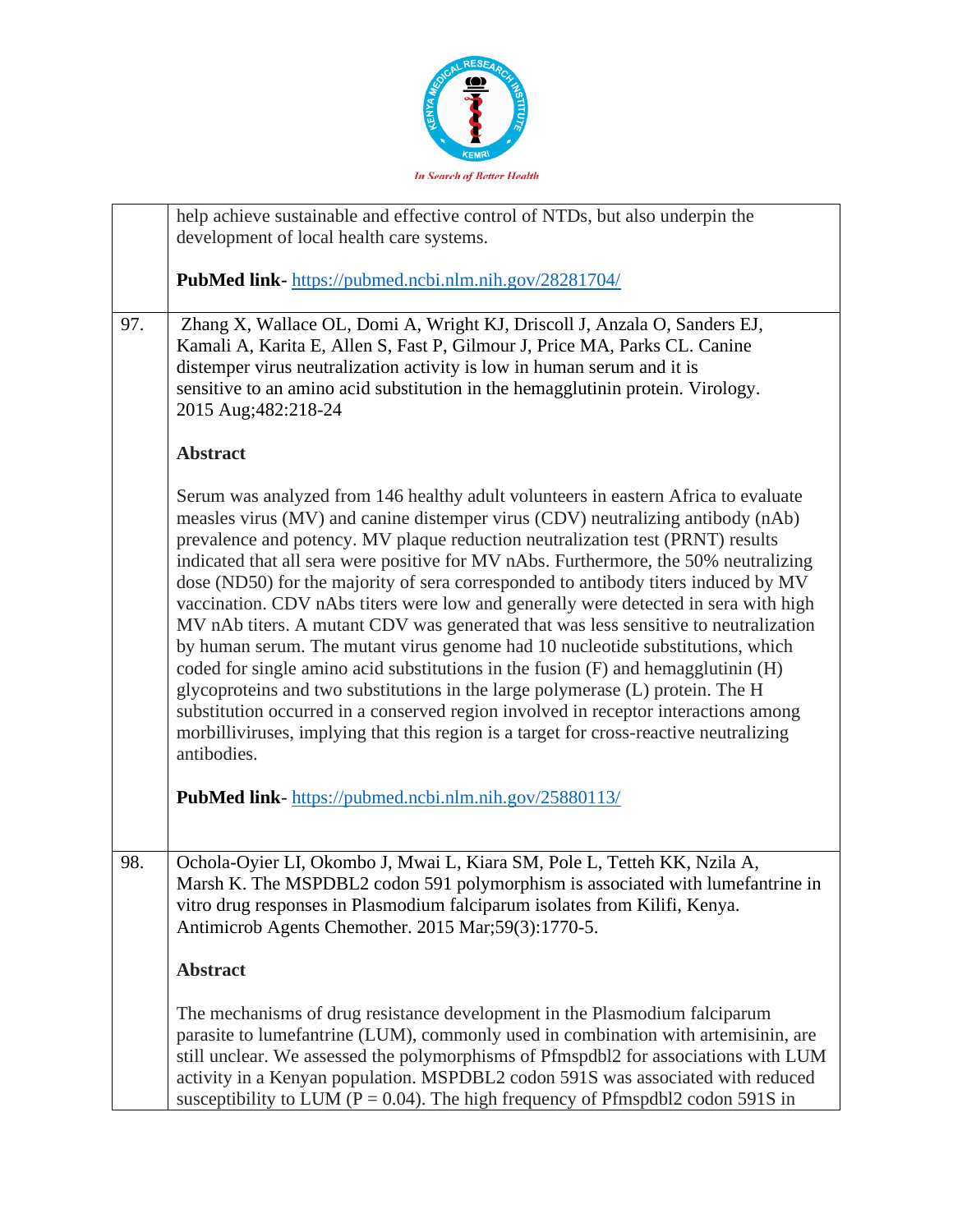

|     | Kenya may be driven by the widespread use of lumefantrine in artemisinin<br>combination therapy (Coartem).                                                                                                                                                                                                                                                                                                                                                                                                                                                                                                                                                                      |
|-----|---------------------------------------------------------------------------------------------------------------------------------------------------------------------------------------------------------------------------------------------------------------------------------------------------------------------------------------------------------------------------------------------------------------------------------------------------------------------------------------------------------------------------------------------------------------------------------------------------------------------------------------------------------------------------------|
|     | <b>PubMed link-</b> https://pubmed.ncbi.nlm.nih.gov/25534732/                                                                                                                                                                                                                                                                                                                                                                                                                                                                                                                                                                                                                   |
| 99. | Jenkins R, Othieno C, Ongeri L, Kiima D, Sifuna P, Kingora J, Omollo R,<br>Ogutu B. Alcohol consumption and hazardous drinking in western Kenya--a<br>household survey in a health and demographic surveillance site. BMC Psychiatry.<br>2015 Sep 25;15:230                                                                                                                                                                                                                                                                                                                                                                                                                     |
|     | <b>Abstract</b>                                                                                                                                                                                                                                                                                                                                                                                                                                                                                                                                                                                                                                                                 |
|     | <b>Background:</b> Alcohol use and hazardous drinking have been studied in school<br>children and in urban areas of Kenya, but there has been no adult survey of these issues<br>in a rural household population.                                                                                                                                                                                                                                                                                                                                                                                                                                                               |
|     | <b>Methods:</b> This study reports the prevalence of alcohol consumption and hazardous<br>drinking in a household survey of a demographic surveillance site in rural Kenya.<br>Information collected included demographic characteristics, socio-economic factors,<br>recent life events and perceived social support. Alcohol consumption was assessed by<br>questions about quantity and frequency. The Alcohol Use Disorders Identification Test<br>(AUDIT) measured hazardous alcohol use. The Clinical Interview Schedule-Revised<br>assessed common mental disorder, and the Psychosis Screening Questionnaire<br>indicated the presence of psychotic symptoms.           |
|     | <b>Results:</b> The study found that lifetime and current alcohol consumption were 10.8%<br>and 9.2% respectively. Current alcohol consumption was significantly higher in men<br>(OR 0.4, $p < 0.001$ for women) and in the self-employed (OR 1.8, $p = 0.013$ ), after<br>adjustment for factors significant at the bivariate level. Hazardous drinking was<br>significantly higher in men (OR $0.3$ , $p < 0.001$ for women), people living in larger<br>households (OR 1.8, $p = 0.021$ ), people who were single (OR 1.7, $p = 0.093$ ), and in<br>those who are self-employed (OR 1.8, $p = 0.036$ ), after adjustment for factors<br>significant at the bivariate level. |
|     | Conclusion: This study suggests that alcohol consumption and hazardous drinking in<br>the general population in a poor rural area in Nyanza Province is still relatively low.<br>This represents an important public health educational opportunity to keep such rates<br>low before increasing income and employment opportunities enable higher access to<br>alcohol and other substances, and before the higher consumption found by studies on<br>urban youth, especially neighbouring Kisumu town, spreads to the rural areas.                                                                                                                                             |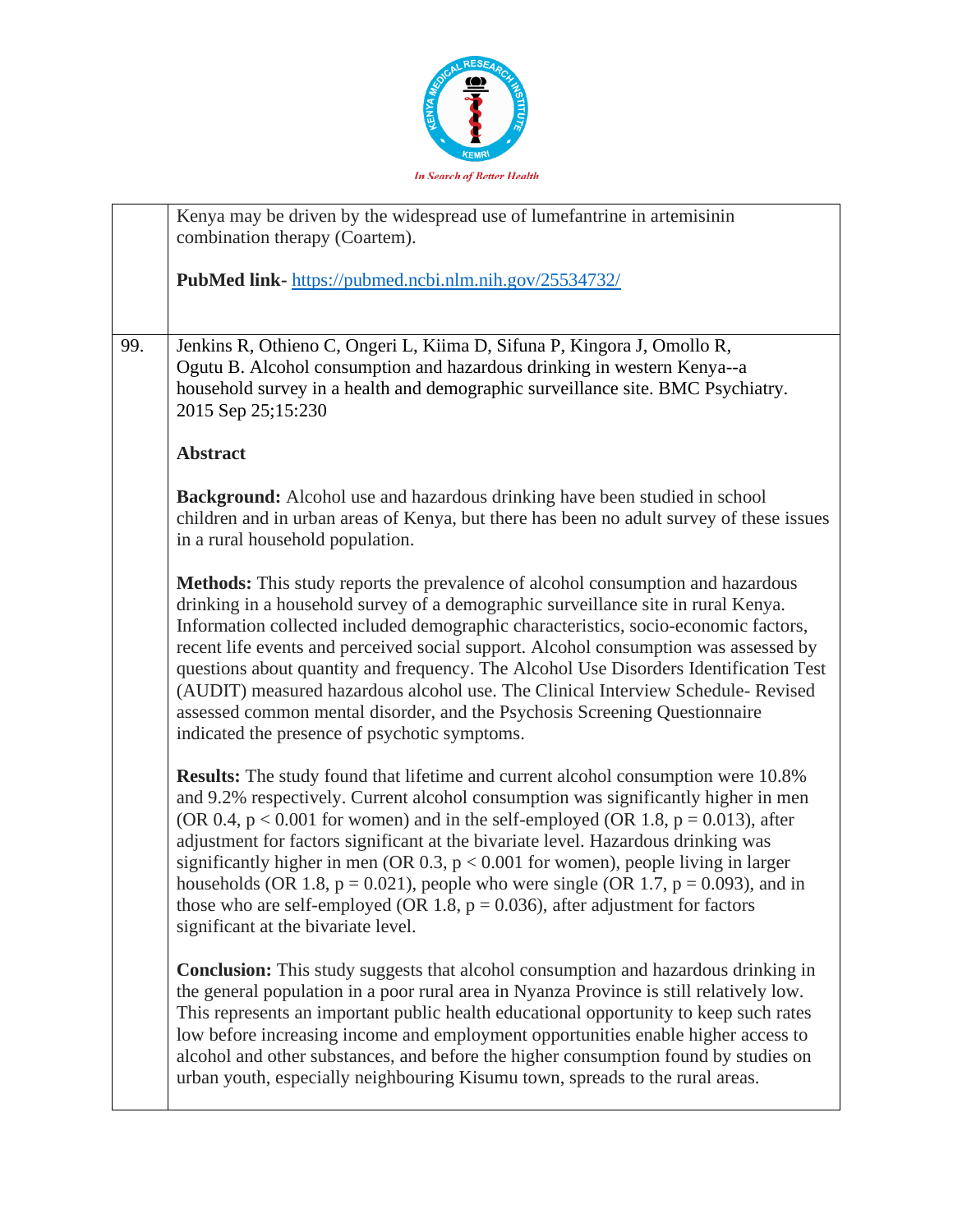

**PubMed link-** <https://pubmed.ncbi.nlm.nih.gov/26408143/> 100. Salmen CR, Hickey MD, Fiorella KJ, Omollo D, Ouma G, Zoughbie D, Salmen MR, Magerenge R, Tessler R, Campbell H, Geng E, Gandhi M, Bukusi EA, Cohen CR. "Wan Kanyakla" (We are together): Community transformations in Kenya following a social network intervention for HIV care. Soc Sci Med. 2015 Dec;147:332-40 **Abstract Background:** In sub-Saharan Africa, failure to initiate and sustain HIV treatment contributes to significant health, psychosocial, and economic impacts that burden not only infected individuals but diverse members of their social networks. Yet, due to intense stigma, the responsibility for managing lifelong HIV treatment rests solely, and often secretly, with infected individuals. We introduce the concept of "HIV risk induction" to suggest that social networks of infected individuals share a vested interest in improving long-term engagement with HIV care, and may represent an underutilized resource for improving HIV/AIDS outcomes within high prevalence populations. **Methods:** In 2012, we implemented a 'microclinic' intervention to promote social network engagement in HIV/AIDS care and treatment. A microclinic is a therapy management collective comprised of a small group of neighbors, relatives, and friends who are trained as a team to provide psychosocial and adherence support for HIVinfected members. Our study population included 369 patients on ART and members of their social networks on Mfangano Island, Kenya, where HIV prevalence approaches 30%. Here we report qualitative data from 18 focus group discussions conducted with microclinic participants ( $n = 82$ ), community health workers ( $n = 40$ ), and local program staff ( $n = 39$ ). **Results:** Participants reported widespread acceptability and enthusiasm for the microclinic intervention. Responses highlight four overlapping community transformations regarding HIV care and treatment, namely (1) enhanced HIV treatment literacy (2) reduction in HIV stigma, (3) improved atmosphere for HIV status disclosure and (4) improved material and psychosocial support for HIV-infected patients. Despite challenges, participants describe an emerging sense of "collective responsibility" for treatment among HIV-infected and HIV-uninfected members of social networks. **Discussion:** The lived experiences and community transformations highlighted by participants enrolled in this social network intervention in Western Kenya suggest opportunities to reframe the continuum of HIV care from a secretive individual journey into a network-oriented cycle of engagement.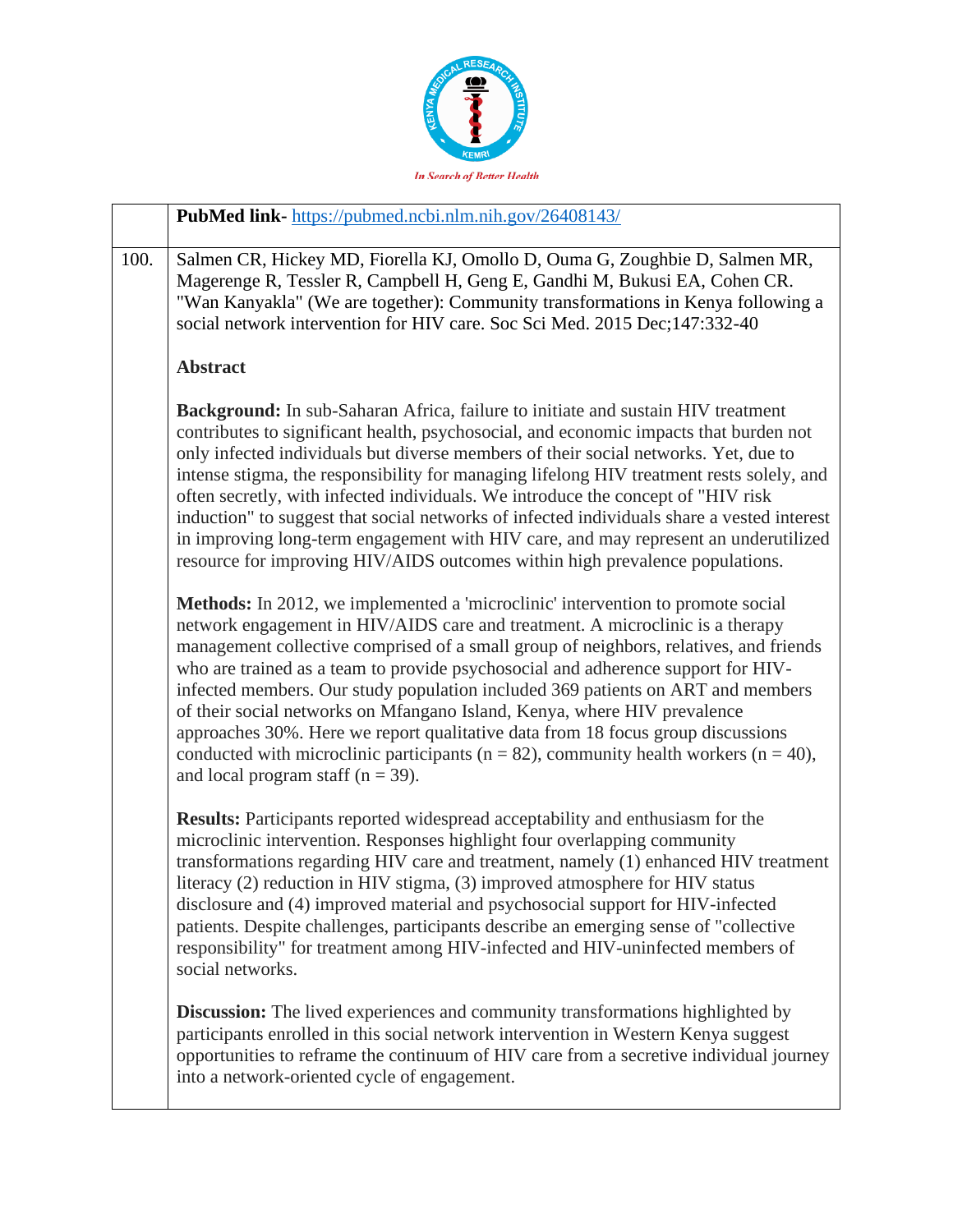

|      | PubMed link-https://pubmed.ncbi.nlm.nih.gov/26638145/                                                                                                                                                                                                                                                                                                                                                                                                                                                                                                                                                                                                                                                                                                                                                                                                                                                                                                                       |
|------|-----------------------------------------------------------------------------------------------------------------------------------------------------------------------------------------------------------------------------------------------------------------------------------------------------------------------------------------------------------------------------------------------------------------------------------------------------------------------------------------------------------------------------------------------------------------------------------------------------------------------------------------------------------------------------------------------------------------------------------------------------------------------------------------------------------------------------------------------------------------------------------------------------------------------------------------------------------------------------|
| 101. | Agweyu A, Gathara D, Oliwa J, Muinga N, Edwards T, Allen E, Maleche-Obimbo<br>E, English M; Severe Pneumonia Study Group. Oral amoxicillin versus benzyl<br>penicillin for severe pneumonia among kenyan children: a pragmatic randomized<br>controlled noninferiority trial. Clin Infect Dis. 2015 Apr 15;60(8):1216-24.                                                                                                                                                                                                                                                                                                                                                                                                                                                                                                                                                                                                                                                   |
|      | <b>Abstract</b>                                                                                                                                                                                                                                                                                                                                                                                                                                                                                                                                                                                                                                                                                                                                                                                                                                                                                                                                                             |
|      | <b>Background:</b> There are concerns that the evidence from studies showing<br>noninferiority of oral amoxicillin to benzyl penicillin for severe pneumonia may not be<br>generalizable to high-mortality settings.                                                                                                                                                                                                                                                                                                                                                                                                                                                                                                                                                                                                                                                                                                                                                        |
|      | Methods: An open-label, multicenter, randomized controlled noninferiority trial was<br>conducted at 6 Kenyan hospitals. Eligible children aged 2-59 months were randomized<br>to receive amoxicillin or benzyl penicillin and followed up for the primary outcome of<br>treatment failure at 48 hours. A noninferiority margin of risk difference between<br>amoxicillin and benzyl penicillin groups was prespecified at 7%.                                                                                                                                                                                                                                                                                                                                                                                                                                                                                                                                               |
|      | <b>Results:</b> We recruited 527 children, including 302 (57.3%) with comorbidity.<br>Treatment failure was observed in 20 of 260 (7.7%) and 21 of 261 (8.0%) of patients in<br>the amoxicillin and benzyl penicillin arms, respectively (risk difference, -0.3% [95%]<br>confidence interval, -5.0% to 4.3%]) in per-protocol analyses. These findings were<br>supported by the results of intention-to-treat analyses. Treatment failure by day 5<br>postenrollment was 11.4% and 11.0% and rising to 13.5% and 16.8% by day 14 in the<br>amoxicillin vs benzyl penicillin groups, respectively. The most frequent cause of<br>cumulative treatment failure at day 14 was clinical deterioration within 48 hours of<br>enrollment (33/59 [55.9%]). Four patients died (overall mortality 0.8%) during the<br>study, 3 of whom were allocated to the benzyl penicillin group. The presence of<br>wheeze was independently associated with less frequent treatment failure. |
|      | <b>Conclusions:</b> Our findings confirm noninferiority of amoxicillin to benzyl penicillin,<br>provide estimates of risk of treatment failure in Kenya, and offer important additional<br>evidence for policy making in sub-Saharan Africa.                                                                                                                                                                                                                                                                                                                                                                                                                                                                                                                                                                                                                                                                                                                                |
|      | PubMed link-https://pubmed.ncbi.nlm.nih.gov/25550349/                                                                                                                                                                                                                                                                                                                                                                                                                                                                                                                                                                                                                                                                                                                                                                                                                                                                                                                       |
| 102. | Masika MM, Ogembo JG, Chabeda SV, Wamai RG, Mugo N. Knowledge on HPV<br>Vaccine and Cervical Cancer Facilitates Vaccine Acceptability among School<br>Teachers in Kitui County, Kenya. PLoS One. 2015 Aug 12;10(8):e0135563                                                                                                                                                                                                                                                                                                                                                                                                                                                                                                                                                                                                                                                                                                                                                 |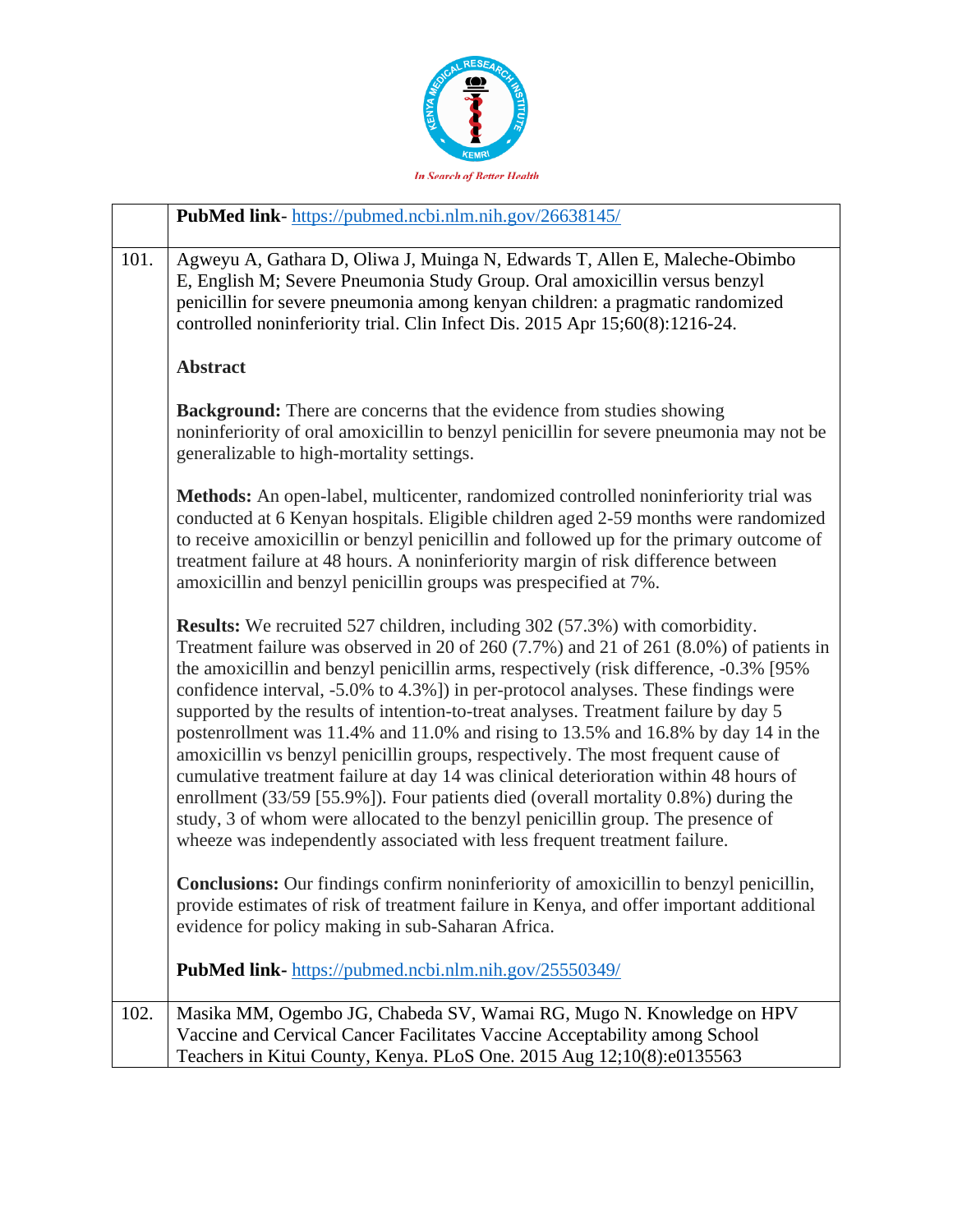

**Background:** Vaccines against human papillomavirus (HPV) infection have the potential to reduce the burden of cervical cancer. School-based delivery of HPV vaccines is cost-effective and successful uptake depends on school teachers' knowledge and acceptability of the vaccine. The aim of this study is to assess primary school teachers' knowledge and acceptability of HPV vaccine and to explore facilitators and barriers of an ongoing Gavi Alliance-supported vaccination program in Kitui County, Kenya.

**Methods:** This was a cross-sectional, mixed methods study in Central Division of Kitui County where the Ministry of Health is offering the quadrivalent HPV vaccine to grade four girls. Data on primary school teachers' awareness, knowledge and acceptability of HPV vaccine as well as facilitators and barriers to the project was collected through self-administered questionnaires and two focus group discussions.

**Results:** 339 teachers (60% female) completed the survey (62% response rate) and 13 participated in 2 focus group discussions. Vaccine awareness among teachers was high (90%), the level of knowledge about HPV and cervical cancer among teachers was moderate (48%,  $SD = 10.9$ ) and females scored higher than males (50% vs. 46%, p = 0.002). Most teachers (89%) would recommend the vaccine to their daughter or close relatives. Those who would recommend the vaccine had more knowledge than those who would not ( $p = < 0.001$ ). The main barriers were insufficient information about the vaccine, poor accessibility of schools, absenteeism of girls on vaccine days, and fear of side effects.

**Conclusions:** Despite low to moderate levels of knowledge about HPV vaccine among school teachers, vaccine acceptability is high. Teachers with little knowledge on HPV vaccine are less likely to accept the vaccine than those who know more; this may affect uptake if not addressed. Empowering teachers to be vaccine champions in their community may be a feasible way of disseminating information about HPV vaccine and cervical cancer.

**PubMed Link**- <https://pubmed.ncbi.nlm.nih.gov/26266949/>

103. | Munywoki PK, Koech DC, Agoti CN, Kibirige N, Kipkoech J, Cane PA, Medley GF, Nokes DJ. Influence of age, severity of infection, and co-infection on the duration of respiratory syncytial virus (RSV) shedding. Epidemiol Infect. 2015 Mar:143(4):804-12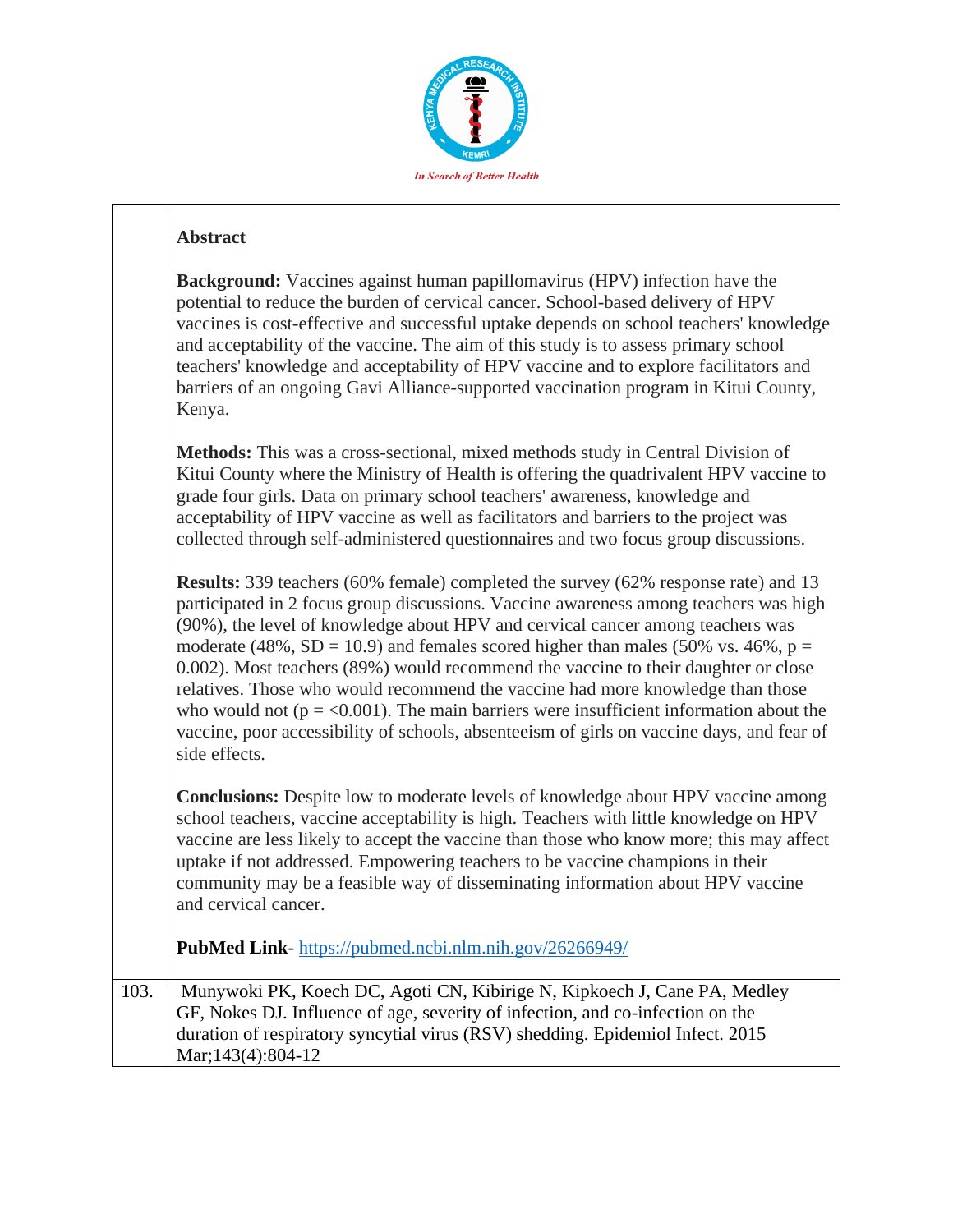

|      | RSV is the most important viral cause of pneumonia and bronchiolitis in children<br>worldwide and has been associated with significant disease burden. With the renewed<br>interest in RSV vaccines, we provide realistic estimates on duration, and influencing<br>factors on RSV shedding which are required to better understand the impact of<br>vaccination on the virus transmission dynamics. The data arise from a prospective<br>study of 47 households (493 individuals) in rural Kenya, followed through a 6-month<br>period of an RSV seasonal outbreak. Deep nasopharyngeal swabs were collected twice<br>each week from all household members, irrespective of symptoms, and tested for RSV<br>by multiplex PCR. The RSV G gene was sequenced. A total of 205 RSV infection<br>episodes were detected in 179 individuals from 40 different households. The infection<br>data were interval censored and assuming a random event time between observations,<br>the average duration of virus shedding was $11.2$ (95% confidence interval $10.1$ -12.3)<br>days. The shedding durations were longer than previous estimates $(3.9-7.4 \text{ days})$ based<br>on immunofluorescence antigen detection or viral culture, and were shown to be<br>strongly associated with age, severity of infection, and revealed potential interaction<br>with other respiratory viruses. These findings are key to our understanding of the<br>spread of this important virus and are relevant in the design of control programmes.<br>PubMed link-https://pubmed.ncbi.nlm.nih.gov/24901443/ |
|------|---------------------------------------------------------------------------------------------------------------------------------------------------------------------------------------------------------------------------------------------------------------------------------------------------------------------------------------------------------------------------------------------------------------------------------------------------------------------------------------------------------------------------------------------------------------------------------------------------------------------------------------------------------------------------------------------------------------------------------------------------------------------------------------------------------------------------------------------------------------------------------------------------------------------------------------------------------------------------------------------------------------------------------------------------------------------------------------------------------------------------------------------------------------------------------------------------------------------------------------------------------------------------------------------------------------------------------------------------------------------------------------------------------------------------------------------------------------------------------------------------------------------------------------------------------------------------------------------|
| 104. | George A, Theobald S, Morgan R, Hawkins K, Molyneux S. Snap shots from a<br>photo competition: what does it reveal about close-to-community providers,<br>gender and power in health systems? Hum Resour Health. 2015 Sep 1;13:57                                                                                                                                                                                                                                                                                                                                                                                                                                                                                                                                                                                                                                                                                                                                                                                                                                                                                                                                                                                                                                                                                                                                                                                                                                                                                                                                                           |
|      | <b>Abstract</b>                                                                                                                                                                                                                                                                                                                                                                                                                                                                                                                                                                                                                                                                                                                                                                                                                                                                                                                                                                                                                                                                                                                                                                                                                                                                                                                                                                                                                                                                                                                                                                             |
|      | In this commentary, we discuss a photography competition, launched during the<br>summer of 2014, to explore the everyday stories of how gender plays out within health<br>systems around the world. While no submission fees were charged nor financial awards<br>involved, the winning entries were exhibited at the Global Symposium on Health<br>Systems Research in Cape Town, South Africa, in October 2014, with credits to the<br>photographers involved. Anyone who had an experience of, or interest in, gender and<br>health systems was invited to participate. Underlying the aims of the photo competition<br>was a recognition of the importance of participation of community members, health<br>workers and other non-academics in our research engagement and in venues where<br>their perspectives are often missing. The competition elicited participation from a<br>range of stakeholders engaged in health systems: professional photographers, project<br>managers, donors, researchers, activists and community members. In total, 54 photos<br>were submitted by 29 participants from 15 different nationalities and country locations.                                                                                                                                                                                                                                                                                                                                                                                                                            |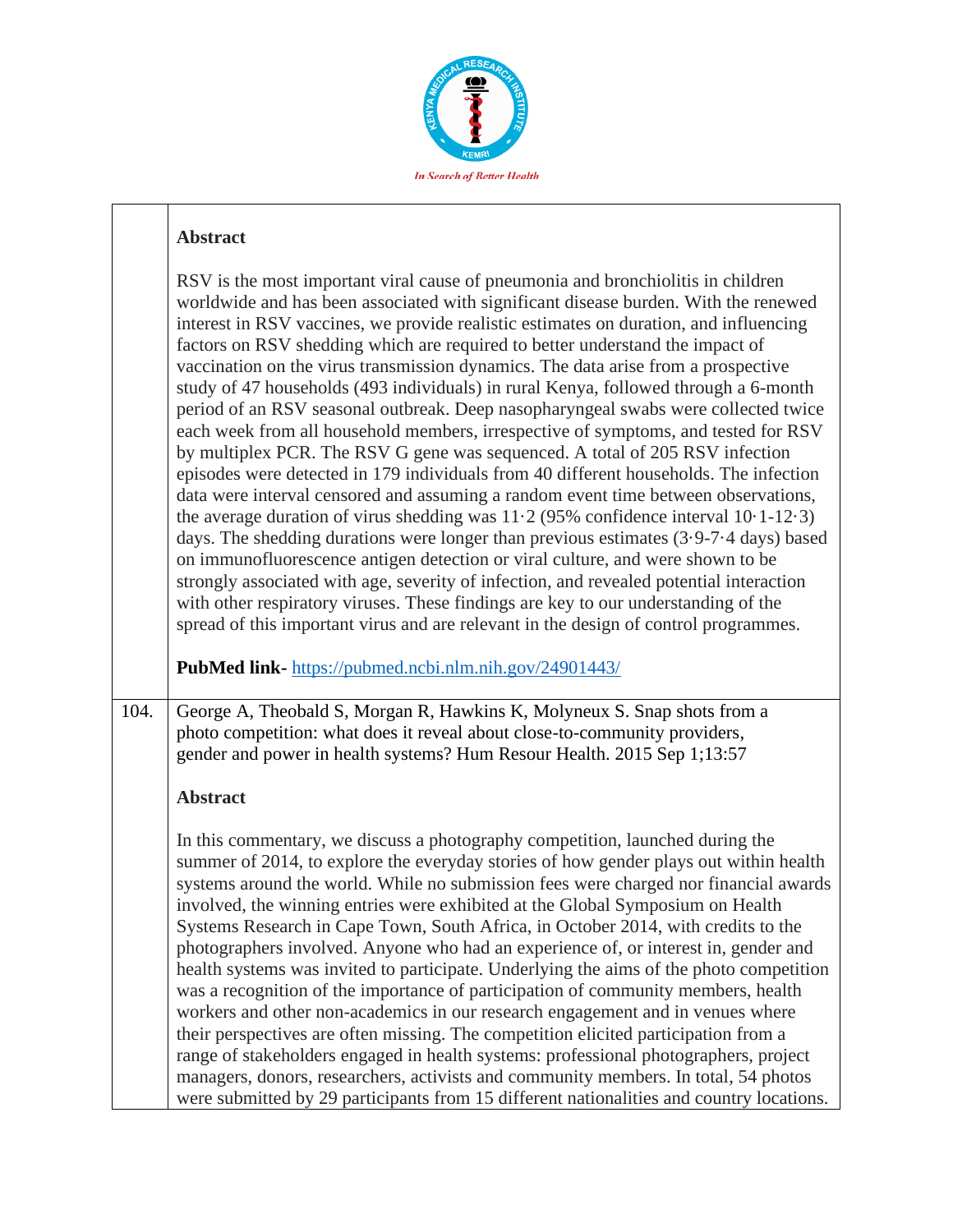

|      | We unpack what the photos suggest about gender and health systems and the pivotal<br>role of community-level systems that support health, including that of close-to-<br>community health providers. Three themes emerged: women active on the frontlines of<br>service delivery and as primary unpaid carers, the visibility of men in gender and<br>health systems and the inter-sectoral nature and intra-household dynamics of<br>community health that embed close-to-community health providers. The question of<br>who has the right to take and display images, under what contexts and for what purpose<br>also permeated the photo competition. We reflect on how photos can be valuable<br>representations of the worlds that we, health workers and health systems are embedded<br>in. Photographs broaden our horizons by capturing and connecting us to subjects from<br>afar in seemingly unmediated ways but also reflect the politics, values and<br>subjectivities of the photographer. They represent stereotypes, but also showcase<br>alternate realities of people and health systems, and thereby can engender further<br>reflection and change. We conclude with thoughts about the place of photography in<br>health systems research and practice in highlighting and potentially transforming how<br>we look at and address close-to-community providers |
|------|-------------------------------------------------------------------------------------------------------------------------------------------------------------------------------------------------------------------------------------------------------------------------------------------------------------------------------------------------------------------------------------------------------------------------------------------------------------------------------------------------------------------------------------------------------------------------------------------------------------------------------------------------------------------------------------------------------------------------------------------------------------------------------------------------------------------------------------------------------------------------------------------------------------------------------------------------------------------------------------------------------------------------------------------------------------------------------------------------------------------------------------------------------------------------------------------------------------------------------------------------------------------------------------------------------------------------------------------------------------------------------------|
|      | PubMed link-https://pubmed.ncbi.nlm.nih.gov/26323604/                                                                                                                                                                                                                                                                                                                                                                                                                                                                                                                                                                                                                                                                                                                                                                                                                                                                                                                                                                                                                                                                                                                                                                                                                                                                                                                               |
| 105. | Kirigia JM, Muthuri RD, Nabyonga-Orem J, Kirigia DG. Counting the cost of<br>child mortality in the World Health Organization African region. BMC Public<br>Health. 2015 Nov 6;15:1103.                                                                                                                                                                                                                                                                                                                                                                                                                                                                                                                                                                                                                                                                                                                                                                                                                                                                                                                                                                                                                                                                                                                                                                                             |
|      | <b>Abstract</b>                                                                                                                                                                                                                                                                                                                                                                                                                                                                                                                                                                                                                                                                                                                                                                                                                                                                                                                                                                                                                                                                                                                                                                                                                                                                                                                                                                     |
|      | Background: Worldwide, a total of 6.282 million deaths occurred among children<br>aged less than 5 years in 2013. About 47.4 % of those were borne by the 47 Member<br>States of the World Health Organization (WHO) African Region. Sadly, even as we<br>approach the end date for the 2015 Millennium Development Goals (MDGs), only<br>eight African countries are on track to achieve the MDG 4 target 4A of reducing under-<br>five mortality by two thirds between 1990 and 2015. The post-2015 Sustainable<br>Development Goal (SDG) 3 target is "by 2030, end preventable deaths of new-borns<br>and children under 5 years of age". There is urgent need for increased advocacy among<br>governments, the private sector and development partners to provide the resources<br>needed to build resilient national health systems to deliver an integrated package of<br>people-centred interventions to end preventable child morbidity and mortality and<br>other structures to address all the basic needs for a healthy population. The specific<br>objective of this study was to estimate expected/future productivity losses from child<br>deaths in the WHO African Region in 2013 for use in advocacy for increased<br>investments in child health services and other basic services that address children's<br>welfare.                                            |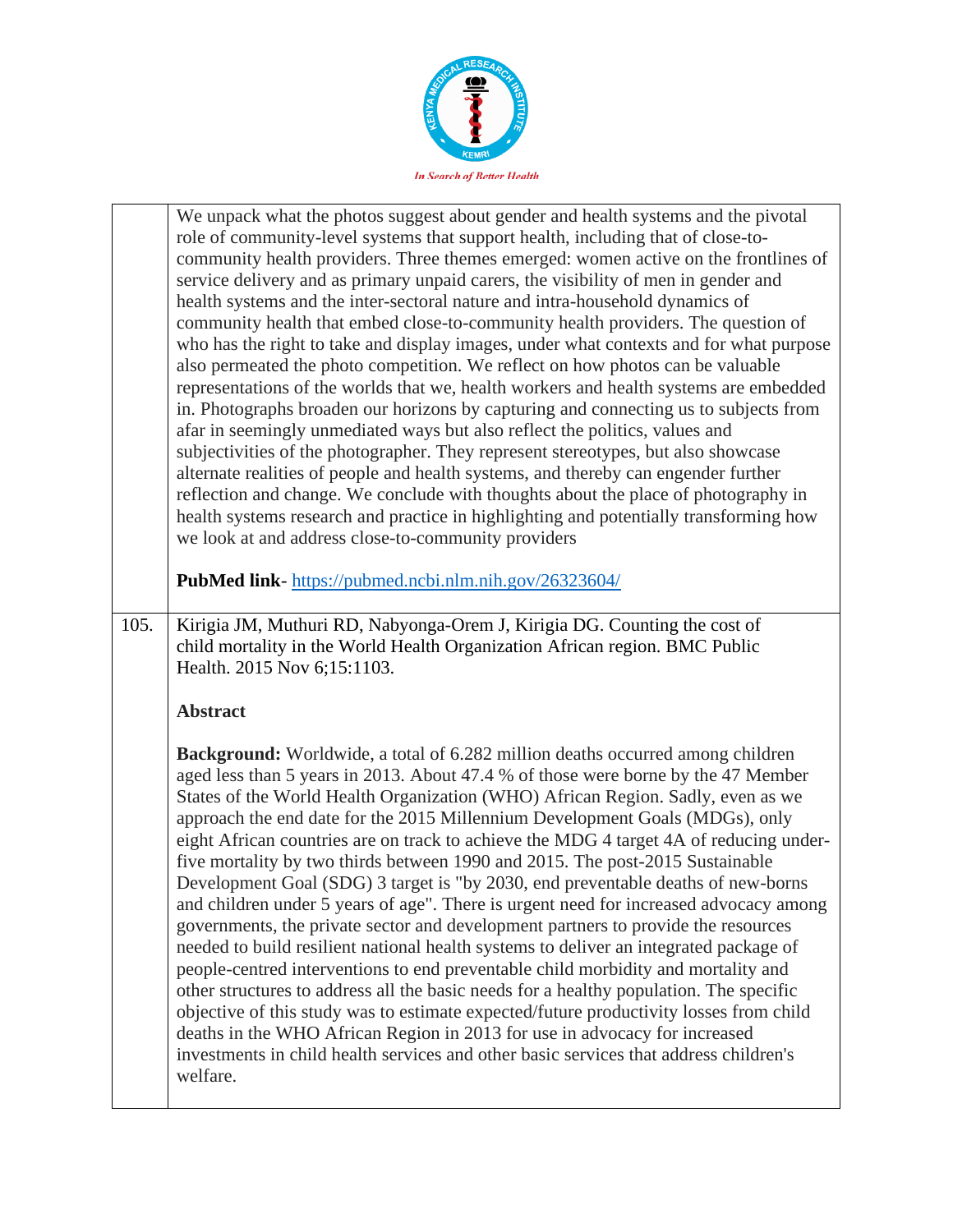

|      | Methods: A cost-of-illness method was used to estimate future non-health GDP losses<br>related to child deaths. Future non-health GDP losses were discounted at 3 %. The<br>analysis was undertaken with the countries categorized under three income groups:<br>Group 1 consisted of nine high and upper middle income countries, Group 2 of 13<br>lower middle income countries, and Group 3 of 25 low income countries. One-way<br>sensitivity analysis at 5 % and 10 % discount rates assessed the impact of the expected<br>non-health GDP loss.                                                         |
|------|---------------------------------------------------------------------------------------------------------------------------------------------------------------------------------------------------------------------------------------------------------------------------------------------------------------------------------------------------------------------------------------------------------------------------------------------------------------------------------------------------------------------------------------------------------------------------------------------------------------|
|      | <b>Results:</b> The discounted value of future non-health GDP loss due to the deaths of<br>children under 5 years old in 2013 will be in the order of Int\$ 150.3 billion.<br>Approximately 27.3 % of the loss will be borne by Group 1 countries, 47.1 % by<br>Group 2 and 25.7 % by Group 3. The average non-health GDP lost per child death will<br>be Int\$ 174 310 for Group 1, Int\$ 57 584 for Group 2 and Int\$ 25 508 for Group 3.                                                                                                                                                                   |
|      | <b>Conclusions:</b> It is estimated that the African Region will incur a loss of approximately<br>6 % of its non-health GDP from the future years of life lost among the 2 976 000 child<br>deaths that occurred in 2013. Therefore, countries and development partners should in<br>solidarity sustainably provide the resources essential to build resilient national health<br>systems and systems to address the determinants of health and meet the other basic<br>needs such as for clothing, education, food, shelter, sanitation and clean water to end<br>preventable child morbidity and mortality. |
|      | <b>PubMed link-</b> https://pubmed.ncbi.nlm.nih.gov/26545350/                                                                                                                                                                                                                                                                                                                                                                                                                                                                                                                                                 |
|      |                                                                                                                                                                                                                                                                                                                                                                                                                                                                                                                                                                                                               |
| 106. | Mwinga S, Kulohoma C, Mwaniki P, Idowu R, Masasabi J, English M; SIRCLE<br>Collaboration. Quality of surgical care in hospitals providing internship<br>training in Kenya: a cross sectional survey. Trop Med Int Health. 2015<br>Feb;20(2):240-9.                                                                                                                                                                                                                                                                                                                                                            |
|      | <b>Abstract</b>                                                                                                                                                                                                                                                                                                                                                                                                                                                                                                                                                                                               |
|      | in English, French, Spanish                                                                                                                                                                                                                                                                                                                                                                                                                                                                                                                                                                                   |
|      | <b>Objective:</b> To evaluate services in hospitals providing internship training to graduate<br>doctors in Kenya.                                                                                                                                                                                                                                                                                                                                                                                                                                                                                            |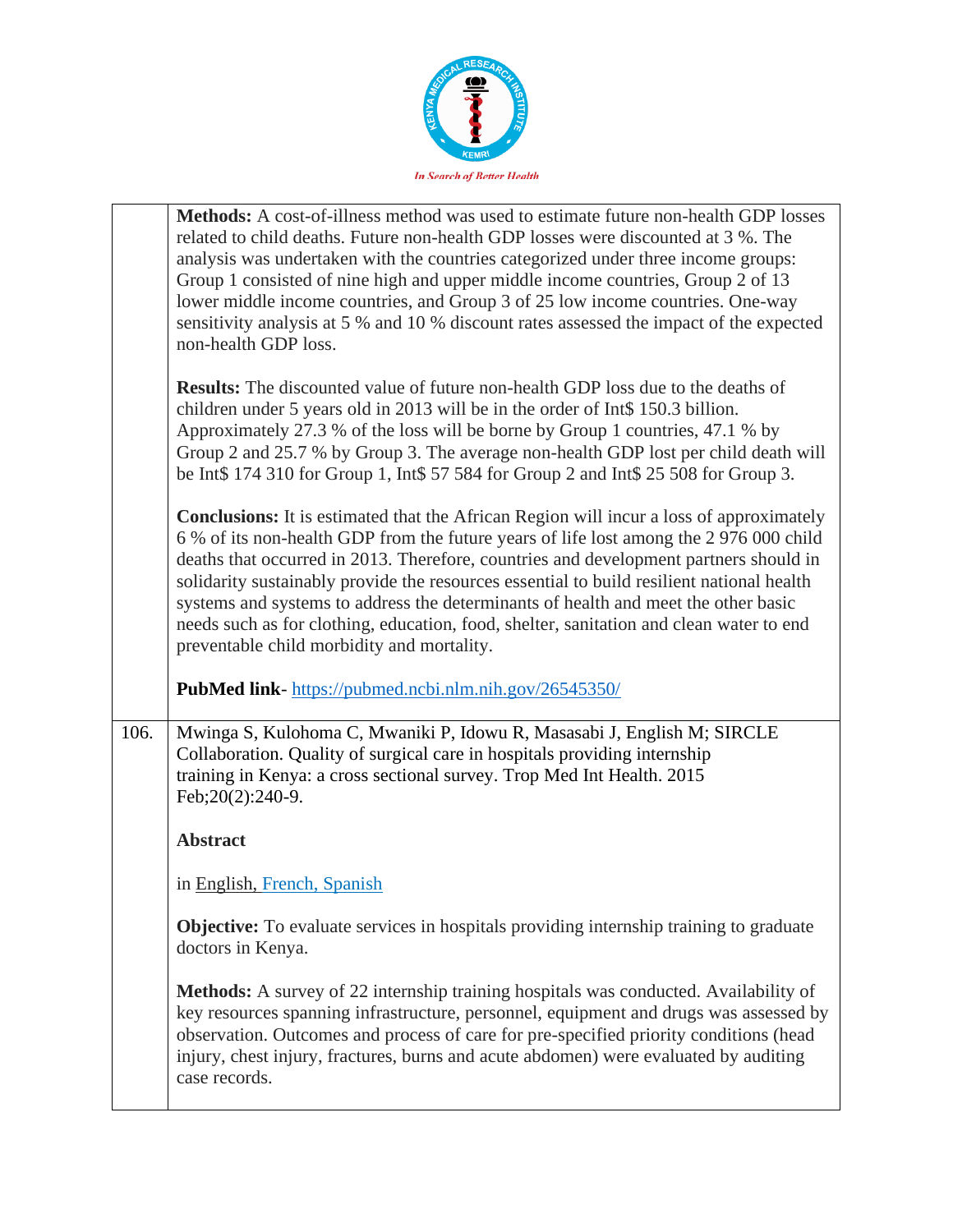

|      | Results: Each hospital had at least one consultant surgeon. Scheduled surgical<br>outpatient clinics, major ward rounds and elective (half day) theatre lists were provided<br>once per week in 91%, 55% and 9%, respectively. In all other hospitals, these were<br>conducted twice weekly. Basic drugs were not always available (e.g. gentamicin,<br>morphine and pethidine in 50%, injectable antistaphylococcal penicillins in 5%<br>hospitals). Fewer than half of hospitals had all resources needed to provide oxygen.<br>One hundred and forty-five of 956 cases evaluated underwent operations under general<br>or spinal anaesthesia. We found operation notes for 99% and anaesthetic records for<br>72%. Pre-operatively measured vital signs were recorded in 80% of cases, and<br>evidence of consent to operation was found in 78%. Blood loss was documented in<br>only one case and sponge and instrument counts in 7%.<br><b>Conclusions:</b> Evaluation of surgical services would be improved by development and<br>dissemination of clear standards of care. This survey suggests that internship hospitals<br>may be poorly equipped and documented care suggests inadequacies in quality and |
|------|----------------------------------------------------------------------------------------------------------------------------------------------------------------------------------------------------------------------------------------------------------------------------------------------------------------------------------------------------------------------------------------------------------------------------------------------------------------------------------------------------------------------------------------------------------------------------------------------------------------------------------------------------------------------------------------------------------------------------------------------------------------------------------------------------------------------------------------------------------------------------------------------------------------------------------------------------------------------------------------------------------------------------------------------------------------------------------------------------------------------------------------------------------------------------------------------------------------------|
|      | training.                                                                                                                                                                                                                                                                                                                                                                                                                                                                                                                                                                                                                                                                                                                                                                                                                                                                                                                                                                                                                                                                                                                                                                                                            |
|      | <b>PubMed link-</b> https://pubmed.ncbi.nlm.nih.gov/25348925/                                                                                                                                                                                                                                                                                                                                                                                                                                                                                                                                                                                                                                                                                                                                                                                                                                                                                                                                                                                                                                                                                                                                                        |
| 107. | Nyikuri M, Tsofa B, Barasa E, Okoth P, Molyneux S. Crises and Resilience at<br>the Frontline-Public Health Facility Managers under Devolution in a Sub-County<br>on the Kenyan Coast. PLoS One. 2015 Dec 22;10(12):e0144768                                                                                                                                                                                                                                                                                                                                                                                                                                                                                                                                                                                                                                                                                                                                                                                                                                                                                                                                                                                          |
|      | <b>Abstract</b>                                                                                                                                                                                                                                                                                                                                                                                                                                                                                                                                                                                                                                                                                                                                                                                                                                                                                                                                                                                                                                                                                                                                                                                                      |
|      | <b>Background:</b> Public primary health care (PHC) facilities are for many individuals the<br>first point of contact with the formal health care system. These facilities are managed<br>by professional nurses or clinical officers who are recognised to play a key role in<br>implementing health sector reforms and facilitating initiatives aimed at strengthening<br>community involvement. Little in-depth research exists about the dimensions and<br>challenges of these managers' jobs, or on the impact of decentralisation on their roles<br>and responsibilities. In this paper, we describe the roles and responsibilities of PHC<br>managers-or 'in-charges' in Kenya, and their challenges and coping strategies, under<br>accelerated devolution.                                                                                                                                                                                                                                                                                                                                                                                                                                                  |
|      | <b>Methods:</b> The data presented in this paper is part of a wider set of activities aimed at<br>understanding governance changes under devolution in Kenya, under the umbrella of a<br>'learning site'. A learning site is a long term process of collaboration between health<br>managers and researchers deciding together on key health system questions and<br>interventions. Data were collected through seven formal in depth interviews and<br>observations at four PHC facilities as well as eight in depth interviews and informal<br>interactions with sub-county managers from June 2013 to July 2014. Drawing on the                                                                                                                                                                                                                                                                                                                                                                                                                                                                                                                                                                                   |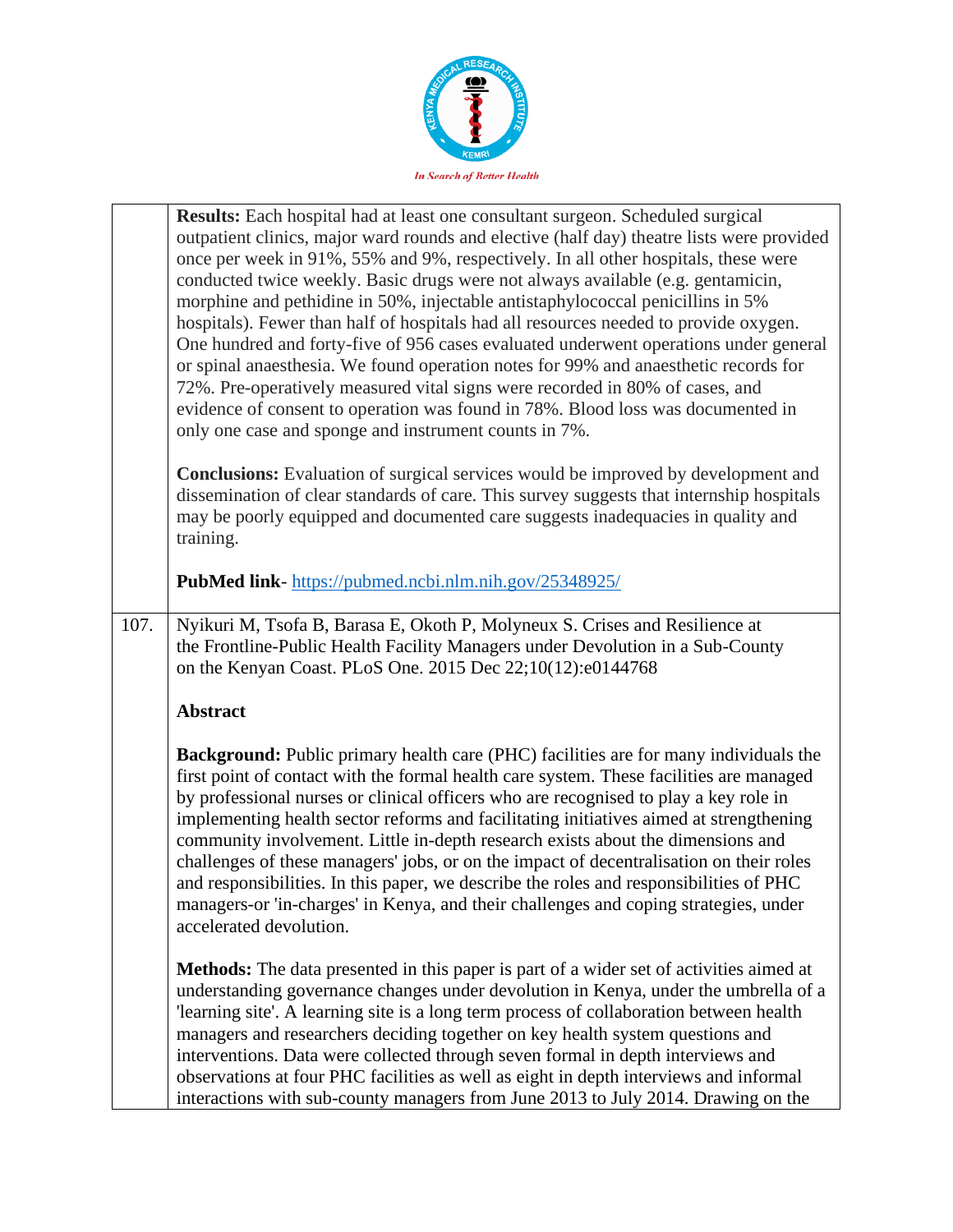

|      | Aragon framework of organisation capacity we discuss the multiple accountabilities,<br>daily routines, challenges and coping strategies among PHC facility managers.                                                                                                                                                                                                                                                                                                                                                                                                                                                                                                                                                                                                                                                                                                                                                                                                                                                                                                                                                                                                                                                                                                                                                                                                                                                                                                                                                                                                    |
|------|-------------------------------------------------------------------------------------------------------------------------------------------------------------------------------------------------------------------------------------------------------------------------------------------------------------------------------------------------------------------------------------------------------------------------------------------------------------------------------------------------------------------------------------------------------------------------------------------------------------------------------------------------------------------------------------------------------------------------------------------------------------------------------------------------------------------------------------------------------------------------------------------------------------------------------------------------------------------------------------------------------------------------------------------------------------------------------------------------------------------------------------------------------------------------------------------------------------------------------------------------------------------------------------------------------------------------------------------------------------------------------------------------------------------------------------------------------------------------------------------------------------------------------------------------------------------------|
|      | <b>Results:</b> PHC in-charges perform complex and diverse roles in a difficult environment<br>with relatively little formal preparation. Their key concerns are lack of job clarity and<br>preparedness, the difficulty of balancing multidirectional accountability responsibilities<br>amidst significant resource shortages, and remuneration anxieties. We show that day-<br>to-day management in an environment of resource constraints and uncertainty requires<br>PHC in-charges who are resilient, reflective, and continuously able to learn and adapt.<br>We highlight the importance of leadership development including the building of<br>critical soft skills such as relationship building.                                                                                                                                                                                                                                                                                                                                                                                                                                                                                                                                                                                                                                                                                                                                                                                                                                                             |
|      | PubMed link- https://pubmed.ncbi.nlm.nih.gov/26696096/                                                                                                                                                                                                                                                                                                                                                                                                                                                                                                                                                                                                                                                                                                                                                                                                                                                                                                                                                                                                                                                                                                                                                                                                                                                                                                                                                                                                                                                                                                                  |
| 108. | Oruko K, Nyothach E, Zielinski-Gutierrez E, Mason L, Alexander K, Vulule J,<br>Laserson KF, Phillips-Howard PA. 'He is the one who is providing you with<br>everything so whatever he says is what you do': A Qualitative Study on Factors<br>Affecting Secondary Schoolgirls' Dropout in Rural Western Kenya. PLoS One. 2015<br>Dec 4;10(12):e0144321                                                                                                                                                                                                                                                                                                                                                                                                                                                                                                                                                                                                                                                                                                                                                                                                                                                                                                                                                                                                                                                                                                                                                                                                                  |
|      | <b>Abstract</b>                                                                                                                                                                                                                                                                                                                                                                                                                                                                                                                                                                                                                                                                                                                                                                                                                                                                                                                                                                                                                                                                                                                                                                                                                                                                                                                                                                                                                                                                                                                                                         |
|      | Education is an effective way to improve girls' self-worth, health, and productivity;<br>however there remains a gender gap between girls' and boys' completion of school. The<br>literature around factors influencing girls' decision to stay in school is limited. Seven<br>focus group discussions took place among 79 girls in forms 2 to 4 at secondary schools<br>in rural western Kenya, to examine their views on why girls absent themselves or<br>dropout from school. Data were analysed thematically. Lack of resources, sexual<br>relationships with boyfriends, and menstrual care problems were reported to lead<br>directly to dropout or school absence. These were tied to girls increased vulnerability<br>to pregnancy, poor performance in school, and punishments, which further increase<br>school absence and risk of dropout. Poverty, unmet essential needs, coercive sexual<br>relationships, and an inequitable school environment collude to counter girls' resolve to<br>complete their schooling. Lack of resources drive girls to have sex with boyfriends or<br>men who provide them with essentials their family cannot afford, such as sanitary pads<br>and transport to school. While these improve quality of their school life, this dynamic<br>increases their exposure to sexual risk, pregnancy, punishment, and dropout.<br>Evaluation of interventions to ameliorate these challenges is warranted, including<br>provision of pocket money to address their needs.<br>PubMed link-https://pubmed.ncbi.nlm.nih.gov/26636771/ |
|      |                                                                                                                                                                                                                                                                                                                                                                                                                                                                                                                                                                                                                                                                                                                                                                                                                                                                                                                                                                                                                                                                                                                                                                                                                                                                                                                                                                                                                                                                                                                                                                         |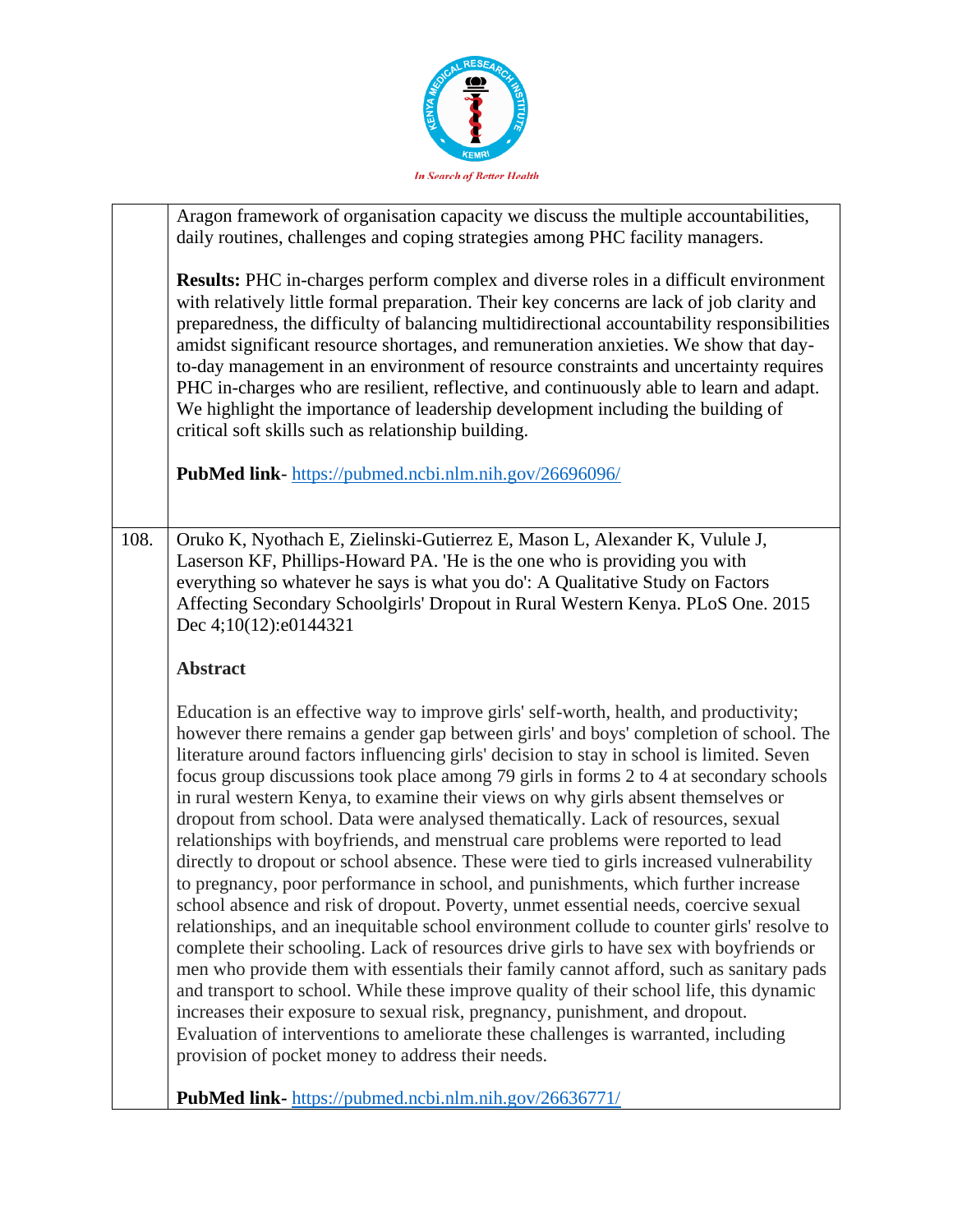

| 109. | Kiarie WC, Wangai L, Agola E, Kimani FT, Hungu C. Chloroquine sensitivity:<br>diminished prevalence of chloroquine-resistant gene marker pfcrt-76 13 years<br>after cessation of chloroquine use in Msambweni, Kenya. Malar J. 2015 Aug<br>22;14:328                                                                                                                                                                                                                                                                                                                                                                                                                                                  |
|------|-------------------------------------------------------------------------------------------------------------------------------------------------------------------------------------------------------------------------------------------------------------------------------------------------------------------------------------------------------------------------------------------------------------------------------------------------------------------------------------------------------------------------------------------------------------------------------------------------------------------------------------------------------------------------------------------------------|
|      | <b>Abstract</b>                                                                                                                                                                                                                                                                                                                                                                                                                                                                                                                                                                                                                                                                                       |
|      | Background: Plasmodium falciparum resistance to chloroquine (CQ) denied<br>healthcare providers access to a cheap and effective anti-malarial drug. Resistance has<br>been proven to be due to point mutations on the parasite's pfcrt gene, particularly on<br>codon 76, resulting in an amino acid change from lysine to threonine. This study<br>sought to determine the prevalence of the pfcrt K76T mutation 13 years after CQ<br>cessation in Msambweni, Kenya.                                                                                                                                                                                                                                 |
|      | Methods: Finger-prick whole blood was collected on 3MM Whatman(®) filter paper<br>from 99 falciparum malaria patients. Parasite DNA was extracted via the Chelex<br>method from individual blood spots and used as template in nested PCR amplification<br>of pfcrt. Apo1 restriction enzyme was used to digest the amplified DNA to identify the<br>samples as wild type or sensitive at codon 76. Prevalence figures of the mutant pfcrt<br>76T gene were calculated by dividing the number of samples bearing the mutant gene<br>with the total number of samples multiplied by 100 %. Chi square tests were used to<br>test the significance of the findings against previous prevalence figures. |
|      | <b>Results:</b> Out of 99 clinical samples collected in 2013, prevalence of the mutant pfcrt<br>76T gene stood at 41 %.                                                                                                                                                                                                                                                                                                                                                                                                                                                                                                                                                                               |
|      | <b>Conclusion:</b> The results indicate a significant $[\chi(2)$ test, $P \le 0.05$ (2006 vs 2013)]<br>reversal to sensitivity by the P. falciparum population in the study site compared to the<br>situation reported in 2006 at the same study site. This could primarily be driven by<br>diminished use of CQ in the study area in line with the official policy. Studies to<br>establish prevalence of the pfcrt 76T gene could be expanded countrywide to establish<br>the CQ sensitivity status and predict a date when CQ may be re-introduced as part of<br>malaria chemotherapy.                                                                                                             |
|      | <b>PubMed link-</b> https://pubmed.ncbi.nlm.nih.gov/26296743/                                                                                                                                                                                                                                                                                                                                                                                                                                                                                                                                                                                                                                         |
| 110. | Kepha S, Nuwaha F, Nikolay B, Gichuki P, Edwards T, Allen E, Njenga SM,<br>Mwandawiro CS, Brooker SJ. Epidemiology of coinfection with soil transmitted<br>helminths and Plasmodium falciparum among school children in Bumula District in                                                                                                                                                                                                                                                                                                                                                                                                                                                            |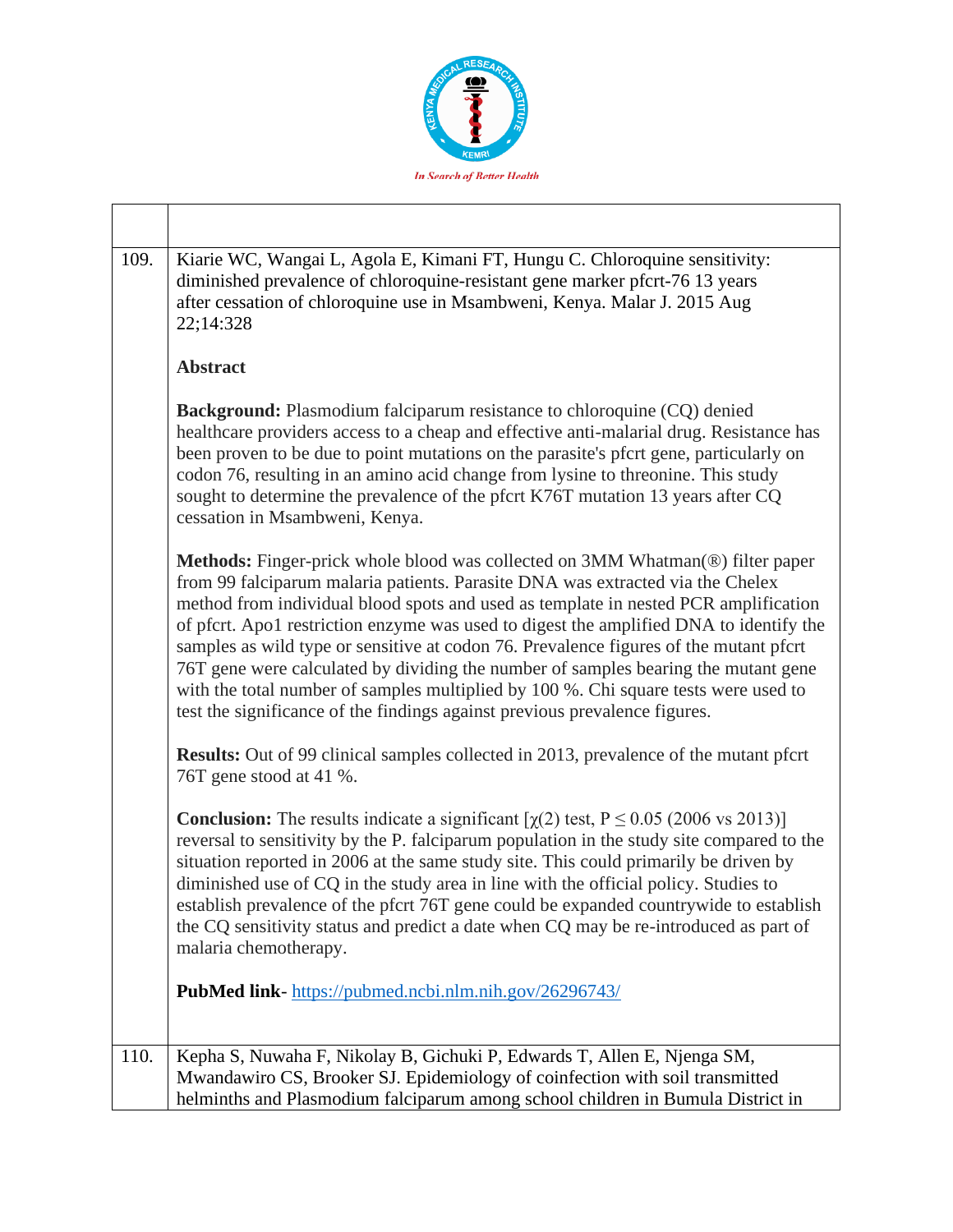

|      | western Kenya. Parasit Vectors. 2015 Jun 11;8:314                                                                                                                                                                                                                                                                                                                                                                                                                                                                                                                                                                                                                                                                                                                                                                                                                                  |
|------|------------------------------------------------------------------------------------------------------------------------------------------------------------------------------------------------------------------------------------------------------------------------------------------------------------------------------------------------------------------------------------------------------------------------------------------------------------------------------------------------------------------------------------------------------------------------------------------------------------------------------------------------------------------------------------------------------------------------------------------------------------------------------------------------------------------------------------------------------------------------------------|
|      | <b>Abstract</b>                                                                                                                                                                                                                                                                                                                                                                                                                                                                                                                                                                                                                                                                                                                                                                                                                                                                    |
|      | <b>Background:</b> Many school children living in Africa are infected with plasmodia and<br>helminth species and are consequently at risk of coinfection. However, the<br>epidemiology of such coinfection and the implications of coinfection for children's<br>health remain poorly understood. This study describes the epidemiology of Ascaris<br>lumbricoides-Plasmodium and hookworm-Plasmodium coinfection among school<br>children living in western Kenya and investigates the associated risk factors.                                                                                                                                                                                                                                                                                                                                                                   |
|      | Methods: As part of a randomized trial, a baseline cross-sectional survey was<br>conducted among school children aged 5-18 years in 23 schools in Bumula District.<br>Single stool samples were collected to screen for helminth infections using the Kato-<br>Katz technique and malaria parasitaemia was determined from a finger prick blood<br>sample. Demographic and anthropometric data were also collected.                                                                                                                                                                                                                                                                                                                                                                                                                                                                |
|      | Results: Overall, 46.4% of the children were infected with Plasmodium falciparum<br>while 27.6% of the children were infected with at least one soil transmitted helminth<br>(STH) species, with hookworm being the most common (16.8%) followed by A.<br>lumbricoides (15.3%). Overall 14.3% of the children had STH-Plasmodium<br>coinfection, with hookworm-Plasmodium (9.0%) coinfection being the most common.<br>Geographical variation in the prevalence of coinfection occurred between schools. In<br>multivariable logistic regression analysis, hookworm was positively associated with P.<br>falciparum infection. In stratified analysis, hookworm infection was associated with<br>increased odds of P. falciparum infection among both boys ( $P < 0.001$ ) and girls ( $P =$<br>0.01), whereas there was no association between A. lumbricoides and P. falciparum. |
|      | <b>Conclusion:</b> These findings demonstrate STH infections are still prevalent, despite the<br>ongoing national deworming programme in Kenya, and that malaria parasitaemia is<br>widespread, such that coinfection occurs among a proportion of children. A subsequent<br>trial will allow us to investigate the implications of coinfection for the risk of clinical<br>malaria.                                                                                                                                                                                                                                                                                                                                                                                                                                                                                               |
|      | PubMed link-https://pubmed.ncbi.nlm.nih.gov/26063324/                                                                                                                                                                                                                                                                                                                                                                                                                                                                                                                                                                                                                                                                                                                                                                                                                              |
| 111. | Abubakar A, Kariuki SM, Tumaini JD, Gona J, Katana K, Owen JA, Newton CR.<br>Community perceptions of developmental and behavioral problems experienced by<br>children living with epilepsy on the Kenyan coast: A qualitative study. Epilepsy<br>Behav. 2015 Apr;45:74-8.                                                                                                                                                                                                                                                                                                                                                                                                                                                                                                                                                                                                         |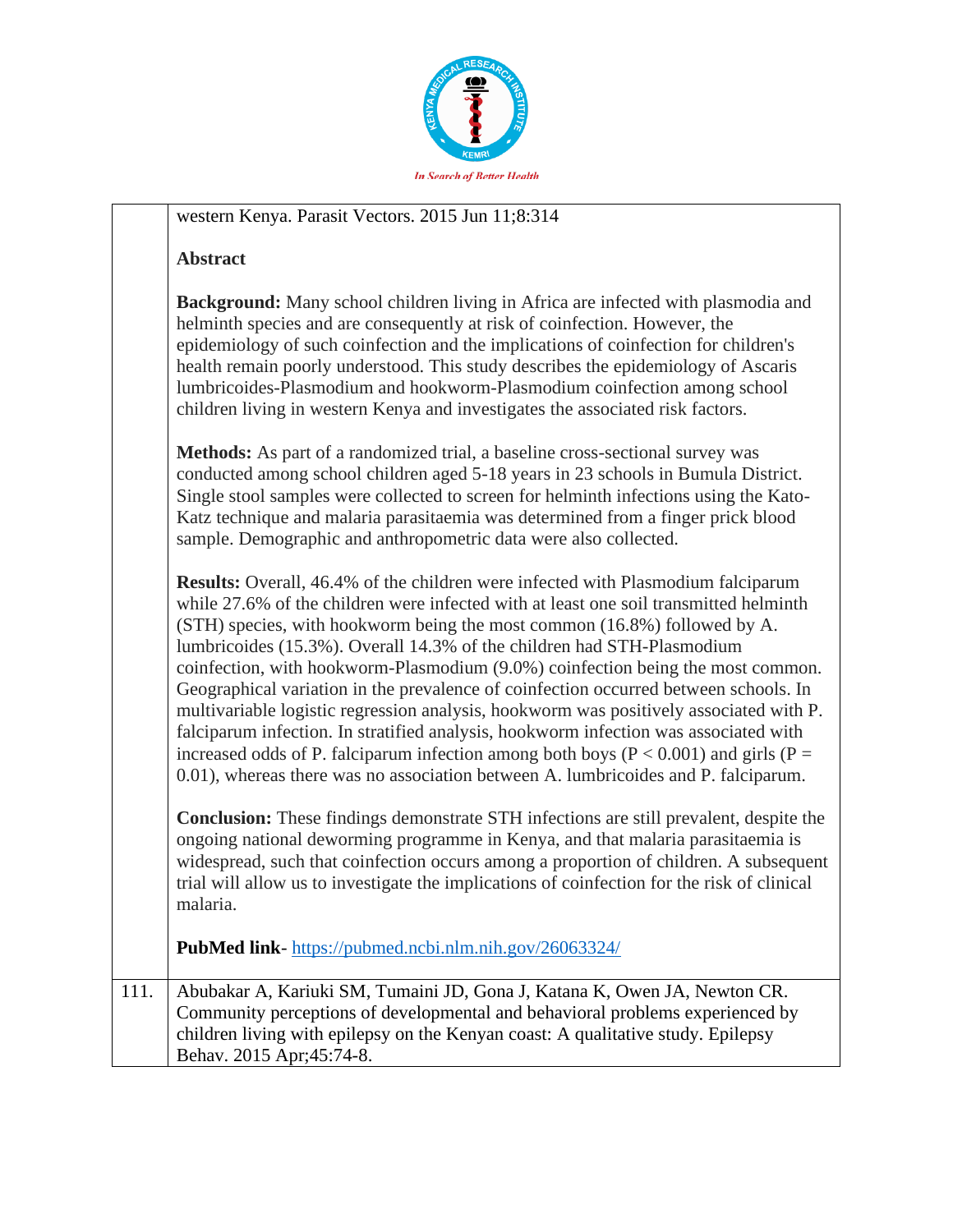

|      | Childhood epilepsy is common in Africa. However, there are little data on the<br>developmental and behavioral problems experienced by children living with epilepsy,<br>especially qualitative data that capture community perceptions of the challenges faced<br>by these children. Identifying these perceptions using qualitative approaches is<br>important not only to help design appropriate interventions but also to help adapt<br>behavioral tools that are culturally appropriate. We documented the description of<br>these problems as perceived by parents and teachers of children with or without<br>epilepsy. The study involved 70 participants. Data were collected using in-depth<br>interviews and focus group discussions and were analyzed using NVIVO to identify<br>major themes. Our analysis identified four major areas that are perceived to be<br>adversely affected among children with epilepsy. These included internalizing and<br>externalizing problems such as aggression, temper tantrums, and excessive crying.<br>Additionally, developmental delay, especially cognitive deficits and academic<br>underachievement, was also identified as a major problematic area. There is a need to<br>supplement these findings with quantitative estimates and to develop psychosocial and<br>educational interventions to rehabilitate children with epilepsy who have these<br>difficulties. |
|------|-------------------------------------------------------------------------------------------------------------------------------------------------------------------------------------------------------------------------------------------------------------------------------------------------------------------------------------------------------------------------------------------------------------------------------------------------------------------------------------------------------------------------------------------------------------------------------------------------------------------------------------------------------------------------------------------------------------------------------------------------------------------------------------------------------------------------------------------------------------------------------------------------------------------------------------------------------------------------------------------------------------------------------------------------------------------------------------------------------------------------------------------------------------------------------------------------------------------------------------------------------------------------------------------------------------------------------------------------------------------------------------------------------------------------------|
|      | PubMed link-https://pubmed.ncbi.nlm.nih.gov/25868003/                                                                                                                                                                                                                                                                                                                                                                                                                                                                                                                                                                                                                                                                                                                                                                                                                                                                                                                                                                                                                                                                                                                                                                                                                                                                                                                                                                         |
| 112. | Jao I, Kombe F, Mwalukore S, Bull S, Parker M, Kamuya D, Molyneux S, Marsh<br>V. Involving Research Stakeholders in Developing Policy on Sharing Public Health<br>Research Data in Kenya: Views on Fair Process for Informed Consent, Access<br>Oversight, and Community Engagement. J Empir Res Hum Res Ethics. 2015<br>Jul;10(3):264-77                                                                                                                                                                                                                                                                                                                                                                                                                                                                                                                                                                                                                                                                                                                                                                                                                                                                                                                                                                                                                                                                                     |
|      | <b>Abstract</b>                                                                                                                                                                                                                                                                                                                                                                                                                                                                                                                                                                                                                                                                                                                                                                                                                                                                                                                                                                                                                                                                                                                                                                                                                                                                                                                                                                                                               |
|      | Increased global sharing of public health research data has potential to advance<br>scientific progress but may present challenges to the interests of research stakeholders,<br>particularly in low-to-middle income countries. Policies for data sharing should be<br>responsive to public views, but there is little evidence of the systematic study of these<br>from low-income countries. This qualitative study explored views on fair data-sharing<br>processes among 60 stakeholders in Kenya with varying research experience, using a<br>deliberative approach. Stakeholders' attitudes were informed by perceptions of benefit<br>and concerns for research data sharing, including risks of stigmatization, loss of<br>privacy, and undermining scientific careers and validity, reported in detail elsewhere.<br>In this article, we discuss institutional trust-building processes seen as central to<br>perceptions of fairness in sharing research data in this setting, including forms of                                                                                                                                                                                                                                                                                                                                                                                                                  |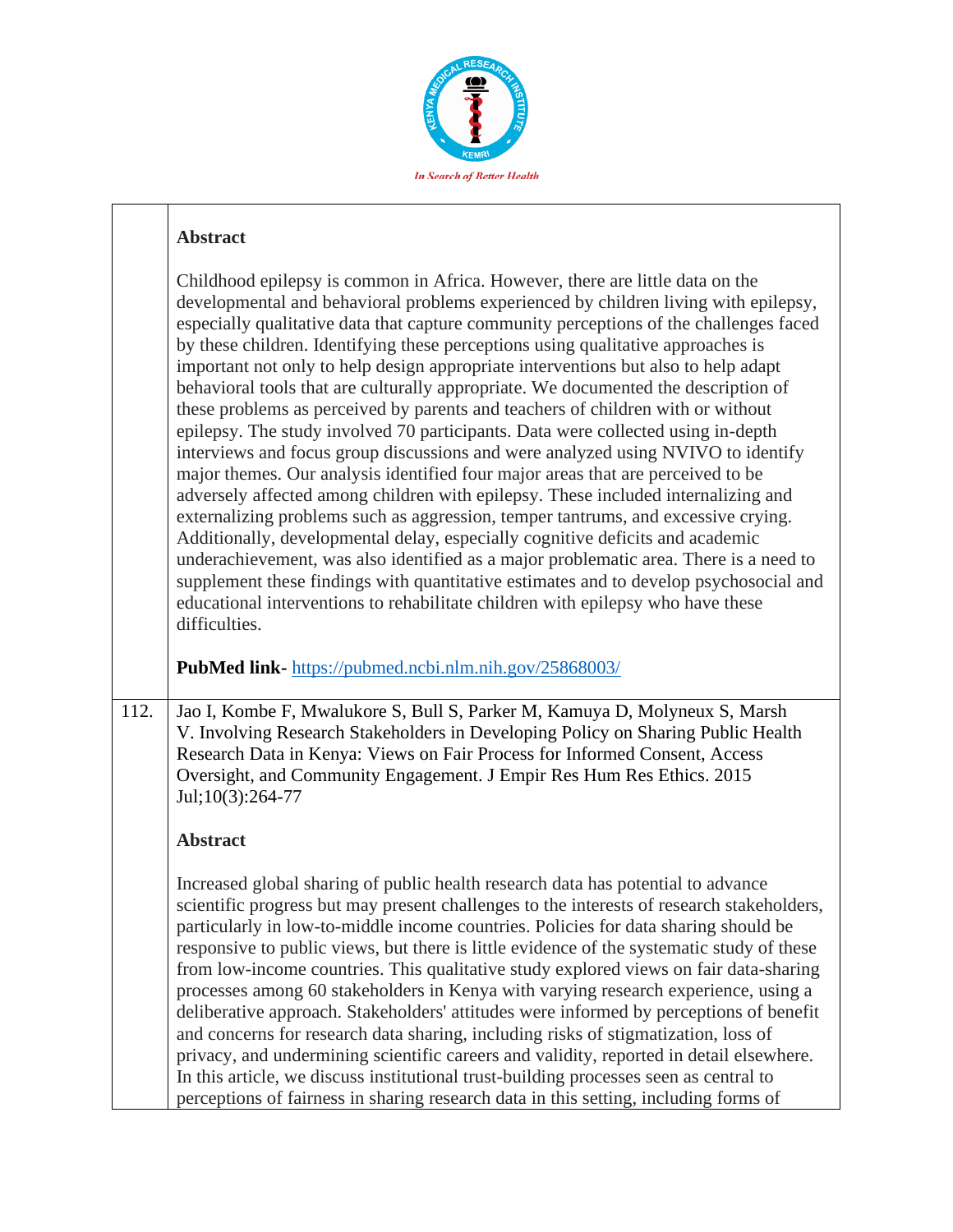

|      | community involvement, individual prior awareness and agreement to data sharing,<br>independence and accountability of governance mechanisms, and operating under a<br>national framework.                                                                                                                                                                                                                                                                                                                                                                                                                                                                                                                                                                                                                                                                                                                                                                                                                                                                                                                                                                                                                                                                                    |
|------|-------------------------------------------------------------------------------------------------------------------------------------------------------------------------------------------------------------------------------------------------------------------------------------------------------------------------------------------------------------------------------------------------------------------------------------------------------------------------------------------------------------------------------------------------------------------------------------------------------------------------------------------------------------------------------------------------------------------------------------------------------------------------------------------------------------------------------------------------------------------------------------------------------------------------------------------------------------------------------------------------------------------------------------------------------------------------------------------------------------------------------------------------------------------------------------------------------------------------------------------------------------------------------|
|      | PubMed link-https://pubmed.ncbi.nlm.nih.gov/26297748/                                                                                                                                                                                                                                                                                                                                                                                                                                                                                                                                                                                                                                                                                                                                                                                                                                                                                                                                                                                                                                                                                                                                                                                                                         |
| 113. | Tremblay M, Dahm JS, Wamae CN, De Glanville WA, Fèvre EM, Döpfer D.<br>Shrinking a large dataset to identify variables associated with increased risk<br>of Plasmodium falciparum infection in Western Kenya. Epidemiol Infect. 2015<br>Dec; 143(16): 3538-45.                                                                                                                                                                                                                                                                                                                                                                                                                                                                                                                                                                                                                                                                                                                                                                                                                                                                                                                                                                                                                |
|      | <b>Abstract</b>                                                                                                                                                                                                                                                                                                                                                                                                                                                                                                                                                                                                                                                                                                                                                                                                                                                                                                                                                                                                                                                                                                                                                                                                                                                               |
|      | Large datasets are often not amenable to analysis using traditional single-step<br>approaches. Here, our general objective was to apply imputation techniques, principal<br>component analysis (PCA), elastic net and generalized linear models to a large dataset<br>in a systematic approach to extract the most meaningful predictors for a health<br>outcome. We extracted predictors for Plasmodium falciparum infection, from a large<br>covariate dataset while facing limited numbers of observations, using data from the<br>People, Animals, and their Zoonoses (PAZ) project to demonstrate these techniques:<br>data collected from 415 homesteads in western Kenya, contained over 1500 variables<br>that describe the health, environment, and social factors of the humans, livestock, and<br>the homesteads in which they reside. The wide, sparse dataset was simplified to 42<br>predictors of P. falciparum malaria infection and wealth rankings were produced for all<br>homesteads. The 42 predictors make biological sense and are supported by previous<br>studies. This systematic data-mining approach we used would make many large<br>datasets more manageable and informative for decision-making processes and health<br>policy prioritization. |
|      | PubMed link- https://pubmed.ncbi.nlm.nih.gov/25876816/                                                                                                                                                                                                                                                                                                                                                                                                                                                                                                                                                                                                                                                                                                                                                                                                                                                                                                                                                                                                                                                                                                                                                                                                                        |
| 114. | Hassan AS, Mwaringa SM, Ndirangu KK, Sanders EJ, de Wit TF, Berkley JA.<br>Incidence and predictors of attrition from antiretroviral care among adults in a<br>rural HIV clinic in Coastal Kenya: a retrospective cohort study. BMC Public<br>Health. 2015 May 10;15:478                                                                                                                                                                                                                                                                                                                                                                                                                                                                                                                                                                                                                                                                                                                                                                                                                                                                                                                                                                                                      |
|      | <b>Abstract</b>                                                                                                                                                                                                                                                                                                                                                                                                                                                                                                                                                                                                                                                                                                                                                                                                                                                                                                                                                                                                                                                                                                                                                                                                                                                               |
|      | Background: Scale up of antiretroviral therapy (ART) has led to substantial declines<br>in HIV related morbidity and mortality. However, attrition from ART care remains a<br>major public health concern and has been identified as one of the key reportable                                                                                                                                                                                                                                                                                                                                                                                                                                                                                                                                                                                                                                                                                                                                                                                                                                                                                                                                                                                                                |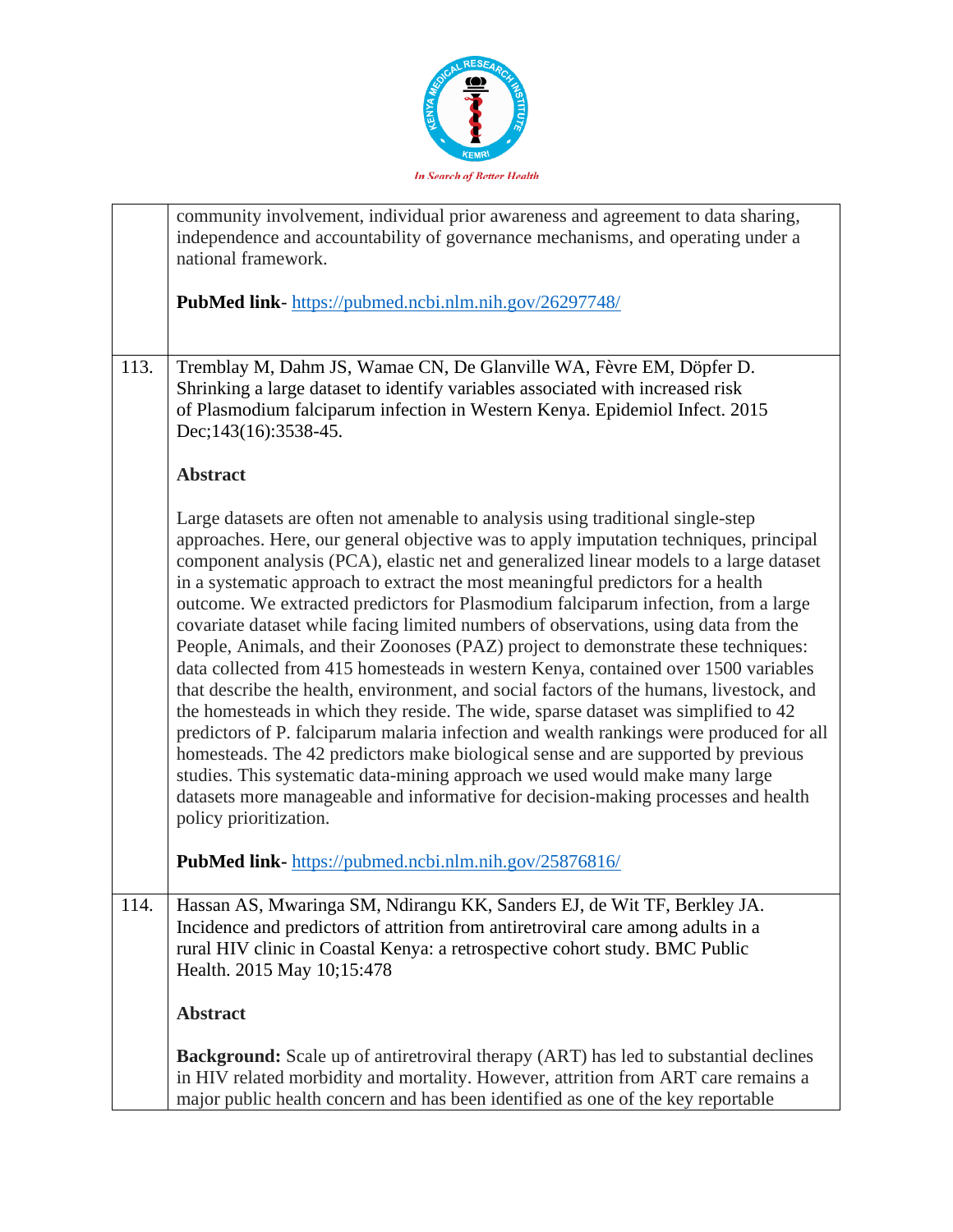

|      | indicators in assessing the success of ART programs. This study describes the<br>incidence and predictors of attrition among adults initiating ART in a rural HIV clinic<br>in Coastal Kenya.                                                                                                                                                                                                                                                                                                                                                                                                                      |
|------|--------------------------------------------------------------------------------------------------------------------------------------------------------------------------------------------------------------------------------------------------------------------------------------------------------------------------------------------------------------------------------------------------------------------------------------------------------------------------------------------------------------------------------------------------------------------------------------------------------------------|
|      | <b>Methods:</b> A retrospective cohort study design was used. Adults ( $\geq 15$ years) initiated<br>ART between January 2008 and December 2010 were followed up for two years.<br>Attrition was defined as individuals who were either reported dead or lost to follow up<br>$(LFU, \geq 180)$ days late since the last clinic visit). Kaplan Meier survival probabilities<br>and Weibull baseline hazard regression analyses were used to model the incidence and<br>predictors of time to attrition.                                                                                                            |
|      | <b>Results:</b> Of the 928 eligible participants, 308 (33.2% [95% CI, 30.2 - 36.3]) underwent<br>attrition at an incident rate of 23.1 (95% CI, 20.6 - 25.8)/100 pyo. Attrition at 6 and 12<br>months was 18.4% (95% CI, 16.0 - 21.1) and 23.2% (95% CI, 19.9 - 25.3)<br>respectively. Gender (male vs. female, adjusted hazard ratio [95% CI], p-value: 1.5<br>[1.1 - 2.0], p = 0.014), age (15 - 24 vs. $\geq$ 45 years, 2.2 [1.3 - 3.7], p = 0.034) and<br>baseline CD4 T-cell count (100 - 350 cells/uL vs. < 100 cells/uL, 0.5 [0.3 - 0.7], $p =$<br>0.002) were independent predictors of time to attrition. |
|      | <b>Conclusions:</b> A third of individuals initiating ART were either reported dead or LFU<br>during two years of care, with more than a half of these occurring within six months of<br>treatment initiation. Practical and sustainable biomedical interventions and<br>psychosocial support systems are warranted to improve ART retention in this setting.                                                                                                                                                                                                                                                      |
|      | PubMed link-https://pubmed.ncbi.nlm.nih.gov/25957077/                                                                                                                                                                                                                                                                                                                                                                                                                                                                                                                                                              |
| 115. | Oluoch DA, Mwangome N, Kemp B, Seale AC, Koech A, Papageorghiou AT, Berkley<br>JA, Kennedy SH, Jones CO. "You cannot know if it's a baby or not a baby":<br>uptake, provision and perceptions of antenatal care and routine antenatal<br>ultrasound scanning in rural Kenya. BMC Pregnancy Childbirth. 2015 May<br>29;15:127.                                                                                                                                                                                                                                                                                      |
|      | <b>Abstract</b>                                                                                                                                                                                                                                                                                                                                                                                                                                                                                                                                                                                                    |
|      | <b>Background:</b> Antenatal care early in pregnancy enables service providers to identify<br>and manage risks to mother and fetus. In the global north, ultrasound scans are<br>routinely offered in pregnancy to provide an accurate estimate of gestational age and<br>identify potential problems. In sub-Saharan Africa, such services are rarely available<br>and women often delay initiating antenatal care. This study describes the uptake and<br>provision of antenatal care in a rural Kenyan hospital and explores how pregnant                                                                       |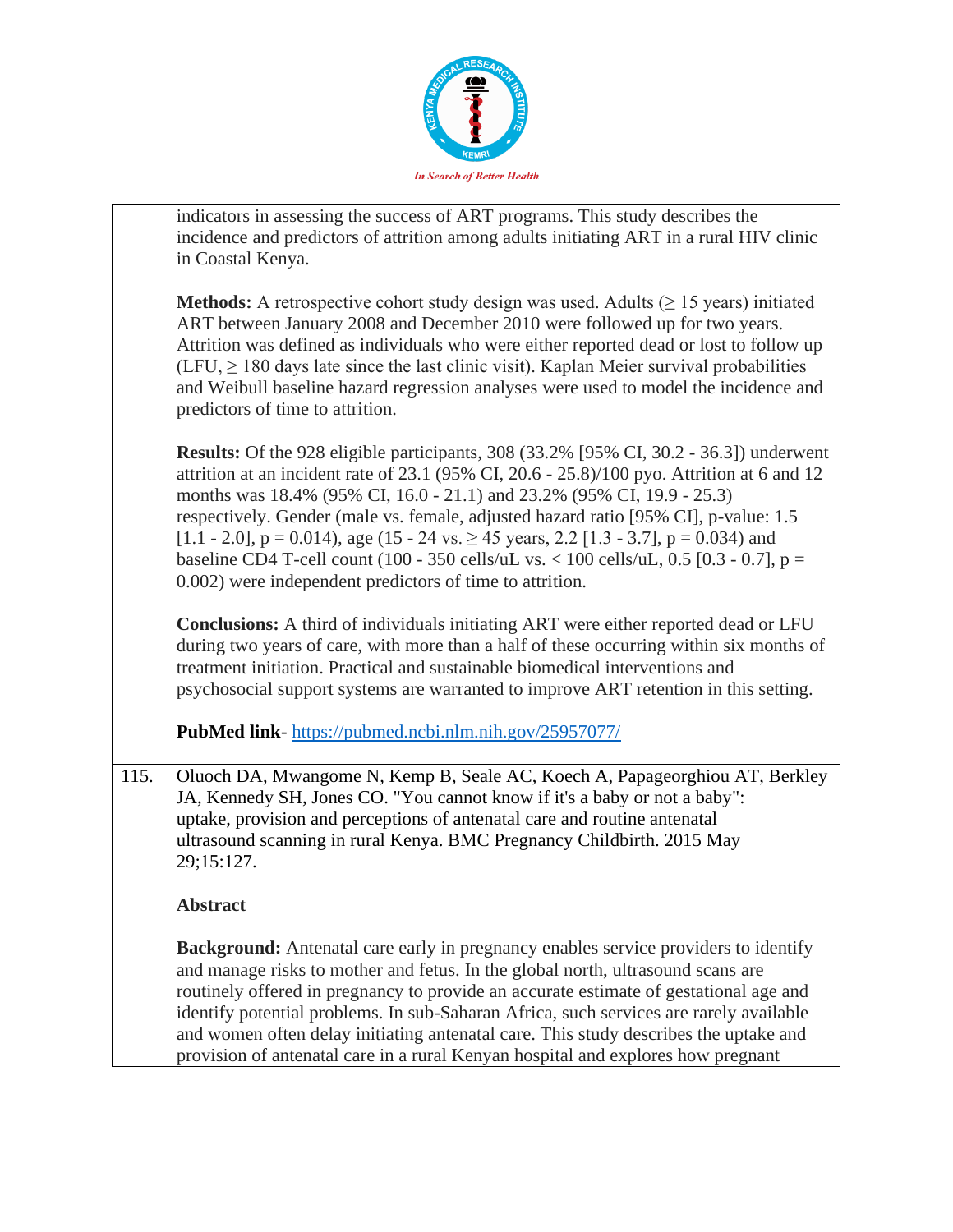

|      | women and healthcare providers perceived the provision of ultrasound scanning,<br>following its introduction in an international foetal growth study.                                                                                                                                                                                                                                                                                                                                                                                                                                                                                                                                                                                                                                                                                                                                    |
|------|------------------------------------------------------------------------------------------------------------------------------------------------------------------------------------------------------------------------------------------------------------------------------------------------------------------------------------------------------------------------------------------------------------------------------------------------------------------------------------------------------------------------------------------------------------------------------------------------------------------------------------------------------------------------------------------------------------------------------------------------------------------------------------------------------------------------------------------------------------------------------------------|
|      | Methods: A descriptive study, using qualitative and quantitative methods, was<br>conducted in Kilifi District Hospital, Kenya, between June 2011 and April 2012. In-<br>depth interviews were conducted with 10 nurses working in the antenatal clinic (ANC)<br>and 59 pregnant women attending ANC. Structured observations of 357 ANC<br>consultations and 30 ultrasound scans were made.                                                                                                                                                                                                                                                                                                                                                                                                                                                                                              |
|      | <b>Results:</b> Women sought antenatal care for information about the health of their baby<br>and the protection provided by the ANC services. Uncertainty about pregnancy status<br>contributed to delay in ANC attendance; more than 78 % of women were over 20<br>weeks' gestation at their first visit. Healthcare workers found it difficult to detect<br>pregnancies below 16 weeks gestation and, accurate assessment of gestational age<br>below 20 weeks' gestation could be problematic. Provision of services depended on the<br>pregnancy being detected and gestational age assessed. The "seeing", made possible<br>through ultrasound scanning was perceived by pregnant women and healthcare workers<br>to be beneficial: confirming the pregnancy, and providing reassurance about the fetus'<br>condition. Few participants raised concerns about ultrasound scanning. |
|      | <b>Conclusions:</b> Uncertainty about pregnancy status and gestational age for women and<br>healthcare providers is a key factor influencing timing of ANC attendance, contributing<br>to delays and restricting early provision of ANC services. Ultrasound scanning was<br>perceived to enhance antenatal care through confirmation of pregnancy status and<br>enabling more accurate estimation of gestational age and the health status of the fetus.<br>There is a need to make available more affordable means of pregnancy testing as a<br>strategy towards encouraging early attendance, and delivery of antenatal care.                                                                                                                                                                                                                                                         |
|      | PubMed link- https://pubmed.ncbi.nlm.nih.gov/26021564/                                                                                                                                                                                                                                                                                                                                                                                                                                                                                                                                                                                                                                                                                                                                                                                                                                   |
| 116. | Gathara D, English M, van Hensbroek MB, Todd J, Allen E. Exploring sources<br>of variability in adherence to guidelines across hospitals in low-income<br>settings: a multi-level analysis of a cross-sectional survey of 22 hospitals.<br>Implement Sci. 2015 Apr 28;10:60.                                                                                                                                                                                                                                                                                                                                                                                                                                                                                                                                                                                                             |
|      | <b>Abstract</b>                                                                                                                                                                                                                                                                                                                                                                                                                                                                                                                                                                                                                                                                                                                                                                                                                                                                          |
|      | <b>Background:</b> Variability in processes of care and outcomes has been reported widely<br>in high-income settings (at geographic, hospital, physician group and individual<br>physician levels); however, such variability and the factors driving it are rarely<br>examined in low-income settings.                                                                                                                                                                                                                                                                                                                                                                                                                                                                                                                                                                                  |
|      |                                                                                                                                                                                                                                                                                                                                                                                                                                                                                                                                                                                                                                                                                                                                                                                                                                                                                          |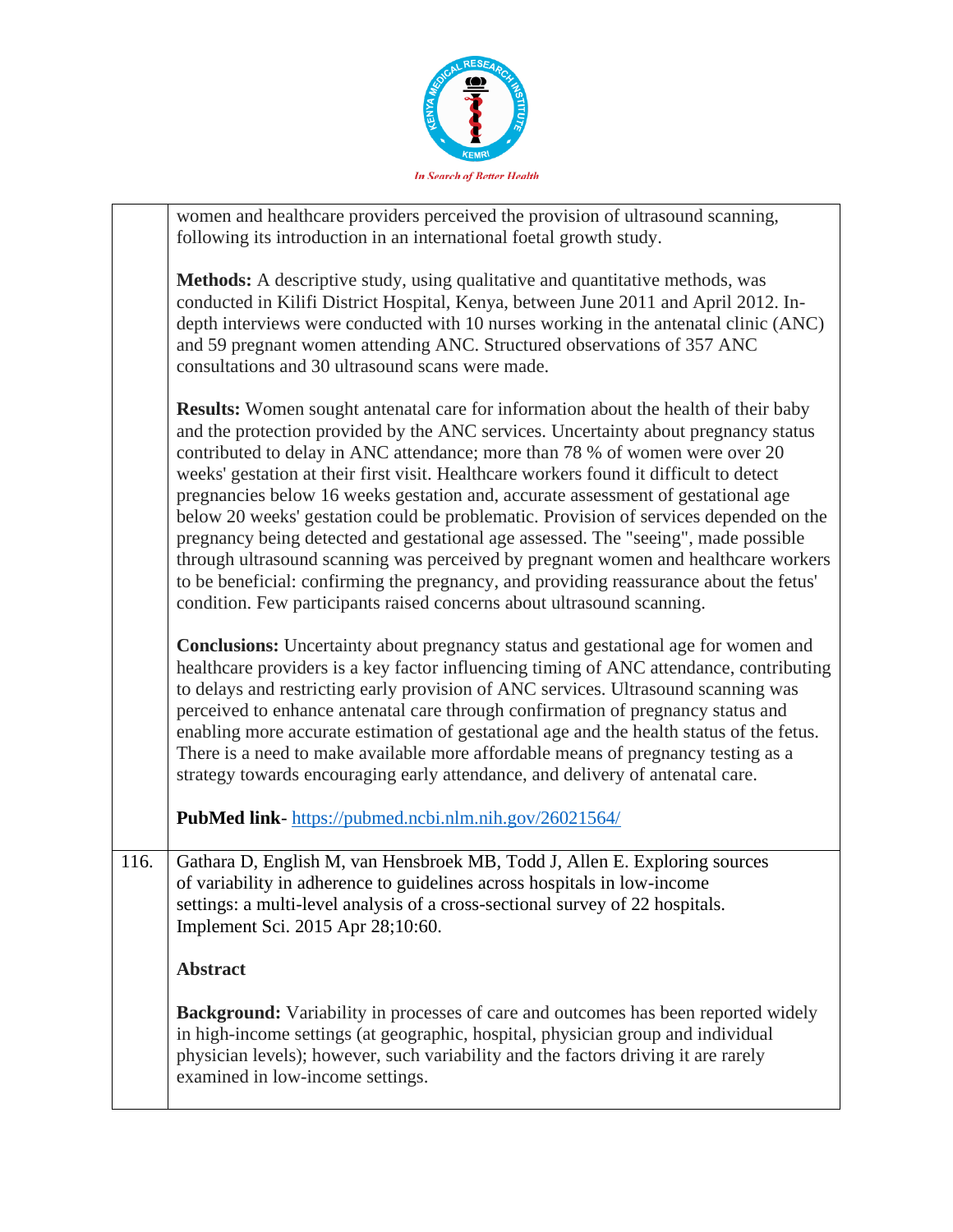

|      | Methods: Using data from a cross-sectional survey undertaken in 22 hospitals (60 case<br>records from each hospital) across Kenya that aimed at evaluating the quality of routine<br>hospital services, we sought to explore variability in four binary inpatient paediatric<br>process indicators. These included three prescribing tasks and use of one diagnostic. To<br>examine for sources of variability, we examined intra-class correlation coefficients<br>(ICC) and their changes using multi-level mixed models with random intercepts for<br>hospital and clinician levels and adjusting for patient and clinician level covariates.                                                                                                                                                                                                                                                                                |
|------|---------------------------------------------------------------------------------------------------------------------------------------------------------------------------------------------------------------------------------------------------------------------------------------------------------------------------------------------------------------------------------------------------------------------------------------------------------------------------------------------------------------------------------------------------------------------------------------------------------------------------------------------------------------------------------------------------------------------------------------------------------------------------------------------------------------------------------------------------------------------------------------------------------------------------------|
|      | <b>Results:</b> Levels of performance varied substantially across indicators and hospitals.<br>The absolute values for ICCs also varied markedly ranging from a maximum of 0.48 to<br>a minimum of 0.09 across the models for HIV testing and prescription of zinc,<br>respectively. More variation was attributable at the hospital level than clinician level<br>after allowing for nesting of clinicians within hospitals for prescription of quinine<br>loading dose for malaria (ICC = $0.30$ ), prescription of zinc for diarrhoea patients (ICC<br>$= 0.11$ ) and HIV testing for all children (ICC = 0.43). However, for prescription of<br>correct dose of crystalline penicillin, more of the variability was explained by the<br>clinician level (ICC = $0.21$ ). Adjusting for clinician and patient level covariates only<br>altered, marginally, the ICCs observed in models for the zinc prescription indicator. |
|      | <b>Conclusions:</b> Performance varied greatly across place and indicator. The variability<br>that could be explained suggests interventions to improve performance might be best<br>targeted at hospital level factors for three indicators and clinician factors for one. Our<br>data suggest that better understanding of performance and sources of variation might<br>help tailor improvement interventions although further data across a larger set of<br>indicators and sites would help substantiate these findings.                                                                                                                                                                                                                                                                                                                                                                                                   |
|      | PubMed link-https://pubmed.ncbi.nlm.nih.gov/25928803/                                                                                                                                                                                                                                                                                                                                                                                                                                                                                                                                                                                                                                                                                                                                                                                                                                                                           |
| 117. | Burton DC, Bigogo GM, Audi AO, Williamson J, Munge K, Wafula J, Ouma D,<br>Khagayi S, Mugoya I, Mburu J, Muema S, Bauni E, Bwanaali T, Feikin DR, Ochieng<br>PM, Mogeni OD, Otieno GA, Olack B, Kamau T, Van Dyke MK, Chen R, Farrington<br>P, Montgomery JM, Breiman RF, Scott JA, Laserson KF. Risk of Injection-Site<br>Abscess among Infants Receiving a Preservative-Free, Two-Dose Vial Formulation of<br>Pneumococcal Conjugate Vaccine in Kenya. PLoS One. 2015 Oct 28;10(10):e0141896                                                                                                                                                                                                                                                                                                                                                                                                                                  |
|      | <b>Abstract</b>                                                                                                                                                                                                                                                                                                                                                                                                                                                                                                                                                                                                                                                                                                                                                                                                                                                                                                                 |
|      | There is a theoretical risk of adverse events following immunization with a<br>preservative-free, 2-dose vial formulation of 10-valent-pneumococcal conjugate<br>vaccine (PCV10). We set out to measure this risk. Four population-based surveillance<br>sites in Kenya (total annual birth cohort of 11,500 infants) were used to conduct a 2-<br>year post-introduction vaccine safety study of PCV10. Injection-site abscesses                                                                                                                                                                                                                                                                                                                                                                                                                                                                                               |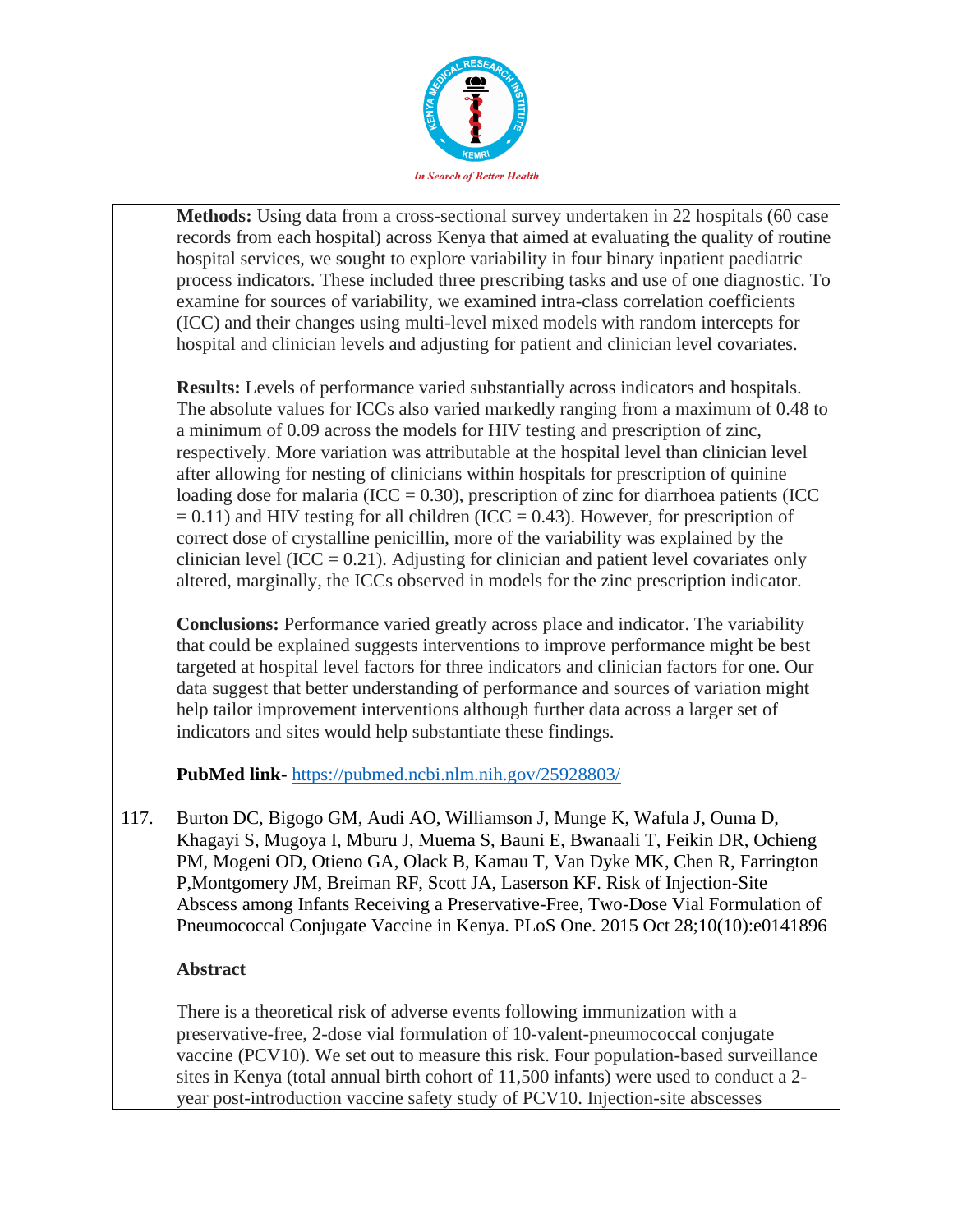

|      | occurring within 7 days following vaccine administration were clinically diagnosed in<br>all study sites (passive facility-based surveillance) and, also, detected by caregiver-<br>reported symptoms of swelling plus discharge in two sites (active household-based<br>surveillance). Abscess risk was expressed as the number of abscesses per 100,000<br>injections and was compared for the second vs first vial dose of PCV10 and for PCV10<br>vs pentavalent vaccine (comparator). A total of 58,288 PCV10 injections were<br>recorded, including 24,054 and 19,702 identified as first and second vial doses,<br>respectively (14,532 unknown vial dose). The risk ratio for abscess following injection<br>with the second $(41 \text{ per } 100,000)$ vs first $(33 \text{ per } 100,000)$ vial dose of PCV10 was 1.22<br>(95% confidence interval [CI] 0.37-4.06). The comparator vaccine was changed from a<br>2-dose to 10-dose presentation midway through the study. The matched odds ratios for<br>abscess following PCV10 were 1.00 (95% CI 0.12-8.56) and 0.27 (95% CI 0.14-0.54)<br>when compared to the 2-dose and 10-dose pentavalent vaccine presentations,<br>respectively. In Kenya immunization with PCV10 was not associated with an increased<br>risk of injection site abscess, providing confidence that the vaccine may be safely used<br>in Africa. The relatively higher risk of abscess following the 10-dose presentation of<br>pentavalent vaccine merits further study.<br>PubMed link- https://pubmed.ncbi.nlm.nih.gov/26509274/ |
|------|-----------------------------------------------------------------------------------------------------------------------------------------------------------------------------------------------------------------------------------------------------------------------------------------------------------------------------------------------------------------------------------------------------------------------------------------------------------------------------------------------------------------------------------------------------------------------------------------------------------------------------------------------------------------------------------------------------------------------------------------------------------------------------------------------------------------------------------------------------------------------------------------------------------------------------------------------------------------------------------------------------------------------------------------------------------------------------------------------------------------------------------------------------------------------------------------------------------------------------------------------------------------------------------------------------------------------------------------------------------------------------------------------------------------------------------------------------------------------------------------------------------------------------------------------------------------------|
| 118. | Nduati EW, Hassan AS, Knight MG, Muema DM, Jahangir MN, Mwaringa SL,<br>Etyang TJ, Rowland-Jones S, Urban BC, Berkley JA. Outcomes of prevention of<br>mother to child transmission of the human immunodeficiency virus-1 in rural Kenya—<br>a cohort study. BMC Public Health. 2015 Oct 3;15:1008                                                                                                                                                                                                                                                                                                                                                                                                                                                                                                                                                                                                                                                                                                                                                                                                                                                                                                                                                                                                                                                                                                                                                                                                                                                                    |
|      | <b>Abstract</b>                                                                                                                                                                                                                                                                                                                                                                                                                                                                                                                                                                                                                                                                                                                                                                                                                                                                                                                                                                                                                                                                                                                                                                                                                                                                                                                                                                                                                                                                                                                                                       |
|      | <b>Background:</b> Success in prevention of mother-to-child transmission (PMTCT) raises<br>the prospect of eliminating pediatric HIV infection. To achieve global elimination,<br>however, strategies are needed to strengthen PMTCT interventions. This study aimed<br>to determine PMTCT outcomes and identify challenges facing its successful<br>implementation in a rural setting in Kenya.                                                                                                                                                                                                                                                                                                                                                                                                                                                                                                                                                                                                                                                                                                                                                                                                                                                                                                                                                                                                                                                                                                                                                                      |
|      | Methods: A retrospective cohort design was used. Routine demographic and clinical<br>data for infants and mothers enrolling for PMTCT care at a rural hospital in Kenya<br>were analysed. Cox and logistic regression were used to determine factors associated<br>with retention and vertical transmission respectively.                                                                                                                                                                                                                                                                                                                                                                                                                                                                                                                                                                                                                                                                                                                                                                                                                                                                                                                                                                                                                                                                                                                                                                                                                                             |
|      | <b>Results:</b> Between 2006 and 2012, 1338 infants were enrolled and followed up for<br>PMTCT care with earlier age of enrollment and improved retention observed over<br>time. Mother to child transmission of HIV declined from 19.4 % in 2006 to 8.9 % in<br>2012 (non-parametric test for trend $p = 0.024$ ). From 2009 to 2012, enrolling for care                                                                                                                                                                                                                                                                                                                                                                                                                                                                                                                                                                                                                                                                                                                                                                                                                                                                                                                                                                                                                                                                                                                                                                                                             |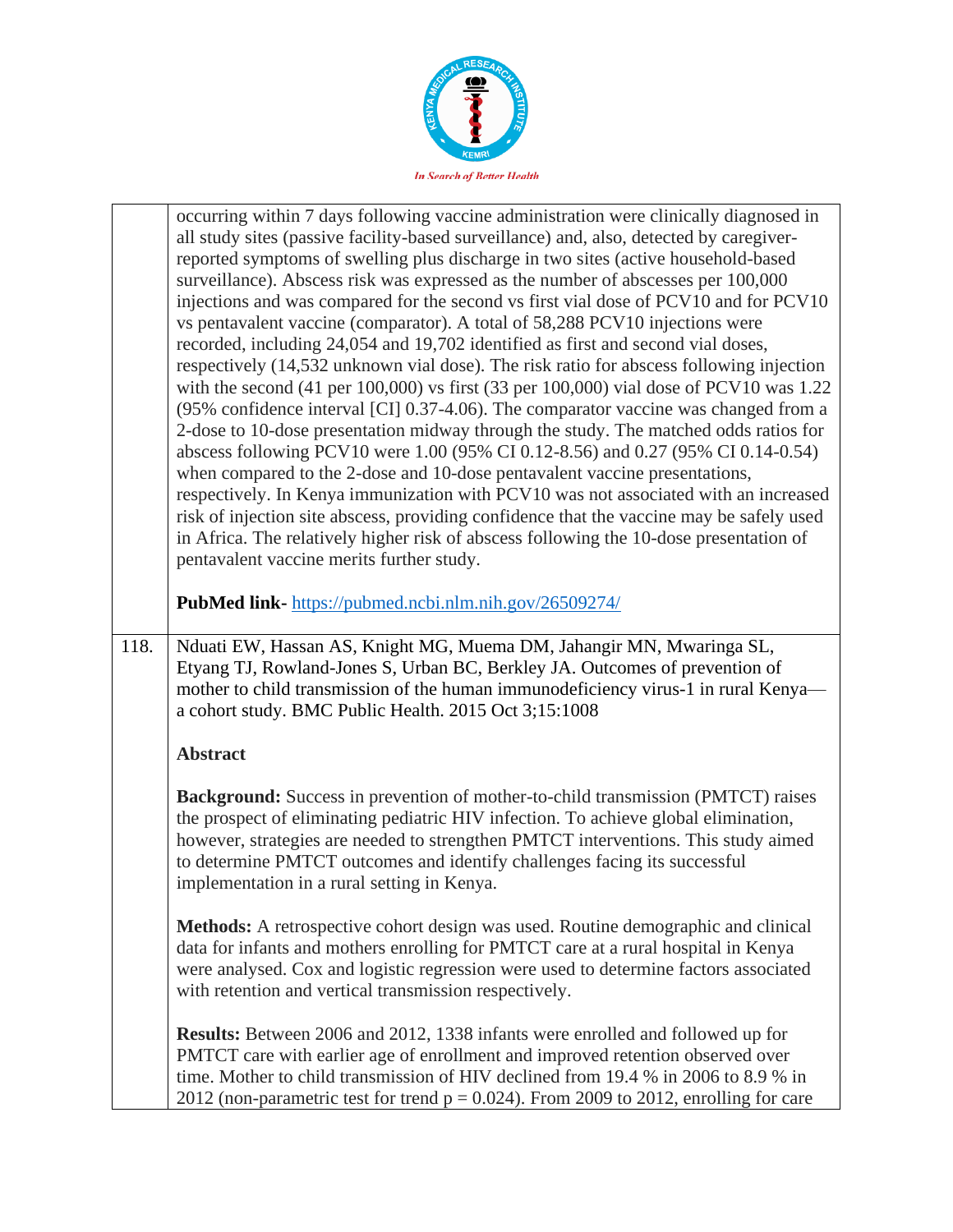

|      | after 6 months of age, adjusted Odds Ratio [aOR]: 23.3 [95 % confidence interval (CI):<br>8.3-65.4], presence of malnutrition ([aOR]: 2.3 [95 % CI: 1.1-5.2]) and lack of<br>maternal use of highly active antiretroviral therapy (HAART) (aOR: 6.5 [95 % CI: 1.4-<br>29.4]) was associated with increased risk of HIV infection. Infant's older age at<br>enrollment, malnutrition and maternal HAART status, were also associated with drop<br>out from care. Infants who were not actively followed up were more likely to drop out<br>from care (adjusted Hazard Ratio: 6.6 [95 % CI: 2.9-14.6]). |
|------|-------------------------------------------------------------------------------------------------------------------------------------------------------------------------------------------------------------------------------------------------------------------------------------------------------------------------------------------------------------------------------------------------------------------------------------------------------------------------------------------------------------------------------------------------------------------------------------------------------|
|      | <b>Discussion:</b> We report a temporal increase in the proportion of infants enrolling for<br>PMTCT care before 3 months of age, improved retention in PMTCT and a significant<br>reduction in the proportion of infants enrolled who became HIV-infected, emphasizing<br>the benefits of PMTCT.                                                                                                                                                                                                                                                                                                     |
|      | <b>Conclusion:</b> A simple set of risk factors at enrollment can identify mother-infant pairs<br>most at risk of infection or drop out for targeted intervention.                                                                                                                                                                                                                                                                                                                                                                                                                                    |
|      | PubMed link- https://pubmed.ncbi.nlm.nih.gov/26433396/                                                                                                                                                                                                                                                                                                                                                                                                                                                                                                                                                |
| 119. | Ndungu FM, Marsh K, Fegan G, Wambua J, Nyangweso G, Ogada E, Mwangi T,<br>Nyundo C, Macharia A, Uyoga S, Williams TN, Bejon P. Identifying children with<br>excess malaria episodes after adjusting for variation in exposure: identification from a<br>longitudinal study using statistical count models. BMC<br>Med. 2015 Aug 6;13:183                                                                                                                                                                                                                                                              |
|      | <b>Abstract</b>                                                                                                                                                                                                                                                                                                                                                                                                                                                                                                                                                                                       |
|      | <b>Background:</b> The distribution of Plasmodium falciparum clinical malaria episodes is<br>over-dispersed among children in endemic areas, with more children experiencing<br>multiple clinical episodes than would be expected based on a Poisson distribution.<br>There is consistent evidence for micro-epidemiological variation in exposure to P.<br>falciparum. The aim of the current study was to identify children with excess malaria<br>episodes after controlling for malaria exposure.                                                                                                 |
|      | <b>Methods:</b> We selected the model that best fit the data out of the models examined and<br>included the following covariates: age, a weighted local prevalence of infection as an                                                                                                                                                                                                                                                                                                                                                                                                                 |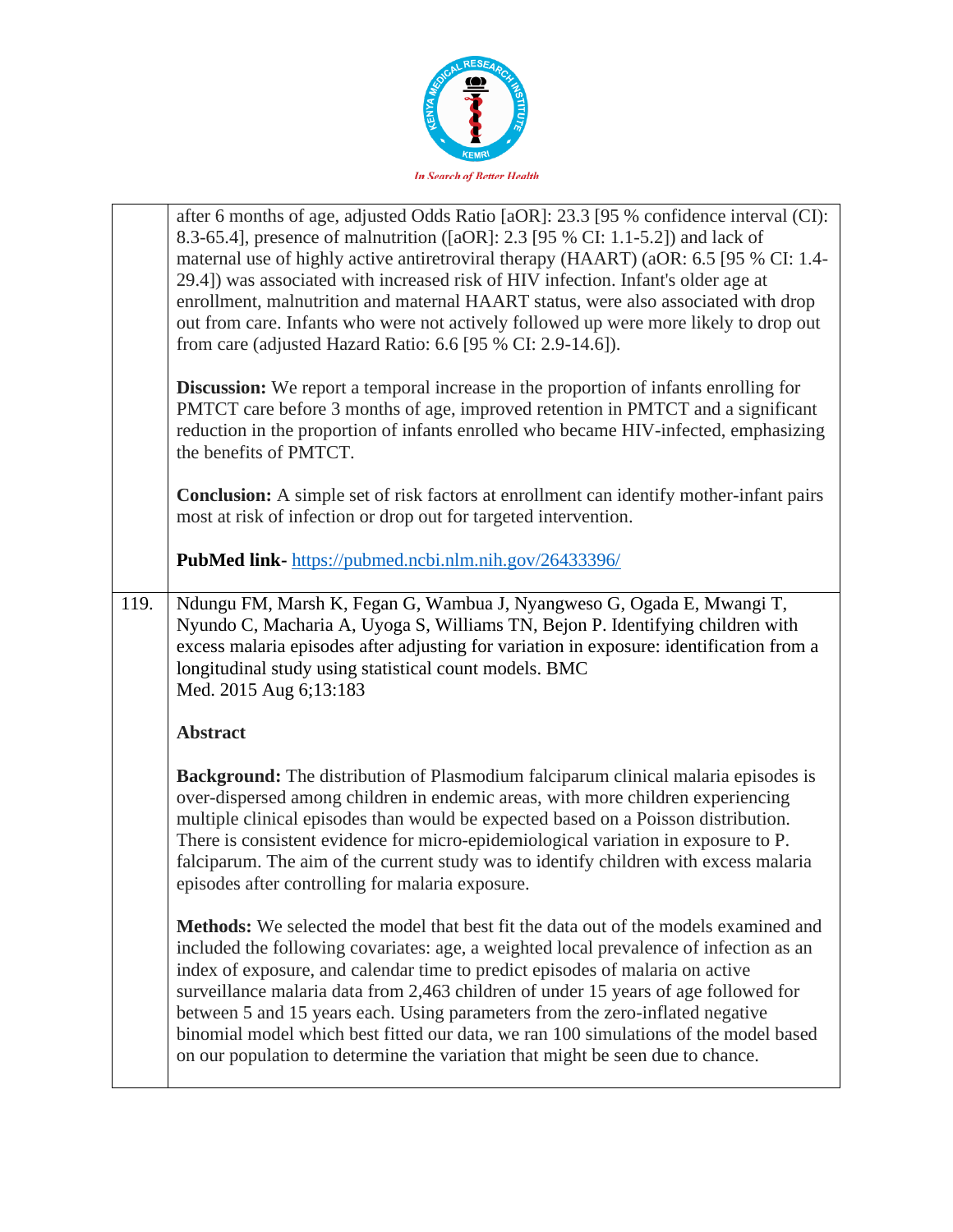

|      | Results: We identified 212 out of 2,463 children who had a number of clinical<br>episodes above the 95(th) percentile of the simulations run from the model, hereafter<br>referred to as "excess malaria (EM)". We then identified exposure-matched controls<br>with "average numbers of malaria" episodes, and found that the EM group had higher<br>parasite densities when asymptomatically infected or during clinical malaria, and were<br>less likely to be of haemoglobin AS genotype.                                                                                                                                                                                                                                                                                                                                                                                                                                                                                                                                                                                              |
|------|--------------------------------------------------------------------------------------------------------------------------------------------------------------------------------------------------------------------------------------------------------------------------------------------------------------------------------------------------------------------------------------------------------------------------------------------------------------------------------------------------------------------------------------------------------------------------------------------------------------------------------------------------------------------------------------------------------------------------------------------------------------------------------------------------------------------------------------------------------------------------------------------------------------------------------------------------------------------------------------------------------------------------------------------------------------------------------------------|
|      | <b>Conclusions:</b> Of the models tested, the negative zero-inflated negative binomial<br>distribution with exposure, calendar year, and age acting as independent predictors,<br>fitted the distribution of clinical malaria the best. Despite accounting for these factors,<br>a group of children suffer excess malaria episodes beyond those predicted by the<br>model. An epidemiological framework for identifying these children will allow us to<br>study factors that may explain excess malaria episodes.                                                                                                                                                                                                                                                                                                                                                                                                                                                                                                                                                                        |
|      | PubMed link-https://pubmed.ncbi.nlm.nih.gov/26248615/                                                                                                                                                                                                                                                                                                                                                                                                                                                                                                                                                                                                                                                                                                                                                                                                                                                                                                                                                                                                                                      |
| 120. | Njue M, Molyneux S, Kombe F, Mwalukore S, Kamuya D, Marsh V. Benefits in<br>cash or in kind? A community consultation on types of benefits in health<br>research on the Kenyan Coast. PLoS One. 2015 May 26;10(5):e0127842                                                                                                                                                                                                                                                                                                                                                                                                                                                                                                                                                                                                                                                                                                                                                                                                                                                                 |
|      | <b>Abstract</b>                                                                                                                                                                                                                                                                                                                                                                                                                                                                                                                                                                                                                                                                                                                                                                                                                                                                                                                                                                                                                                                                            |
|      | Attention deficit hyperactivity disorder (ADHD) is a childhood-onset<br>neurodevelopmental disorder with a prevalence of $1.4-3.0\%$ . It is more common in<br>boys than girls. Comorbidity with childhood-onset neurodevelopmental disorders and<br>psychiatric disorders is substantial. ADHD is highly heritable and multifactorial;<br>multiple genes and non-inherited factors contribute to the disorder. Prenatal and<br>perinatal factors have been implicated as risks, but definite causes remain unknown.<br>Most guidelines recommend a stepwise approach to treatment, beginning with non-<br>drug interventions and then moving to pharmacological treatment in those most<br>severely affected. Randomised controlled trials show short-term benefits of stimulant<br>medication and atomoxetine. Meta-analyses of blinded trials of non-drug treatments<br>have not yet proven the efficacy of such interventions. Longitudinal studies of ADHD<br>show heightened risk of multiple mental health and social difficulties as well as<br>premature mortality in adult life. |
|      | PubMed link-https://pubmed.ncbi.nlm.nih.gov/26386541/                                                                                                                                                                                                                                                                                                                                                                                                                                                                                                                                                                                                                                                                                                                                                                                                                                                                                                                                                                                                                                      |
| 121. | Makani J, Mgaya J, Balandya E, Msami K, Soka D, Cox SE, Komba AN, Rwezaula<br>S, Meda E, Muturi D, Kitundu J, Fegan G, Kirkham FJ, Newton CR, Snow RW, Lowe<br>B. Bacteraemia in sickle cell anaemia is associated with low haemoglobin: a report                                                                                                                                                                                                                                                                                                                                                                                                                                                                                                                                                                                                                                                                                                                                                                                                                                          |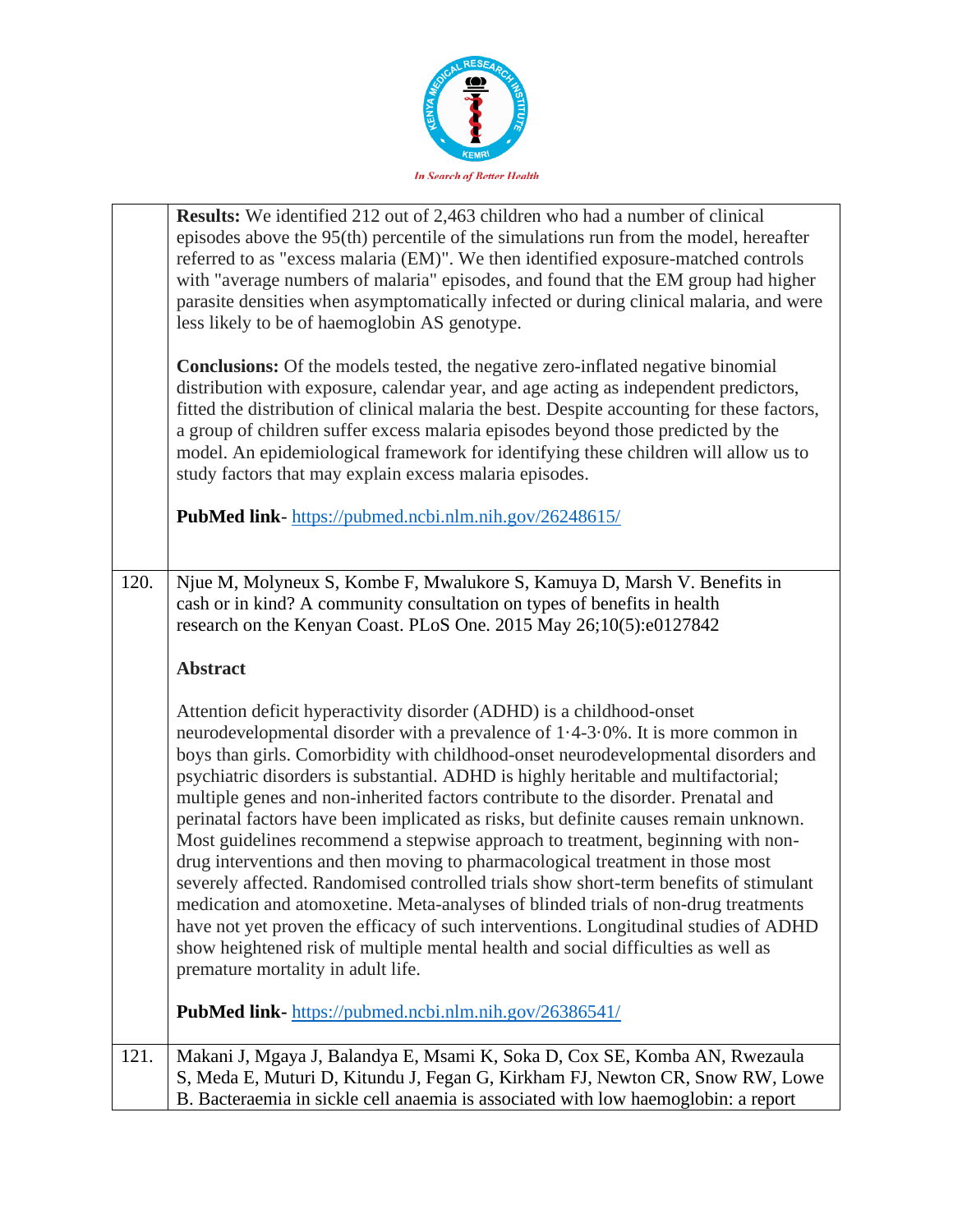

|      | of 890 admissions to a tertiary hospital in Tanzania. Br J Haematol. 2015<br>Oct;171(2):273-276                                                                                                                                                                                                                                                                                                                                                                                                                                                                                                                                                                                                                                                                                   |
|------|-----------------------------------------------------------------------------------------------------------------------------------------------------------------------------------------------------------------------------------------------------------------------------------------------------------------------------------------------------------------------------------------------------------------------------------------------------------------------------------------------------------------------------------------------------------------------------------------------------------------------------------------------------------------------------------------------------------------------------------------------------------------------------------|
|      | <b>Abstract</b>                                                                                                                                                                                                                                                                                                                                                                                                                                                                                                                                                                                                                                                                                                                                                                   |
|      | Bacteraemia is a leading cause of morbidity in sickle cell anaemia (SCA), but<br>information from studies in Africa is limited. We evaluated 890 admissions from 648<br>SCA patients at a tertiary hospital in Tanzania. Bacteraemia was present in 43<br>admissions (4.8%); isolates included Staphylococcus aureus (12/43; 28%), non-Typhi<br>Salmonella (9/43; 21%), Streptococcus pneumoniae (3/43; 7%) and Salmonella Typhi<br>(2/43; 5%). Compared to SCA patients without bacteraemia, SCA patients with<br>bacteraemia had significantly lower haemoglobin [71 g/l vs. 62 g/l, odds ratio $0.72$<br>(95% confidence interval $0.56-0.91$ ), $P < 0.01$ ]. Further exploration is needed of the<br>relationship between anaemia and bacterial infections in SCA in Africa. |
|      | PubMed link-https://pubmed.ncbi.nlm.nih.gov/26084722/                                                                                                                                                                                                                                                                                                                                                                                                                                                                                                                                                                                                                                                                                                                             |
| 122. | Githinji S, Jones C, Malinga J, Snow RW, Talisuna A, Zurovac D. Development<br>of a text-messaging intervention to improve treatment adherence and post-<br>treatment review of children with uncomplicated malaria in western Kenya. Malar<br>J. 2015 Aug 19;14:320.                                                                                                                                                                                                                                                                                                                                                                                                                                                                                                             |
|      | <b>Abstract</b>                                                                                                                                                                                                                                                                                                                                                                                                                                                                                                                                                                                                                                                                                                                                                                   |
|      | <b>Background:</b> Patients' low adherence to artemisinin-based combination therapy has<br>been reported in areas of Kenya bordering the Lake Victoria region, where the burden<br>of malaria remains high. A randomized controlled trial is underway to determine the<br>efficacy of short message service (SMS) text reminders on adherence to artemether-<br>lumefantrine and post-treatment review of children under the age of five. This paper<br>reports on the iterative process of intervention and delivery system development.                                                                                                                                                                                                                                         |
|      | Methods: An intervention development workshop involving the research team and<br>other stakeholders was held to determine the content of the text messages. Three focus<br>group discussions were conducted to test caregivers' understanding of the messages<br>developed during the workshop. The tested messages were refined and incorporated<br>into an automated SMS distribution system and piloted with 20 caregivers drawn from<br>facilities neighbouring the study sites. The automated SMS distribution system was<br>repeatedly refined following the pilot and implemented at the start of the trial.                                                                                                                                                               |
|      | <b>Results:</b> The content of SMS messages underwent major revisions following the focus<br>group discussions. Technical terms and abbreviations were replaced with simplified<br>general terms. Message sign-off was modified to reflect the name of health facility,                                                                                                                                                                                                                                                                                                                                                                                                                                                                                                           |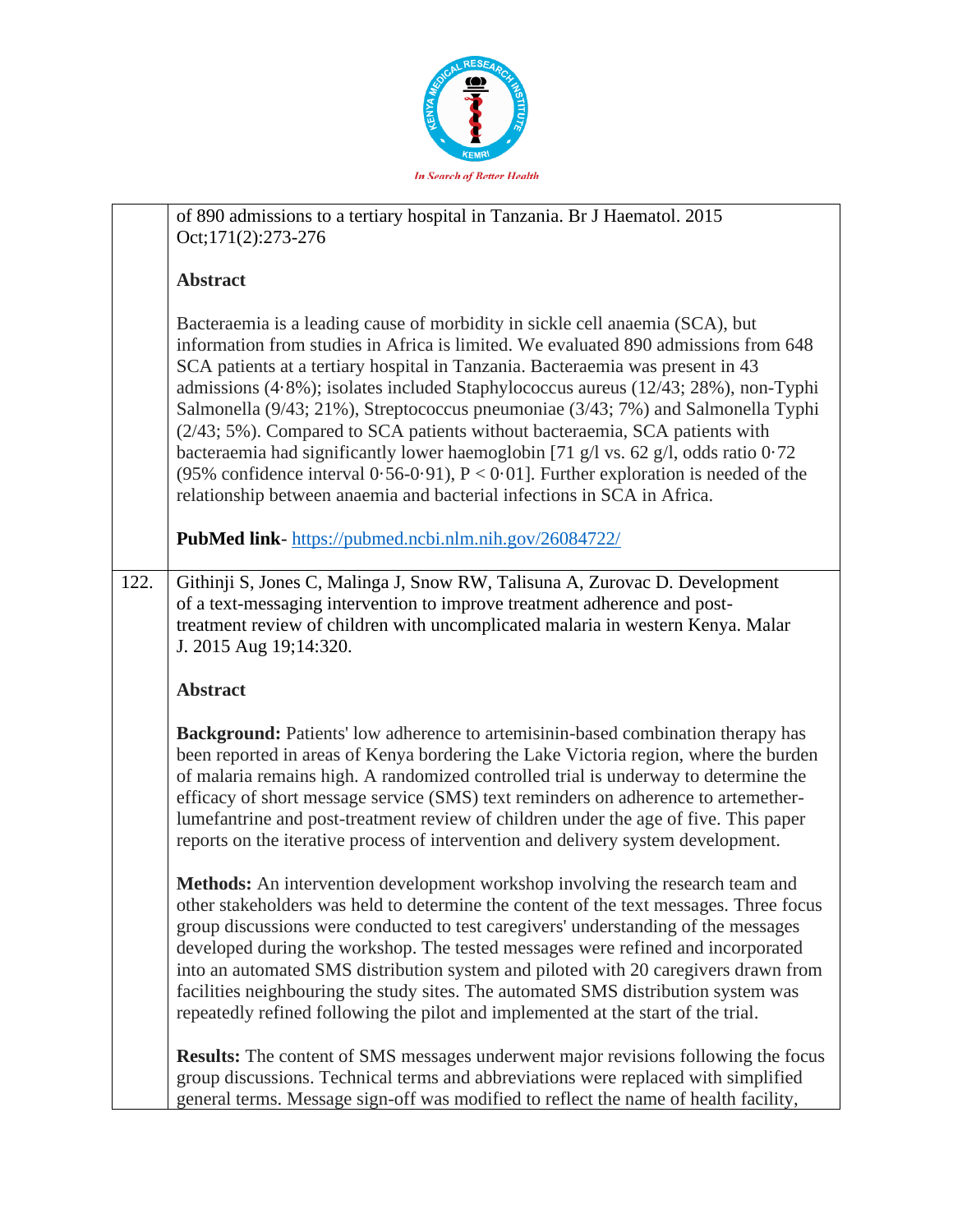

|      | removing references to health workers. Day 3 post-treatment review visit reminder was<br>modified to state the purpose of the visit while wording 'day 28' was added to the last<br>post-treatment review visit reminder to help the caregiver recall the appointment date.<br>The unscheduled visit prompt was modified to reflect flexibility and practicality of<br>taking the child back to the facility if unwell. Reception of SMS reminders during the<br>pilot was low with only 169/240 (70%) of scheduled messages delivered to the<br>caregivers. The automated distribution system underwent major refinement and<br>repeated testing following the pilot until effective delivery of all scheduled messages<br>was achieved and sustained over a period of 3 months. |
|------|-----------------------------------------------------------------------------------------------------------------------------------------------------------------------------------------------------------------------------------------------------------------------------------------------------------------------------------------------------------------------------------------------------------------------------------------------------------------------------------------------------------------------------------------------------------------------------------------------------------------------------------------------------------------------------------------------------------------------------------------------------------------------------------|
|      | Conclusions: Text message interventions should be carefully developed, tested and<br>refined before implementation to ensure they are written in the most appropriate way<br>for their target population. SMS distribution systems should be rigorously tested to<br>ensure efficient delivery of the messages before they are deployed.                                                                                                                                                                                                                                                                                                                                                                                                                                          |
|      | PubMed link- https://pubmed.ncbi.nlm.nih.gov/26283229/                                                                                                                                                                                                                                                                                                                                                                                                                                                                                                                                                                                                                                                                                                                            |
| 123. | Masaku J, Madigu N, Okoyo C, Njenga SM. Current status of Schistosoma<br>mansoni and the factors associated with infection two years following mass drug<br>administration programme among primary school children in Mwea irrigation<br>scheme: A cross-sectional study. BMC Public Health. 2015 Aug 1;15:739                                                                                                                                                                                                                                                                                                                                                                                                                                                                    |
|      | <b>Abstract</b>                                                                                                                                                                                                                                                                                                                                                                                                                                                                                                                                                                                                                                                                                                                                                                   |
|      | Background: Schistosomiasis is a major public health problem in Kenya as well as in<br>many other tropical countries and is considered one of the most prevalent diseases in<br>the rural population. Between 2004 and 2009, primary school children in Mwea<br>irrigation scheme were treated for Schistosoma mansoni. In the four year control<br>programme, there was occurrence of light re-infection with S. mansoni. Therefore, the<br>aim of this study was to assess the current prevalence of S. mansoni, infection two<br>years after the withdrawal of mass drug administration (MDA) programme.                                                                                                                                                                       |
|      | <b>Methods:</b> We carried out a cross-sectional study on a population of 387 children<br>attending 3 primary schools located in Mwea irrigation scheme. Children, aged 8-16<br>years were interviewed and screened for S. mansoni using duplicate Kato-Katz thick<br>smears. Comparisons of prevalence by age group and gender were tested for<br>significance on the basis of the Wald test. Best prediction factors for infection with S.<br>mansoni were selected using forward - stepwise variable selection method.                                                                                                                                                                                                                                                         |
|      | <b>Results:</b> The overall prevalence of S. mansoni was 53.7 %, (95%CI: 49.0-59.0, p-value<br>$= 0.000$ ). Male children had higher prevalence of infection, 66.1 % (95%CI: 59.8-73.2,                                                                                                                                                                                                                                                                                                                                                                                                                                                                                                                                                                                           |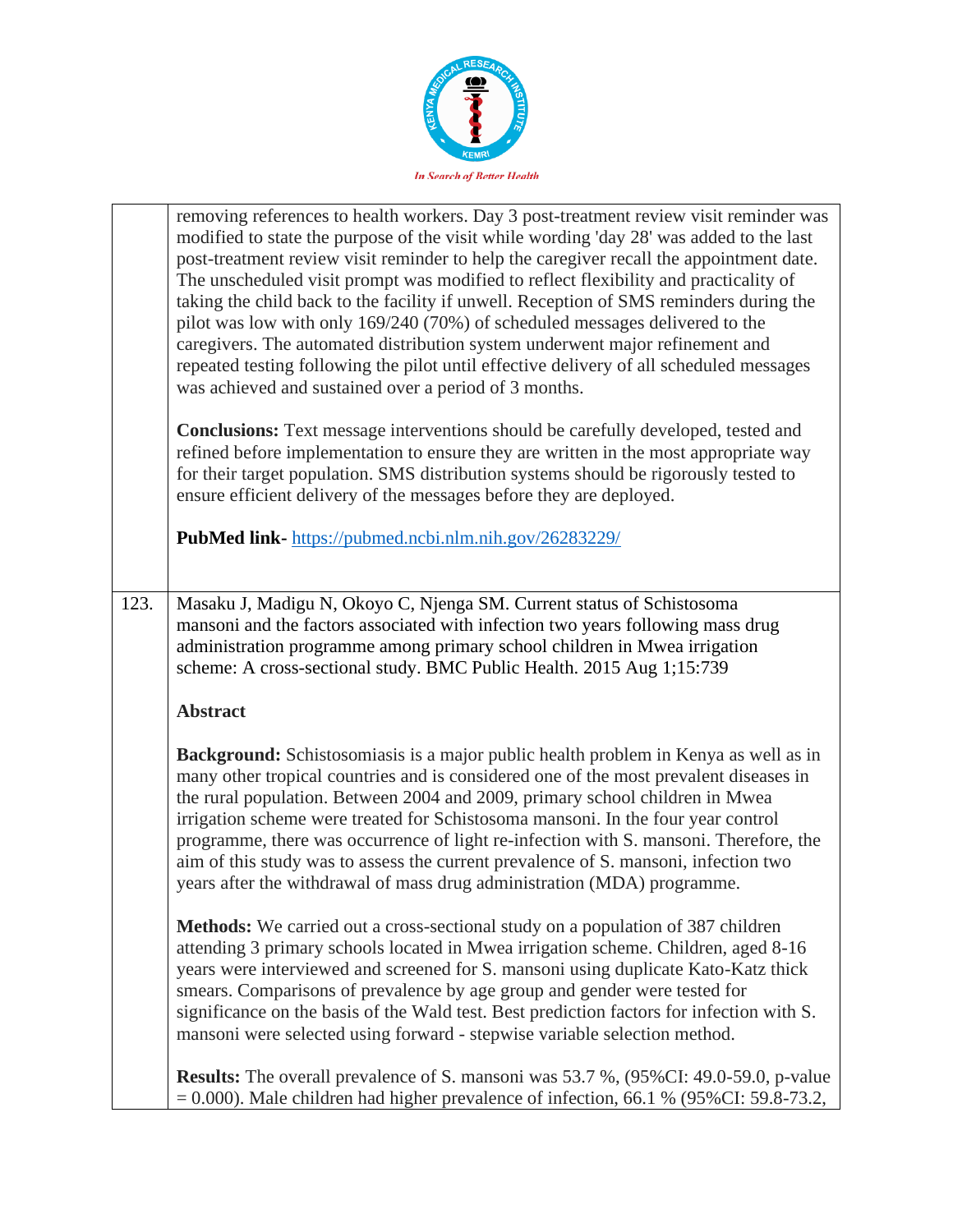

|      | $p$ -value = 0.000) compared to females. The gender (sex) of a child was the only factor<br>reported to be significantly associated with S. mansoni infection, (OR = 1.9, p-value =<br>$0.015, 95\%$ CI: 1.13-3.21).<br><b>Conclusions:</b> There was high prevalence of S. mansoni infections in the study area,<br>two years after the withdrawal of MDA programme. We suggest that treatment should<br>be continued in the school children at regular intervals, monitoring and surveillance                                                                                                                                                                                                                                                                                                                                                                                                                                                                                                                                                                                |
|------|--------------------------------------------------------------------------------------------------------------------------------------------------------------------------------------------------------------------------------------------------------------------------------------------------------------------------------------------------------------------------------------------------------------------------------------------------------------------------------------------------------------------------------------------------------------------------------------------------------------------------------------------------------------------------------------------------------------------------------------------------------------------------------------------------------------------------------------------------------------------------------------------------------------------------------------------------------------------------------------------------------------------------------------------------------------------------------|
|      | intensified to ensure interruption of transmission areas.                                                                                                                                                                                                                                                                                                                                                                                                                                                                                                                                                                                                                                                                                                                                                                                                                                                                                                                                                                                                                      |
|      | PubMed link-https://pubmed.ncbi.nlm.nih.gov/26231050/                                                                                                                                                                                                                                                                                                                                                                                                                                                                                                                                                                                                                                                                                                                                                                                                                                                                                                                                                                                                                          |
| 124. | Hassall OW, Thitiri J, Fegan G, Hamid F, Mwarumba S, Denje D, Wambua K,<br>Mandaliya K, Maitland K, Bates I. Safety and efficacy of allogeneic umbilical<br>cord red blood cell transfusion for children with severe anaemia in a Kenyan<br>hospital: an open-label single-arm trial. Lancet Haematol. 2015 Mar;2(3):e101-7.                                                                                                                                                                                                                                                                                                                                                                                                                                                                                                                                                                                                                                                                                                                                                   |
|      | <b>Abstract</b>                                                                                                                                                                                                                                                                                                                                                                                                                                                                                                                                                                                                                                                                                                                                                                                                                                                                                                                                                                                                                                                                |
|      | Background: In sub-Saharan Africa, children are frequently admitted with severe<br>anaemia needing an urgent blood transfusion, but blood is often unavailable. When<br>conventional blood supplies are inadequate, allogeneic umbilical cord blood could be a<br>feasible alternative. The aim of this study was to assess the safety and efficacy of cord<br>blood transfusion in children with severe anaemia.                                                                                                                                                                                                                                                                                                                                                                                                                                                                                                                                                                                                                                                              |
|      | Methods: Between June 26, 2007, and May 20, 2008, 413 children needing an urgent<br>blood transfusion were admitted to Kilifi District Hospital in Kenya. Of these, 87<br>children were eligible for our study--ie, younger than 12 years, no signs of critical<br>illness, and haemoglobin 100 g/L or lower (if aged 3 months or younger) or 40 g/L or<br>lower (if older than 3 months). Cord blood was donated at Coast Provincial General<br>Hospital, Mombasa, and screened for transfusion-transmitted infections and bacterial<br>contamination. Red blood cells were stored vertically at 2-6°C to enable sedimentation.<br>After transfusion, children were monitored closely for adverse events and followed up<br>for 28 days. The primary outcome measure was the frequency and nature of adverse<br>reactions associated with the transfusion. Secondary outcomes were the changes in<br>haemoglobin concentrations 24 h and 28 days after transfusion, compared with<br>pretransfusion levels. This trial is registered on ISRCTN.com, number<br>ISRCTN66687527. |
|      | <b>Findings:</b> Of the 87 children eligible for the study, cord blood was unavailable for 24,<br>six caregivers declined consent, and two children were withdrawn before transfusion.<br>Therefore, 55 children received umbilical cord red blood cells from 74 donations. Ten<br>(18%) children had ten serious adverse events and 43 (78%) had 94 adverse events; the                                                                                                                                                                                                                                                                                                                                                                                                                                                                                                                                                                                                                                                                                                       |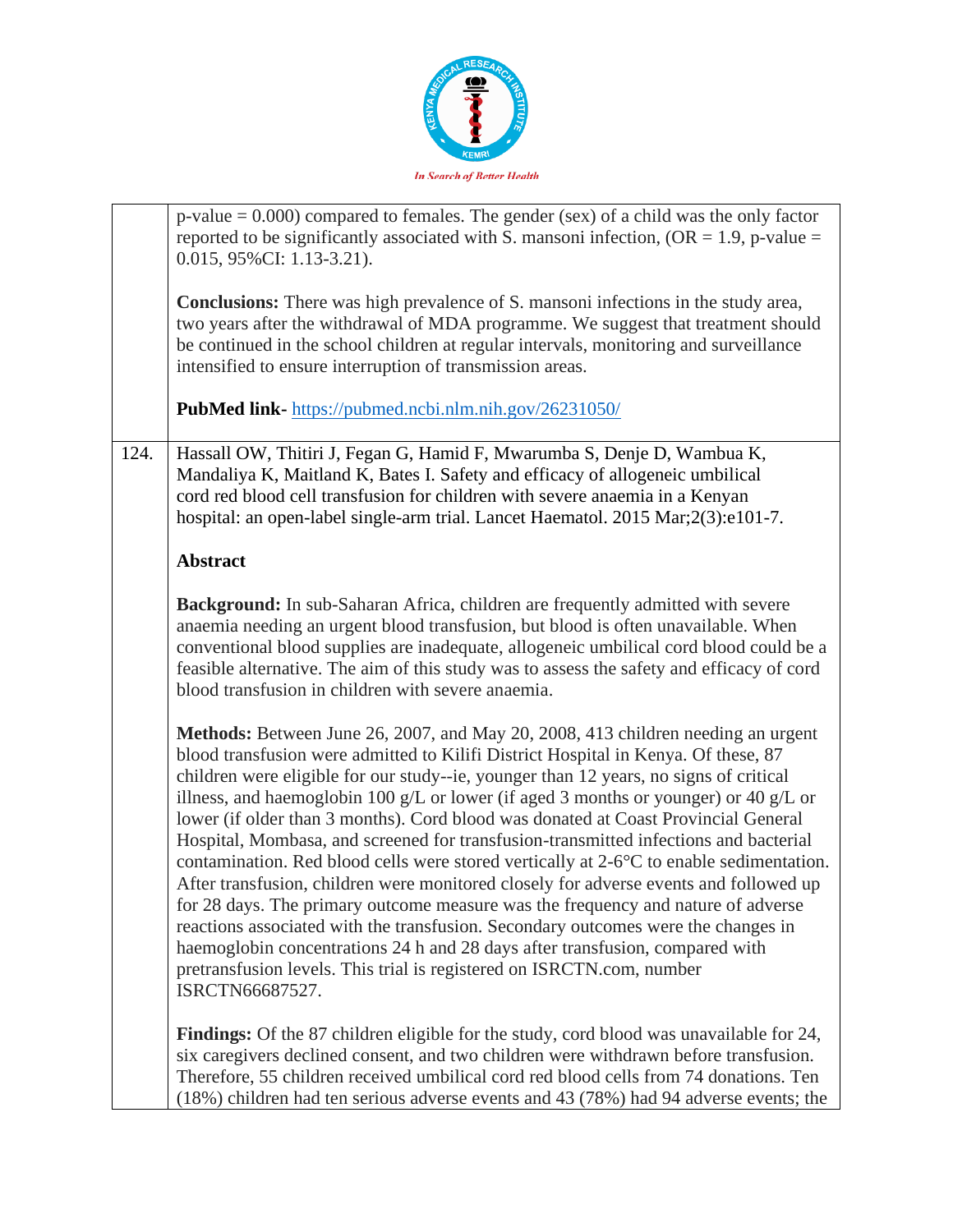

|      | most frequent adverse events were anaemia ( $n=14$ ), weight loss ( $n=12$ ), and vomiting<br>$(n=10)$ . An independent expert panel judged none of these adverse events to be<br>probably or certainly caused by the cord blood transfusion (one-sided $97.5\%$ CI 0-6.5).<br>Haemoglobin increased by a median of 26 g/L (IQR 21-31) 24 h after transfusion and<br>by 50 g/L (10-68) a median of 29 days (28-35) after transfusion.                                                                                                                                                                                                                                                                                                                                                                                                                                                                                                                                                                       |
|------|-------------------------------------------------------------------------------------------------------------------------------------------------------------------------------------------------------------------------------------------------------------------------------------------------------------------------------------------------------------------------------------------------------------------------------------------------------------------------------------------------------------------------------------------------------------------------------------------------------------------------------------------------------------------------------------------------------------------------------------------------------------------------------------------------------------------------------------------------------------------------------------------------------------------------------------------------------------------------------------------------------------|
|      | <b>Interpretation:</b> These preliminary data suggest that cord blood could be an important<br>supplementary source of blood for transfusion in children in sub-Saharan Africa.<br>Further studies are needed to compare the safety and efficacy of cord blood with<br>conventional adult-donated blood for transfusions. Challenges associated with cost,<br>infrastructure, and scale up also need investigating.                                                                                                                                                                                                                                                                                                                                                                                                                                                                                                                                                                                         |
|      | PubMed link- https://pubmed.ncbi.nlm.nih.gov/26687795/                                                                                                                                                                                                                                                                                                                                                                                                                                                                                                                                                                                                                                                                                                                                                                                                                                                                                                                                                      |
|      |                                                                                                                                                                                                                                                                                                                                                                                                                                                                                                                                                                                                                                                                                                                                                                                                                                                                                                                                                                                                             |
| 125. | Mugambi RM, Agola EL, Mwangi IN, Kinyua J, Shiraho EA, Mkoji GM.<br>Development and evaluation of a Loop Mediated Isothermal Amplification (LAMP)<br>technique for the detection of hookworm (Necator americanus) infection in fecal<br>samples. Parasit Vectors. 2015 Nov 6;8:574.                                                                                                                                                                                                                                                                                                                                                                                                                                                                                                                                                                                                                                                                                                                         |
|      | <b>Abstract</b>                                                                                                                                                                                                                                                                                                                                                                                                                                                                                                                                                                                                                                                                                                                                                                                                                                                                                                                                                                                             |
|      | Background: Hookworm infection is a major concern in sub-Saharan Africa,<br>particularly in children and pregnant women. Necator americanus and Ancylostoma<br>duodenale are responsible for this condition. Hookworm disease is one of the<br>Neglected tropical diseases (NTDs) that are targeted for elimination through global<br>mass chemotherapy. To support this there is a need for reliable diagnostic tools. The<br>conventional diagnostic test, Kato-Katz that is based on microscopic detection of<br>parasite ova in faecal samples, is not effective due to its low sensitivity that is brought<br>about mainly by non-random distribution of eggs in stool and day to day variation in<br>egg output. It is tedious, cumbersome to perform and requires experience for correct<br>diagnosis. LAMP-based tests are simple, relatively cheap, offer greater sensitivity,<br>specificity than existing tests, have high throughput capability, and are ideal for use at<br>the point of care. |
|      | <b>Methods:</b> We have developed a LAMP diagnostic test for detection of hookworm<br>infection in faecal samples. LAMP relies on auto cycling strand displacement DNA<br>synthesis performed at isothermal temperature by Bst polymerase and a set of 4<br>specific primers. The primers used in the LAMP assay were based on the second<br>Internal Transcribed Spacer (ITS-2) region and designed using Primer Explorer version<br>4 Software. The ITS-2 region of the ribosomal gene (rDNA) was identified as a<br>suitable target due to its low mutation rates and substantial differences between                                                                                                                                                                                                                                                                                                                                                                                                    |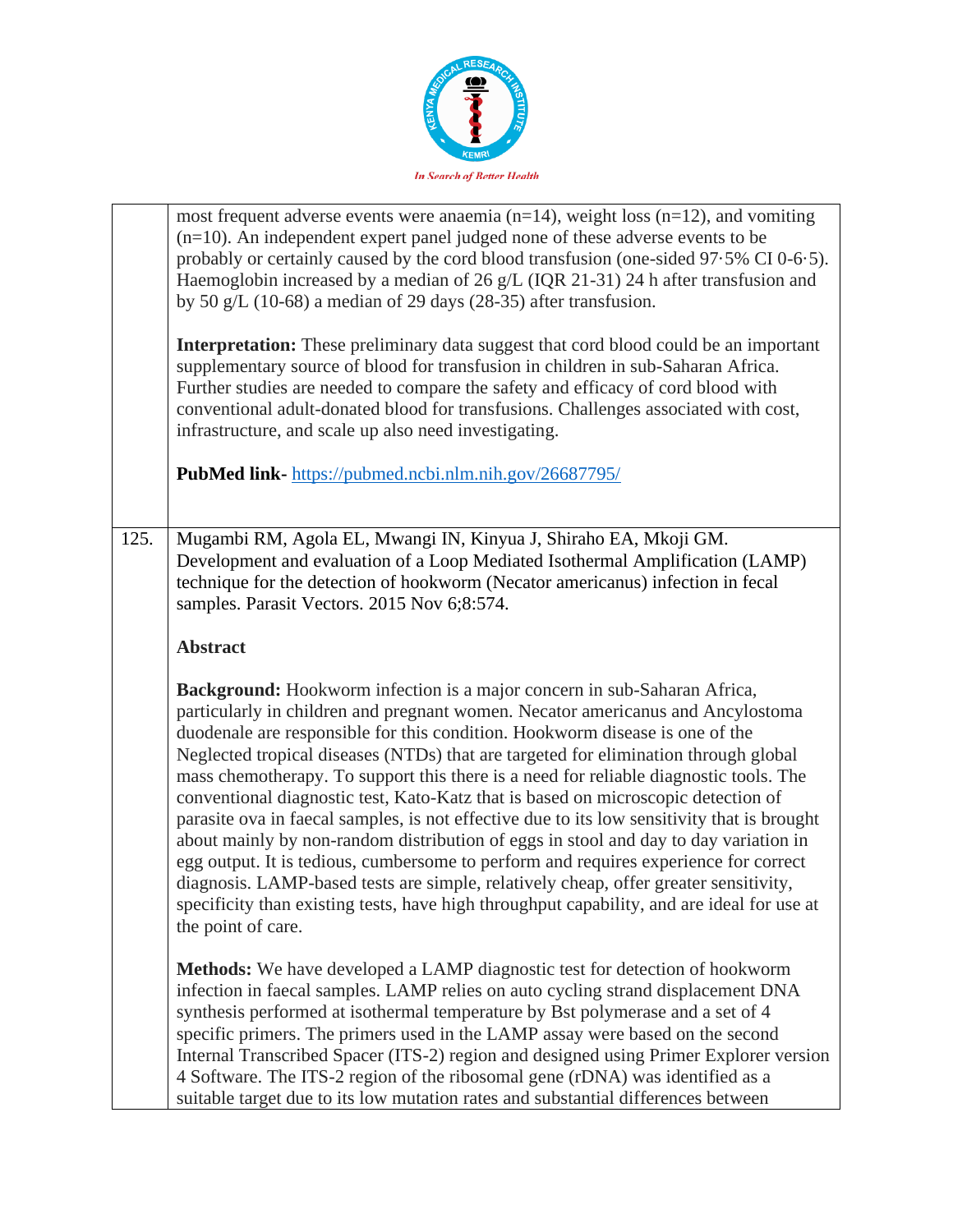

|      | species. DNA was extracted directly from human faecal samples, followed by LAMP<br>amplification at isothermal temperature of $63^{\circ}$ C for 1 h. Amplicons were visualized<br>using gel electrophoresis and SYBR green dye. Both specificity and sensitivity of the<br>assay were determined.                                                                                                                                                                                                                                                                |
|------|-------------------------------------------------------------------------------------------------------------------------------------------------------------------------------------------------------------------------------------------------------------------------------------------------------------------------------------------------------------------------------------------------------------------------------------------------------------------------------------------------------------------------------------------------------------------|
|      | <b>Results:</b> The LAMP based technique developed was able to detect N. americanus<br>DNA in faecal samples. The assay showed 100 % specificity and no cross-reaction was<br>observed with other helminth parasites (S. mansoni, A. lumbricoides or T. trichiura).<br>The developed LAMP assay was 97 % sensitive and DNA at concentrations as low as<br>0.4 fg were amplified.                                                                                                                                                                                  |
|      | <b>Conclusion:</b> The LAMP assay developed is an appropriate diagnostic method for the<br>detection of N. americanus DNA in human stool samples because of its simplicity, low<br>cost, sensitivity, and specificity. It holds great promise as a useful diagnostic tool for<br>use in disease control where infection intensities have been significantly reduced.                                                                                                                                                                                              |
|      | PubMed link-https://pubmed.ncbi.nlm.nih.gov/26546069/                                                                                                                                                                                                                                                                                                                                                                                                                                                                                                             |
| 126. | Jones KD, Ali R, Khasira MA, Odera D, West AL, Koster G, Akomo P, Talbert<br>AW, Goss VM, Ngari M, Thitiri J, Ndoro S, Knight MA, Omollo K, Ndungu A,<br>Mulongo MM, Bahwere P, Fegan G, Warner JO, Postle AD, Collins S, Calder PC,<br>Berkley JA. Ready-to-use therapeutic food with elevated n-3 polyunsaturated fatty acid<br>content, with or without fish oil, to treat severe acute malnutrition: a<br>randomized controlled trial. BMC Med. 2015 Apr 23;13:93                                                                                             |
|      | <b>Abstract</b>                                                                                                                                                                                                                                                                                                                                                                                                                                                                                                                                                   |
|      | Background: Ready-to-use therapeutic foods (RUTF) are lipid-based pastes widely<br>used in the treatment of acute malnutrition. Current specifications for RUTF permit a<br>high n-6 polyunsaturated fatty acid (PUFA) content and low n-3 PUFA, with no<br>stipulated requirements for preformed long-chain n-3 PUFA. The objective of this<br>study was to develop an RUTF with elevated short-chain n-3 PUFA and measure its<br>impact, with and without fish oil supplementation, on children's PUFA status during<br>treatment of severe acute malnutrition. |
|      | <b>Methods:</b> This randomized controlled trial in children with severe acute malnutrition<br>in rural Kenya included 60 children aged 6 to 50 months who were randomized to<br>receive i) RUTF with standard composition; ii) RUTF with elevated short chain n-3<br>PUFA; or iii) RUTF with elevated short chain n-3 PUFA plus fish oil capsules.<br>Participants were followed-up for 3 months. The primary outcome was erythrocyte<br>PUFA composition.                                                                                                       |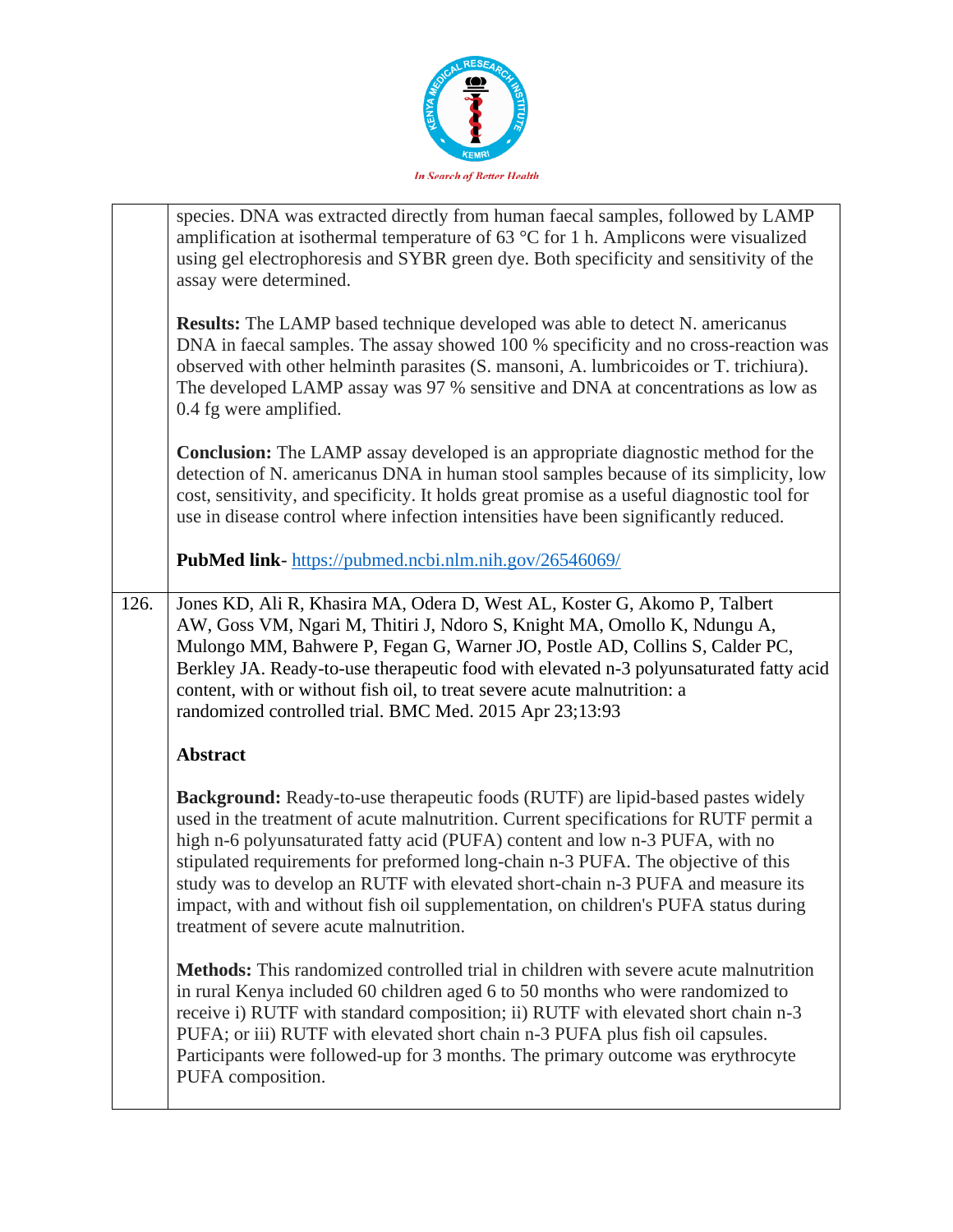

|      | Results: Erythrocyte docosahexaenoic acid (DHA) content declined from baseline in<br>the two arms not receiving fish oil. Erythrocyte long-chain n-3 PUFA content<br>following treatment was significantly higher for participants in the arm receiving fish<br>oil than for those in the arms receiving RUTF with elevated short chain n-3 PUFA or<br>standard RUTF alone: 3 months after enrollment, DHA content was 6.3% (interquartile<br>range 6.0-7.3), 4.5% (3.9-4.9), and 3.9% (2.4-5.7) of total erythrocyte fatty acids (P<br>$\leq 0.001$ ), respectively, while eicosapentaenoic acid (EPA) content was 2.0% (1.5-2.6),<br>0.7% (0.6-0.8), and 0.4% (0.3-0.5) (P < 0.001). RUTF with elevated short chain n-3<br>PUFA and fish oil capsules were acceptable to participants and carers, and there were<br>no significant differences in safety outcomes. |
|------|----------------------------------------------------------------------------------------------------------------------------------------------------------------------------------------------------------------------------------------------------------------------------------------------------------------------------------------------------------------------------------------------------------------------------------------------------------------------------------------------------------------------------------------------------------------------------------------------------------------------------------------------------------------------------------------------------------------------------------------------------------------------------------------------------------------------------------------------------------------------|
|      | <b>Conclusions:</b> PUFA requirements of children with SAM are not met by current<br>formulations of RUTF, or by an RUTF with elevated short-chain n-3 PUFA without<br>additional preformed long-chain n-3 PUFA. Clinical and growth implications of<br>revised formulations need to be addressed in large clinical trials.                                                                                                                                                                                                                                                                                                                                                                                                                                                                                                                                          |
|      | PubMed link-https://pubmed.ncbi.nlm.nih.gov/25902844/                                                                                                                                                                                                                                                                                                                                                                                                                                                                                                                                                                                                                                                                                                                                                                                                                |
| 127. | Mpoya A, Kiguli S, Olupot-Olupot P, Opoka RO, Engoru C, Mallewa M,<br>Chimalizeni Y, Kennedy N, Kyeyune D, Wabwire B, M'baya B, Bates I, Urban B, von<br>Hensbroek MB, Heyderman R, Thomason MJ, Uyoga S, Williams TN, Gibb DM,<br>George EC, Walker AS, Maitland K. Transfusion and Treatment of severe anaemia in<br>African children (TRACT): a study protocol for a randomised controlled trial.<br>Trials. 2015 Dec 29;16:593                                                                                                                                                                                                                                                                                                                                                                                                                                   |
|      | <b>Abstract</b>                                                                                                                                                                                                                                                                                                                                                                                                                                                                                                                                                                                                                                                                                                                                                                                                                                                      |
|      | Background: In sub-Saharan Africa, where infectious diseases and nutritional<br>deficiencies are common, severe anaemia is a common cause of paediatric hospital<br>admission, yet the evidence to support current treatment recommendations is limited.<br>To avert overuse of blood products, the World Health Organisation advocates a<br>conservative transfusion policy and recommends iron, folate and anti-helminthics at<br>discharge. Outcomes are unsatisfactory with high rates of in-hospital mortality (9-<br>10%), 6-month mortality and relapse (6%). A definitive trial to establish best<br>transfusion and treatment strategies to prevent both early and delayed mortality and<br>relapse is warranted.                                                                                                                                           |
|      | <b>Methods/design:</b> TRACT is a multicentre randomised controlled trial of 3954 children<br>aged 2 months to 12 years admitted to hospital with severe anaemia (haemoglobin $<$ 6<br>g/dl). Children will be enrolled over 2 years in 4 centres in Uganda and Malawi and<br>followed for 6 months. The trial will simultaneously evaluate (in a factorial trial with a<br>3 x 2 x 2 design) 3 ways to reduce short-term and longer-term mortality and morbidity                                                                                                                                                                                                                                                                                                                                                                                                    |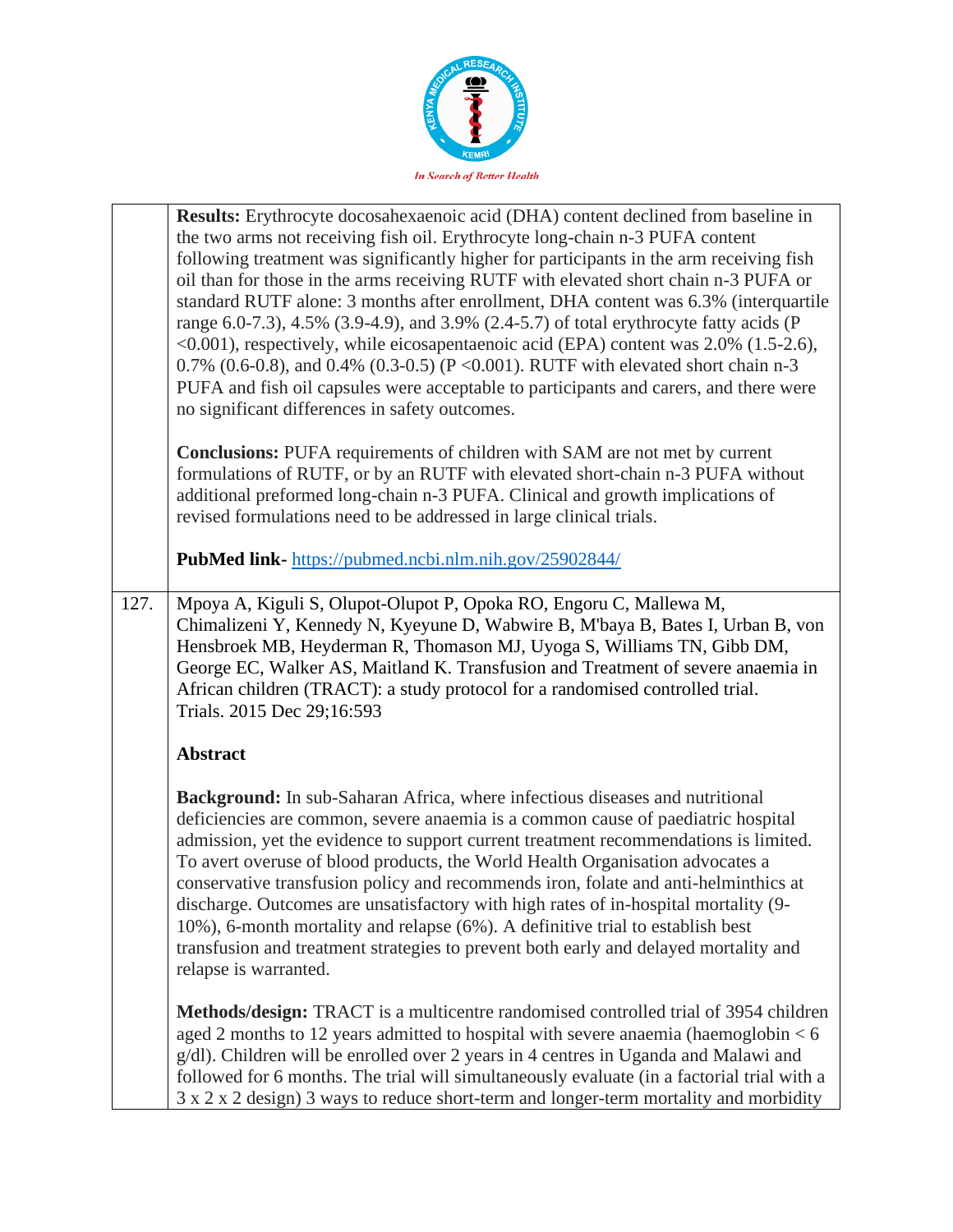

|      | following admission to hospital with severe anaemia in African children. The trial will<br>compare: (i) R1: liberal transfusion (30 ml/kg whole blood) versus conservative<br>transfusion (20 ml/kg) versus no transfusion (control). The control is only for children<br>with uncomplicated severe anaemia (haemoglobin 4-6 g/dl); (ii) R2: post-discharge<br>multi-vitamin multi-mineral supplementation (including folate and iron) versus routine<br>care (folate and iron) for 3 months; (iii) R3: post-discharge cotrimoxazole prophylaxis<br>for 3 months versus no prophylaxis. All randomisations are open. Enrolment to the trial<br>started September 2014 and is currently ongoing. Primary outcome is cumulative<br>mortality to 4 weeks for the transfusion strategy comparisons, and to 6 months for the<br>nutritional support/antibiotic prophylaxis comparisons. Secondary outcomes include<br>mortality, morbidity (haematological correction, nutritional and infectious), safety and<br>cost-effectiveness.                                                                                       |
|------|------------------------------------------------------------------------------------------------------------------------------------------------------------------------------------------------------------------------------------------------------------------------------------------------------------------------------------------------------------------------------------------------------------------------------------------------------------------------------------------------------------------------------------------------------------------------------------------------------------------------------------------------------------------------------------------------------------------------------------------------------------------------------------------------------------------------------------------------------------------------------------------------------------------------------------------------------------------------------------------------------------------------------------------------------------------------------------------------------------------------|
|      | <b>Discussion:</b> If confirmed by the trial, a cheap and widely available 'bundle' of effective<br>interventions, directed at immediate and downstream consequences of severe anaemia,<br>could lead to substantial reductions in mortality in a substantial number of African<br>children hospitalised with severe anaemia every year, if widely implemented.                                                                                                                                                                                                                                                                                                                                                                                                                                                                                                                                                                                                                                                                                                                                                        |
|      | <b>PubMed link-</b> https://pubmed.ncbi.nlm.nih.gov/26715196/                                                                                                                                                                                                                                                                                                                                                                                                                                                                                                                                                                                                                                                                                                                                                                                                                                                                                                                                                                                                                                                          |
| 128. | Li HK, Scarborough M, Zambellas R, Cooper C, Rombach I, Walker AS, Lipsky<br>BA, Briggs A, Seaton A, Atkins B, Woodhouse A, Berendt A, Byren I, Angus B,<br>Pandit H, Stubbs D, McNally M, Thwaites G, Bejon P. Oral versus intravenous<br>antibiotic treatment for bone and joint infections (OVIVA): study protocol for a<br>randomised controlled trial. Trials. 2015 Dec 21;16:583                                                                                                                                                                                                                                                                                                                                                                                                                                                                                                                                                                                                                                                                                                                                 |
|      | <b>Abstract</b>                                                                                                                                                                                                                                                                                                                                                                                                                                                                                                                                                                                                                                                                                                                                                                                                                                                                                                                                                                                                                                                                                                        |
|      | <b>Background:</b> Bone and joint infection in adults arises most commonly as a<br>complication of joint replacement surgery, fracture fixation and diabetic foot infection.<br>The associated morbidity can be devastating to patients and costs the National Health<br>Service an estimated £20,000 to £40,000 per patient. Current standard of care in most<br>UK centres includes a prolonged course (4-6 weeks) of intravenous antibiotics<br>supported, if available, by an outpatient parenteral antibiotic therapy service.<br>Intravenous therapy carries with it substantial risks and inconvenience to patients, and<br>the antibiotic-related costs are approximately ten times that of oral therapy. Despite<br>this, there is no evidence to suggest that oral therapy results in inferior outcomes. We<br>hypothesise that, by selecting oral agents with high bioavailability, good tissue<br>penetration and activity against the known or likely pathogens, key outcomes in<br>patients managed primarily with oral therapy are non-inferior to those in patients<br>treated by intravenous therapy. |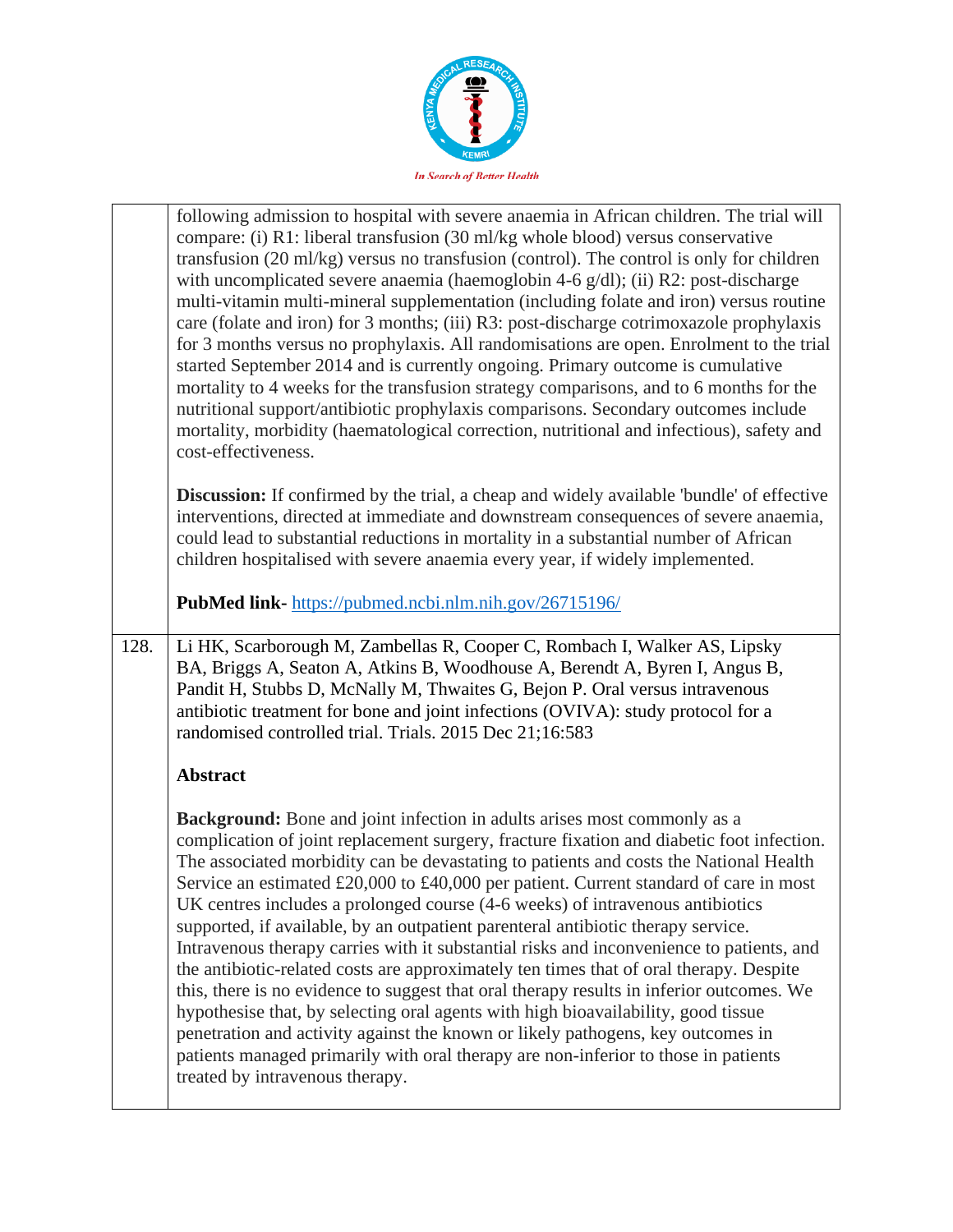

|      | Methods: The OVIVA trial is a parallel group, randomised (1:1), un-blinded, non-<br>inferiority trial conducted in thirty hospitals across the UK. Eligible participants are<br>adults $($ >18 years) with a clinical syndrome consistent with a bone, joint or metalware-<br>associated infection who have received $\leq$ 7 days of intravenous antibiotic therapy from<br>the date of definitive surgery (or the start of planned curative therapy in patients treated<br>without surgical intervention). Participants are randomised to receive either oral or<br>intravenous antibiotics, selected by a specialist infection physician, for the first 6<br>weeks of therapy. The primary outcome measure is definite treatment failure within<br>one year of randomisation, as assessed by a blinded endpoint committee, according to<br>pre-defined microbiological, histological and clinical criteria. Enrolling 1,050 subjects<br>will provide 90 % power to demonstrate non-inferiority, defined as less than 7.5 %<br>absolute increase in treatment failure rate in patients randomised to oral therapy as<br>compared to intravenous therapy (one-sided alpha of 0.05). |
|------|--------------------------------------------------------------------------------------------------------------------------------------------------------------------------------------------------------------------------------------------------------------------------------------------------------------------------------------------------------------------------------------------------------------------------------------------------------------------------------------------------------------------------------------------------------------------------------------------------------------------------------------------------------------------------------------------------------------------------------------------------------------------------------------------------------------------------------------------------------------------------------------------------------------------------------------------------------------------------------------------------------------------------------------------------------------------------------------------------------------------------------------------------------------------------------------|
|      | <b>Discussion:</b> If our results demonstrate non-inferiority of orally administered antibiotic<br>therapy, this trial is likely to facilitate a dramatically improved patient experience and<br>alleviate a substantial financial burden on healthcare services.                                                                                                                                                                                                                                                                                                                                                                                                                                                                                                                                                                                                                                                                                                                                                                                                                                                                                                                    |
|      | PubMed link-https://pubmed.ncbi.nlm.nih.gov/26690812/                                                                                                                                                                                                                                                                                                                                                                                                                                                                                                                                                                                                                                                                                                                                                                                                                                                                                                                                                                                                                                                                                                                                |
| 129. | Freeman MC, Chard AN, Nikolay B, Garn JV, Okoyo C, Kihara J, Njenga SM,<br>Pullan RL, Brooker SJ, Mwandawiro CS. Associations between school- and<br>household-level water, sanitation and hygiene conditions and soil-transmitted<br>helminth infection among Kenyan school children. Parasit Vectors. 2015 Aug<br>7;8:412.                                                                                                                                                                                                                                                                                                                                                                                                                                                                                                                                                                                                                                                                                                                                                                                                                                                         |
|      | Abstract                                                                                                                                                                                                                                                                                                                                                                                                                                                                                                                                                                                                                                                                                                                                                                                                                                                                                                                                                                                                                                                                                                                                                                             |
|      | Background: Soil-transmitted helminths, a class of parasitic intestinal worms, are<br>pervasive in many low-income settings. Infection among children can lead to poor<br>nutritional outcomes, anaemia, and reduced cognition. Mass treatment, typically<br>administered through schools, with yearly or biannual drugs is inexpensive and can<br>reduce worm burden, but reinfection can occur rapidly. Access to and use of sanitation<br>facilities and proper hygiene can reduce infection, but rigorous data are scarce. Among<br>school-age children, infection can occur at home or at school, but little is known about<br>the relative importance of WASH in transmission in these two settings.                                                                                                                                                                                                                                                                                                                                                                                                                                                                           |
|      | Methods: We explored the relationships between school and household water,<br>sanitation, and hygiene conditions and behaviours during the baseline of a large-scale<br>mass drug administration programme in Kenya. We assessed several WASH measures                                                                                                                                                                                                                                                                                                                                                                                                                                                                                                                                                                                                                                                                                                                                                                                                                                                                                                                               |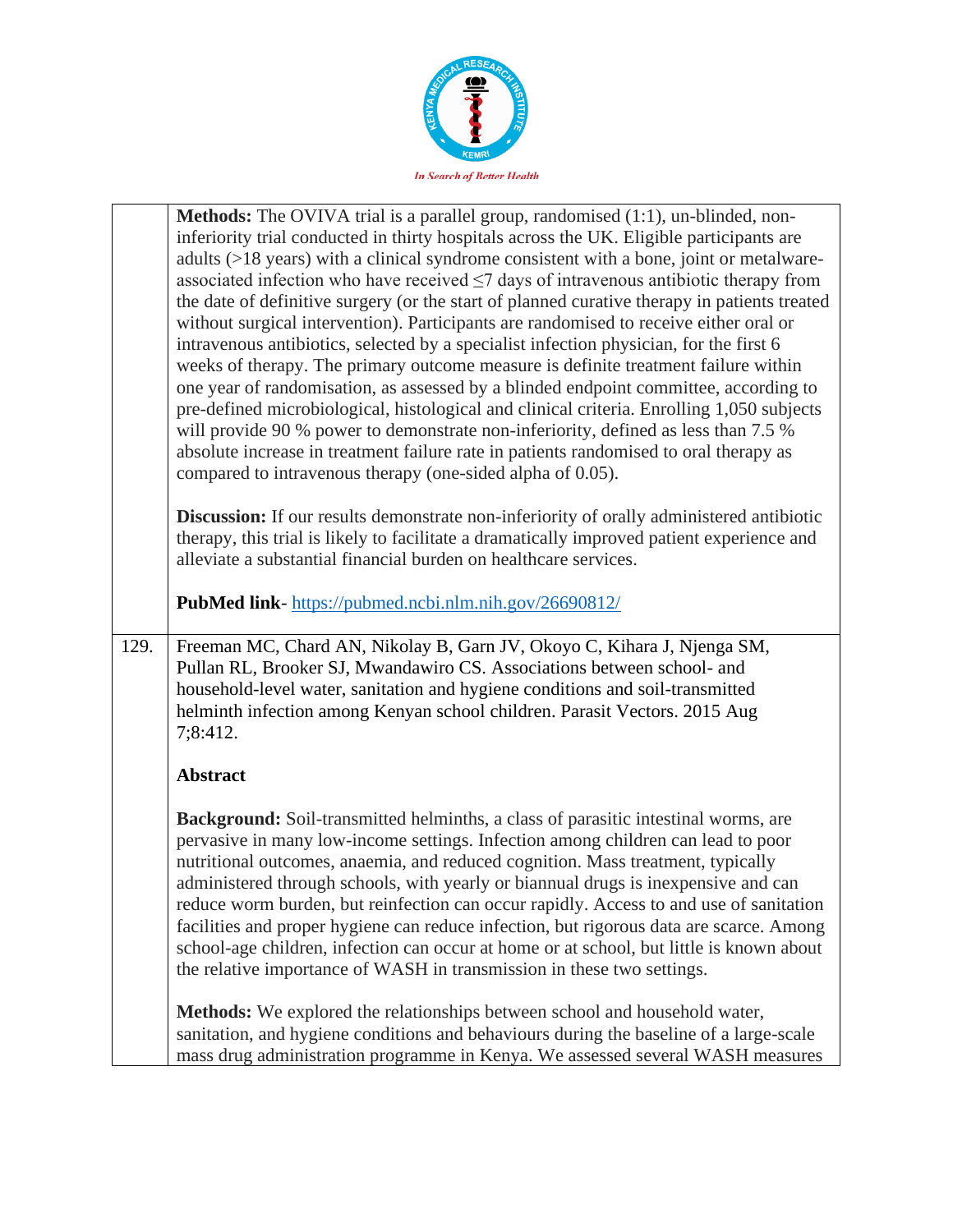

|      | to quantify the exposure of school children, and developed theory and empirically-                                                                                                                                                                                                                                                                                                                                                                                                                                                                                                                                                                                                                                                                                                                                                                                                                                                                                                                                                                                                                                                                                                                                                                                                                                                                                                                                                                                                                                                                                                                                                                                                                             |
|------|----------------------------------------------------------------------------------------------------------------------------------------------------------------------------------------------------------------------------------------------------------------------------------------------------------------------------------------------------------------------------------------------------------------------------------------------------------------------------------------------------------------------------------------------------------------------------------------------------------------------------------------------------------------------------------------------------------------------------------------------------------------------------------------------------------------------------------------------------------------------------------------------------------------------------------------------------------------------------------------------------------------------------------------------------------------------------------------------------------------------------------------------------------------------------------------------------------------------------------------------------------------------------------------------------------------------------------------------------------------------------------------------------------------------------------------------------------------------------------------------------------------------------------------------------------------------------------------------------------------------------------------------------------------------------------------------------------------|
|      | based parsimonious models.                                                                                                                                                                                                                                                                                                                                                                                                                                                                                                                                                                                                                                                                                                                                                                                                                                                                                                                                                                                                                                                                                                                                                                                                                                                                                                                                                                                                                                                                                                                                                                                                                                                                                     |
|      | <b>Results:</b> Results suggest mixed impacts of household and school WASH on prevalence<br>and intensity of infection. WASH risk factors differed across individual worm species,<br>which is expected given the different mechanisms of infection.                                                                                                                                                                                                                                                                                                                                                                                                                                                                                                                                                                                                                                                                                                                                                                                                                                                                                                                                                                                                                                                                                                                                                                                                                                                                                                                                                                                                                                                           |
|      | PubMed link- https://pubmed.ncbi.nlm.nih.gov/26248869/                                                                                                                                                                                                                                                                                                                                                                                                                                                                                                                                                                                                                                                                                                                                                                                                                                                                                                                                                                                                                                                                                                                                                                                                                                                                                                                                                                                                                                                                                                                                                                                                                                                         |
| 130. | Otieno FO, Ndivo R, Oswago S, Pals S, Chen R, Thomas T, Kunneke E, Mills<br>LA, McLellan-Lemal E. Correlates of prevalent sexually transmitted infections<br>among participants screened for an HIV incidence cohort study in Kisumu, Kenya.<br>Int J STD AIDS. 2015 Mar; 26(4): 225-37                                                                                                                                                                                                                                                                                                                                                                                                                                                                                                                                                                                                                                                                                                                                                                                                                                                                                                                                                                                                                                                                                                                                                                                                                                                                                                                                                                                                                        |
|      | <b>Abstract</b>                                                                                                                                                                                                                                                                                                                                                                                                                                                                                                                                                                                                                                                                                                                                                                                                                                                                                                                                                                                                                                                                                                                                                                                                                                                                                                                                                                                                                                                                                                                                                                                                                                                                                                |
|      | We determined the prevalence of four sexually transmitted infections and the<br>demographic and behavioural correlates associated with having one or more sexually<br>transmitted infections among participants in an HIV incidence cohort study in Kisumu,<br>western Kenya. Participants were enrolled from a convenience sample and underwent<br>aetiologic sexually transmitted infection investigation. Demographic and behavioural<br>information were collected and basic clinical evaluation performed. Multiple<br>regression analysis was done to determine variables associated with having one or<br>more sexually transmitted infections. We screened 846, 18- to 34-year-olds. One-third<br>had at least one sexually transmitted infection with specific prevalence being: syphilis,<br>1.6%; gonorrhoea, 2.4%; herpes simplex virus type-2, 29.1%; chlamydia, 2.8%; and<br>HIV, 14.8%. Odds of having any sexually transmitted infection were higher among<br>participants who were women, were aged 20-24 or 30-34 years compared to 18-19<br>years, had secondary or lower education compared to tertiary education, were divorced,<br>widowed or separated compared to singles, reported having unprotected sex compared<br>to those who did not, reported previous sexually transmitted infection treatment, and<br>tested HIV-positive. Multiple strategies are needed to address the overall high<br>prevalence of sexually transmitted infections as well as the gender disparity found in<br>this Kenyan population. Structural interventions may be beneficial in addressing<br>educational and socio-economic barriers, and increasing the uptake of health-<br>promoting practices. |
|      | <b>PubMed link-</b> https://pubmed.ncbi.nlm.nih.gov/24810218/                                                                                                                                                                                                                                                                                                                                                                                                                                                                                                                                                                                                                                                                                                                                                                                                                                                                                                                                                                                                                                                                                                                                                                                                                                                                                                                                                                                                                                                                                                                                                                                                                                                  |
| 131. | Rosser JI, Njoroge B, Huchko MJ. Changing knowledge, attitudes, and<br>behaviors regarding cervical cancer screening: The effects of an educational<br>intervention in rural Kenya. Patient Educ Couns. 2015 Jul;98(7):884-9                                                                                                                                                                                                                                                                                                                                                                                                                                                                                                                                                                                                                                                                                                                                                                                                                                                                                                                                                                                                                                                                                                                                                                                                                                                                                                                                                                                                                                                                                   |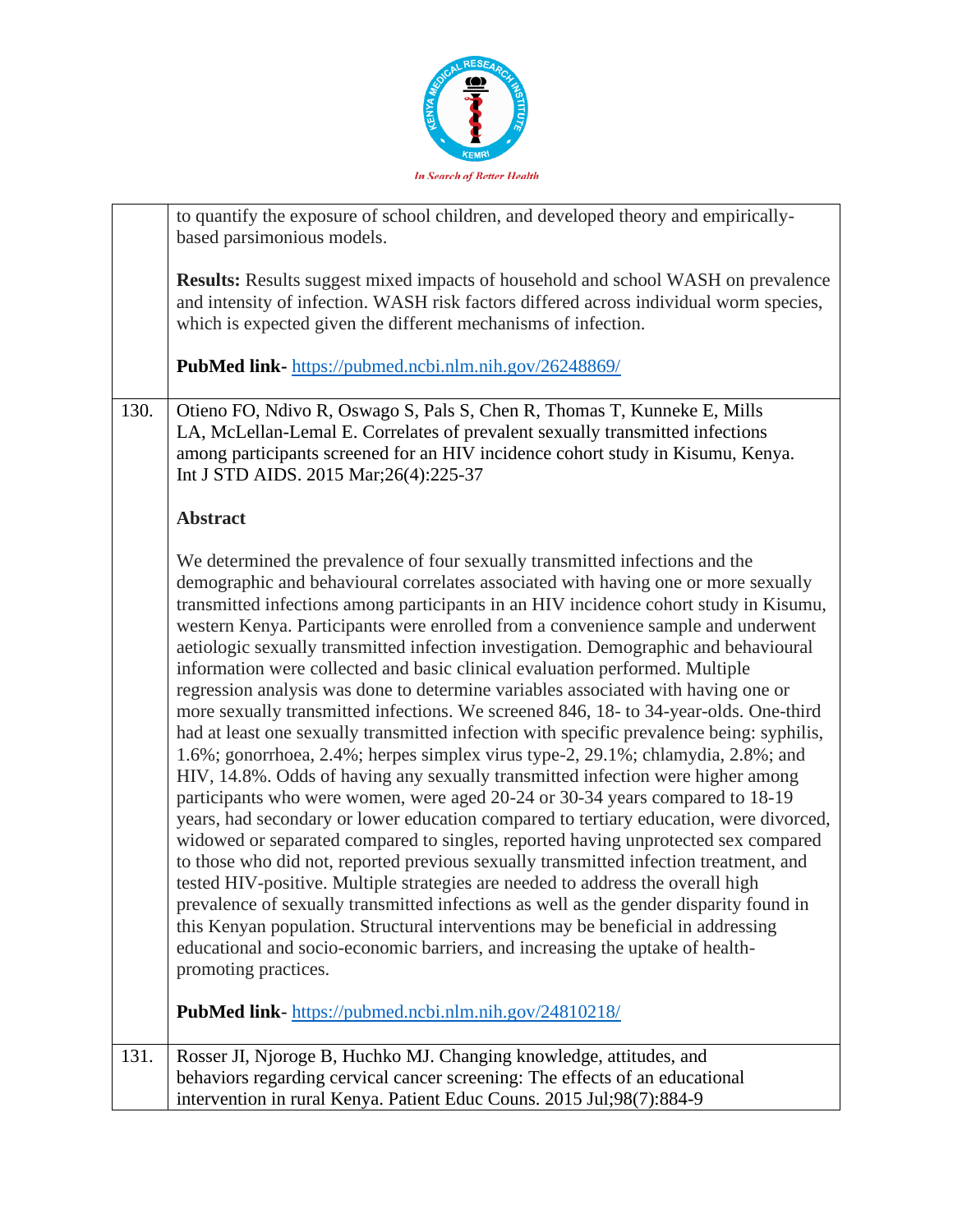

|      | <b>Abstract</b>                                                                                                                                                                                                                                                                                                                                                                                                                                                                                                                                                                                                                                           |
|------|-----------------------------------------------------------------------------------------------------------------------------------------------------------------------------------------------------------------------------------------------------------------------------------------------------------------------------------------------------------------------------------------------------------------------------------------------------------------------------------------------------------------------------------------------------------------------------------------------------------------------------------------------------------|
|      | <b>Objective:</b> Cervical cancer screening uptake may be influenced by inadequate<br>knowledge in resource-limited settings. This randomized trial evaluated a health talk's<br>impact on cervical cancer knowledge, attitudes, and screening rates in rural Kenya.                                                                                                                                                                                                                                                                                                                                                                                      |
|      | Methods: 419 women attending government clinics were randomized to an<br>intervention (N=207) or control (N=212) group. The intervention was a brief health<br>talk on cervical cancer. Participants completed surveys at enrollment (all), immediately<br>after the talk (intervention arm), and at three-months follow-up (all). The primary<br>outcomes were the change in knowledge scores and the final screening rates at three-<br>months follow-up. Secondary outcomes were changes in awareness about cervical<br>cancer screening, perception of personal cervical cancer risk, cervical cancer and HIV<br>stigma, and screening acceptability. |
|      | <b>Results:</b> Mean Knowledge Scores increased by 26.4% (8.7 points increased to 11.0)<br>points) in the intervention arm compared to only 17.6% (8.5 points increased to 10.0<br>points) in the control arm ( $p<0.01$ ). Screening uptake was moderate in both the<br>intervention $(58.9\%; N=122)$ and control $(60.9\%; N=129)$ arms, with no difference<br>between the groups $(p=0.60)$ .                                                                                                                                                                                                                                                         |
|      | <b>Conclusion:</b> A brief health talk increased cervical cancer knowledge, although it did<br>not increase screening over simply informing women about free screening.                                                                                                                                                                                                                                                                                                                                                                                                                                                                                   |
|      | Practical implications: Screening programs can increase patient understanding with<br>just a brief educational intervention.                                                                                                                                                                                                                                                                                                                                                                                                                                                                                                                              |
|      | PubMed link-https://pubmed.ncbi.nlm.nih.gov/25858634/                                                                                                                                                                                                                                                                                                                                                                                                                                                                                                                                                                                                     |
| 132. | Muema DM, Nduati EW, Uyoga M, Bashraheil M, Scott JA, Hammitt LL, Urban BC.<br>10-valent pneumococcal non-typeable Haemophilus influenzae protein-D conjugate<br>vaccine (PHiD-CV) induces memory B cell responses in healthy Kenyan toddlers.<br>Clin Exp Immunol. 2015 Aug;181(2):297-305                                                                                                                                                                                                                                                                                                                                                               |
|      | <b>Abstract</b>                                                                                                                                                                                                                                                                                                                                                                                                                                                                                                                                                                                                                                           |
|      | Memory B cells are long-lived and could contribute to persistence of humoral<br>immunity by maintaining the plasma-cell pool or making recall responses upon re-<br>exposure to an antigen. We determined the ability of a pneumococcal conjugate<br>vaccine to induce anti-pneumococcal memory B cells. Frequencies of memory B cells                                                                                                                                                                                                                                                                                                                    |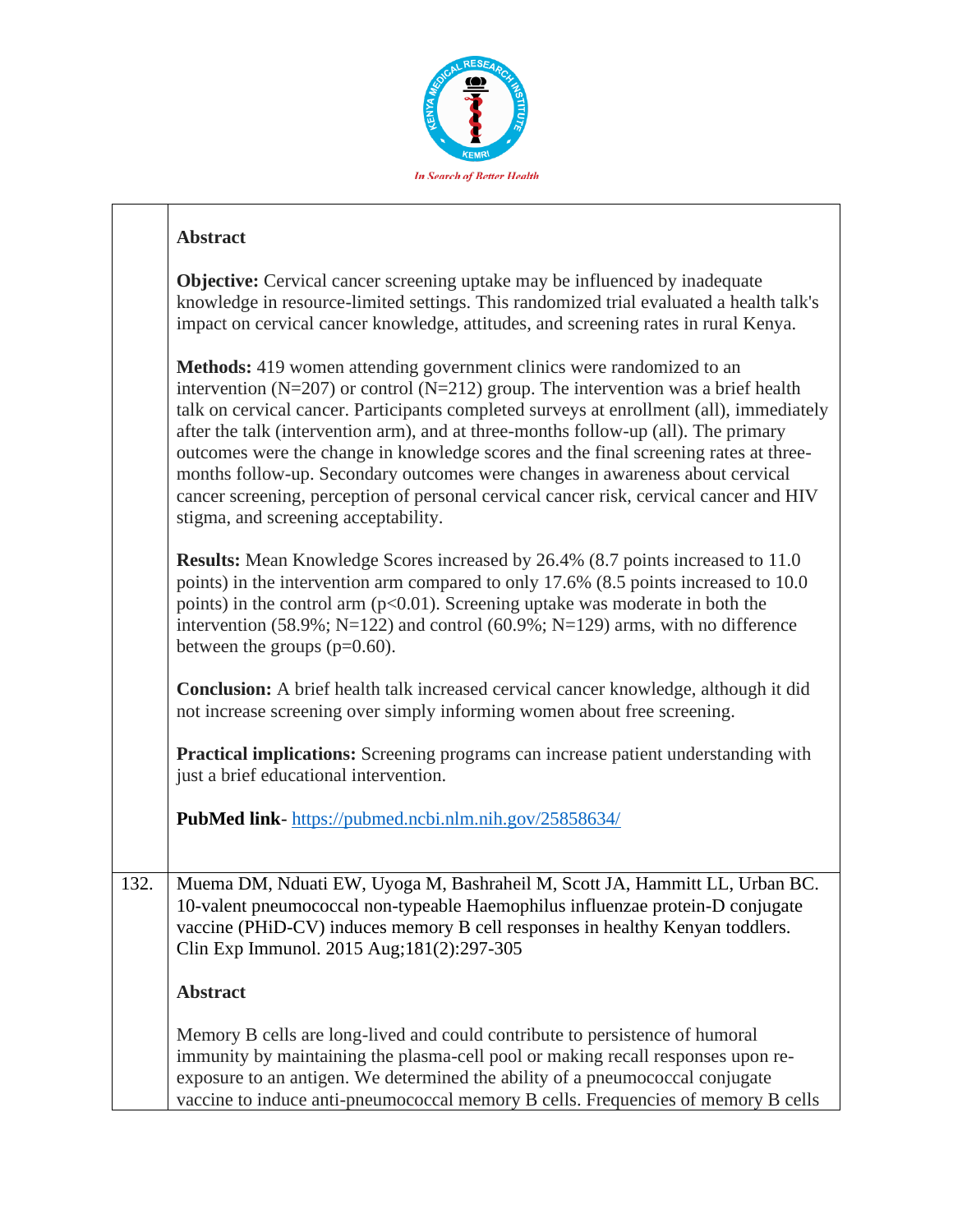

|      | against pneumococcal capsular polysaccharides from serotypes 1, 6B, 14, 19F and 23F<br>were determined by cultured B cell enzyme-linked immunospot (ELISPOT) in 35<br>children aged 12-23 months who received pneumococcal non-typeable Haemophilus<br>influenzae protein-D conjugate vaccine (PHiD-CV). The relationships between plasma<br>antibodies and memory B cell frequencies were also assessed. After two doses of<br>PHiD-CV, the proportion of subjects with detectable memory B cells against<br>pneumococcal capsular polysaccharides increased significantly for serotypes 1 (3-45%;<br>$P < 0.01$ ), 19F (21-66%; $P < 0.01$ ) and 23F (13-36%; $P = 0.02$ ), but not serotypes 6B<br>$(24-42\%; P = 0.24)$ and 14 (21-40%; P = 0.06). Correlations between antibodies and<br>memory B cells were weak. Carriage of serotype 19F at enrolment was associated with<br>poor memory B cell responses against this serotype at subsequent time-points (day 30:<br>non-carriers, 82% versus carriers, $0\%$ , $P < 0.01$ ; day 210: non-carriers, 72% versus<br>carriers, 33%, $P = 0.07$ ). PHiD-CV is capable of inducing memory B cells against<br>some of the component pneumococcal capsular polysaccharides.<br>PubMed link-https://pubmed.ncbi.nlm.nih.gov/25845628/     |
|------|--------------------------------------------------------------------------------------------------------------------------------------------------------------------------------------------------------------------------------------------------------------------------------------------------------------------------------------------------------------------------------------------------------------------------------------------------------------------------------------------------------------------------------------------------------------------------------------------------------------------------------------------------------------------------------------------------------------------------------------------------------------------------------------------------------------------------------------------------------------------------------------------------------------------------------------------------------------------------------------------------------------------------------------------------------------------------------------------------------------------------------------------------------------------------------------------------------------------------------------------------------------------------------------------|
| 133. | Mugo PM, Sanders EJ, Mutua G, van der Elst E, Anzala O, Barin B, Bangsberg<br>DR, Priddy FH, Haberer JE. Understanding Adherence to Daily and Intermittent<br>Regimens of Oral HIV Pre-exposure Prophylaxis Among Men Who Have Sex with<br>Men in Kenya. AIDS Behav. 2015 May;19(5):794-801                                                                                                                                                                                                                                                                                                                                                                                                                                                                                                                                                                                                                                                                                                                                                                                                                                                                                                                                                                                                |
|      | <b>Abstract</b>                                                                                                                                                                                                                                                                                                                                                                                                                                                                                                                                                                                                                                                                                                                                                                                                                                                                                                                                                                                                                                                                                                                                                                                                                                                                            |
|      | A qualitative assessment of Kenyan men who have sex with men taking daily and<br>intermittent oral HIV pre-exposure prophylaxis (PrEP) found stigma, sex work,<br>mobility, and alcohol impacted adherence. We analyzed quantitative data from the<br>same cohort to explore different definitions of intermittent adherence. Volunteers were<br>randomized to daily emtricitabine/tenofovir or placebo, or intermittent (prescription:<br>Mondays/Fridays/after sex, maximum 1 dose/day) emtricitabine/tenofovir or placebo<br>(2:1:2:1), and followed for 4 months. By electronic monitoring, median adherence for<br>daily dosing was 80 %. Median adherence for intermittent dosing was 71 % per a<br>"relaxed" definition (accounting for off-prescription dosing) and 40 % per a "strict"<br>definition (limited to the prescription). Factors associated with lower adherence<br>included travel, transactional sex, and longer follow-up; higher adherence was<br>associated with daily dosing and an income. The definition of intermittent dosing<br>strongly affects interpretation of adherence. These findings suggest interventions<br>should address challenges of mobility, sex work, and long-term PrEP.<br><b>PubMed link-</b> https://pubmed.ncbi.nlm.nih.gov/25432877/ |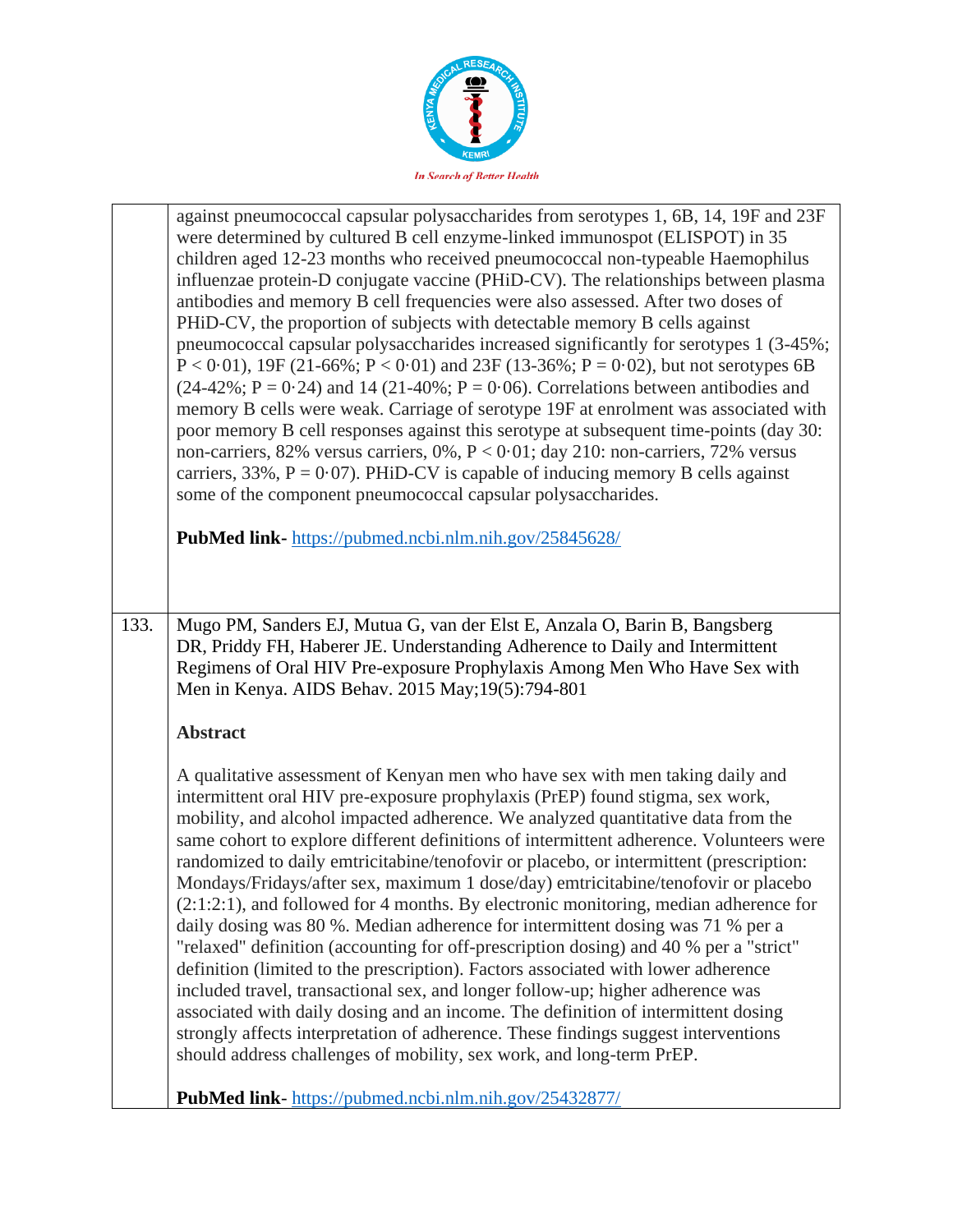

| 134. | Williams TN. An accurate and affordable test for the rapid diagnosis of<br>sickle cell disease could revolutionize the outlook for affected children born<br>in resource-limited settings. BMC Med. 2015 Sep 23;13:238.                                                                                                                                                                                                                                                                                                                                                                                                                                                                                                                                                                                                                                                                                                                                                                                                                                                                                                                                                                                                               |
|------|---------------------------------------------------------------------------------------------------------------------------------------------------------------------------------------------------------------------------------------------------------------------------------------------------------------------------------------------------------------------------------------------------------------------------------------------------------------------------------------------------------------------------------------------------------------------------------------------------------------------------------------------------------------------------------------------------------------------------------------------------------------------------------------------------------------------------------------------------------------------------------------------------------------------------------------------------------------------------------------------------------------------------------------------------------------------------------------------------------------------------------------------------------------------------------------------------------------------------------------|
|      | <b>Abstract</b>                                                                                                                                                                                                                                                                                                                                                                                                                                                                                                                                                                                                                                                                                                                                                                                                                                                                                                                                                                                                                                                                                                                                                                                                                       |
|      | Each year, at least 280,000 children are born with sickle cell disease (SCD) in<br>resource-limited settings. For cost, logistic and political reasons, the availability of<br>SCD testing is limited in such settings and consequently 50-90 % of affected children<br>die undiagnosed before their fifth birthday. The recent development of a point of care<br>method for the diagnosis of SCD - the Sickle SCANTM device - could afford such<br>children the prompt access to appropriate services that has transformed the outlook for<br>affected children in resource-rich areas. In research published in BMC Medicine,<br>Kanter and colleagues describe a small but carefully conducted study involving 208<br>children and adults, in which they found that by using Sickle SCANTM it was possible<br>to diagnose the common forms of SCD with 99 % sensitivity and 99 % specificity, in<br>under 5 minutes. If repeatable both in newborn babies and under real-life conditions,<br>and if marketed at an affordable price, Sickle SCANTM could revolutionize the survival<br>prospects for children born with SCD in resource-limited areas. Please see related<br>article: http://dx.doi.org/10.1186/s12916-015-0473-6. |
|      | PubMed link-https://pubmed.ncbi.nlm.nih.gov/26399886/                                                                                                                                                                                                                                                                                                                                                                                                                                                                                                                                                                                                                                                                                                                                                                                                                                                                                                                                                                                                                                                                                                                                                                                 |
| 135. | Ngalah BS, Ingasia LA, Cheruiyot AC, Chebon LJ, Juma DW, Muiruri P, Onyango<br>I, Ogony J, Yeda RA, Cheruiyot J, Mbuba E, Mwangoka G, Achieng AO, Ng'ang'a Z,<br>Andagalu B, Akala HM, Kamau E. Analysis of major genome loci underlying<br>artemisinin resistance and pfmdr1 copy number in pre- and post-ACTs in western<br>Kenya. Sci Rep. 2015 Feb 6;5:8308                                                                                                                                                                                                                                                                                                                                                                                                                                                                                                                                                                                                                                                                                                                                                                                                                                                                       |
|      | <b>Abstract</b>                                                                                                                                                                                                                                                                                                                                                                                                                                                                                                                                                                                                                                                                                                                                                                                                                                                                                                                                                                                                                                                                                                                                                                                                                       |
|      | Genetic analysis of molecular markers is critical in tracking the emergence and/or<br>spread of artemisinin resistant parasites. Clinical isolates collected in western Kenya<br>pre- and post- introduction of artemisinin combination therapies (ACTs) were<br>genotyped at SNP positions in regions of strong selection signatures on chromosome<br>13 and 14, as described in Southeast Asia (SEA). Twenty five SNPs were genotyped<br>using Sequenom MassArray and pfmdr1 gene copy number by real-time PCR. Parasite<br>clearance half-life and in vitro drug sensitivity testing were performed using standard<br>methods. One hundred twenty nine isolates were successfully analyzed. Fifteen SNPs<br>were present in pre-ACTs isolates and six in post-ACTs. None of the SNPs showed                                                                                                                                                                                                                                                                                                                                                                                                                                        |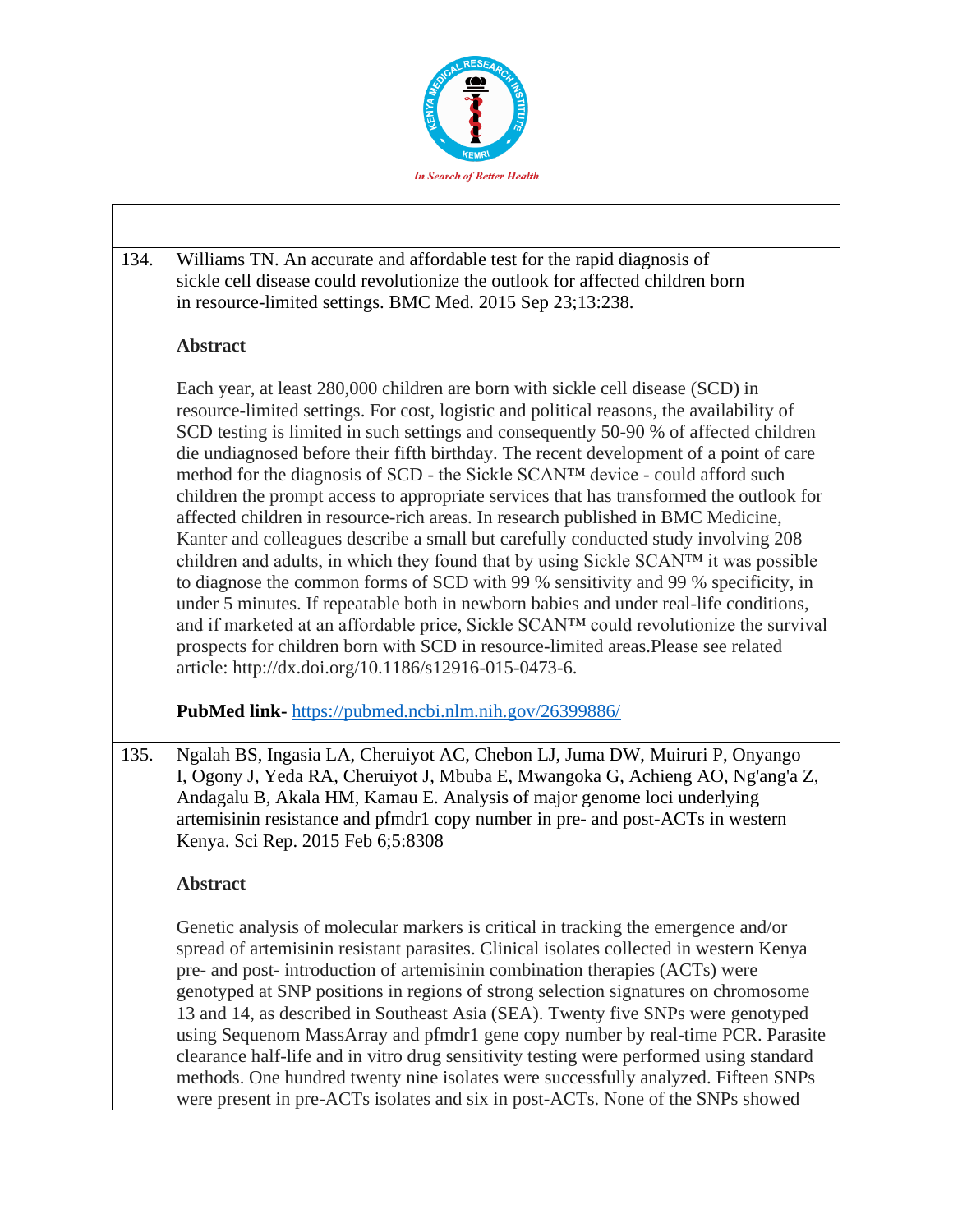

|      | association with parasite clearance half-life. Post-ACTs parasites had significantly<br>higher pfmdr1 copy number compared to pre-ACTs. Seven of eight parasites with<br>multiple pfmdr1 were post-ACTs. When in vitro IC50s were compared for parasites<br>with single vs. multiple gene copies, only amodiaquine and piperaquine reached<br>statistical significance. Data showed SNPs on chromosome 13 and 14 had different<br>frequency and trend in western Kenya parasites compared SEA. Increase in pfmdr1<br>gene copy is consistent with recent studies in African parasites. Data suggests genetic<br>signature of artemisinin resistance in Africa might be different from SEA.            |
|------|-------------------------------------------------------------------------------------------------------------------------------------------------------------------------------------------------------------------------------------------------------------------------------------------------------------------------------------------------------------------------------------------------------------------------------------------------------------------------------------------------------------------------------------------------------------------------------------------------------------------------------------------------------------------------------------------------------|
|      | PubMed link-https://pubmed.ncbi.nlm.nih.gov/25655315/                                                                                                                                                                                                                                                                                                                                                                                                                                                                                                                                                                                                                                                 |
| 136. | Odari EO, Maiyo A, Lwembe R, Gurtler L, Eberle J, Nitschko H. Establishment<br>and evaluation of a loop-mediated isothermal amplification (LAMP) assay for the<br>semi-quantitative detection of HIV-1 group M virus. J Virol Methods. 2015<br>Feb; 212:30-8                                                                                                                                                                                                                                                                                                                                                                                                                                          |
| 137. | Kleinschmidt I, Mnzava AP, Kafy HT, Mbogo C, Bashir AI, Bigoga J,<br>Adechoubou A, Raghavendra K, Knox TB, Malik EM, Nkuni ZJ, Bayoh N, Ochomo<br>E, Fondjo E, Kouambeng C, Awono-Ambene HP, Etang J, Akogbeto M, Bhatt R,<br>Swain DK, Kinyari T, Njagi K, Muthami L, Subramaniam K, Bradley J, West P,<br>Massougbodji A, Okê-Sopoh M, Hounto A, Elmardi K, Valecha N, Kamau L,<br>Mathenge E, Donnelly MJ. Design of a study to determine the impact of insecticide<br>resistance on malaria vector control: a multi-country investigation. Malar J. 2015 Jul<br>22;14:282                                                                                                                         |
|      | <b>Abstract</b>                                                                                                                                                                                                                                                                                                                                                                                                                                                                                                                                                                                                                                                                                       |
|      | <b>Background:</b> Progress in reducing the malaria disease burden through the substantial<br>scale up of insecticide-based vector control in recent years could be reversed by the<br>widespread emergence of insecticide resistance. The impact of insecticide resistance on<br>the protective effectiveness of insecticide-treated nets (ITN) and indoor residual<br>spraying (IRS) is not known. A multi-country study was undertaken in Sudan, Kenya,<br>India, Cameroon and Benin to quantify the potential loss of epidemiological<br>effectiveness of ITNs and IRS due to decreased susceptibility of malaria vectors to<br>insecticides. The design of the study is described in this paper. |
|      | Methods: Malaria disease incidence rates by active case detection in cohorts of<br>children, and indicators of insecticide resistance in local vectors were monitored in<br>each of approximately 300 separate locations (clusters) with high coverage of malaria<br>vector control over multiple malaria seasons. Phenotypic and genotypic resistance was<br>assessed annually. In two countries, Sudan and India, clusters were randomly assigned<br>to receive universal coverage of ITNs only, or universal coverage of ITNs combined                                                                                                                                                             |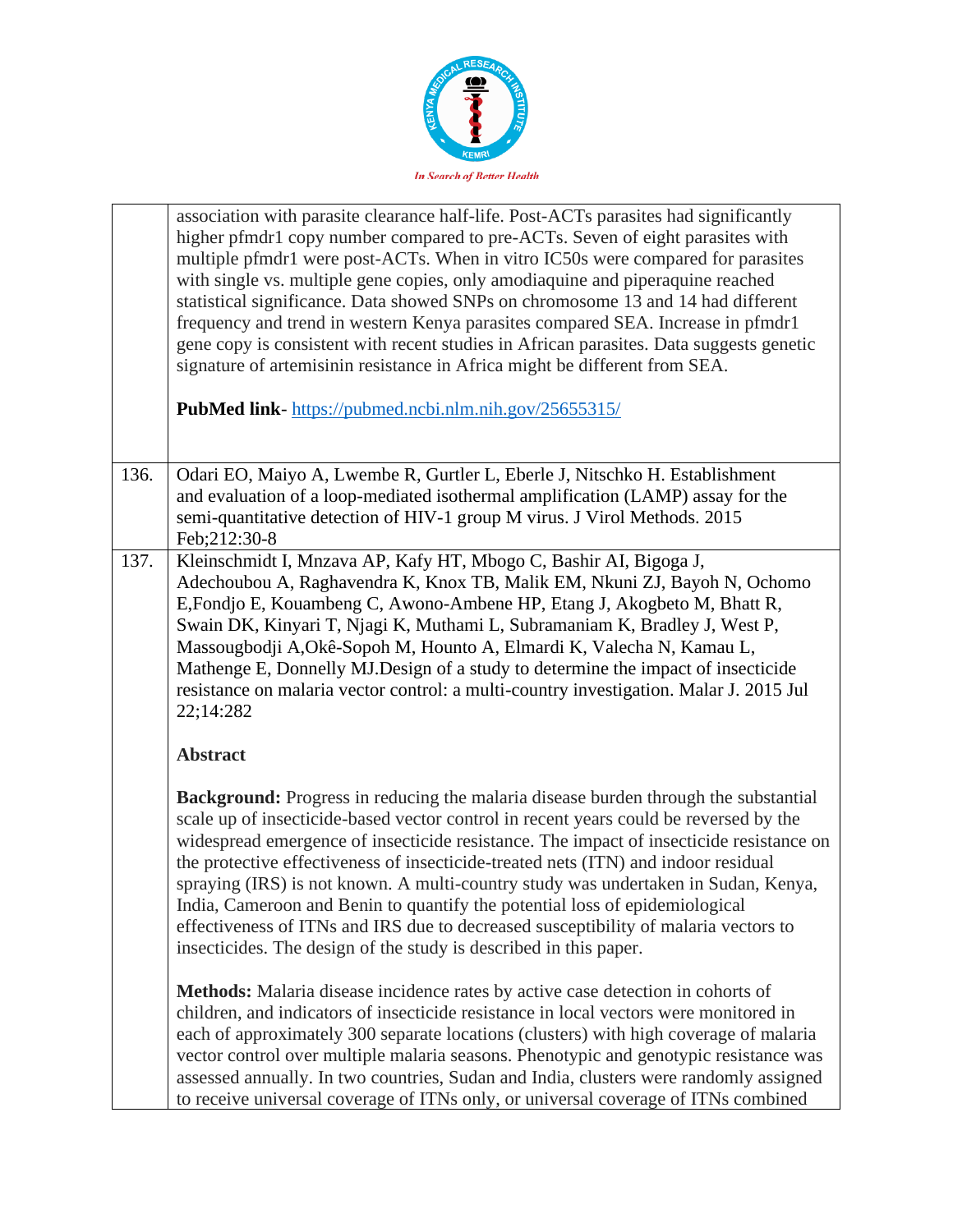

|      | with high coverage of IRS. Association between malaria incidence and insecticide<br>resistance, and protective effectiveness of vector control methods and insecticide<br>resistance were estimated, respectively.                                                                                                                                                                                                                                                                                                                                                                                                                                          |
|------|-------------------------------------------------------------------------------------------------------------------------------------------------------------------------------------------------------------------------------------------------------------------------------------------------------------------------------------------------------------------------------------------------------------------------------------------------------------------------------------------------------------------------------------------------------------------------------------------------------------------------------------------------------------|
|      | <b>Results:</b> Cohorts have been set up in all five countries, and phenotypic resistance data<br>have been collected in all clusters. In Sudan, Kenya, Cameroon and Benin data<br>collection is due to be completed in 2015. In India data collection will be completed in<br>2016.                                                                                                                                                                                                                                                                                                                                                                        |
|      | Discussion: The paper discusses challenges faced in the design and execution of the<br>study, the analysis plan, the strengths and weaknesses, and the possible alternatives to<br>the chosen study design.                                                                                                                                                                                                                                                                                                                                                                                                                                                 |
|      | <b>PubMed link-</b> https://pubmed.ncbi.nlm.nih.gov/26194648/                                                                                                                                                                                                                                                                                                                                                                                                                                                                                                                                                                                               |
| 138. | White MT, Verity R, Griffin JT, Asante KP, Owusu-Agyei S, Greenwood B,<br>Drakeley C, Gesase S, Lusingu J, Ansong D, Adjei S, Agbenyega T, Ogutu B, Otieno<br>L, Otieno W, Agnandji ST, Lell B, Kremsner P, Hoffman I, Martinson F, Kamthunzu<br>P, Tinto H, Valea I, Sorgho H, Oneko M, Otieno K, Hamel MJ, Salim N, Mtoro A,<br>Abdulla S, Aide P, Sacarlal J, Aponte JJ, Njuguna P, Marsh K, Bejon P, Riley EM,<br>Ghani AC. Immunogenicity of the RTS, S/AS01 malaria vaccine and implications for<br>duration of vaccine efficacy: secondary analysis of data from a phase 3<br>randomised controlled trial. Lancet Infect Dis. 2015 Dec;15(12):1450-8 |
|      | <b>Abstract</b>                                                                                                                                                                                                                                                                                                                                                                                                                                                                                                                                                                                                                                             |
|      | Background: The RTS, S/AS01 malaria vaccine targets the circumsporozoite protein,<br>inducing antibodies associated with the prevention of Plasmodium falciparum<br>infection. We assessed the association between anti-circumsporozoite antibody titres<br>and the magnitude and duration of vaccine efficacy using data from a phase 3 trial done<br>between 2009 and 2014.                                                                                                                                                                                                                                                                               |
|      | <b>Methods:</b> Using data from 8922 African children aged 5-17 months and 6537 African<br>infants aged 6-12 weeks at first vaccination, we analysed the determinants of<br>immunogenicity after RTS, S/AS01 vaccination with or without a booster dose. We<br>assessed the association between the incidence of clinical malaria and anti-<br>circumsporozoite antibody titres using a model of anti-circumsporozoite antibody<br>dynamics and the natural acquisition of protective immunity over time.                                                                                                                                                   |
|      | <b>Findings:</b> RTS, S/AS01-induced anti-circumsporozoite antibody titres were greater in<br>children aged 5-17 months than in those aged 6-12 weeks. Pre-vaccination anti-                                                                                                                                                                                                                                                                                                                                                                                                                                                                                |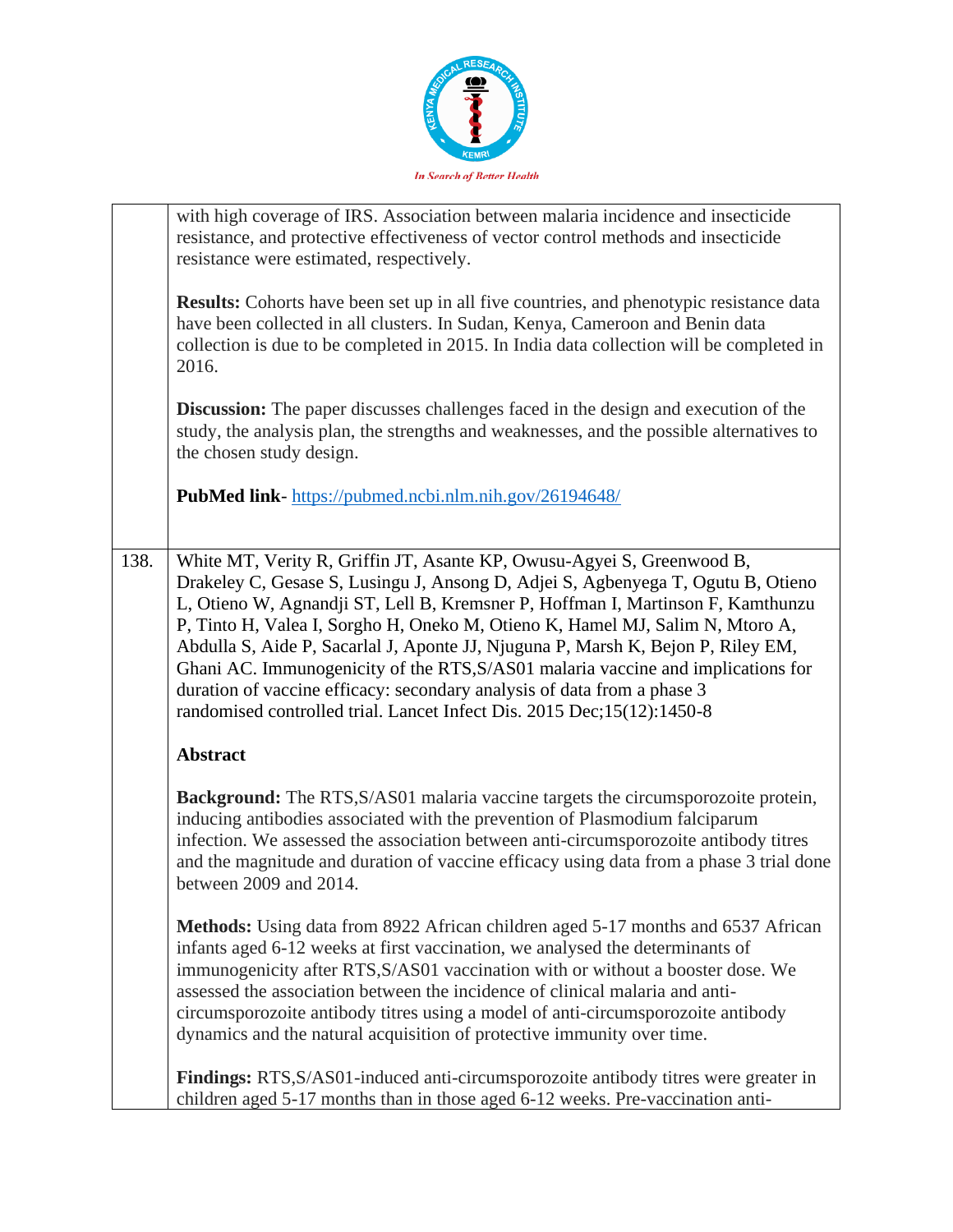

|      | circumsporozoite titres were associated with lower immunogenicity in children aged 6-<br>12 weeks and higher immunogenicity in those aged 5-17 months. The immunogenicity<br>of the booster dose was strongly associated with immunogenicity after primary<br>vaccination. Anti-circumsporozoite titres wane according to a biphasic exponential<br>distribution. In participants aged 5-17 months, the half-life of the short-lived<br>component of the antibody response was 45 days (95% credible interval 42-48) and<br>that of the long-lived component was 591 days (557-632). After primary vaccination<br>12% (11-13) of the response was estimated to be long-lived, rising to 30% (28-32%)<br>after a booster dose. An anti-circumsporozoite antibody titre of 121 EU/mL (98-153)<br>was estimated to prevent 50% of infections. Waning anti-circumsporozoite antibody<br>titres predict the duration of efficacy against clinical malaria across different age<br>categories and transmission intensities, and efficacy wanes more rapidly at higher<br>transmission intensity.<br><b>Interpretation:</b> Anti-circumsporozoite antibody titres are a surrogate of protection for<br>the magnitude and duration of RTS, S/AS01 efficacy, with or without a booster dose,<br>providing a valuable surrogate of effectiveness for new RTS,S formulations in the age<br>groups considered. |
|------|----------------------------------------------------------------------------------------------------------------------------------------------------------------------------------------------------------------------------------------------------------------------------------------------------------------------------------------------------------------------------------------------------------------------------------------------------------------------------------------------------------------------------------------------------------------------------------------------------------------------------------------------------------------------------------------------------------------------------------------------------------------------------------------------------------------------------------------------------------------------------------------------------------------------------------------------------------------------------------------------------------------------------------------------------------------------------------------------------------------------------------------------------------------------------------------------------------------------------------------------------------------------------------------------------------------------------------------------------------------------------------------------------|
|      | PubMed link- https://pubmed.ncbi.nlm.nih.gov/26342424/                                                                                                                                                                                                                                                                                                                                                                                                                                                                                                                                                                                                                                                                                                                                                                                                                                                                                                                                                                                                                                                                                                                                                                                                                                                                                                                                             |
| 139. | Pfeil J, Borrmann S, Bassat Q, Mulenga M, Talisuna A, Tozan Y. An Economic<br>Evaluation of the Posttreatment Prophylactic Effect of Dihydroartemisinin-<br>Piperaquine Versus Artemether-Lumefantrine for First-Line Treatment of<br>Plasmodium falciparum Malaria Across Different Transmission Settings in Africa.<br>Am J Trop Med Hyg. 2015 Nov;93(5):961-6.                                                                                                                                                                                                                                                                                                                                                                                                                                                                                                                                                                                                                                                                                                                                                                                                                                                                                                                                                                                                                                  |
|      | <b>Abstract</b>                                                                                                                                                                                                                                                                                                                                                                                                                                                                                                                                                                                                                                                                                                                                                                                                                                                                                                                                                                                                                                                                                                                                                                                                                                                                                                                                                                                    |
|      | Malaria disproportionately affects young children. Clinical trials in African children<br>showed that dihydroartemisinin-piperaquine (DP) is an effective antimalarial and has a<br>longer posttreatment prophylactic (PTP) effect against reinfections than other<br>artemisinin-based combination therapies, including artemether-lumefantrine (AL).<br>Using a previously developed Markov model and individual patient data from a<br>multicenter African drug efficacy trial, we assessed the economic value of the PTP<br>effect of DP versus AL in pediatric malaria patients from health-care provider's<br>perspective in low-to-moderate and moderate-to-high transmission settings under<br>different drug co-payment scenarios. In low-to-moderate transmission settings, first-<br>line treatment with DP was highly cost-effective with an incremental cost-effectiveness<br>ratio of US\$5 (95% confidence interval [CI] = -76 to 196) per disability-adjusted life<br>year (DALY) averted. In moderate-to-high transmission settings, DP first-line<br>treatment led to a mean cost saving of US\$1.09 (95% CI = $-0.88$ to 3.85) and averted                                                                                                                                                                                                                                      |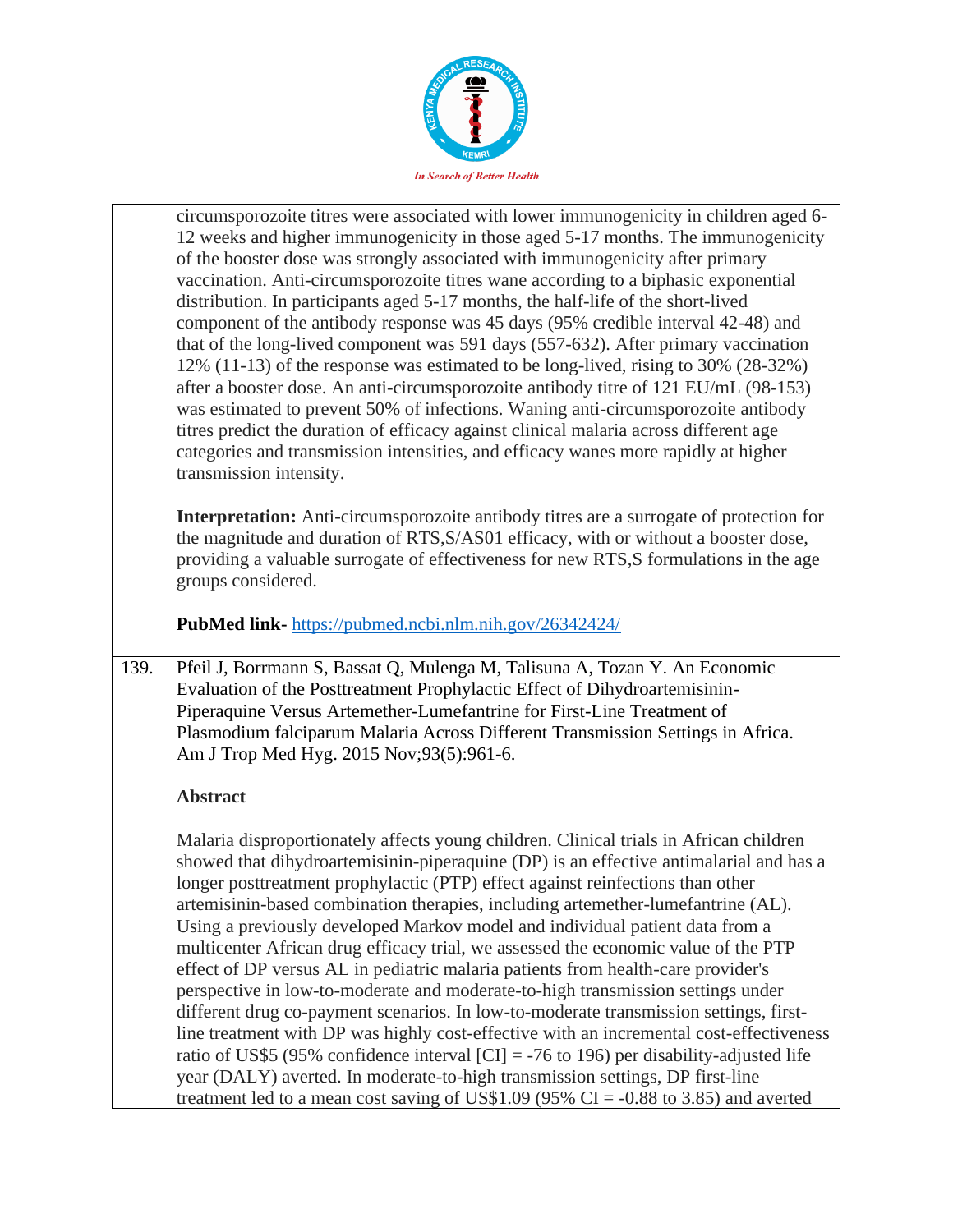

 $0.05$  (95% CI =  $-0.08$  to 0.22) DALYs per child per year. Our results suggested that DP might be superior to AL for first-line treatment of uncomplicated childhood malaria across a range of transmission settings in Africa. **PubMed link-** <https://pubmed.ncbi.nlm.nih.gov/26240155/> 140. Kamuya DM, Theobald SJ, Marsh V, Parker M, Geissler WP, Molyneux SC. "The one who chases you away does not tell you go": silent refusals and complex power relations in research consent processes in Coastal Kenya. PLoS One. 2015 May 15;10(5):e0126671. **Abstract** Consent processes have attracted significant research attention over the last decade, including in the global south. Although relevant studies suggest consent is a complex negotiated process involving multiple actors, most guidelines assume consent is a oneoff encounter with a clear 'yes' or 'no' decision. In this paper we explore the concept of 'silent refusals', a situation where it is not clear whether potential participants want to join studies or those in studies want to withdraw from research, as they were not actively saying no. We draw on participant observation, in-depth interviews and group discussions conducted with a range of stakeholders in two large community based studies conducted by the KEMRI Wellcome Trust programme in coastal Kenya. We identified three broad inter-related rationales for silent refusals: 1) a strategy to avoid conflicts and safeguard relations within households, - for young women in particular-to appear to conform to the wishes of elders; 2) an approach to maintain friendly, appreciative and reciprocal relationships with fieldworkers, and the broader research programme; and 3) an effort to retain study benefits, either for individuals, whole households or wider communities. That refusals and underlying rationales were silent posed multiple dilemmas for fieldworkers, who are increasingly recognised to play a key interface role between researchers and communities in many settings. Silent refusals reflect and reinforce complex power relations embedded in decisions about research participation, with important implications for consent processes and broader research ethics practice. Fieldworkers need support to reflect upon and respond to the ethically charged environment they work in. **PubMed link-** <https://pubmed.ncbi.nlm.nih.gov/25978465/> .141. Feazel LM, Santorico SA, Robertson CE, Bashraheil M, Scott JA, Frank DN, Hammitt LL. Effects of Vaccination with 10-Valent Pneumococcal Non-Typeable Haemophilus influenza Protein D Conjugate Vaccine (PHiD-CV) on the Nasopharyngeal Microbiome of Kenyan Toddlers. PLoS One. 2015 Jun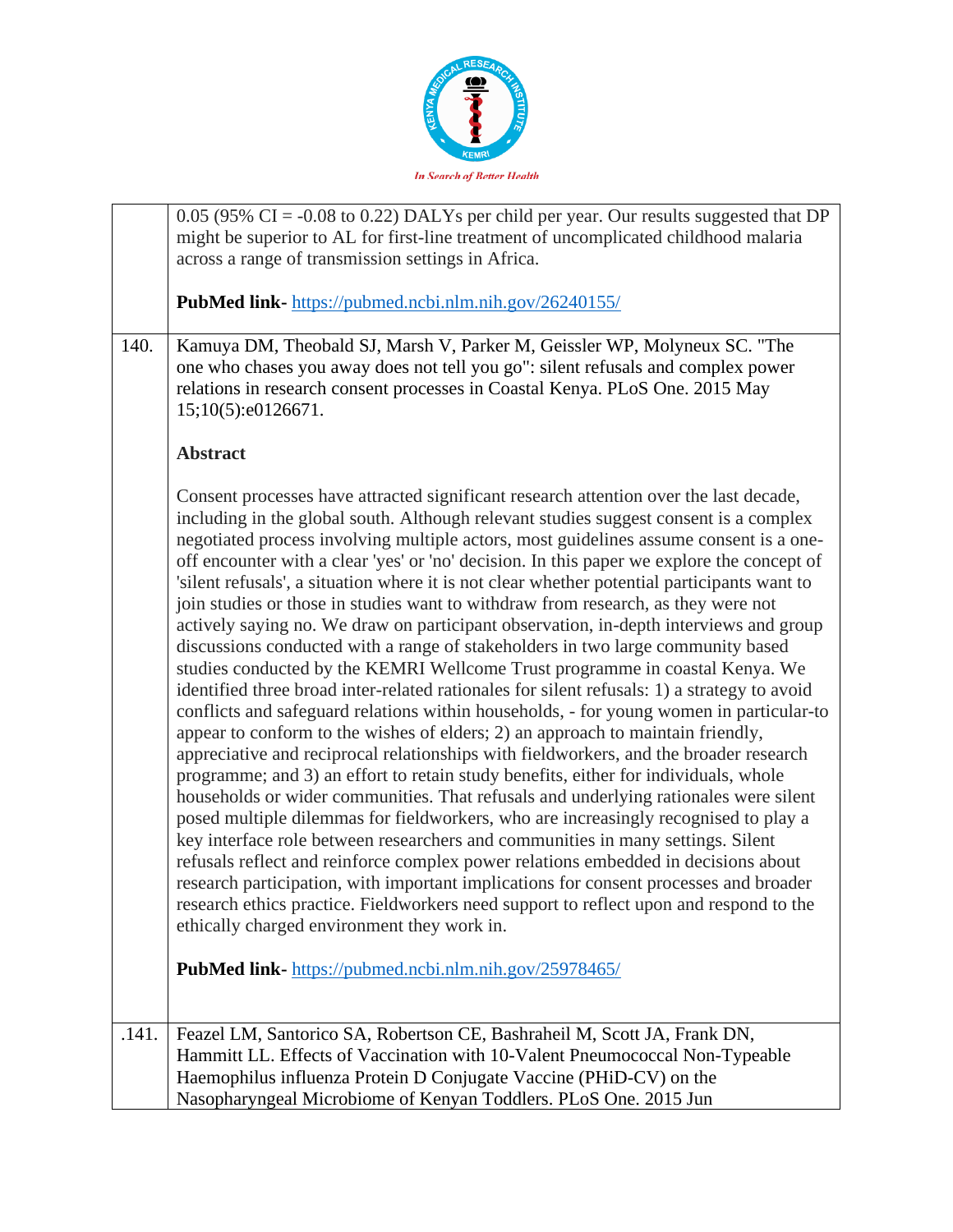

#### 17;10(6):e0128064

#### **Abstract**

**Objective:** Pneumococcal conjugate vaccines reduce the prevalence of vaccine serotypes carried in the nasopharynx. Because this could alter carriage of other potential pathogens, we assessed the nasopharyngeal microbiome of children who had been vaccinated with 10-valent pneumococcal non-typeable Haemophilus influenzae protein-D conjugate vaccine (PHiD-CV).

**Methods:** Profiles of the nasopharyngeal microbiota of 60 children aged 12-59 months, who had been randomized to receive 2 doses of PHiD-CV (n=30) or Hepatitis A vaccine (n=30) 60 days apart, were constructed by 16S rRNA gene pyrosequencing of swab specimens collected before vaccination and 180 days after dose 1.

**Results:** Prior to vaccination, Moraxella catarrhalis (median of 12.3% of sequences/subject), Streptococcus pneumoniae (4.4%) and Corynebacterium spp. (5.6%) were the most abundant nasopharyngeal bacterial species. Vaccination with PHiD-CV did not significantly alter the species composition, abundance, or prevalence of known pathogens. Distinct microbiomes were identified based on the abundances of Streptococcus, Moraxella, and Haemophilus species. These microbiomes shifted in composition over the study period and were independent of age, sex, school attendance, antibiotic exposure, and vaccination.

**Conclusions:** Vaccination of children with two doses of PHiD-CV did not significantly alter the nasopharyngeal microbiome. This suggests limited replacement carriage with pathogens other than non-vaccine strains of S. pneumoniae.

**PubMed link-** <https://pubmed.ncbi.nlm.nih.gov/26083474/>

142. Hargreaves KR, Otieno JR, Thanki A, Blades MJ, Millard AD, Browne HP, Lawley TD, Clokie MR. As Clear as Mud? Determining the Diversity and Prevalence of Prophages in the Draft Genomes of Estuarine Isolates of Clostridium difficile. Genome Biol Evol. 2015 May 27;7(7):1842-55

### **Abstract**

The bacterium Clostridium difficile is a significant cause of nosocomial infections worldwide. The pathogenic success of this organism can be attributed to its flexible genome which is characterized by the exchange of mobile genetic elements, and by ongoing genome evolution. Despite its pathogenic status, C. difficile can also be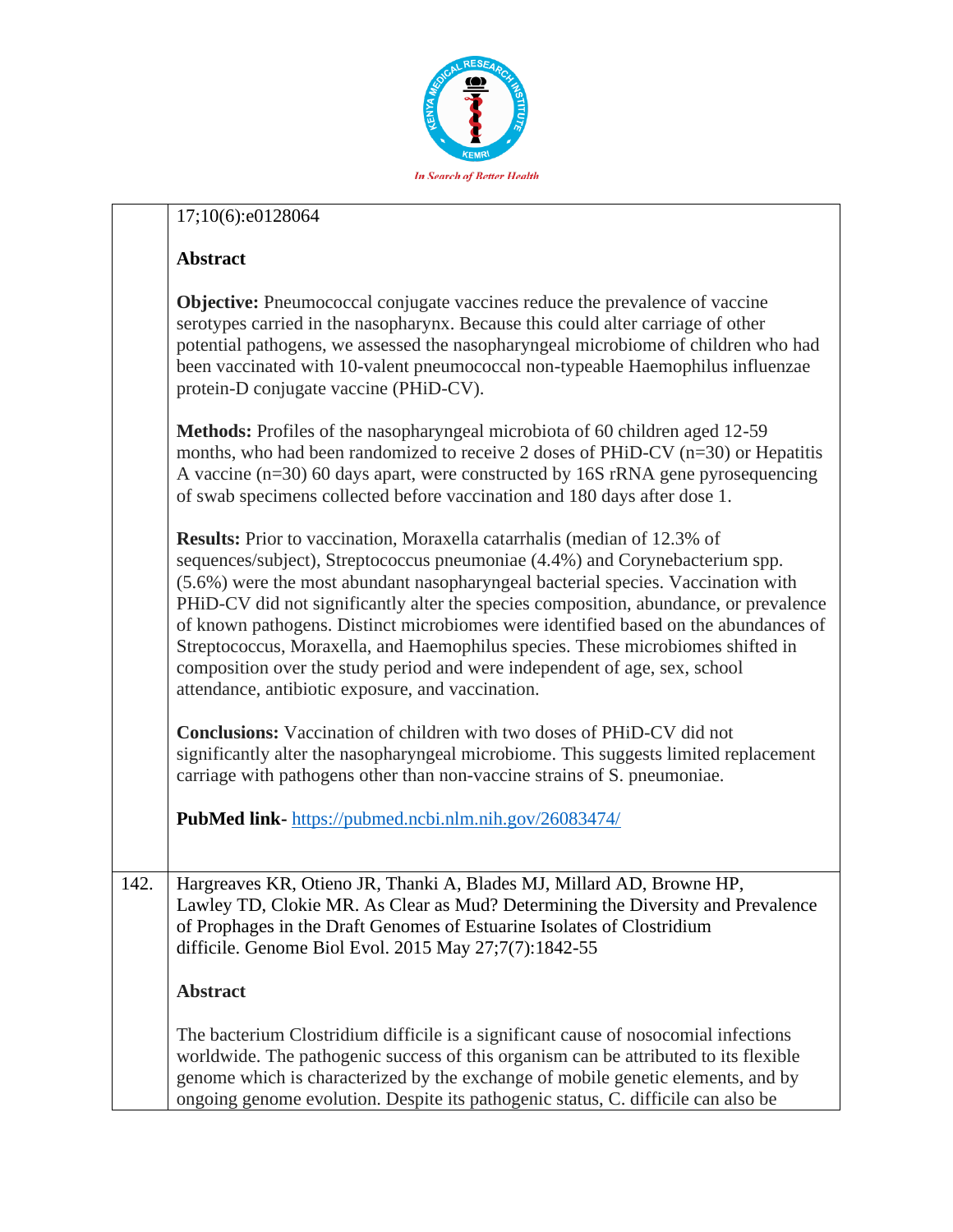

|      | carried asymptomatically, and has been isolated from natural environments such as<br>water and sediments where multiple strain types (ribotypes) are found in close<br>proximity. These include ribotypes which are associated with disease, as well as those<br>that are less commonly isolated from patients. Little is known about the genomic<br>content of strains in such reservoirs in the natural environment. In this study, draft<br>genomes have been generated for 13 C. difficile isolates from estuarine sediments<br>including clinically relevant and environmental associated types. To identify the<br>genetic diversity within this strain collection, whole-genome comparisons were<br>performed using the assemblies. The strains are highly genetically diverse with regards<br>to the C. difficile "mobilome," which includes transposons and prophage elements. We<br>identified a novel transposon-like element in two R078 isolates. Multiple, related and<br>unrelated, prophages were detected in isolates across ribotype groups, including two<br>novel prophage elements and those related to the transducing phage $\varphi$ C2. The<br>susceptibility of these isolates to lytic phage infection was tested using a panel of<br>characterized phages found from the same locality. In conclusion, estuarine sediments<br>are a source of genetically diverse C. difficile strains with a complex network of<br>prophages, which could contribute to the emergence of new strains in clinics. |
|------|-------------------------------------------------------------------------------------------------------------------------------------------------------------------------------------------------------------------------------------------------------------------------------------------------------------------------------------------------------------------------------------------------------------------------------------------------------------------------------------------------------------------------------------------------------------------------------------------------------------------------------------------------------------------------------------------------------------------------------------------------------------------------------------------------------------------------------------------------------------------------------------------------------------------------------------------------------------------------------------------------------------------------------------------------------------------------------------------------------------------------------------------------------------------------------------------------------------------------------------------------------------------------------------------------------------------------------------------------------------------------------------------------------------------------------------------------------------------------------------------------------------------------------|
|      | PubMed link- https://pubmed.ncbi.nlm.nih.gov/26019165/                                                                                                                                                                                                                                                                                                                                                                                                                                                                                                                                                                                                                                                                                                                                                                                                                                                                                                                                                                                                                                                                                                                                                                                                                                                                                                                                                                                                                                                                        |
| 143. | Fernandes S, Sicuri E, Kayentao K, van Eijk AM, Hill J, Webster J, Were V,<br>Akazili J, Madanitsa M, ter Kuile FO, Hanson K. Cost-effectiveness of two versus<br>three or more doses of intermittent preventive treatment for malaria during<br>pregnancy in sub-Saharan Africa: a modelling study of meta-analysis and cost<br>data. Lancet Glob Health. 2015 Mar;3(3):e143-53.                                                                                                                                                                                                                                                                                                                                                                                                                                                                                                                                                                                                                                                                                                                                                                                                                                                                                                                                                                                                                                                                                                                                             |
|      | <b>Abstract</b>                                                                                                                                                                                                                                                                                                                                                                                                                                                                                                                                                                                                                                                                                                                                                                                                                                                                                                                                                                                                                                                                                                                                                                                                                                                                                                                                                                                                                                                                                                               |
|      | <b>Background:</b> Postpartum haemorrhage (PPH) is the leading cause of maternal<br>mortality worldwide. Prophylactic uterotonic drugs can prevent PPH, and are routinely<br>recommended. There are several uterotonic drugs for preventing PPH but it is still<br>debatable which drug is best.                                                                                                                                                                                                                                                                                                                                                                                                                                                                                                                                                                                                                                                                                                                                                                                                                                                                                                                                                                                                                                                                                                                                                                                                                              |
|      | Objectives: To identify the most effective uterotonic drug(s) to prevent PPH, and<br>generate a ranking according to their effectiveness and side-effect profile.                                                                                                                                                                                                                                                                                                                                                                                                                                                                                                                                                                                                                                                                                                                                                                                                                                                                                                                                                                                                                                                                                                                                                                                                                                                                                                                                                             |
|      | Search methods: We searched Cochrane Pregnancy and Childbirth's Trials Register (1)<br>June 2015), ClinicalTrials.gov and the World Health Organization (WHO)<br>International Clinical Trials Registry Platform (ICTRP) for unpublished trial reports<br>(30 June 2015) and reference lists of retrieved studies.                                                                                                                                                                                                                                                                                                                                                                                                                                                                                                                                                                                                                                                                                                                                                                                                                                                                                                                                                                                                                                                                                                                                                                                                            |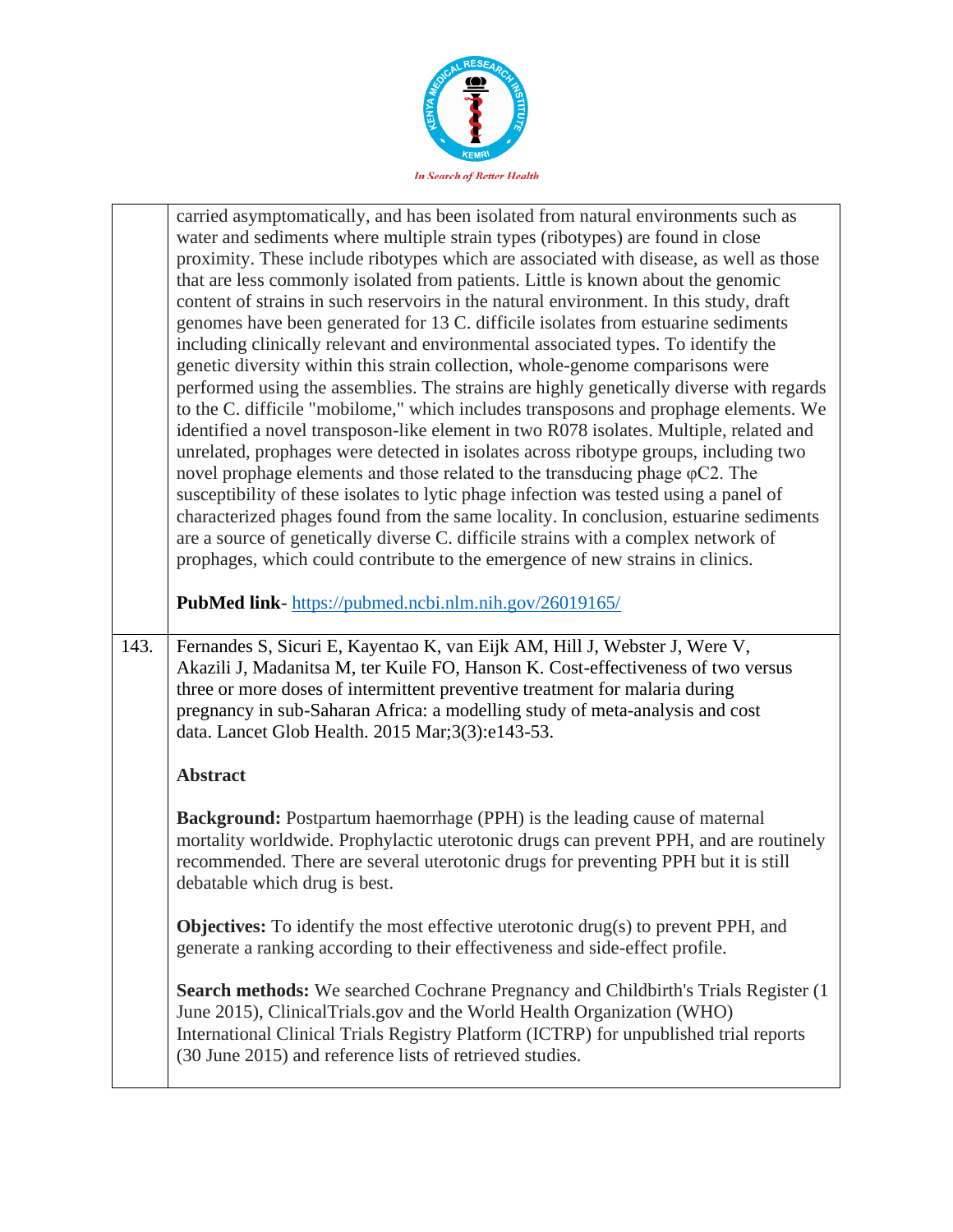

**Selection criteria:** All randomised controlled comparisons or cluster trials of effectiveness or side-effects of uterotonic drugs for preventing PPH.Quasi-randomised trials and cross-over trials are not eligible for inclusion in this review.

**Data collection and analysis:** At least three review authors independently assessed trials for inclusion and risk of bias, extracted data and checked them for accuracy. We estimated the relative effects and rankings for preventing PPH  $> 500$  mL and PPH  $>$ 1000 mL as primary outcomes. We performed pairwise meta-analyses and network meta-analysis to determine the relative effects and rankings of all available drugs. We stratified our primary outcomes according to mode of birth, prior risk of PPH, healthcare setting, dosage, regimen and route of drug administration, to detect subgroup effects.The absolute risks in the oxytocin are based on meta-analyses of proportions from the studies included in this review and the risks in the intervention groups were based on the assumed risk in the oxytocin group and the relative effects of the interventions.

**Main results:** This network meta-analysis included 140 randomised trials with data from 88,947 women. There are two large ongoing studies. The trials were mostly carried out in hospital settings and recruited women who were predominantly more than 37 weeks of gestation having a vaginal birth. The majority of trials were assessed to have uncertain risk of bias due to poor reporting of study design. This primarily impacted on our confidence in comparisons involving carbetocin trials more than other uterotonics. The three most effective drugs for prevention of  $PPH \geq 500$  mL were ergometrine plus oxytocin combination, carbetocin, and misoprostol plus oxytocin combination. These three options were more effective at preventing PPH ≥ 500 mL compared with oxytocin, the drug currently recommended by the WHO (ergometrine plus oxytocin risk ratio (RR) 0.69 (95% confidence interval (CI) 0.57 to 0.83), moderate-quality evidence; carbetocin RR 0.72 (95% CI 0.52 to 1.00), very low-quality evidence; misoprostol plus oxytocin RR 0.73 (95% CI 0.60 to 0.90), moderate-quality evidence). Based on these results, about 10.5% women given oxytocin would experience a PPH of  $\geq 500$  mL compared with 7.2% given ergometrine plus oxytocin combination, 7.6% given carbetocin, and 7.7% given misoprostol plus oxytocin. Oxytocin was ranked fourth with close to 0% cumulative probability of being ranked in the top three for PPH  $\geq$  500 mL. The outcomes and rankings for the outcome of PPH  $\geq$ 1000 mL were similar to those of PPH ≥ 500 mL. with the evidence for ergometrine plus oxytocin combination being more effective than oxytocin (RR 0.77 (95% CI 0.61 to 0.95), high-quality evidence) being more certain than that for carbetocin (RR 0.70 (95% CI 0.38 to 1.28), low-quality evidence), or misoprostol plus oxytocin combination (RR 0.90 (95% CI 0.72 to 1.14), moderate-quality evidence)There were no meaningful differences between all drugs for maternal deaths or severe morbidity as these outcomes were so rare in the included randomised trials.Two combination regimens had the poorest rankings for side-effects. Specifically, the ergometrine plus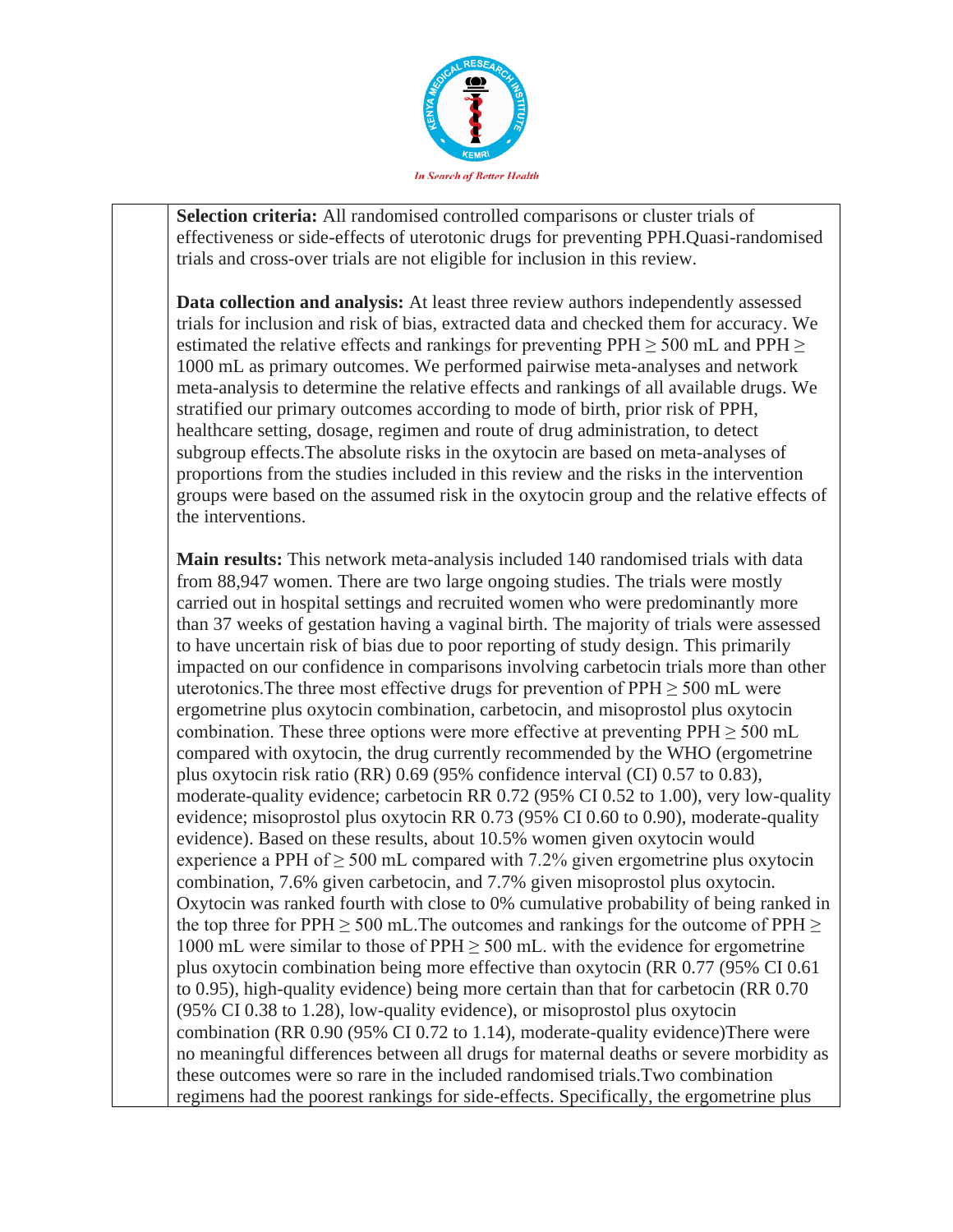

oxytocin combination had the higher risk for vomiting (RR 3.10 (95% CI 2.11 to 4.56), high-quality evidence; 1.9% versus 0.6%) and hypertension [RR 1.77 (95% CI 0.55 to 5.66), low-quality evidence; 1.2% versus 0.7%), while the misoprostol plus oxytocin combination had the higher risk for fever (RR 3.18 (95% CI 2.22 to 4.55), moderatequality evidence; 11.4% versus 3.6%) when compared with oxytocin. Carbetocin had similar risk for side-effects compared with oxytocin although the quality evidence was very low for vomiting and for fever, and was low for hypertension.

**Authors' conclusions:** Ergometrine plus oxytocin combination, carbetocin, and misoprostol plus oxytocin combination were more effective for preventing  $PPH \geq 500$ mL than the current standard oxytocin. Ergometrine plus oxytocin combination was more effective for preventing  $PPH \ge 1000$  mL than oxytocin. Misoprostol plus oxytocin combination evidence is less consistent and may relate to different routes and doses of misoprostol used in the studies. Carbetocin had the most favourable sideeffect profile amongst the top three options; however, most carbetocin trials were small and at high risk of bias.Amongst the 11 ongoing studies listed in this review there are two key studies that will inform a future update of this review. The first is a WHO-led multi-centre study comparing the effectiveness of a room temperature stable carbetocin versus oxytocin (administered intramuscularly) for preventing PPH in women having a vaginal birth. The trial includes around 30,000 women from 10 countries. The other is a UK-based trial recruiting more than 6000 women to a three-arm trial comparing carbetocin, oxytocin and ergometrine plus oxytocin combination. Both trials are expected to report in 2018.Consultation with our consumer group demonstrated the need for more research into PPH outcomes identified as priorities for women and their families, such as women's views regarding the drugs used, clinical signs of excessive blood loss, neonatal unit admissions and breastfeeding at discharge. To date, trials have rarely investigated these outcomes. Consumers also considered the side-effects of uterotonic drugs to be important but these were often not reported. A forthcoming set of core outcomes relating to PPH will identify outcomes to prioritise in trial reporting and will inform futures updates of this review. We urge all trialists to consider measuring these outcomes for each drug in all future randomised trials. Lastly, future evidence synthesis research could compare the effects of different dosages and routes of administration for the most effective drugs. **PubMed link-** <https://pubmed.ncbi.nlm.nih.gov/29693726/>

| 144. | Micheni M, Rogers S, Wahome E, Darwinkel M, van der Elst E, Gichuru E,           |
|------|----------------------------------------------------------------------------------|
|      | Graham SM, Sanders EJ, Smith AD. Risk of sexual, physical and verbal assaults on |
|      | men who have sex with men and female sex workers in coastal Kenya. AIDS. 2015    |
|      | Dec; 29 Suppl $3(0\ 3)$ : S231-6.                                                |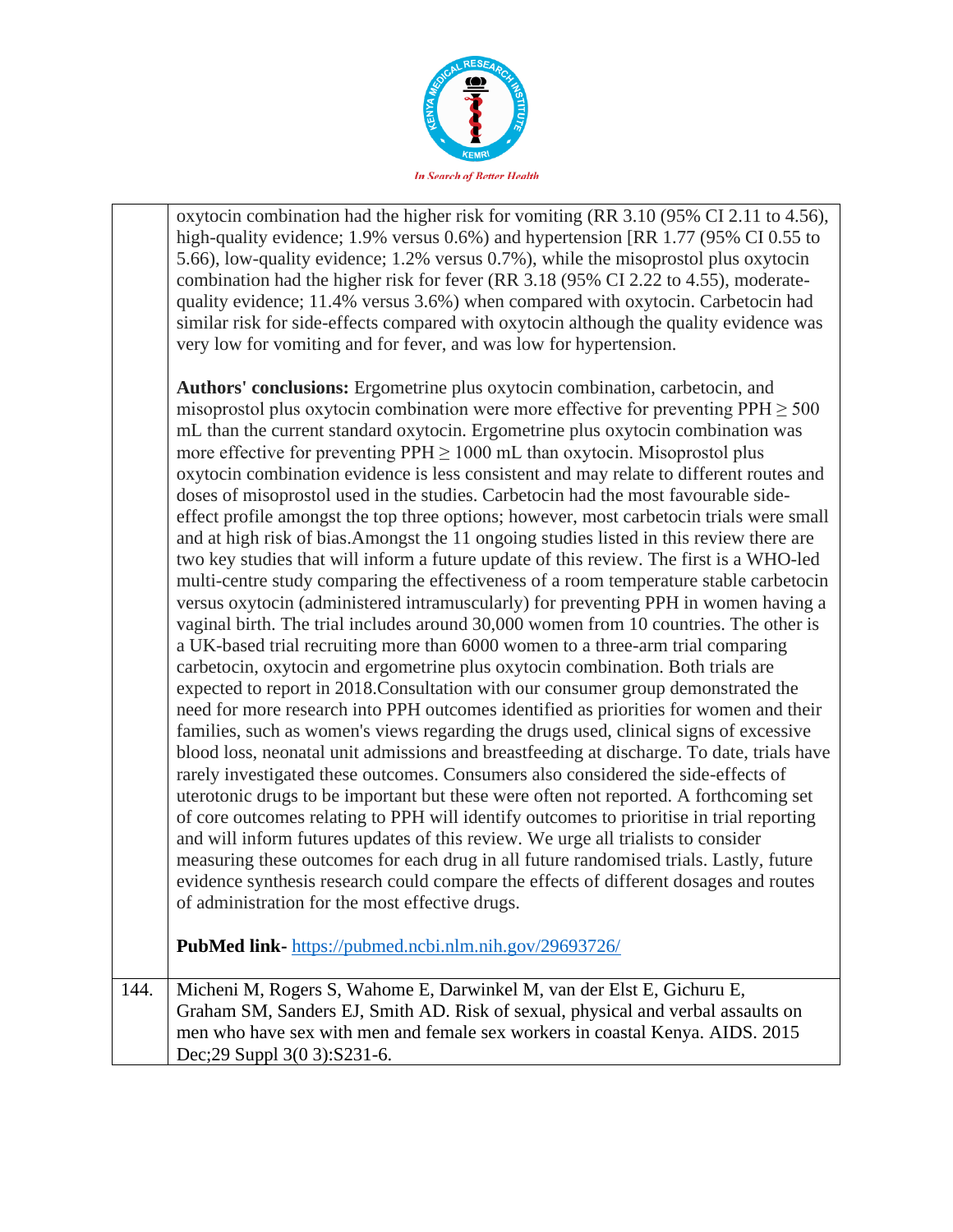| ESEARCH<br>EDICA<br><b>KEMR</b>   |
|-----------------------------------|
| <b>In Search of Better Health</b> |

#### **Abstract**

**Background:** Violence toward MSM and female sex workers (FSW) is associated with HIV risk, and its prevention is prioritized in international HIV/AIDS policy.

**Methods:** Sociodemographic and behavioural data derived from HIV risk and followup cohorts including MSM and FSW in coastal Kenya between 2005 and 2014 was used to estimate the risk of rape, physical assault and verbal abuse, and to assess associations between first occurrence of assault with individual and recent behavioural factors.

**Results:** Incidence of first reported rape was similar for MSM [3.9, confidence interval (CI) 3.1-5.0 per 100 person-years (pyrs)] and FSW (4.8 CI 3.5-6.4 per 100 pyrs),  $P =$ 0.22. Incidence of first reported physical and verbal assault was higher for FSW than MSM (21.1 versus 12.9 per 100 pyrs,  $P = 0.14$  and 51.3 versus 30.9 per 100 pyrs,  $P =$ 0.03 respectively). Recent alcohol use was associated with reporting of all forms of assault by MSM [adjusted odds ratio (AOR) 1.8, CI 0.9-3.5] and FSW (AOR 4.4, CI 1.41-14.0), as was recent sale of sex for MSM (AOR 2.0, CI 1.1-3.8). Exclusive sex with men, active sex work, and group sex were also specifically associated with reporting rape for MSM. Perpetrators of sexual and verbal assault were usually unknown, whilst perpetrators of physical violence toward FSW were usually regular sexual partners.

**Conclusion:** MSM and FSW experienced a similarly high incidence of sexual assault in coastal Kenya, in addition to physical and verbal assault. Current national policies focus heavily on gender-based violence against women and young girls, but need to be inclusive of MSM and FSW.

**PubMed link-** <https://pubmed.ncbi.nlm.nih.gov/26562812/>

145. Shinsugi C, Matsumura M, Karama M, Tanaka J, Changoma M, Kaneko S. Factors associated with stunting among children according to the level of food insecurity in the household: a cross-sectional study in a rural community of Southeastern Kenya. BMC Public Health. 2015 Apr 30;15:441

### **Abstract**

**Background:** Chronic malnutrition or stunting among children under 5 years old is affected by several household environmental factors, such as food insecurity, disease burden, and poverty. However, not all children experience stunting even in food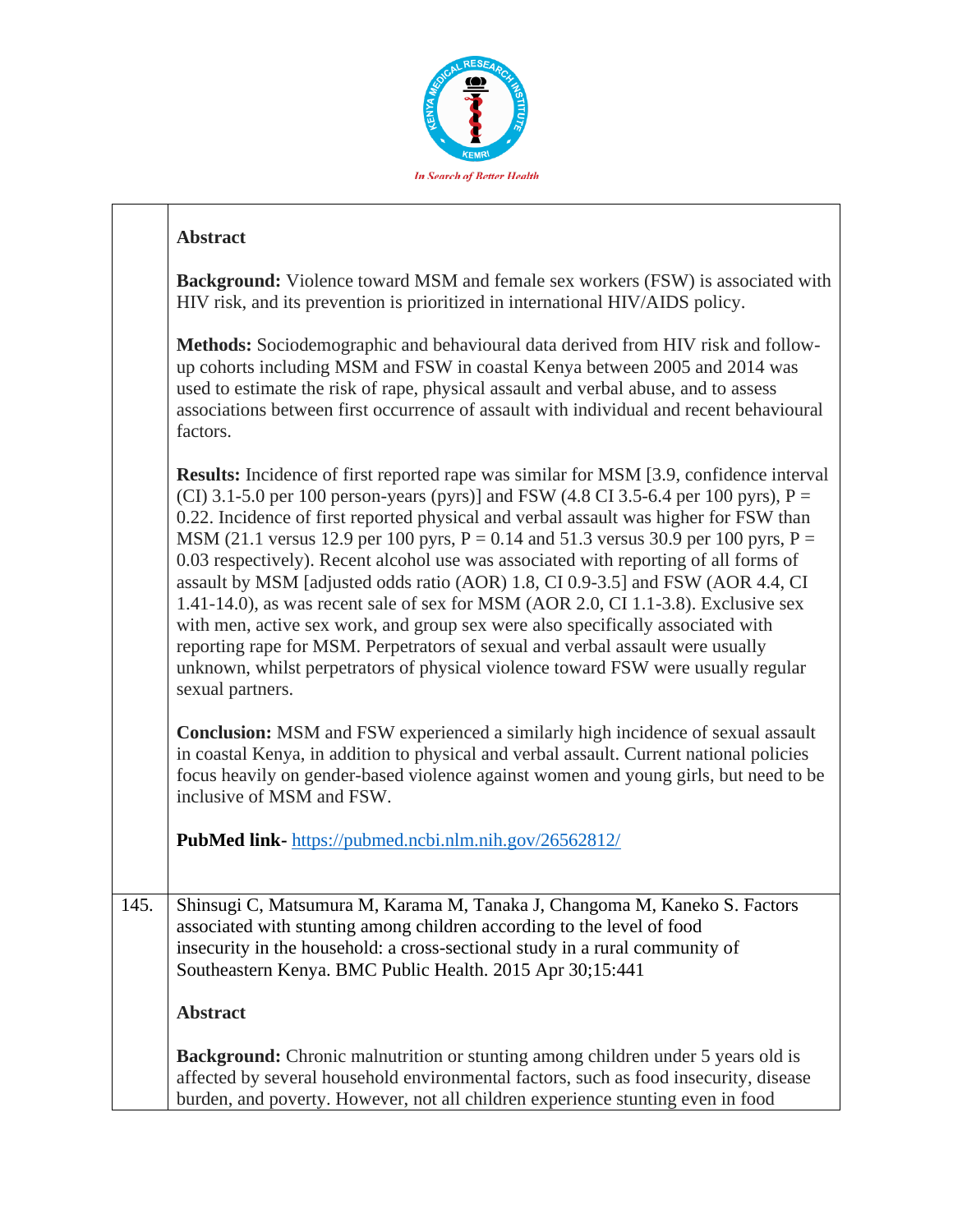

|      | insecure conditions. To seek a solution at the local level for preventing stunting, a<br>cross-sectional study was conducted in southeastern Kenya, an area with a high level of<br>food insecurity.                                                                                                                                                                                                                                                                                                                                                                                                                                                                                                                                                                                                                                                                                                                                                                                                                    |
|------|-------------------------------------------------------------------------------------------------------------------------------------------------------------------------------------------------------------------------------------------------------------------------------------------------------------------------------------------------------------------------------------------------------------------------------------------------------------------------------------------------------------------------------------------------------------------------------------------------------------------------------------------------------------------------------------------------------------------------------------------------------------------------------------------------------------------------------------------------------------------------------------------------------------------------------------------------------------------------------------------------------------------------|
|      | Methods: The study was based on a cohort organized to monitor the anthropometric<br>status of children. A structured questionnaire collected information on the following:<br>demographic characteristics, household food security based on the Household Food<br>Insecurity Access Scale (HFIAS), household socioeconomic status (SES), and child<br>health status. The associations between stunting and potential predictors were<br>examined by bivariate and multivariate stepwise logistic regression analyses.<br>Furthermore, analyses stratified by level of food security were conducted to specify<br>factors associated with child stunting in different food insecure groups.                                                                                                                                                                                                                                                                                                                              |
|      | <b>Results:</b> Among 404 children, the prevalence of stunting was 23.3%. The percentage<br>of households with severe food insecurity was 62.5%. In multivariative analysis, there<br>was no statistically significant association with child stunting. However, further<br>analyses conducted separately according to level of food security showed the following<br>significant associations: in the severely food insecure households, feeding tea/porridge<br>with milk (adjusted Odds Ratio [aOR]: 3.22; 95% Confidence Interval [95% CI]: 1.43-<br>7.25); age 2 to 3 years compared with 0 to 5 months old (aOR: $4.04$ ; $95\%$ CI: 1.01-<br>16.14); in households without severe food insecurity, animal rearing (aOR: 3.24; 95%<br>CI: 1.04-10.07); SES with lowest status as reference (aOR range: from 0.13 to 0.22).<br>The number of siblings younger than school age was not significantly associated, but<br>was marginally associated in the latter household group (aOR: 2.81; 95% CI: 0.92-<br>8.58). |
|      | <b>Conclusions:</b> Our results suggest that measures against childhood stunting should be<br>optimized according to food security level observed in each community.                                                                                                                                                                                                                                                                                                                                                                                                                                                                                                                                                                                                                                                                                                                                                                                                                                                    |
|      | PubMed link- https://pubmed.ncbi.nlm.nih.gov/25924925/                                                                                                                                                                                                                                                                                                                                                                                                                                                                                                                                                                                                                                                                                                                                                                                                                                                                                                                                                                  |
| 146. | Bisung E, Elliott SJ, Abudho B, Karanja DM, Schuster-Wallace CJ. Using<br>Photovoice as a Community Based Participatory Research Tool for Changing Water,<br>Sanitation, and Hygiene Behaviours in Usoma, Kenya. Biomed Res Int.<br>2015;2015:903025                                                                                                                                                                                                                                                                                                                                                                                                                                                                                                                                                                                                                                                                                                                                                                    |
|      | <b>Abstract</b>                                                                                                                                                                                                                                                                                                                                                                                                                                                                                                                                                                                                                                                                                                                                                                                                                                                                                                                                                                                                         |
|      | Recent years have witnessed an increase in the use of community based participatory<br>research (CBPR) tools for understanding environment and health issues and facilitating<br>social action. This paper explores the application and utility of photovoice for                                                                                                                                                                                                                                                                                                                                                                                                                                                                                                                                                                                                                                                                                                                                                       |

understanding water, sanitation, and hygiene (WASH) behaviours and catalysing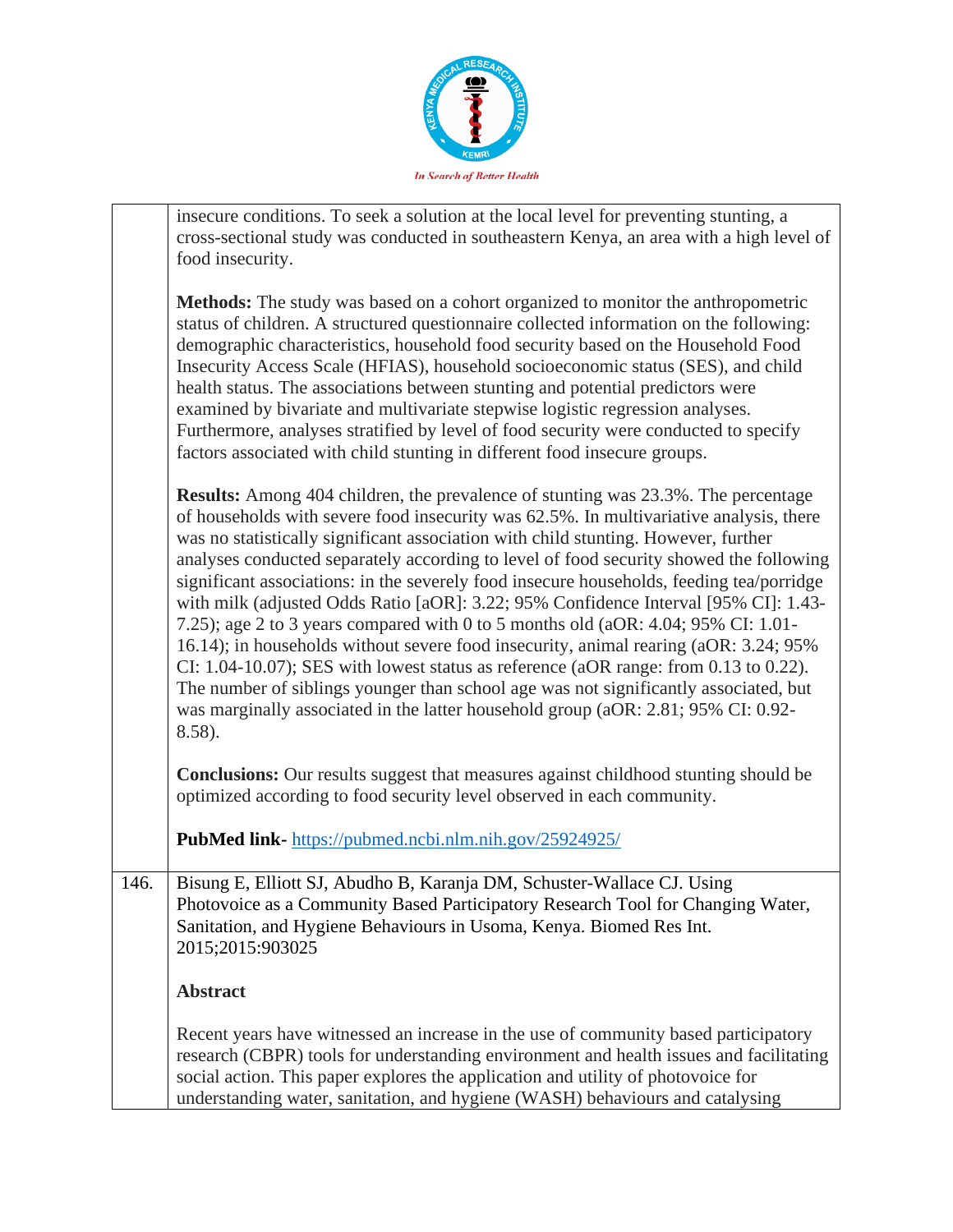

|      | community led solutions to change behaviours. Between June and August 2013,<br>photovoice was conducted with eight (8) women in Usoma, a lakeshore community in<br>Western Kenya with a follow-up community meeting (baraza) in May 2014 to discuss<br>findings with the community members and government officials. In the first part of the<br>study, photovoice one-on-one interviews were used to explore local perceptions and<br>practices around water-health linkages and how the ecological and socio-political<br>environment shapes these perceptions and practices. This paper, which is the second<br>component of the study, uses photovoice group discussions to explore participants'<br>experiences with and (re)action to the photographs and the photovoice project. The<br>findings illustrate that photovoice was an effective CBPR methodology for<br>understanding behaviours, creating awareness, facilitating collective action, and<br>engaging with local government and local health officials at the water-health nexus.<br>PubMed link-https://pubmed.ncbi.nlm.nih.gov/26380305/ |
|------|----------------------------------------------------------------------------------------------------------------------------------------------------------------------------------------------------------------------------------------------------------------------------------------------------------------------------------------------------------------------------------------------------------------------------------------------------------------------------------------------------------------------------------------------------------------------------------------------------------------------------------------------------------------------------------------------------------------------------------------------------------------------------------------------------------------------------------------------------------------------------------------------------------------------------------------------------------------------------------------------------------------------------------------------------------------------------------------------------------------|
| 147. | Noor AM. Subnational benchmarking of health systems performance in Africa                                                                                                                                                                                                                                                                                                                                                                                                                                                                                                                                                                                                                                                                                                                                                                                                                                                                                                                                                                                                                                      |
|      | using health outcome and coverage indicators. BMC Med. 2015 Dec 14;13:299                                                                                                                                                                                                                                                                                                                                                                                                                                                                                                                                                                                                                                                                                                                                                                                                                                                                                                                                                                                                                                      |
|      | <b>Abstract</b>                                                                                                                                                                                                                                                                                                                                                                                                                                                                                                                                                                                                                                                                                                                                                                                                                                                                                                                                                                                                                                                                                                |
|      | National health systems performance (HSP) assessments and benchmarking are critical<br>to understanding how well the delivery of healthcare meets the needs of citizens.<br>Benchmarking HSP has often been done between countries to inform the global public<br>health space. However, its impact is likely to be far greater when implemented sub-<br>nationally to inform actual decisions on resource allocations and performance<br>improvements, especially in high disease burden, low-income countries, where the<br>resource envelope available for health is inadequate. In their study, Roberts and<br>colleagues assemble, analyse and map a minimum set of health intervention and<br>outcome indicators from 1990-2011 to assess and benchmark HSP across the 11<br>regions of Uganda. This is the first empirical sub-national HSP benchmarking study in<br>the country and the results have potentially important health system policy<br>implications. Please see related research: http://www.biomedcentral.com/1741-<br>7015/13/285.                                                       |
|      | PubMed link-https://pubmed.ncbi.nlm.nih.gov/26654445/                                                                                                                                                                                                                                                                                                                                                                                                                                                                                                                                                                                                                                                                                                                                                                                                                                                                                                                                                                                                                                                          |
|      |                                                                                                                                                                                                                                                                                                                                                                                                                                                                                                                                                                                                                                                                                                                                                                                                                                                                                                                                                                                                                                                                                                                |
|      |                                                                                                                                                                                                                                                                                                                                                                                                                                                                                                                                                                                                                                                                                                                                                                                                                                                                                                                                                                                                                                                                                                                |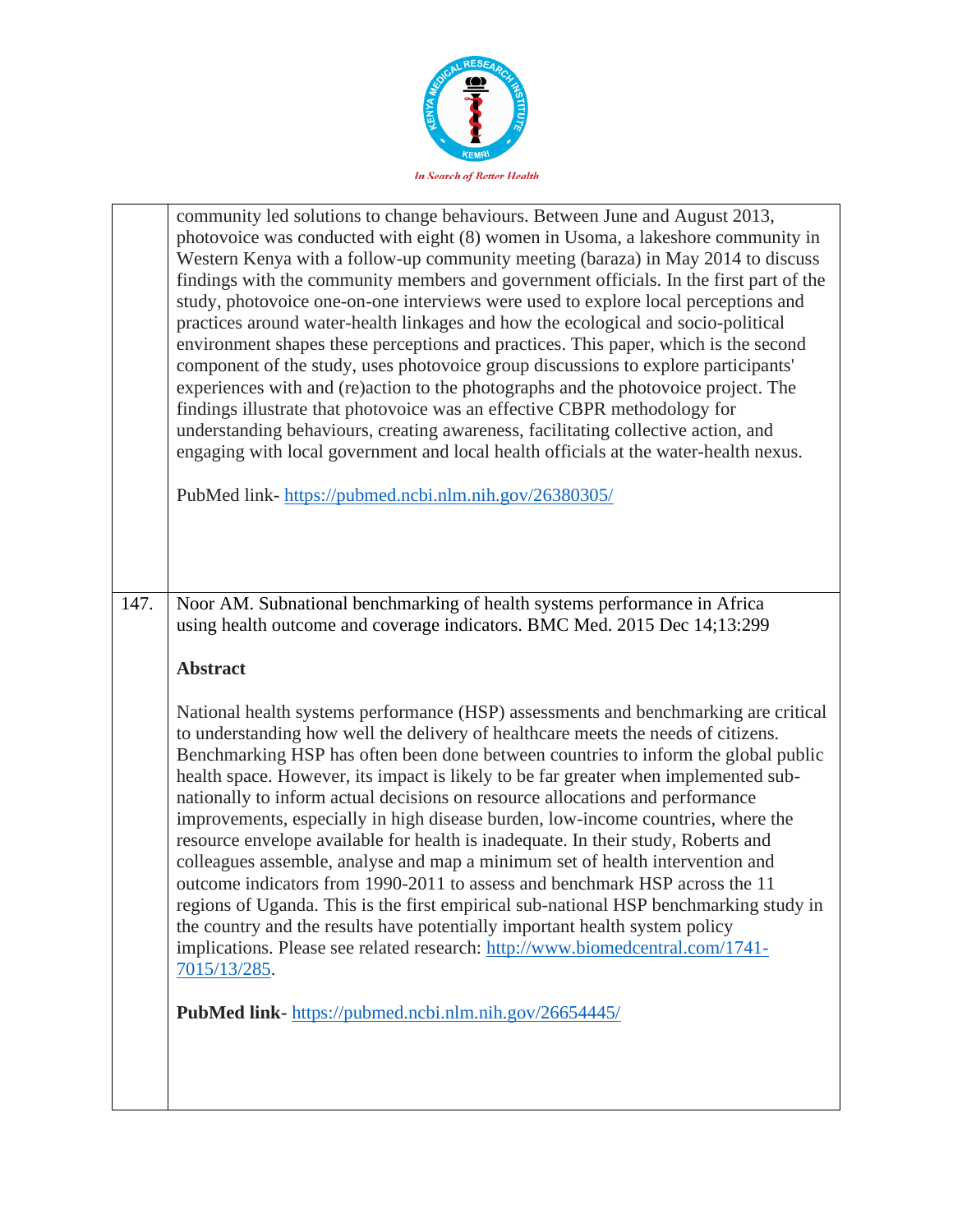

# 148. Turan JM, Onono M, Steinfeld RL, Shade SB, Owuor K, Washington S, Bukusi EA, Ackers ML, Kioko J, Interis EC, Cohen CR. Implementation and Operational Research: Effects of Antenatal Care and HIV Treatment Integration on Elements of the PMTCT Cascade: Results From the SHAIP Cluster-Randomized Controlled Trial in Kenya. J Acquir Immune Defic Syndr. 2015 Aug 15;69(5):e172-81 **Abstract Background:** Integrating antenatal care (ANC) and HIV care may improve uptake and retention in services along the prevention of mother-to-child transmission (PMTCT) cascade. This study aimed to determine whether integration of HIV services into ANC settings improves PMTCT service utilization outcomes. **Methods:** ANC clinics in rural Kenya were randomized to integrated (6 clinics, 569 women) or nonintegrated (6 clinics, 603 women) services. Intervention clinics provided all HIV services, including highly active antiretroviral therapy (HAART), whereas control clinics provided PMTCT services but referred women to HIV care clinics within the same facility. PMTCT utilization outcomes among HIV-infected women (maternal HIV care enrollment, HAART initiation, and 3-month infant HIV testing uptake) were compared using generalized estimating equations and Cox regression. **Results:** HIV care enrollment was higher in intervention compared with control clinics [69% versus 36%; odds ratio = 3.94, 95% confidence interval (CI): 1.14 to 13.63]. Median time to enrollment was significantly shorter among intervention arm women (0 versus 8 days, hazard ratio =  $2.20, 95\%$  CI: 1.62 to 3.01). Eligible women in the intervention arm were more likely to initiate HAART  $(40\%$  versus 17%; odds ratio = 3.22, 95% CI: 1.81 to 5.72). Infant testing was more common in the intervention arm (25% versus 18%), however, not statistically different. No significant differences were detected in postnatal service uptake or maternal retention. **Conclusions:** Service integration increased maternal HIV care enrollment and HAART uptake. However, PMTCT utilization outcomes were still suboptimal, and postnatal service utilization remained poor in both study arms. Further improvements in the PMTCT cascade will require additional research and interventions. **PubMed link-** <https://pubmed.ncbi.nlm.nih.gov/25967269/> 149. Onono M, Guzé MA, Grossman D, Steinfeld R, Bukusi EA, Shade S, Cohen CR, Newmann SJ. Integrating family planning and HIV services in western Kenya: the impact on HIV-infected patients' knowledge of family planning and male attitudes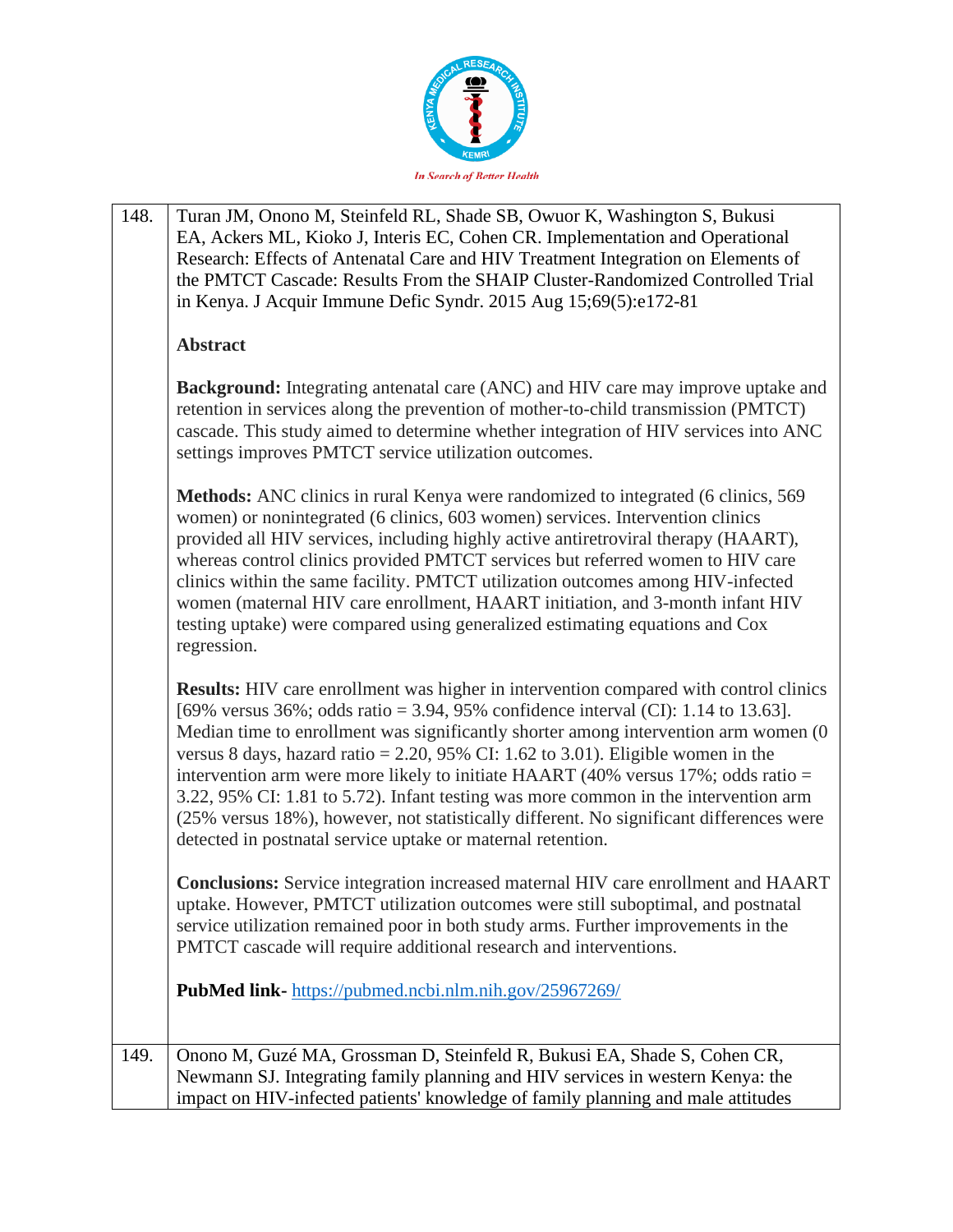

# toward family planning. AIDS Care. 2015;27(6):743-52 **Abstract** Little information exists on the impact of integrating family planning (FP) services into HIV care and treatment on patients' familiarity with and attitudes toward FP. We conducted a cluster-randomized trial in 18 public HIV clinics with 12 randomized to integrated FP and HIV services and 6 to the standard referral-based system where patients are referred to an FP clinic. Serial cross-sectional surveys were done before (n  $= 488$  women, 486 men) and after (n = 479 women, 481 men) the intervention to compare changes in familiarity with FP methods and attitudes toward FP between integrated and nonintegrated (NI) sites. We created an FP familiarity score based on the number of more effective FP methods patients could identify (score range: 0-6). Generalized estimating equations were used to control for clustering within sites. An increase in mean familiarity score between baseline (mean = 5.16) and postintervention (mean  $= 5.46$ ) occurred with an overall mean change of 0.26 (95%) confidence intervals  $\text{[CI]} = 0.09, 0.45$ ;  $p = 0.003$ ) across all sites. At end line, there was no difference in increase of mean FP familiarity scores at intervention versus control sites (mean  $= 5.41$  vs. 5.49,  $p = 0.94$ ). We observed a relative decrease in the proportion of males agreeing that FP was "women's business" at integrated sites (baseline 42% to end line 30%; reduction of 12%) compared to males at NI sites (baseline 35% to end line 42%; increase of 7%; adjusted odds ration  $[aOR] = 0.43$ ; 95%  $CI = 0.22, 0.85$ . Following FP-HIV integration, familiarity with FP methods increased but did not differ by study arm. Integration was associated with a decrease in negative attitudes toward FP among men. **PubMed link-** <https://pubmed.ncbi.nlm.nih.gov/25634244/> 150. Hodgson SH, Douglas AD, Edwards NJ, Kimani D, Elias SC, Chang M, Daza G, Seilie AM, Magiri C, Muia A, Juma EA, Cole AO, Rampling TW, Anagnostou NA, Gilbert SC, Hoffman SL, Draper SJ, Bejon P, Ogutu B, Marsh K, Hill AV, Murphy SC. Increased sample volume and use of quantitative reverse-transcription PCR can improve prediction of liver-to-blood inoculum size in controlled human malaria infection studies. Malar J. 2015 Jan 28;14:33

| 151. | Jenkins R, Othieno C, Ongeri L, Sifuna P, Ongecha M, Kingora J, Kiima D,        |
|------|---------------------------------------------------------------------------------|
|      | Omollo R, Ogutu B. Common mental disorder in Nyanza province, Kenya in 2013 and |
|      | its associated risk factors--an assessment of change since 2004, using a repeat |
|      | household survey in a demographic surveillance site. BMC Psychiatry. 2015 Dec   |
|      | 9;15:309                                                                        |
| 152. | Minakawa N, Kongere JO, Dida GO, Ikeda E, Hu J, Minagawa K, Futami K,           |
|      | Kawada H, Njenga SM, Larson PS. Sleeping on the floor decreases insecticide     |
|      | treated bed net use and increases risk of malaria in children under 5 years of  |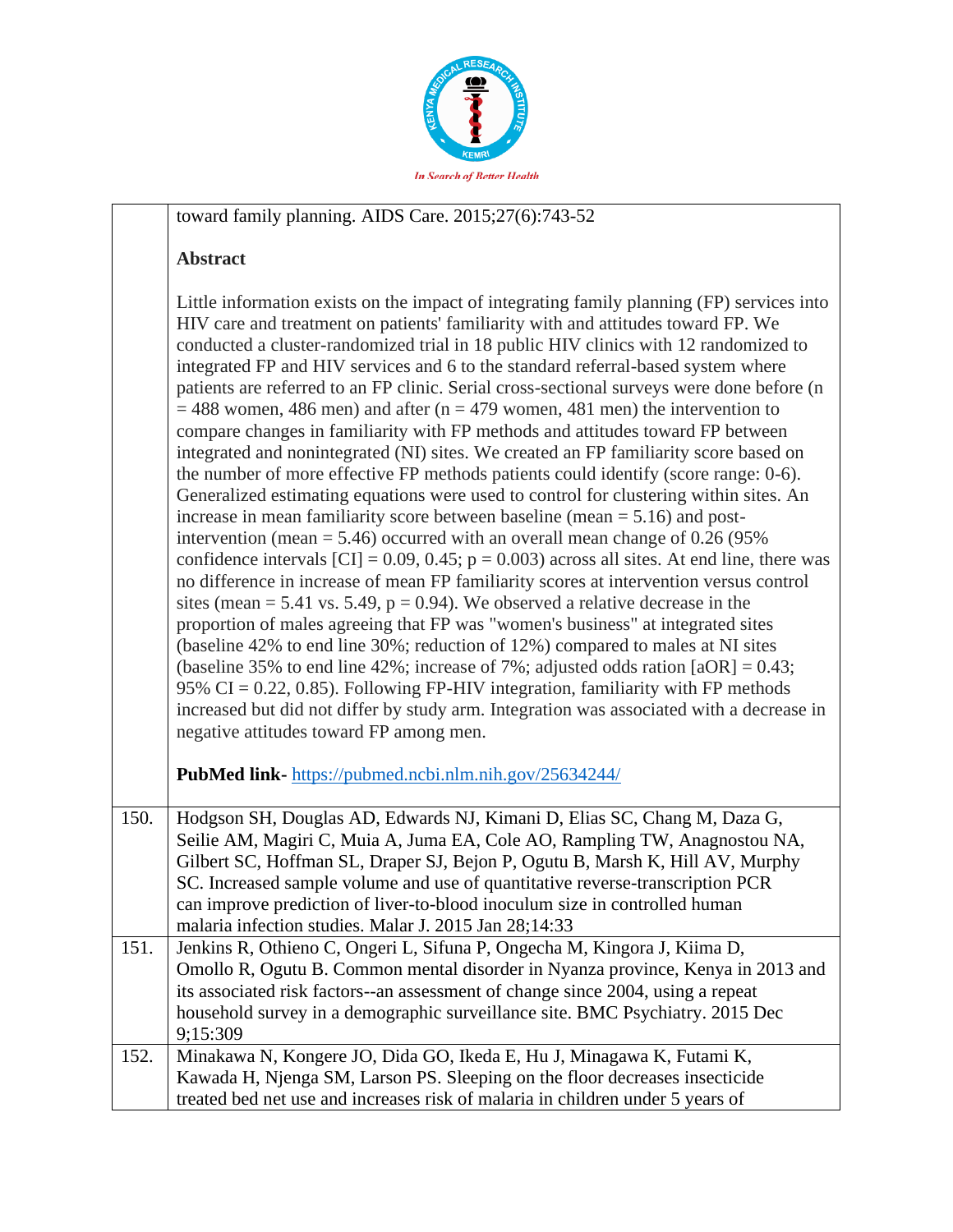

|      | age in Mbita District, Kenya. Parasitology. 2015 Oct; 142(12): 1516-22                                                                                                                                                                                                                                                                                                                                                                                                                                                                                                                                                                                                                                                      |
|------|-----------------------------------------------------------------------------------------------------------------------------------------------------------------------------------------------------------------------------------------------------------------------------------------------------------------------------------------------------------------------------------------------------------------------------------------------------------------------------------------------------------------------------------------------------------------------------------------------------------------------------------------------------------------------------------------------------------------------------|
| 153. | Tameris M, Hokey DA, Nduba V, Sacarlal J, Laher F, Kiringa G, Gondo K,<br>Lazarus EM, Gray GE, Nachman S, Mahomed H, Downing K, Abel B, Scriba TJ,<br>McClain JB, Pau MG, Hendriks J, Dheenadhayalan V, Ishmukhamedov S, Luabeya<br>AK, Geldenhuys H, Shepherd B, Blatner G, Cardenas V, Walker R, Hanekom WA,<br>Sadoff J, Douoguih M, Barker L, Hatherill M. A double-blind, randomised, placebo-<br>controlled, dose-finding trial of the novel tuberculosis vaccine AERAS-402, an<br>adenovirus-vectored fusion protein, in healthy, BCG-vaccinated infants. Vaccine.<br>2015 Jun 9;33(25):2944-54                                                                                                                      |
|      | <b>Abstract</b>                                                                                                                                                                                                                                                                                                                                                                                                                                                                                                                                                                                                                                                                                                             |
|      | <b>Background:</b> Several novel tuberculosis vaccines are currently in clinical trials,<br>including AERAS-402, an adenovector encoding a fusion protein of Mycobacterium<br>tuberculosis antigens 85A, 85B, and TB10.4. A multicentred trial of AERAS-402<br>safety and immunogenicity in healthy infants was conducted in three countries in sub-<br>Saharan Africa, using an adaptive design.                                                                                                                                                                                                                                                                                                                           |
|      | Methods: In a double-blind, randomised, placebo-controlled, dose-finding trial, we<br>enrolled BCG-vaccinated, HIV-uninfected infants aged 16-26 weeks. Infants in the<br>safety/dose-finding phase received two doses of AERAS-402 across three dose levels,<br>or placebo, intramuscularly on days 0 and 28. Infants in the expanded safety phase<br>received three doses of the highest dose level, with the 3rd dose at day 280. Follow up<br>for safety and immunogenicity was for up to two years.                                                                                                                                                                                                                    |
|      | <b>Results:</b> We enrolled 206 infants (52 placebo and 154 AERAS-402 recipients) into the<br>dose-finding phase and 281 (141 placebo and 140 AERAS-402 recipients) into the<br>expanded safety phase. Safety data were acceptable across all dose levels. No vaccine-<br>related deaths were recorded. A single serious adverse event of tachypnoea was<br>deemed related to study vaccine. Antibodies directed largely against Ag85A and<br>Ag85B were detected. Low magnitude CD4+ and CD8+ polyfunctional T cell<br>responses were observed at all dose levels. The addition of a third dose of AERAS-402<br>at the highest dose level did not increase frequency or magnitude of antibody or CD8+<br>T cell responses. |
|      | <b>Conclusions:</b> AERAS-402 has an acceptable safety profile in infants and was well<br>tolerated at all dose levels. Response rate was lower than previously seen in BCG<br>vaccinated adults, and frequency and magnitude of antigen-specific T cells were not<br>increased by a third dose of vaccine.                                                                                                                                                                                                                                                                                                                                                                                                                 |
|      | <b>PubMed link-</b> https://pubmed.ncbi.nlm.nih.gov/25936724/                                                                                                                                                                                                                                                                                                                                                                                                                                                                                                                                                                                                                                                               |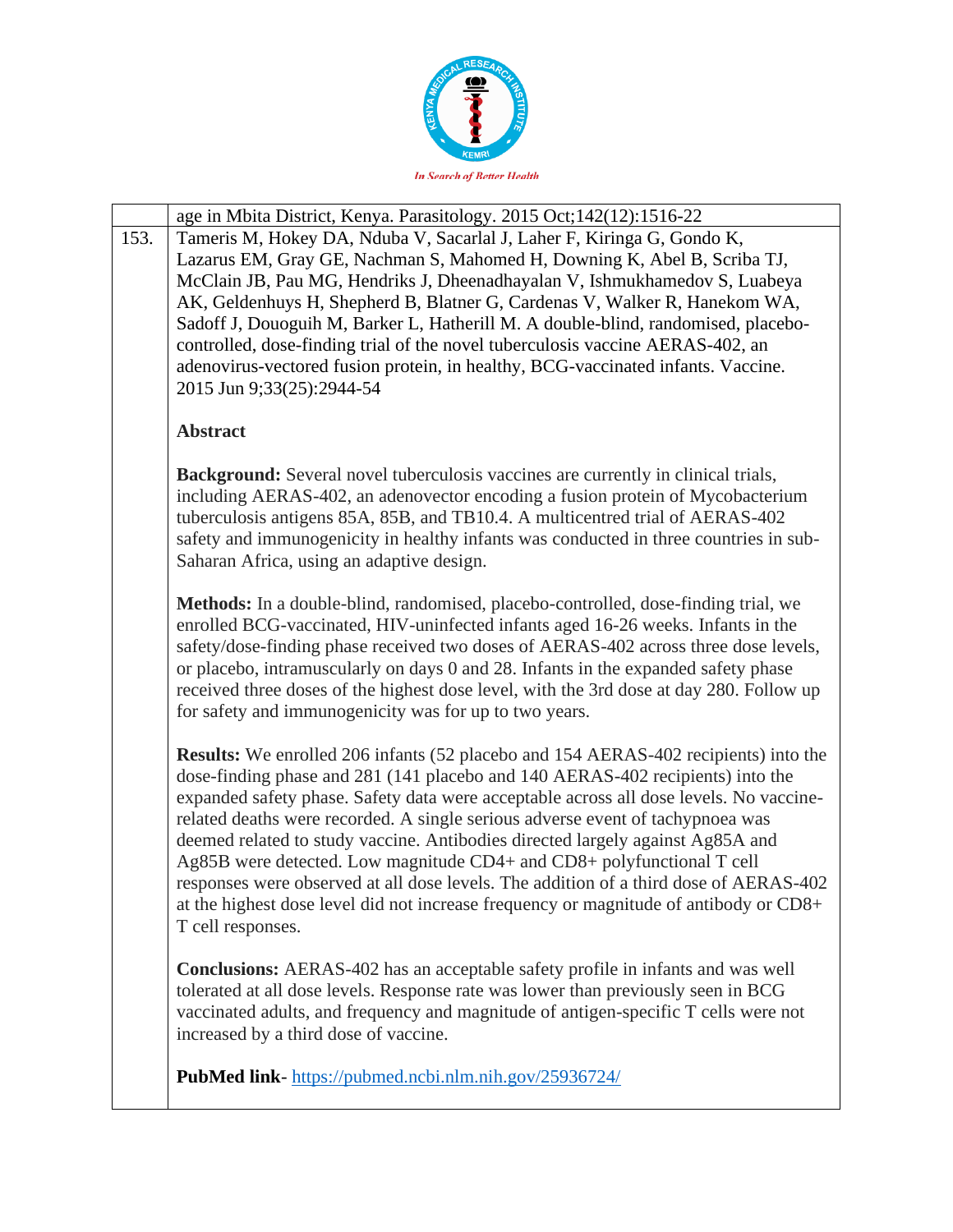

## 154. Garcia-Knight MA, Nduati E, Hassan AS, Gambo F, Odera D, Etyang TJ, Hajj NJ, Berkley JA, Urban BC, Rowland-Jones SL. Altered Memory T-Cell Responses to Bacillus Calmette-Guerin and Tetanus Toxoid Vaccination and Altered Cytokine Responses to Polyclonal Stimulation in HIV-Exposed Uninfected Kenyan Infants. PLoS One. 2015 Nov 16;10(11):e0143043 **Abstract** Implementation of successful prevention of mother-to-child transmission of HIV strategies has resulted in an increased population of HIV-exposed uninfected (HEU) infants. HEU infants have higher rates of morbidity and mortality than HIV-unexposed (HU) infants. Numerous factors may contribute to poor health in HEU infants including immunological alterations. The present study assessed T-cell phenotype and function in HEU infants with a focus on memory Th1 responses to vaccination. We compared cross-sectionally selected parameters at 3 and 12 months of age in HIVexposed ( $n = 42$ ) and HU ( $n = 28$ ) Kenyan infants. We measured ex vivo activated and bulk memory CD4 and CD8 T-cells and regulatory T-cells by flow cytometry. In addition, we measured the magnitude, quality and memory phenotype of antigenspecific T-cell responses to Bacillus Calmette-Guerin and Tetanus Toxoid vaccine antigens, and the magnitude and quality of the T cell response following polyclonal stimulation with staphylococcal enterotoxin B. Finally, the influence of maternal disease markers on the immunological parameters measured was assessed in HEU infants. Few perturbations were detected in ex vivo T-cell subsets, though amongst HEU infants maternal HIV viral load positively correlated with CD8 T cell immune activation at 12 months. Conversely, we observed age-dependent differences in the magnitude and polyfunctionality of IL-2 and TNF-α responses to vaccine antigens particularly in Th1 cells. These changes mirrored those seen following polyclonal stimulation, where at 3 months, cytokine responses were higher in HEU infants compared to HU infants, and at 12 months, HEU infant cytokine responses were consistently lower than those seen in HU infants. Finally, reduced effector memory Th1 responses to vaccine antigens were observed in HEU infants at 3 and 12 months and higher central memory Th1 responses to M. tuberculosis antigens were observed at 3 months only. Long-term monitoring of vaccine efficacy and T-cell immunity in this vulnerable population is warranted. **PubMed link-** <https://pubmed.ncbi.nlm.nih.gov/26569505/> 155. Muema DM, Macharia GN, Hassan AS, Mwaringa SM, Fegan GW, Berkley JA, Nduati EW, Urban BC. Control of Viremia Enables Acquisition of Resting Memory B Cells with Age and Normalization of Activated B Cell Phenotypes in HIV-Infected

Children. J Immunol. 2015 Aug 1;195(3):1082-91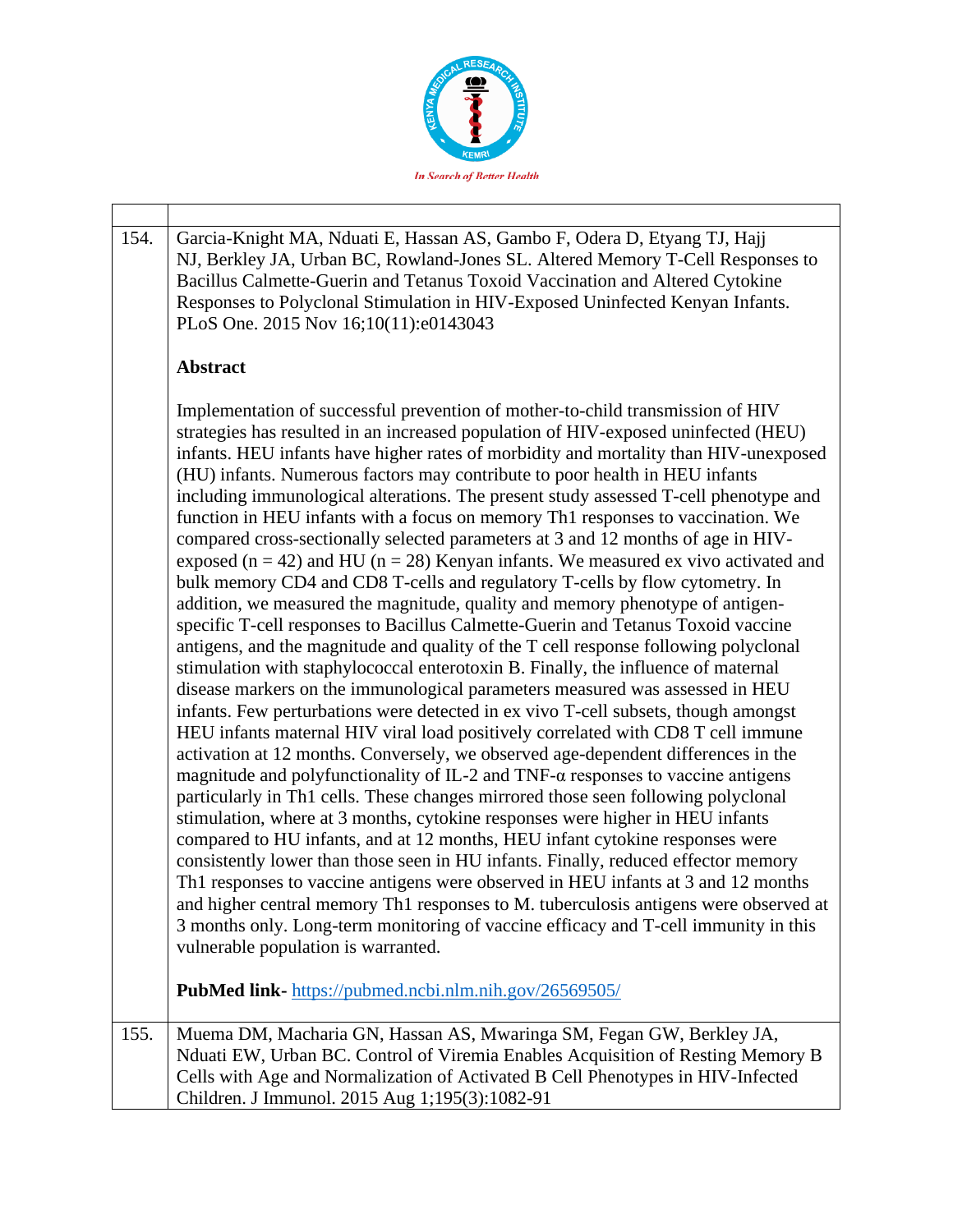

## **Abstract**

|      | HIV affects the function of all lymphocyte populations, including B cells. Phenotypic<br>and functional defects of B cells in HIV-infected adults have been well characterized,<br>but defects in children have not been studied to the same extent. We determined the<br>proportion of B cell subsets and frequencies of Ag-specific memory B cells in<br>peripheral blood from HIV-infected children and healthy controls, using flow<br>cytometry and B cell ELISPOT, respectively. In addition, we measured the quantities<br>and avidities of plasma Abs against various Ags by ELISA. We also determined<br>plasma levels of BAFF and expression of BAFF receptors on B cells. Children with<br>high HIV viremia had increased proportions of activated mature B cells, tissue-like<br>memory B cells and plasmablasts, and low proportions of naive B cells when compared<br>with community controls and children with low HIV viremia, similar to adults infected<br>with HIV. HIV-infected groups had lower proportions of resting memory B cells than<br>did community controls. Notably, high HIV viremia prevented the age-dependent<br>accumulation of class-switched resting memory B cells. HIV-infected children,<br>regardless of the level of viremia, showed lower quantities and avidities of IgG and<br>lower frequencies of memory B cells against Expanded Program on Immunization<br>vaccines. The HIV-infected children had an altered BAFF profile that could have<br>affected their B cell compartment. Therefore, B cell defects in HIV-infected children<br>are similar to those seen in HIV-infected adults. However, control of HIV viremia is<br>associated with normalization of activated B cell subsets and allows age-dependent<br>accumulation of resting memory B cells. |
|------|----------------------------------------------------------------------------------------------------------------------------------------------------------------------------------------------------------------------------------------------------------------------------------------------------------------------------------------------------------------------------------------------------------------------------------------------------------------------------------------------------------------------------------------------------------------------------------------------------------------------------------------------------------------------------------------------------------------------------------------------------------------------------------------------------------------------------------------------------------------------------------------------------------------------------------------------------------------------------------------------------------------------------------------------------------------------------------------------------------------------------------------------------------------------------------------------------------------------------------------------------------------------------------------------------------------------------------------------------------------------------------------------------------------------------------------------------------------------------------------------------------------------------------------------------------------------------------------------------------------------------------------------------------------------------------------------------------------------------------------------------------------------------------------------------------------|
|      | PubMed link-https://pubmed.ncbi.nlm.nih.gov/26116511/                                                                                                                                                                                                                                                                                                                                                                                                                                                                                                                                                                                                                                                                                                                                                                                                                                                                                                                                                                                                                                                                                                                                                                                                                                                                                                                                                                                                                                                                                                                                                                                                                                                                                                                                                          |
| 156. | Washington S, Owuor K, Turan JM, Steinfeld RL, Onono M, Shade SB, Bukusi<br>EA, Ackers ML, Cohen CR. Implementation and Operational Research: Effect of<br>Integration of HIV Care and Treatment Into Antenatal Care Clinics on Mother-to-<br>Child HIV Transmission and Maternal Outcomes in Nyanza, Kenya: Results From the<br>SHAIP Cluster Randomized Controlled Trial. J Acquir Immune Defic Syndr. 2015<br>Aug 15;69(5):e164-71                                                                                                                                                                                                                                                                                                                                                                                                                                                                                                                                                                                                                                                                                                                                                                                                                                                                                                                                                                                                                                                                                                                                                                                                                                                                                                                                                                          |
|      | <b>Abstract</b>                                                                                                                                                                                                                                                                                                                                                                                                                                                                                                                                                                                                                                                                                                                                                                                                                                                                                                                                                                                                                                                                                                                                                                                                                                                                                                                                                                                                                                                                                                                                                                                                                                                                                                                                                                                                |
|      | <b>Background:</b> Many HIV-infected pregnant women identified during antenatal care<br>(ANC) do not enroll in long-term HIV care, resulting in deterioration of maternal<br>health and continued risk of HIV transmission to infants.                                                                                                                                                                                                                                                                                                                                                                                                                                                                                                                                                                                                                                                                                                                                                                                                                                                                                                                                                                                                                                                                                                                                                                                                                                                                                                                                                                                                                                                                                                                                                                         |
|      | <b>Methods:</b> We performed a cluster randomized trial to evaluate the effect of integrating<br>HIV care into ANC clinics in rural Kenya. Twelve facilities were randomized to                                                                                                                                                                                                                                                                                                                                                                                                                                                                                                                                                                                                                                                                                                                                                                                                                                                                                                                                                                                                                                                                                                                                                                                                                                                                                                                                                                                                                                                                                                                                                                                                                                |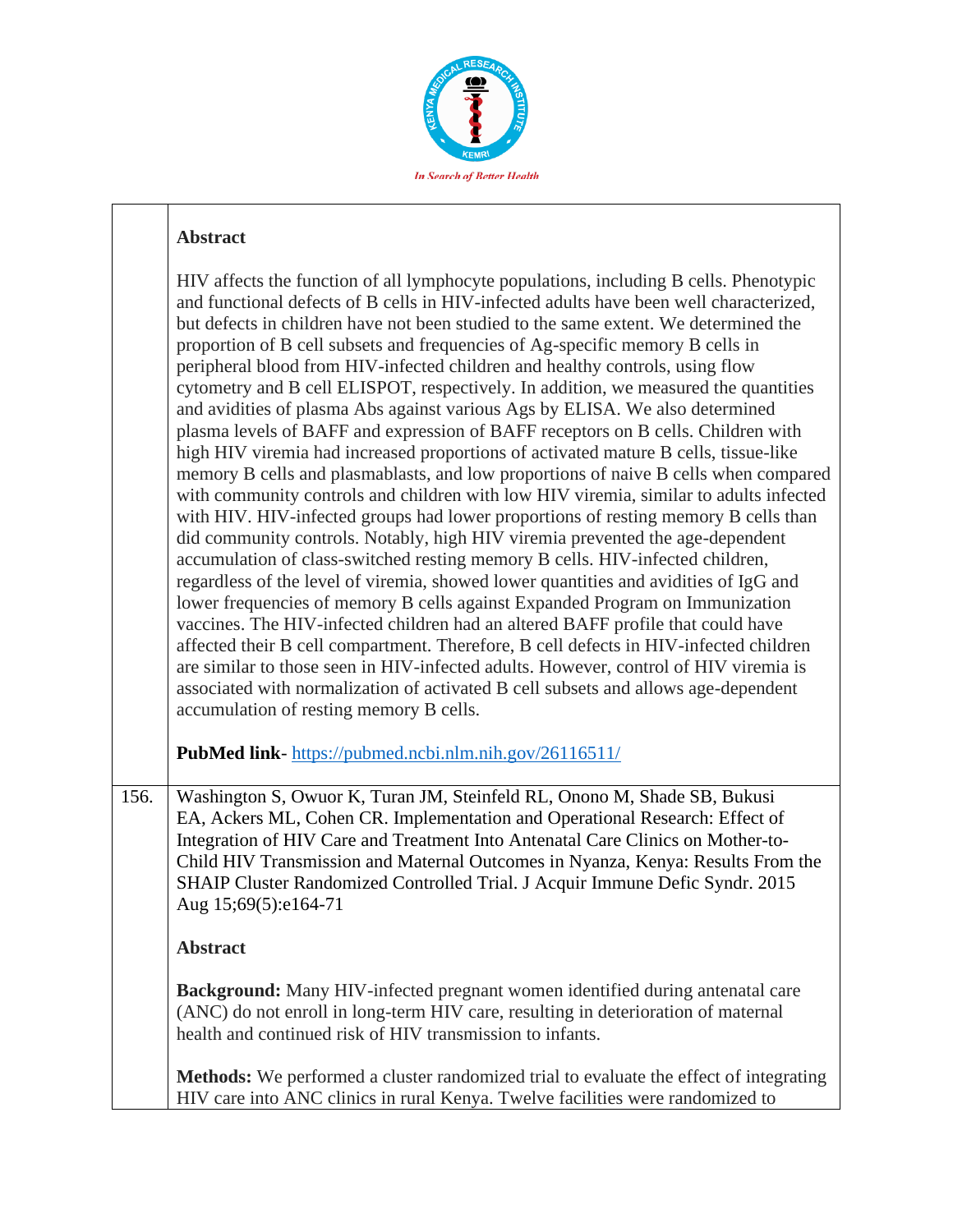| ESEARCH<br>EDICAL<br>Ē<br><b>KEMR</b> |
|---------------------------------------|
| <b>In Search of Better Health</b>     |

|      | provide either integrated services (ANC, prevention of mother-to-child transmission,<br>and HIV care delivered in the ANC clinic; $n = 6$ intervention facilities) or standard<br>ANC services (including prevention of mother-to-child transmission and referral to a<br>separate clinic for HIV care; $n = 6$ control facilities).                                                                                                                                                                                                                                                                                                                                                                                                                                   |
|------|------------------------------------------------------------------------------------------------------------------------------------------------------------------------------------------------------------------------------------------------------------------------------------------------------------------------------------------------------------------------------------------------------------------------------------------------------------------------------------------------------------------------------------------------------------------------------------------------------------------------------------------------------------------------------------------------------------------------------------------------------------------------|
|      | <b>Results:</b> There were high patient attrition rates over the course of this study. Among<br>study participants who enrolled in HIV care, there was 12-month follow-up data for<br>256 of 611 (41.8%) women and postpartum data for only 325 of 1172 (28%) women.<br>By 9 months of age, 382 of 568 (67.3%) infants at intervention sites and 338 of 594<br>(57.0%) at control sites had tested for HIV [odds ratio (OR) 1.45, 95% confidence<br>interval (CI): 0.71 to 2.82]; 7.3% of infants tested HIV positive at intervention sites<br>compared with 8.0% of infants at control sites (OR 0.89, 95% CI: 0.56 to 1.43). The<br>composite clinical/immunologic progression into AIDS was similar in both arms (4.9%<br>vs. 5.1%, OR 0.83, 95% CI: 0.41 to 1.68). |
|      | Conclusions: Despite the provision of integrated services, patient attrition was<br>substantial in both arms, suggesting barriers beyond lack of service integration.<br>Integration of HIV services into the ANC clinic was not associated with a reduced risk<br>of HIV transmission to infants and did not appear to affect short-term maternal health<br>outcomes.                                                                                                                                                                                                                                                                                                                                                                                                 |
|      | PubMed link- https://pubmed.ncbi.nlm.nih.gov/25886930/                                                                                                                                                                                                                                                                                                                                                                                                                                                                                                                                                                                                                                                                                                                 |
| 157. | Wagner RG, Ibinda F, Tollman S, Lindholm L, Newton CR, Bertram MY.<br>Differing Methods and Definitions Influence DALY estimates: Using Population-<br>Based Data to Calculate the Burden of Convulsive Epilepsy in Rural South Africa.<br>PLoS One. 2015 Dec 23;10(12):e0145300                                                                                                                                                                                                                                                                                                                                                                                                                                                                                       |
|      | <b>Abstract</b>                                                                                                                                                                                                                                                                                                                                                                                                                                                                                                                                                                                                                                                                                                                                                        |
|      | <b>Background:</b> The disability adjusted life year (DALY) is a composite measure of<br>disease burden that includes both morbidity and mortality, and is relevant to conditions<br>such as epilepsy that can limit productive functioning. The 2010 Global Burden of<br>Disease (GBD) study introduced a number of new methods and definitions, including a<br>prevalence-based approach and revised disability weights to calculate morbidity and<br>new standard life expectancies to calculate premature mortality. We used these<br>approaches, and local, population-based data, to estimate the burden of convulsive<br>epilepsy in rural South Africa.                                                                                                        |
|      | <b>Methods &amp; findings:</b> Comprehensive prevalence, incidence and mortality data on<br>convulsive epilepsy were collected within the Agincourt sub-district in rural<br>northeastern South Africa between 2008 and 2012. We estimated DALYs using both                                                                                                                                                                                                                                                                                                                                                                                                                                                                                                            |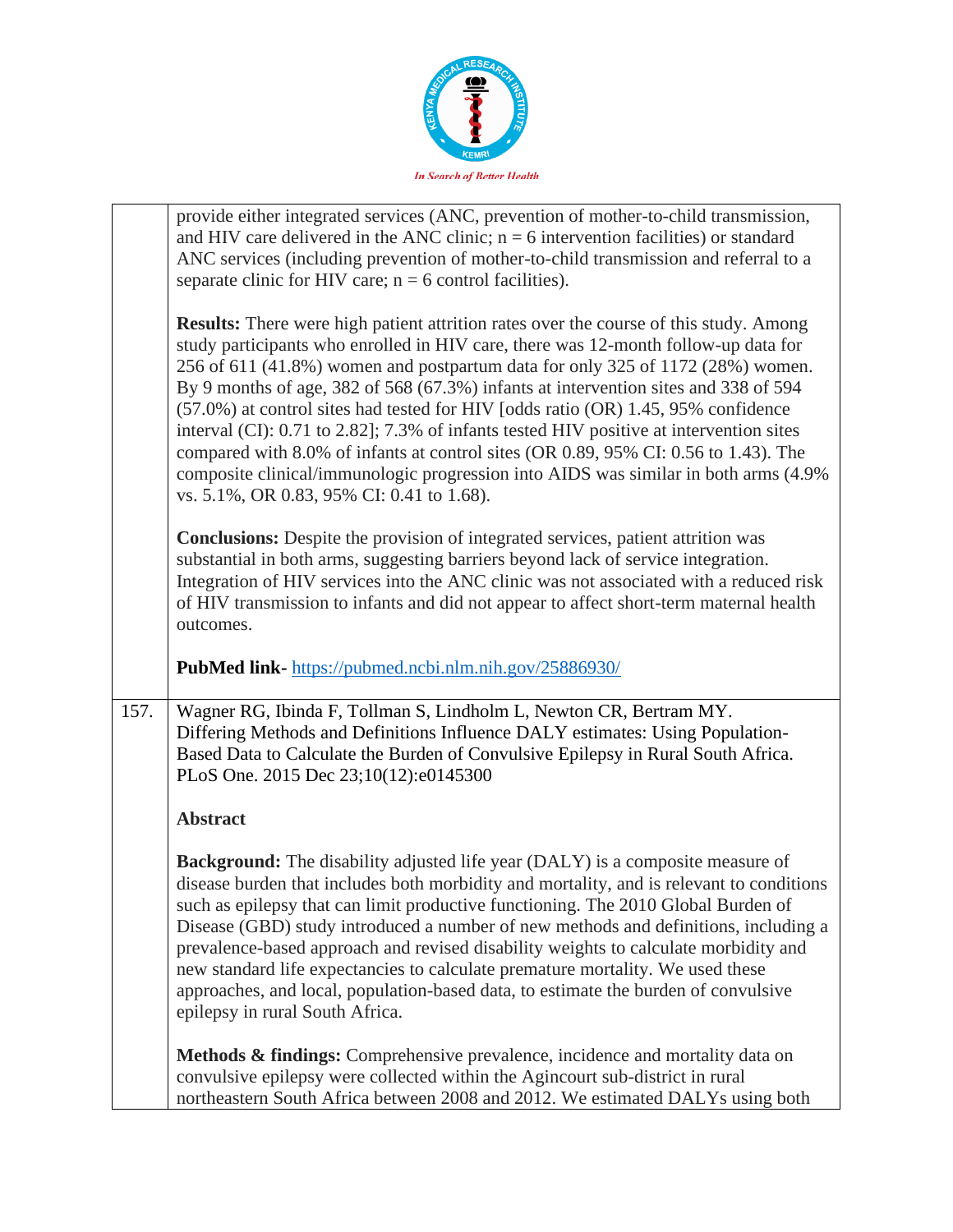

|      | prevalence- and incidence-based approaches for calculating years of life lived with<br>disability. Additionally, we explored how changing the disease model by varying the<br>disability weights influenced DALY estimates. Using the prevalence-based approach,<br>convulsive epilepsy in Agincourt resulted in 332 DALYs (95% uncertainty interval<br>(UI): 216-455) and 4.1 DALYs per 1,000 individuals (95% UI: 2.7-5.7) annually. Of<br>this, 26% was due to morbidity while 74% was due to premature mortality. DALYs<br>increased by 10% when using the incidence-based method. Varying the disability<br>weight from 0.072 (treated epilepsy, seizure free) to 0.657 (severe epilepsy) caused<br>years lived with disability to increase from 18 (95% UI: 16-19) to 161 (95% UI: 143-<br>170).                                                                                                                                                                                       |
|------|----------------------------------------------------------------------------------------------------------------------------------------------------------------------------------------------------------------------------------------------------------------------------------------------------------------------------------------------------------------------------------------------------------------------------------------------------------------------------------------------------------------------------------------------------------------------------------------------------------------------------------------------------------------------------------------------------------------------------------------------------------------------------------------------------------------------------------------------------------------------------------------------------------------------------------------------------------------------------------------------|
|      | <b>Conclusions:</b> DALY estimates are influenced by both the methods applied and<br>population parameters used in the calculation. Irrespective of method, a significant<br>burden of epilepsy is due to premature mortality in rural South Africa, with a lower<br>burden than rural Kenya. Researchers and national policymakers should carefully<br>interrogate the methods and data used to calculate DALYs as this will influence policy<br>priorities and resource allocation.                                                                                                                                                                                                                                                                                                                                                                                                                                                                                                        |
|      | PubMed link-https://pubmed.ncbi.nlm.nih.gov/26697856/                                                                                                                                                                                                                                                                                                                                                                                                                                                                                                                                                                                                                                                                                                                                                                                                                                                                                                                                        |
| 158. | Participants of an International Workshop in Kenya on the Role of Frontline<br>Staff in Biomedical Research, July 2014, Kombe F. Enhancing quality and<br>integrity in biomedical research in Africa: an international call for greater<br>focus, investment and standardisation in capacity strengthening for frontline<br>staff. BMC Med Ethics. 2015 Nov 13;16(1):77                                                                                                                                                                                                                                                                                                                                                                                                                                                                                                                                                                                                                      |
|      | <b>Abstract</b>                                                                                                                                                                                                                                                                                                                                                                                                                                                                                                                                                                                                                                                                                                                                                                                                                                                                                                                                                                              |
|      | The integrity of biomedical research depends heavily on the quality of research data<br>collected. In turn, data quality depends on processes of data collection, a task<br>undertaken by frontline research staff in many research programmes in Africa and<br>elsewhere. These frontline research staff often have additional responsibilities<br>including translating and communicating research in local languages, seeking informed<br>consent for study participation and maintaining supportive relationships between<br>research institutions and study participants and wider communities. The level of skills<br>that fieldworkers need to undertake these responsibilities clearly affects the quality of<br>data collected, the ethics of research 'on the ground' and the short and long term<br>acceptability of research. We organised an international workshop in Kenya in July<br>2014 to discuss the role of frontline staff in scientific research. A total of 25 field |
|      | managers from 9 African countries and the UK met for 2.5 days to discuss the<br>relationship between data quality and institutional performance management systems                                                                                                                                                                                                                                                                                                                                                                                                                                                                                                                                                                                                                                                                                                                                                                                                                           |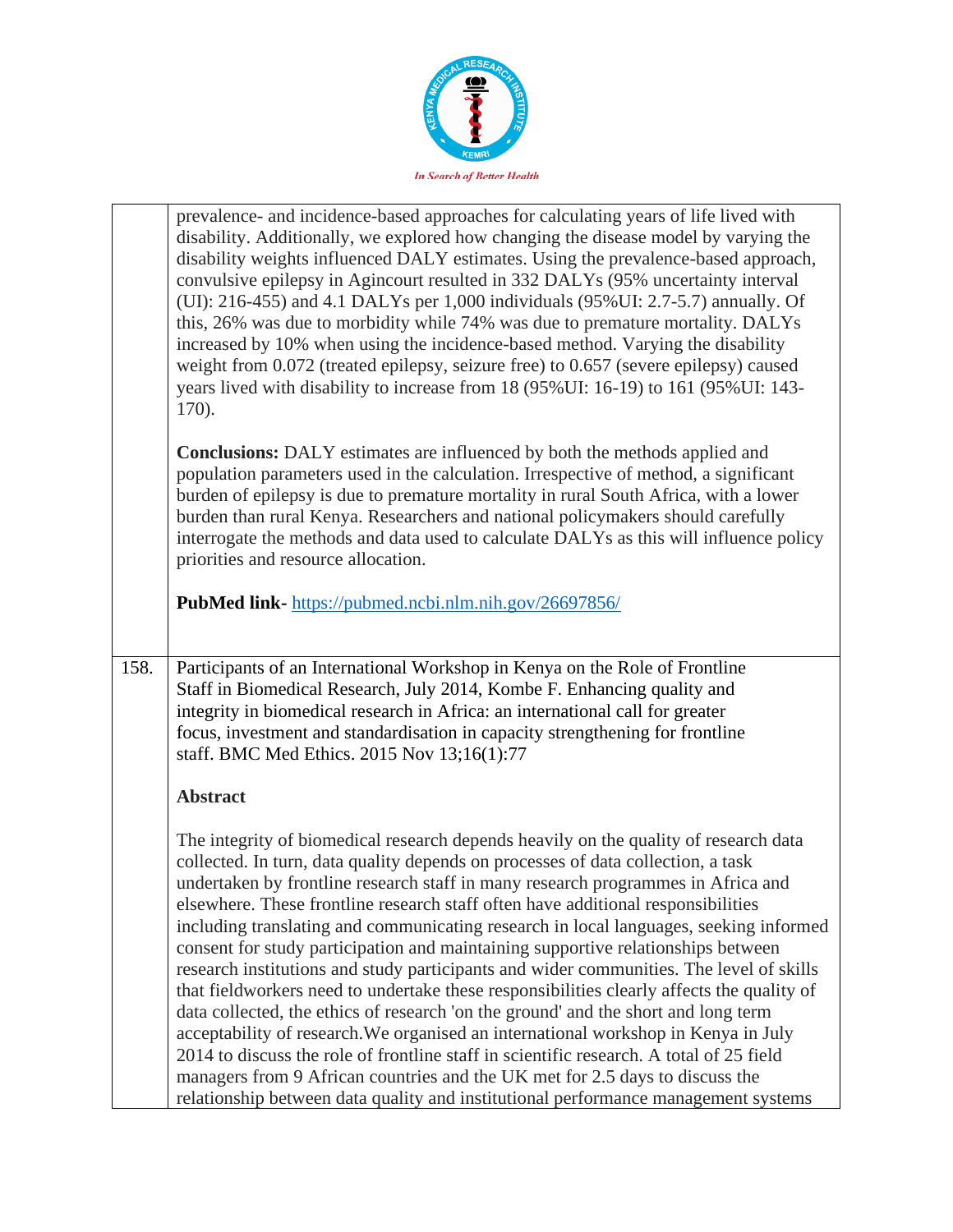

|      | and how they affect career progression and supportive supervision policies of research<br>frontline staff. From this workshop, and supporting an expanding literature on the role<br>of fieldworkers in international health research, participants agreed that fieldworkers'<br>roles present them with practical and ethical challenges that their routine training does<br>not adequately prepare them for. We argue that the common and complex challenges<br>facing fieldworkers should in part be addressed through increased investment and<br>collaborative agreements across types of research institutions in Africa. We call for<br>standardization of core elements of training for this critically important cadre of<br>research staff who perform similar roles and encounter similar challenges in many<br>African settings. Although many valuable training elements are offered in institutions,<br>there is a need to develop broader, more grounded and innovative strategies to address<br>complex realities for fieldworkers, and support the integrity and ethics of health<br>research in these settings.<br><b>PubMed link-</b> https://pubmed.ncbi.nlm.nih.gov/26567112 |
|------|---------------------------------------------------------------------------------------------------------------------------------------------------------------------------------------------------------------------------------------------------------------------------------------------------------------------------------------------------------------------------------------------------------------------------------------------------------------------------------------------------------------------------------------------------------------------------------------------------------------------------------------------------------------------------------------------------------------------------------------------------------------------------------------------------------------------------------------------------------------------------------------------------------------------------------------------------------------------------------------------------------------------------------------------------------------------------------------------------------------------------------------------------------------------------------------------------|
|      |                                                                                                                                                                                                                                                                                                                                                                                                                                                                                                                                                                                                                                                                                                                                                                                                                                                                                                                                                                                                                                                                                                                                                                                                   |
| 159. | Moraga P, Cano J, Baggaley RF, Gyapong JO, Njenga SM, Nikolay B, Davies E,<br>Rebollo MP, Pullan RL, Bockarie MJ, Hollingsworth TD, Gambhir M, Brooker SJ.<br>Modelling the distribution and transmission intensity of lymphatic filariasis in<br>sub-Saharan Africa prior to scaling up interventions: integrated use of<br>geostatistical and mathematical modelling. Parasit Vectors. 2015 Oct 24;8:560.<br><b>Abstract</b><br><b>Background:</b> Lymphatic filariasis (LF) is one of the neglected tropical diseases<br>targeted for global elimination. The ability to interrupt transmission is, partly,<br>influenced by the underlying intensity of transmission and its geographical variation.<br>This information can also help guide the design of targeted surveillance activities. The<br>present study uses a combination of geostatistical and mathematical modelling to<br>predict the prevalence and transmission intensity of LF prior to the implementation of<br>large-scale control in sub-Saharan Africa.                                                                                                                                                                  |
|      | Methods: A systematic search of the literature was undertaken to identify surveys on<br>the prevalence of Wuchereria bancrofti microfilaraemia (mf), based on blood smears,<br>and on the prevalence of antigenaemia, based on the use of an immuno-<br>chromatographic card test (ICT). Using a suite of environmental and demographic data,<br>spatiotemporal multivariate models were fitted separately for mf prevalence and ICT-<br>based prevalence within a Bayesian framework and used to make predictions for non-<br>sampled areas. Maps of the dominant vector species of LF were also developed. The<br>maps of predicted prevalence and vector distribution were linked to mathematical                                                                                                                                                                                                                                                                                                                                                                                                                                                                                              |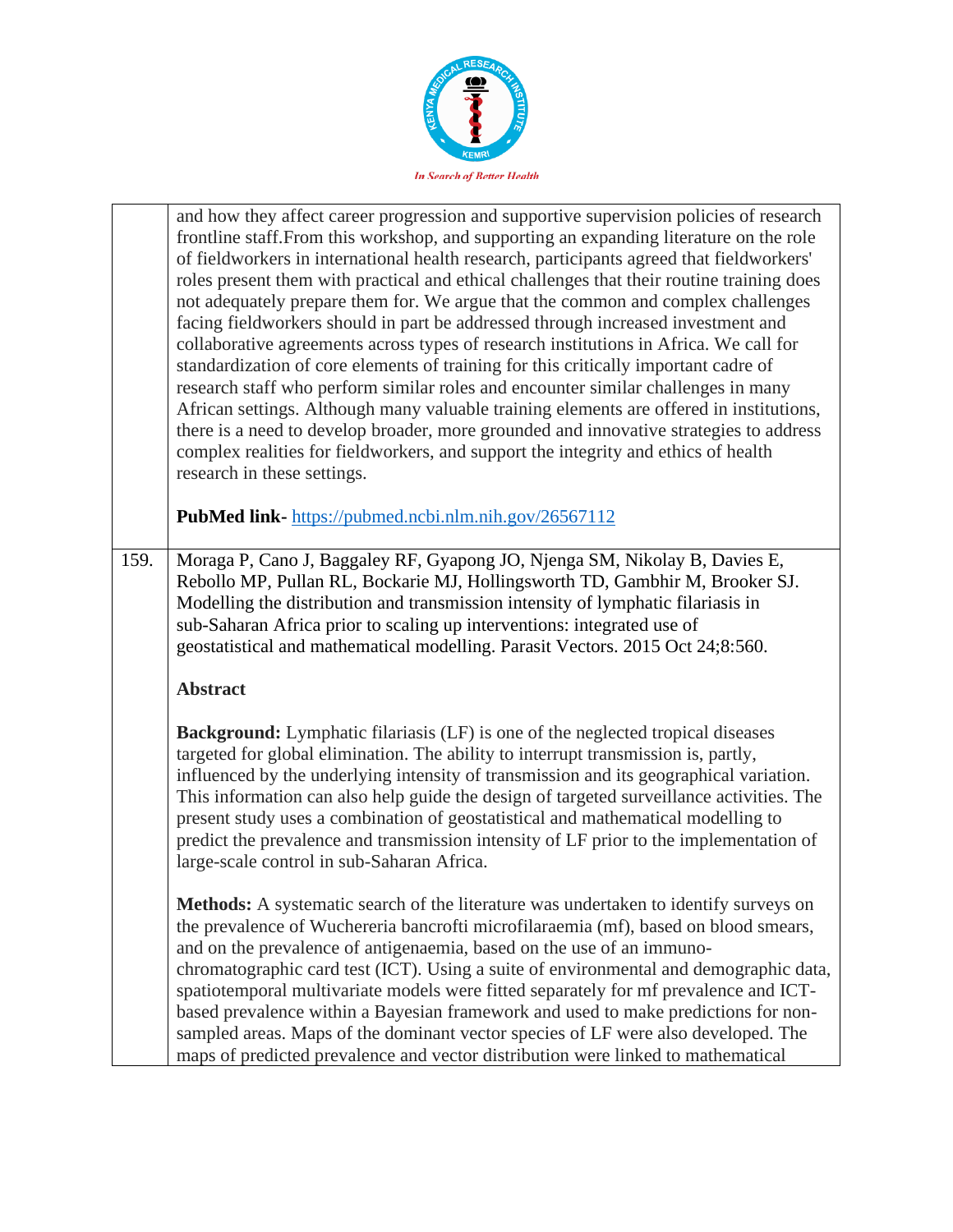

|      | models of the transmission dynamics of LF to infer the intensity of transmission,<br>quantified by the basic reproductive number (R0).<br><b>Results:</b> The literature search identified 1267 surveys that provide suitable data on the<br>prevalence of mf and 2817 surveys that report the prevalence of antigenaemia. Distinct<br>spatial predictions arose from the models for mf prevalence and ICT-based prevalence,<br>with a wider geographical distribution when using ICT-based data. The vector<br>distribution maps demonstrated the spatial variation of LF vector species.<br>Mathematical modelling showed that the reproduction number (R0) estimates vary<br>from 2.7 to 30, with large variations between and within regions. |
|------|---------------------------------------------------------------------------------------------------------------------------------------------------------------------------------------------------------------------------------------------------------------------------------------------------------------------------------------------------------------------------------------------------------------------------------------------------------------------------------------------------------------------------------------------------------------------------------------------------------------------------------------------------------------------------------------------------------------------------------------------------|
|      | <b>Conclusions:</b> LF transmission is highly heterogeneous, and the developed maps can<br>help guide intervention, monitoring and surveillance strategies as countries progress<br>towards LF elimination.                                                                                                                                                                                                                                                                                                                                                                                                                                                                                                                                       |
|      | PubMed link-https://pubmed.ncbi.nlm.nih.gov/26496983/                                                                                                                                                                                                                                                                                                                                                                                                                                                                                                                                                                                                                                                                                             |
| 160. | van der Elst EM, Kombo B, Gichuru E, Omar A, Musyoki H, Graham SM, Smith<br>AD, Sanders EJ, Operario D. The green shoots of a novel training programme:<br>progress and identified key actions to providing services to MSM at Kenyan<br>health facilities. J Int AIDS Soc. 2015 Oct 21;18(1):20226                                                                                                                                                                                                                                                                                                                                                                                                                                               |
|      | <b>Abstract</b>                                                                                                                                                                                                                                                                                                                                                                                                                                                                                                                                                                                                                                                                                                                                   |
|      | <b>Introduction:</b> Although men who have sex with men (MSM) in sub-Saharan Africa<br>are at high risk for HIV acquisition, access to and quality of health and HIV services<br>within this population are negatively affected by stigma and capacity within the health<br>sector. A recently developed online MSM training programme (www.marps-africa.org)<br>was shown to contribute to reductions in MSM prejudice among healthcare providers<br>(HCPs) in coastal Kenya. In this study, we used qualitative methods to explore the<br>provision of MSM healthcare services two years post-training in coastal Kenya.                                                                                                                        |
|      | <b>Methods:</b> From February to July 2014, we held 10 focus group discussions (FGD)<br>with 63 participants, including HCP from 25 facilities, county AIDS coordinators and<br>MSM from local support groups. Participants discussed availability, acceptability and<br>accessibility of HIV healthcare for MSM. HCP also discussed changes in their health<br>service practices after completing the training. FGD were recorded, transcribed<br>verbatim and analyzed using Ritchie and Spencer's "framework approach" for<br>qualitative data.                                                                                                                                                                                                |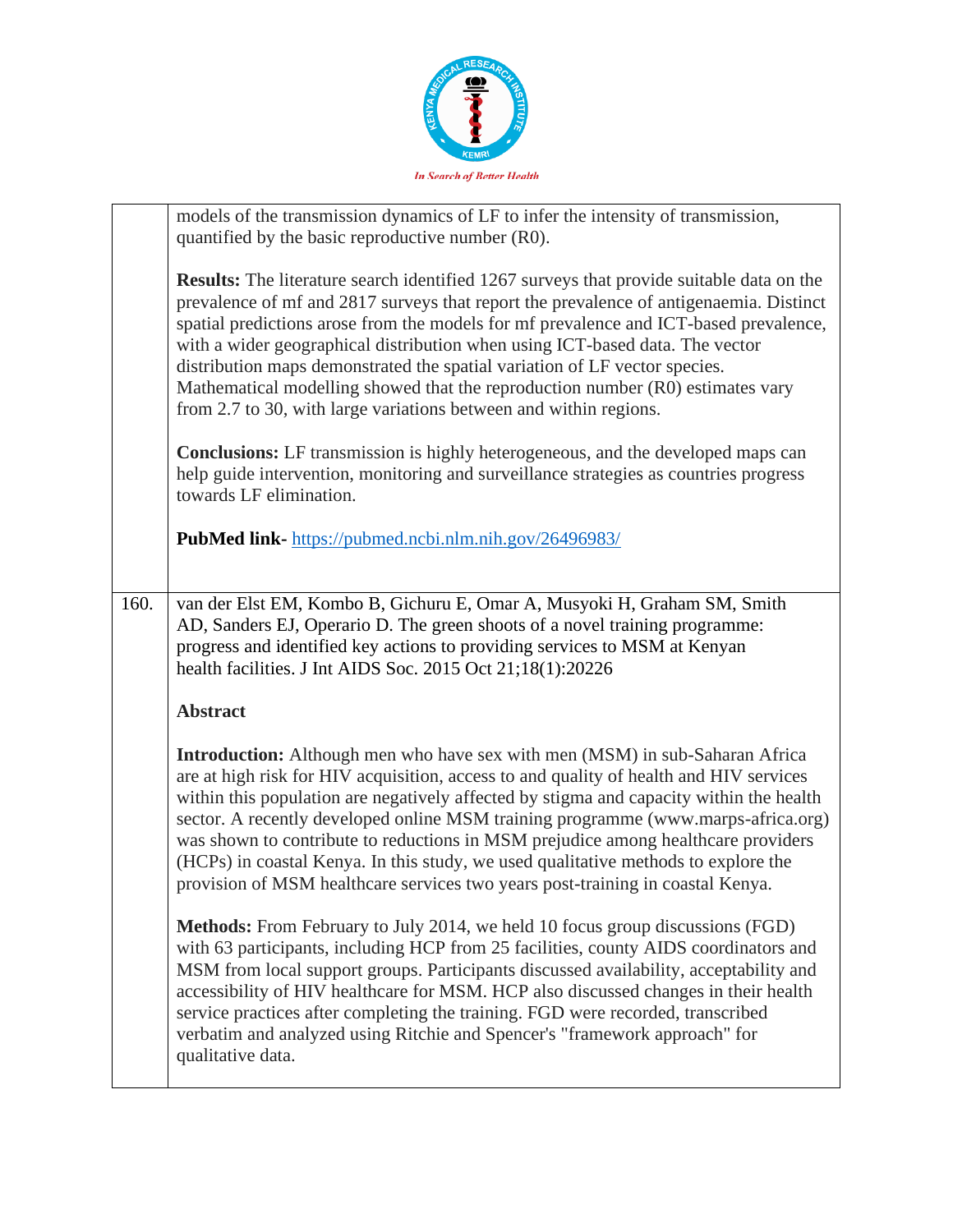

|      | <b>Results:</b> HCPs described continued improvements in their ability to provide service in<br>a non-stigmatizing way to MSM patients since completing the training programme and<br>expressed comfort engaging MSM patients in care. Four additional recommendations<br>for improving MSM healthcare services were identified: 1) expanding the reach of<br>MSM sensitivity training across the medical education continuum; 2) establishing<br>guidelines to manage sexually transmitted anal infections; 3) promoting legal and<br>policy reforms to support integration of MSM-appropriate services into healthcare; and<br>4) including MSM information in national reporting tools for HIV services.                                                                                                                                                            |
|------|------------------------------------------------------------------------------------------------------------------------------------------------------------------------------------------------------------------------------------------------------------------------------------------------------------------------------------------------------------------------------------------------------------------------------------------------------------------------------------------------------------------------------------------------------------------------------------------------------------------------------------------------------------------------------------------------------------------------------------------------------------------------------------------------------------------------------------------------------------------------|
|      | Conclusions: Positive impacts of this sensitivity and skills training programme were<br>reflected in HCP attitudes two years post-intervention. Scaling-up of efforts will rely<br>on continued policies to include MSM in healthcare programmes to reduce stigma in<br>health settings and guidelines for MSM STI service delivery.                                                                                                                                                                                                                                                                                                                                                                                                                                                                                                                                   |
|      | PubMed link- https://pubmed.ncbi.nlm.nih.gov/26493863/                                                                                                                                                                                                                                                                                                                                                                                                                                                                                                                                                                                                                                                                                                                                                                                                                 |
| 161. | Kwena ZA, Njoroge BW, Cohen CR, Oyaro P, Shikari R, Kibaara CK, Bukusi EA.<br>The feasibility, time savings and economic impact of a designated time<br>appointment system at a busy HIV care clinic in Kenya: a randomized controlled<br>trial. J Int AIDS Soc. 2015 Jul 9;18(1):19876                                                                                                                                                                                                                                                                                                                                                                                                                                                                                                                                                                                |
|      | <b>Abstract</b>                                                                                                                                                                                                                                                                                                                                                                                                                                                                                                                                                                                                                                                                                                                                                                                                                                                        |
|      | <b>Introduction:</b> As efforts are made to reach universal access to ART in Kenya, the<br>problem of congestion at HIV care clinics is likely to worsen. We evaluated the<br>feasibility and the economic benefits of a designated time appointment system as a<br>solution to decongest HIV care clinics.                                                                                                                                                                                                                                                                                                                                                                                                                                                                                                                                                            |
|      | Methods: This was an explanatory two-arm open-label randomized controlled trial that<br>enrolled 354 consenting participants during their normal clinic days and followed-up at<br>subsequent clinic appointments for up to nine months. Intervention arm participants<br>were given specific dates and times to arrive at the clinic for their next appointment<br>while those in the control arm were only given the date and had the discretion to decide<br>on the time to arrive as is the standard practice. At follow-up visits, we recorded arrival<br>and departure times and asked the monetary value of work participants engaged in<br>before and after clinic. We conducted multiple imputation to replace missing data in<br>our primary outcome variables to allow for intention-to-treat analysis; and analyzed the<br>data using Mann-Whitney U test. |
|      | <b>Results:</b> Overall, 72.1% of the intervention participants arrived on time, 13.3% arrived<br>ahead of time and 14.6% arrived past scheduled time. Intervention arm participants<br>spent a median of 65 [interquartile range (IQR), 52-87] minutes at the clinic compared                                                                                                                                                                                                                                                                                                                                                                                                                                                                                                                                                                                         |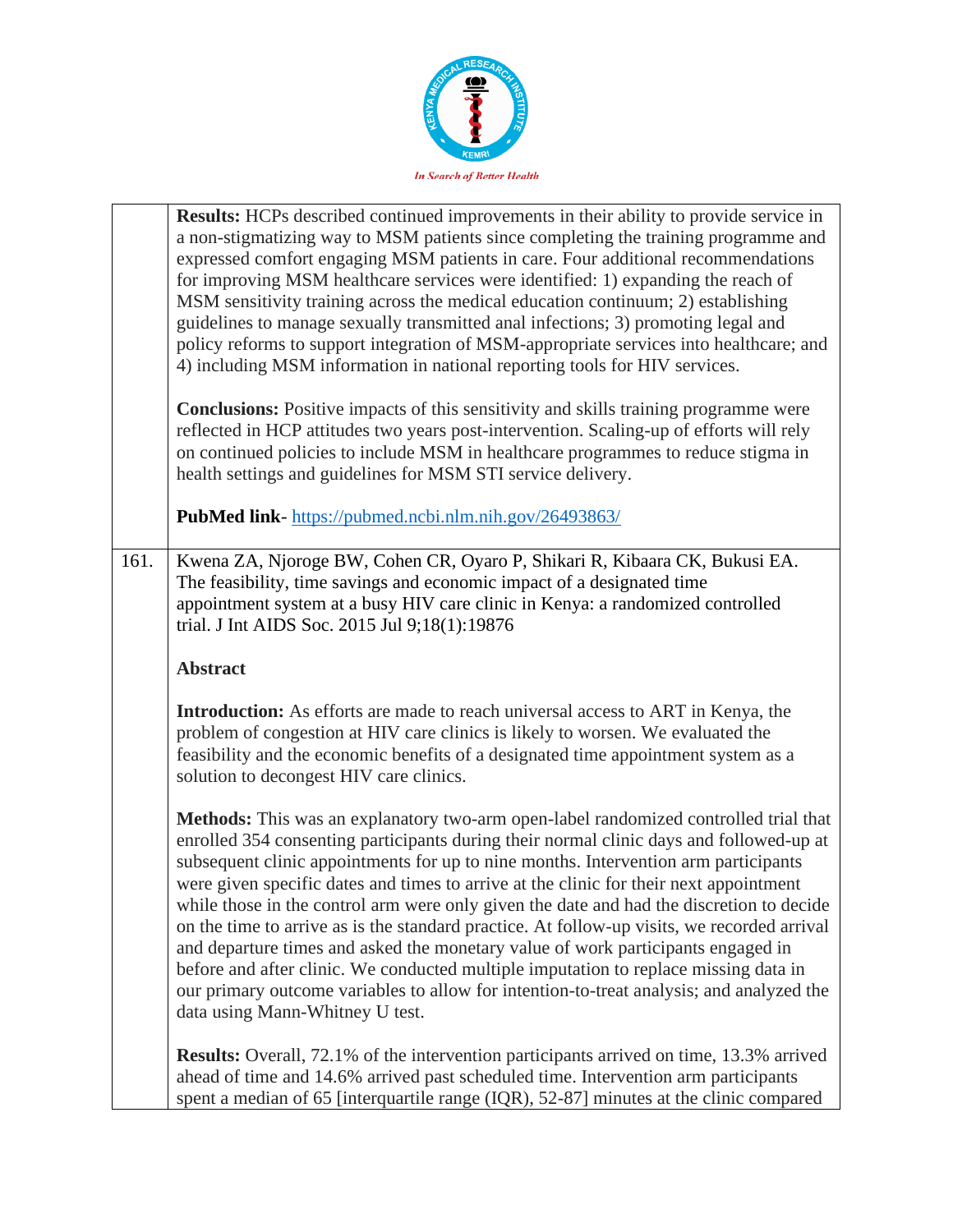

|      | to 197 (IQR, 173-225) minutes for control participants ( $p<0.01$ ). Furthermore,<br>intervention arm participants were more productively engaged on their clinic days<br>valuing their cumulative work at a median of USD 10.5 (IQR, 60.0-16.8) compared to<br>participants enrolled in the control arm who valued their work at USD 8.3 (IQR, 5.5-<br>12.9; $p=0.02$ ).                                                                                                                                                                                                                                                                                                                           |
|------|-----------------------------------------------------------------------------------------------------------------------------------------------------------------------------------------------------------------------------------------------------------------------------------------------------------------------------------------------------------------------------------------------------------------------------------------------------------------------------------------------------------------------------------------------------------------------------------------------------------------------------------------------------------------------------------------------------|
|      | <b>Conclusions:</b> A designated time appointment system is feasible and provides<br>substantial time savings associated with greater economic productivity for HIV patients<br>attending a busy HIV care clinic.                                                                                                                                                                                                                                                                                                                                                                                                                                                                                   |
|      | <b>PubMed link-</b> https://pubmed.ncbi.nlm.nih.gov/26163505/                                                                                                                                                                                                                                                                                                                                                                                                                                                                                                                                                                                                                                       |
| 162. | Mutua MK, Ochako R, Ettarh R, Ravn H, Echoka E, Mwaniki P. Effects of low<br>birth weight on time to BCG vaccination in an urban poor settlement in Nairobi,<br>Kenya: an observational cohort study. BMC Pediatr. 2015 Apr 18;15:45                                                                                                                                                                                                                                                                                                                                                                                                                                                                |
|      | <b>Abstract</b>                                                                                                                                                                                                                                                                                                                                                                                                                                                                                                                                                                                                                                                                                     |
|      | Background: The World Health Organization recommends Bacillus Calmette-Guérin<br>(BCG) vaccination against tuberculosis be given at birth. However, in many<br>developing countries, pre-term and low birth weight infants get vaccinated only after<br>they gain the desired weight. In Kenya, the ministry of health recommends pre-term<br>and low birth weight infants to be immunized at the time of discharge from hospital<br>irrespective of their weight. This paper seeks to understand the effects of birth weight<br>on timing of BCG vaccine.                                                                                                                                          |
|      | Methods: The study was conducted in two Nairobi urban informal settlements,<br>Korogocho and Viwandani which hosts the Nairobi Urban Health and Demographic<br>Surveillance system. All infants born in the study area since September 2006 were<br>included in the study. Data on immunization history and birth weight of the infant were<br>recorded from child's clinic card. Follow up visits were done every four months to<br>update immunization status of the child. A total of 3,602 infants were included in this<br>analysis. Log normal accelerated failure time parametric model was used to assess the<br>association between low birth weight infants and time to BCG immunization. |
|      | <b>Results:</b> In total, 229 (6.4%) infants were low birth weight. About 16.6% of the low<br>birth weight infants weighed less than 2000 grams and 83.4% weighed between 2000<br>and 2490 grams. Results showed that, 60% of the low birth weight infants received<br>BCG vaccine after more than five weeks of life. Private health facilities were less<br>likely to administer a BCG vaccine on time compared to public health facilities. The<br>effects of low birth weight on females was 0.60 and 0.97-times that of males for infants<br>weighing 2000-2499 grams and for infants weighing <2000 grams respectively. The                                                                   |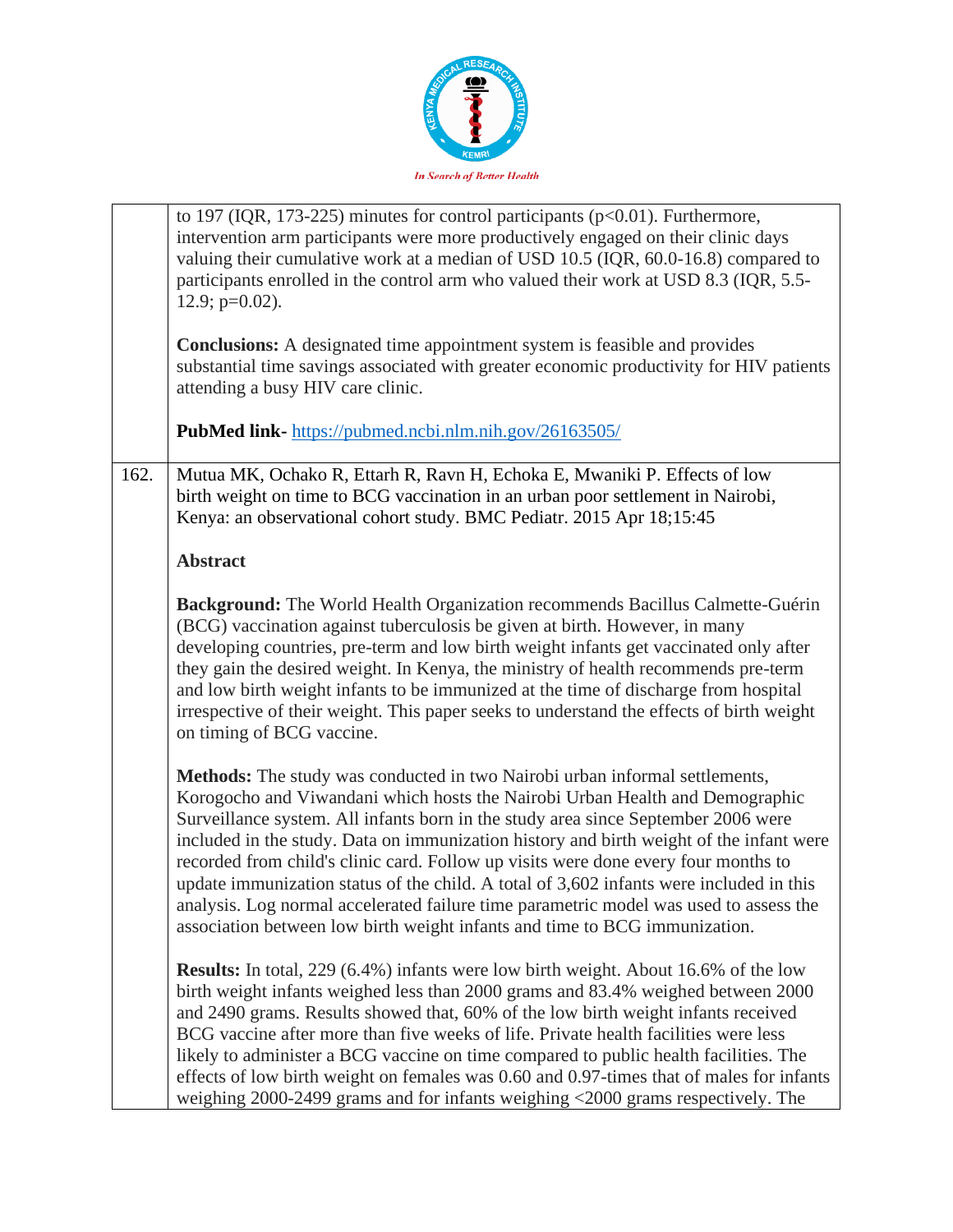

|      | effect of low birth weight among infants born in public health facilities was 1.52 and<br>3.94-times that of infants delivered in private health facilities for infants weighing<br>$2000-2499$ grams and those weighing $< 2000$ grams respectively.                                                                                                                                                                                                                                                                                                                                                                                                                                                                                                                                                                                                                                                                                                                                                                                                                                                                                                                                                                                                                                                                                                                                                                                                                                                                                                                                                                                                                                                                                                                                                                                                                                                                                                                                                   |
|------|---------------------------------------------------------------------------------------------------------------------------------------------------------------------------------------------------------------------------------------------------------------------------------------------------------------------------------------------------------------------------------------------------------------------------------------------------------------------------------------------------------------------------------------------------------------------------------------------------------------------------------------------------------------------------------------------------------------------------------------------------------------------------------------------------------------------------------------------------------------------------------------------------------------------------------------------------------------------------------------------------------------------------------------------------------------------------------------------------------------------------------------------------------------------------------------------------------------------------------------------------------------------------------------------------------------------------------------------------------------------------------------------------------------------------------------------------------------------------------------------------------------------------------------------------------------------------------------------------------------------------------------------------------------------------------------------------------------------------------------------------------------------------------------------------------------------------------------------------------------------------------------------------------------------------------------------------------------------------------------------------------|
|      | <b>Conclusion:</b> Low birth weight infants received BCG immunization late compared to<br>normal birth weight infants. Low birth weight infants delivered in public health<br>facilities were more likely to be immunized much later compared to private health<br>facilities.                                                                                                                                                                                                                                                                                                                                                                                                                                                                                                                                                                                                                                                                                                                                                                                                                                                                                                                                                                                                                                                                                                                                                                                                                                                                                                                                                                                                                                                                                                                                                                                                                                                                                                                          |
|      | <b>PubMed link-</b> https://pubmed.ncbi.nlm.nih.gov/25903935/                                                                                                                                                                                                                                                                                                                                                                                                                                                                                                                                                                                                                                                                                                                                                                                                                                                                                                                                                                                                                                                                                                                                                                                                                                                                                                                                                                                                                                                                                                                                                                                                                                                                                                                                                                                                                                                                                                                                           |
| 163. | Agoti CN, Otieno JR, Ngama M, Mwihuri AG, Medley GF, Cane PA, Nokes DJ.<br>Successive Respiratory Syncytial Virus Epidemics in Local Populations Arise from<br>Multiple Variant Introductions, Providing Insights into Virus Persistence. J<br>Virol. 2015 Nov;89(22):11630-42.                                                                                                                                                                                                                                                                                                                                                                                                                                                                                                                                                                                                                                                                                                                                                                                                                                                                                                                                                                                                                                                                                                                                                                                                                                                                                                                                                                                                                                                                                                                                                                                                                                                                                                                         |
|      | <b>Abstract</b>                                                                                                                                                                                                                                                                                                                                                                                                                                                                                                                                                                                                                                                                                                                                                                                                                                                                                                                                                                                                                                                                                                                                                                                                                                                                                                                                                                                                                                                                                                                                                                                                                                                                                                                                                                                                                                                                                                                                                                                         |
|      | Respiratory syncytial virus (RSV) is a global respiratory pathogen of humans, with<br>infection occurring characteristically as recurrent seasonal epidemics. Unlike influenza<br>viruses, little attention has been paid to the mechanism underlying worldwide spread<br>and persistence of RSV and how this may be discerned through an improved<br>understanding of the introduction and persistence of RSV in local communities. We<br>analyzed 651 attachment (G) glycoprotein nucleotide sequences of RSV B collected<br>over 11 epidemics (2002 to 2012) in Kilifi, Kenya, and contemporaneous data<br>collected elsewhere in Kenya and 18 other countries worldwide (2002 to 2012). Based<br>on phylogeny, genetic distance and clustering patterns, we set out pragmatic criteria to<br>classify local viruses into distinct genotypes and variants, identifying those newly<br>introduced and those locally persisting. Three genotypes were identified in the Kilifi<br>data set: BA ( $n = 500$ ), SAB1 ( $n = 148$ ), and SAB4 ( $n = 3$ ). Recurrent RSV epidemics<br>in the local population were composed of numerous genetic variants, most of which<br>have been newly introduced rather than persisting in the location from season to<br>season. Global comparison revealed that (i) most Kilifi variants do not cluster closely<br>with strains from outside Kenya, (ii) some Kilifi variants were closely related to those<br>observed outside Kenya (mostly Western Europe), and (iii) many variants were<br>circulating elsewhere but were never detected in Kilifi. These results are consistent<br>with the hypothesis that year-to-year presence of RSV at the local level (i.e., Kilifi) is<br>achieved primarily, but not exclusively, through introductions from a pool of variants<br>that are geographically restricted (i.e., to Kenya or to the region) rather than global.<br><b>Importance:</b> The mechanism by which RSV persists and reinvades local populations |

is poorly understood. We investigated this by studying the temporal patterns of RSV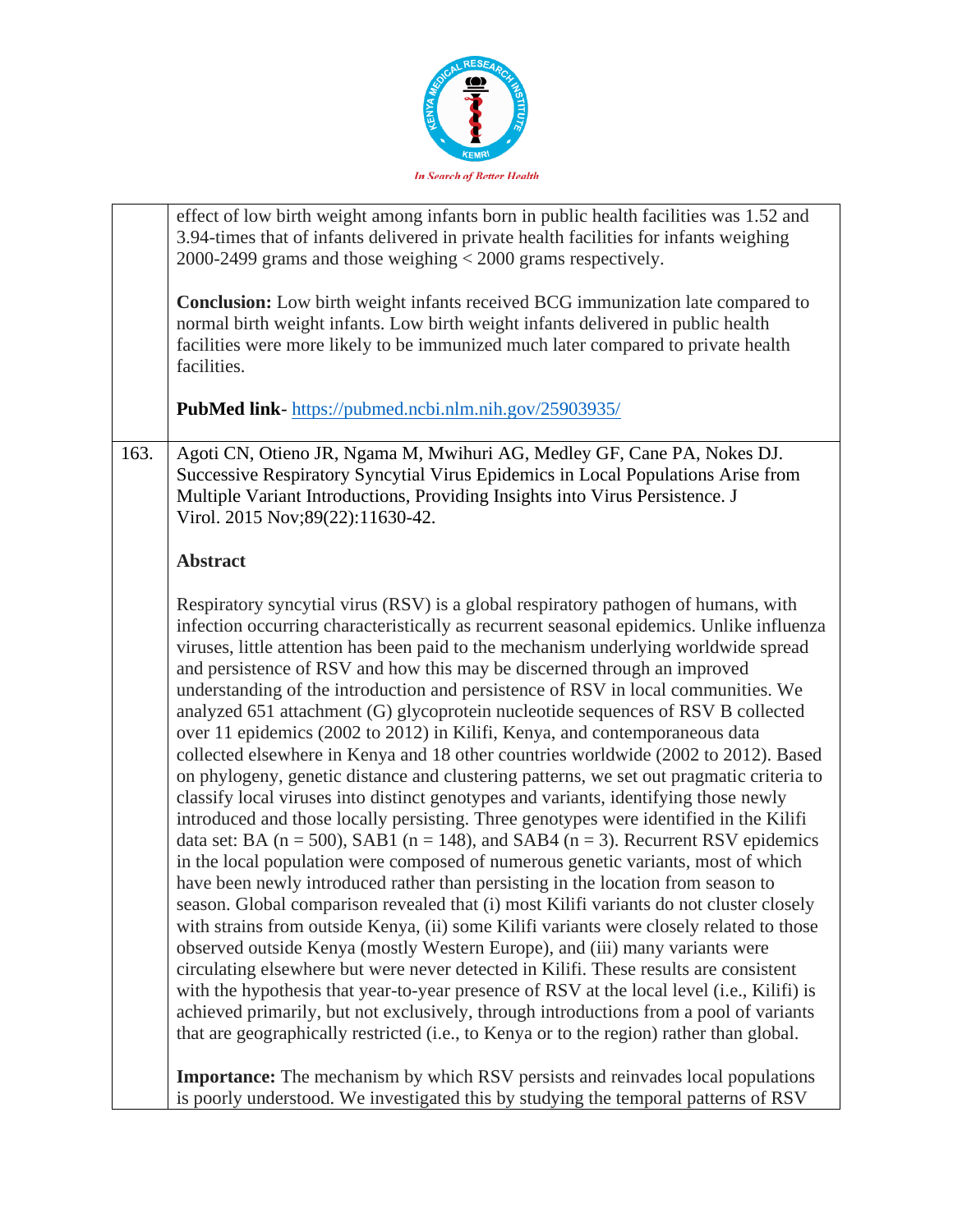

|      | variants in a rural setting in tropical Africa and comparing these variants with<br>contemporaneous variants circulating in other countries. We found that periodic<br>seasonal RSV transmission at the local level appears to require regular new<br>introductions of variants. However, importantly, the evidence suggests that the source<br>of new variants is mostly geographically restricted, and we hypothesize that year-to-<br>year RSV persistence is at the country level rather than the global level. This has<br>implications for control.<br><b>PubMed link-</b> https://pubmed.ncbi.nlm.nih.gov/26355091/                                                                                                                                                                                                                                                                                                                                                                                                                                                                                                                                                                                                                                                                                                                                                                                                        |
|------|-----------------------------------------------------------------------------------------------------------------------------------------------------------------------------------------------------------------------------------------------------------------------------------------------------------------------------------------------------------------------------------------------------------------------------------------------------------------------------------------------------------------------------------------------------------------------------------------------------------------------------------------------------------------------------------------------------------------------------------------------------------------------------------------------------------------------------------------------------------------------------------------------------------------------------------------------------------------------------------------------------------------------------------------------------------------------------------------------------------------------------------------------------------------------------------------------------------------------------------------------------------------------------------------------------------------------------------------------------------------------------------------------------------------------------------|
| 164. | Jumba BN, Anjili CO, Makwali J, Ingonga J, Nyamao R, Marango S, Choge JK,<br>Khayeka-Wandabwa C. Evaluation of leishmanicidal activity and cytotoxicity of<br>Ricinus communis and Azadirachta indica extracts from western Kenya: in vitro<br>and in vivo assays. BMC Res Notes. 2015 Nov 5;8:650                                                                                                                                                                                                                                                                                                                                                                                                                                                                                                                                                                                                                                                                                                                                                                                                                                                                                                                                                                                                                                                                                                                                |
|      | <b>Abstract</b>                                                                                                                                                                                                                                                                                                                                                                                                                                                                                                                                                                                                                                                                                                                                                                                                                                                                                                                                                                                                                                                                                                                                                                                                                                                                                                                                                                                                                   |
|      | Background: Despite advances to targeted leishmanicidal chemotherapy, defies<br>around severe toxicity, recent emergence of resistant variants and absence of rational<br>vaccine still persist. This necessitates search and/or progressive validation of accessible<br>medicinal remedies including plant based. The study examined both in vivo and in<br>vitro response of L. major infection to combined therapy of Ricinus communis and<br>Azadirachta indica extracts in BALB/c mice as the mouse model. A comparative study<br>design was applied.                                                                                                                                                                                                                                                                                                                                                                                                                                                                                                                                                                                                                                                                                                                                                                                                                                                                        |
|      | <b>Results:</b> BALB/c mice, treated with combination therapy resulted in significantly ( $p <$<br>0.05) larger reduction of lesion than those treated with monotherapies. The spleno-<br>somatic index was found to be significantly low with combination therapy than<br>monotherapies. Antiparasitic effect of A. indica and R. communis on amastigote with a<br>50 % inhibitory concentration (IC50) was of 11.5 and 16.5 µg mL(-1) respectively<br>while combination therapy gave $9.0 \mu g$ ml(-1) compared to the standard drugs,<br>Pentostam and amphotericin B which had an IC50 of 6.5 and 4.5 $\mu$ g ml(-1)<br>respectively. Optimal efficacy of A. indica and R. communis was 72 and 59.5 %<br>respectively, combination therapy gave 88 %, while Pentostam and amphotericin B had<br>98 and 92 % respectively against amastigotes. Against promastigotes A. indica and R.<br>Communis gave an IC50 of 10.1, 25.5 µg mL(-1) respectively, while combination, 12.2<br>$\mu$ g mL(-1) against 4.1 and 5.0 $\mu$ g ml(-1) for Pentostam and amphotericin B<br>respectively. The optimal efficacy of the compounds against promastigotes was 78.0,<br>61.5 and 91.2 % (A. indica, R. communis and A. indica $+$ R. communis respectively)<br>against 96.5 and 98 % for Pentostam and amphotericin B respectively. The<br>concentrations at optimal efficacy were significantly different ( $p < 0.05$ ) among the test |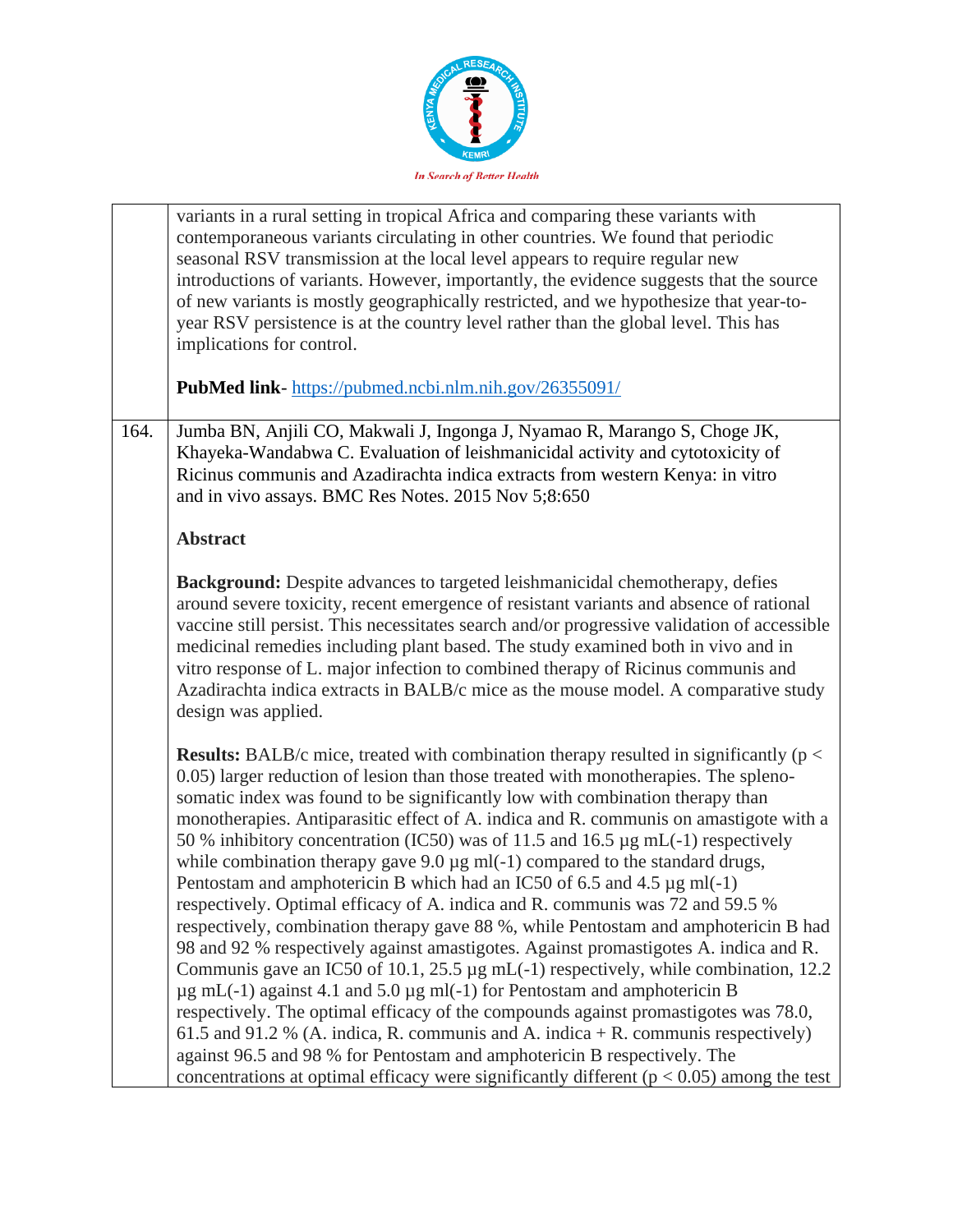

|      | compounds. An evaluation of the IC50 values of the combination therapies clearly<br>reveals synergistic effects.                                                                                                                                                                                                                                                                                                                                                                                                                                                                                                                                                                                                                                                                                                        |
|------|-------------------------------------------------------------------------------------------------------------------------------------------------------------------------------------------------------------------------------------------------------------------------------------------------------------------------------------------------------------------------------------------------------------------------------------------------------------------------------------------------------------------------------------------------------------------------------------------------------------------------------------------------------------------------------------------------------------------------------------------------------------------------------------------------------------------------|
|      | <b>Conclusion:</b> Combination therapy of A. indica and R. communis had best<br>antileishmanial activity than the monotherapies. The active ingredients of both R.<br>communis and A. indica need to be fractionated, and studied further for activity against<br>Leishmania parasites.                                                                                                                                                                                                                                                                                                                                                                                                                                                                                                                                 |
|      | PubMed link- https://pubmed.ncbi.nlm.nih.gov/26541197/                                                                                                                                                                                                                                                                                                                                                                                                                                                                                                                                                                                                                                                                                                                                                                  |
| 165. | Byass P, Herbst K, Fottrell E, Ali MM, Odhiambo F, Amek N, Hamel MJ,<br>Laserson KF, Kahn K, Kabudula C, Mee P, Bird J, Jakob R, Sankoh O, Tollman SM.<br>Comparing verbal autopsy cause of death findings as determined by physician<br>coding and probabilistic modelling: a public health analysis of 54 000 deaths in<br>Africa and Asia. J Glob Health. 2015 Jun;5(1):010402                                                                                                                                                                                                                                                                                                                                                                                                                                       |
|      | <b>Abstract</b>                                                                                                                                                                                                                                                                                                                                                                                                                                                                                                                                                                                                                                                                                                                                                                                                         |
|      | Background: Coverage of civil registration and vital statistics varies globally, with<br>most deaths in Africa and Asia remaining either unregistered or registered without<br>cause of death. One important constraint has been a lack of fit-for-purpose tools for<br>registering deaths and assigning causes in situations where no doctor is involved.<br>Verbal autopsy (interviewing care-givers and witnesses to deaths and interpreting their<br>information into causes of death) is the only available solution. Automated<br>interpretation of verbal autopsy data into cause of death information is essential for<br>rapid, consistent and affordable processing.                                                                                                                                          |
|      | <b>Methods:</b> Verbal autopsy archives covering 54 182 deaths from five African and<br>Asian countries were sourced on the basis of their geographical, epidemiological and<br>methodological diversity, with existing physician-coded causes of death attributed.<br>These data were unified into the WHO 2012 verbal autopsy standard format, and<br>processed using the InterVA-4 model. Cause-specific mortality fractions from<br>InterVA-4 and physician codes were calculated for each of 60 WHO 2012 cause<br>categories, by age group, sex and source. Results from the two approaches were<br>assessed for concordance and ratios of fractions by cause category. As an alternative<br>metric, the Wilcoxon matched-pairs signed ranks test with two one-sided tests for<br>stochastic equivalence was used. |
|      | Findings: The overall concordance correlation coefficient between InterVA-4 and<br>physician codes was 0.83 (95% CI 0.75 to 0.91) and this increased to 0.97 (95% CI<br>0.96 to 0.99) when HIV/AIDS and pulmonary TB deaths were combined into a single<br>category. Over half (53%) of the cause category ratios between InterVA-4 and                                                                                                                                                                                                                                                                                                                                                                                                                                                                                 |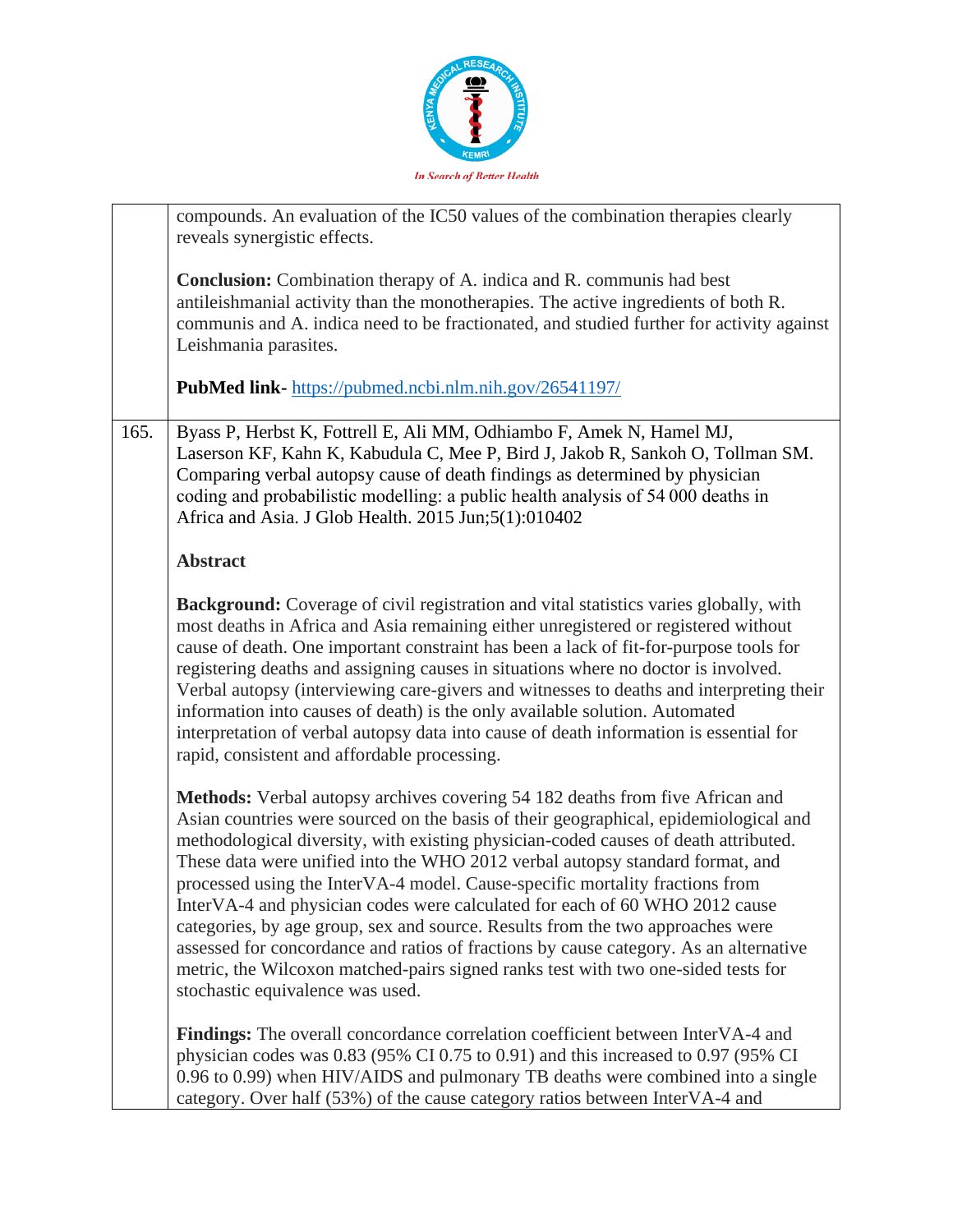

|      | physician codes by source were not significantly different from unity at the 99% level,<br>increasing to 62% by age group. Wilcoxon tests for stochastic equivalence also<br>demonstrated equivalence.                                                                                                                                                                                                                                                                                                                                                                                                                                                                                                                                                                                                                                                                                                                                                                                                                                                                                                                                            |
|------|---------------------------------------------------------------------------------------------------------------------------------------------------------------------------------------------------------------------------------------------------------------------------------------------------------------------------------------------------------------------------------------------------------------------------------------------------------------------------------------------------------------------------------------------------------------------------------------------------------------------------------------------------------------------------------------------------------------------------------------------------------------------------------------------------------------------------------------------------------------------------------------------------------------------------------------------------------------------------------------------------------------------------------------------------------------------------------------------------------------------------------------------------|
|      | <b>Conclusions:</b> These findings show strong concordance between InterVA-4 and<br>physician-coded findings over this large and diverse data set. Although these analyses<br>cannot prove that either approach constitutes absolute truth, there was high public<br>health equivalence between the findings. Given the urgent need for adequate cause of<br>death data from settings where deaths currently pass unregistered, and since the WHO<br>2012 verbal autopsy standard and InterVA-4 tools represent relatively simple, cheap<br>and available methods for determining cause of death on a large scale, they should be<br>used as current tools of choice to fill gaps in cause of death data.                                                                                                                                                                                                                                                                                                                                                                                                                                         |
|      | <b>PubMed link-</b> https://pubmed.ncbi.nlm.nih.gov/25734004/                                                                                                                                                                                                                                                                                                                                                                                                                                                                                                                                                                                                                                                                                                                                                                                                                                                                                                                                                                                                                                                                                     |
| 166. | Uyoga S, Ndila CM, Macharia AW, Nyutu G, Shah S, Peshu N, Clarke GM,<br>Kwiatkowski DP, Rockett KA, Williams TN; MalariaGEN Consortium.<br>Glucose-6-phosphate dehydrogenase deficiency and the risk of malaria and other<br>diseases in children in Kenya: a case-control and a cohort study. Lancet<br>Haematol. 2015 Oct;2(10):e437-44                                                                                                                                                                                                                                                                                                                                                                                                                                                                                                                                                                                                                                                                                                                                                                                                         |
|      | <b>Abstract</b>                                                                                                                                                                                                                                                                                                                                                                                                                                                                                                                                                                                                                                                                                                                                                                                                                                                                                                                                                                                                                                                                                                                                   |
|      | <b>Background:</b> The global prevalence of X-linked glucose-6-phosphate dehydrogenase<br>(G6PD) deficiency is thought to be a result of selection by malaria, but epidemiological<br>studies have yielded confusing results. We investigated the relationships between<br>G6PD deficiency and both malaria and non-malarial illnesses among children in<br>Kenya.                                                                                                                                                                                                                                                                                                                                                                                                                                                                                                                                                                                                                                                                                                                                                                                |
|      | Methods: We did this study in Kilifi County, Kenya, where the G6PD c.202T allele is<br>the only significant cause of G6PD deficiency. We tested the associations between<br>G6PD deficiency and severe and complicated Plasmodium falciparum malaria through<br>a case-control study of 2220 case and 3940 control children. Cases were children aged<br>younger than 14 years, who visited the high dependency ward of Kilifi County<br>Hospital with severe malaria between March 1, 1998, and Feb 28, 2010. Controls were<br>children aged between 3-12 months who were born within the same study area between<br>August 2006, and September 2010. We assessed the association between G6PD<br>deficiency and both uncomplicated malaria and other common diseases of childhood in<br>a cohort study of 752 children aged younger than 10 years. Participants of this study<br>were recruited from a representative sample of households within the Ngerenya and<br>Chonyi areas of Kilifi County between Aug 1, 1998, and July 31, 2001. The primary<br>outcome measure for the case-control study was the odds ratio for hospital admission |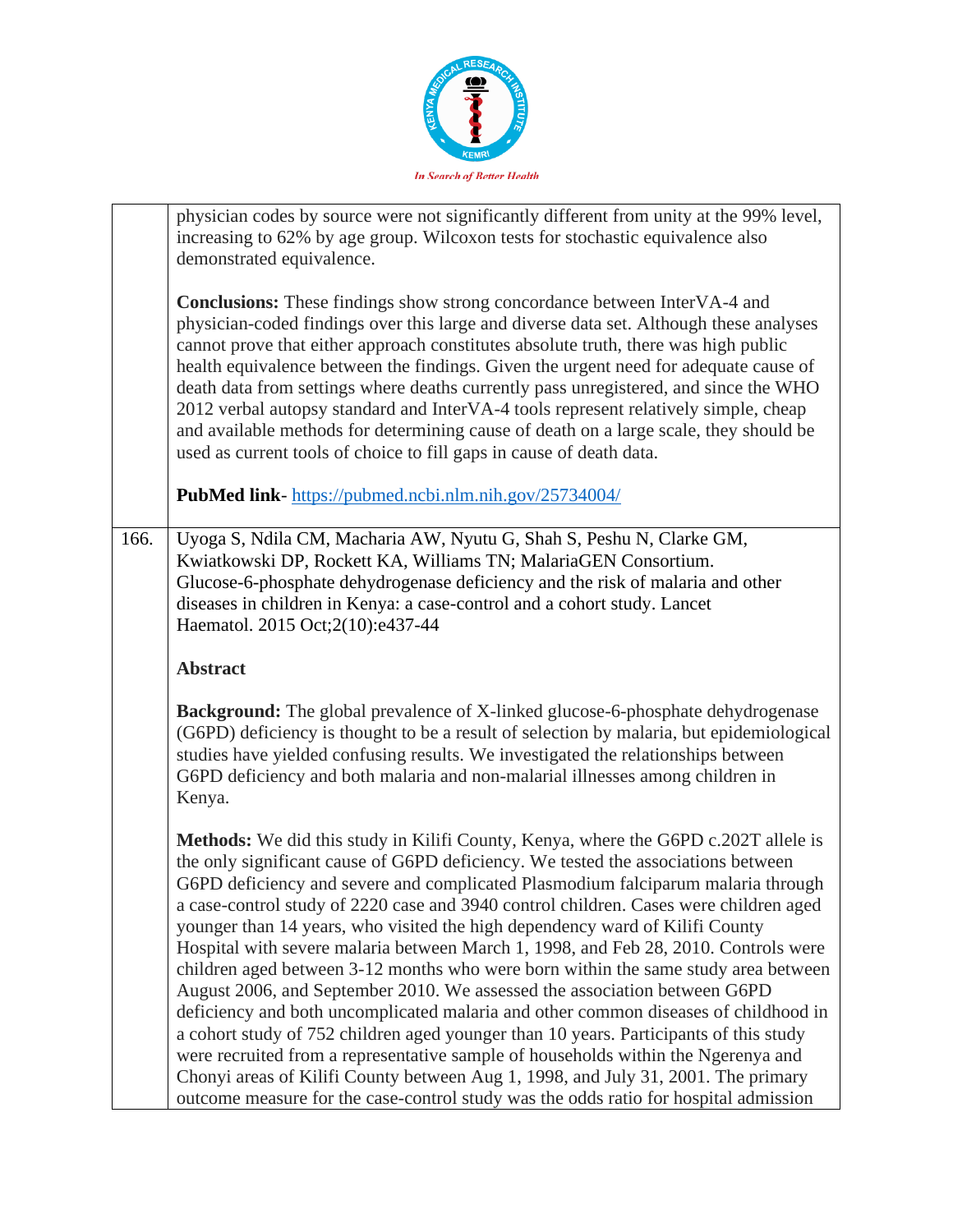

|      | with severe malaria (computed by logistic regression) while for the cohort study it was<br>the incidence rate ratio for uncomplicated malaria and non-malaria illnesses (computed<br>by Poisson regression), by G6PD deficiency category.                                                                                                                                                                                                                                                                                                                                                                                                                                                                                                                                                                                                                                                                                                                                                                                                                                                    |
|------|----------------------------------------------------------------------------------------------------------------------------------------------------------------------------------------------------------------------------------------------------------------------------------------------------------------------------------------------------------------------------------------------------------------------------------------------------------------------------------------------------------------------------------------------------------------------------------------------------------------------------------------------------------------------------------------------------------------------------------------------------------------------------------------------------------------------------------------------------------------------------------------------------------------------------------------------------------------------------------------------------------------------------------------------------------------------------------------------|
|      | Findings: 2863 (73%) children in the control group versus 1643 (74%) in the case<br>group had the G6PD normal genotype, 639 (16%) versus 306 (14%) were girls<br>heterozygous for G6PD c.202T, and 438 (11%) versus 271 (12%) children were either<br>homozygous girls or hemizygous boys. Compared with boys and girls without G6PD<br>deficiency, we found significant protection from severe malaria (odds ratio [OR] 0.82,<br>95% CI 0.70-0.97; p=0.020) among G6PD c.202T heterozygous girls but no evidence<br>for protection among G6PD c.202T hemizygous boys and homozygous girls $(OR 1.18,$<br>$0.99-1.40$ ; p=0.056). Median follow-up for the mild disease cohort study was 2.24<br>years (IQR 2.22-2.85). G6PD c.202T had no effect on other common diseases of<br>childhood in heterozygous girls (incidence rate ratio $0.98$ , $95\%$ CI $0.86$ -1.11; p=0.82)<br>or homozygous girls or hemizygous boys $(0.93, 0.82-1.04; p=0.25)$ , with the sole<br>exception of a marginally significant increase in the incidence of helminth infections<br>among heterozygous girls. |
|      | <b>Interpretation:</b> Heterozygous girls might be the driving force for the positive selection<br>of G6PD deficiency alleles. Further studies are needed to definitively establish the<br>mechanisms by which G6PD deficiency confers an advantage against malaria in<br>heterozygous individuals. Such studies could lead to the development of new<br>treatments.                                                                                                                                                                                                                                                                                                                                                                                                                                                                                                                                                                                                                                                                                                                         |
|      | PubMed link- https://pubmed.ncbi.nlm.nih.gov/26686045/                                                                                                                                                                                                                                                                                                                                                                                                                                                                                                                                                                                                                                                                                                                                                                                                                                                                                                                                                                                                                                       |
| 167. | Wamae PM, Githeko AK, Otieno GO, Kabiru EW, Duombia SO. Early biting of the<br>Anopheles gambiae s.s. and its challenges to vector control using insecticide<br>treated nets in western Kenya highlands. Acta Trop. 2015 Oct;150:136-42                                                                                                                                                                                                                                                                                                                                                                                                                                                                                                                                                                                                                                                                                                                                                                                                                                                      |
|      | <b>Abstract</b>                                                                                                                                                                                                                                                                                                                                                                                                                                                                                                                                                                                                                                                                                                                                                                                                                                                                                                                                                                                                                                                                              |
|      | Long term use of insecticides in malaria vector control has been shown to alter the<br>behavior of vectors. Such behavioral shifts have the potential of undermining the<br>effectiveness of insecticide-based control interventions. The effects of insecticide<br>treated nets (ITNs) use on the composition, biting/feeding and sporozoite rates of<br>Anopheles gambiae s.l. mosquitoes in Musilongo village, Vihiga County of western<br>Kenya highlands were investigated. Adult mosquitoes were collected in selected<br>sleeping spaces inside six randomly selected houses using miniature Centre for Disease<br>Control and Prevention (CDC) light traps. Mosquito sampling in each house was<br>conducted twice every week for 16 consecutive months (May 2010-August 2012). At                                                                                                                                                                                                                                                                                                   |

each sampling a single trap was set in the selected space inside each house such that it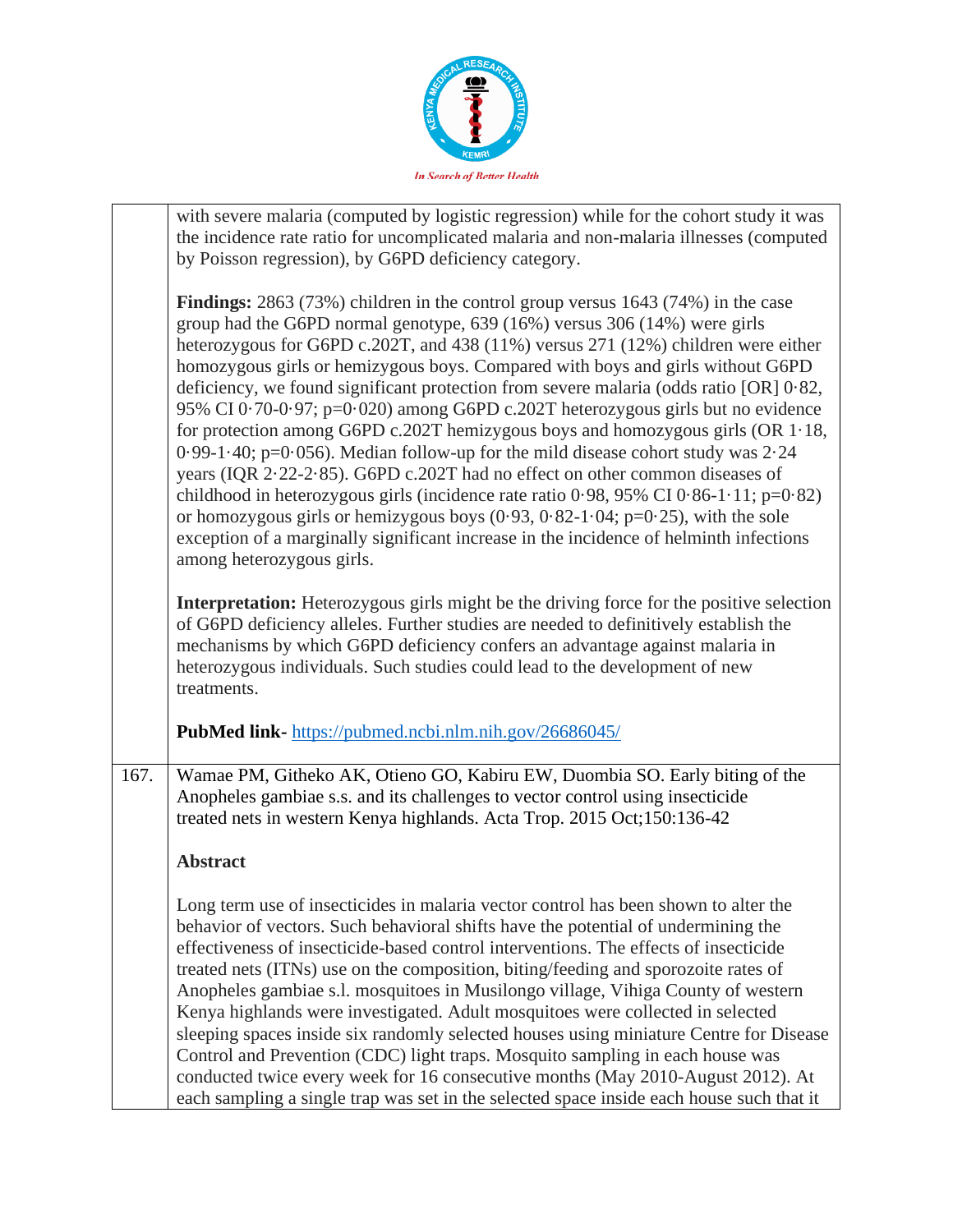

collected mosquitoes alternatively from 18:00 to 21:00h and 21:00 to 06:00h every week. All collected mosquitoes were morphologically identified. Female Anopheles mosquitoes were classified according to their physiological status as unfed, fed, partially gravid and gravid, sorted and counted. Members of the A. gambiae complex were identified using a Polymerase chain reaction (PCR) method. Enzyme-linkedimmunosorbent assay (ELISA) was used to determine blood meal sources and Plasmodium infection rates in A. gambiae s.l. mosquitoes. Blood meal tests were conducted on DNA extracted from gut contents of blood fed A. gambiae s.l. The head and thorax section of dried samples of A. gambiae s.l. were used in testing for the presence of Plasmodium falciparum (Pf) sporozoites. Overall, 735 adult female Anopheles comprising 708 [96.3%] A. gambiae s.l. and 27 [3.7%] Anopheles funestus mosquitoes were collected. A. gambiae s.l. population collected comprised, 615 [86.9%] unfed and 38 [5.4%] fed adult mosquitoes. The rest were either partially or fully gravid. The proportion of A. gambiae s.l. biting indoors within 18:00-21:00h was 15.8% (103/653) at a rate of 3.2bites per person per hour compared to 84.2% biting from 21:00-06:00h at a rate of 3.8 bites/per/h. An estimated 97.7% A. gambiae ss and 2.3% A. arabiensis constituted the indoor biting A. gambiae s.l. The population of An. gambiae s.l. biting from 18:00 to 21:00h had a Plasmodium faciparum (pf) sporozoite rate of 3.8% compared to 3.5% observed in populations biting within 21:00-06:00h. Human blood constituted 89% of An. gambiae s.l. blood meal sources. The risk of malaria transmission from 21:00 to 06:00h was approximately 5 fold the risk within 18:00-21:00h. Majority of the infective female A. gambiae s.l. adults were biting deep into the night than in the early hours of the night. Humans remain the preferred source of blood meal for A. gambiae s.s. the dominant malaria vector in the highlands. ITNs remain a fundamental control intervention against malaria transmission since female blood seekers were more during bed time than pre-bed time. Advocacy on enhanced net availability, integrity and usage in Kenyan highlands can reduce Pf transmission. Additional complementary interventions are required to control the biting and parasite transmission encountered before bed-time.

**PubMed link**- <https://pubmed.ncbi.nlm.nih.gov/26209103/>

168. Held J, Supan C, Salazar CL, Tinto H, Bonkian LN, Nahum A, Moulero B, Sié A, Coulibaly B, Sirima SB, Siribie M, Otsyula N, Otieno L, Abdallah AM, Kimutai R, Bouyou-Akotet M, Kombila M, Koiwai K, Cantalloube C, Din-Bell C, Djeriou E, Waitumbi J, Mordmüller B, Ter-Minassian D, Lell B, Kremsner PG. Ferroquine and artesunate in African adults and children with Plasmodium falciparum malaria: a phase 2, multicentre, randomised, double-blind, dose-ranging, non-inferiority study. Lancet Infect Dis. 2015 Dec;15(12):1409-19.

**Abstract**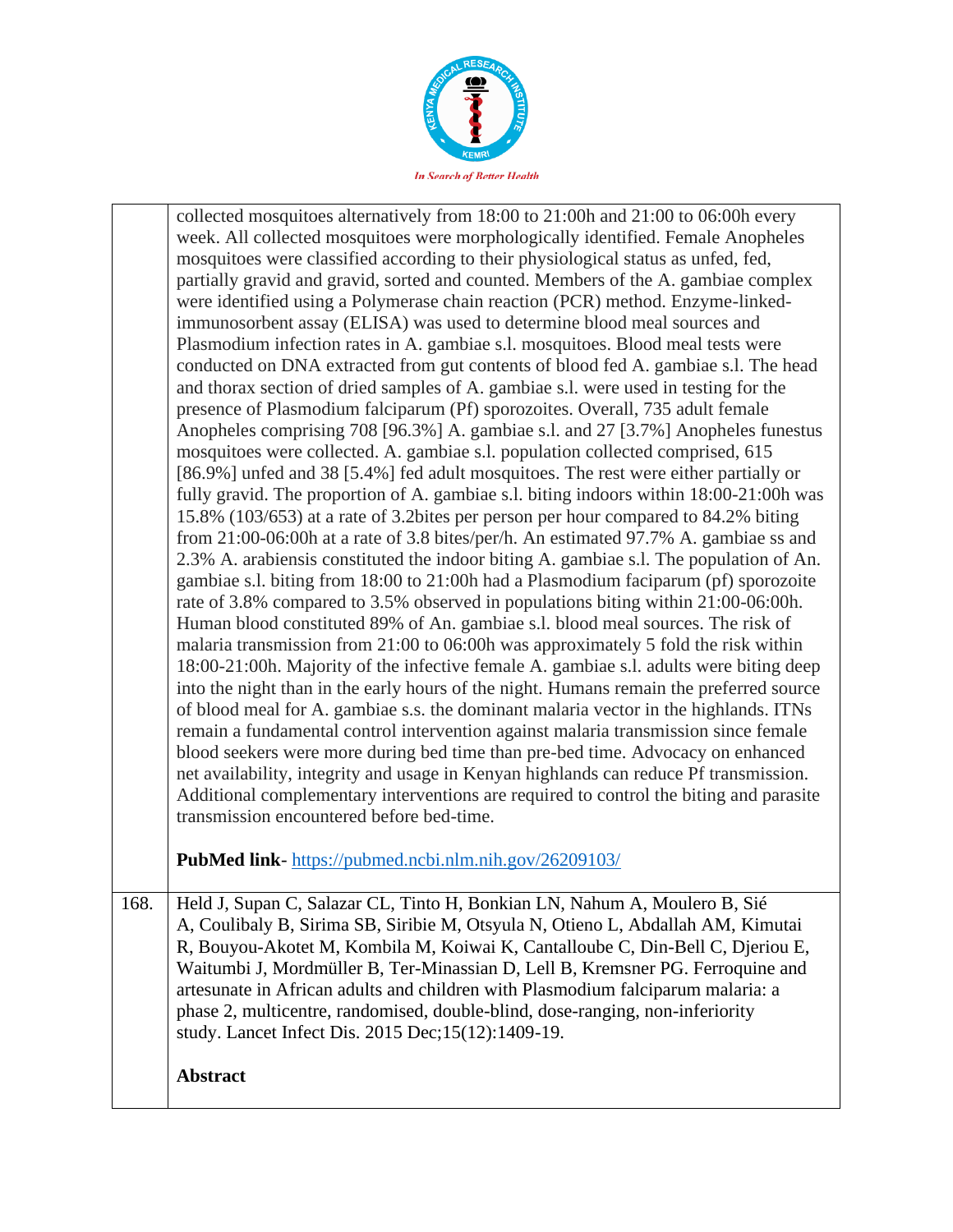

**Background:** Artemisinin-based combination therapies (ACTs) are the recommended first-line treatment for uncomplicated Plasmodium falciparum malaria. Ferroquine is a new combination partner for fast-acting ACTs such as artesunate. We aimed to assess different doses of ferroquine in combination with artesunate against uncomplicated P falciparum malaria in a heterogeneous population in Africa.

**Methods:** We did a phase 2, multicentre, parallel-group, double-blind, randomised, dose-ranging non-inferiority trial at eight African hospitals (two in Gabon, three in Burkina Faso, one in Benin, and two in Kenya). We recruited patients presenting with acute P falciparum monoinfection (1000-200,000 parasites per  $\mu$ L), and a central body temperature of at least 37·5°C or history of fever in the past 24 h. We assessed patients in two sequential cohorts: cohort 1 contained adults (bodyweight >50 kg) and adolescents (aged  $\geq$ 14 years,  $>$ 30 kg), and cohort 2 contained children (aged 2-13 years, 15-30 kg). We randomly assigned patients  $(1:1:1:1)$  to receive artesunate 4 mg/kg per day plus ferroquine 2 mg/kg, 4 mg/kg, or 6 mg/kg, given double-blind once per day for 3 days, or ferroquine monotherapy 4 mg/kg per day given single-blind (ie, allocation was only masked from the patient) once per day for 3 days. We did 14 patient visits (screening, 3 treatment days and 48 h post-treatment surveillance, a visit on day 7, then one follow-up visit per week until day 63). The primary endpoint was non-inferiority of treatment in terms of PCR-corrected cure rate against a reference value of 90%, with a 10% non-inferiority margin, assessed in patients treated without major protocol deviations for parasitologically confirmed malaria. We assessed safety in all treated patients. This study is registered with ClinicalTrials.gov, number [NCT00988507,](http://clinicaltrials.gov/show/NCT00988507) and is closed.

**Findings:** Between Oct 16, 2009, and Sept 22, 2010, we randomly assigned 326 eligible patients to treatment groups, with last follow-up visit on Dec 1, 2010. 284 patients (87%) were available for per-protocol analyses. At day 28, PCR-confirmed cure was noted in 68 (97%, 95% CI 90-100) of 70 patients treated with ferroquine 2 mg/kg plus artesunate, 73 (99%, 93-100) of 74 with ferroquine 4 mg/kg plus artesunate, 71 (99%, 93-100) of 72 with ferroquine 6 mg/kg plus artesunate, and 54 (79%, 68-88) of 68 with ferroquine 4 mg/kg monotherapy. The three dose groups of ferroquine plus artesunate met the non-inferiority hypothesis. The most common adverse events were headache in cohort 1 (30 [19%] of 162 patients) and worsening malaria in cohort 2 (23 [14%] of 164 patients); occurrences were similar between treatment groups.

**Interpretation:** Ferroquine combined with artesunate was associated with high cure rates and was safe at all doses tested, and could be a promising new drug combination for the treatment of P falciparum malaria. Ferroquine could also partner other drugs to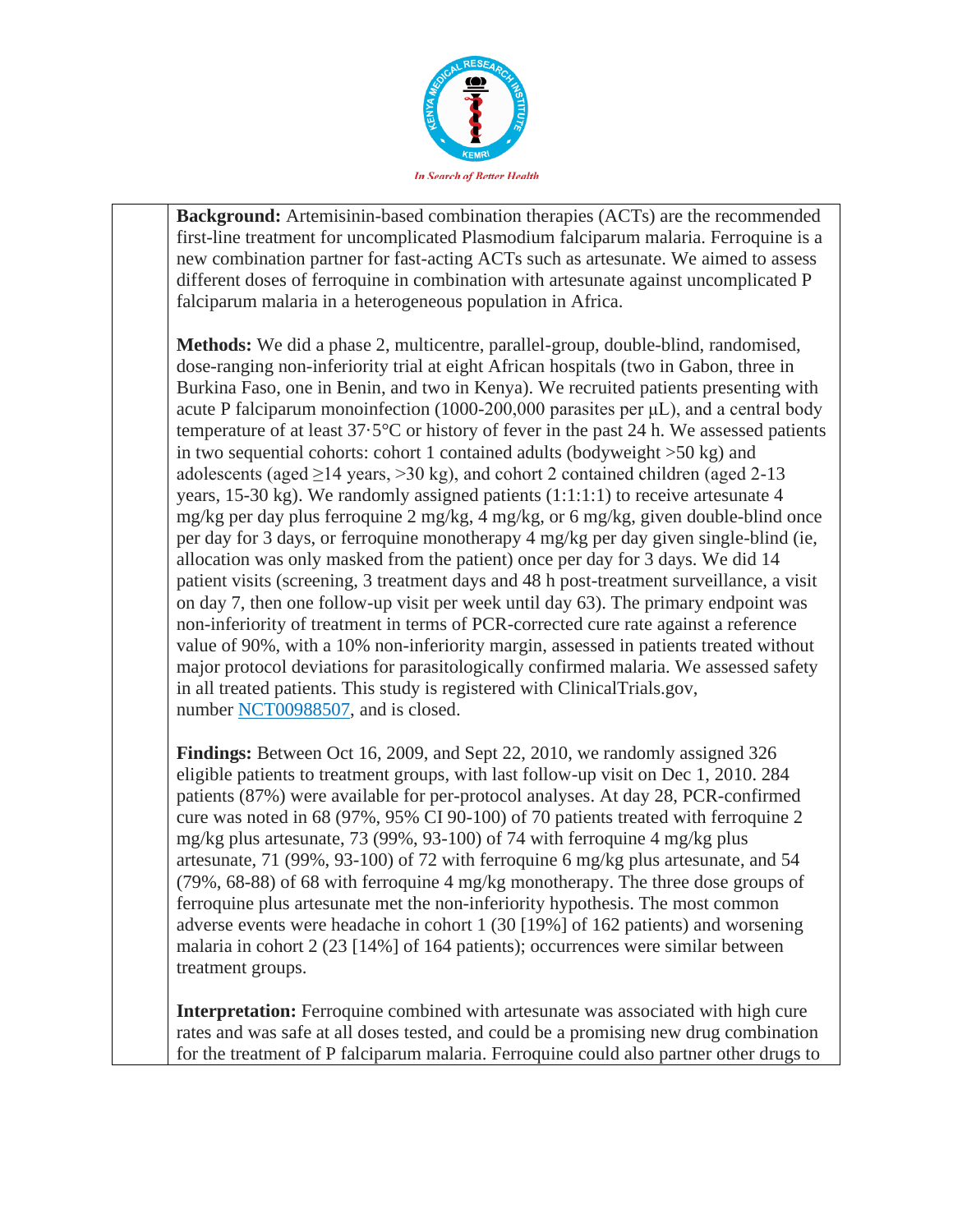

|      | establish a new generation of antimalarial combinations, especially in regions that have<br>developed resistance to ACTs.                                                                                                                                                                                                                                                                                                                                                                                                                                                                                                                                                                                                                                                                                                                                                                                                                                                                                                                                                                                                                                                                                            |
|------|----------------------------------------------------------------------------------------------------------------------------------------------------------------------------------------------------------------------------------------------------------------------------------------------------------------------------------------------------------------------------------------------------------------------------------------------------------------------------------------------------------------------------------------------------------------------------------------------------------------------------------------------------------------------------------------------------------------------------------------------------------------------------------------------------------------------------------------------------------------------------------------------------------------------------------------------------------------------------------------------------------------------------------------------------------------------------------------------------------------------------------------------------------------------------------------------------------------------|
|      | PubMed link- https://pubmed.ncbi.nlm.nih.gov/26342427/                                                                                                                                                                                                                                                                                                                                                                                                                                                                                                                                                                                                                                                                                                                                                                                                                                                                                                                                                                                                                                                                                                                                                               |
| 169. | Jenkins R, Othieno C, Ongeri L, Ogutu B, Sifuna P, Kingora J, Kiima D,<br>Ongecha M, Omollo R. Adult psychotic symptoms, their associated risk factors and<br>changes in prevalence in men and women over a decade in a poor rural district of<br>Kenya. Int J Environ Res Public Health. 2015 May 19;12(5):5310-28                                                                                                                                                                                                                                                                                                                                                                                                                                                                                                                                                                                                                                                                                                                                                                                                                                                                                                  |
|      | <b>Abstract</b>                                                                                                                                                                                                                                                                                                                                                                                                                                                                                                                                                                                                                                                                                                                                                                                                                                                                                                                                                                                                                                                                                                                                                                                                      |
|      | There have been no repeat surveys of psychotic symptoms in Kenya or indeed<br>subSaharan Africa. A mental health epidemiological survey was therefore conducted in<br>a demographic surveillance site of a Kenyan household population in 2013 to test the<br>hypothesis that the prevalence of psychotic symptoms would be similar to that found in<br>an earlier sample drawn from the same sample frame in 2004, using the same overall<br>methodology and instruments. This 2013 study found that the prevalence of one or<br>more psychotic symptoms was 13.9% with one or more symptoms and 3.8% with two<br>or more symptoms, while the 2004 study had found that the prevalence of single<br>psychotic symptoms in rural Kenya was 8% of the adult population, but only 0.6% had<br>two symptoms and none had three or more psychotic symptoms. This change was<br>accounted for by a striking increase in psychotic symptoms in women (17.8% in 2013)<br>compared with 6.9% in 2004, $p < 0.001$ ), whereas there was no significant change in<br>men (10.6% in 2013 compared with 9.4% in 2004, $p = 0.582$ ). Potential reasons for this<br>increase in rate of psychotic symptoms in women are explored. |
|      | PubMed link- https://pubmed.ncbi.nlm.nih.gov/25996885/                                                                                                                                                                                                                                                                                                                                                                                                                                                                                                                                                                                                                                                                                                                                                                                                                                                                                                                                                                                                                                                                                                                                                               |
| 170. | Nyandieka LN, Kombe Y, Ng'ang'a Z, Byskov J, Njeru MK. An assessment of<br>priority setting process and its implication on availability of emergency<br>obstetric care services in Malindi District, Kenya. Pan Afr Med J. 2015 Oct<br>20;22:156                                                                                                                                                                                                                                                                                                                                                                                                                                                                                                                                                                                                                                                                                                                                                                                                                                                                                                                                                                     |
|      | <b>Abstract</b>                                                                                                                                                                                                                                                                                                                                                                                                                                                                                                                                                                                                                                                                                                                                                                                                                                                                                                                                                                                                                                                                                                                                                                                                      |
|      | <b>Introduction:</b> In spite of the critical role of Emergency Obstetric Care in treating<br>complications arising from pregnancy and childbirth, very few facilities are equipped<br>in Kenya to offer this service. In Malindi, availability of EmOC services does not meet<br>the UN recommended levels of at least one comprehensive and four basic EmOC<br>facilities per 500,000 populations. This study was conducted to assess priority setting                                                                                                                                                                                                                                                                                                                                                                                                                                                                                                                                                                                                                                                                                                                                                             |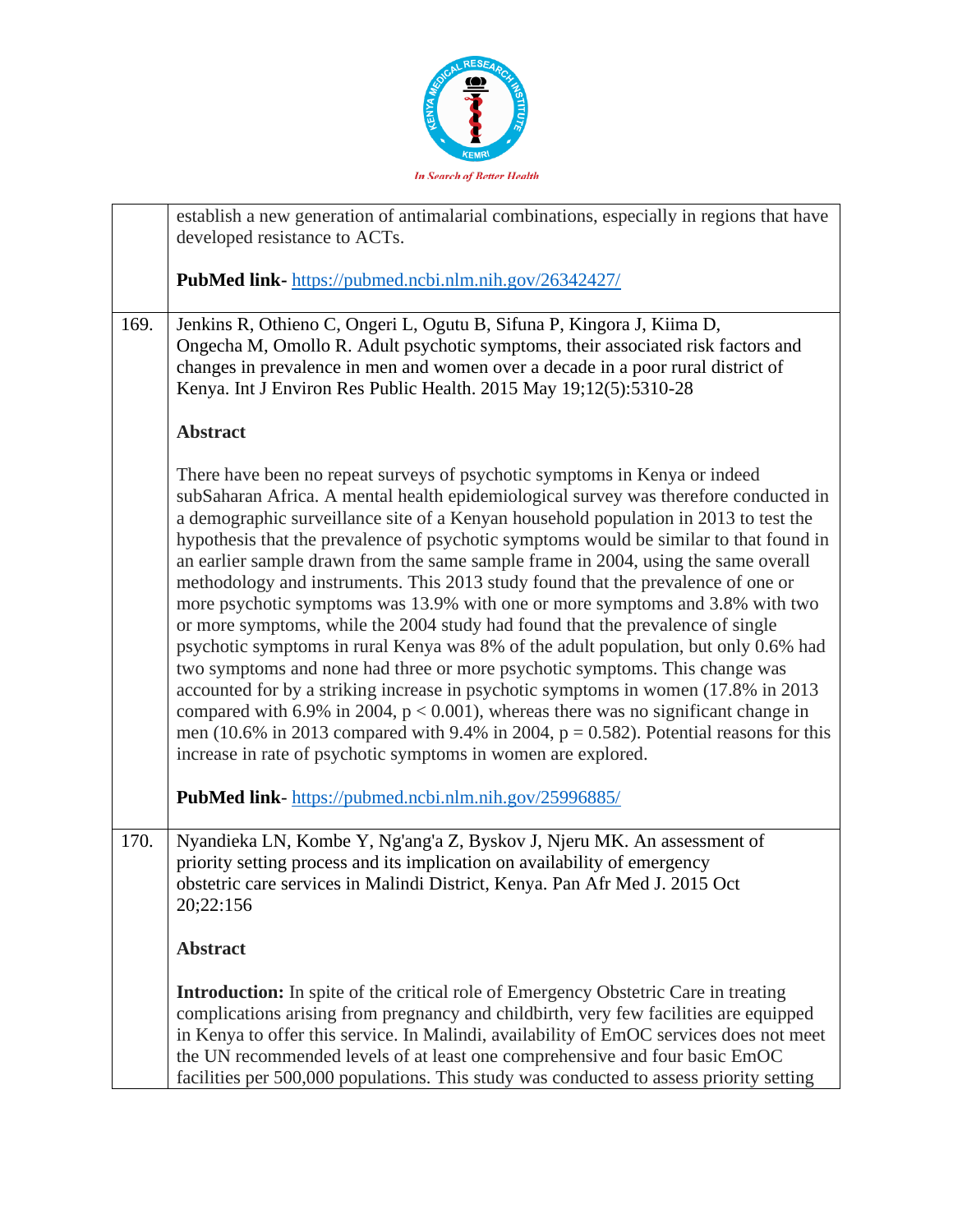

|      | process and its implication on availability, access and use of EmOC services at the<br>district level.                                                                                                                                                                                                                                                                                                                                                                   |
|------|--------------------------------------------------------------------------------------------------------------------------------------------------------------------------------------------------------------------------------------------------------------------------------------------------------------------------------------------------------------------------------------------------------------------------------------------------------------------------|
|      | <b>Methods:</b> A qualitative study was conducted both at health facility and community<br>levels. Triangulation of data sources and methods was employed, where document<br>reviews, in-depth interviews and focus group discussions were conducted with health<br>personnel, facility committee members, stakeholders who offer and/ or support<br>maternal health services and programmes; and the community members as end users.<br>Data was thematically analysed. |
|      | <b>Results:</b> Limitations in the extent to which priorities in regard to maternal health<br>services can be set at the district level were observed. The priority setting process was<br>greatly restricted by guidelines and limited resources from the national level. Relevant<br>stakeholders including community members are not involved in the priority setting<br>process, thereby denying them the opportunity to contribute in the process.                  |
|      | <b>Conclusion:</b> The findings illuminate that consideration of all local plans in national<br>planning and budgeting as well as the involvement of all relevant stakeholders in the<br>priority setting exercise is essential in order to achieve a consensus on the provision of<br>emergency obstetric care services among other health service priorities.                                                                                                          |
|      | PubMed link-https://pubmed.ncbi.nlm.nih.gov/26889337/                                                                                                                                                                                                                                                                                                                                                                                                                    |
| 171. | Iuliano AD, Weidle PJ, Brooks JT, Masaba R, Girde S, Ndivo R, Ogindo P,<br>Omolo P, Zeh C, Thomas TK. Neutropenia in HIV-Infected Kenyan Women Receiving<br>Triple Antiretroviral Prophylaxis to Prevent Mother-to-Child HIV Transmission Is<br>Not Associated with Serious Clinical Sequelae. J Int Assoc Provid AIDS Care.<br>2015 May-Jun; 14(3): 261-8.                                                                                                              |
|      | <b>Abstract</b>                                                                                                                                                                                                                                                                                                                                                                                                                                                          |
|      | <b>Background:</b> Absolute neutrophil counts (ANCs) are lower in East African adults. To<br>assess the impact of lower ANCs, we reviewed data from HIV-infected Kenyan women<br>receiving antiretroviral therapy antepartum and postpartum.                                                                                                                                                                                                                             |
|      | <b>Methods:</b> The Kisumu Breastfeeding Study (KiBS) participants received an<br>antiretroviral regimen from 34 weeks' gestation through 6 months postpartum.<br>Measured ANCs and subsequent illnesses were reviewed. Adverse events (AEs)<br>potentially attributable to neutropenia were identified, and ANCs were graded using                                                                                                                                      |